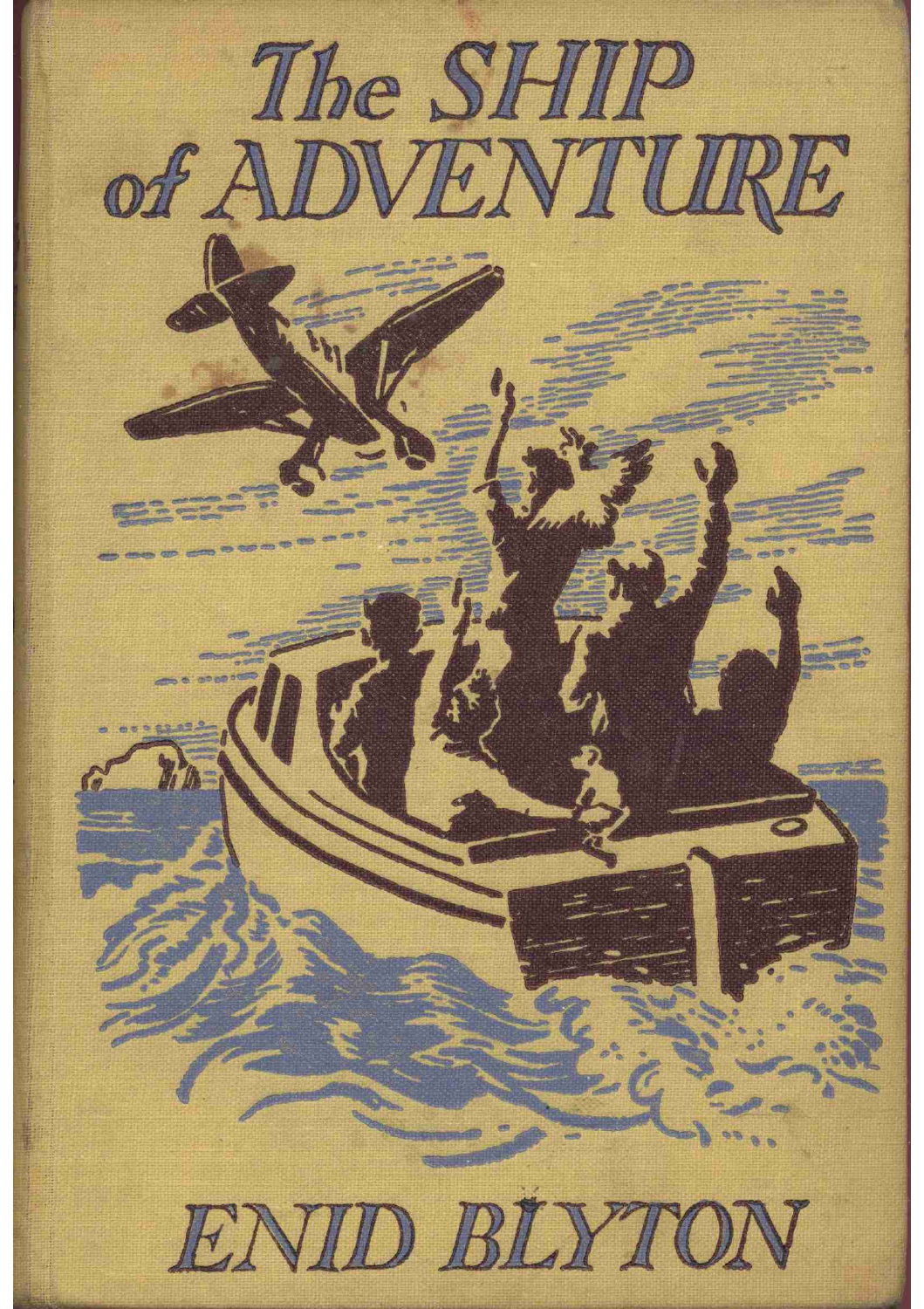#### **\* A Distributed Proofreaders Canada eBook \***

This eBook is made available at no cost and with very few restrictions. These restrictions apply only if (1) you make a change in the eBook (other than alteration for different display devices), or (2) you are making commercial use of the eBook. If either of these conditions applies, please check with a https://www.fadedpage.com administrator before proceeding. Thousands more FREE eBooks are available at https://www.fadedpage.com.

This work is in the Canadian public domain, but may be under copyright in some countries. If you live outside Canada, check your country's copyright laws. **If the book is under copyright in your country, do not download or redistribute this file.**

*Title:* The Ship of Adventure *Date of first publication:* 1950 *Author:* Enid Blyton (1897-1968) *Date first posted:* Aug. 23, 2021 *Date last updated:* Aug. 23, 2021 Faded Page eBook #20210854

This eBook was produced by: Al Haines, Chuck Greif & the online Distributed Proofreaders Canada team at https://www.pgdpcanada.net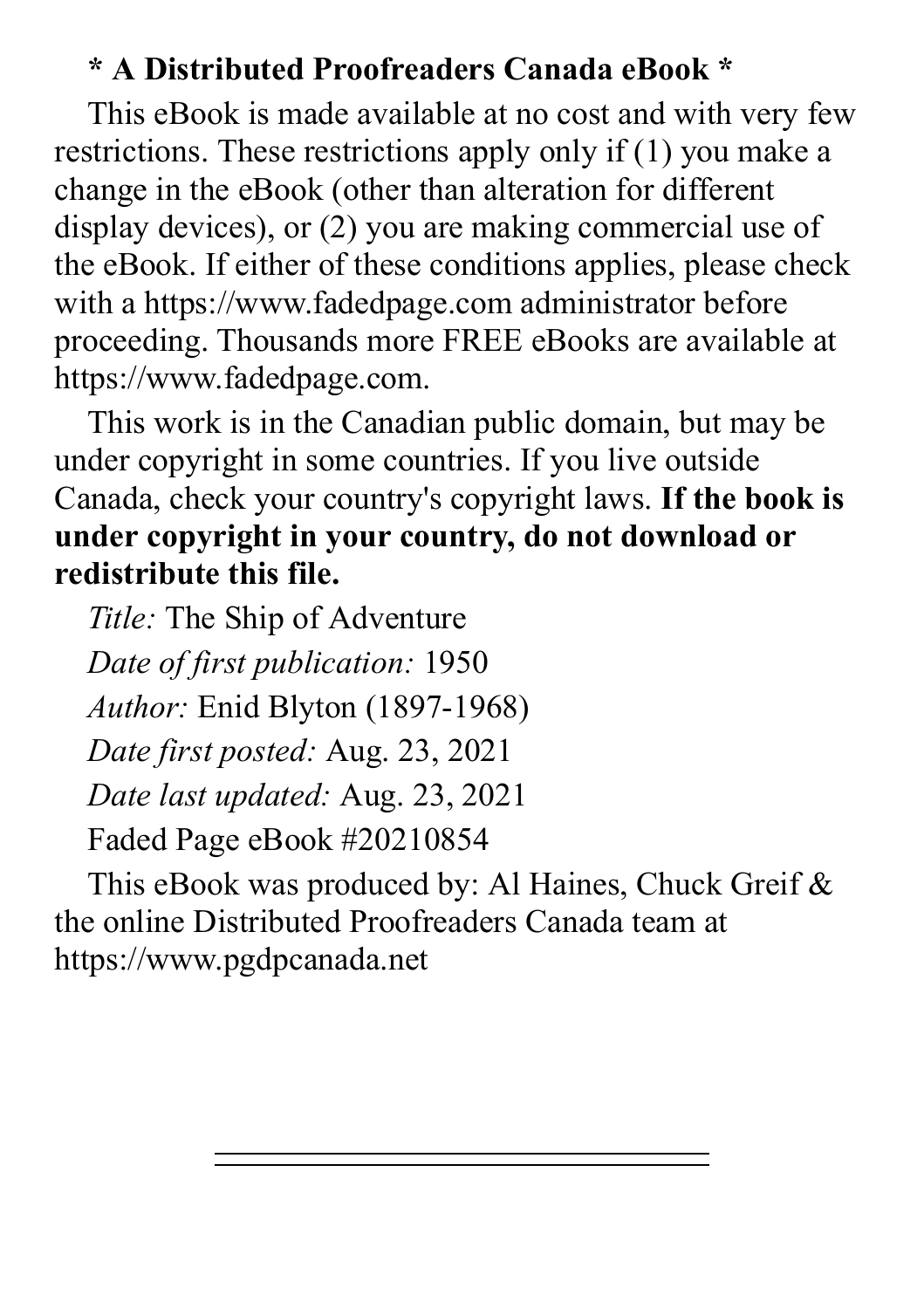# THE SHIP OF ADVENTURE

# by *ENID BLYTON with illustrations by* STUART TRESILIAN

*This book is copyright in all countries which are signatories to the Berne Convention*

PRINTED IN GREAT BRITAIN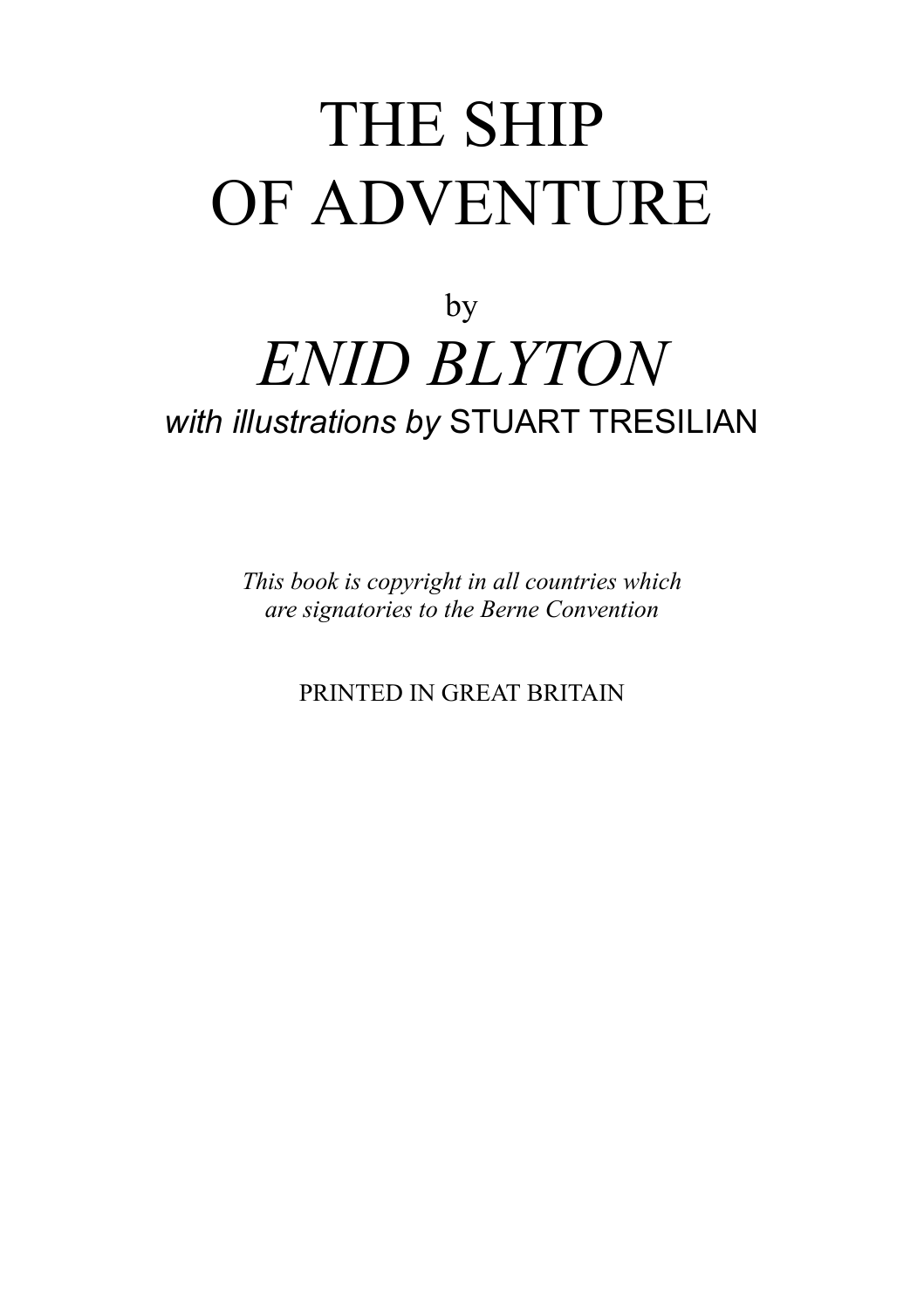#### FOREWORD

THIS is the sixth book of the "Adventure" series. It continues the adventures of Jack, Philip, Dinah, Lucy-Ann, and, of course, Kiki the parrot, but, like the other five books, it is quite complete in itself.

The rest of the series contains: *The Island of Adventure*, *The Castle of Adventure*, *The Valley of Adventure*, *The Sea of Adventure*, *The Mountain of Adventure*.

I hope you will like *The Ship of Adventure* as much as you have liked the other books.

Best wishes from

Enid Blyton signature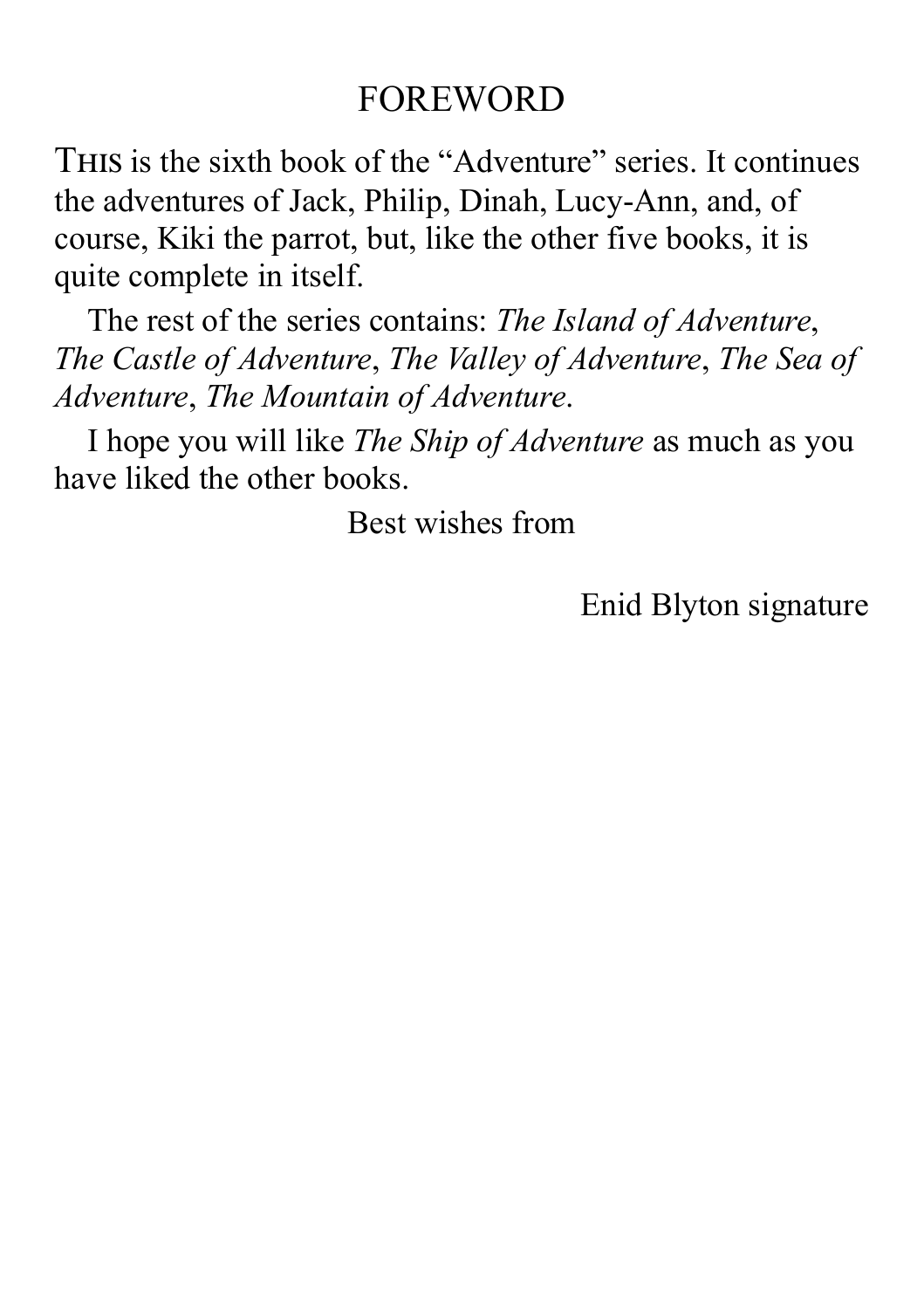## **CONTENTS**

| CHAP.                                  | <b>PAGE</b> |
|----------------------------------------|-------------|
| 1. A Grand Holiday Plan                | 1           |
| 2. On the "Viking Star"                | 13          |
| 3. Everyone Settles In                 | 23          |
| 4. Philip Collects a Pet               | 33          |
| <b>5. Lucian Arrives</b>               | 49          |
| 6. The Tale of Andra's Treasure        | 59          |
| 7. Lucian is Very Helpful              | 69          |
| 8. The Ship in the Bottle              | 81          |
| 9. The Secret of the Ship of Adventure | 105         |
| 10. Hiding-Places                      | 115         |
| 11. Lucian in Trouble                  | 126         |
| 12. The Second Piece of the Map        | 136         |
| 13. Good-bye, Mr. Eppy!                | 147         |
| 14. Things Begin to Happen!            | 158         |
| 15. Bill Hears the Tale                | 168         |
| 16. Bill Makes a Few Enquiries         | 179         |
| 17. To Thamis at Last!                 | 189         |
| 18. A Few Surprises                    | 202         |
| 19. All Kinds of Shocks                | 215         |
| 20. Exploring the Treasure-Route       | 227         |
| 21. Kiki is Very Tiresome              | 238         |
| 22. Mr. Eppy Again                     | 248         |
| 23. Treasure—and Trickery!             | 258         |
| 24. Prisoners!                         | 270         |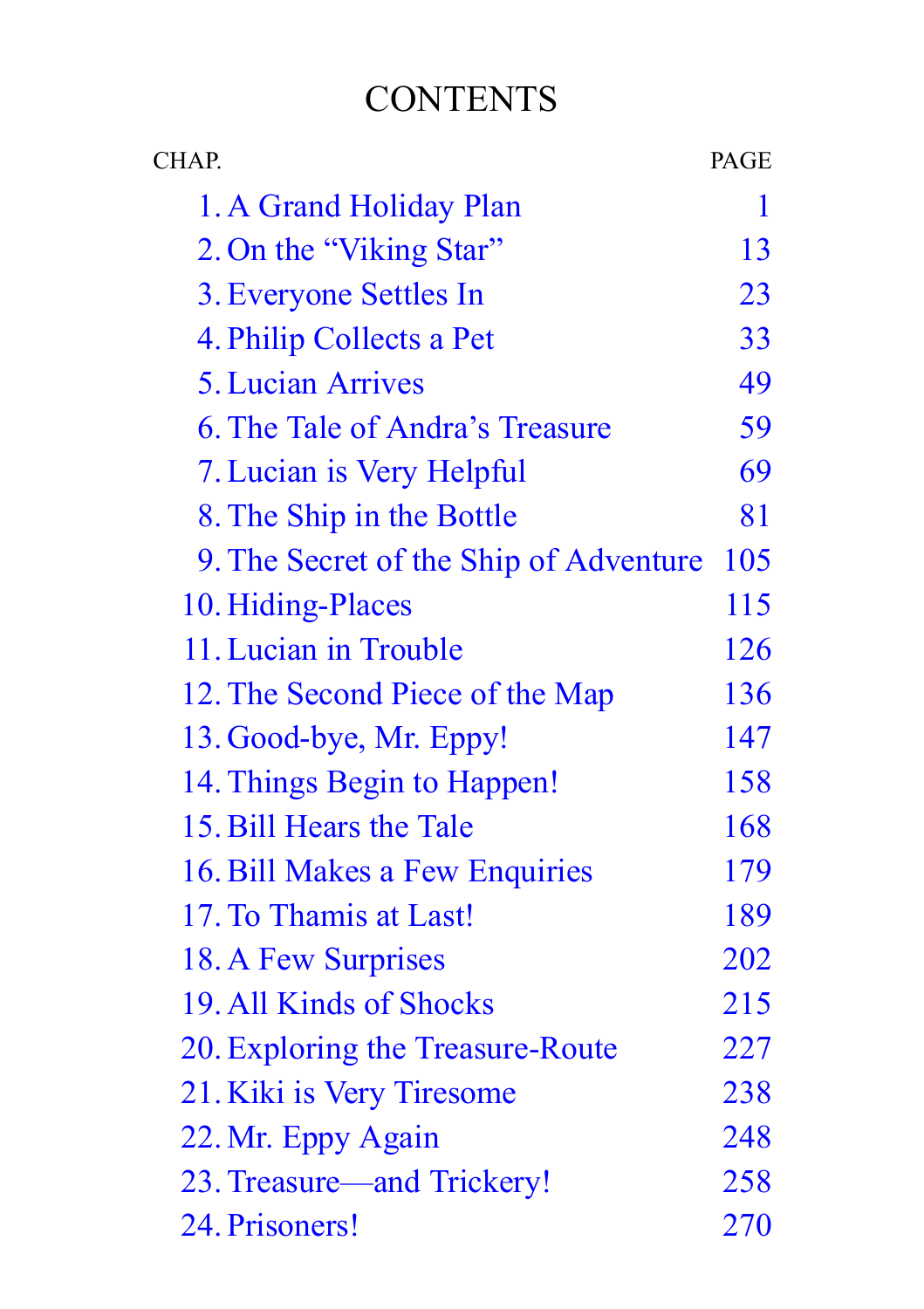<span id="page-5-0"></span>

| 25. What Happened in the Night | 280 |
|--------------------------------|-----|
| 26. Next Morning               | 289 |
| 27. Unexpected Visitors        | 298 |
| 28. Escape!                    | 308 |
| 29. Happy Ending After All!    | 319 |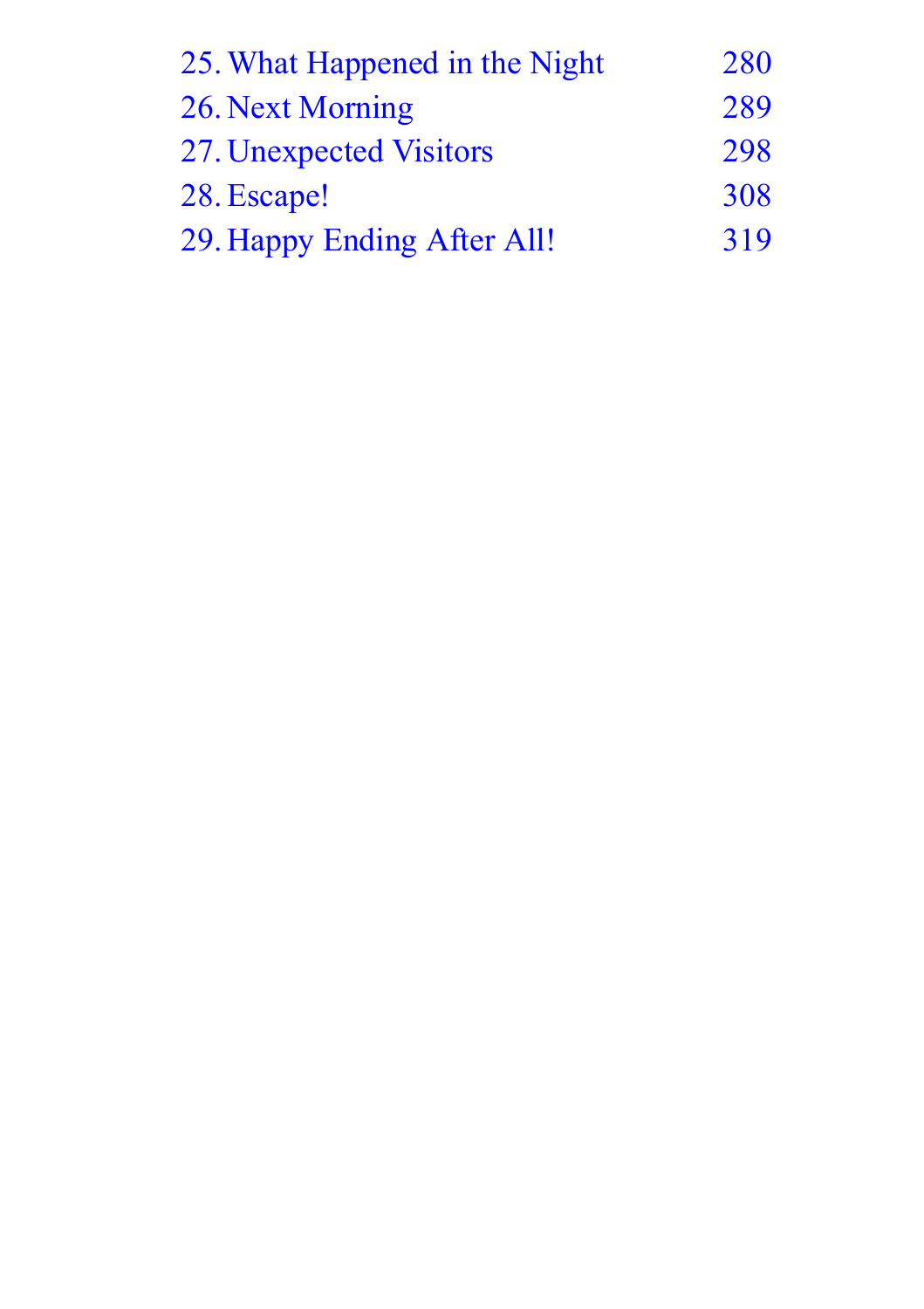#### Chapter 1

#### A GRAND HOLIDAY PLAN

<span id="page-6-0"></span>"MOTHER'S got something up her sleeve," said Philip Mannering. "I know she has. She's gone all mysterious."

"Yes," said his sister, Dinah. "And whenever I ask what we're going to do these hols. she just says 'Wait and see!' As if we were about ten years old!"

"Where's Jack?" said Philip. "We'll see if he knows what's up with Mother."

"He's gone out with Lucy-Ann," said Dinah. "Ah—I can hear old Kiki screeching. They're coming!"

Jack and Lucy-Ann Trent came in together, looking very much alike with their red hair, green eyes and dozens of freckles. Jack grinned.

"Hallo! You ought to have been with us just now. A dog barked at Kiki, and she sat on a fence and mewed like a cat at him. You never saw such a surprised dog in your life!"

"He put his tail down and ran for his life," said Lucy-Ann, scratching Kiki on the head. The parrot began to mew again, knowing that the children were talking about her. Then she hissed and spat like an angry cat. The children laughed.

"If you'd done that to the dog he'd have died of astonishment," said Jack. "Good old Kiki. Nobody can be dull when you're about."

Kiki began to sway herself from side to side, and made a crooning noise. Then she went off into one of her tremendous cackles.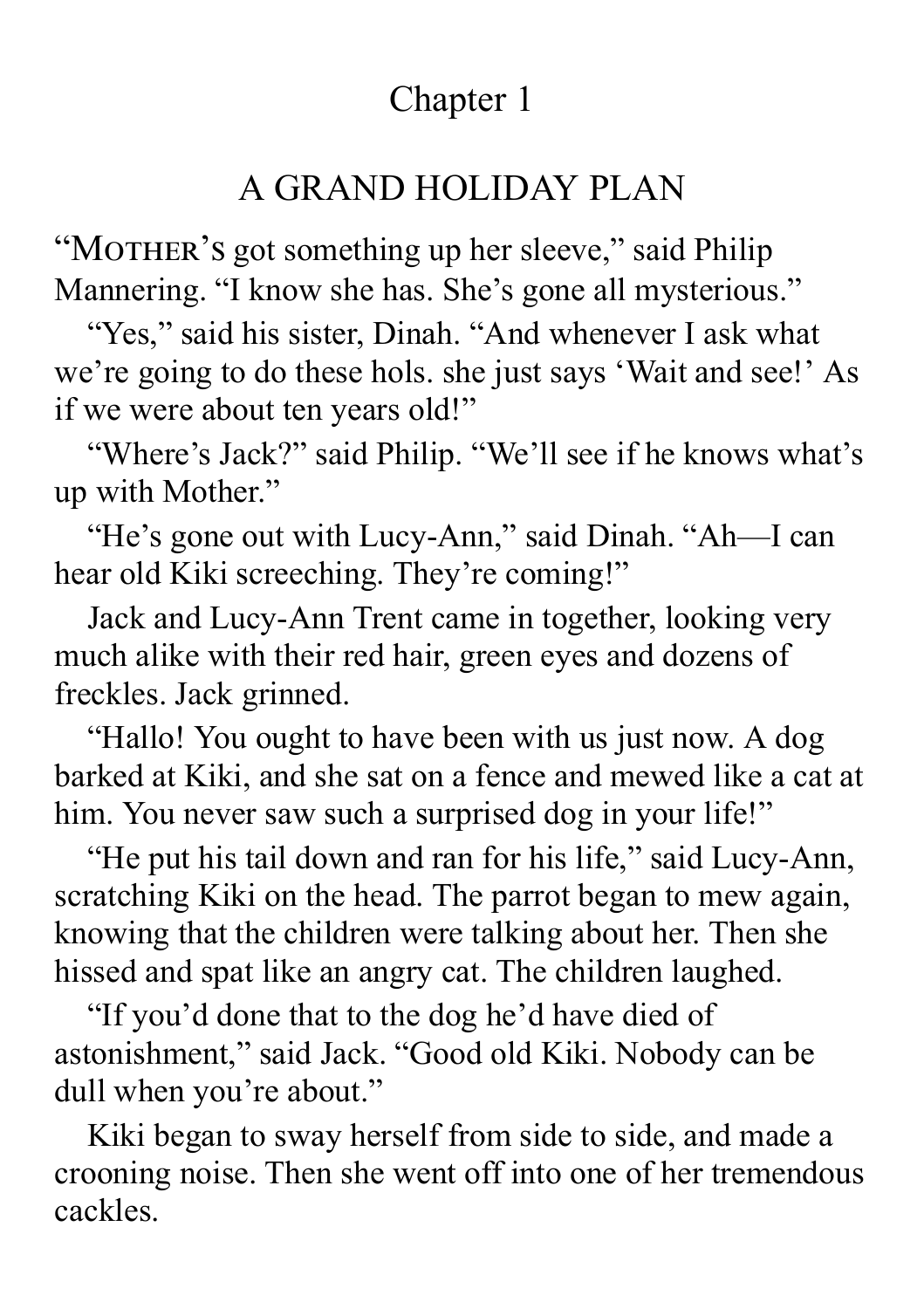"Now you're showing off," said Philip. "Don't let's take any notice of her. She'll get noisy and Mother will come rushing in."

"That reminds me—what's Mother gone all mysterious about?" said Dinah. "Lucy-Ann, haven't you noticed it?"

"Well—Aunt Alison *does* act rather as if she's got something up her sleeve," said Lucy-Ann, considering the matter. "Rather like she does before somebody's birthday. *I* think she's got a plan for the summer holidays."

Jack groaned. "Blow! I've got a perfectly good plan too. Simply wizard. I'd better get mine in before Aunt Allie gets hers."

"What's yours?" asked Dinah, with interest. Jack always had wonderful plans, though not many of them came to anything.

"Well—I thought we could all go off together

[Illustration]

on our bikes, taking a tent with us—and camp out in a different place each night," said Jack. "It would be super."

The others looked at him scornfully. "You suggested that *last* hols. and the hols. before," said Dinah. "Mother said 'No' then, and she's not likely to say 'Yes' now. It *is* a good plan, going off absolutely on our own like that—but ever since we've had so many adventures Mother simply won't hear of it."

"Couldn't your mother come with us?" suggested Lucy-Ann hopefully.

"Now *you're* being silly," said Dinah. "Mother's a dear but grown-ups are so frightfully particular about things. We'd have to put our macs. on at the first spot of rain, and coats if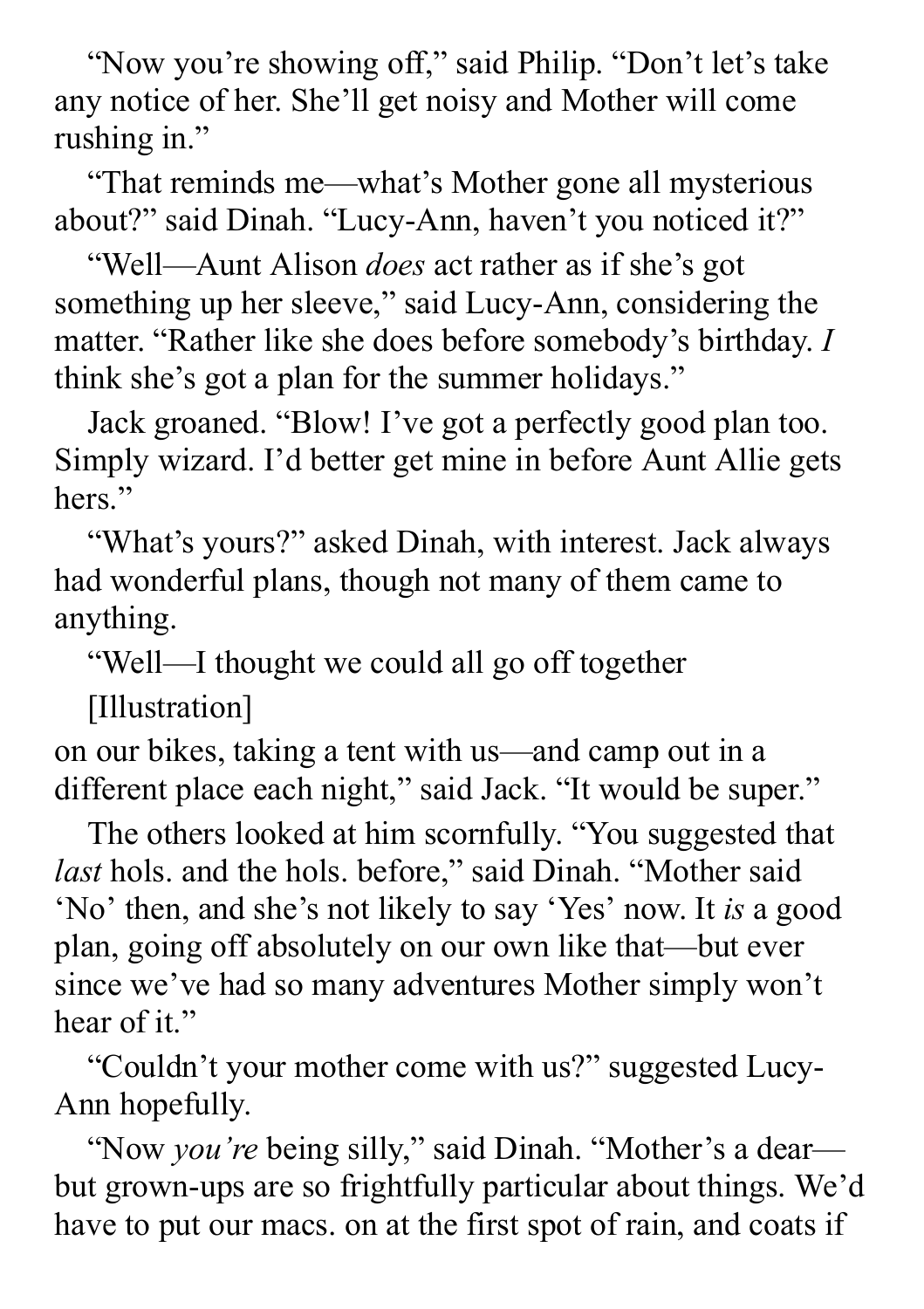the sun went in, and I wouldn't be surprised if we didn't each have to have an umbrella strapped to our bike-handles."

The others laughed. "I suppose it *wouldn't* do to ask Aunt Allie too, then," said Lucy-Ann. "What a pity!"

"What a pity, what a pity," agreed Kiki at once. "Wipe your feet and shut the door, where's your hanky, naughty boy!"

"Kiki's got the idea, all right!" said Philip. "That's the kind of thing that even the nicest grown-ups say, isn't it, Kiki, old bird?"

"Bill isn't like that," said Lucy-Ann at once. "Bill's fine."

Everyone agreed at once. Bill Cunningham, or Bill Smugs as he had first called himself to them, was their very firm friend, and had shared all their adventures with them. Sometimes they had dragged him into them, and sometimes it was the other way round—he had got into one and they had followed. It really did seem, sometimes, as Mrs. Mannering said, that adventures cropped up wherever Bill and the children were.

"*I* had an idea for these hols. too," said Philip. "I thought it would be pretty good fun to camp down by the river, and look for otters. I've never had an otter for a pet. Lovely things they are. I thought——"

"You *would* think of a thing like that," said Dinah, half crossly. "Just because you're mad on all kinds of creatures from fleas to—to...."

"Elephants," said Jack obligingly.

"From fleas to elephants, you think everyone else is," said Dinah. "What a frightful holiday—looking for wet, slimy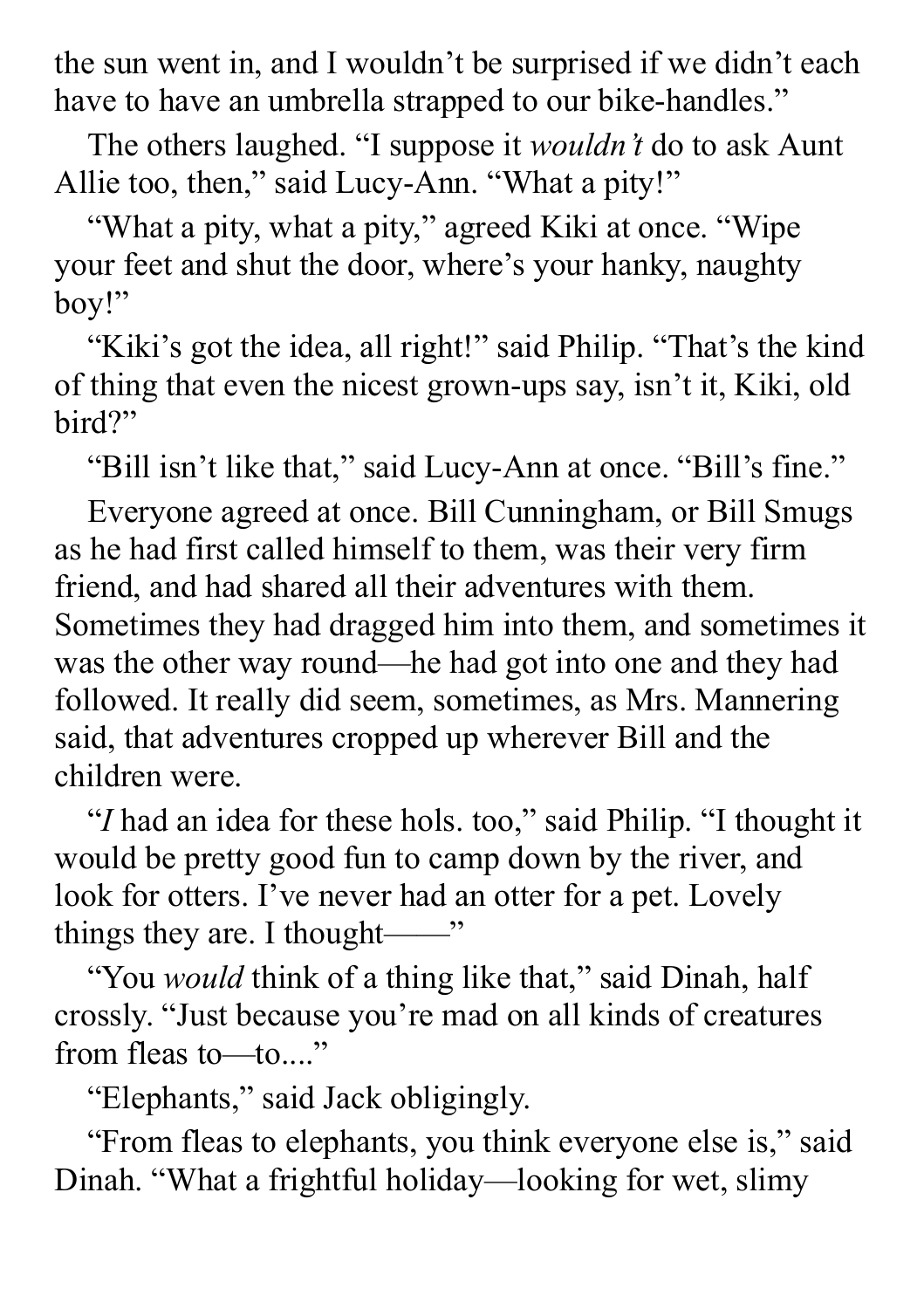otters—and having them in the tent at night, I suppose—and all kinds of other horrible things too."

"Shut up, Dinah," said Philip. "Otters aren't horrible. They're lovely. You should just see them swimming under the water. And by the way, I'm *not* mad on fleas. *Or* mosquitoes. *Or* horse-flies. I think they're interesting, but you can't say I've ever had things like that for pets."

"What about those earwigs you had once—that escaped out of the silly cage you made for them? Ugh! And that stagbeetle that did tricks? And that——"

"Oh, gosh! Now we're off!" said Jack, seeing one of the familiar quarrels breaking out between Philip and hot-headed Dinah. "I suppose we're going to listen to a long list of Philip's pets now! Anyway, here comes Aunt Allie. We can ask her what she thinks of our holiday ideas. Get yours in first, Philip."

Mrs. Mannering came in, with a booklet in her hand. She smiled round at the four children, and Kiki put up her crest in delighted welcome.

"Wipe your feet and shut the door," she said, in a friendly tone. "One, two, three, GO!" She made a noise like a pistolshot after the word "go," and Mrs. Mannering jumped in fright.

"It's all right, Mother—she keeps doing that ever since she came to our school sports, and heard the starter yelling to us, and letting off his pistol," grinned Philip. "Once she made that pistol-shot noise just when we were all in a line, ready to start—and off we went long before time! You should have heard her cackle. Bad bird!"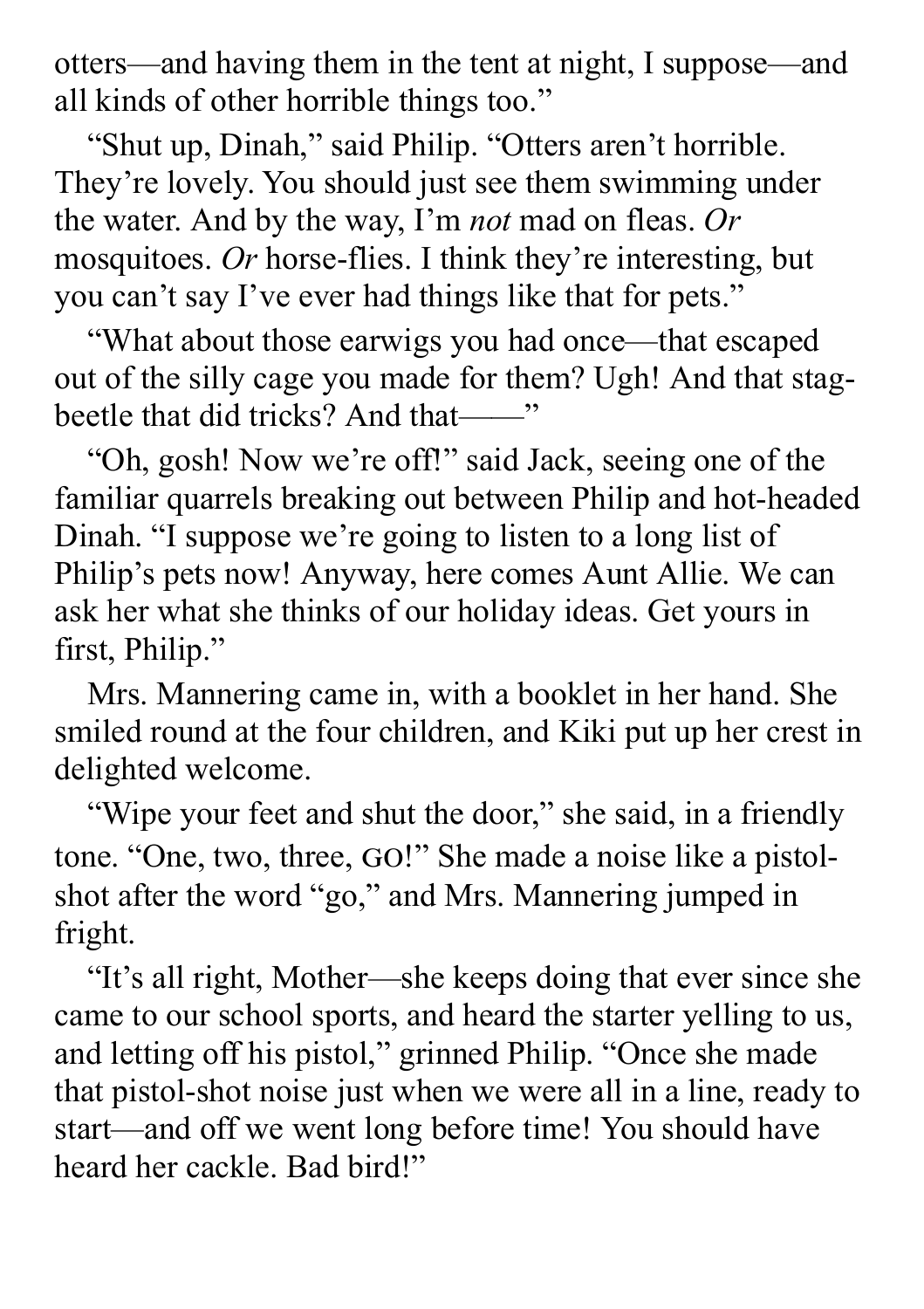"Naughty Polly, poor Polly, what a pity, what a pity," said Kiki. Jack tapped her on the beak.

"Be quiet. Parrots should be seen and not heard. Aunt Allie, we've just been talking about holiday plans. I thought it would be a super idea if you'd let us all go off on our bikes —ride where we liked and camp out each night. I know you've said we couldn't when I asked you before, but——"

"I say 'No' again," said Mrs. Mannering very firmly.

"Well, Mother, could we go off to the river and camp there, because I want to find out more about the otters?" said Philip, not taking any notice of Dinah's scowl. "You see——"

"*No*, Philip," said his mother, just as firmly as before. "And you know why I won't let you go on expeditions like that. I should have thought you would have given up asking me by now."

"But *why* won't you let us go?" wailed Lucy-Ann. "We shall be quite safe."

"Now, Lucy-Ann, you know perfectly well that as soon as I let you four out of my sight when holidays come, you *immediately*—yes, *immediately*—fall into the most frightful adventures imaginable." Mrs. Mannering sounded quite fierce. "And I am quite determined that these holidays you are not going off *any*where on your own, so it's just no good your asking me."

"But, Mother—that's just silly," said Philip, in dismay. "You speak as if we go out *look*ing for adventures. We don't. And I ask you—what possible adventure could we fall into if we just went down to the river to camp? Why, you could come and see us for yourself every evening if you wanted to."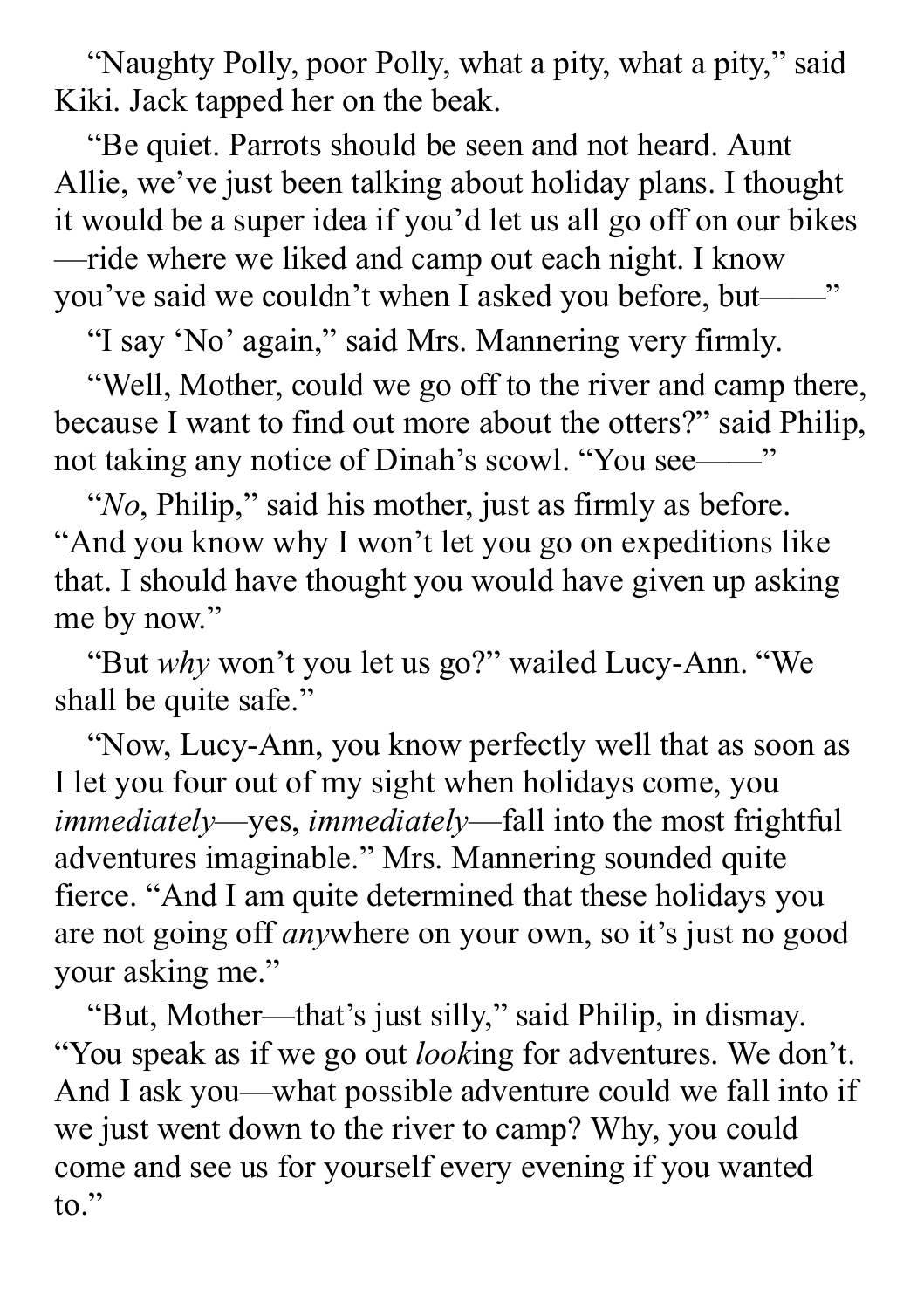"Yes—and the very first evening I came I should find you all spirited away somewhere, and mixed up with robbers or spies or rogues of some kind," said his mother. "Think of some of your holidays—first you get lost down an old copper mine on a deserted island.... Then another time you get shut up in the dungeons of an old castle, mixed up with spies...."

"Oooh yes—and another time we got into the wrong aeroplane and were whisked off to the Valley of Adventure," said Lucy-Ann, remembering. "That was when we found all those queer, stolen statues hidden in caves—how their eyes gleamed when we saw them! I thought they were alive, but they weren't."

"And the next time we went off with Bill to the birdislands," said Jack. "That was grand. We had two tame puffins, do you remember, Philip?"

"Huffin and Puffin," put in Kiki at once.

"Quite right, old bird," said Philip. "Huffin and Puffin they were. I loved them"

"You may have gone to look for birds—but you found a whole nest of rogues," said his mother. "Gun-runners! Terribly dangerous."

"Well, Mother, what about last summer hols.?" said Dinah. "*You* nearly got caught up in *that* adventure!"

"Horrible!" said Mrs. Mannering, with a shiver. "That awful mountain with its queer secrets—and the mad King of the Mountain—you nearly didn't escape from there. No—I tell you quite definitely that you can never again go off anywhere by yourselves. I'm always coming with you!"

There was a silence at this. All four children were very fond of Mrs. Mannering—but they did like being on their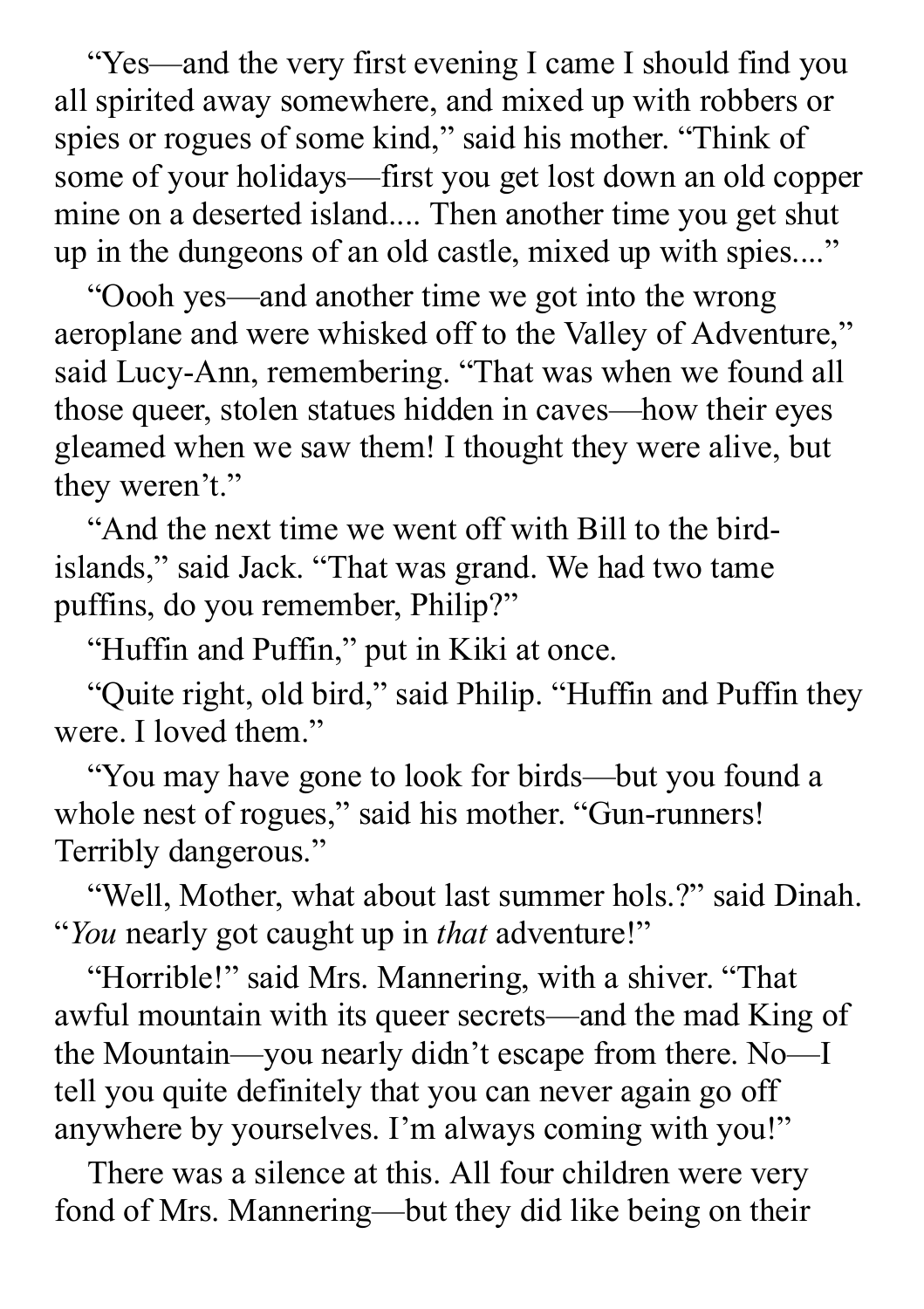own for some part of each holidays.

"Well—Aunt Allie—suppose Bill came with us—wouldn't that be all right?" asked Lucy-Ann. "I do always feel safe with Rill."

"Bill can't be trusted to keep out of adventures either," said Mrs. Mannering. "He's grand, I know, and I'd trust him more than anyone else in the world. But when you and he get together there's just no knowing what will happen. So, these holidays, I've made a very safe plan—and dear old Bill isn't in it, so perhaps we shall keep away from danger and extraordinary happenings."

"What's your plan, Mother?" said Dinah nervously. "*Don't* say we're going to a seaside hotel or anything like that. They'd never take Kiki."

"I'm taking you all for a cruise on a big ship," said Mrs. Mannering, and she smiled. "I know you'll like that. It's tremendous fun. We shall call at all sorts of places, and see all kinds of strange and exciting things. And I shall have you under my eye, in one place all the time—the ship will be our home for some time, and if we get off at various ports we shall all go in a party together. There won't be a chance of any strange adventure."

The four children looked at one another. Kiki watched them. Philip spoke first.

"It does sound rather exciting, Mother! Yes, it really does. We've never been on a really big ship before. Of course, I shall miss having any *animals...*."

"Oh, Philip—surely you can go without your everlasting menagerie of creatures?" cried Dinah. "I must say it'll be a great relief to *me* to know you haven't got mice somewhere about you, or lizards, or slow-worms! Mother, it sounds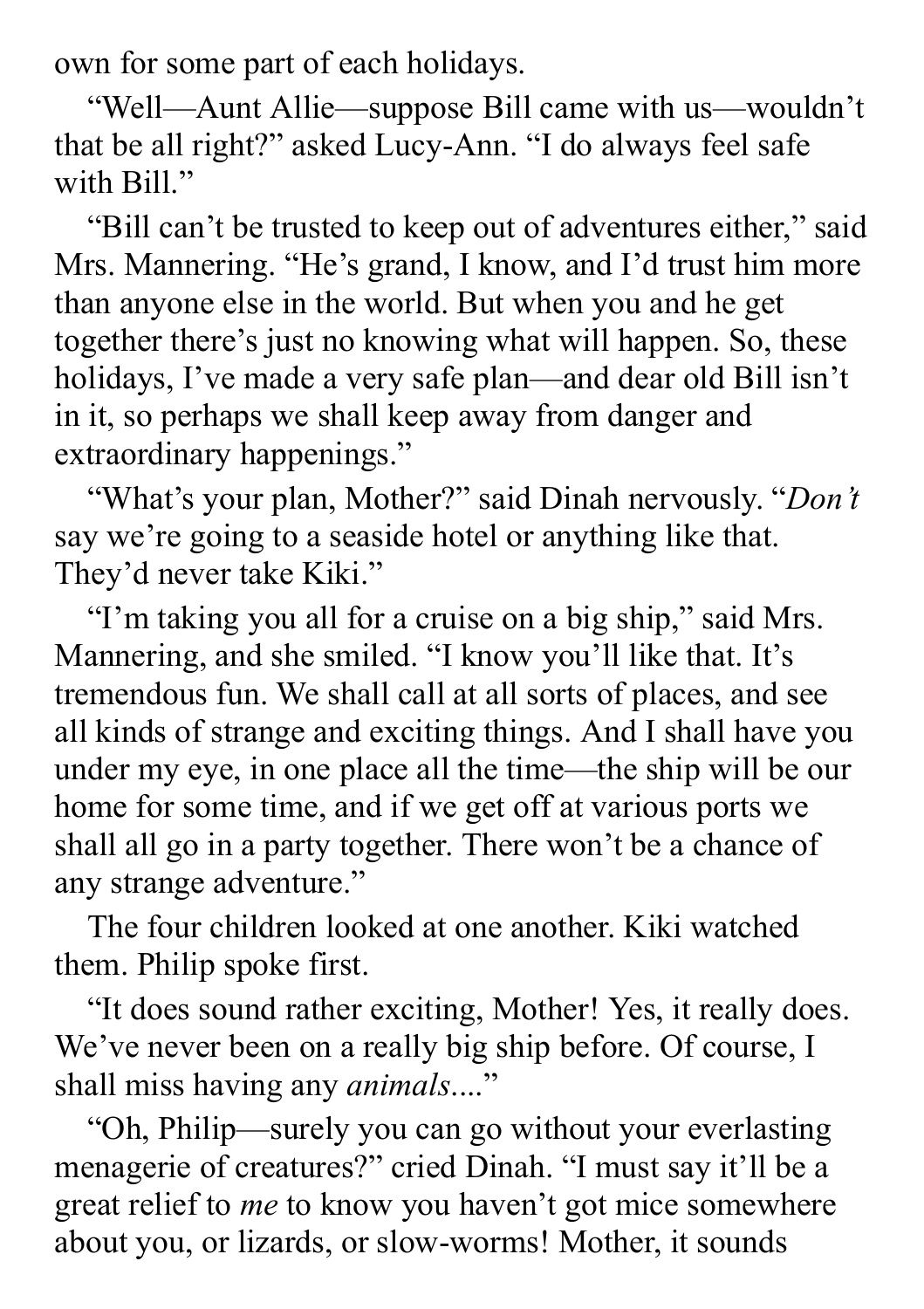super, I think. Thanks awfully for thinking up something so exciting."

"Yes—it sounds smashing," said Jack. "We'll see no end of birds I've never seen before."

"Jack's happy so long as he's somewhere that will provide him with birds," said Lucy-Ann with a laugh. "What with Philip with his craze for all kinds of creatures, and Jack with his passion for birds, it's a good thing we two girls haven't got crazes for anything as well. Aunt Allie, it's a wizard plan of yours. When do we go?"

"Next week," said Mrs. Mannering. "That will give us plenty of time to get our things ready and packed. It will be very warm on the cruise, so we must get plenty of thin clothes to wear. White's the best thing—it doesn't hold the heat so much. And you must all have sun-hats the whole time, so don't begin to moan about wearing hats."

"Isn't Bill coming?" asked Philip.

"No," said his mother firmly. "I feel rather mean about it, because he's just finished the job he's on, and he wants a holiday. But this time he's *not* coming with us. I want a nice peaceful holiday with no adventure at all."

"Poor Bill," said Lucy-Ann. "Still—I dare say he'll be glad to have a holiday without us, for a change. I say—it's going to be fun, isn't it?"

<span id="page-13-0"></span>"Fun!" said Kiki, joining in, and letting off a screech of excitement. "Fun, fun, fun!"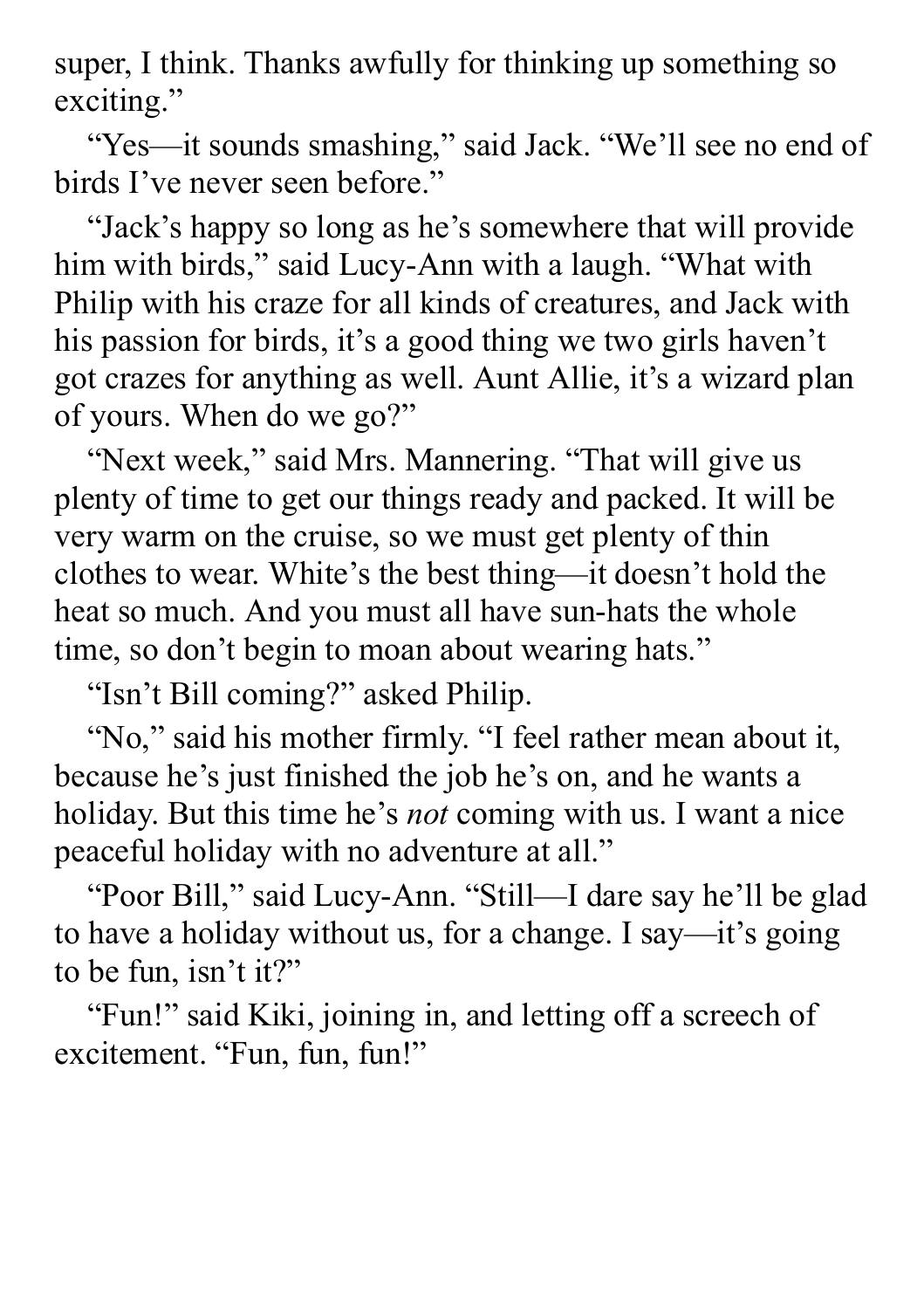#### Chapter 2

#### ON THE "VIKING STAR"

<span id="page-14-0"></span>It certainly was fun getting everything ready—buying flimsy clothes and enormous hats, masses of films for the cameras, guide-books and maps. It was to be quite a long cruise, and the ship was to go to Portugal, Madeira, French Morocco, Spain, Italy, and the Aegean Islands. What a wonderful trip!

At last everything was ready. The trunks were packed and strapped. The tickets had arrived. Passports had been got, and everyone had screamed in dismay to see how hideous they looked in their passport photographs.

Kiki screamed too, just for company. She loved screeching and screaming, but she wasn't encouraged in this, so it was a fine chance to scream when everyone was doing the same.

"Shut up, Kiki," said Jack, pushing her off his shoulder. "Fancy screaming right in my ear like that! It's enough to make me stone deaf. Aunt Allie, will Kiki want a passport?"

[Illustration]

"Of course not," said Mrs. Mannering. "I'm not even sure she will be allowed to go with us."

Jack stared at her in the greatest dismay. "But—*I* can't go if Kiki doesn't. I couldn't leave her behind. She'd be miserable"

"Well, I'll write and ask if you can take her," said Mrs. Mannering. "But if the answer is no, you are *not* to make a fuss, Jack. I've gone to a lot of trouble to arrange this trip, and I can't have you upsetting it just because of Kiki. I can't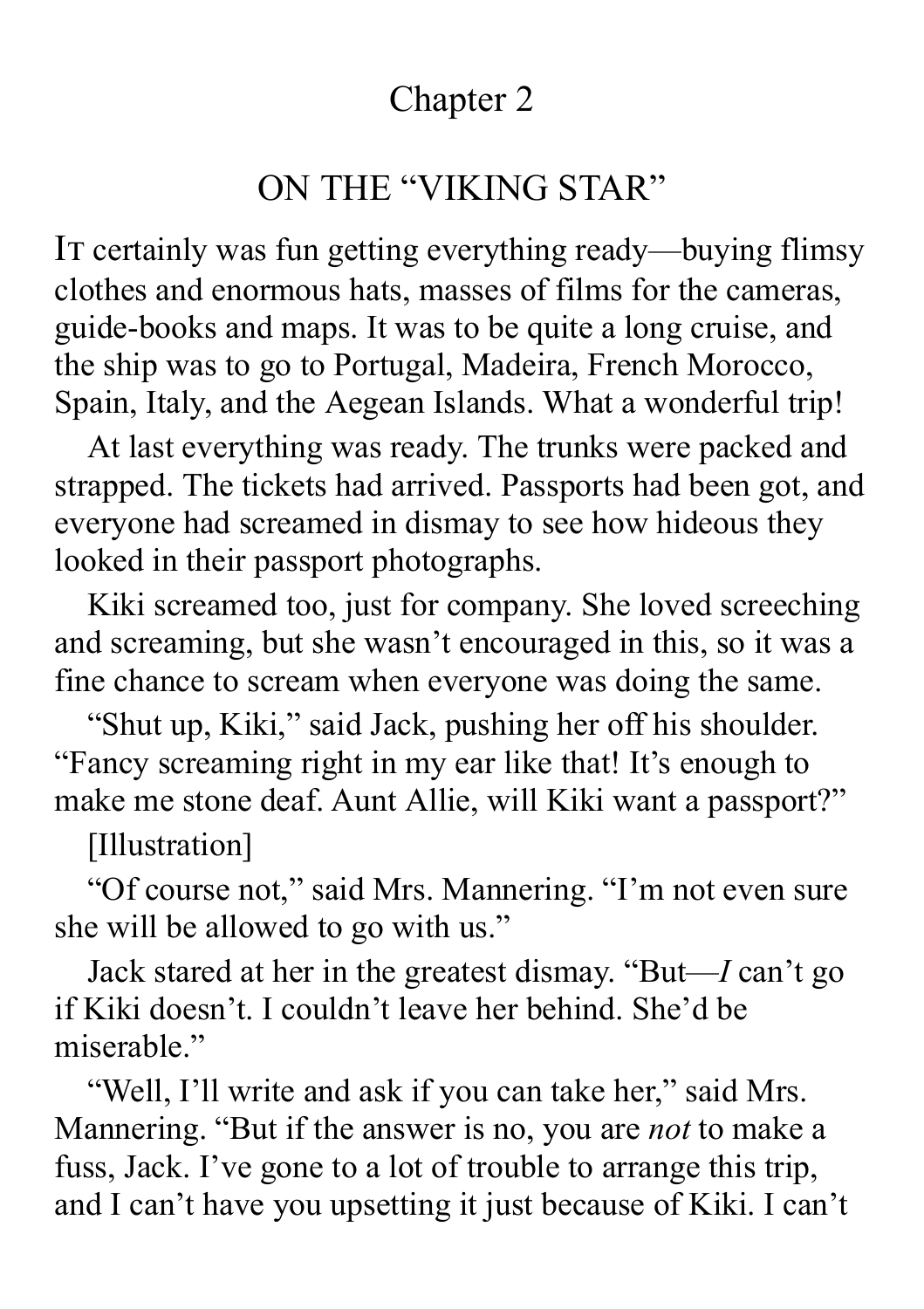imagine that she will be allowed to go—I'm sure passengers would object to a noisy bird like that."

"She can be awfully quiet if she wants to," said poor Jack. Kiki chose that moment to have a fit of hiccups. She hiccupped very well, and it always annoyed Mrs. Mannering.

"Stop that, Kiki," she ordered. Kiki stopped and looked reproachfully at Mrs. Mannering. She began to cough, a small but hollow cough, copied from the gardener.

Mrs. Mannering tried not to laugh. "The bird is so *idiotic*," she said. "Quite crazy. Now, where did I put that list of things that I've got to do before we go?"

"One, two, three, GO!" shouted Kiki, and Jack just stopped her making a noise like a pistol-shot. Mrs. Mannering went out of the room, and Jack spoke solemnly to Kiki.

"Kiki, I may have to go without you, old bird. I can't upset all the arrangements at the last minute because of you. But I'll do what I can, so cheer up."

"God save the King," said Kiki, feeling that it must be a solemn moment by the look on Jack's face. "Poor Polly, naughty Polly!"

The last few days went by slowly. Lucy-Ann complained about it. "Why is it that time always goes so slowly when you're wanting something to happen quickly? It's sickening. Thursday will never come!"

Jack was not so excited as the others, because a letter had come saying that parrots could not be taken on board. All four children were very sorry about it, and Jack looked really worried. But he did not grumble about it, or worry Mrs. Mannering. She was sorry for him and offered to arrange with a woman in the village to look after Kiki for him.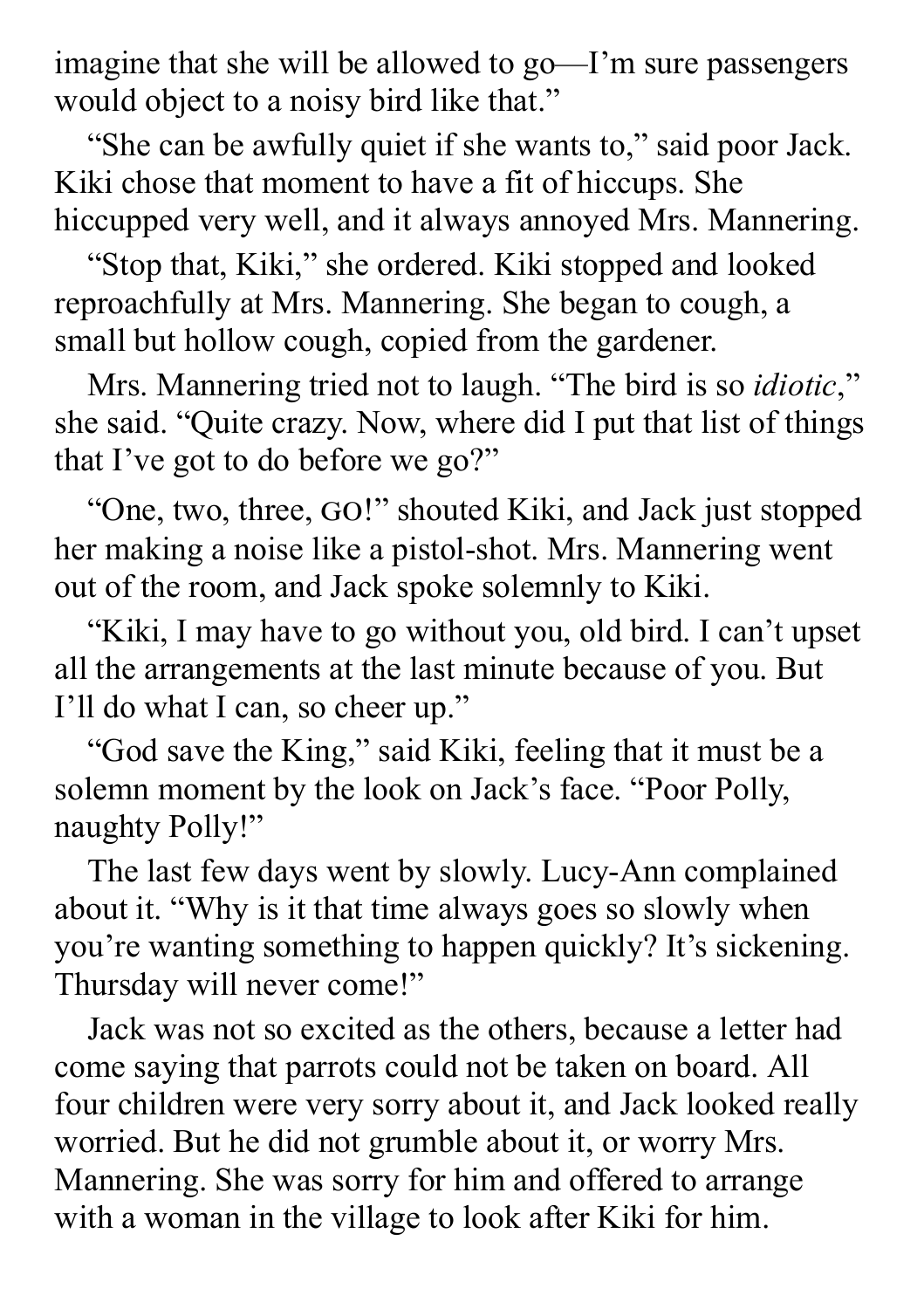"She used to have a parrot of her own," she said. "I expect she'd enjoy having Kiki."

"No, thanks, Aunt Allie. I'll arrange something," said Jack. "Don't let's talk about it!"

So Mrs. Mannering said no more, and even when Kiki sat on the tea-table and picked all the currants out of the cake before anyone noticed, she did not say a word.

On Wednesday all five went off in Mrs. Mannering's car to Southampton, followed by another with the baggage. They were in a great state of excitement. Everyone was in charge of something to carry, and Lucy-Ann kept looking at her package anxiously to make sure she still had it.

They were to stay at a hotel for the night and embark on the ship at half-past eight in the morning, to catch the tide. They would be away at eleven o'clock, steaming steadily towards France—what an excitement!

They all had a very good dinner at the hotel, and then Mrs. Mannering suggested going to the cinema. She felt sure that not one of the children would go to sleep if she sent them to bed at the usual time.

"Do you mind if I go and hunt up a school friend of mine, Aunt Allie?" said Jack. "He lives in Southampton, and I'd like to spring a surprise on him and go and call."

"All right," said Mrs. Mannering. "But you're not to be late back. Do you want to go and see him too, Philip?"

"Who's this chappy, Jack?" asked Philip, but Jack was half-way out of the room. A mumble came through the door. "What's he say?" said Philip.

"Sounded like 'Porky' to me," said Dinah.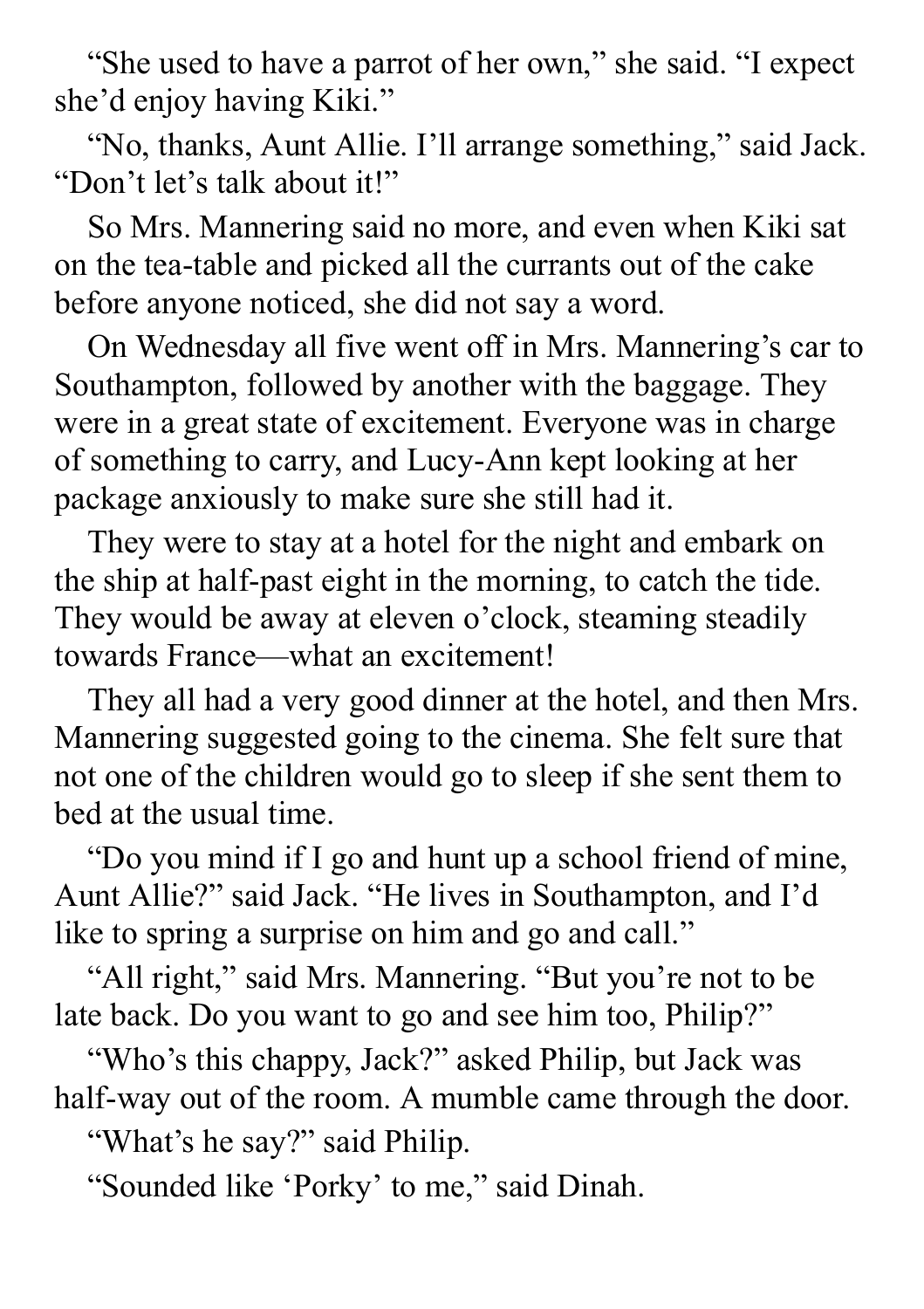"Porky? Who does he mean, I wonder," said Philip. "Somebody mad on birds, I expect. I'll come to the cinema. I'd like to see the picture—it's got wild animals in it."

They went off to the cinema without seeing Jack again. He was home when they came back, reading one of the guidebooks Mrs. Mannering had bought.

"Hallo! See Porky?" said Philip. He got a frown from Jack, and was puzzled. What was Jack up to? He changed the subject quickly, and began to talk about the picture they had seen.

"Now, to bed," said Mrs. Mannering. "Stop talking, Philip. Off you all go—and remember, up at seven o'clock sharp in the morning."

Everyone was awake long before seven. The girls talked together, and Philip and Jack chattered away too. Philip asked Jack about the night before.

"Why did you shut me up when I asked you if you'd seen Porky?" he said. "And anyway—who *is* Porky?"

"He's that fellow called Hogsney," said Jack. "We called him Porky. He left ages ago. He was always wanting to borrow Kiki, don't you remember?"

"Oh, *yes*, Porky, of course," said Philip. "I'd almost forgotten him. Jack, what's up? You look sort of secretive!"

"Don't ask me any questions, because I don't want to answer them," said Jack.

"You're being jolly mysterious," said Philip. "*I* believe it's something to do with Kiki. You kept putting us all off when we asked you what you'd done with her. We thought you were feeling upset about it, so we didn't press you."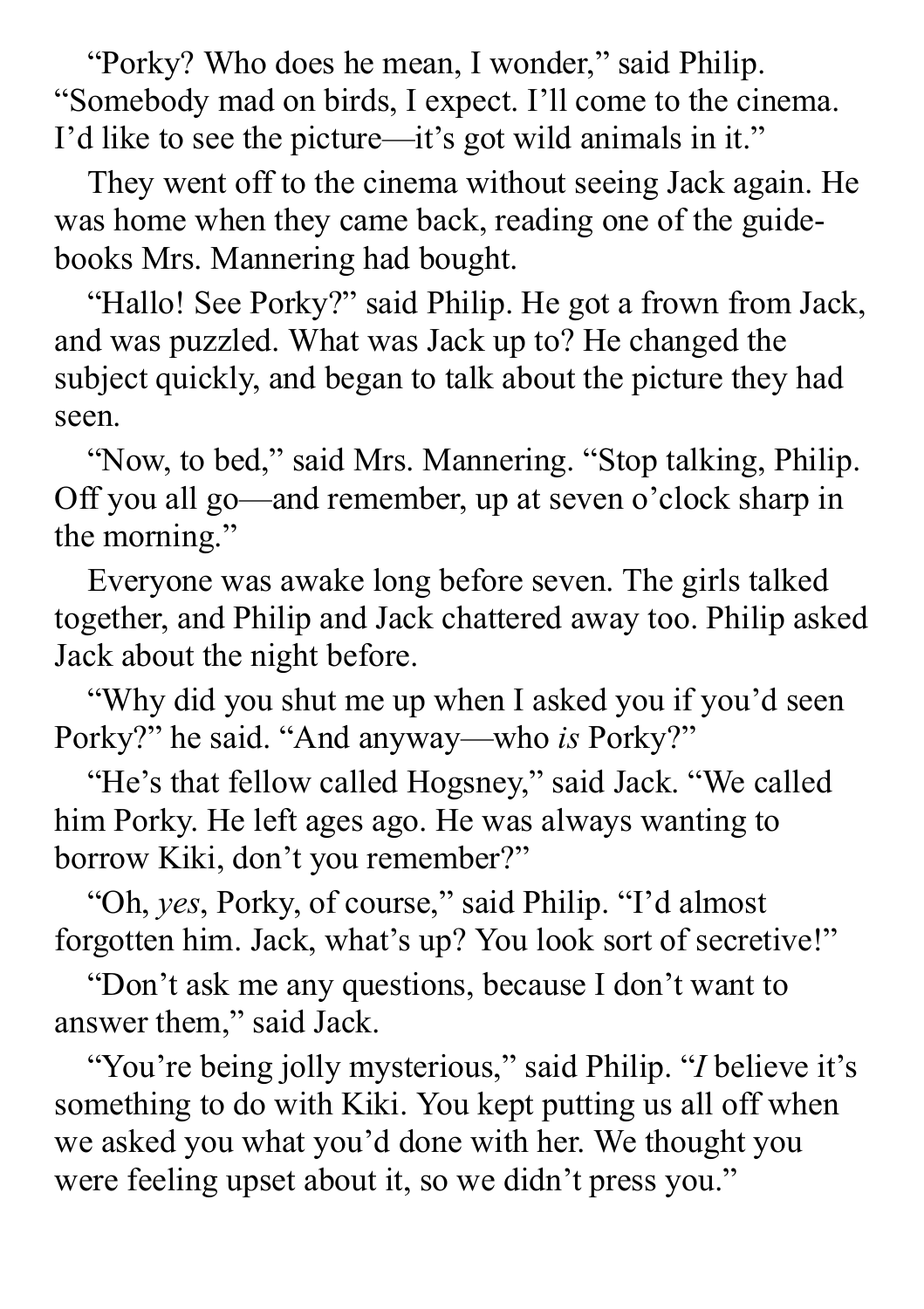"Well, don't press me now," said Jack. "I don't want to say anything at the moment."

"All right," said Philip, giving it up. "I know you're up to something, though. Come on—let's get up. It's not seven yet, but we can't lie in bed on a morning as fine as this."

They were all on the boat at just after half-past eight. Mrs. Mannering found their cabins. There were three in a row—a single one for her, and two double ones for the others.

Lucy-Ann was delighted with them. "Why, they are just like proper little rooms," she said. "Jack, is your cabin like ours? Look, we've even got hot and cold water taps."

"We've got an electric fan going in our cabin," said Philip, appearing at the door. "It's wizard—lovely and cool. You've got one too."

"The water is only just below our porthole," said Dinah, looking out. "If the sea got at all rough it would slop into the hole!"

"It would be well and truly screwed up before that happened!" said Philip. "I'm glad we're at the water-line—it will be cooler in this warm weather. I say, isn't this super! I'm longing to sail off."

They all went to see Mrs. Mannering's cabin, which was the same as theirs, but smaller. Then they went to explore the ship. She was quite big, but not tremendous, and was white from top to bottom—white funnels, white rails, white sides.

Her name was on each of the white lifeboats slung at the sides of the deck—*Viking Star*. Lucy-Ann read it a dozen times over.

"We shall have lifeboat drill tomorrow, I expect," said Mrs. Mannering, joining them on their exploration.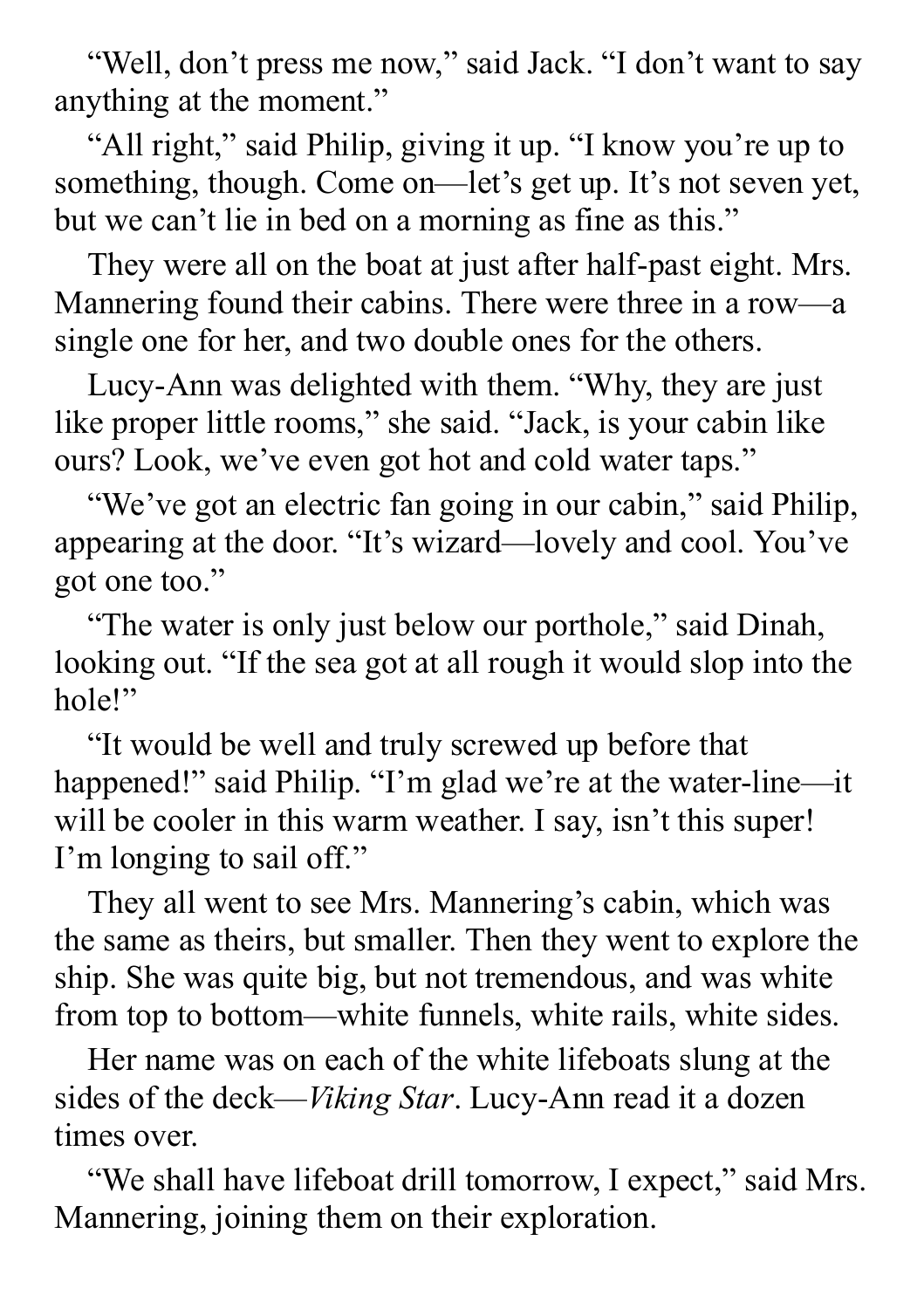"There are big life-belt jackets in our cabin cupboards," said Lucy-Ann. "I suppose you tie them round you."

"You slip them over your head, so that half the jacket is at your front and half behind—and then you tie it firmly round you with the tapes," said Mrs. Mannering. "You'll have to put it on tomorrow for lifeboat drill."

It all sounded very exciting. They went round the ship, thrilled with everything. There was the sports deck, where someone was already playing quoits with thick rings of rope, and two others were playing deck-tennis. "Fancy being able to play games like this on board ship!" said Dinah.

"There's a cinema down below," said Mrs. Mannering, "and a writing-room, and library and lounge, and an enormous dining-room!"

"And gosh, look—here's a swimming-pool on the ship itself!" cried Jack, in amazement, as they came to a beautiful pool at one end of the ship, shimmering blue with water.

The ship's siren suddenly hooted twice, very loudly. Lucy-Ann almost fell into the swimming-pool with fright. Mrs. Mannering laughed.

"Oh, Lucy-Ann—did it make you jump? It made me jump too."

"What a terrific noise!" said Lucy-Ann. "My goodness, it's a good thing Kiki isn't here. If she began to hoot like that siren she'd be impossible."

"Shut up, idiot," said Dinah, in a low voice. "Don't remind Jack we're going off without her."

Lucy-Ann glanced round for Jack, but he wasn't there. "Where's he gone?" she asked Dinah. But nobody had seen him go.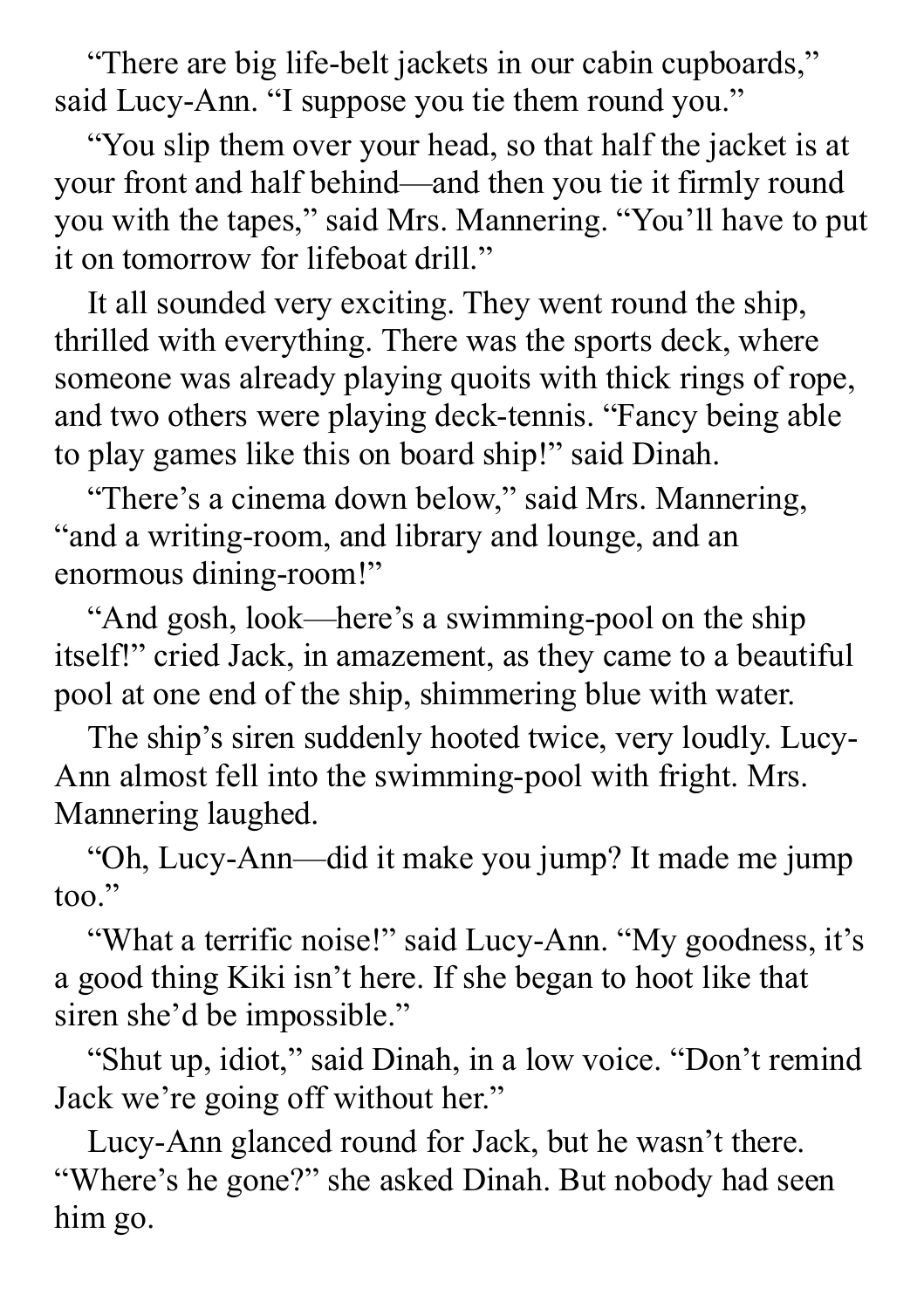"He's somewhere about," said Philip. "I say, we must be sailing soon. Look—they're taking up the gangways. We'll soon be off!"

"Let's stand at this side and wave to all the people," said Lucy-Ann. She leaned over the rail and watched the people crowded together on the dock-side below. They were shouting and waving. Suddenly Lucy-Ann gave a squeal.

"Look! *Look!* There's somebody with a parrot *just* like Kiki! Honestly, it is. Where's Jack? I *must* tell him. Blow, he's nowhere to be seen!"

The engines of the ship had now started up, and the children felt a vibration under their feet. Lucy-Ann strained her eyes to look at the parrot that was so very like Kiki.

"It *is* Kiki!" she cried. "Kiki! Kiki! Good-bye! I'm sure it's you!"

The parrot was chained to a young man's wrist. Whether it was making a noise or not the children could not tell because of the hullabaloo going on. It certainly was remarkably like Kiki.

"We're off! We've moved away from the quay!" cried Philip. "Hurrah, we're off!" He waved madly to everyone. Lucy-Ann waved too, and watched the parrot. It was getting smaller as the ship moved away towards the open water. Its owner seemed to be having trouble with it. It was flapping its wings, and pecking at him.

Then it suddenly rose into the air—the chain parted—and the parrot sailed right over the stretch of water between quay and ship, screeching madly.

<span id="page-20-0"></span>"It *is* Kiki, it is, it is!" yelled Lucy-Ann. "Jack, where are you? JACK!"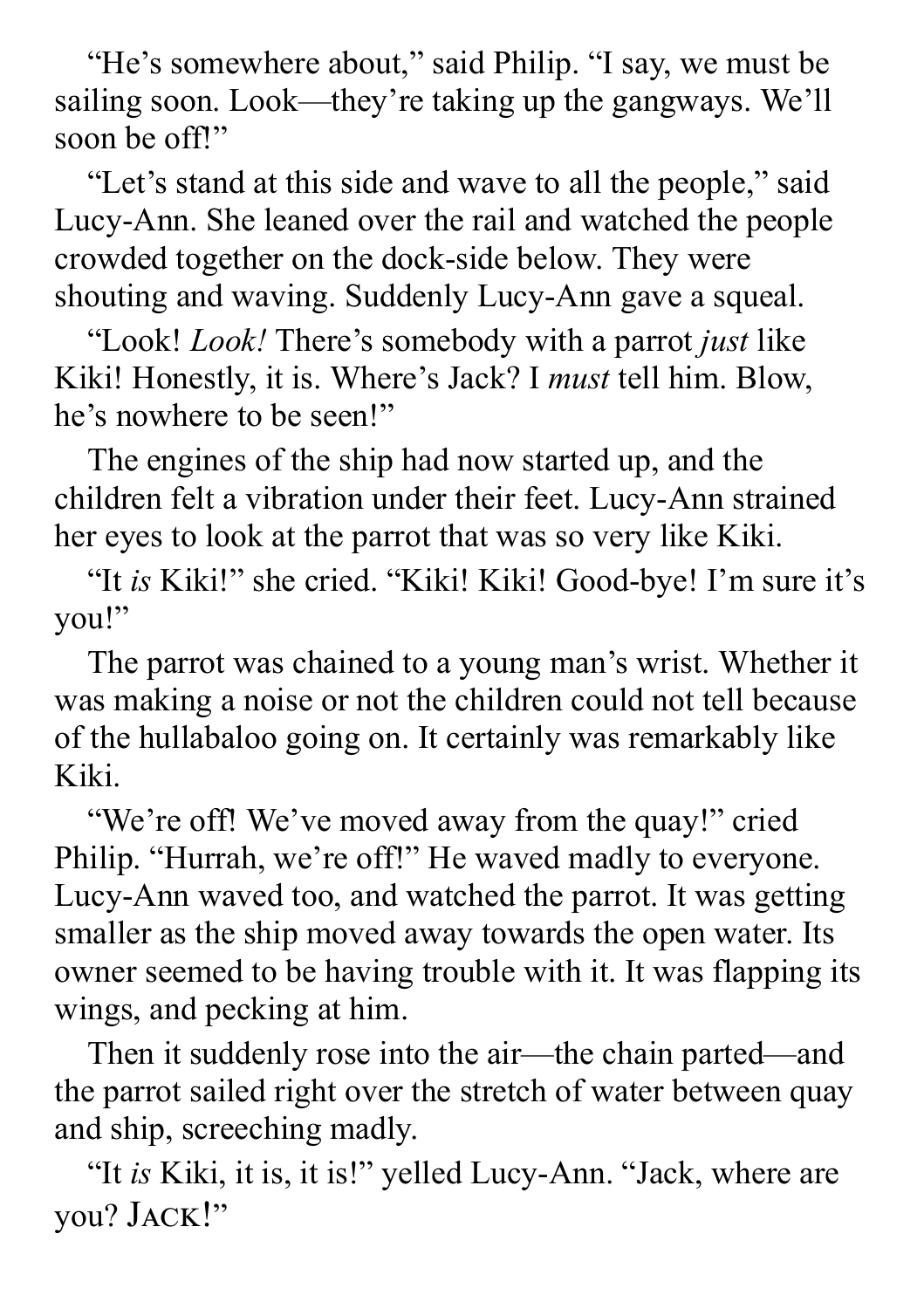## [Illustration]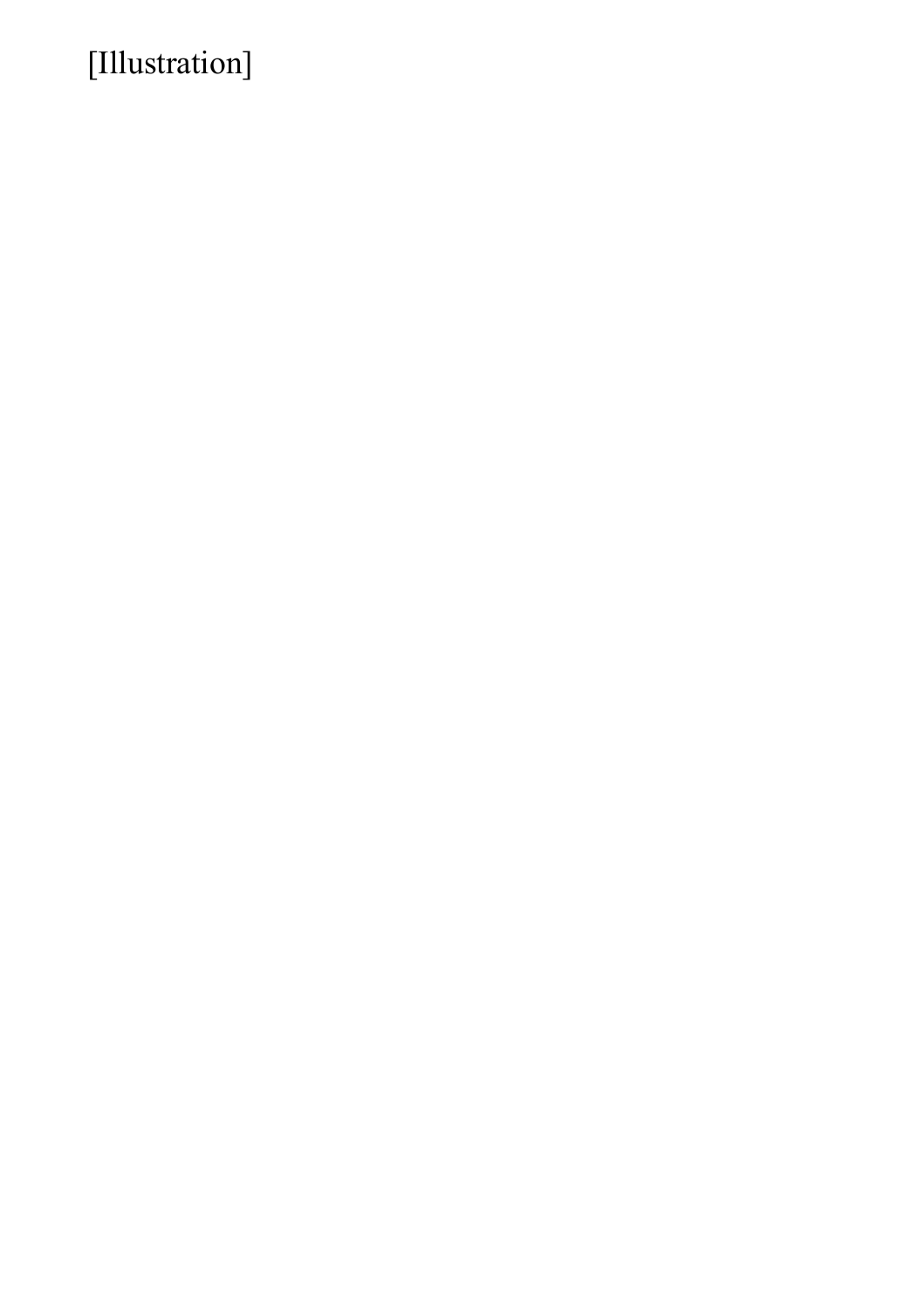#### Chapter 3

#### EVERYONE SETTLES IN

<span id="page-22-0"></span>DINAH, Lucy-Ann and Philip rushed to find Jack. The parrot had reached the ship, and they had lost sight of it. They were all certain it was Kiki, and Philip had a shrewd idea that Jack would not be quite so surprised about it as they themselves were.

Jack was nowhere to be found. It was most exasperating. They hunted for him everywhere, and at last Lucy-Ann thought of his cabin. "He might be there," she said. "Though why he wants to go and shut himself up there just at the exciting moment when the ship is leaving Southampton, I really can't imagine! And where's the parrot? She seems to have disappeared too."

They went down the stairs to the cabins and found their way to the passage where theirs were. They flung open Jack's door and crowded in. "Jack! Are you here? What do you think we've just seen?"

They stopped in surprise at what they saw. Jack was sitting on his bed in the cabin, and Kiki was on his shoulder, making a curious crooning noise into his ear, pulling at it gently.

"Gosh!" said Philip. "So she found you. I suppose it *is* Kiki?"

"Of course, idiot," said Jack. "What a bit of luck, wasn't it? Old Porky brought her down to the quay to see me off, chained to his wrist—and she broke the chain and flew over to me! Came into my porthole too—brainy old bird!"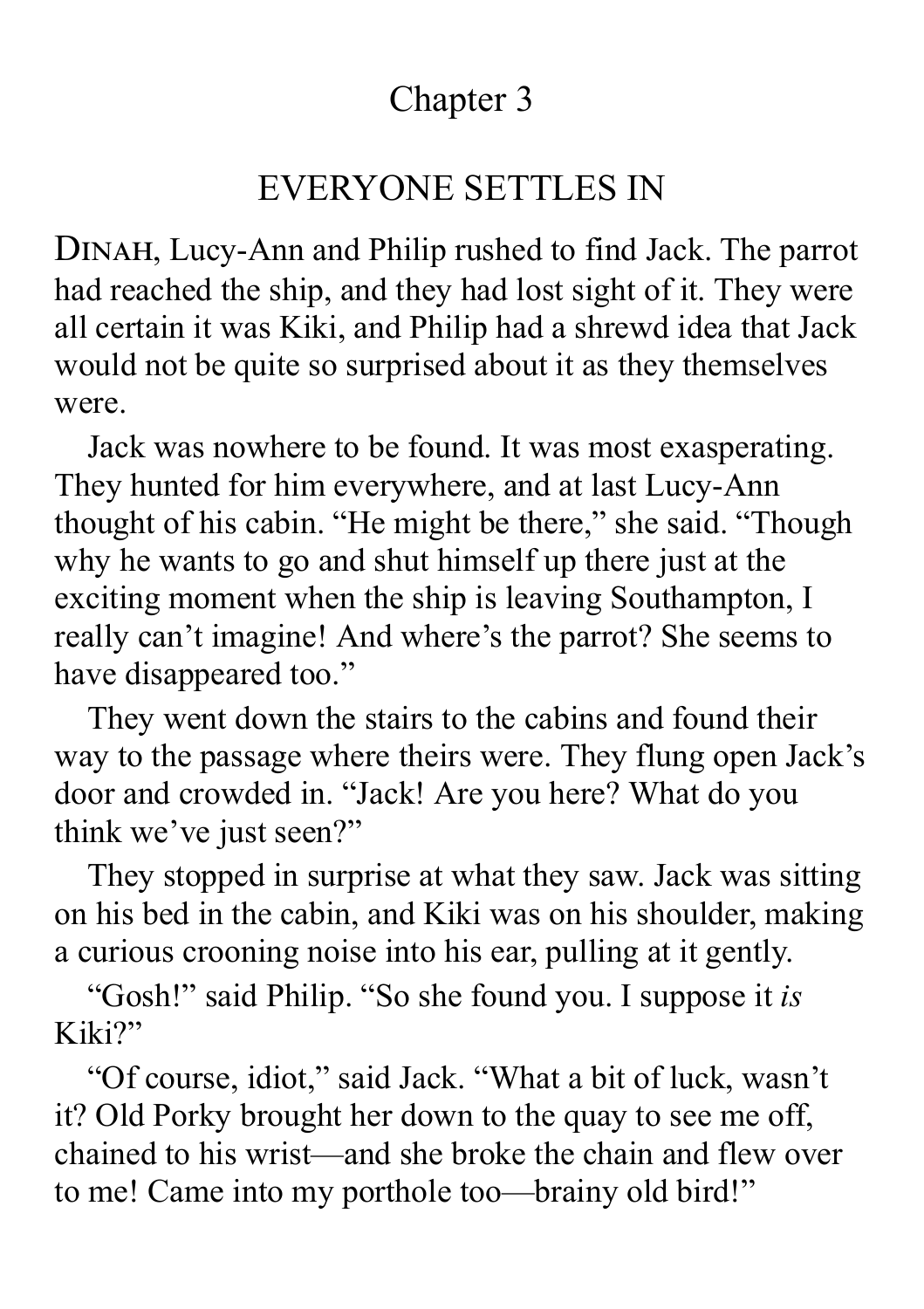"*Porky?* The boy you used to know at school! Did you give Kiki to *him* to mind for you?" said Lucy-Ann, amazed. "But—how did she get down here?"

"I brought her in the car yesterday," said Jack, putting one hand over his ear so that Kiki could not nibble it. "She was in the picnic-basket I was carrying, as quiet as a mouse. I was terrified one of you would ask me to open the basket and get you out something to eat!"

"But I say—won't Porky be upset to have her escape like that?" said Dinah.

[Illustration]

"And *how* did she know you were here, if you were down in your cabin?" wondered Lucy-Ann. "Perhaps she heard me call her. That must have been it—she heard me yelling 'Kiki! Kiki!', broke her chain in her excitement and flew over—and by a lucky chance she chose your very porthole!"

"You'd better tell Aunt Allie all that," said Jack, with a grin. "It makes a very fine story—better than mine!"

The three stared at him in silence. "You're a determined old fraud, Jack," said Philip, at last. "You arranged it all; I bet you did! Yes, even arranged for the chain to snap and for Kiki to see or hear you at your porthole."

Jack grinned again. "Well, I think Lucy-Ann's idea is very good—shouting to Kiki like that and making her so excited that she flew across to the ship. Anyway, she's here, and here she stays. I'd better keep her down in the cabin, I think."

They all made a fuss of old Kiki, who enjoyed it very much indeed. She couldn't understand the noise the vibration of the engines made, and kept cocking her head on one side to listen. She tried an imitation, but not a very good one.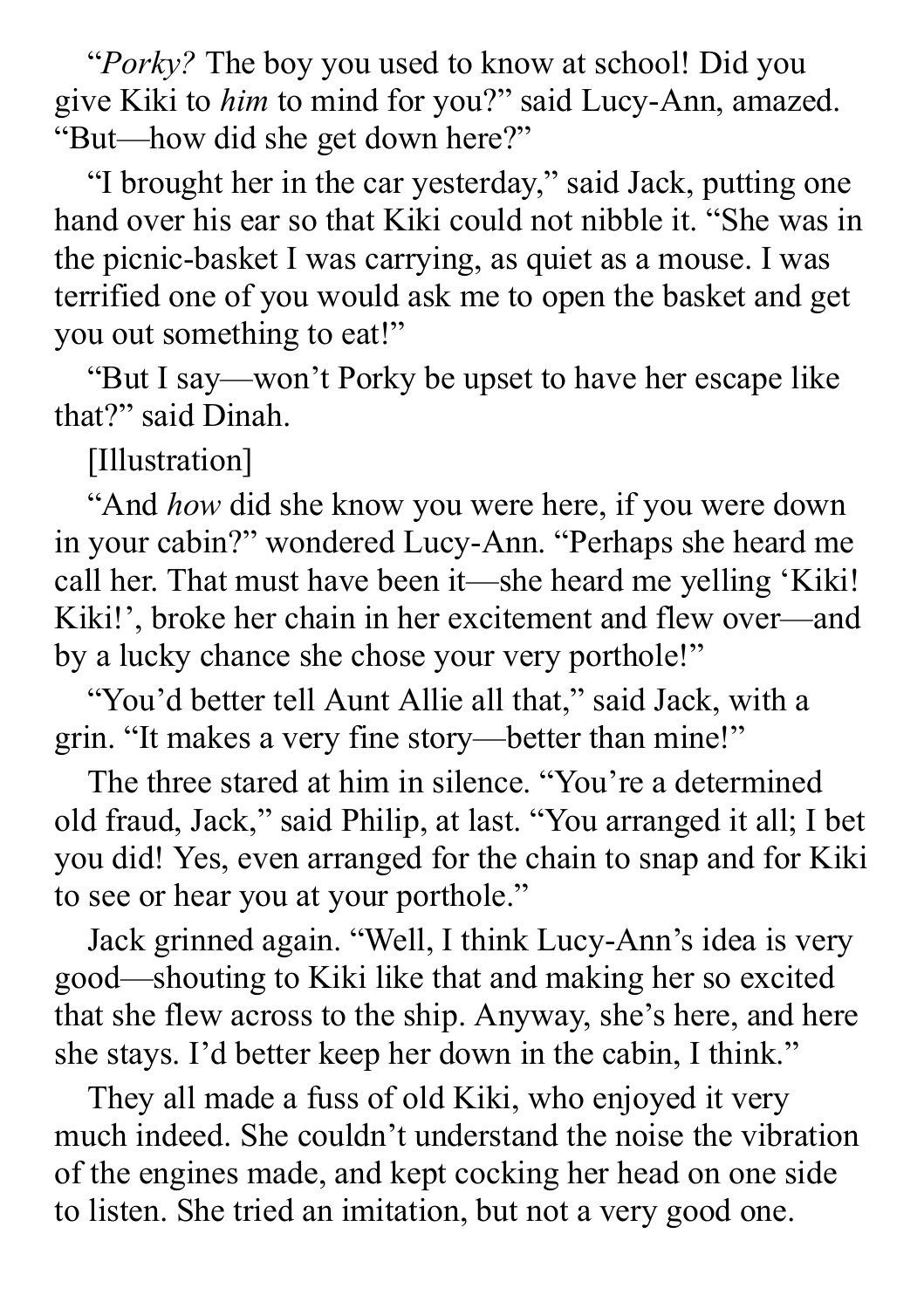"Now don't you do any funny noises," Jack warned her. "You don't want to be hauled up before the Captain, do you?"

"Pop goes the weasel," said Kiki, and pecked his ear. Then she suddenly gave a most realistic sneeze.

"Don't," said Jack. "Use your handkerchief! Gosh, Kiki, I couldn't have gone without you."

Everyone was pleased to know that Kiki was safely with them. They broke the news as gently as possible to Mrs. Mannering. She listened in annoyance, but it did not seem to occur to her for one moment that Kiki's arrival was anything but an unfortunate accident. She sighed.

"All right. If she's here, she's here. But for goodness' sake, Jack, keep her locked up in the cabin. You really will get into trouble if the passengers complain about her, and she may be sent to the crew's deck and put in a cage if you don't keep a firm hand on her"

So Kiki was locked into the cabin, and passed the first day wondering whether *she* was giddy, or whether there was a slight earthquake going on all the time. She had no idea she was in a big ship, and could not understand its movements, though she had many a time been in small boats.

The first day seemed lovely and long. The *Viking Star* slid easily through the calm, blue water, her engines purring sweetly, leaving behind her a creamy wake that seemed to have no end, but to stretch right back to the horizon itself. England was soon left behind. The first stop was to be Lisbon in Portugal.

It was fun to go down to meals in the big dining-room and choose what they liked from the long menu. It was fun to go up on the sports deck and play deck-tennis and try to keep their balance as they ran for the rubber ring. It was even fun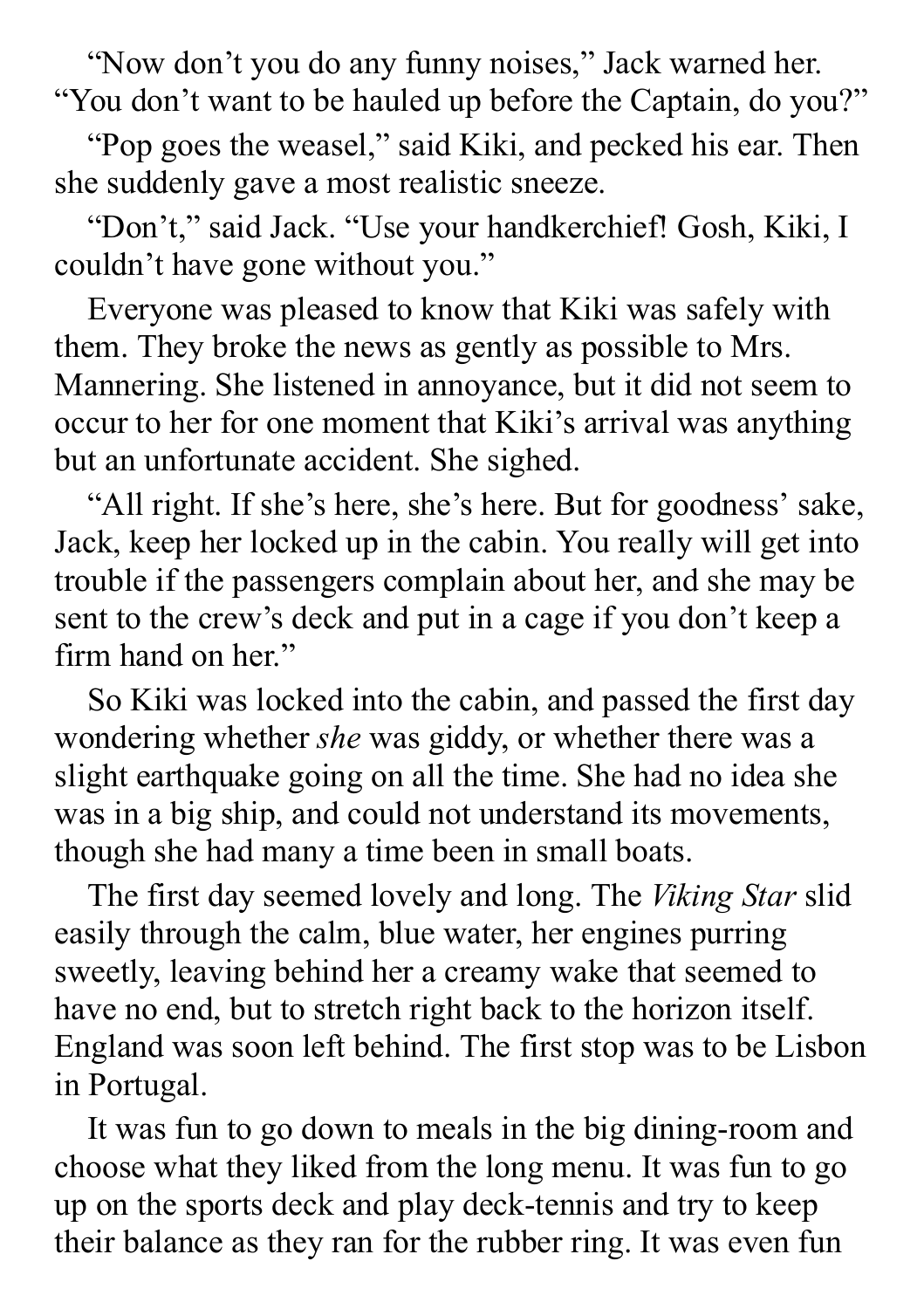to go to bed—because it meant snuggling down into a narrow, bunk-like bed, turning out the light, feeling the breeze from the electric fan cooling their hot bodies and hearing the plish-plish-plash of the water just below their portholes.

"Lovely!" said Lucy-Ann, before she fell asleep. "I hope this trip doesn't turn into an adventure. I like it as it is. It's quite exciting enough without having an adventure."

It wasn't quite so nice in the Bay of Biscay! The sea was rough and choppy there, and the boat pitched and tossed and rolled. Mrs. Mannering didn't like it at all. She stayed in her cabin, but the four children were as right as rain. They turned up to every meal in the dining-room, and ate steadily right down the menu. They would even have gone up to try and play deck-tennis on the sports deck if one of the stewards had not firmly forbidden them to.

And then, quite suddenly as it seemed, everything changed. The sea grew blue and calm, the sun shone out very hotly indeed, the sky was brilliant, and every officer and man appeared in spotless white.

Mrs. Mannering felt all right again—and Kiki grew very, very impatient at being kept in the cabin. She was already great friends with the steward and stewardess who looked after the cabins. They had soon got over their astonishment at finding her in Jack's cabin.

They had not seen her at first. She was sitting behind the little curtain that hung at the side of the porthole, which Jack had to keep shut in case Kiki flew out. It was the stewardess who heard her first. She had come in to make the beds.

Kiki watched her slyly from behind the curtain. Then she spoke in a firm and decided voice.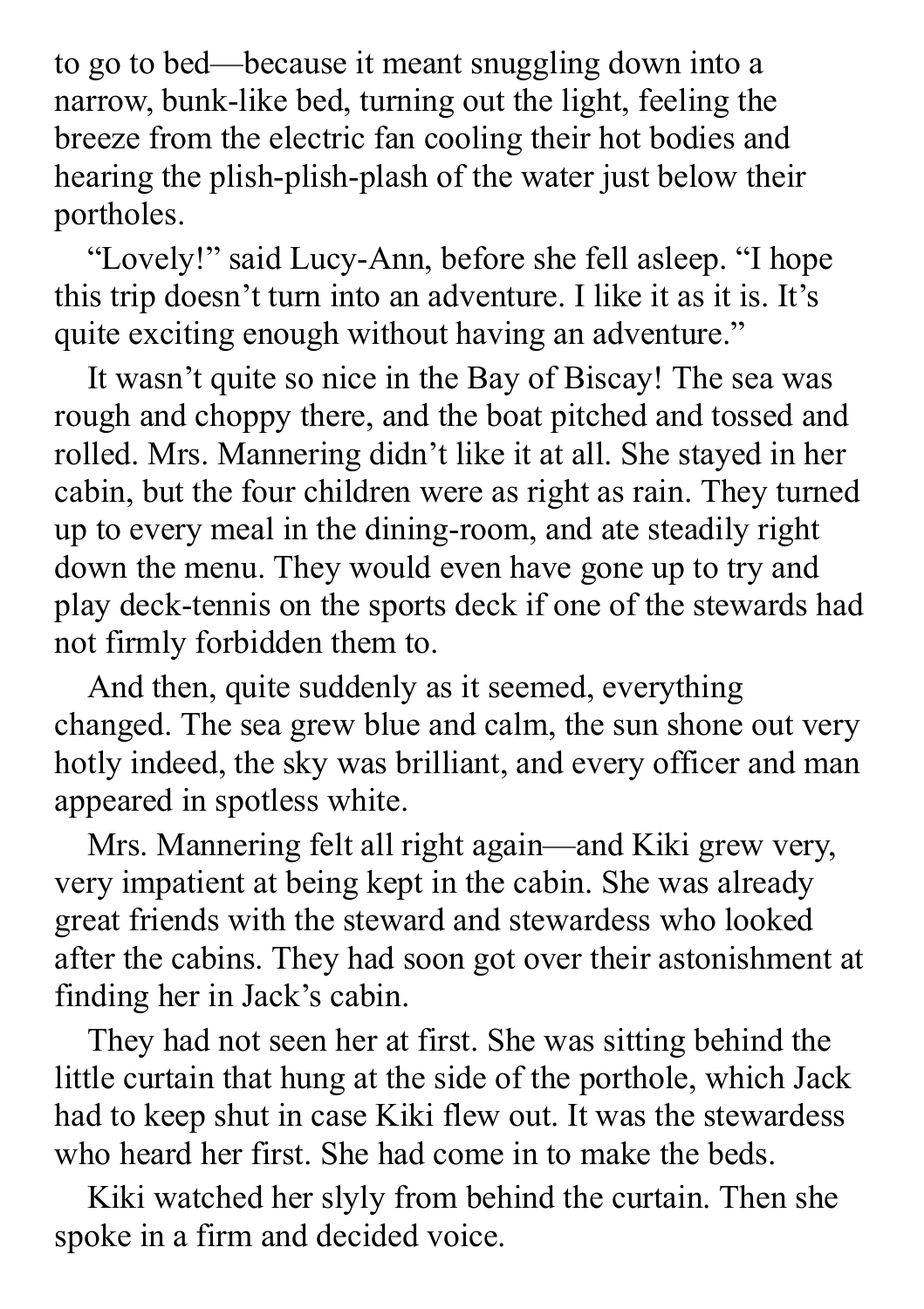"Put the kettle on."

The stewardess was startled. She looked round at the door, thinking that someone must be there speaking to her. But nobody was.

Kiki gave a loud hiccup. "Pardon," she said. The stewardess felt alarmed. She looked all round. She opened the cupboard door.

"What a pity, what a pity!" said Kiki, in such a mournful voice that the stewardess could bear it no longer and flew to find the steward. He was a dour and determined Scot, with very little patience.

He came into the cabin and looked round. "What's to do, wumman?" he said to the stewardess. "What's scairt ye? There's naught here."

Kiki gave a long cough, and then sneezed violently. "Pardon," she said. "Where's your hanky?"

Now it was the steward's turn to look amazed. He stared all round the cabin. Kiki gave a loud and realistic yawn. She had a wonderful collection of noises. She couldn't resist looking round the curtain to see how her performance was going.

[Illustration]

The steward saw her and strode over to the porthole. "Now look ye here—it's a parrot!" he said. "Did ever ye hear the like? A fine and clever bird it must be to do all that! Well, Polly—you're a clever wee bird, that's what you are!"

Kiki flew to the top of the cupboard and looked at the steward and stewardess, first out of one eye and then out of the other. Then she made a noise like the dinner-gong being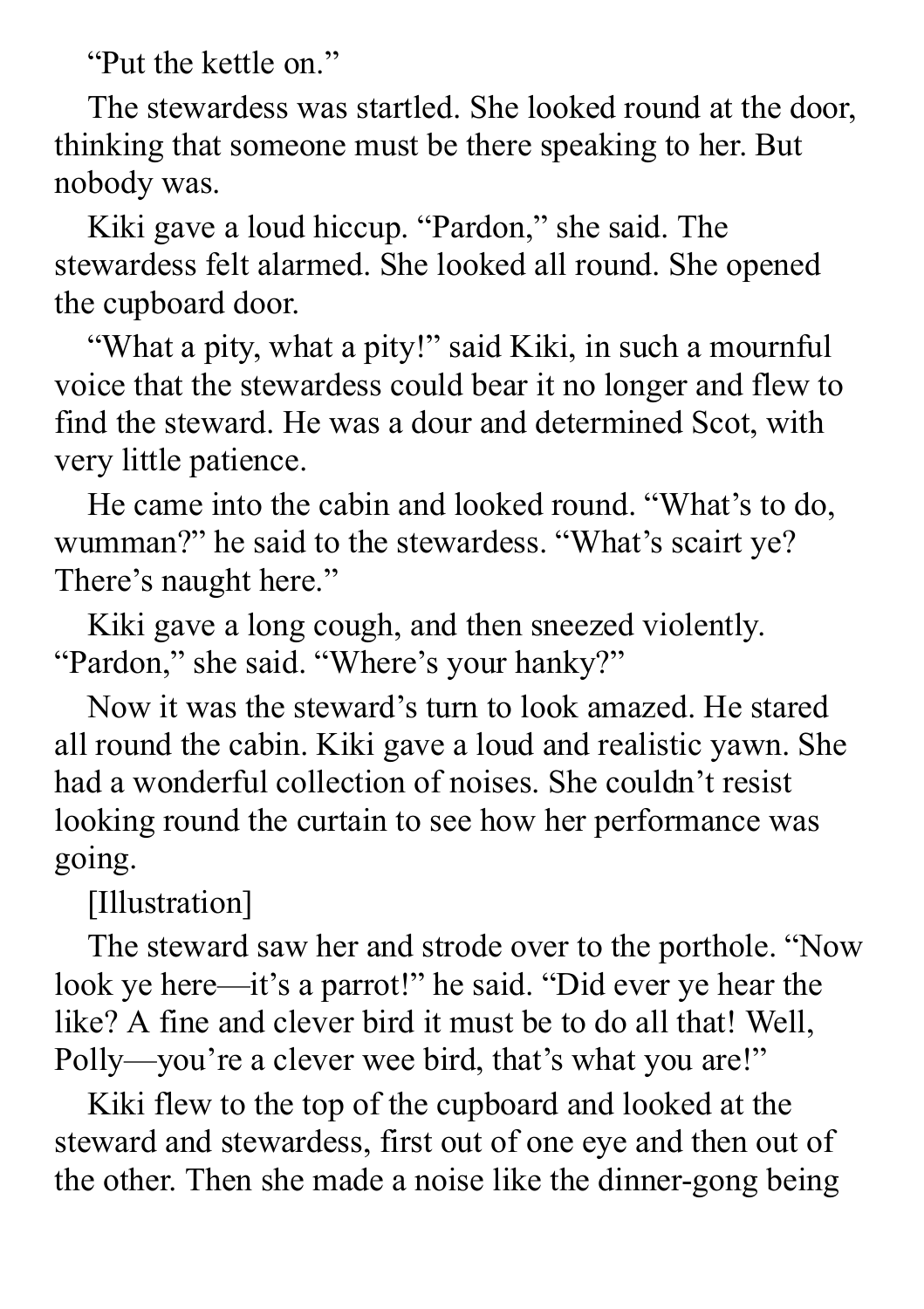beaten for the ship's meals. At the end she went off into one of her cackles of laughter.

"It fair beats ye, doesn't it?" said the Scots steward, amazed. "A rare, bonny bird it is. The laddie that owns it should think shame on himself to keep it shut up here."

"It scared me, right enough," said the stewardess. "I wonder if it would like a grape. My great-aunt's parrot loved grapes. I'll go and get some."

Pretty soon Kiki was enjoying some black grapes, and when Jack came along to see her, he found the cabin floor scattered with grape-pips, and two admiring people gaping at Kiki in delight.

"Dirty bird!" said Jack sternly, looking down at the pips. "You come down off that cupboard and pick up these pips."

"Pips," said Kiki. "Pops. Pip goes the weasel."

"I hope she hasn't been annoying you," said Jack to the stewardess.

"Oh, she's wonderful," said the woman. "I never saw such a clever bird. You ought to take her up and show her off."

It wasn't very long before Jack did take her up to the deck above on his shoulder, much to the surprise and amusement of all the passengers. Kiki had a wonderful time, showing off. The only thing she couldn't bear was the hoot of the ship's siren, which always startled her so much that she fell off Jack's shoulder in fright every time she heard it. She didn't know what it was or where it came from, and usually flew off to hide herself somewhere whenever she heard it.

She came to the lifeboat drill, and Lucy-Ann was certain she was upset because she had not a small life-jacket to wear. They all put theirs on, went to their right lifeboat and listened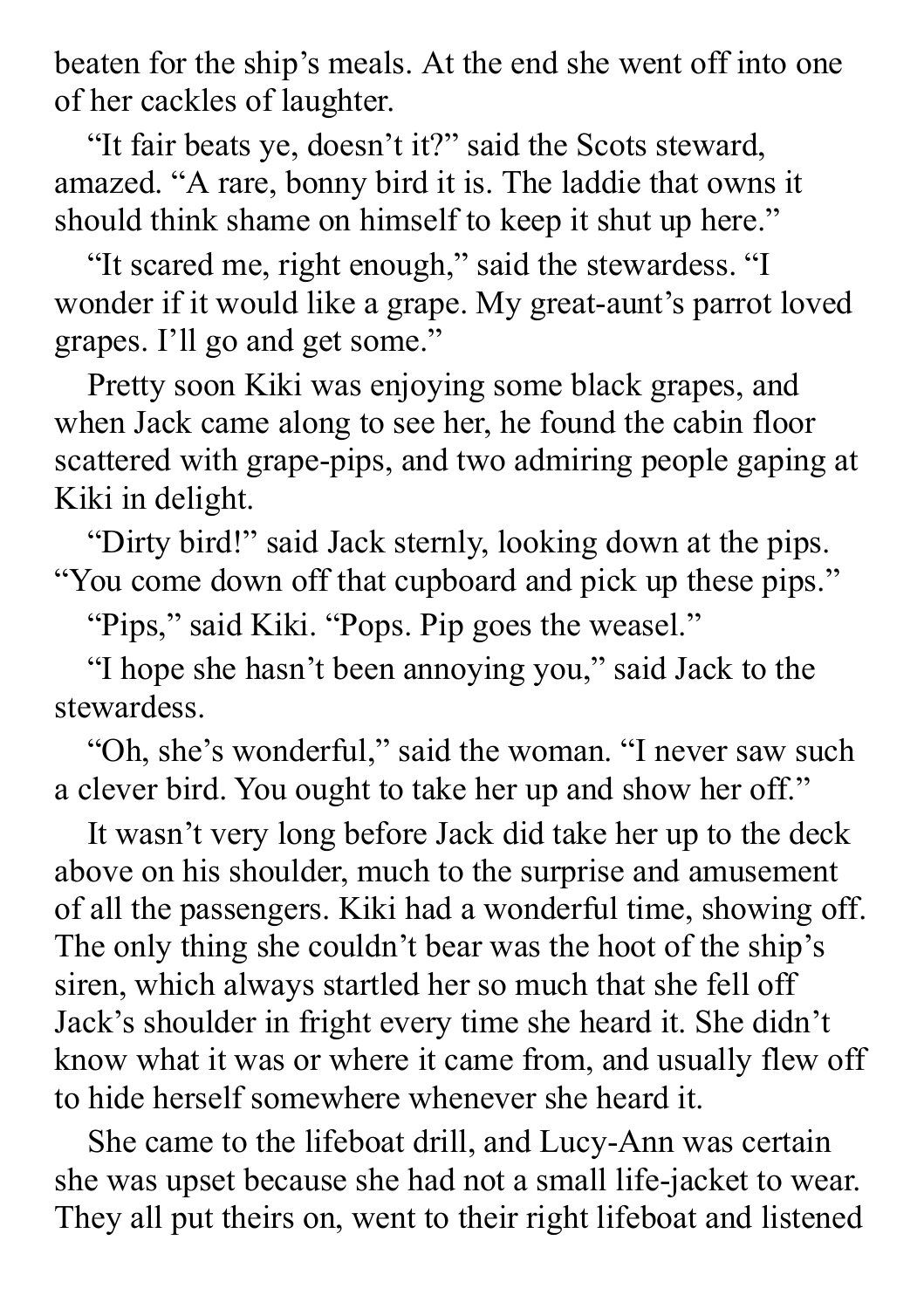to a short talk from one of the officers about what they were to do if danger arose. Lucy-Ann hoped fervently that it wouldn't.

"We're going to land in Lisbon tomorrow," said Mrs. Mannering. "But none of you is to wander off alone. I'm not going to have any adventure starting up. You'll all keep close to me—please understand *that*!"

<span id="page-28-0"></span>[Illustration]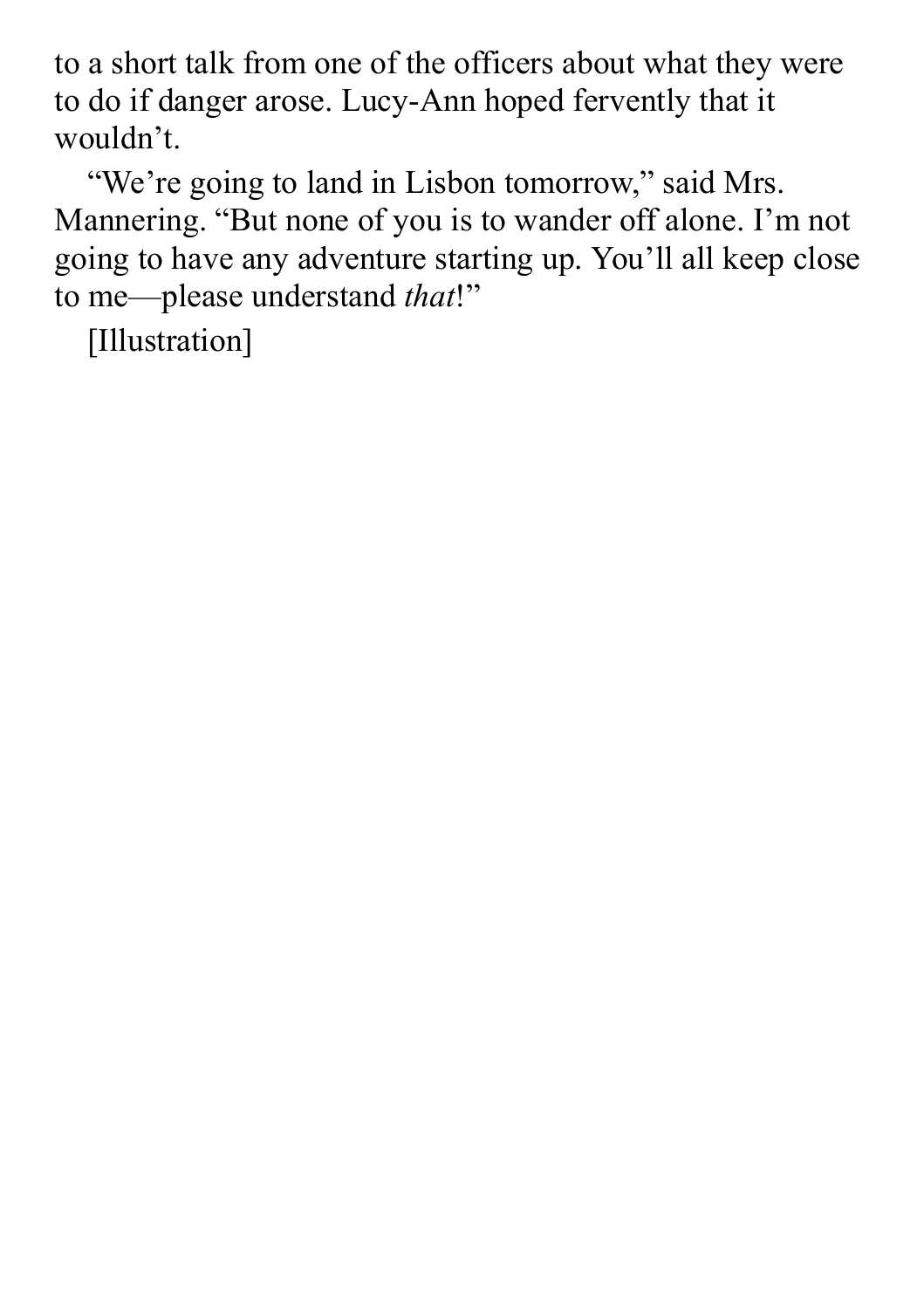#### Chapter 4

#### PHILIP COLLECTS A PET

<span id="page-29-0"></span>SOON the days began to slip by quickly. After Lisbon Lucy-Ann and Dinah lost count of them. They did not even know if the day was Monday, Tuesday or any other. They knew Sunday because everyone went into the big lounge then and listened to the captain taking a short church service.

For days they saw no land. Philip grew very excited when a shoal of flying-fish flew out of the sea and kept up in the air for some time. They were lovely little things.

"What makes them do that?" wondered Lucy-Ann.

"Just being chased by some hungry big fish," said Philip. "Wouldn't you leap out of the water and try and fly through the air if an enormous fish was after you, Lucy-Ann? Gosh, I wish one of the fish would fly on deck. I'd just love to see it close to."

"Well, you couldn't possibly make it a pet, thank goodness, because it would die in your pocket," said Dinah. "It seems queer for you to be without any pets at all, Philip. Very nice!"

But she spoke too soon, because Philip collected a pet two days later! They had called at Madeira, left that island, and gone on to French Morocco. It was there that Philip collected his queer little pet.

The children liked French Morocco. They especially liked the native bazaars, although the smell was so terrible that Mrs. Mannering said she could only bear it if she walked along with smelling-salts pressed to her nose. The children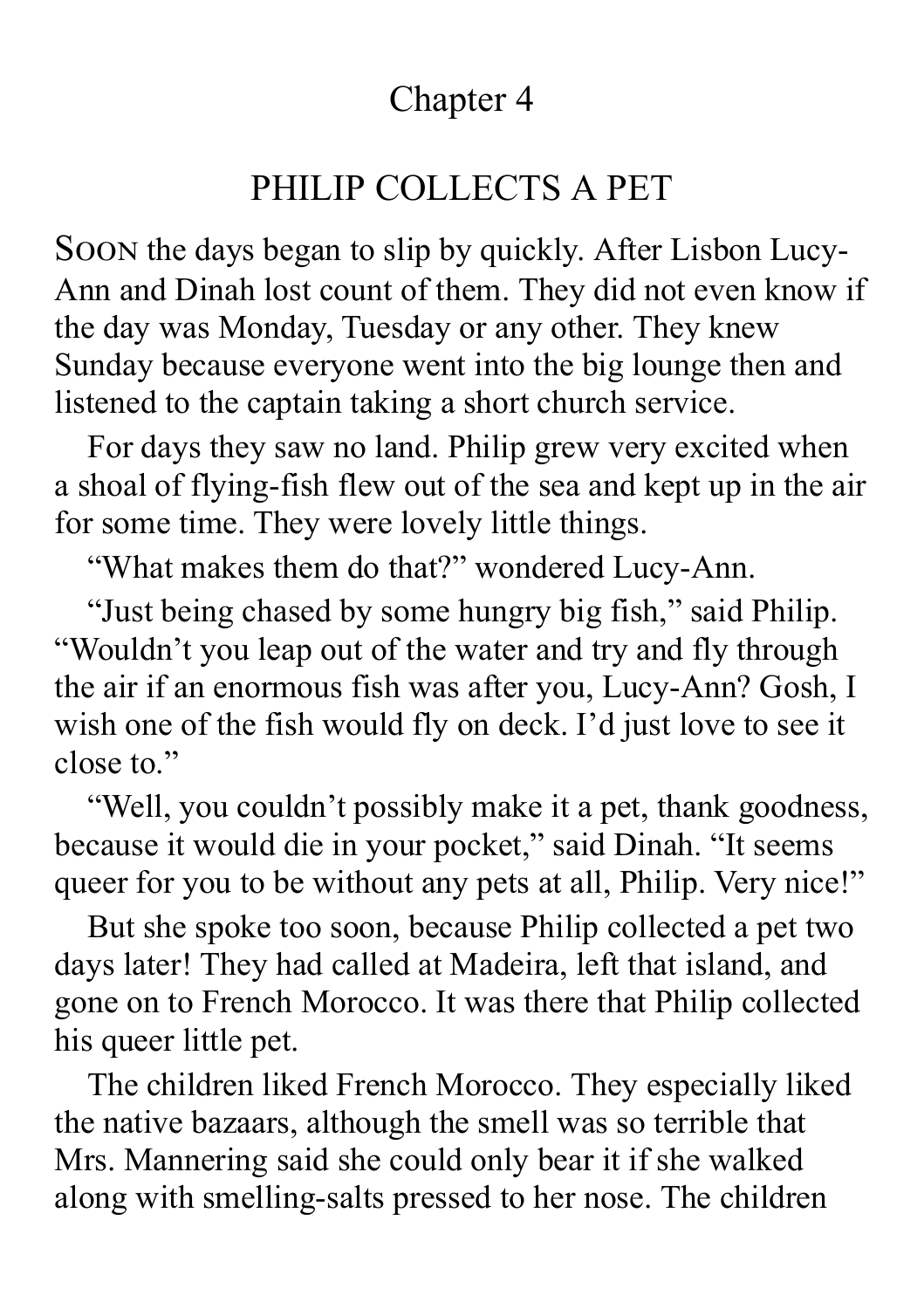soon got used to the smell, though Kiki didn't, judging by the number of "Poohs" she said. "Pooh! Gah! Pooh!"

Dinah tried out her French on the black-eyed

[Illustration]

natives, and was pleased when they understood. She bought a tiny brooch, and Lucy-Ann bought a blue vase.

"Don't you see anything *you* like?" she asked Philip. He shook his head.

"I don't want things like that. Now if I could see something really exciting—say an old dagger—or, I tell you what! Something I've always wanted and never had."

"What's that?" asked Lucy-Ann, determined to buy it for him if only she could see it.

"You'll laugh—but I've always wanted a ship in a bottle," said Philip.

"I've never even seen one," said Lucy-Ann, astonished. "A ship in*side* a bottle, do you mean? What a peculiar thing? How is it put there?"

"I don't know," said Philip. "It's daft of me to want it, really—it's just one of those ideas you get, you know."

"I'll be sure to look out for one for you, wherever we go," promised Lucy-Ann. "Oh, do look at Kiki. She's taking sweets from those little brown children. She'll make herself sick again!"

Mrs. Mannering insisted that they should all stay close to her, and keep with the ship's party. The four children wished they could explore by themselves, for they liked the natives and their strange, dark, narrow little shops.

"Certainly not," said Mrs. Mannering. "Why, didn't you hear what happened to the man at the next table to ours on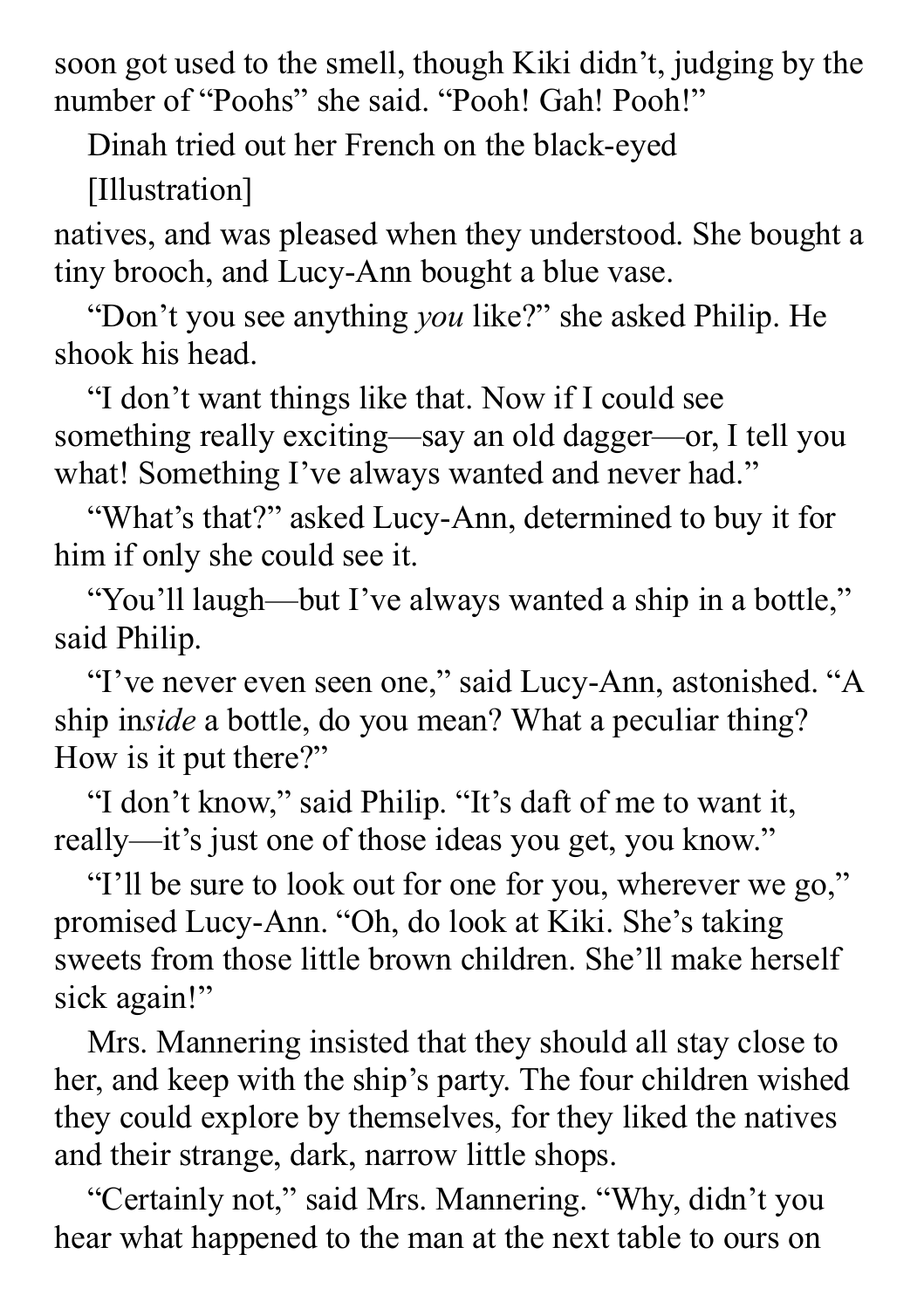the ship? He and his wife went off by themselves in a taxi to visit some place or other—and the driver took them to a deserted hill, and wouldn't take them back to the ship till they had given him all the money they had!"

"Gracious," said Lucy-Ann, alarmed.

"He brought them back just as the gangway was being drawn up," went on Mrs. Mannering, "so they had no time to make any complaint. *Now* you know why I want you to keep with the ship's party. No more adventures for you, if I can help it! It would be just like you all to disappear somewhere, get into awful danger and put a few more grey hairs into my head!"

"You haven't *really* got very many," said Lucy-Ann. "Just about one for each of our adventures, that's all! I *will* keep near to you, Aunt Allie. I don't want an adventure either."

The next day there was to be a trip by motor-coach to a famous place inland—an old town on the edge of the desert. "The motor-coaches will be here on the quay at half-past ten," Mrs. Mannering told the four. "Be sure to wear your sun-hats. It will be terribly hot."

It was on that trip that Philip collected his new pet. The motor-coaches duly arrived and everyone crowded into them, feeling extremely hot. Off they went at top speed down a sandy road that for a time seemed to run through what looked like a bare desert. Queer cactus-plants grew by the road-side. Lucy-Ann thought they looked ugly and spiteful with their numerous prickles and fat bulging bodies.

In two hours' time they came to the old town. Its queer arches and towers seemed to spring up suddenly out of the sand. Little dark-brown children, with hardly anything on, ran to meet them, their hands held out.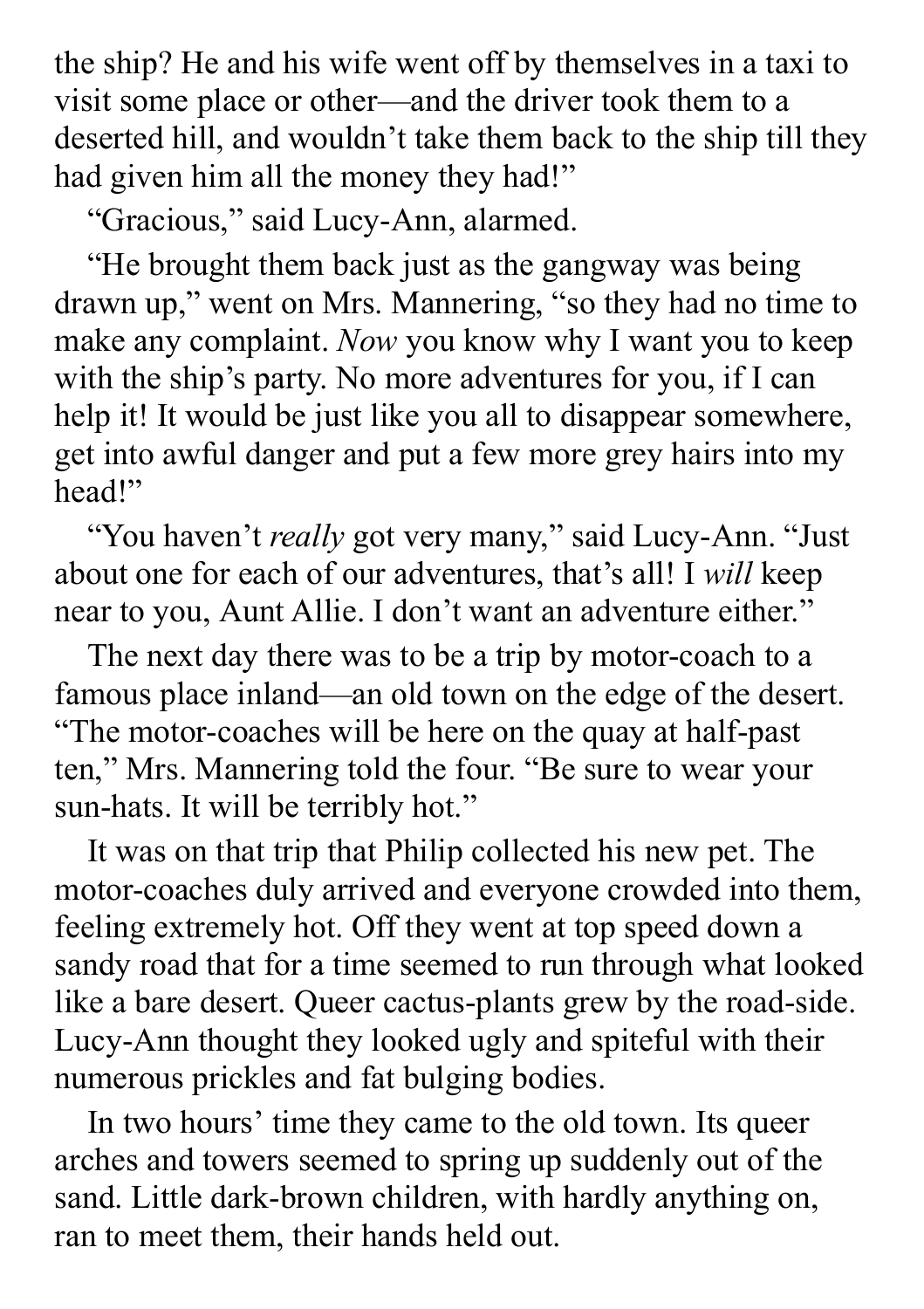"Penn-ee, penn-ee," they said, and Kiki echoed them at once. "Penn-ee, penn-ee!"

They all went into the narrow street of the old town. The guide took them to an ancient building and began to drone its history. Then one by one the party climbed steep, winding steps up an enormous tower.

Half-way up Philip looked out of a great stone window. It had no glass, of course. The wall was so thick that he could sit on the window-sill with his legs stretched right out. He hung on to the side of the window and slid forward to look down.

Far below he could see a little crowd of half-naked children. They were pointing upwards and chattering. Some of them were throwing stones.

"Now what are those little beggars throwing stones at?" thought Philip. "If it's something alive I'll knock their heads together!"

He slid down from the enormous window-sill and ran down the great winding stairs. A stone flew through a window-opening not far from the bottom, and he stopped.

He heard a small whimpering noise, and, hidden in a corner of the window-opening, he saw a little heap of brown fur. He went over to it. What could it be?

Click! A stone flew near him. Blow those kids! He stepped to the window and looked down sternly. "You stop that!" he shouted. "Do you hear me? Stop it!"

The small children looked in consternation at this sudden apparition. They disappeared in a hurry. Philip reached over to the brown bundle. A small wizened face peeped out at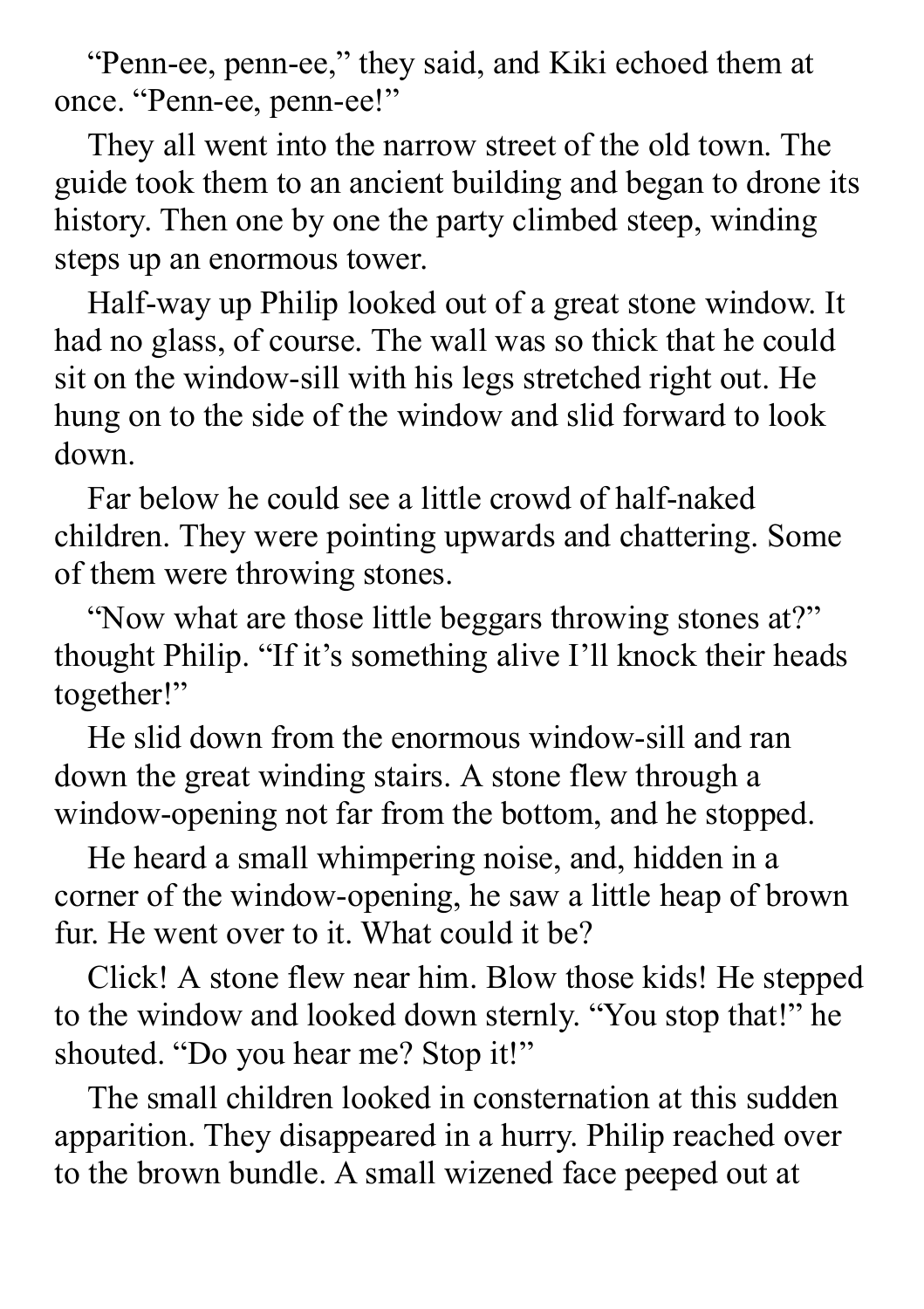him, with mournful brown eyes. Then it was covered by tiny hands.

"Why—it's a monkey—a tiny monkey!" thought Philip. He knew how scared the small creatures were, and he was afraid of frightening this poor little stoned animal. He had seen plenty of monkeys in that part of the country already, but not near—they always kept well out of the way.

[Illustration]

Philip spoke to the small creature in what Lucy-Ann called his "special animal-voice." It uncovered its queer little face again, and then, with one bound, was cuddling into the boy's shoulder, nestling against his neck, trembling. He put up a cautious hand and rubbed its soft fur.

No animal had ever been able to resist Philip's magic. Horses, dogs, cats, snakes, insects, birds—they came to him at once trustfully and confidingly. Not one could withstand him. It was a gift that everyone marvelled at and envied him for.

Philip sat down on the broad window-sill and talked to the scared and miserable little monkey. It chattered back in a queer high little voice. It looked at him shyly out of child-like brown eyes. Its tiny brown fingers wound themselves round one of his. It was Philip's devoted slave from that moment.

When the others came pattering down the stairs in front of the rest of the party, they were astonished to see the small monkey cuddled up to Philip.

"There—I knew he'd get hold of something, sooner or later!" said Dinah. "Ugh! A nasty, dirty, smelly little monkey, full of fleas too, I expect."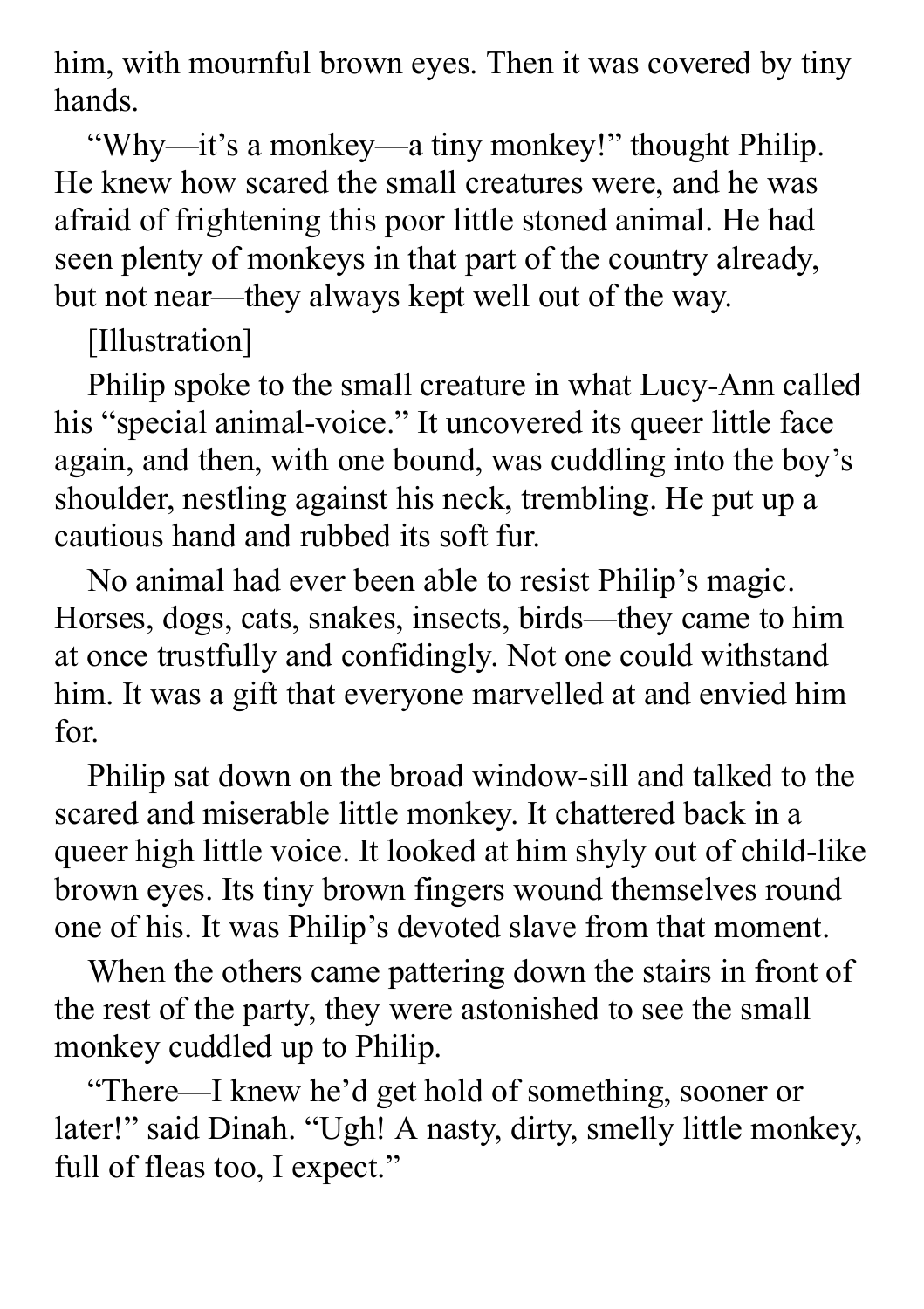"Well, it *is* dirty and smelly, and I'm sure it's got fleas," said Philip. "But it isn't nasty. It's been stoned by those wretched children down below. Both its legs are hurt."

"Poor little thing," said Lucy-Ann, almost in tears. Jack stroked the tiny thing's head, but that only made it shrink closer to Philip.

"You're not to take it back to the ship with you," began Dinah. "I shall tell Mother if you do. I won't have a monkey in our party."

"He's coming with me," said Philip sternly.

Dinah began to lose her temper. "Then I shall tell Mother I won't have it. I shall——"

"Dinah, it's so *small*, and it's *hurt*," said Lucy-Ann, in a shaky voice. "Don't talk like that. It's so unkind."

Dinah flushed, and turned away. She was cross, and horrified at the thought of having a monkey "tagging along" with them, as she put it—but she did not want to go against all three of the others. She said no more, though she sulked for the rest of the day.

How Philip hid the monkey till he got back to the ship only he knew. The fact is that no-one even noticed it. Jack and Lucy-Ann helped him valiantly by standing in front of him whenever they thought anyone might see the monkey. Dinah would not help, but on the other hand she did nothing to give the secret away.

Back in the cabin, the three children pored over the tiny creature. "It's not even a grown monkey," said Philip. "How those children could stone a little thing like this beats me. But I suppose in every country there are cruel and unkind people —after all, we've seen boys in our country throwing stones at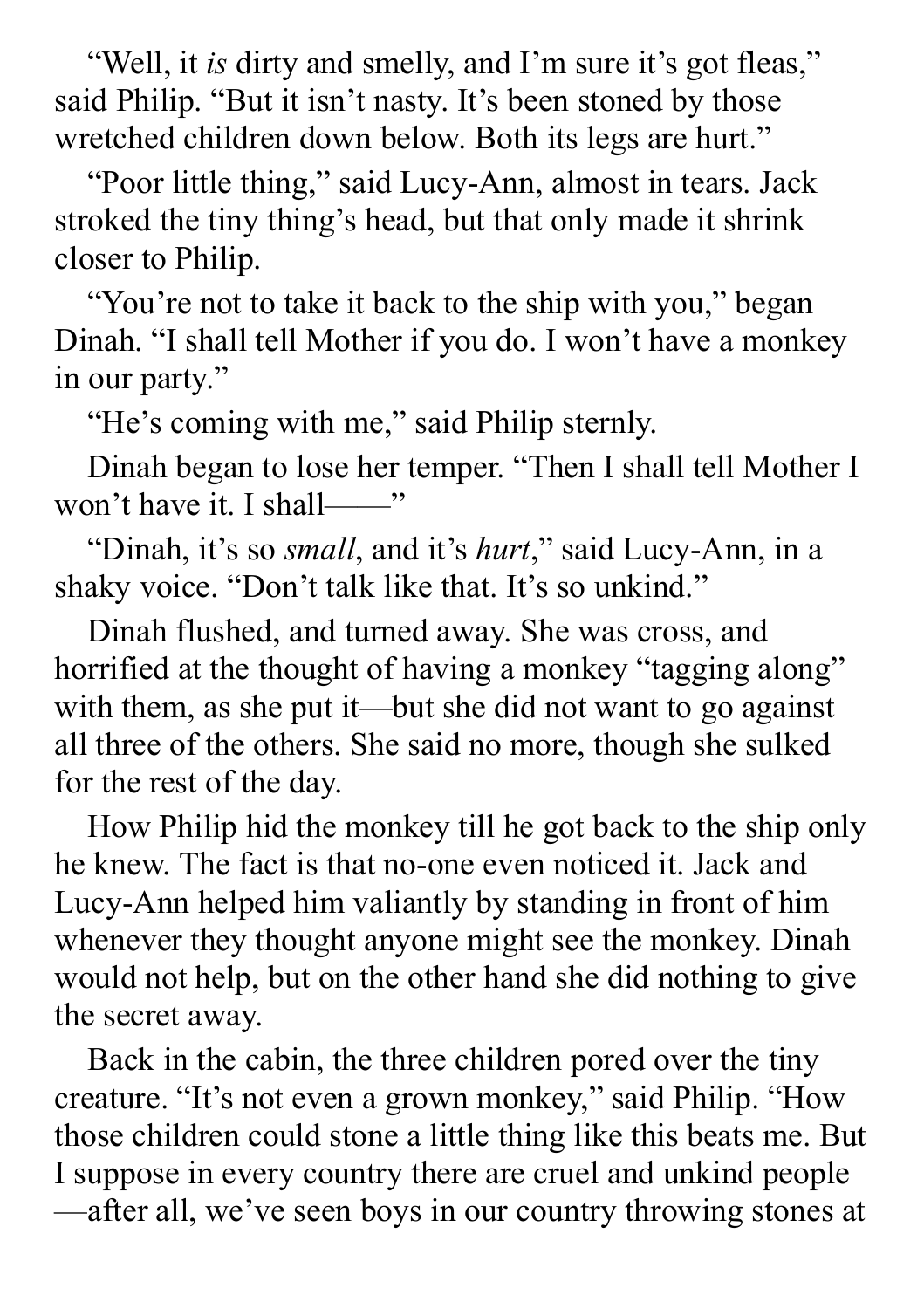a cat! Look—its legs are bruised and cut, but they're not broken. I can soon get those right. I wonder if it would let me wash it—it's so dirty."

The little thing would let Philip do anything in the world he wanted to. The children spent two hours washing and drying it gently. Jack brought a small shoe-brush to brush its fluffy fur. It let Philip put iodine on its cuts and gave only a tiny whimper.

"There!" said the boy. "You look fine. What's your name?"

The monkey chattered something, and the children listened. "It sounds as if he's saying 'Micky-micky-mick,' " said Lucy-Ann.

"Right. If he thinks his name is Micky, Micky it is," said Philip. "I wonder what Kiki will think of him."

"She won't like him much," said Jack. "She'll be jealous. Good thing we left her in the girls' cabin. She'd screech the place down if she saw us washing and brushing Micky."

Kiki certainly was most amazed to see Micky on Philip's shoulder that night. She stared, and then, just as Jack had said, she screeched—one of her very best express-train screeches. Mrs. Mannering put her head in at the cabin door to protest.

She suddenly caught sight of the monkey and stepped forward in surprise, wondering if she had seen aright. "Oh, Philip! You oughtn't to have brought it back to the ship. What a tiny thing!"

"Mother, some children were stoning it. I had to bring it away," said Philip. His mother looked at him. It was just exactly the kind of thing Philip's father had done when he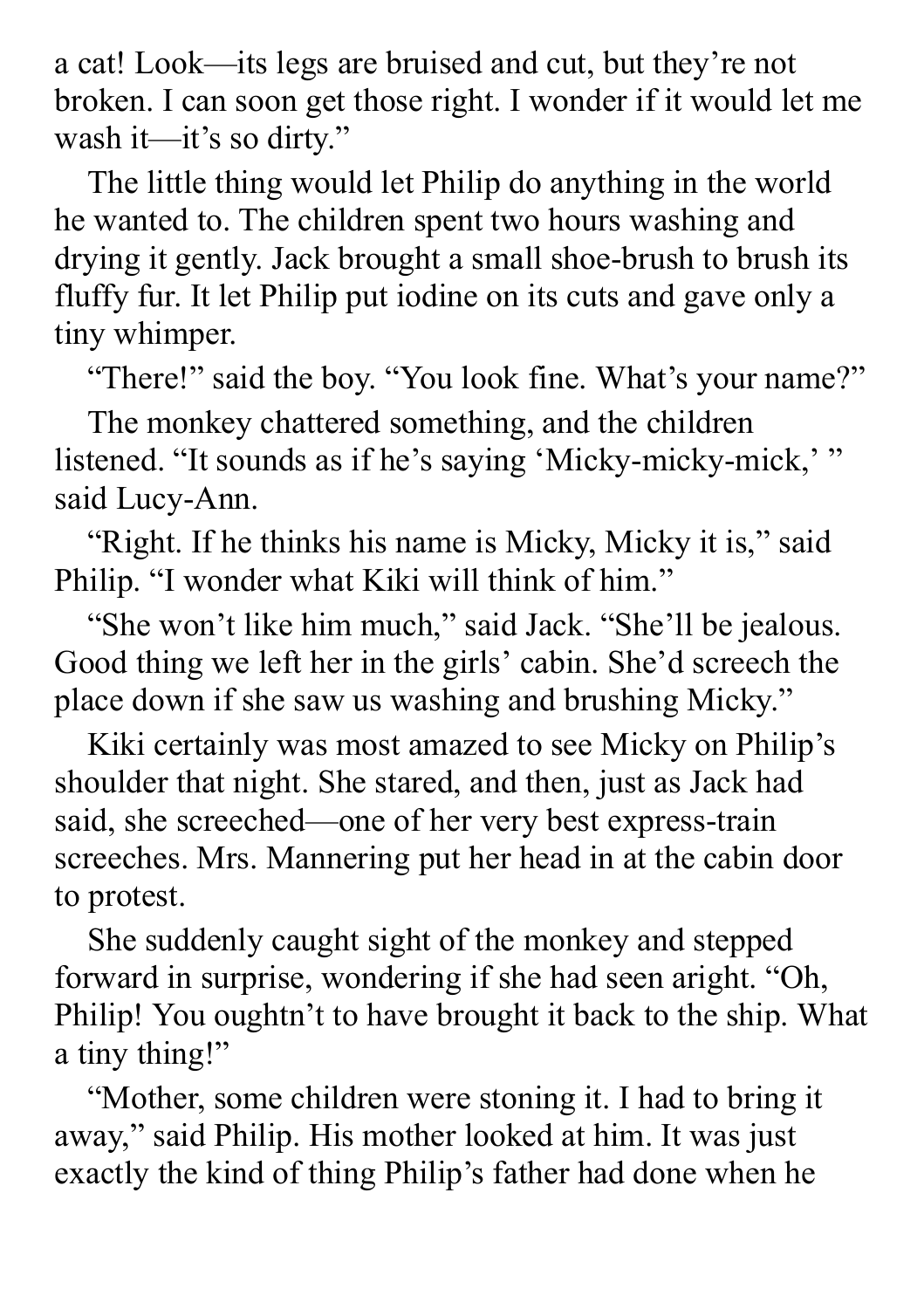was alive. How could she scold him for something that was in his very blood?

"Well—I don't know if a fuss will be made if you keep him on the ship," she said, stroking the monkey's head. "What does Dinah say about it?"

"She was cross at first, but she didn't say much," said Lucy-Ann. "She's still in our cabin, I think. She'll get over Micky. She'll have to."

"Micky-Kiki-Micky-Kiki-Micky-Kiki," said Kiki triumphantly, as if she had suddenly discovered something very clever. She loved words that sounded the same. "Micky-Kiki, Micky-Kiki-

"Shut up, Kiki," said Philip. "I say, what a pity he's called Micky—we'll never stop Kiki saying those two words now. But he *is* Micky. We can't alter his name now."

So Micky he was, and in a day or two he was everyone's friend—yes, even Dinah's! He had such a queer, comical face that it was impossible not to like him when he looked at you out of mournful brown eyes.

"He's such a baby and yet he's got such a wise, wizened little face," said Lucy-Ann. "And I do like his tiny black fingers—just like ours! Don't you, Dinah?"

"Well—he's not as awful as I thought he was at first," admitted Dinah. "I can't say I want him sitting on my shoulder all day long, like Philip—and I'm sure he's still got fleas—but he's really not bad."

"He *hasn't* got fleas," said Philip, annoyed. "Don't keep saying that."

Micky soon recovered his spirits, and from being a gentle, confiding little thing, he became a mischievous, chattering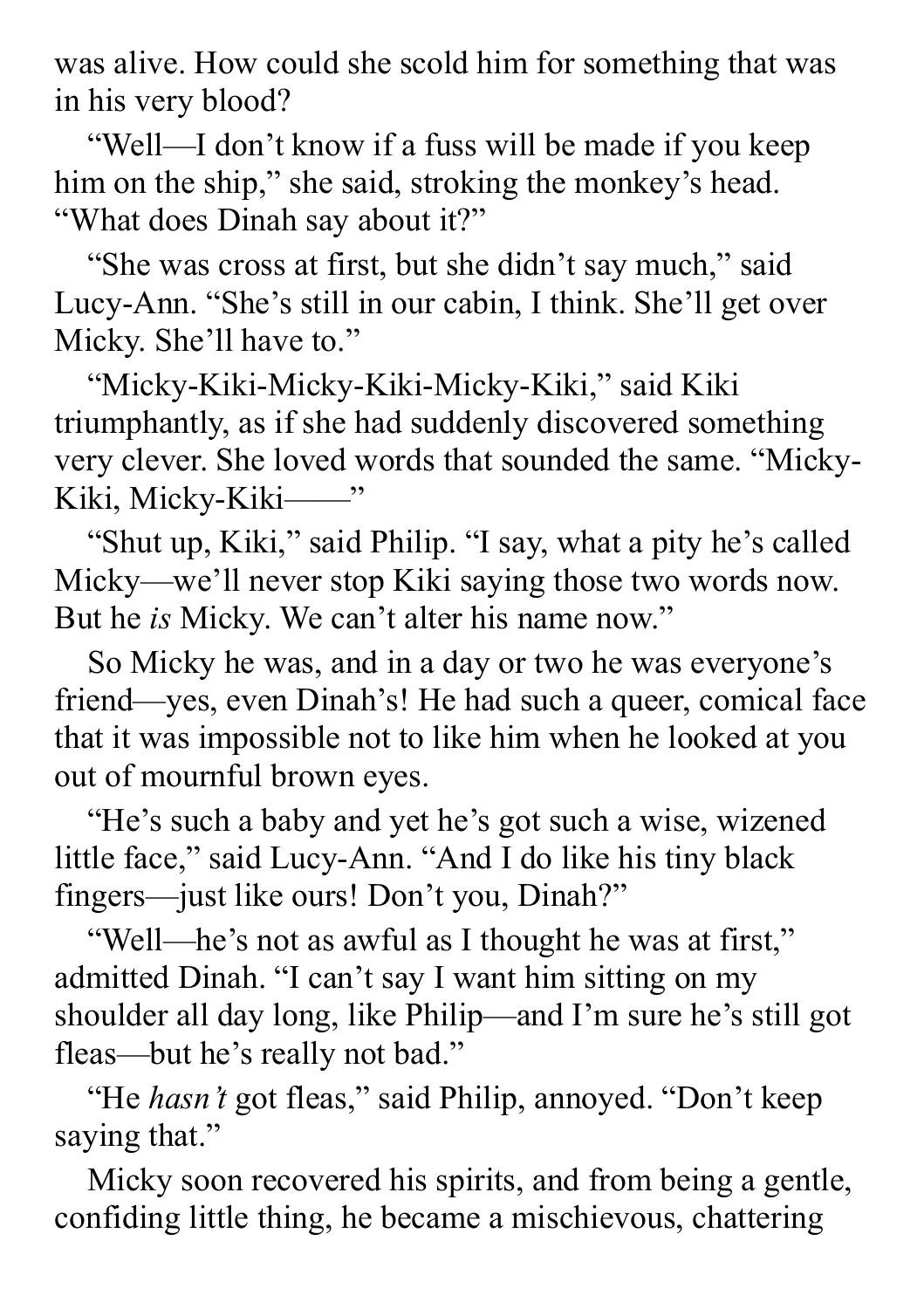madcap. He leapt about the cabin as lightly as a squirrel, and Dinah was always scared he would take a flying jump on to her shoulder. But he didn't. He was wise enough not to do that!

Kiki was alarmed to see these acrobatics, and when the two were together in the same cabin she always turned to face Micky, so that she could jab him with her beak if he leapt at her. But he left her alone, and took very little notice. She didn't like that at all!

She took to calling his name in Philip's voice, which she could imitate perfectly. "Micky! Micky!"

The monkey would look round at once, but would see no Philip. "Micky!" Kiki would say again, and the monkey would begin to leap all over the place, trying to find Philip.

Then Kiki would cackle with laughter, and Micky would go off in disgust and sit on the porthole sill with his back to Kiki, looking through the thick glass out to sea.

Kiki certainly had the best of it because she soon found that she could make noises that terrified Micky. If she barked like a dog the little creature went nearly frantic with fright. He was puzzled too. He watched Kiki closely, and soon realised that no dog barked unless Kiki was in the cabin. Then was Kiki some kind of bird-dog?

The next time she barked she followed it by a fierce growl. This was too much for Micky. He picked up a tablet of soap from the basin and flung it at the surprised Kiki. It hit her full on the beak and she gave a squawk of alarm and nearly fell off her perch.

Micky sent a tooth-brush after the soap, and then the toothmug. He was a very fine shot, and soon Kiki was flying round the cabin trying to find a place to shelter from the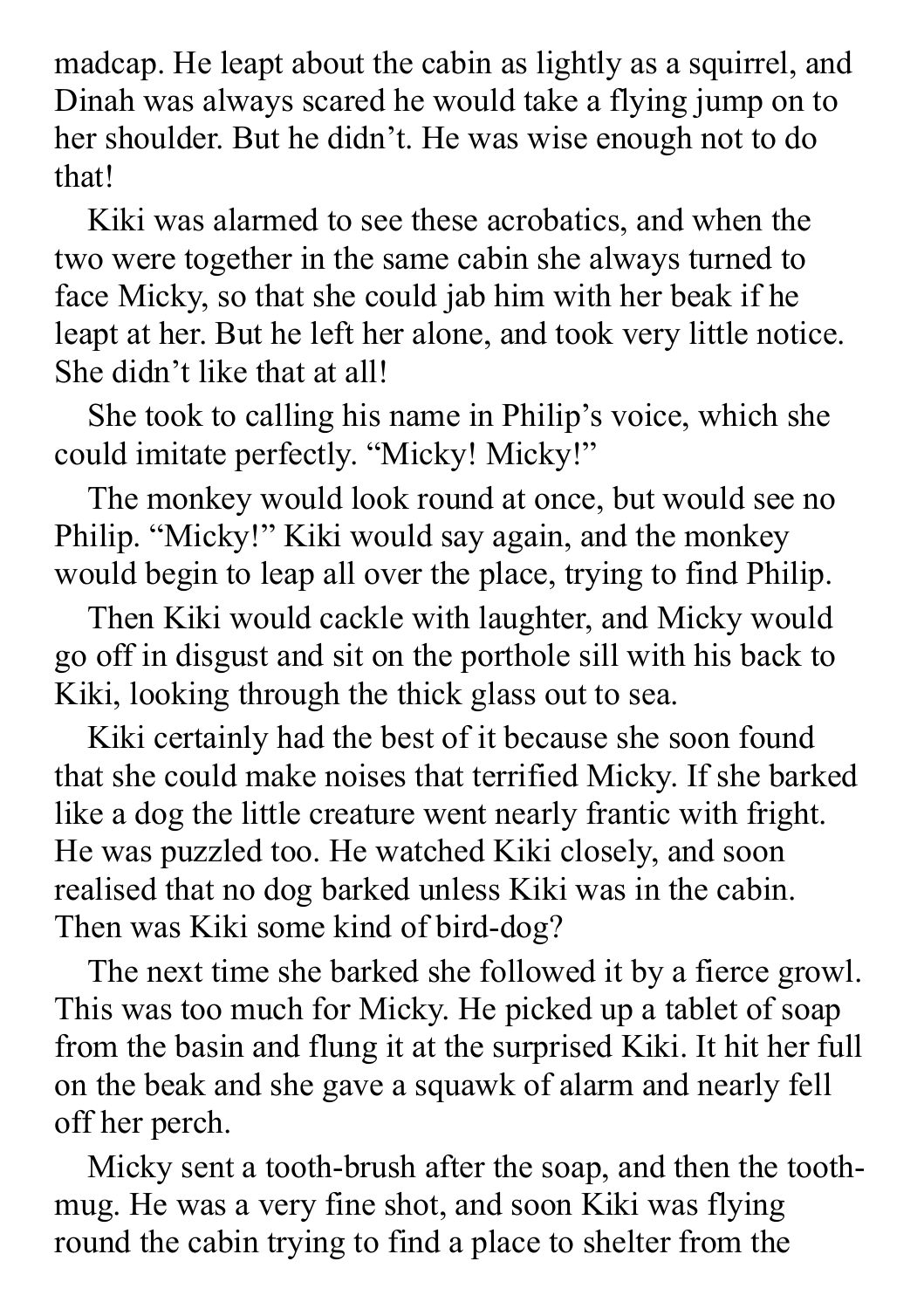volley of articles that Micky was sending after her—hairbrushes, combs, a roll of films, anything he could get hold of!

[Illustration]

Philip stopped the battle when he came in. "Micky! Pick them all up!" he said sternly. "What did Kiki do to you to make you lose your temper like that? Bad Micky!"

"Naughty Micky, bad boy!" said Kiki at once, and went off into one of her cackles of laughter. Micky picked everything up humbly. Then he went to sit on Philip's shoulder as usual. Kiki was jealous. She flew to his other shoulder.

The monkey chattered at her. Kiki chattered back, in exactly the same monkey-voice as Micky used. He stared in amazement, and answered excitedly. Philip listened, amused.

"Well, I don't really know if you understand one another or not," he said. "But it's just as well you should. I don't want to find my cabin strewn with all my belongings each time I come into it. So just be friends! Do you hear, Kiki and Micky?"

"Pooh," said Kiki, in a friendly voice, and nibbled at him.

"Pooh to you!" said Philip. "And kindly stop nibbling my ear!"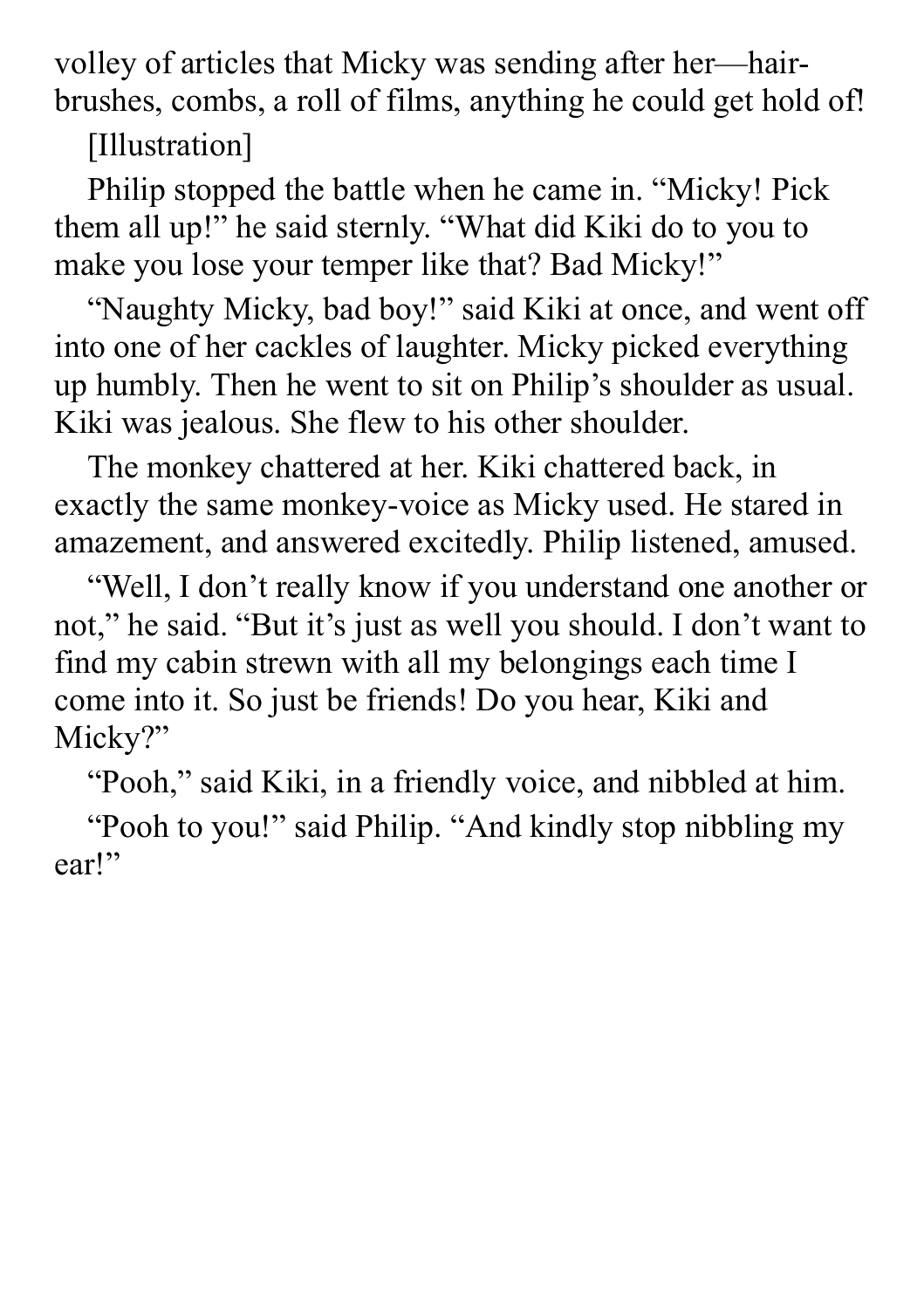# Chapter 5

# LUCIAN ARRIVES

THE children soon felt that the *Viking Star* was their home a floating home, containing everything they wanted except the open countryside. They got to know every nook and cranny on the ship, they explored the engine-room under the eye of Mac, the chief engineer, and they were even allowed up on the bridge by the first officer, a very great honour.

Mrs. Mannering made friends on the ship with two or three people she liked. There were only a few children on board besides Jack and the others, and they were much younger and so spoilt that nobody wanted to have much to do with them.

"I rather wish there were more children of your own age," Mrs. Mannering said to her four. "It might be more fun for you."

"Well—*we* don't want anyone else, thanks," said Philip. "We're all right on our own. It's bad enough having those other spoilt kids around—always wanting to mess about with Micky, and trying to get Kiki to talk to them."

"She's too sensible," said Jack. "Kiki just looks at them and says 'Shut up!' whenever she sees them."

"How rude of her!" said Mrs. Mannering. "I do hope you stop her when she talks like that to the other children."

"Well, actually I don't," said Jack. "She only says what I jolly well would like to say myself. Spoilt little brats! I'm going to push that nasty little yellow-haired girl into the swimming-pool one of these days—coming whining round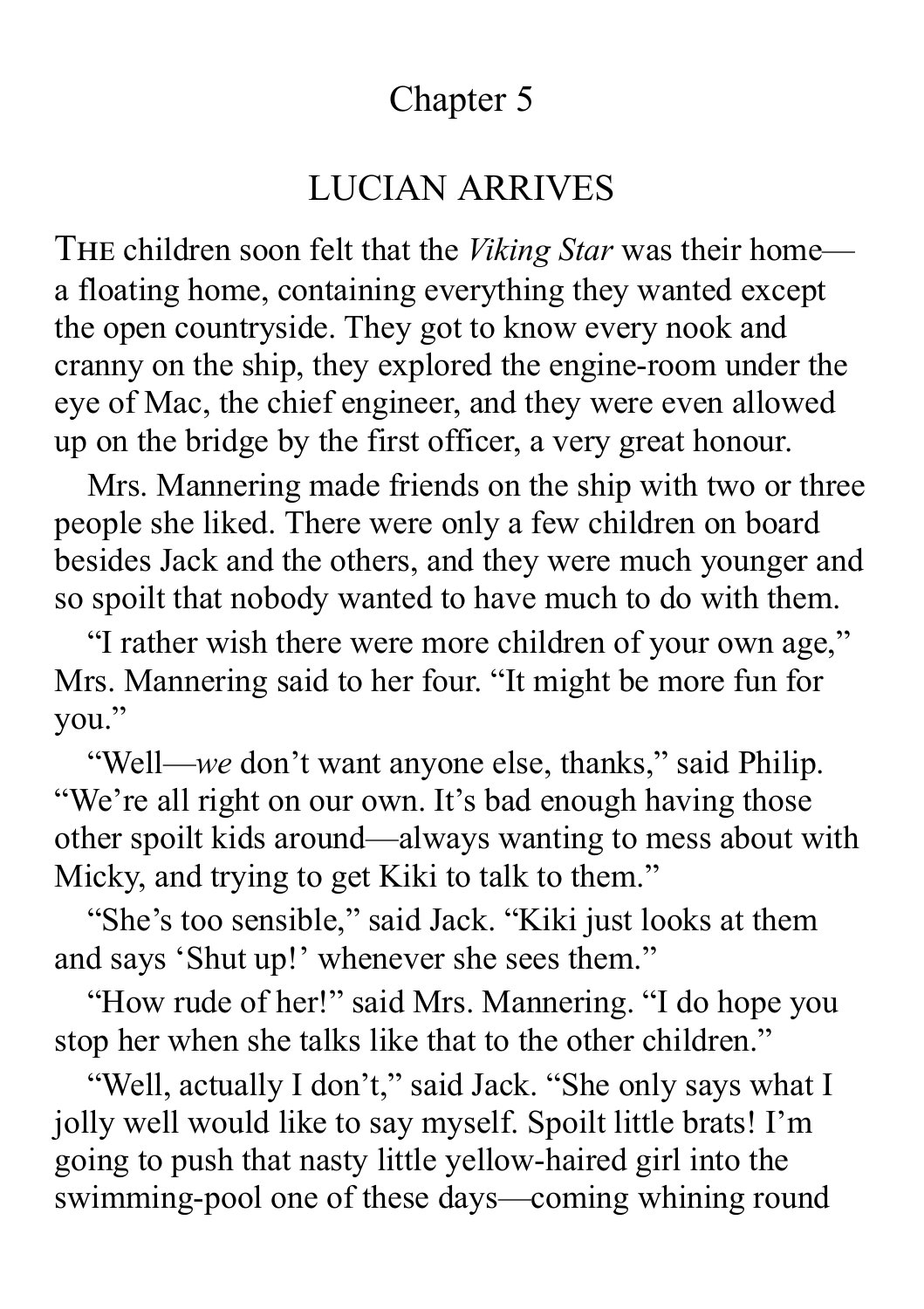me asking me if she can hold Kiki. *Hold* Kiki! What does she think Kiki is—one of her frightful dolls?"

"You mustn't push the child into the pool," said Mrs. Mannering, horrified. "I do agree she wants slapping—but she's only a little girl, Jack."

"She's a human mosquito," said Jack. "I just wish I had a fly-swatter when she comes near."

"Well, all the kids are getting off at the next stop," said Philip, fondling Micky, who, as usual, was on his shoulder. The boys looked a curious pair, one with a parrot on his shoulder, the other with a monkey. The passengers smiled whenever they saw them.

"I'm glad to hear those tiresome children will soon be gone," said Dinah, who was not very fond of youngsters. "But I expect some equally dreadful ones will embark in their place."

She was wrong, as it happened. Only one boy embarked; no girls at all. All the spoilt youngsters left, stumbling down the gangway at Naples, screaming and complaining to the last, certainly a most unpleasant collection of small children. Jack and the others watched them go with pleasure, and Kiki screeched after them. "Good-bye, good riddance, good-bye, good riddance!"

"Jack! She's never said that before," said Mrs. Mannering reproachfully. "You must just have taught her!"

"Kiki only reads my thoughts, Aunt Allie," laughed Jack. "I say—look here—here comes Brer Rabbit!"

The children giggled as they watched a tall, gangling boy come up the gangway. His mouth certainly was exactly like a rabbit's. The front teeth stuck out, and his chin sloped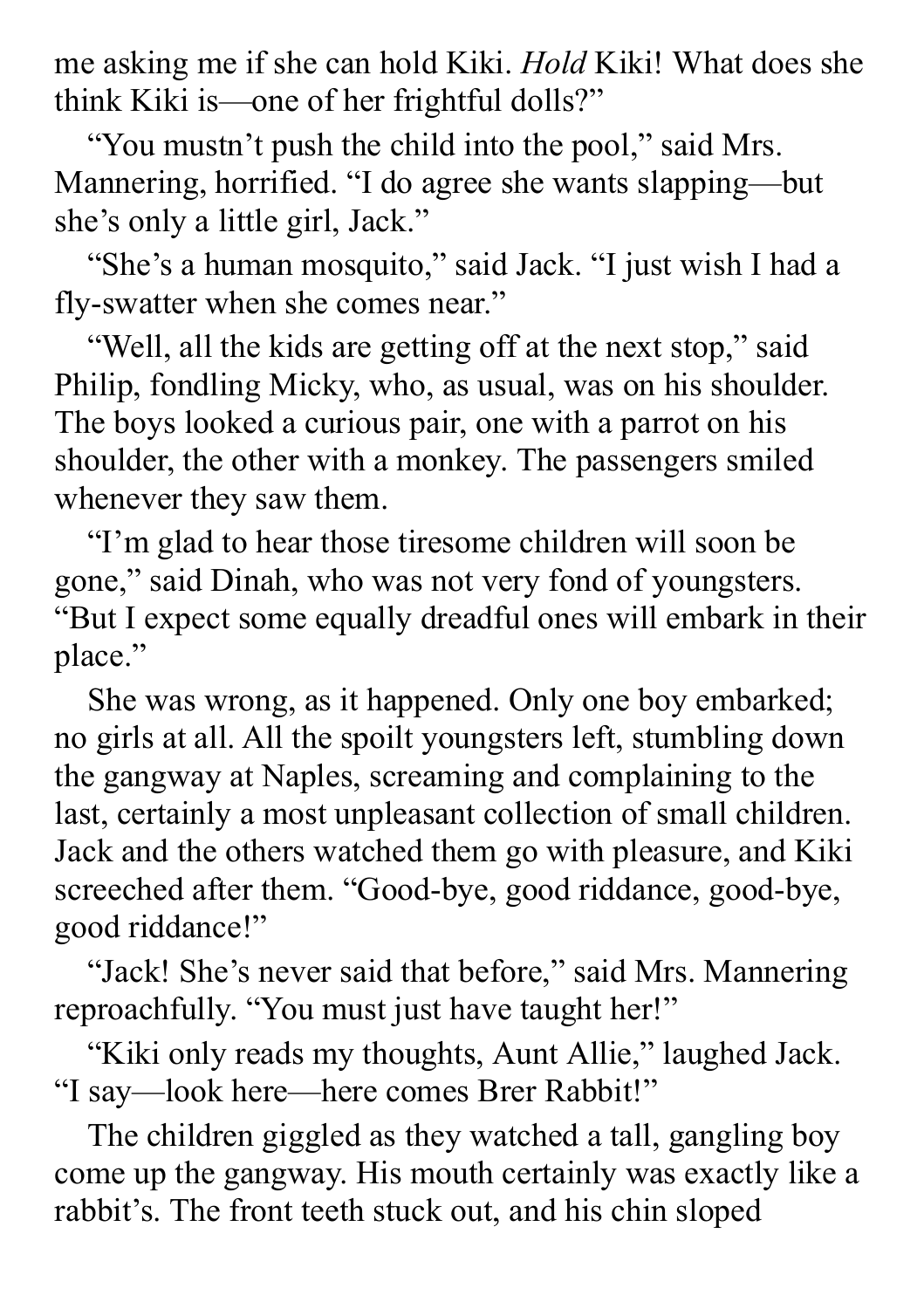backwards. He was about as old as Jack and Philip. He wore large, round glasses that magnified his eyes and made them look rather staring. He had a very amiable grin on his face as he came up the gangway.

He seemed very excited, and was talking in a mixture of English and some foreign language to a rather languidlooking lady behind him, and a short, burly man who wore dark sun-glasses that completely hid his eyes.

"Uncle, Aunt, we're off at last! Oh, I say, what a magnificent ship! I'm sure I shan't be seasick in her." Then he went off into what sounded like a string of gibberish, but was really a foreign language. Kiki cocked her head when she heard this string of what sounded to her like complete nonsense.

As the boy passed she spoke to him in a conversational tone, pouring out the same kind of gibberish that she had heard. The boy looked at her in amazement.

"Oh, I say! A talking parrot. Oh, I *say*!"

"Oh, I say!" repeated Kiki immediately. "Oh, I *say*! Oh, I SAY!"

"Shut up, Kiki. Don't be rude," said Jack.

Micky leaned forward on Philip's shoulder and sent out a stream of excited chattering to Kiki. The boy stared in delight.

"Oh, I say! A talking monkey too! What's he saying?"

"He says he thinks he's seen you somewhere before, but he can't remember where, and he wants to know if Kiki the parrot remembers," said Philip solemnly. Lucy-Ann gave a delighted giggle. The boy stared open-mouthed, then he laughed, showing all his big teeth.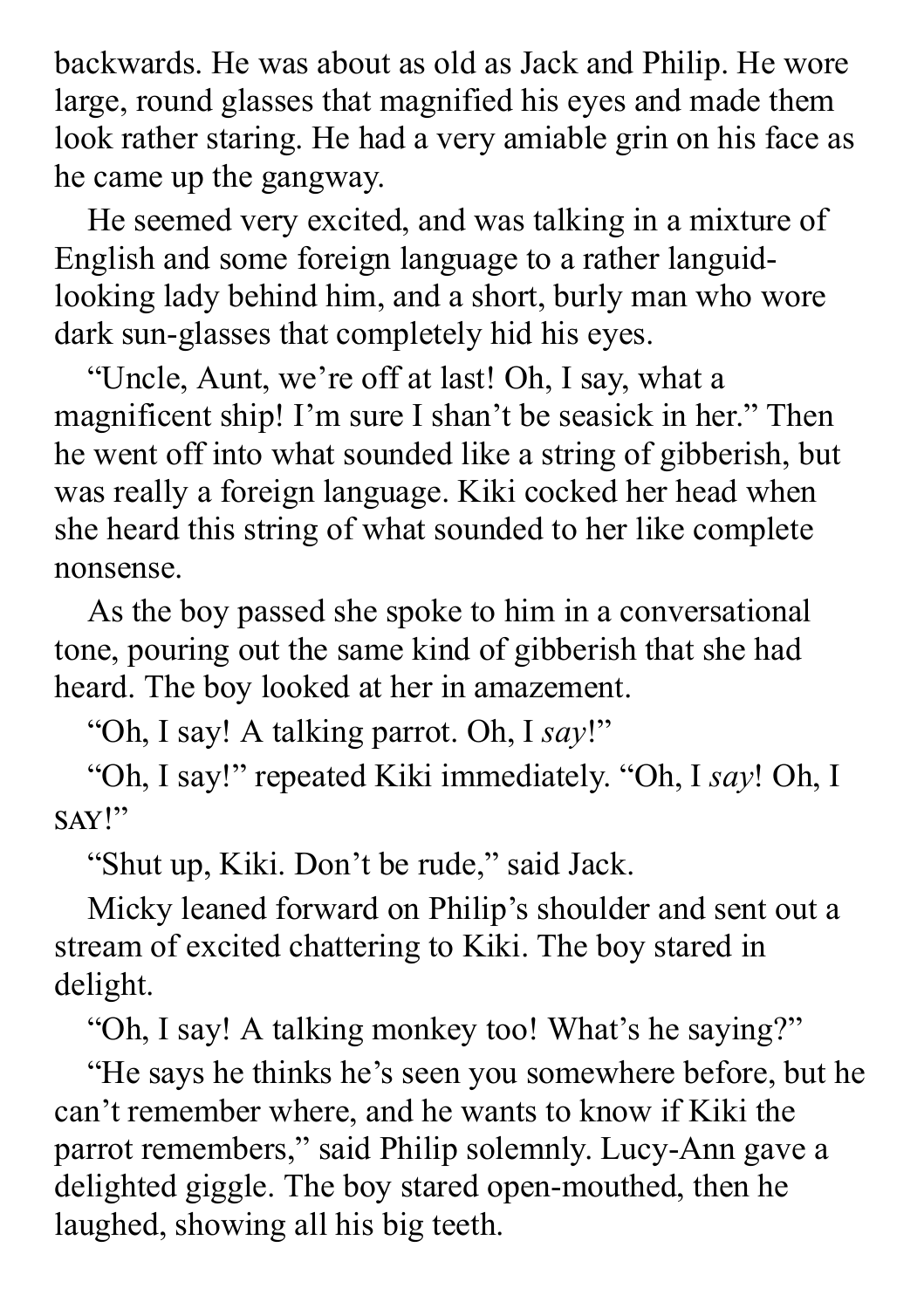"Oh, you're pulling my leg, aren't you! But I say—what fun—a parrot that talks, and a tame monkey! Aren't you lucky!"

"Get on, Lucian, get on," said the burly man behind him, and gave the boy a push. Lucian went forward at a run, turning round to give the four children an apologetic grin for leaving them so abruptly. The man said something in an annoyed voice to the woman with him, but as he said it in a foreign language the children didn't understand a word. They guessed at once, however, that Lucian was not very popular with his uncle!

"Well—if Rabbit is the only boy to come on board here, I suppose he'll pin himself on to us all day long," said Philip. "What a weed!"

"Oh, I say!" said Kiki. Jack groaned.

"Now we shall have Kiki saying that day and night. It's a good thing Micky can't talk properly—we'd never get a word in edgeways!"

The ship sailed off again into waters bluer than ever. It was pleasant to go to the bow of the ship and feel the breeze. Both Kiki and Micky liked this too.

Just as Jack and Philip had feared, the new boy tagged himself on to them whenever he could. The children always knew when he was coming because Kiki invariably gave them warning.

"Oh, I say!" she would squawk, and the four would sigh. Lucian again! He would come up grinning amiably, and settle himself beside them.

He told them all about himself immediately. He had no father or mother. His father had been English, but his mother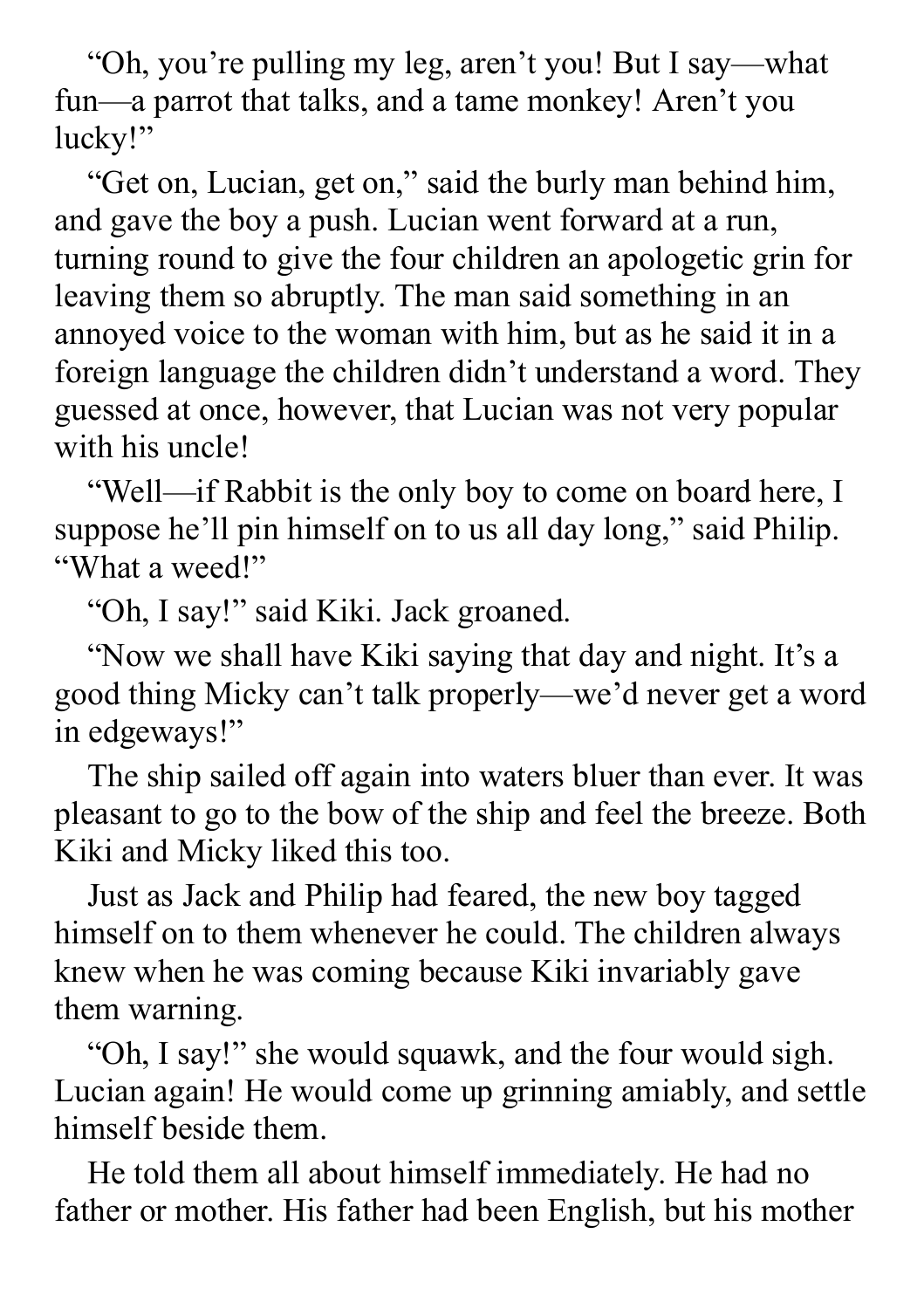was Greek, so he had plenty of Greek relations. He went to school in England, but spent most of his holidays with his relations. He was fourteen, nearly fifteen, he didn't like games, he loved history, and he wished his name wasn't Lucian.

"Why?" asked Dinah.

"Well—because the boys at my school change it to Lucy-Ann," explained Lucian. "I mean—fancy having a name that's as girlish as that."

"It's *my* name," said Lucy-Ann. "I like it."

"Well—it's very nice for *you*," said Lucian. "But awful for me. Especially when they shorten it and call me Lucy."

"Juicy Lucy!" said Kiki at once, in delight. "Juicy Lucy! Oh, I say!"

Everybody roared, even Lucian. Kiki cackled too.

"Juicy Lucy, goosey-Lucy, oh, I say!" carolled Kiki.

"Oh, I say really—that bird of yours is a regular comic, isn't she?" said Lucian in admiration. "Gosh, I wish I could borrow her to take back to school. I say, do *you* take her to school with you?"

"I used to," said Jack regretfully. "But she kept telling our form-master to wipe his feet and shut the door, and when she yelled out 'Don't sniff, use your hanky' to the Head, well, that was about the end."

[Illustration]

"Do you remember how you put her in a cupboard once, to hide her in class—and she went off like fireworks, fizzling and popping and exploding?" said Philip, with a grin. "It was just after Guy Fawkes Day—she remembered the noises."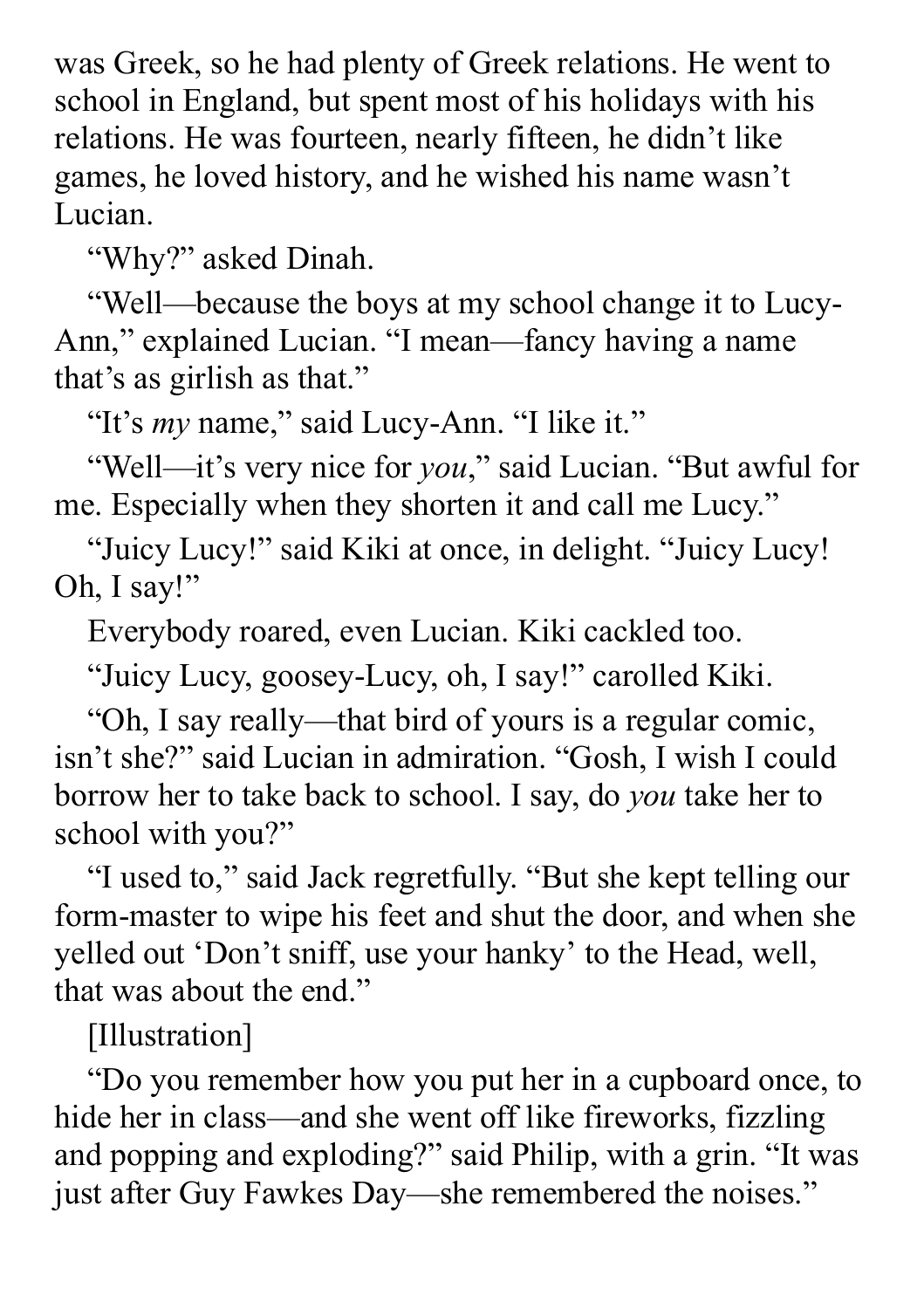Lucian listened in the greatest admiration, his wide mouth open as if he listened with that as well as with his ears.

"Oh, I say! What happened?"

"Well—we exploded too!" said Philip. "And after that, the master did—in a different way, of course. We had to put Kiki out to live with someone in the village. We go to see her every day, naturally, and have her on half-holidays and weekends"

"And she always goes to every school match and cheers like anything—doesn't she, Jack?" said Lucy-Ann.

"She's a wonder," said Lucian. "Let me have her for a minute."

"Look out—she won't go to strangers," warned Jack. But Lucian was already trying to get hold of the wonderful parrot. He soon let her go. She gave him a vicious nip with her curved beak, and he yelled. To Lucy-Ann's amazement she saw tears in his eyes!

He turned and went off without a word, sucking his bleeding thumb. The others looked at one another.

"He was crying," said Lucy-Ann, in sheer amazement that a boy of fourteen should do such a thing.

"He's a nit-wit," said Jack, trying to calm down Kiki, who had put up her crest tremendously, and was dancing angrily from one foot to another.

"Nit-wit," said Kiki, pouncing on the word at once, "Nitwit, wit-nit, tit-bit, bit-nit, oh, I say!"

"You're a bad bird, nipping people like that," scolded Jack. "That was a nasty nip."

"Nip-wit," announced Kiki.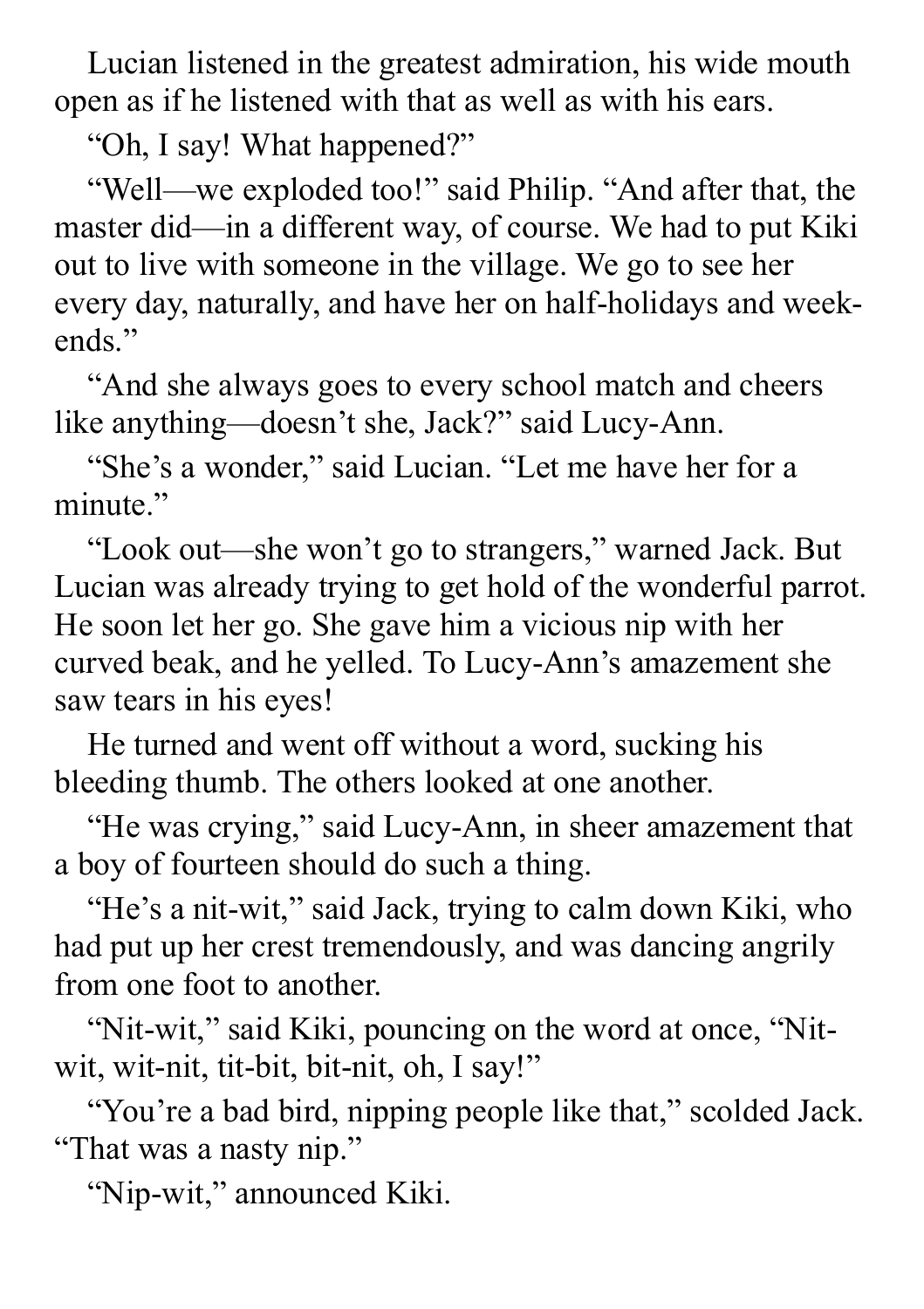"Yes, that's about what you are—a nip-wit!" said Jack, with a chuckle. "Now don't you start, Micky! We've had enough rudery from Kiki."

Micky had started off on one of his long strings of excited gibberish. It was comical to see how seriously and solemnly Kiki listened to this, with her head on one side.

She answered the little monkey gravely when he had finished his excited announcement, whatever it was.

"Rikky-likky-acky, icky, pop-pop-pop!" she said. The children roared. "She thinks she's talking his language. Good old Kiki! You can't get the better of *her*," said Philip. "I'm glad she's more friendly with Micky now. He's such a dear."

"He's getting awfully mischievous, though," said Dinah, who now thought of the monkey much more kindly. "He went into a dozen cabins yesterday, and collected all the soaps out of the basins and put them in one of the arm-chairs in the lounge."

"Gracious!" said Jack. "He'll be getting into trouble soon."

"You mean *we* shall," said Philip. "I wish we could teach Kiki to keep an eye on Micky for us—but she encourages him. I'm sure it was Kiki who told the monkey to climb up the mast to the man in the crow's-nest there and give him an awful fright."

"Micky's a dear," said Lucy-Ann, and she tickled him under his furry chin. He looked at her with wise, sad eyes. Lucy-Ann knew he was very happy now, but she was always worried because he looked at her sorrowfully. She only half believed Philip when he told her that all monkeys looked sad.

"There's the gong for lunch," said Dinah thankfully. "I feel as if it's about an hour late today, I'm so hungry. Come on,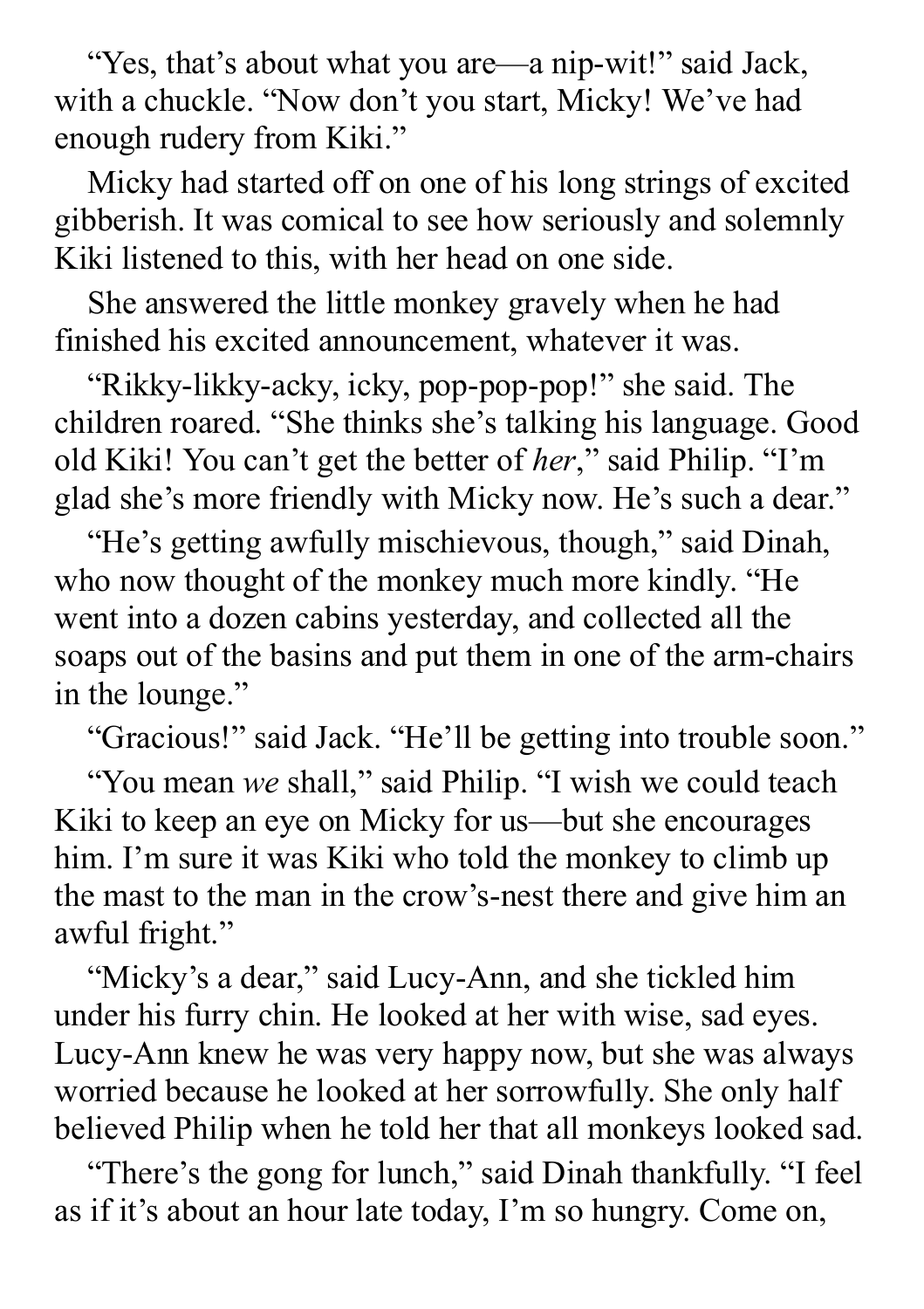everybody!" [Illustration]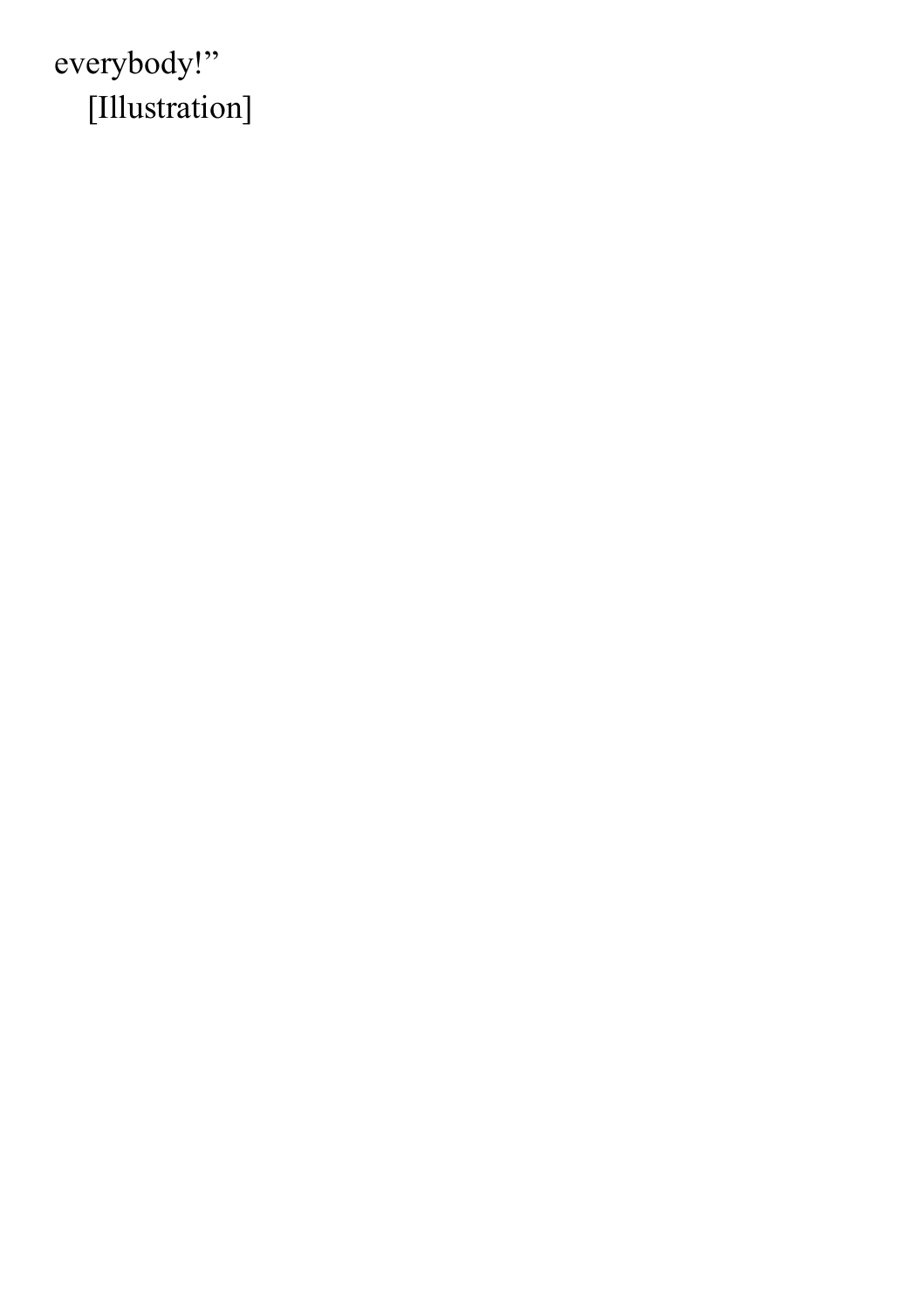## Chapter 6

#### THE TALE OF ANDRA'S TREASURE

THE *Viking Star* was now going off to cruise among the islands of the Aegean Sea. The water was a beautiful dark blue, and the children thought it was the nicest part of the trip, seeing the islands loom up out of the purple-blue sea.

Lucian proved himself quite useful here, because he knew that part of the sea very well. He was able to tell them about the different islands, and he was full of exciting stories of old pirates and robberies at sea, and the taking of treasure.

"See that island we're coming to," he said. "That's Oupos. It's only small, but it's got an old castle on it with one of the biggest dungeons in the world. The old sailors used to take prisoners at sea, and sail to Oupos, and dump their prisoners in the dungeons. Sometimes they left them there for years till they were old men."

"How horrible!" said Lucy-Ann. "Have you been on Oupos?"

"Yes, once," said Lucian. "I saw the holes for the dungeons" too. Nearly fell down one myself."

"What do you mean—holes for the dungeons?" asked Philip.

"Well—the yard of the old castle was pitted with holes deep, very deep holes," explained Lucian. "And when a prisoner was landed on the island he was dragged to the great yard and popped down the nearest hole. He fell down, down into the dungeons below, and joined the other prisoners there."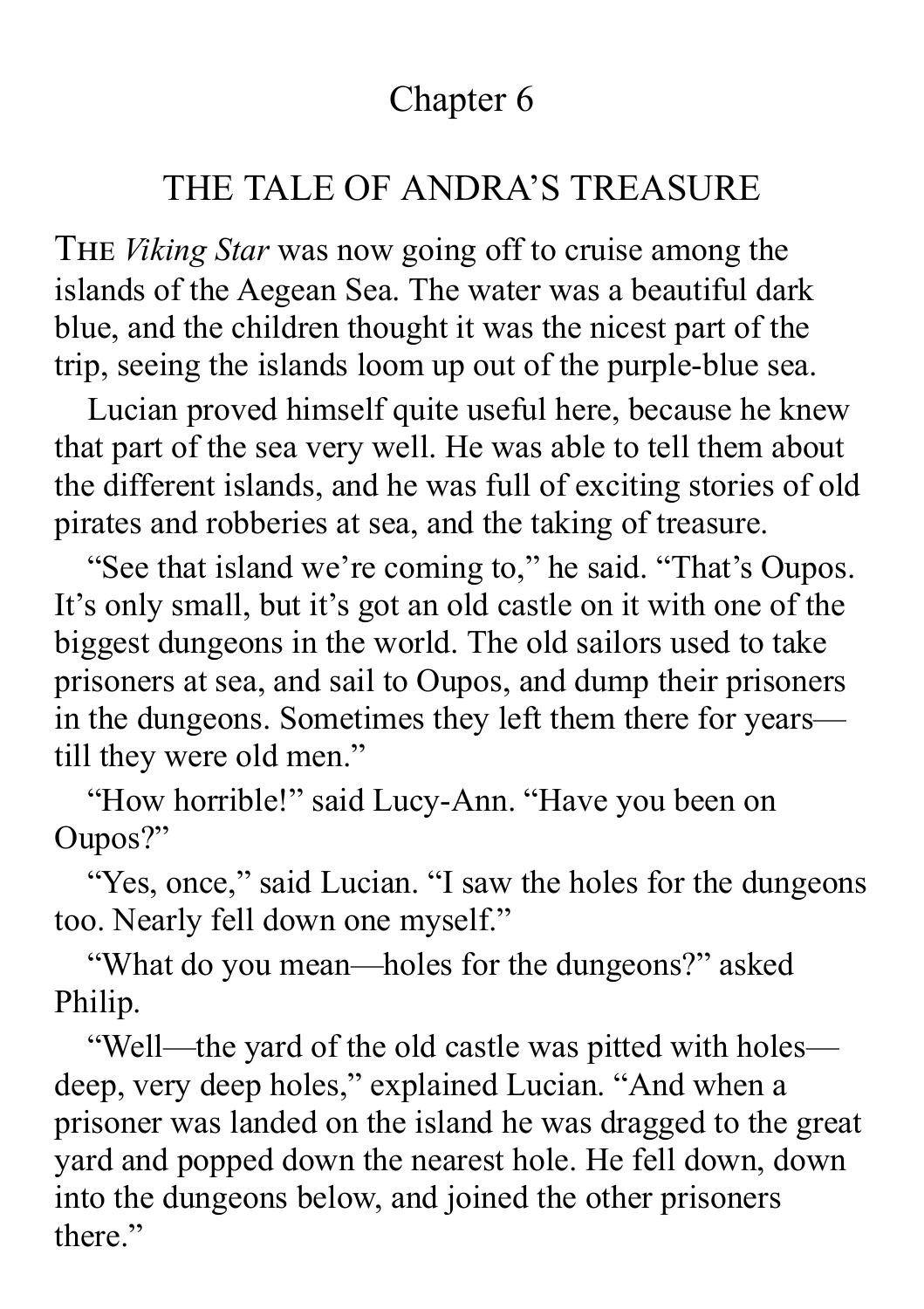"How awful! Couldn't he get out again?" asked Jack, in horror.

"No. The only way out was up the steep, deep holes," said Lucian. "No one could climb up those."

"But how were the prisoners fed?" asked Philip.

"Easy," said Lucian. "The guards just went to the holes each day and tipped food down."

"I don't know whether to believe that or not," said Jack.

"I tell you I've been on the island and seen the holes," insisted Lucian. "Of course, the dungeons aren't used *now* the yard is all overgrown, and you can hardly see the dungeon holes. That's how I nearly fell down one."

"Would you have been there till you were old?" asked Lucy-Ann.

"Of course not. My uncle would have got a rope and hauled me up," said Lucian. "I should probably have broken my leg, though."

"Tell us some more tales about these old islands," said Jack. "I wouldn't mind visiting one or two!"

"Well, I dare say we could, if I asked my uncle," said Lucian surprisingly.

"What do you mean? What's your uncle got to do with it?" demanded Philip. "You talk as if he owned the islands."

"He does own quite a few," said Lucian. "Didn't I tell you? It's a craze of his, I think. He buys this one and that one, explores it thoroughly—and then maybe he gets tired of it and sells it again."

The four children looked at Lucian to see if he was telling the truth. It seemed extraordinary to them that anyone should buy and sell islands as if they were cakes or something.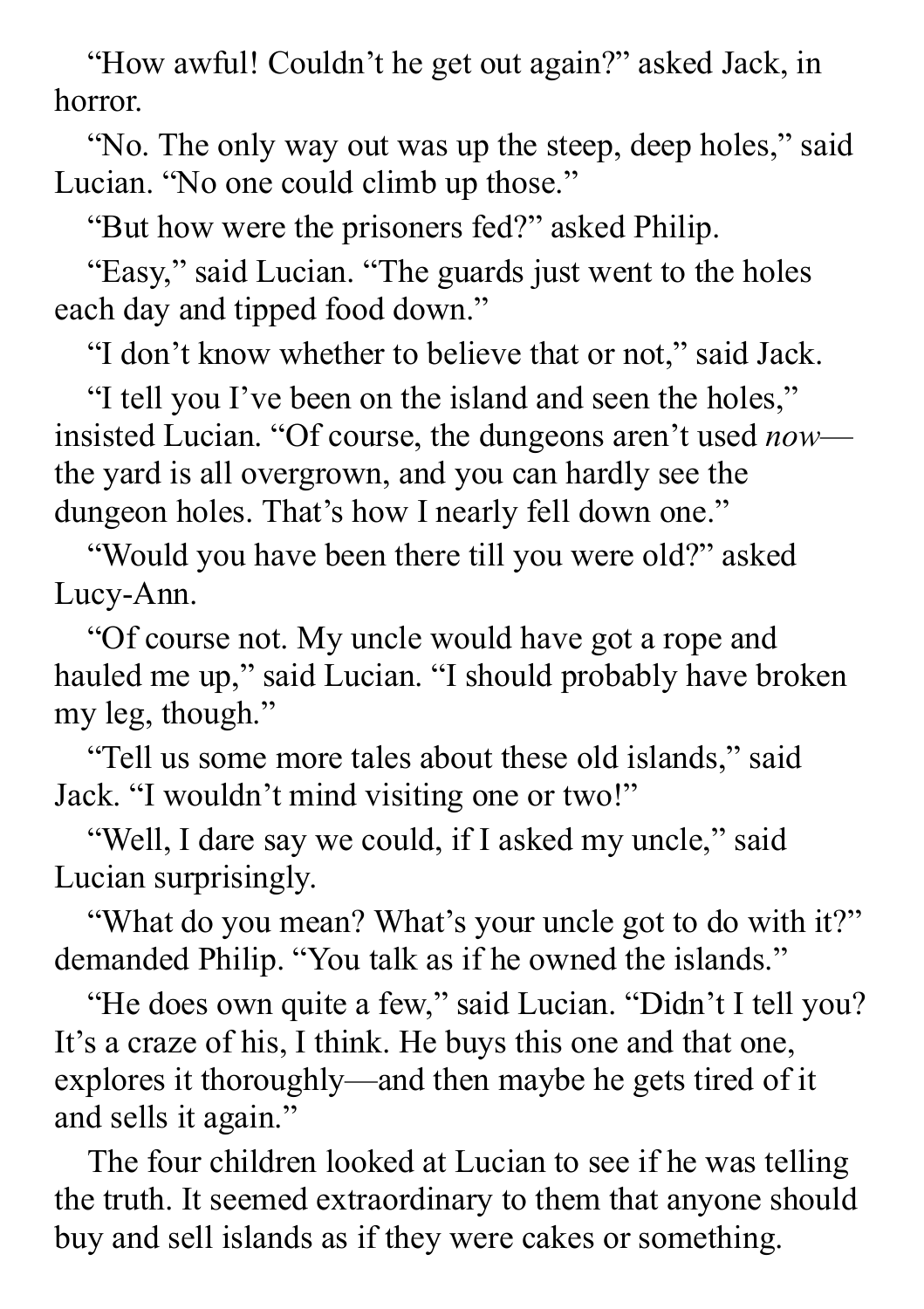"But—what does he do it for?" asked Jack. "I mean—is he interested in old things—is he looking for antiques or something?"

"He's very interested in history," said Lucian. "Yes, and in old things generally. You should see his house in Athens. He's got the most marvellous collection of things from these old islands. He's crazy about them."

The children thought about Lucian's uncle. They could not tell if he was crazy or not. He seemed an ordinary, rather cross grown-up to them, hard to size up because he always wore dark glasses and they could not see his eyes.

"You don't know what people are *thinking* if you can't see their eyes," Lucy-Ann said, and it was true.

"I expect I get my liking for history from my uncle," said Lucian. "I'm always top in that. Bottom in everything else, of course. And I *loathe* games."

"Yes, you've told us that before," said Jack.

"But only about fifteen times," put in Dinah.

"Oh, I say!" said Lucian. "Sorry! It's just that I do detest them so much."

"Sixteen times," said Lucy-Ann.

"Goosey-Lucy," remarked Kiki, very aptly, the children thought. They grinned at one another. Lucian *was* a goose, a silly, credulous, aggravating, tiresome goose, a nit-wit and a rabbit—but he was quite harmless and caused them a lot of amusement.

"To come back to your uncle," said Jack. "Do you honestly mean he owns some of these exciting islands?"

"Oh yes. He doesn't own Oupos now. But he owns the one we'll soon be passing. That'll be Helios. He's about finished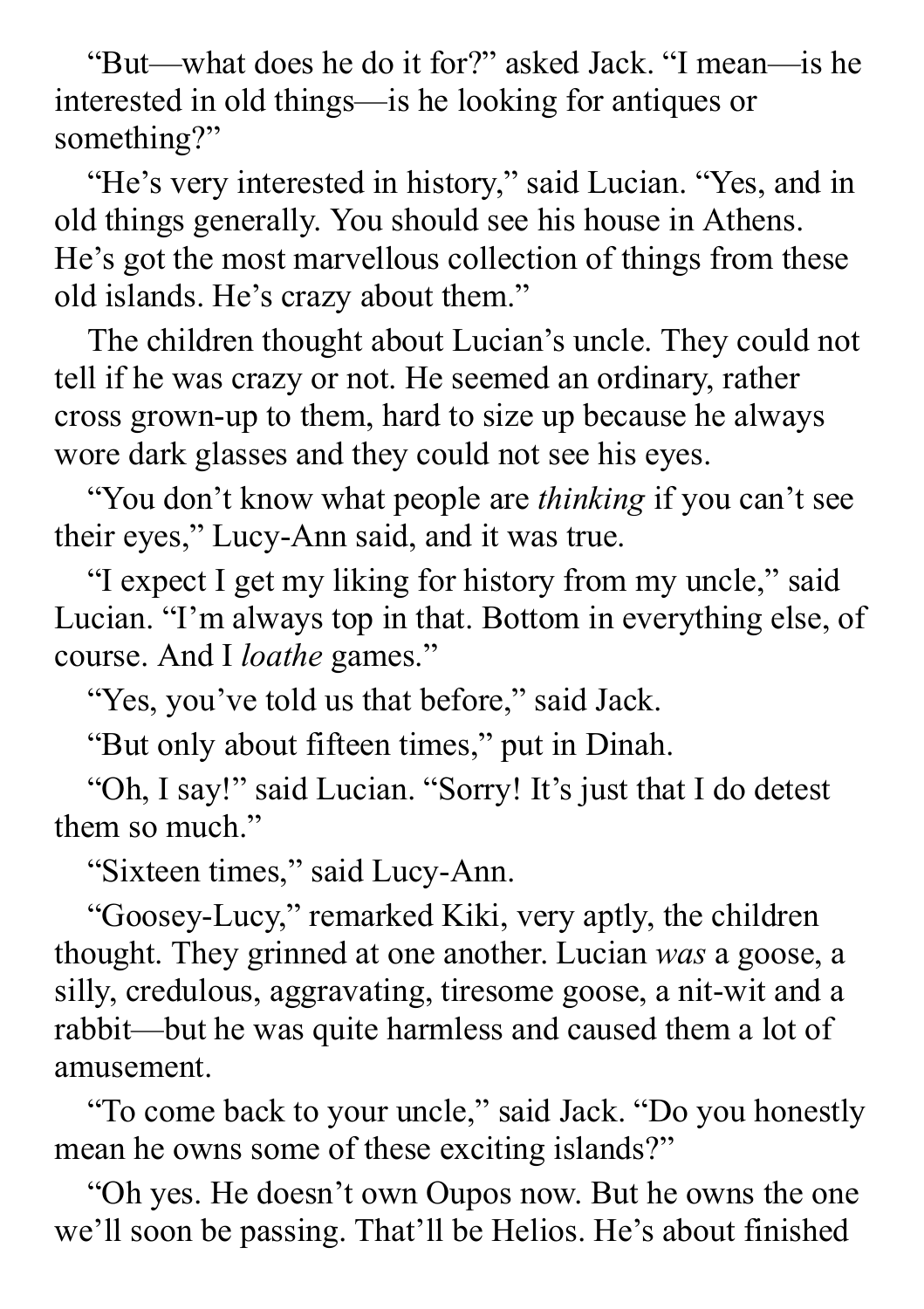with it now, though. He sent his men there to dig and explore, but they didn't find much."

"What *did* they find?" asked Lucy-Ann, with interest.

"Let me see—they found three magnificent vases, but that was about all," said Lucian. "They were cracked, of course they nearly always are, it seems to me. He found a pair of daggers too—frightfully old I think those were. And he got a lot of rubbish too—you know, bits of broken crockery, pieces of jewellery not worth anything—oh yes, and he got a little carving of a goose. He gave it to me."

"Goosey-Lucy," put in Kiki again. She appeared to be listening hard to all this rigmarole of Lucian.

"Shut up, Kiki. Don't interrupt," said Jack. "Go on, Lucy —I mean Lucian."

"Oh, I say! Don't you start calling me that, Jack," said Lucian, looking hurt.

"Don't be an ass. Get on with your story," said Jack. He had no patience with Lucian when he began getting hurt, which happened quite a lot.

"Do you know any more stories about the islands?" asked Lucy-Ann, seeing that Lucian still looked upset.

"Well—there's the story of the Andra treasure-ships," said Lucian. "That's supposed to be absolutely true. I've heard my uncle tell it many a time."

"Go on—tell us," said Philip, scratching Micky's back for him, as he lay cuddled in the boy's arms, fast asleep.

"Well, it happened hundreds of years ago," began Lucian. "I can't remember the exact date. There was a king called Panlostes who had a kingdom on one of these islands, a large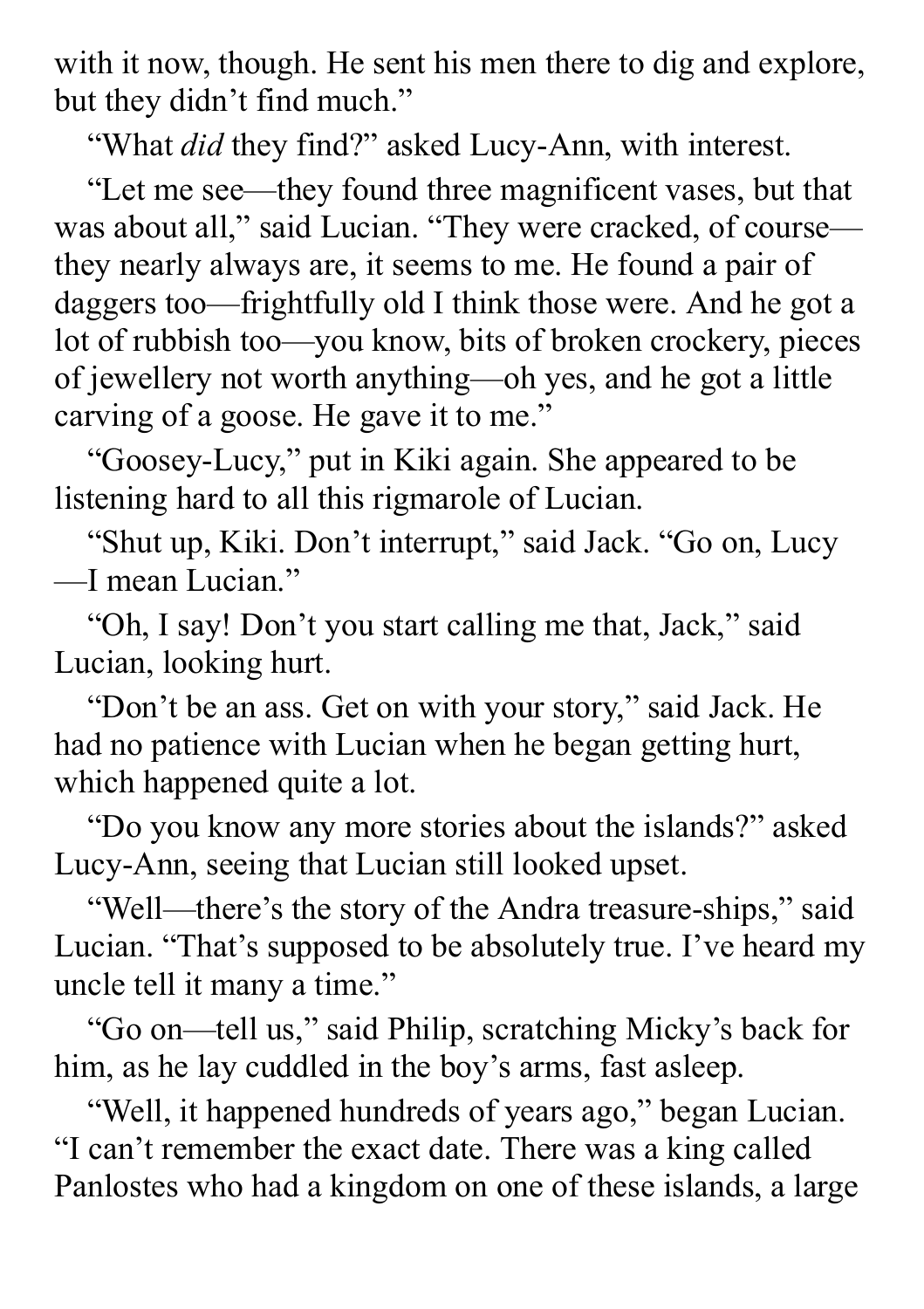one. I expect you know that most of them had rulers of their own. Well, Panlostes had a son."

"What was he called?" asked Lucy-Ann.

"I don't know," said Lucian. "Anyway this son had an accident when he was small, and he lost one eye and hurt his foot so that he limped. He wanted to marry the daughter of a king on the mainland of Greece, a girl called Andra."

"But she wouldn't have him because he was one-eyed and limped, I suppose," said Jack. "And there was someone else she liked and wanted to marry."

"Well—if you know the story ..." began Lucian, half annoyed.

"I don't. But I know lots like it!" said Jack. "Go on."

"Andra's father said the girl should marry the one-eyed prince, if King Panlostes would send him gold and arms and treasure worth half his kingdom," went on Lucian, warming up again. "So the King got ready a fleet of ships and stuffed them with riches of all kinds, and one morning they set sail from the island to go to the mainland."

Lucy-Ann gazed out over the dark-blue sea, imagining the fleet of small ships, their sails filled with the wind, their holds packed with rich treasure. She heard the sharp commands, the creaking of the old wooden ships, the billowing, flapping noise of the sails. Lucian took another breath and continued.

"Well—the girl Andra sent word to the man she really wanted to marry to tell him about the ships. And he got ready some ships himself and set out to intercept the treasure-fleet."

"Did he find them?" asked Lucy-Ann.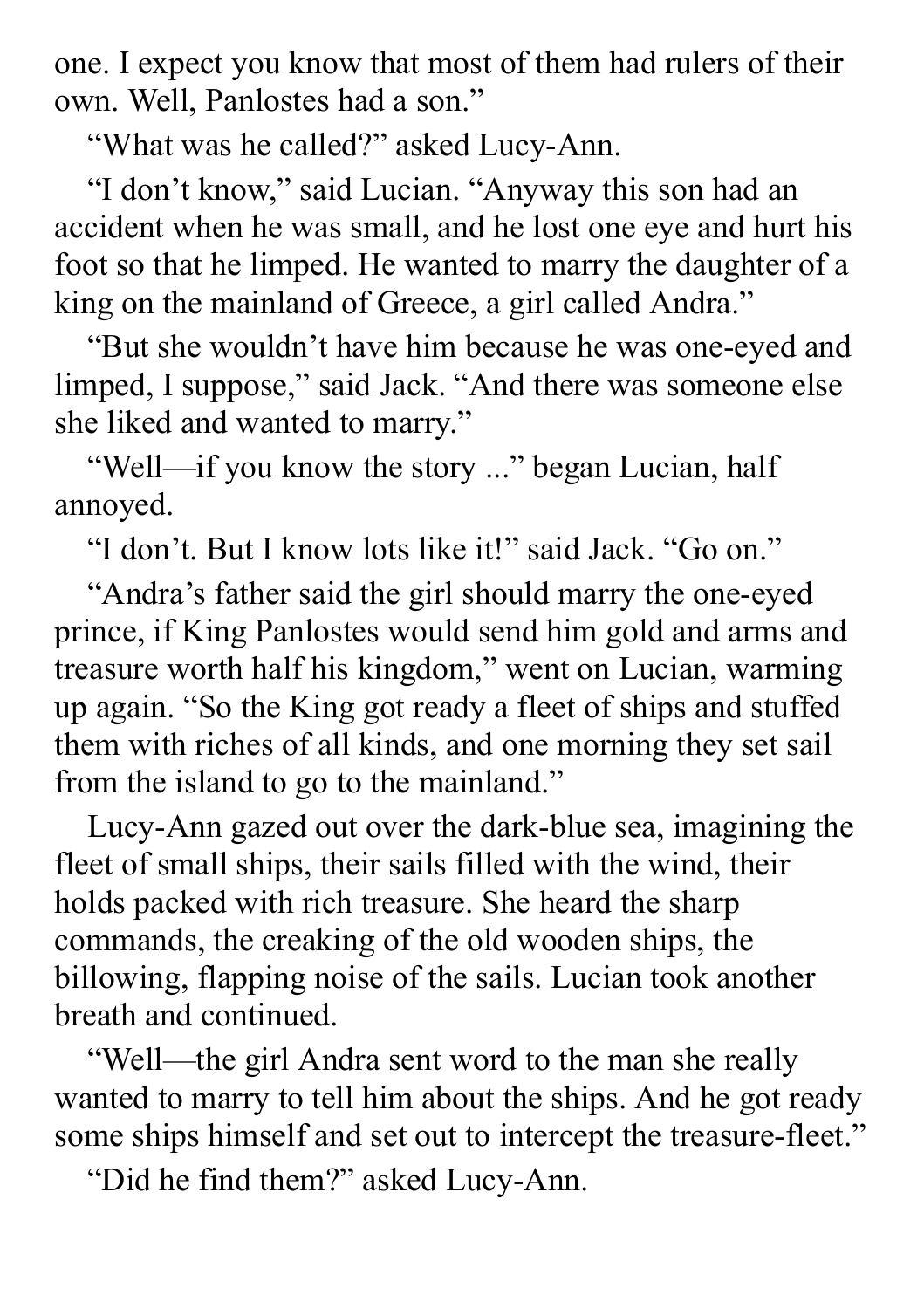"Yes, he did. But when he attacked them and finally defeated the fleet—he found no treasure!"

"Gracious! Where had it gone?" asked Dinah. "Had they dumped it into the sea, or something?"

"No. The captain of the fleet had never meant to deliver the treasure safely. He had made up his mind to take it to an island he knew of, land it there, hide it safely and come back for it when he could. He meant to tell both the Kings that he had been attacked and robbed on the way to the mainland."

"And he *was* attacked—but he had hidden the treasure!" said Jack. "What happened next?"

"The captain was killed and so were half the men. The rest of them made off in their ships and scattered far and wide. Search was made for the hidden treasure, but it couldn't be found"

"Golly—was nothing more ever heard of it?" said Philip.

"Oh yes. Some of the men thought they remembered where the island was where they had landed the treasure one night. They made up an expedition secretly and went to look for it. They quarrelled and fought—and in the end only two or three men were left. One of them had made a rough map."

"A map of the island? Was it ever found?" asked Dinah, in excitement.

"Yes. Years later. A Greek merchantman got hold of it somehow and pored over the old map till he had made some sense out of it. He made up his mind that it could refer to only five out of all the islands in the Aegean Sea—and there are heaps and heaps, you know. So he began to explore them one by one."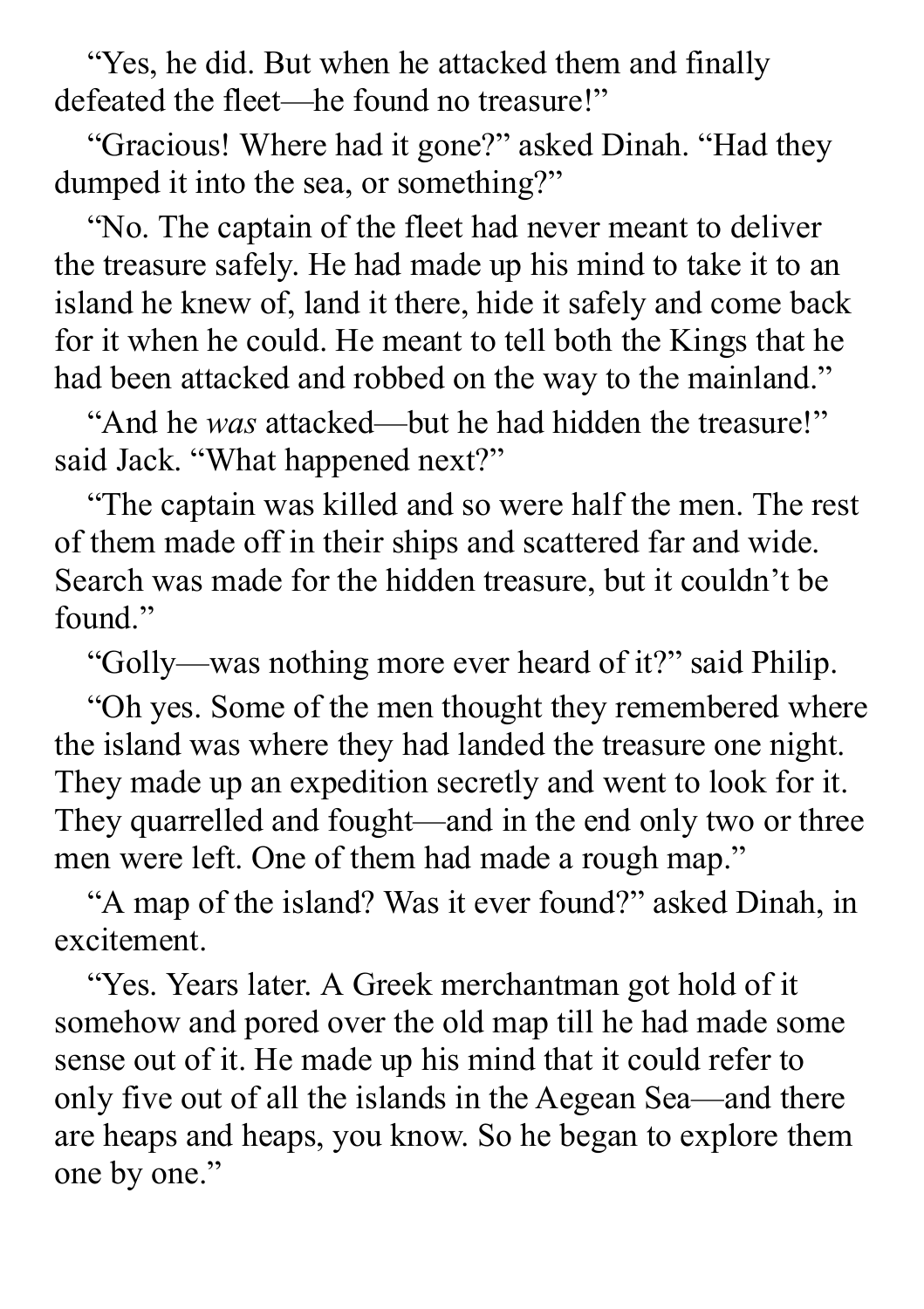"Did he find the right one?" asked Lucy-Ann, her eyes shining. "This is a lovely story, *I* think."

"Yes—the old story says he did find the island—and found out where the treasure was too. But before he could do anything about it, he died."

There was a disappointed silence. "But who got the treasure then?" asked Jack.

"Nobody," said Lucian. "The old merchantman never told a soul. But it's said that *some*where there's a copy of the map and plan he made. Goodness knows where! He hid it before he died; or so people say. He lived about a hundred years ago."

"What a thrilling story!" said Dinah. "I wish *we* could find the map. Where did the old man live? Surely the map would be hidden in the house he had?"

"I should think it's been searched from top to bottom," said Lucian. "I know the island he lived on. We shall come to it in a day's time. It's called Amulis."

"Oh! Are we going to land on it?" cried Lucy-Ann. "I'd like to!"

"Yes. We usually do call there," said Lucian. "It's quite a big island, with towns and villages, and some good shops that sell antiques and things. Visitors often go in parties from the ships and buy things."

"We'll go together!" said Dinah. "I want to buy some things—I haven't nearly enough. Come with us, Lucian, you'll really be a very great help!"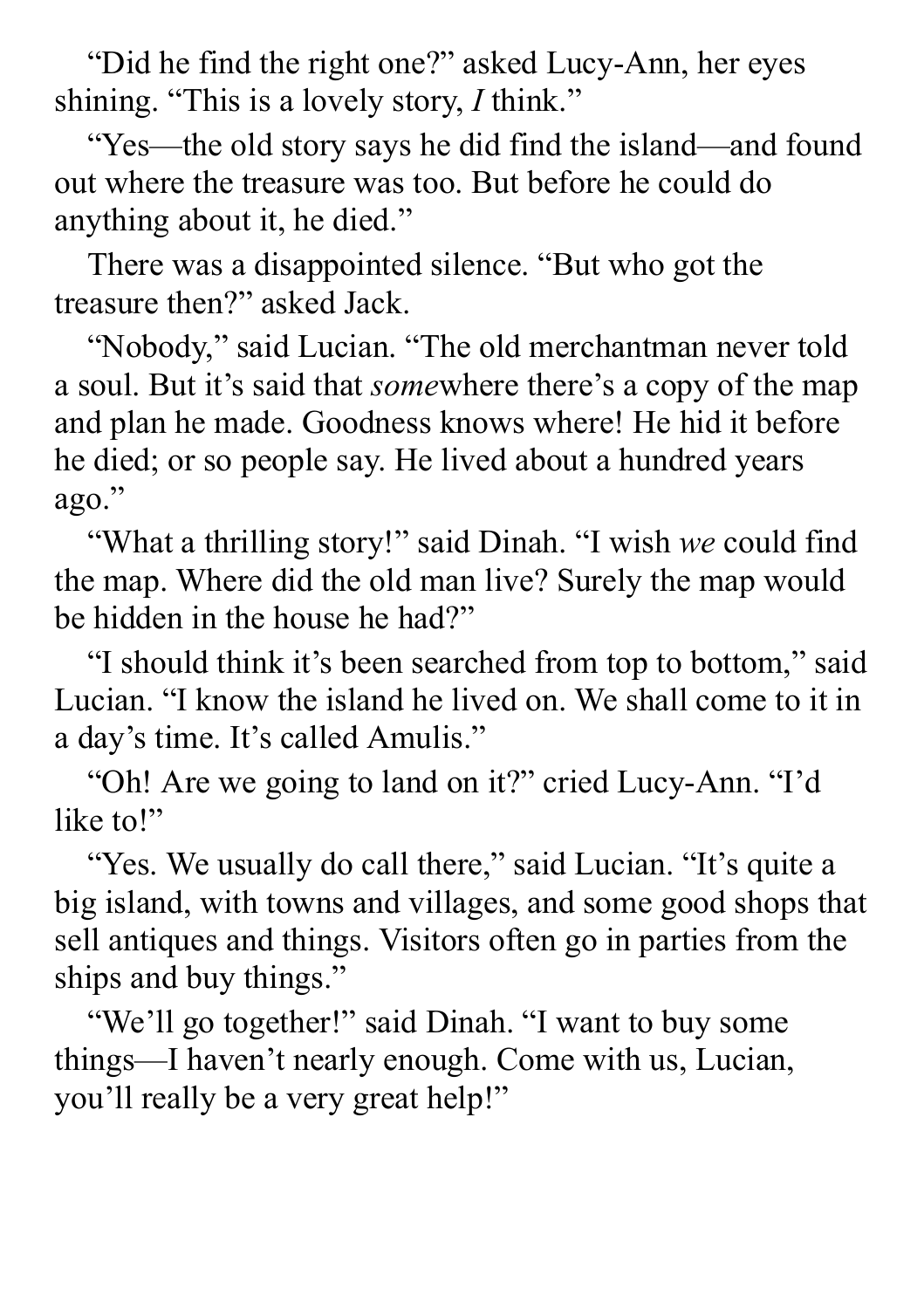## Chapter 7

## LUCIAN IS VERY HELPFUL

MRS. MANNERING was pleased to hear that the ship was to call at the romantic island of Amulis. She, like the children, had been fascinated by all the misty-purple islands that kept looming up in the dark-blue sea. She had been dipping into Greek history, and somehow it seemed as if the Aegean Sea belonged to the past, not to the present.

The children borrowed her books and read them too. How old these islands were, and what stories they held! Lucy-Ann was fascinated by them. She stood at the deck-rail and watched all day long.

"Why are there so many?" she said. "What do you call a collection of so many islands? It's a long name, I know."

"Archipelago," said Mrs. Mannering. "You know, Lucy-Ann, it's said that once all these islands were joined together, making a great mainland. Then something happened, and the sea rushed into what is now the Mediterranean basin, filled it up, and drowned a lot of this mainland. Only the highest parts, the hills and mountains, were left—and they show above the water as islands—the Aegean islands we are cruising among!"

"My goodness," said Lucy-Ann, her quick imagination showing her a great sweep of water, rushing relentlessly over a land where towns and villages stood—swallowing them up one by one, drowning them—and at last leaving only the highest parts showing above the surface of the waters. "Oh, Aunt Allie—do you mean that far below us, on the ocean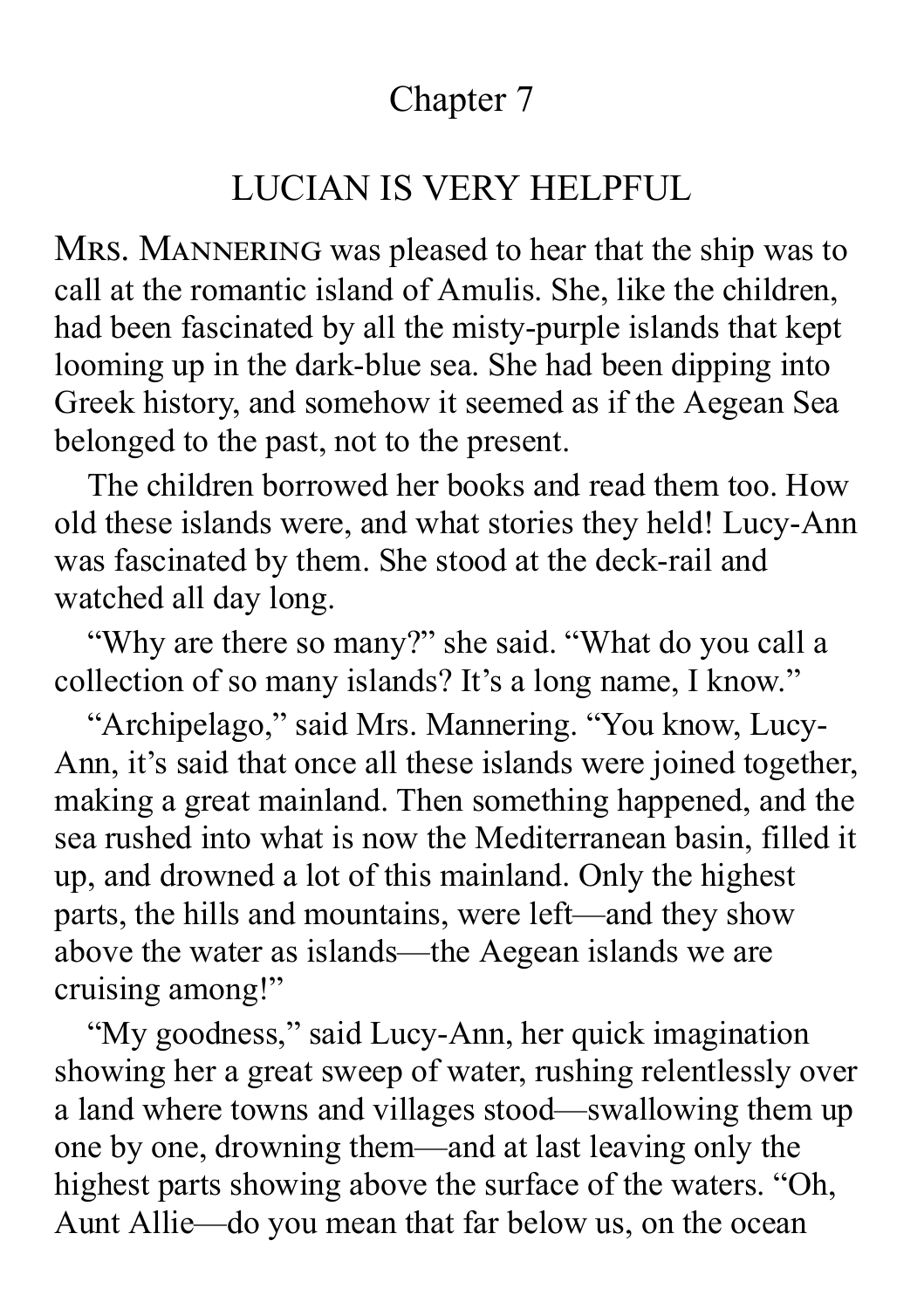bed, are the ruined remains of cities and villages? Did it happen long ago?"

"Thousands and thousands of years ago," said Mrs. Mannering. "There wouldn't be a trace of them left now. But it explains the myriads of little islands in this sea. I'm glad we are to visit one of them."

"You're not afraid of us falling into some exciting adventure now, are you?" said Lucy-Ann slyly. "You think it will be safe to visit this romantic little island?"

"Quite safe," said Mrs. Mannering, laughing. "For one thing I shall be with you."

"We've asked Lucian to come too," said Dinah. "I know he's a nit-wit—but he really does know about these islands, Mother. He's told us all sorts of stories about them. His uncle owns some of them."

"Yes, I heard that he did," said Mrs. Mannering. "I've talked to his wife—quite a nice woman. I can't say I'd like a husband who did nothing but buy up islands and dig frantically for months, then sell them and start somewhere else. He's got a bee in his bonnet, I think. Still, he certainly seems to have made some interesting finds—finds that have made him a wealthy man!"

The *Viking Star* sailed into a small port the next day. The children were hanging over the deck-rail and were surprised when their ship came to a stop and anchored where she was, without steaming to the jetty.

"We can't get any closer in—the jetty isn't suitable for us. We're too big," explained one of the officers to the children. "You'll go ashore in a motor-launch."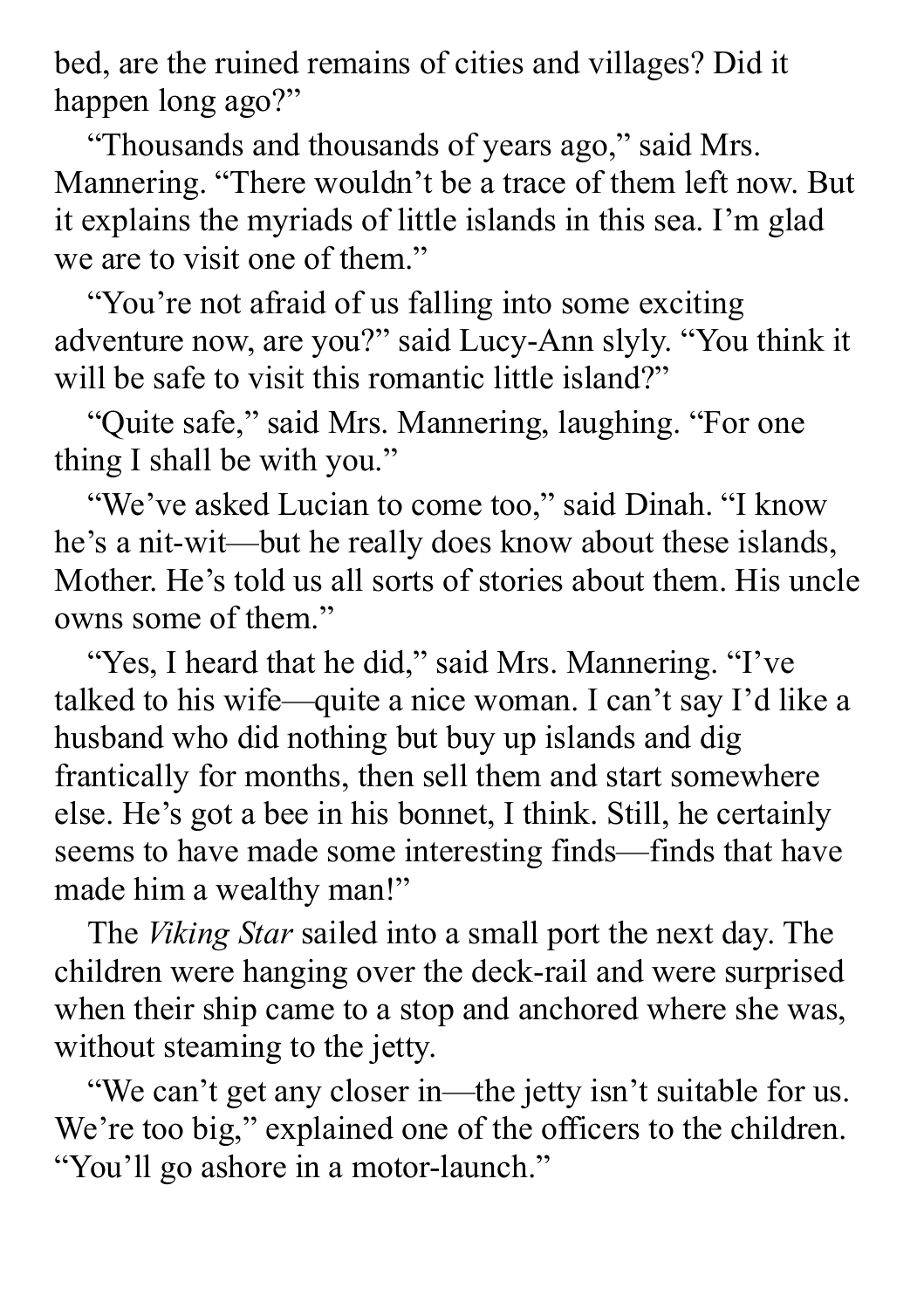Sure enough a launch came out to the ship, and a score or so of passengers climbed down the ladder to the deck of the launch. The four children went, of course, and Lucian, also Mrs. Mannering and some of the other interested passengers. Lucian's people did not go. They knew so much about the island that they had no desire to visit Amulis.

But to the children it was all very thrilling indeed. The motor-launch sped off to the jetty where they all landed. Lucian was quite at home on the island, which he had visited before with his uncle.

"You keep with me. I can show you all the interesting things," he said. "And I can talk to the people too, and bargain for you, if you want to buy anything."

Lucian was certainly very, very useful. He pushed off the dirty little children who came crowding round begging for money, and sent out such a fierce stream of queer-sounding words that even Kiki was most impressed. He knew his way about and was quite good at explaining things.

"Here's the market. The people from the hills up there bring their goods down here—look at them on the stalls then they spend the money they get at the shops in the town. Or they go to the cinema."

The natives were a picturesque lot, but rather dirty. They wore big hats because of the sun, and a collection of nondescript white garments that might have been anything, but which suited them quite well. The children were beautiful, Lucy-Ann thought, with their dark eyes, beautifully shaped faces and thick curling hair.

Lucian took them to an old ruined castle, but the boys were disappointed because there were no dungeons to be seen. The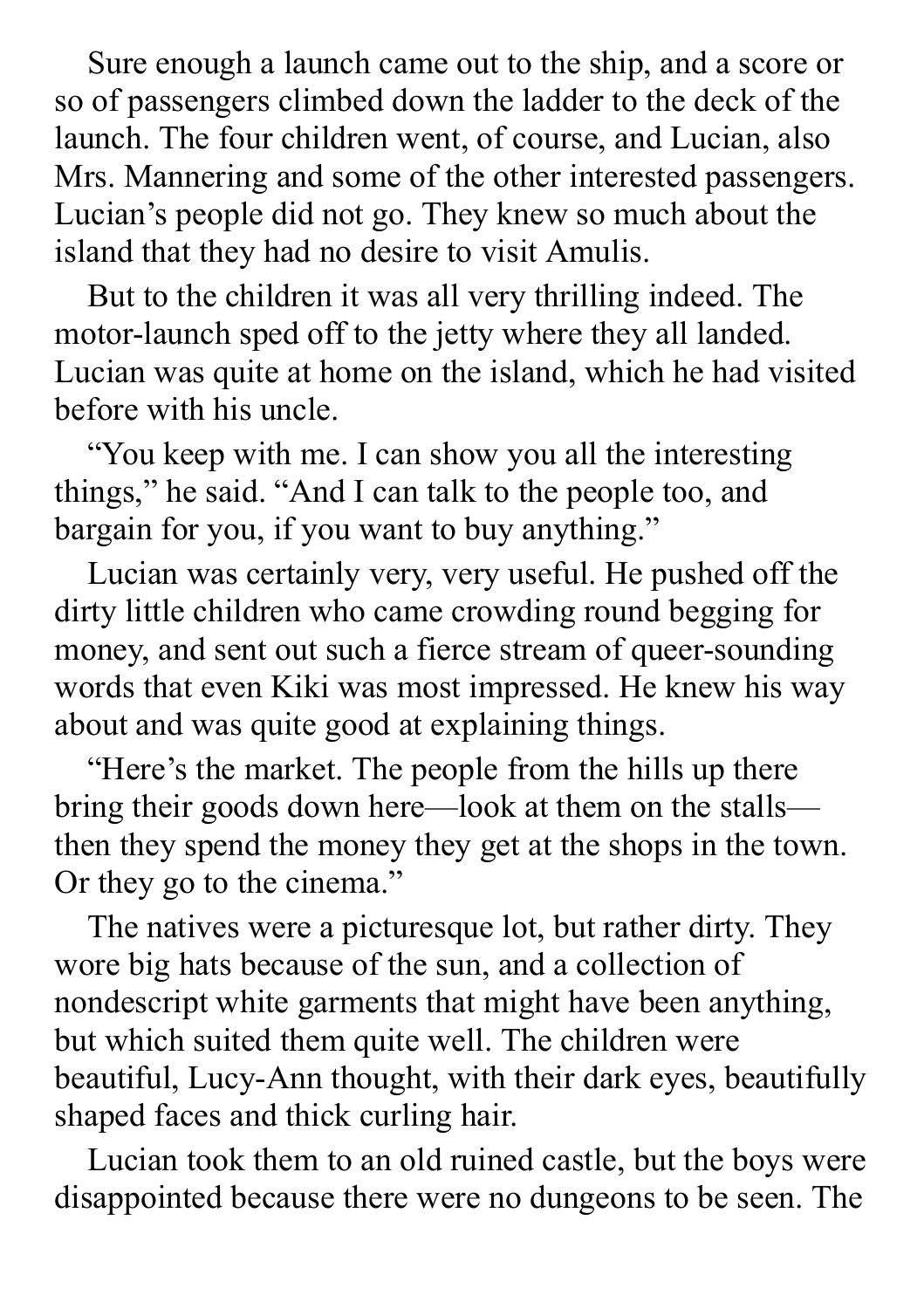girls were amazed to see people apparently living in parts of the castle, together with their goats and hens.

"They're only poor peasants," explained Lucian. "They've got nowhere else to live. Further inland, if I'd time to take you, you'd see people living in caves in the mountain-sides. They used to do that thousands of years ago, too. It's queer to think those caves have sheltered people century after century."

"Do those cave-people go to the cinema in the town?" asked Dinah.

"Oh yes. They love it, though they can't read anything on the screen, of course. None of them can read or write," said Lucian. "They live in two worlds really—the world of long ago, when people used caves as shelter and scraped along with their goats and hens and geese, and in the world of today, where there are motor-cars and cinemas and so on."

"A queer mixture," said Jack. "I shouldn't know where I was!"

"Oh, they know, all right," said Lucian, and he paused to shout angrily at a small child who was trying slyly to pull at a ribbon Lucy-Ann was wearing in her dress. Kiki also began to scream excitedly, and Micky jumped up and down on Philip's shoulder, chattering. The child fled in terror. Lucy-Ann felt quite sorry for it.

Lucian took them to the shops. Some of them were small, native shops, dark and full of strange goods. One shop, which was full of antiques to attract visitors, was quite big.

"You can go in here if you want to look round and buy something," said Lucian. "Oh, I say! Where's Micky gone?"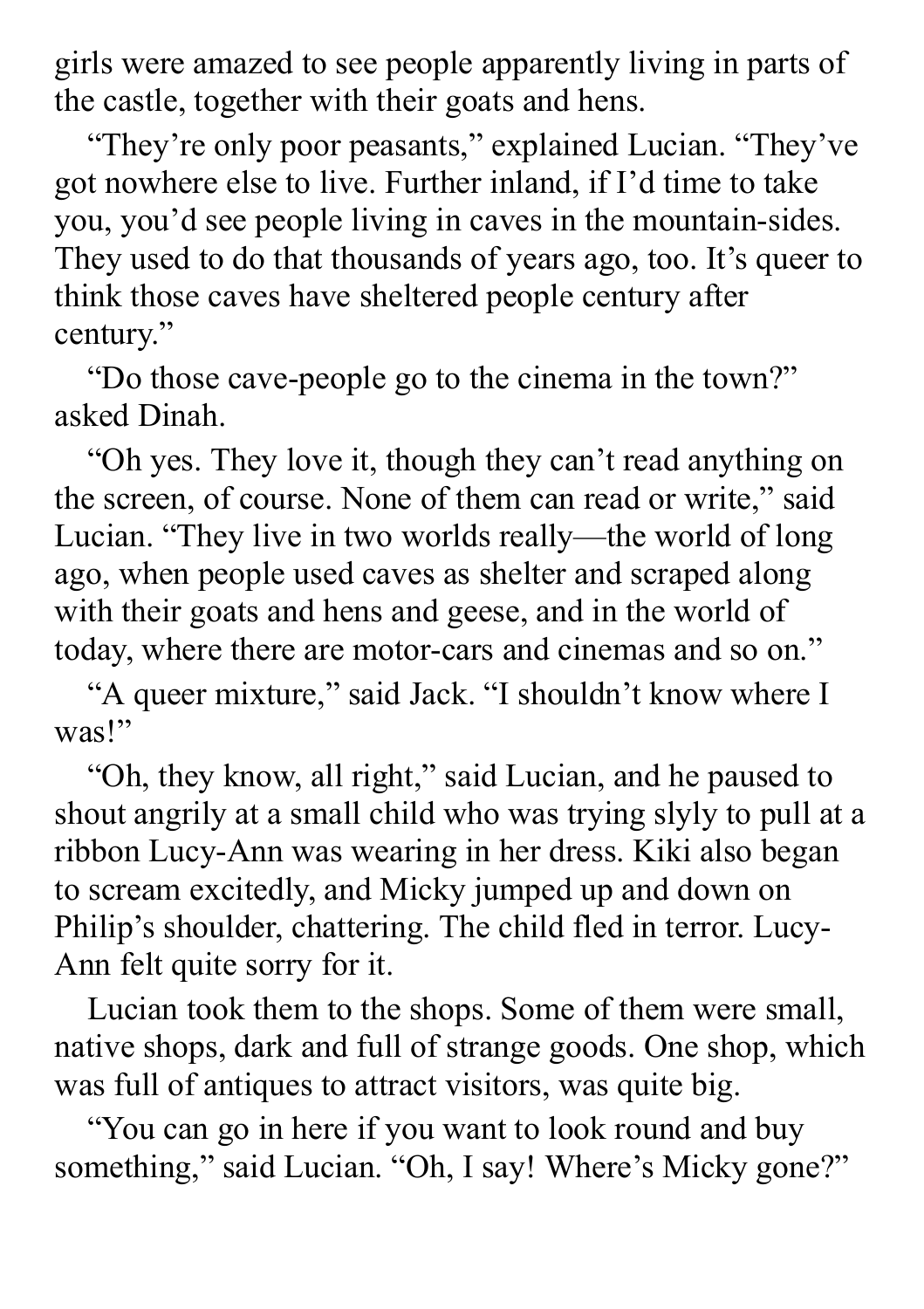"Just to have a little exercise on the canopy over the shop," said Philip. Micky was amusing, the way he often leapt off Philip's shoulder and hung on to all kinds of things near by, scampering here and there, flinging himself through the air to some fresh place, never once falling or missing his hold. He was now galloping over the sun-canopy, running from side to side, occasionally stopping to fling himself up to a windowledge overhead and then drop back. But when he saw that Philip was going into the shop below he threw himself down from the canopy and with a flying leap was back on the boy's shoulder.

"Can't get rid of you, can I?" said Philip. "You're a bad penny, always turning up—and you do make my neck so hot!"

The shop was fascinating to the four children. They had no idea which things were genuinely old and which were not. Lucian, with the knowledge he had picked up from his uncle, pointed out a few really old things, but they were far too expensive to buy. Lucy-Ann looked at her money, and asked Lucian if there was anything at all she could afford to buy.

He counted it up. It was Greek money, and Lucy-Ann had no idea of its value.

"Yes, you might buy one or two things," he said. "There's this blue carved stone, for instance."

"No, I don't want that," said Lucy-Ann. "I really want to buy something for Philip. It's his birthday soon. Is there anything he would like? Don't let him see it—it's to keep for his birthday."

"Well—what about this tiny carved ship?" said Lucian, holding out a miniature ship, exactly like some of the ships in the harbour. "It isn't old, of course."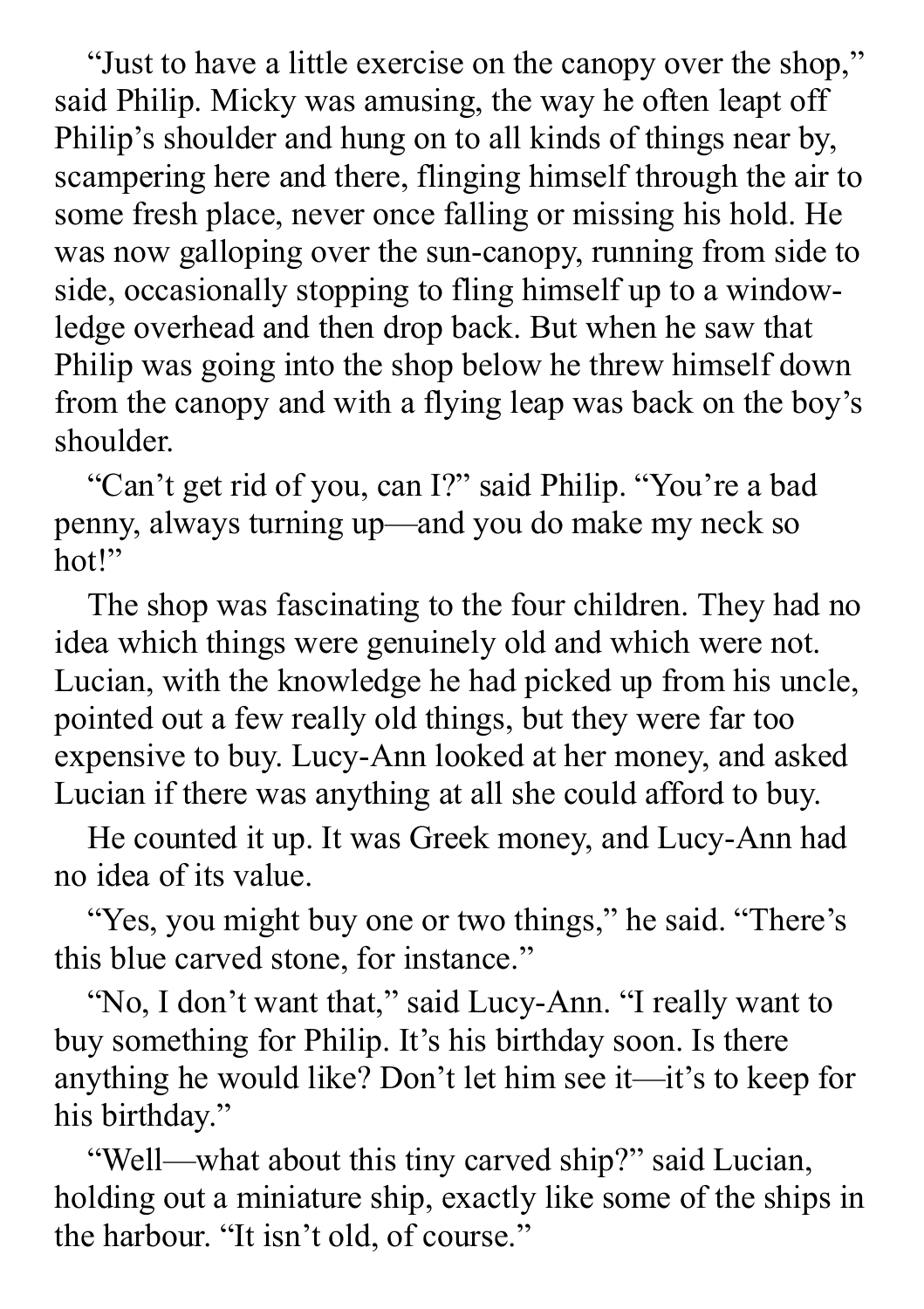Seeing the ship reminded Lucy-Ann of something. "Oh! *I* know what I'd like to buy for him, Lucian. I've just thought. Something he badly wants."

"What's that?" said Lucian.

"He wants a ship in a bottle," said Lucy-Ann. "I know it sounds a queer thing to ask for, but Philip says he always *has* wanted a ship in a bottle."

"Well—I don't think I've ever seen one *here*," said Lucian. "It's not the kind of thing they sell. Wait a minute. I'll ask the johnny who's at the back of the shop. He'll know."

He made his way through the masses of curious goods, and disappeared behind a screen, where he could be heard talking to someone. He appeared again a minute later.

"No, they don't sell things like that here," he said. "But he says he knows where there is one, though it's rather a dirty old thing, and he thinks it's cracked."

"Where is it?" asked Lucy-Ann. "I could clean it up, if it isn't *too* badly cracked."

"He says he saw it on a shelf in a house belonging to an old fisherman, not far from here," said Lucian. "I'll take you, if you like. Would Mrs. Mannering mind?"

Mrs. Mannering was with the ship's party, but she was keeping an eye on Lucian and his little company. Lucy-Ann thought she had better go and ask permission. They went out of the shop and found Mrs. Mannering with the rest of the party having a cool, native drink in a curious little courtyard overshadowed by an enormous tree.

"Aunt Allie—I want to give Philip a ship in a bottle for his birthday, and I've heard of one. Lucian says he'll take me to get it. May I go?" asked the little girl.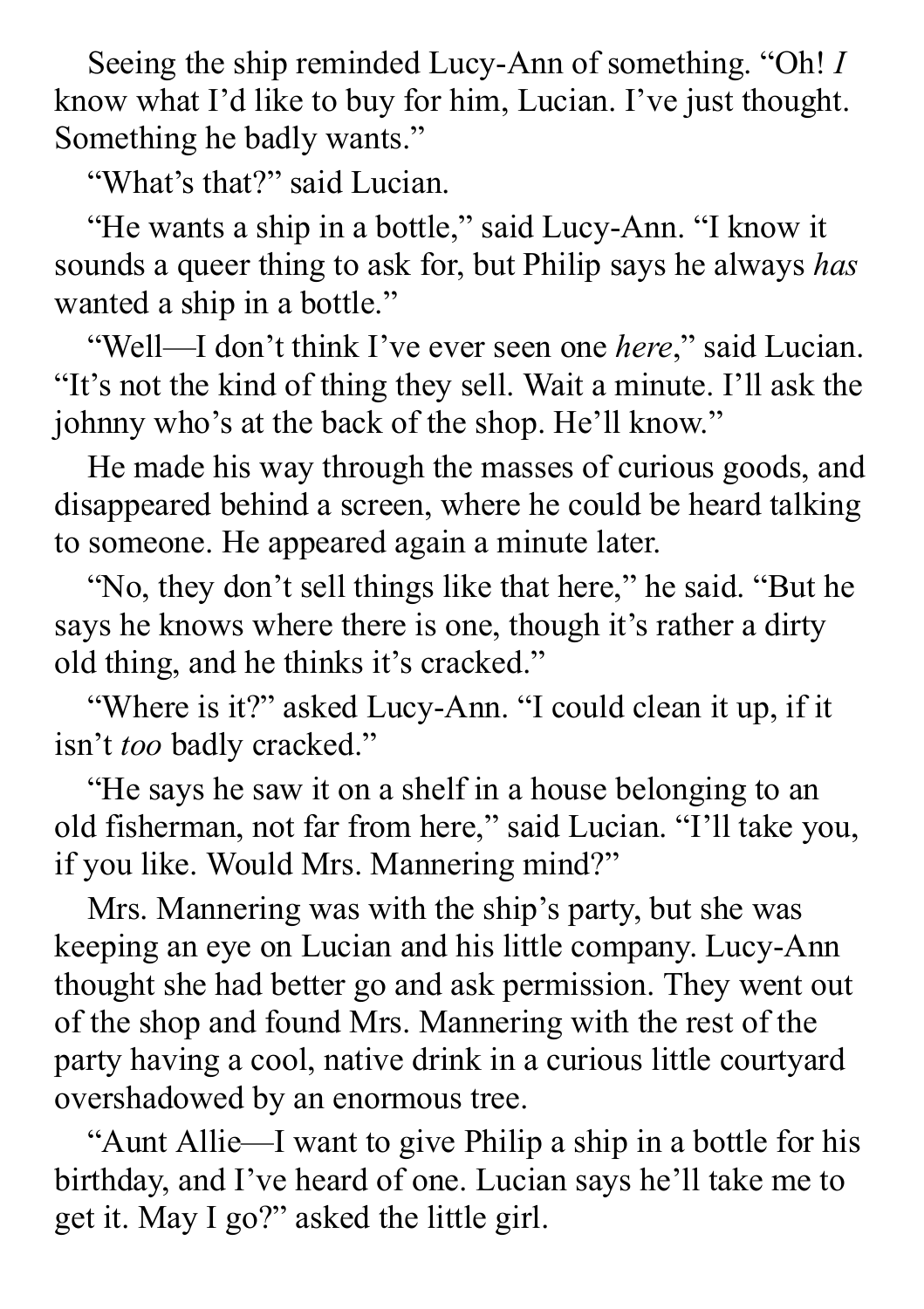"Yes, but don't be long, Lucian," said Mrs. Mannering. "It's not far, is it?"

"Oh no—just behind the market, that's all," said Lucian, and set off with Lucy-Ann. They crossed the noisy market, falling over stray hens, and getting in the way of a herd of goats. They came to a tall blank wall and went round it. On the other side was a sloping courtyard, and round it were set several quaint little cottages made of stone.

Lucian went to one of them and shouted in at the open door. A croaking voice answered him. "Want to come in?" he asked Lucy-Ann. "It will be a bit smelly, I expect."

Lucy-Ann didn't really want to go in, but she thought it would be rude to refuse, so she stepped over a hen that was squatting on the step, and went into a small dark room that certainly did smell rather strongly of dirty clothes, smoke and cooking.

"There's the ship in a bottle. Look," said Lucian, and he pointed to a stone shelf at the end of the room. There was a broken pot on it, an old bone—and the bottle! Lucy-Ann peered at the bottle to see if there was a ship inside. It was so sooty and dirty that she could not see through the glass.

Lucian said something to the old woman sitting on a stool, picked up the bottle and carried it to the door. He wiped it with his handkerchief, and held up the bottle for Lucy-Ann to see.

"There you are. You can *just* see the ship now. We'd have to wash the bottle in soapy water before we got the dirt off. It's quite a good ship—nicely carved. And I should think Philip would like it if he really wants one, though I can't imagine why anyone should long for a ship in a bottle."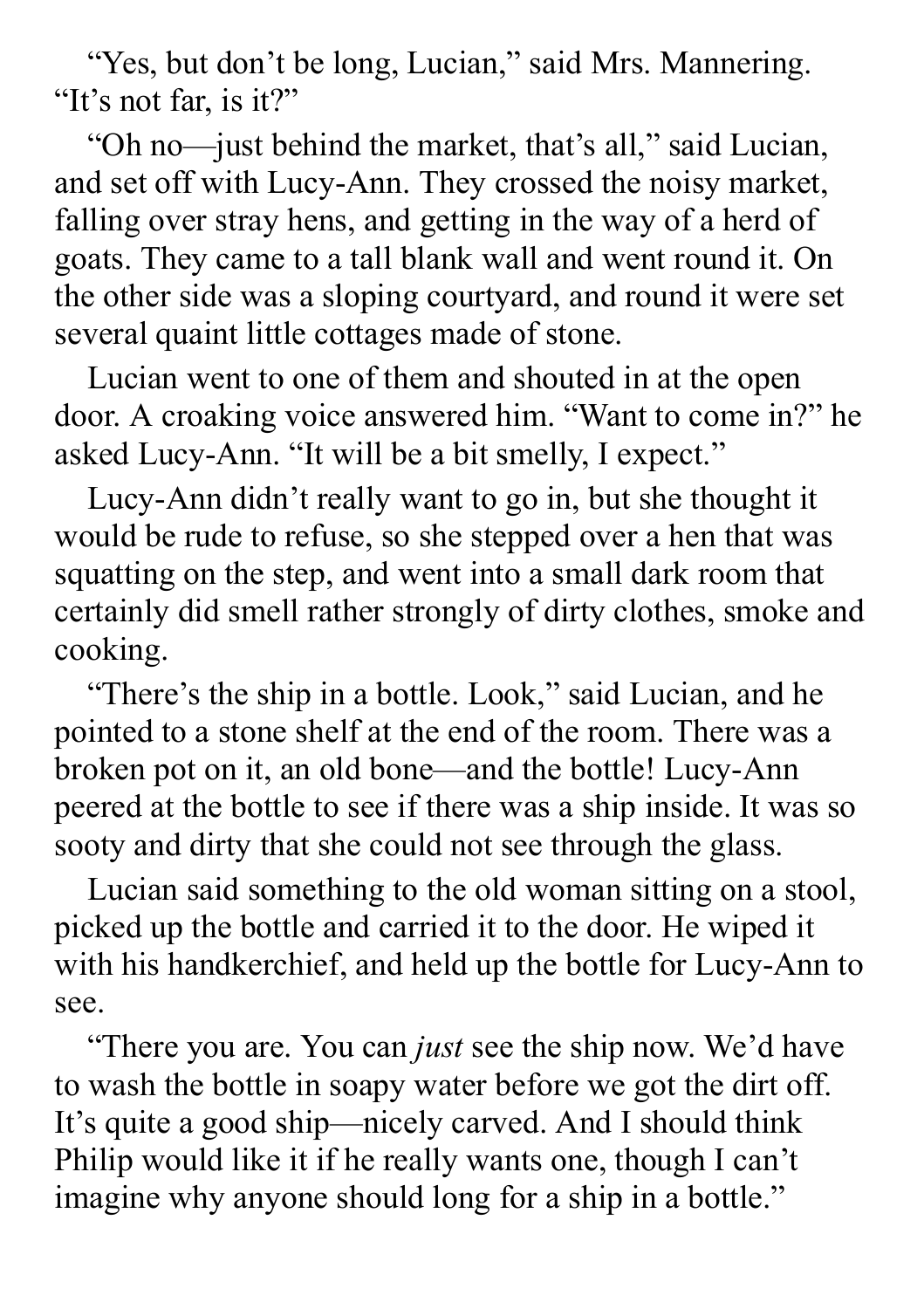"Oh, I can!" said Lucy-Ann, peering at the ship. "I've often longed for things like this—you know, quite useless, but nice and queer. I had a friend once who had a glass ball, and inside was a little snow-man—and when you shook the ball a whole lot of snow rose up inside the ball and showered itself down over the snow-man. I loved that. So I know why Philip wants this."

"Well—shall I ask the old dame if she'll sell it?" asked Lucian. "The bottle is dirty and cracked, so it's not worth much."

"Yes—ask her. You know how much money I've got. I can spend all that," said Lucy-Ann.

[Illustration]

Lucian went back into the cottage with the bottle, nearly falling over two clucking hens on the way. A loud argument could be heard from inside. Lucy-Ann stayed out in the open air, listening, but not understanding a word. She felt she could not bear to smell the smell inside the cottage again.

Lucian came out, triumphant. He carried the bottle. "Well, there you are. I've spent half your money. The old dame wanted the money badly, but she said she didn't know what her old Grandad would think if he knew she'd sold a ship that had been in that bottle and in that family for years and years. However, as her Grandad must have died long ago I don't expect he'll mind. Here you are."

"Oh, thank you, Lucian," said Lucy-Ann gratefully. "I'll get a bit of paper and wrap it up. I do, do hope Philip will like it. It's an exciting present, isn't it?"

But it was going to be much, much more exciting than Lucy-Ann imagined!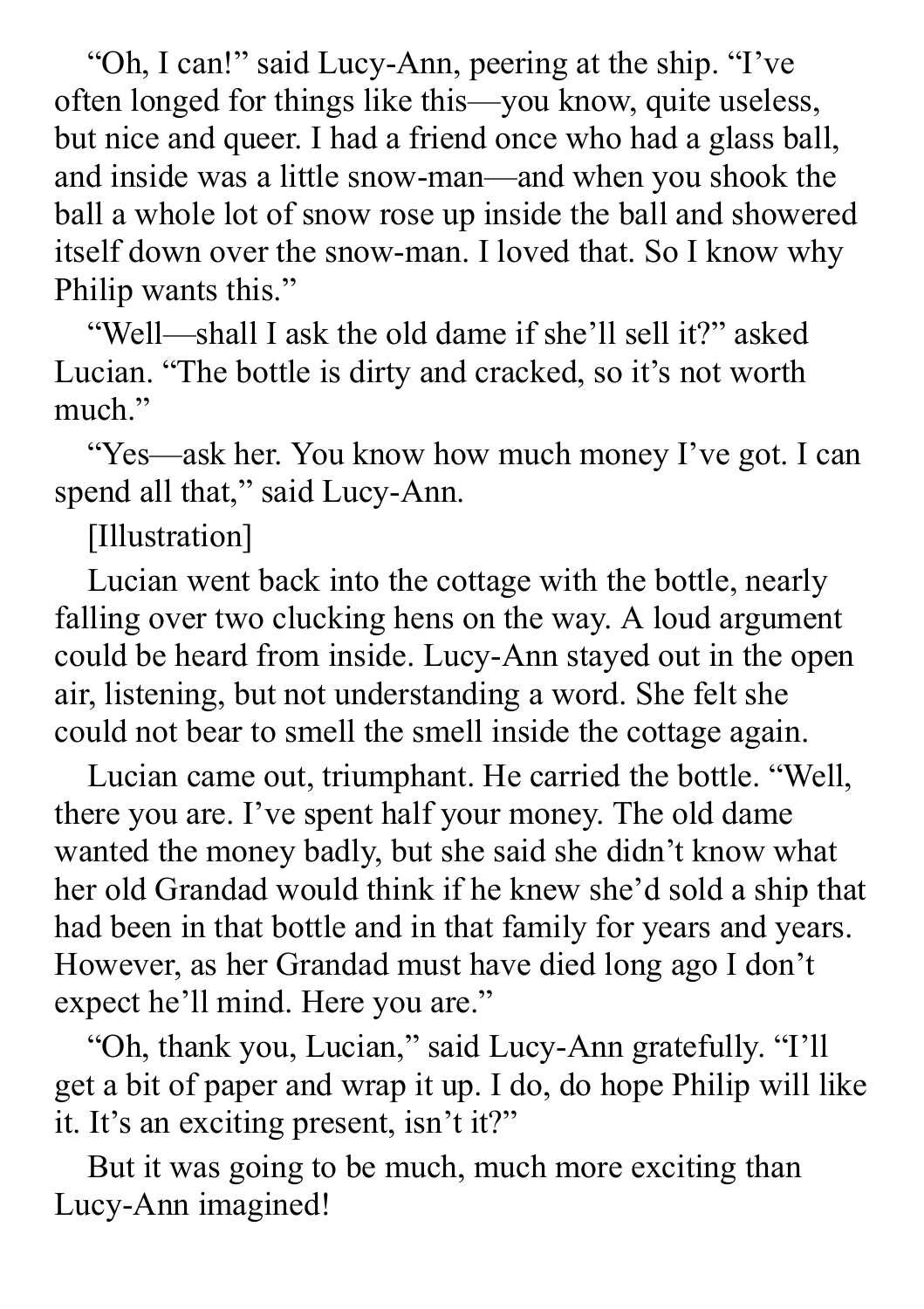#### Chapter 8

#### THE SHIP IN THE BOTTLE

LUCY-ANN managed to get some paper and wrap up the bottle and ship before Philip saw it. The others were curious to know what she had got, but she would not tell them.

"It's something breakable, because you're carrying it so carefully!" said Jack. When they got back to the ship she unwrapped the bottle, when she and Dinah got into their cabin, and showed it to her.

"What a dirty old thing!" said Dinah. "What is it? You haven't spent your money on that, surely!"

"Half of it," said Lucy-Ann. "It's for Philip's birthday. He said he wanted one. It's a ship in a bottle."

"Is it really? Gosh, so it is!" said Dinah, interested. "Let's clean it up and see it properly. Isn't it a big one?"

They rubbed soap on a flannel and proceeded to clean up the bottle. Once the glass was clean the ship inside could be plainly seen. It was a beauty, quite big, intricately carved, with carefully made sails. In contrast to the bottle, it was clean and free from dust. The colours it had been painted with were still bright.

"Look at that!" said Lucy-Ann in delight. "It must be a model of one of the old Greek ships. How did it get into the bottle, Dinah? Look, the neck of the bottle is small and narrow—nobody could possibly push that lovely little ship through the neck. It would be quite impossible."

"I can't *imagine* how it got into the bottle," said Dinah, puzzled too. "But it's certainly inside. Won't Philip be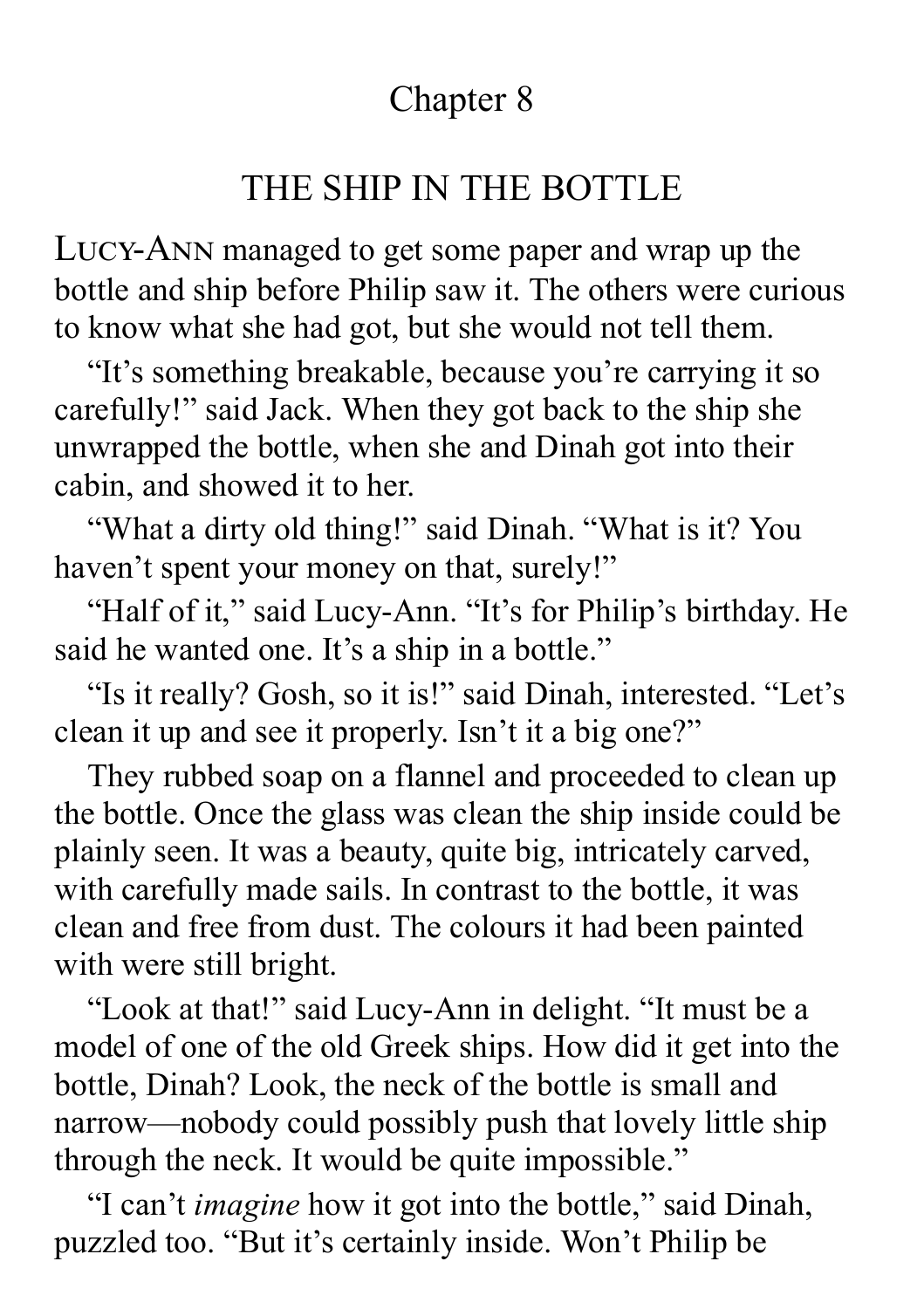pleased? I rather like it myself."

"Oh, so do I. It's wizard," said Lucy-Ann. She stood it on a shelf. The bottle had a flat side, and stood on this, the lovely little ship sailing along, as it seemed, in the middle of the bottle, all its sails set.

"What's the ship called?" said Dinah, peering at it. "I can't tell, can you? The letters on it aren't like ours. They must be Greek<sup>"</sup>

The ship in the bottle was duly given to Philip two days later on his birthday. He was thrilled. Lucy-Ann glowed with delight when she saw how pleased he was.

[Illustration]

"But *where* did you get it? Why, it's the nicest one I've ever seen!" he said. "Quite the nicest. Really beautifully made. I wonder how old it is. I'm glad it's such a nice big one too. Most of the ships in bottles I've seen are much smaller than this."

Micky and Kiki came to look at the ship in the bottle. Micky saw the ship through the glass and tried to get hold of it. He couldn't, of course, because of the glass, and it puzzled him.

"Happy Christmas," said Kiki to Philip, every now and again. She had been taught to say "Happy returns" but she kept mixing it up with "Happy Christmas," which she said every few minutes.

"Thanks, old thing," Philip said. "Happy New Year to *you*!"

"Oh, don't muddle her any more," said Dinah. "Let's go and show Mother the ship in the bottle."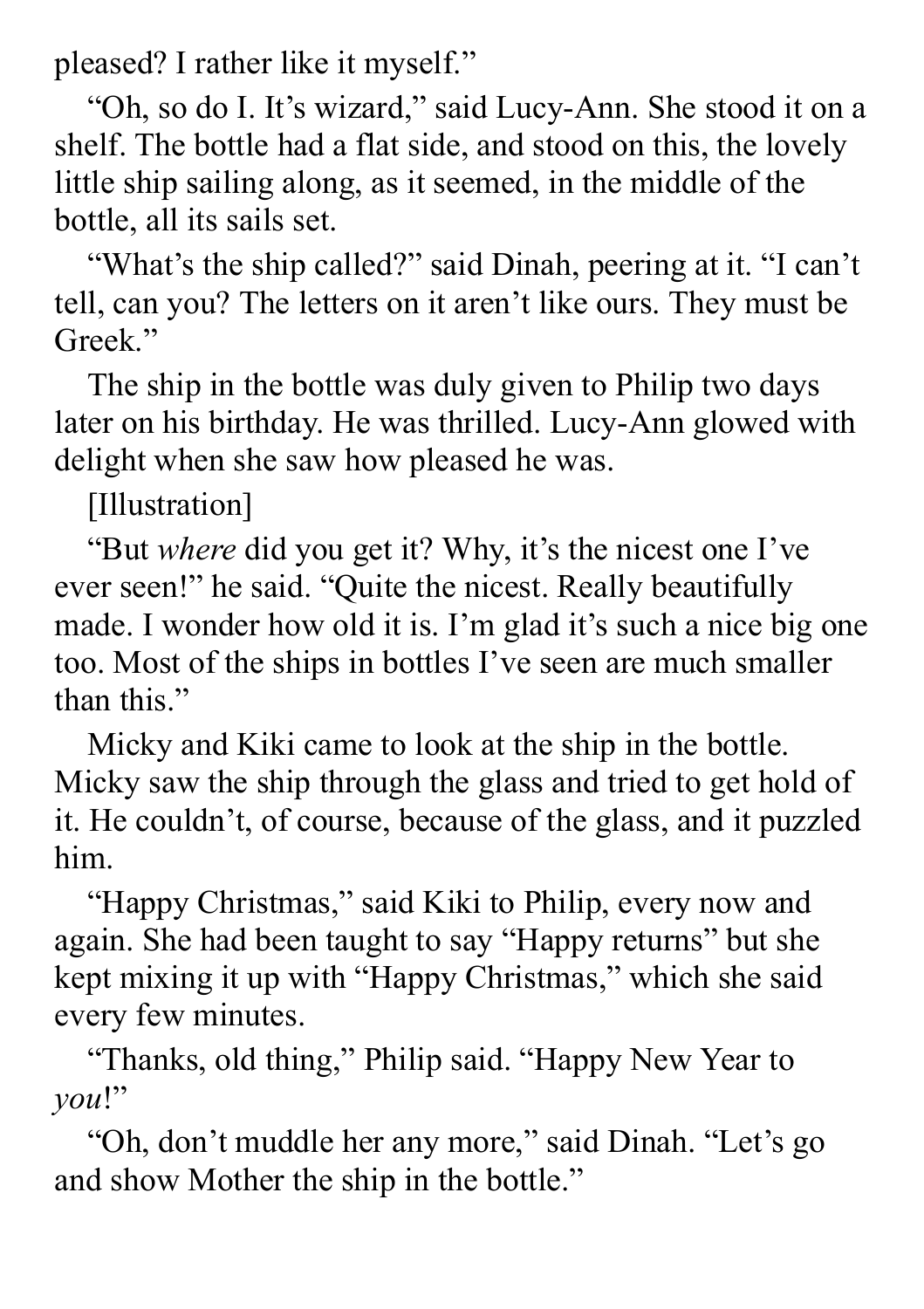They went up on deck and found Mrs. Mannering. Her deck-chair was next to Lucian's aunt's chair, which she found rather trying sometimes, as she didn't very much like the uncle.

"Look, Mother—see what Lucy-Ann's given me for my birthday—something I've always wanted," said Philip.

It was admired, and then passed on to Lucian's aunt and uncle to see. Mr. Eppy looked at it carefully. He seemed puzzled.

"The ship is very old—really old," he said. "But the bottle is modern. The idea of a ship in a bottle is a comparatively recent one, of course. But the ship inside is far older—almost an antique! Very interesting."

"It's got a name carved on it, very small," said Lucy-Ann. "I can't read it. Can you, Mr. Eppy?"

He peered at it and spelt it out. "Yes—A-N-D-R-A—queer name for a ship! Never heard of one called that in Greek."

"I've heard the name before," said Lucy-Ann, and she tried to remember. "Oh yes—wasn't it the name of the girl in that lovely treasure story of Lucian's—the girl who didn't want to marry a one-eyed man? Well, we often call our ships by the names of girls or women—look at our big liners, *Queen Mary* and *Queen Elizabeth*. I don't see why a Greek ship shouldn't be called after a princess too."

Mr. Eppy wasn't listening. He wasn't at all interested in any of the children, not even in Lucian, his own nephew. He yawned and settled himself to sleep. Mrs. Mannering nodded to the children to go. Micky and Kiki were rather tiresome when anyone wanted to sleep. Kiki's squawks and Micky's chatter and tricks didn't appeal to the grown-ups as much as they did to the children.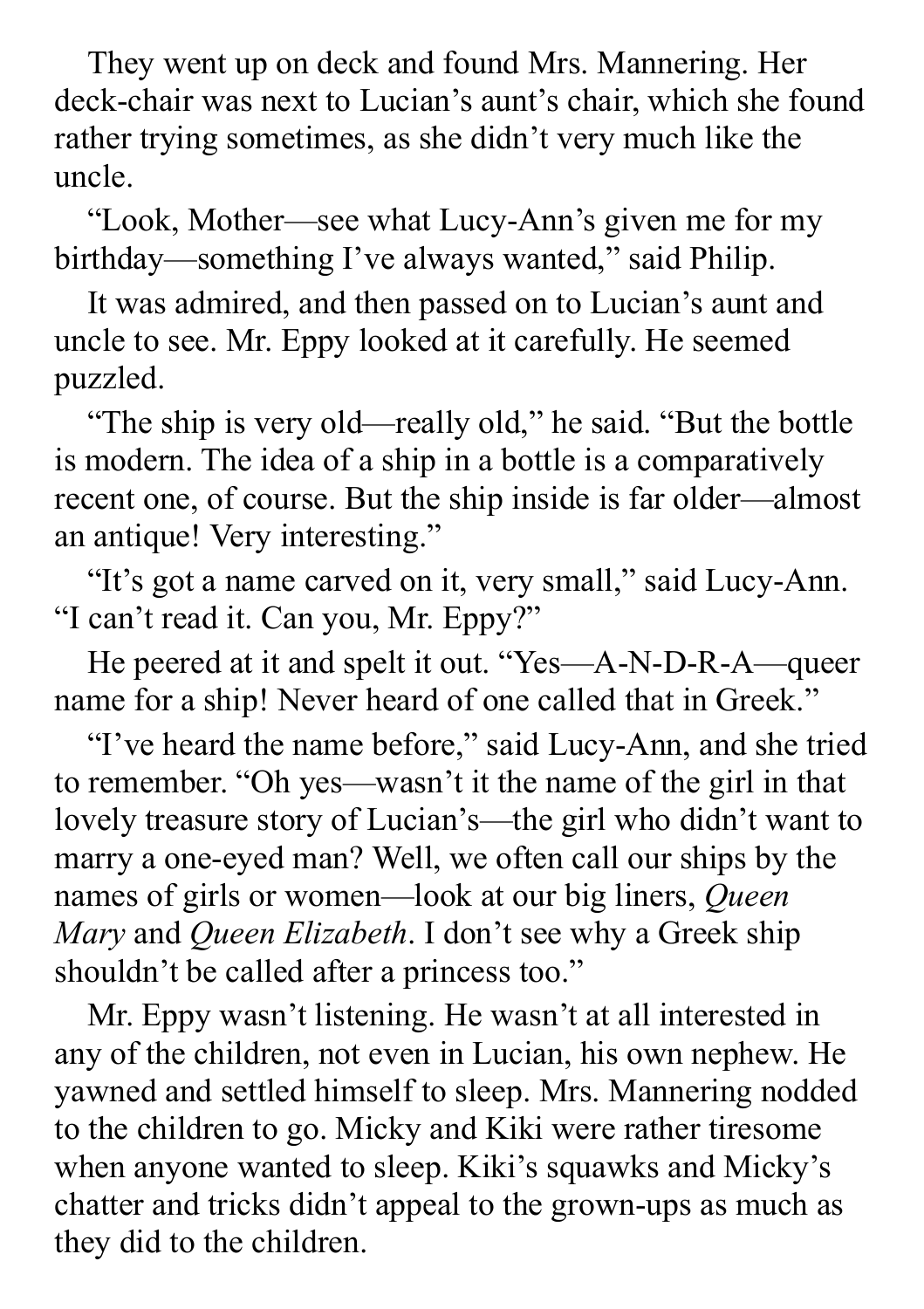They took the ship in the bottle back to the cabin—this time to the boys' cabin. Philip decided to put it on the shelf opposite his bed, where he could see it. He was very pleased with it indeed. It was quaint and queer, and beautiful, and he had always wanted it. Now he had it.

"Be careful that monkey of yours doesn't tamper with it," Jack warned him. "He's very curious about the ship inside keeps trying to touch it through the glass, and he gets quite annoyed when he can't."

The *Viking Star* cruised from island to island. Time did not seem to exist, and not one of the children had any idea of the days. It was all like a pleasant dream, where, fortunately, the food tasted very real and very nice. In fact, as Jack said, if the food had not tasted jolly real he might honestly have thought that he *was* dreaming.

And then a squabble blew up between Micky and Kiki that broke up the dream in a strange way, and made things very real and earnest indeed from that time onwards.

It happened one evening. The boys had gone up to play deck-tennis with the girls, and for once had left Micky and Kiki down below in their cabin. Micky was such a nuisance when they played deck-tennis because he *would* fling himself after the rubber ring, and, if he got it, tear up to the top of the nearest pole and sit there, chattering in glee.

So he had been relegated to the cabin that sunny evening, with Kiki as company. Kiki was cross. She did not like being left behind. She sat on the porthole-sill and sulked, making a horrible moaning noise that distressed Micky very much.

The monkey went to sit beside her, looking at her enquiringly, and putting out a sympathetic paw to stroke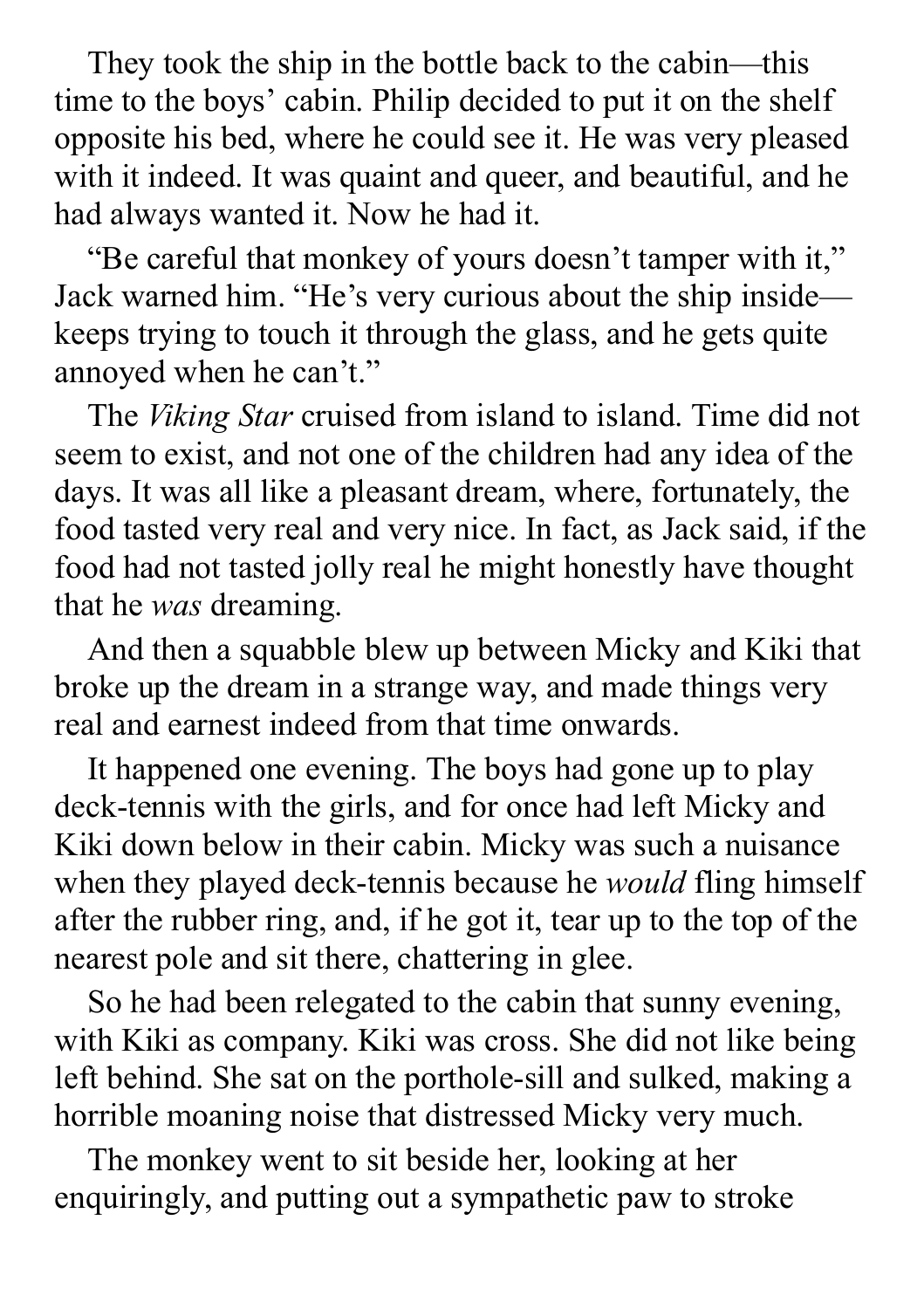Kiki's feathers. Kiki growled like a dog and Micky retreated to the shelf, where he sat looking puzzled and sad.

He tried once more to comfort Kiki, by taking Jack's toothbrush over to her, and trying to brush her feathers with it, chuckling with delight. Kiki turned her back on him, and finally put her head under her wing, which always puzzled and frightened Micky. He did not like her to have no head. He began to look for it cautiously, parting the parrot's feathers carefully and gently. Where had the head gone?

Kiki spoke from the depth of her feathers. "Nit-wit, nit-wit, nit-wit, oh, I say! Grrrrrrr! Wipe the door and shut your feet! God save the King."

Micky left her in despair. He would wait till she grew her head again, and became the jolly parrot he knew. He put the tooth-brush back into its mug and considered the sponge near by. He picked it up and sucked some moisture out of it. He sponged his little face with it as he had seen Philip do. Then he got tired of that and darted back to the shelf again.

What could he do? He looked down at the shelf. On it was the ship in the bottle. Micky cautiously put his hand down to the bottle. Why couldn't he get that little thing inside? Why couldn't he get it and play with it? He put his head on one side and considered the ship inside.

He picked up the bottle and nursed it like a doll, crooning in his monkey language. Kiki took her head out of her wing and looked round at him. When she saw him nursing the bottle, she was jealous and cross.

"Shut the door, shut the door, naughty boy," she scolded. "Where's your hanky, pop goes the weasel!"

Micky did not understand a word, and it would not have made any difference if he had. He shook the bottle hard. Kiki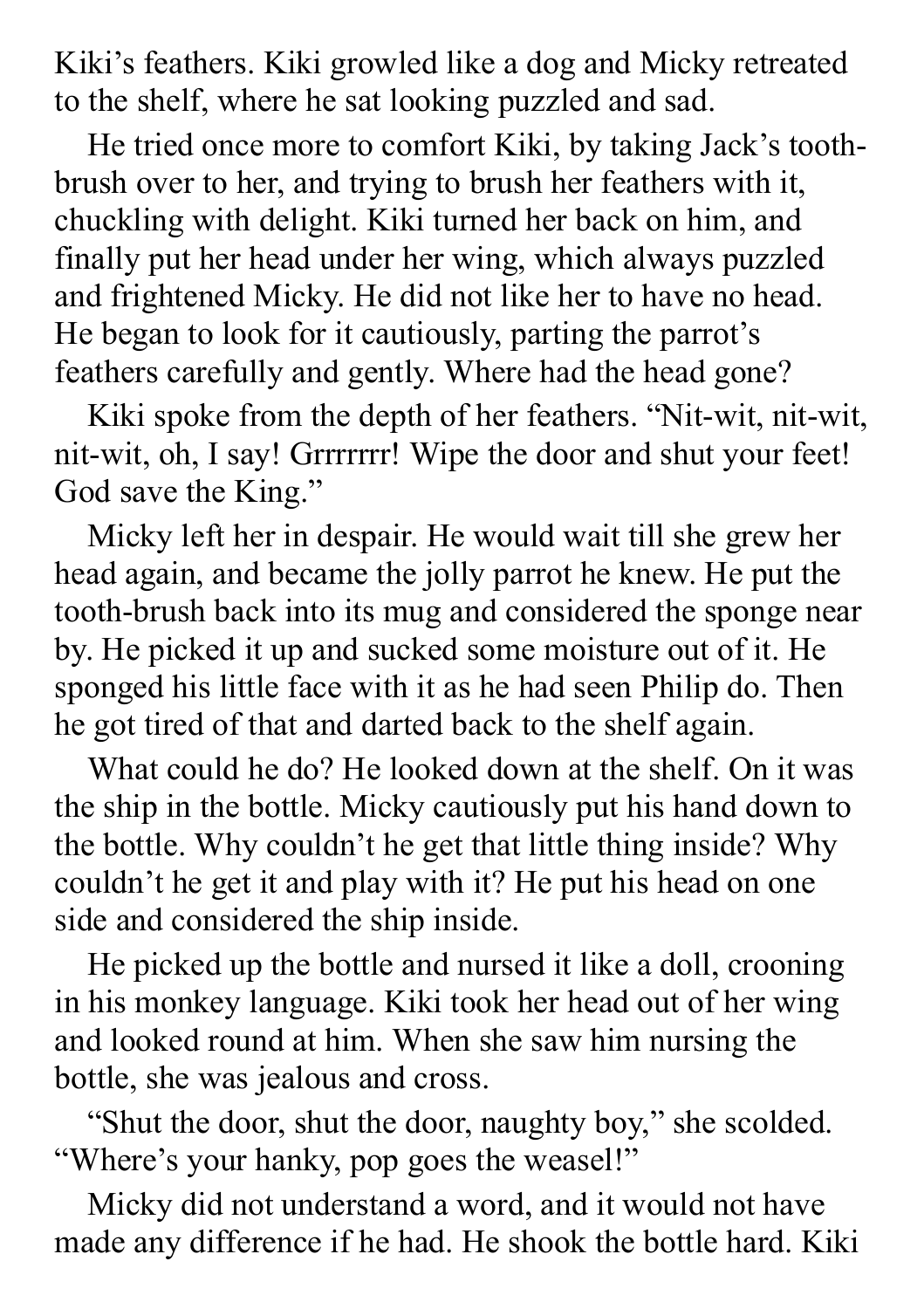raised her crest and scolded again.

"Naughty, naughty! Bad boy! Pop-pop-pop!"

Micky chattered at her, and would not put the bottle down. Kiki flew across to the shelf and gave the surprised monkey a hard peck. He gave an anguished howl and flung the bottle away from him, nursing his bleeding arm.

The bottle fell to the floor with a crash, and broke in half. The little ship inside was shaken loose from its base and fell over on its side. Micky saw it and leapt down to it. Here was that thing inside the bottle at last! He picked it up and retired under the bed in silence.

Kiki was shocked by the noise of the bottle falling and breaking. She knew it was a bad thing to happen. She made a noise like a motor-mower, and then relapsed into silence. What would Philip say?

Five minutes later the two boys came clattering into the cabin to wash and put on clean things for dinner. The first thing they saw was the broken bottle on the floor. Philip looked at it in horror.

"Look! It's smashed! Either Kiki or Micky must have done it!"

"Where's the ship?" said Jack, looking all round. It was nowhere to be seen. It was not till they hauled Micky out from underneath the bed that they got the ship. He had not harmed it at all. He got three hard smacks, and Kiki got three hard taps on her beak.

"My beautiful present!" groaned Philip, looking at the little carved ship. "Look, isn't it a beauty, Jack? You can see it better now it's out of the bottle."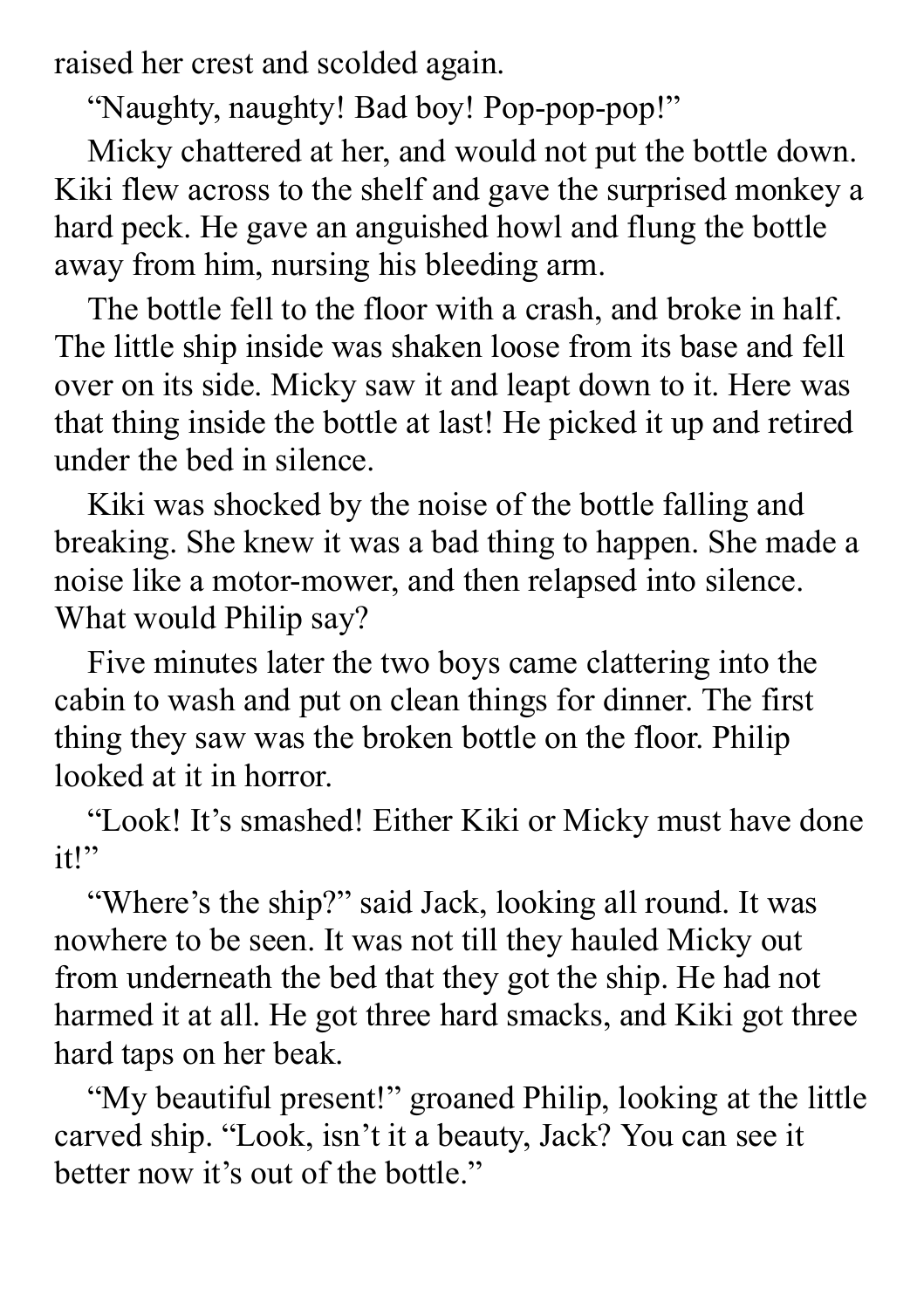Jack looked at it and pulled at a tiny knob in one side. "What's this?" he said. To his great surprise the knob came out and he could look inside the ship.

"It's hollow inside," he said. "And there's something there, Philip—looks like paper or parchment. I say—what can it be?"

Philip suddenly felt excited. "Parchment?

[Illustration]

Then it must be an old document! And why should it be hidden inside the ship? Only because it contains a secret! I say, this is super. Goodness knows what the document is!"

"Let's probe it out and see," said Jack. "Look—this little section of the ship can be moved, now we've taken that knob out—and we'll just about have room to get out the parchment."

"Be careful! It may fall to pieces if it's very old," Philip warned him. Jack removed the loose section of the ship and put it beside the knob. Then, very carefully, he began to try and probe out the parchment. But he was excited and his hands trembled too much.

Then the gong went to say that dinner was ready. "We can't go, we can't go," groaned Jack. "We *must* find out what this is!"

"Look out—you're tearing it," said Philip. "Let's wait till after dinner, Jack. We won't have time now. And I think the girls ought to be here to see all this."

"Yes. You're right. We'll wait till after dinner," said Jack, with a sigh. "Lock the whole thing up, Philip. We can't risk anything happening to the ship and its secret!"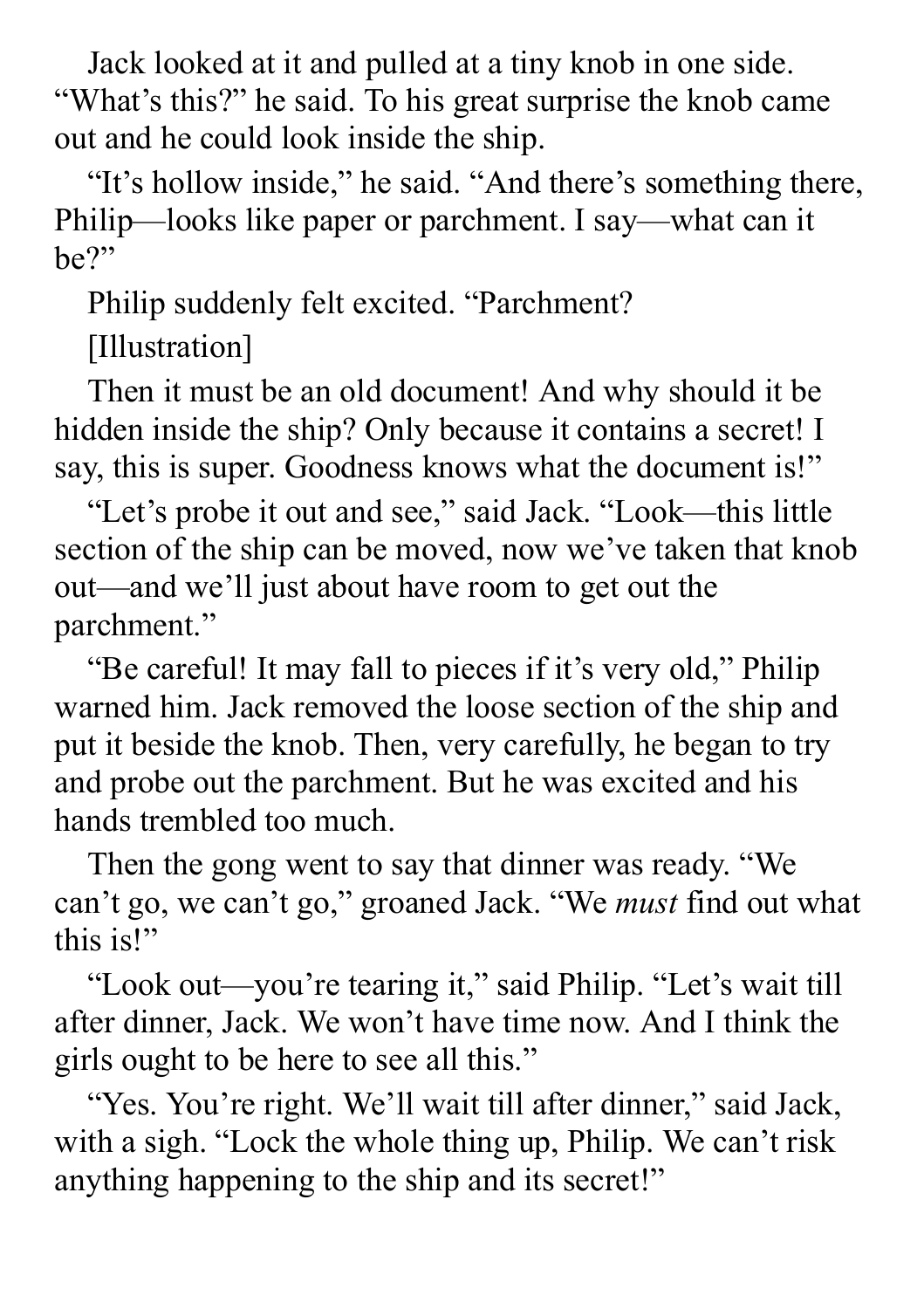So they locked the little ship up in a cupboard, and then, hot with excitement, went up to have their dinner. What a thrill! They could hardly wait to tell the girls!

The two girls could not imagine what was the matter with the boys that dinner-time. Jack kept grinning quite idiotically at them, and Philip did his best to do a little whispering, to give the news.

Mrs. Mannering frowned at him in surprise. "Philip! You forget yourself. Say what you have to say out loud, please."

That was just what Philip could not do, of course. "Er who won at deck-tennis?" he said feebly.

"Well, really—I can't imagine why you had to say that in a *whisper*," said Mrs. Mannering. "Don't be silly, Philip."

"Sorry, Mother," said Philip, not looking in the least sorry, but extraordinarily pleased. He simply could not help it. He kept thinking of the ship and its secret parchment. It was something really exciting, he was sure of it.

As soon as dinner was over the four children slipped away. When they got to a safe corner, Jack clutched at the girls. "Lucy-Ann! Dinah!"

"What *is* it?" said Dinah. "You both acted like lunatics at dinner. What's up with you?"

"Sh! Listen! You know that ship in a bottle," began Jack, but Philip interrupted him.

"No. Let me tell. Well, Micky and Kiki broke the bottle between them, the wretches, and when we got down into the cabin, there it was, smashed on the floor—and the ship was gone!"

"Where?" said Lucy-Ann, upset.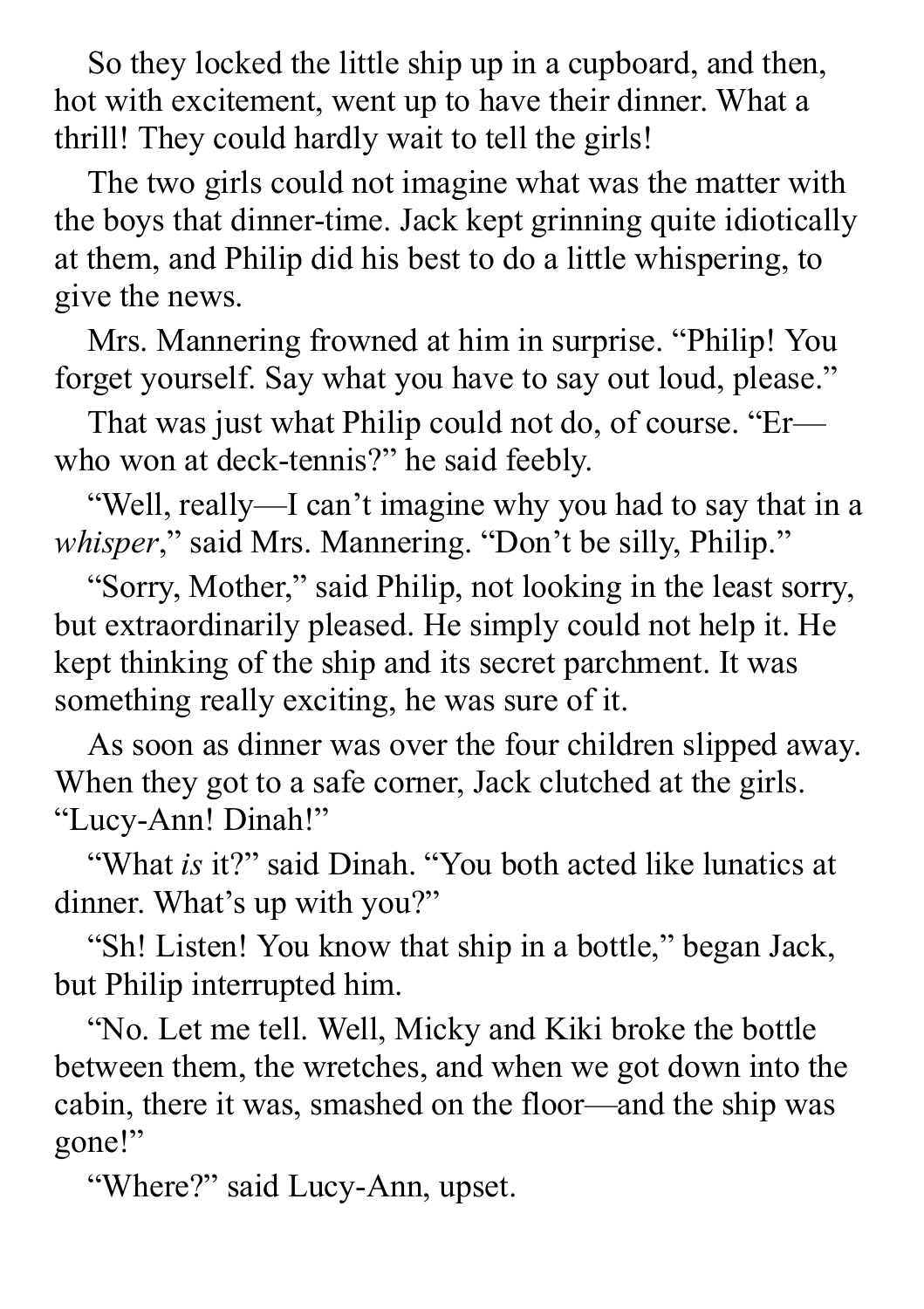"Micky had it, under the bed. We got it and looked at it and will you believe it, there was a knob that came out, and then we could remove another section of the ship—and inside there's a parchment document of some sort!"

"*No!*" cried the girls, both together, thrilled to hear the news.

"It's true. You come down and see. Don't tell anyone though, especially Lucian. It's our own secret."

They all tore down to the boys' cabin and nearly knocked over the steward, who had been turning down the beds.

"Sorry!" said Jack. "Have you finished, steward?"

"Yes, I've finished—but what's all your hurry?" said the astonished steward. He got no answer. The door closed in his face, and he heard the latch being put across to lock it. Now what were those limbs of children up to?

Inside the cabin the light was switched on, and the cupboard unlocked. Philip took out the little carved ship. The others crowded round to look at it.

"See—you take out this knob—and that loosens this section of the side—and it comes right out," said Philip. "And now look—can you see the document neatly crammed inside? I'm sure it's parchment."

The girls took a deep breath. "Gosh—it's a thrill," said Dinah. "Get it out, quick!"

"We'll have to be careful not to tear it," said Jack. "Stand back a bit, you girls. You keep jogging my arm."

How the boys managed to wheedle the closely folded paper out of the inside of the wooden ship was a miracle. Little by little they edged it out, until at last it was completely out, and the inside of the ship was empty.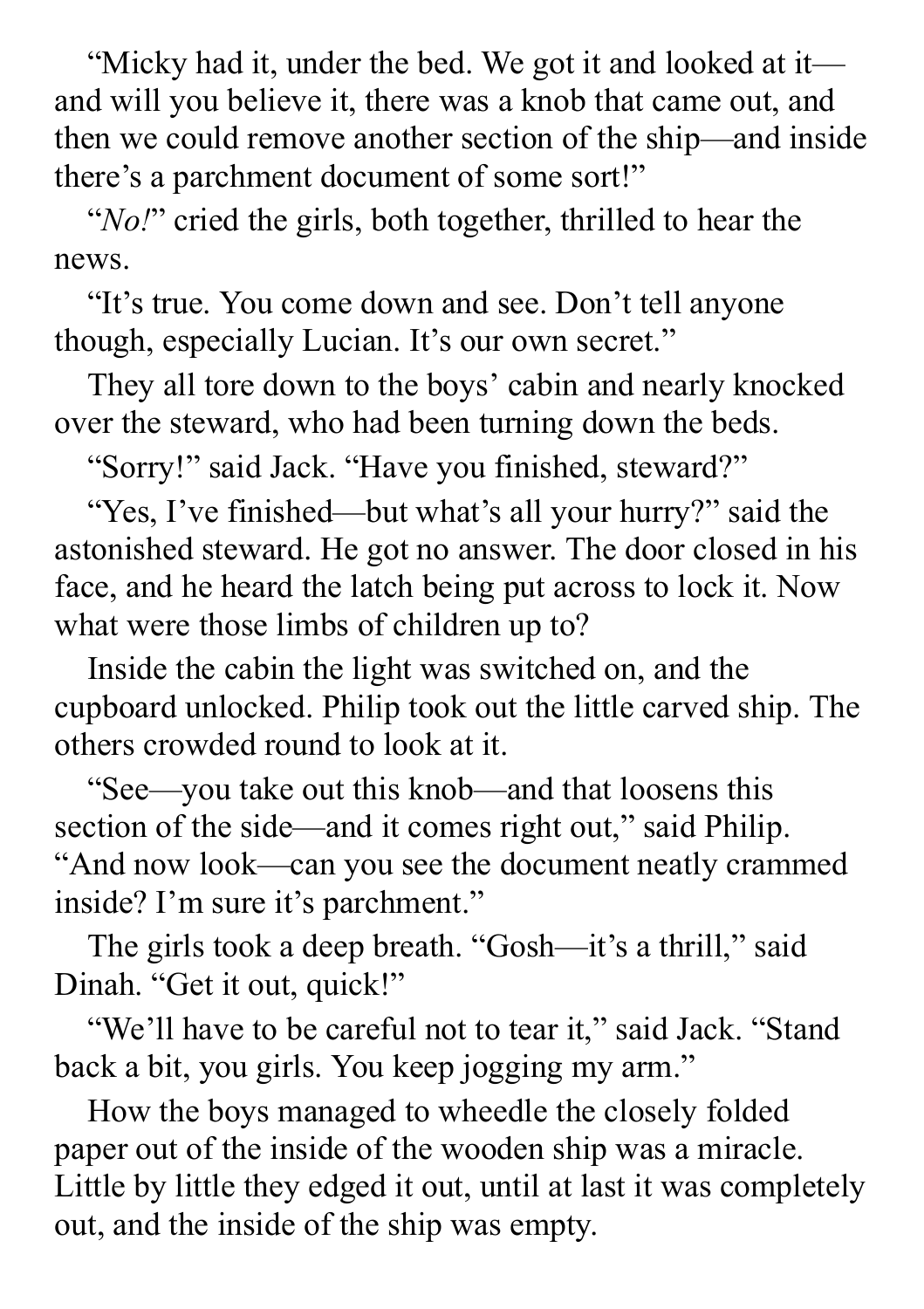"There we are!" said Jack triumphantly, as he laid the yellow parchment carefully on the dressing-table. "Now to see what it is."

With gentle, careful fingers Philip unfolded the parchment. It spread out into quite a big sheet. The children pored over it, thrilled.

"It's a map!"

"A plan of some kind!"

"I can't read the words. Blow, they must be in Greek or something!"

"What *is* it? It looks like some island or something!"

"Look at these marks—they must be the bearings of the compass—look, would that be north, south, east, west?"

"It's *two* maps, that's what it is. Look, this bit must show an island, I think—surely that's meant to be sea round it. And that bit is a plan—a plan of some building, I should think, with passages and things."

The excited talk went on and on, each of the four children trying to press closer still to the map. Philip remembered that he had a magnifying-glass and went to get it. Then they could all see even better, and could make out a few strange words and marks too faded to see before.

"See this queer word here, at the left-hand side, right at the top," said Lucy-Ann suddenly. "Well, it looks exactly like the name on the ship, doesn't it? Let's compare them and see."

They looked at both the words, first on the ship and then on the map. They certainly were the same.

"Well—Mr. Eppy said the ship's name was *Andra*—and if the name on the map is the same, it must have something to do with an island or a person called Andra," said Dinah.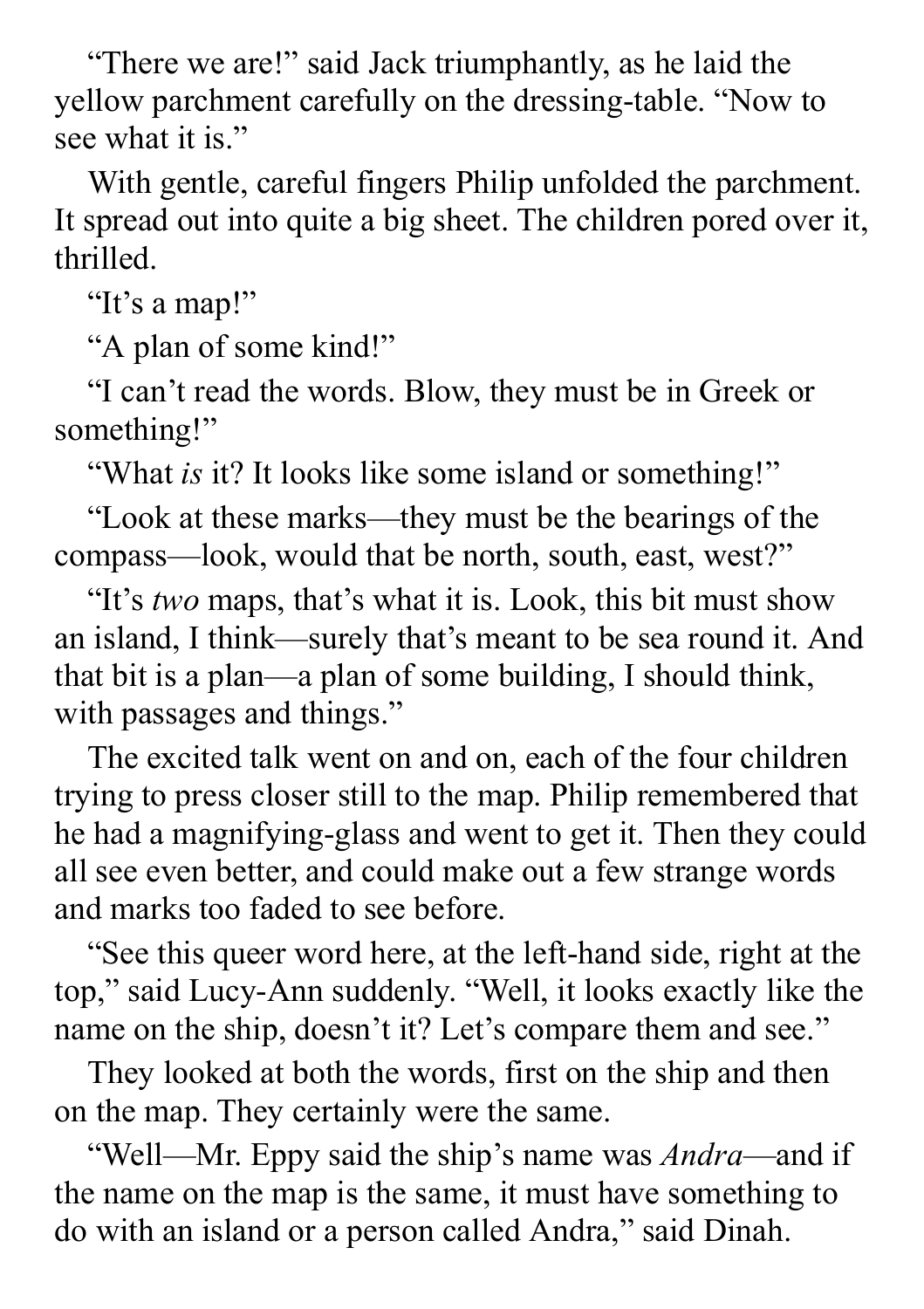There was a silence. Everyone was digesting this, and wondering if they dared to say what they thought it meant. No—it wasn't possible. It simply wasn't possible.

Lucy-Ann voiced their feelings first. She spoke in rather a breathless voice.

"Andra—the name of the girl who wouldn't marry the oneeyed prince. Do you suppose that one of the ships of treasure sent out and lost was called Andra in her honour? And do you suppose Andra was the name given to the search for the treasure—and that's why this ship and this map are marked Andra?"

"It can't be!" said Jack, under his breath. "It isn't possible that we have hit on the old plan that was lost—the copy of the older plan made hundreds of years ago! It just isn't possible."

"It's probably a hoax," said Philip, feeling perfectly certain that it wasn't.

"No—it can't be," said Dinah. "Mr. Eppy, who knows about old things, told us this ship was old, didn't he? He was puzzled about it, because he said the ship was far older than the bottle."

"Well, I'll tell you what *I* think," said Jack slowly. "I think this may be the plan—and I think probably that old Greek merchantman who copied the original one and died, hid it in this ship—which he may have carved himself."

"Yes—and after he died his family may have kept it as a curio, not knowing what was inside it—and later on somebody else got the ship and thought it would be a very suitable one for putting inside a bottle," finished Philip.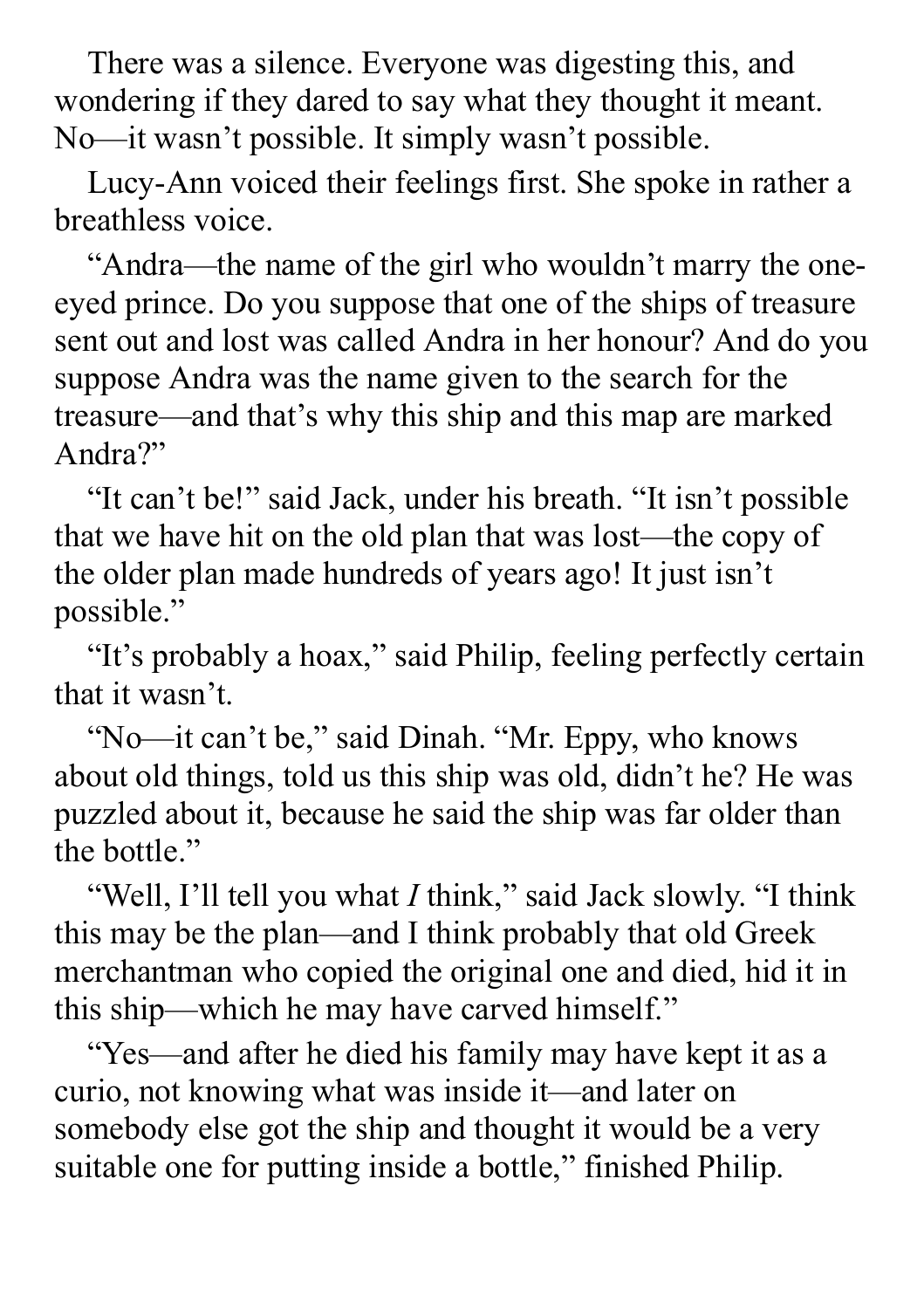"But *how* did it get inside?" wondered Lucy-Ann. "That's a real puzzle to me."

"It's quite easy, really," said Jack. "The masts are hinged they lie flat on the hull with threads tied to them. The ship's hull is slipped through the neck of the bottle—then the threads tied to the mast are pulled, and up come mast and sails! The threads are drawn away and the bottle sealed with the fully-rigged ship inside!"

"Gosh—how clever!" said Lucy-Ann. She looked at the ship again, and at the map lying beside it, old and yellowed.

"To think we are looking at a plan that was first drawn ages ago by a Greek admiral in charge of a fleet of treasureships! And on this very map is shown where that treasure is still hidden—and we're the only people in the world that know the secret!"

It certainly was rather a tremendous thought. Silence fell on the four children. They looked at one another. Lucy-Ann spoke again, timidly.

"Jack! Philip! This won't be another adventure, will it?"

Nobody answered her. They were all thinking about the strange map. Jack voiced their thoughts.

"The thing is, as Lucy-Ann says—we may be the only ones in the *world* that know this secret—but it's all Greek to us! We can't read a word on the map, we don't even know what the name of the island is, that is marked here. It's maddening."

"We shall have to find out," said Dinah. "Oh yes—run round to various Greek people—Mr. Eppy, for instance—and say, 'Please will you decipher this strange document for us?' That's not a very bright idea, Dinah. Anyone who knows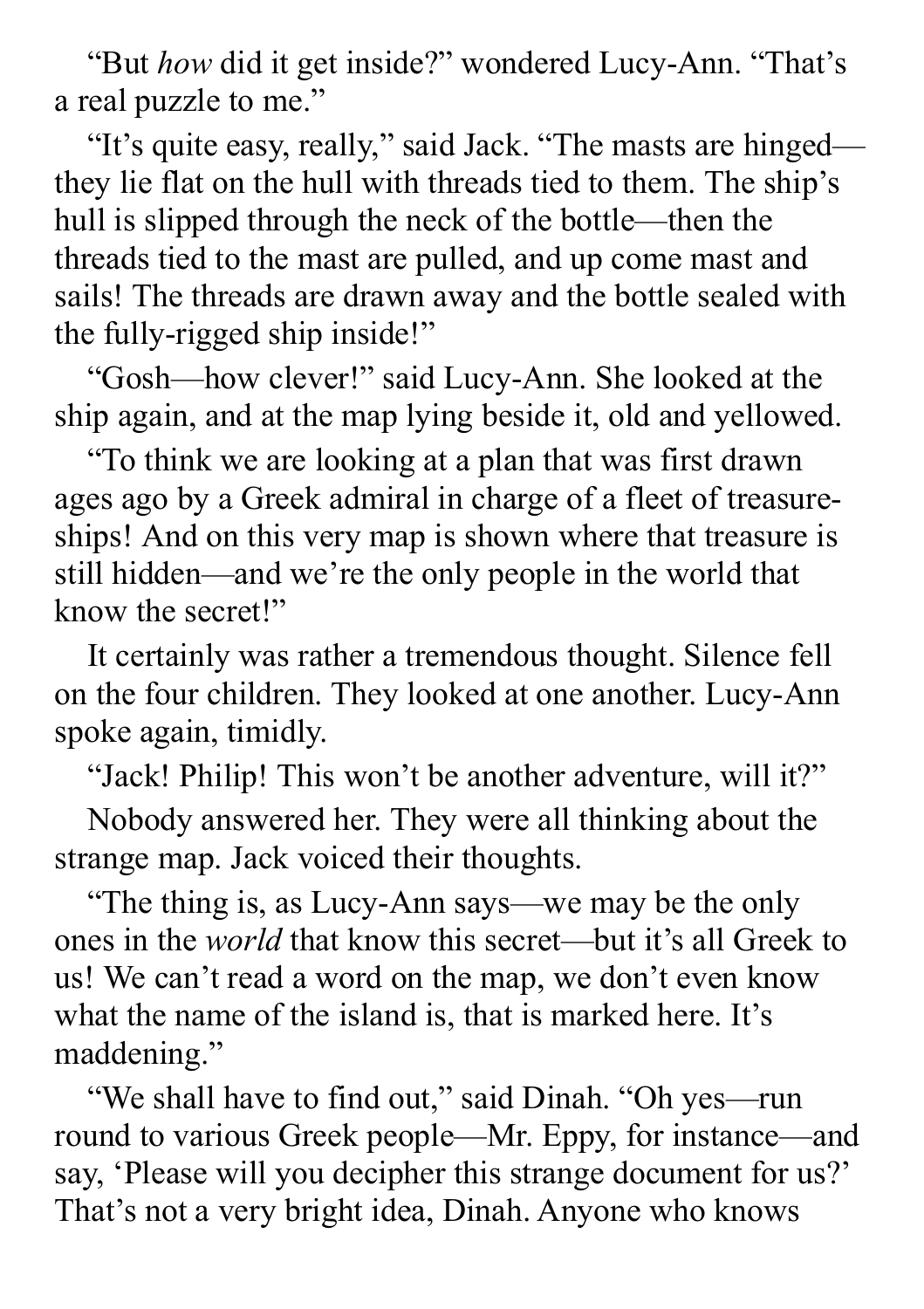anything would see there was something worth while in this map—and it would disappear like a shot!"

"Oh dear—would it?" said Lucy-Ann. "Do let's be careful of it, then."

"I know what we could do to make sure nobody could possibly steal it and use it," said Jack. "We could cut it carefully into four pieces, and each one of us could have a bit —then if anyone tried to grab our bit he wouldn't be any better off—he'd only have a quarter of the plan, which wouldn't help him much!"

"Yes—that's a good idea," said Philip. "Though why we are imagining thieves and robbers like this I don't know!"

"Only because we've had a bit of experience in our other adventures," said Dinah. "We're getting to know how to handle them now!"

"And, you know," said Jack, still thinking of his plan, "if we cut the map into four pieces, we could quite well go to *four* different people to ask them to decipher each quarter without their seeing the other bits at all—so *they* wouldn't be any wiser, but *we* could fit their explanations together and get a complete picture of what the map means."

"That's really a very clever idea, Jack," said Philip, considering it. "All the same—I vote we don't go to Mr. Eppy about one of the bits."

"I don't see why not," said Jack. "He won't be able to tell anything from one bit, and we certainly shan't say we've got the rest. In fact, it wouldn't be a bad idea to go to him first he'd be able to tell all right if it was a genuine document. If it isn't we shan't need to waste our time trailing round to find three other people to decipher the other bits."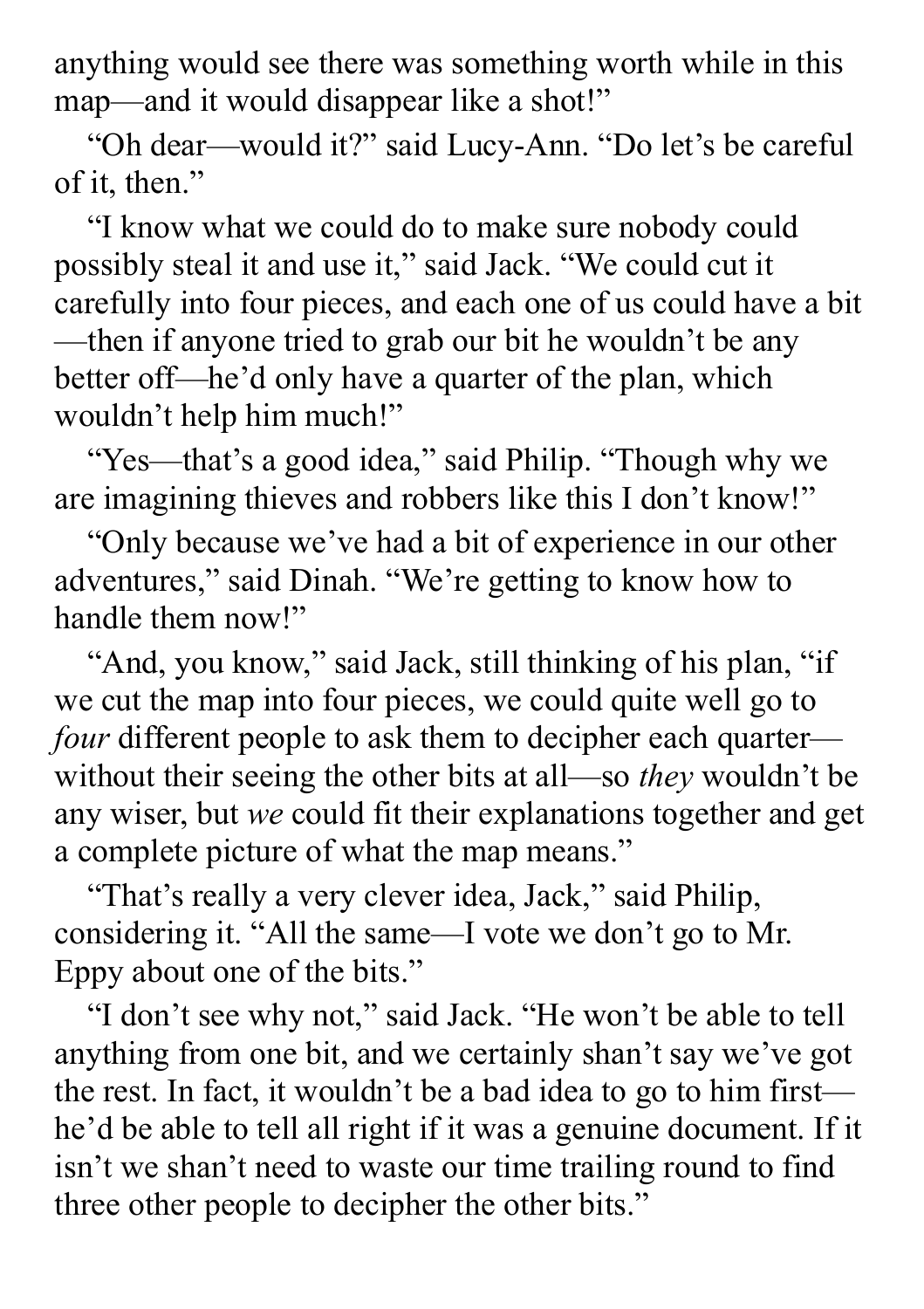"Do you think he might guess what *we* guess—that this map is a plan of the Andra treasure hiding-place?" asked Philip, still doubtful of the wisdom of asking Mr. Eppy about the map.

"We won't give him the bit with the name 'Andra' on," said Jack. "And we won't say a word about the other bits, or even where we found them. We'll just say we came across his bit in our explorations, but we don't know where. Lucy-Ann doesn't need to say a word. She's the only one who knows where the ship was bought—*we* don't. So we can truthfully look him in the eye, and say 'No, sir—we haven't any idea where this bit of paper originally came from. It just—er kind of appeared.'"

"I hope he believes you," said Dinah. "He never seems to believe a word that Lucian says."

"Oh, well—that nit-wit," said Jack.

"Lucian's really nicer than you think," said Lucy-Ann. "It was all because of him, don't forget, that I got this ship—I'd never have found the ship in the bottle if it hadn't been for him."

"Well, he shall have a small share in the treasure if we find it," said Jack generously.

"Oh—are we going to look for it, then?" said Lucy-Ann. "What about Aunt Allie? What will she say? And will the *Viking Star* mind us going to hunt for a treasure island?"

"Don't be a baby, Lucy-Ann," said Jack. "How can we possibly settle anything in the way of future plans till we know what the map says? I imagine Aunt Allie will be as thrilled as we are when she hears about this."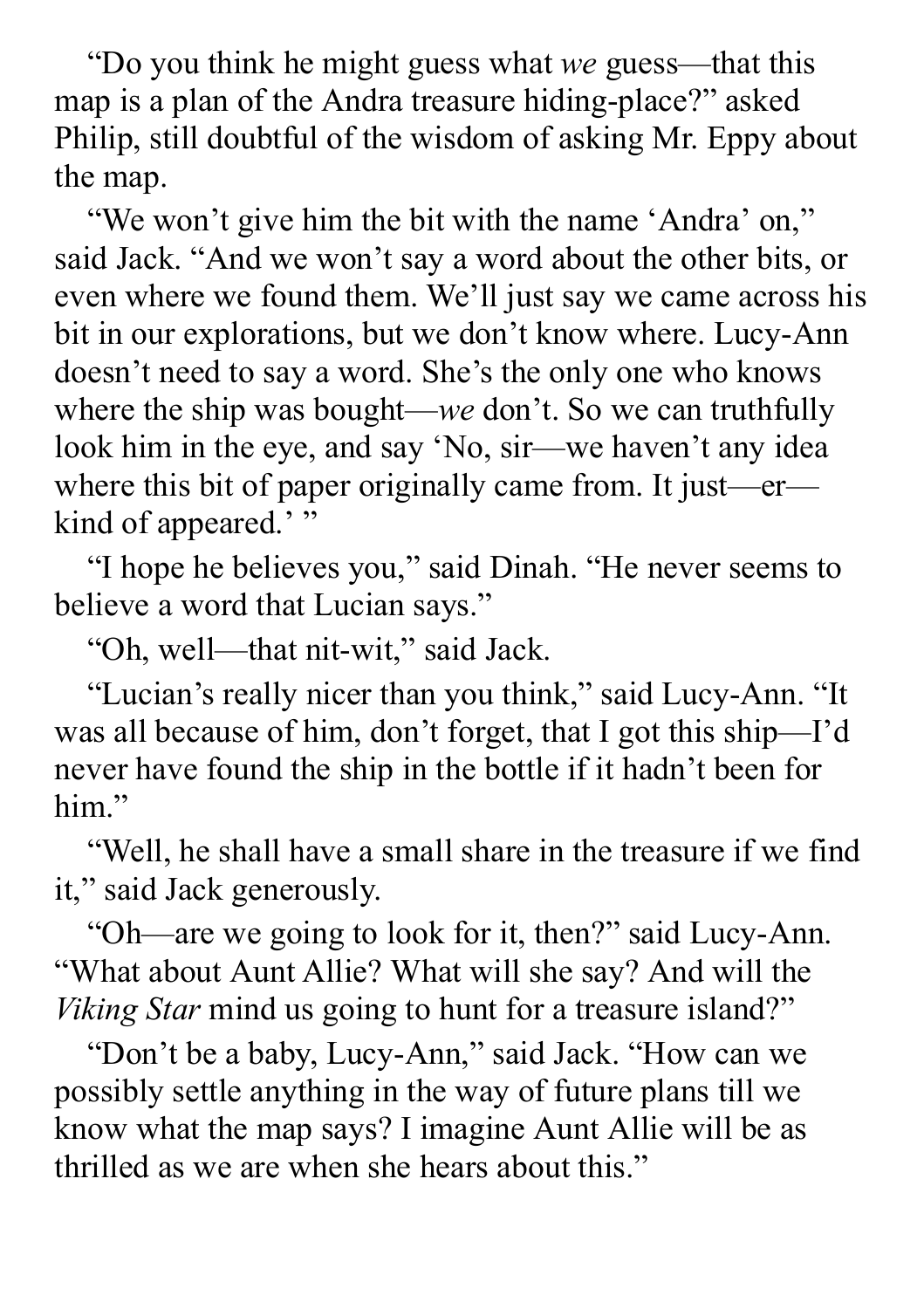"Well, I don't," said Lucy-Ann. "I think she'll hate it. She'll take us all straight back home! She won't have us rushing about looking for islands and treasure, *I* know. She's had enough of that kind of thing with us."

"We shan't tell her, then, till everything is settled—and, when it is, we'll send for old Bill," declared Jack.

Lucy-Ann cheered up immediately. As long as Bill Cunningham was there, nothing would matter. The four sat down on the two beds, quite tired out with their exciting talk. They wished the electric fan would go twice as fast because they felt so hot. It whirred away, turning this way and that, a real blessing in the warm cabin.

A terrible noise, far louder than the electric fan made, came to their ears. They jumped.

"That's Kiki—making her express-engine screech," said Jack. "Come on—we'd better get her or we shall have the captain himself down to see what's up. My gracious, there she goes again. We've left her too long in the girls' cabin. Little wretch!"

The children hurried to the cabin next door, anxious to stop Kiki before other passengers complained. Kiki was standing on the dressing-table in front of the mirror, screeching at herself. Although she knew mirrors very well indeed, there were still times when she flew into a rage at seeing another parrot there, one that she could not peck.

"Stop it, Kiki, bad bird!" cried Jack. "I'll tie your beak up, I will! Bad bird, naughty Polly!"

"Happy returns," said Kiki, speaking to Philip, and ignoring Jack. She made a sound like a cork being popped out of a bottle, and then another noise like the gurgling of a liquid being poured out.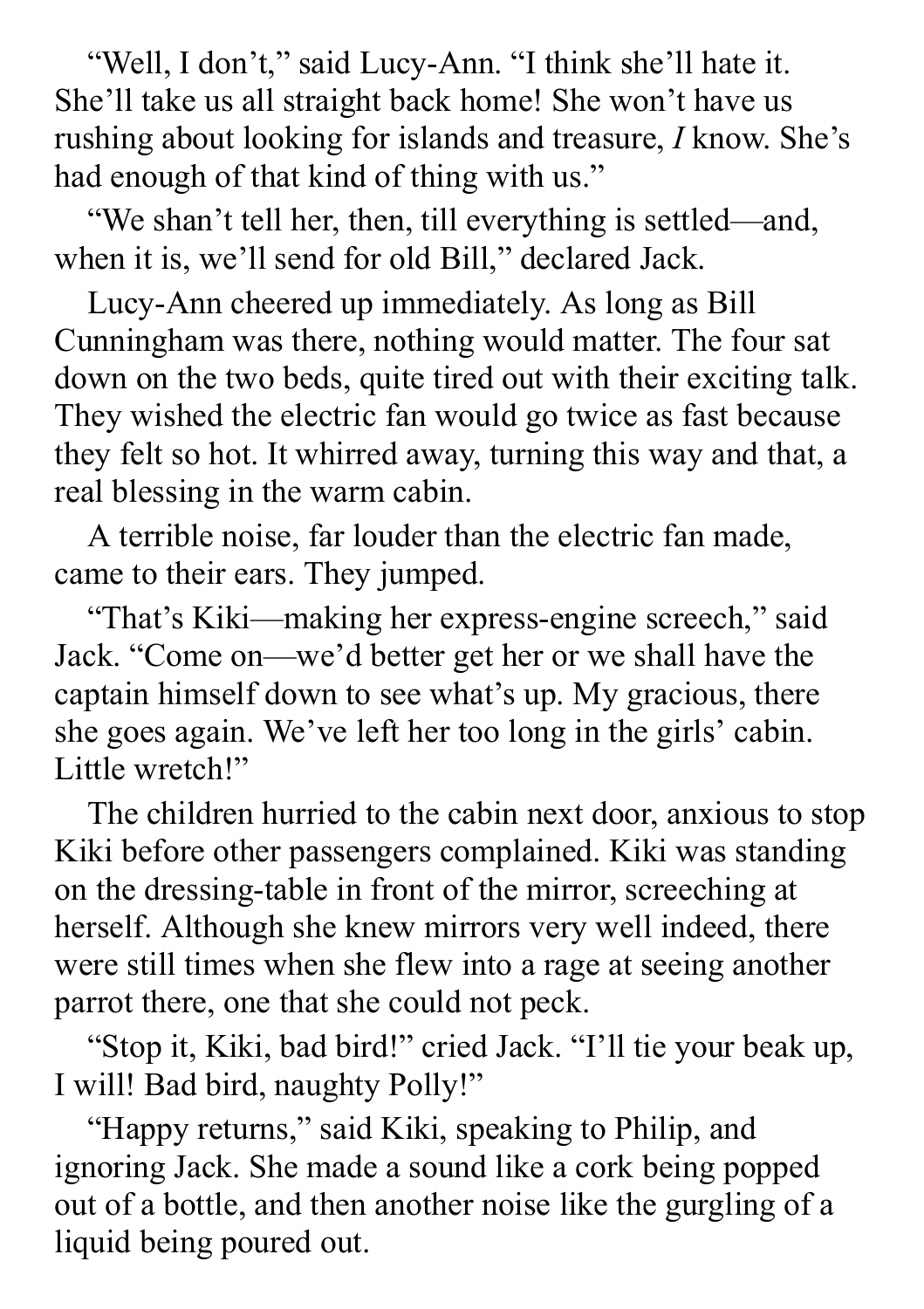"She wants a drink," said Jack. "Sorry, old thing. I forgot you'd be hot in here." He filled a tooth-glass with water and Kiki sipped it thirstily. Micky came out for a drink too.

"We are awful," said Philip. "We forgot all about these two in our excitement. There's always water for them in our cabin, but there isn't any in the girls'. Poor Kiki, poor Micky!"

"Nit-wit," said Kiki politely. She gave a realistic hiccup. "Pardon! Micky, Kiki, Micky, Kiki, Micky, Ki——"

"That's enough," said Jack. "We don't think that's funny. Come along for a walk on deck. We'll all get some fresh air, and then sleep on our plans."

They went up on deck with the parrot and the monkey. The other passengers smiled to see them. They liked the four children and their amusing pets. Kiki gave a hiccup every time she passed anyone, and immediately said "Oh, I say! Pardon!" She knew that made people laugh, and she loved showing off.

It was cool on deck in the evening air. The children said very little, because they were thinking such a lot. The bottle —the ship—the old map—quartering it—deciphering it hunting, hunting, hunting for—Andra's treasure!

Down in their cabins that night they all found it very difficult to go to sleep. They tossed and turned, wishing they could get cool. Micky and Kiki were on the porthole-sill for coolness. The boys had it open always now, because neither of the pets showed any sign of wanting to go out of the big round opening.

Lucy-Ann lay thinking in her bed. She had the old familiar feeling of queer excitement and anticipation, mixed with a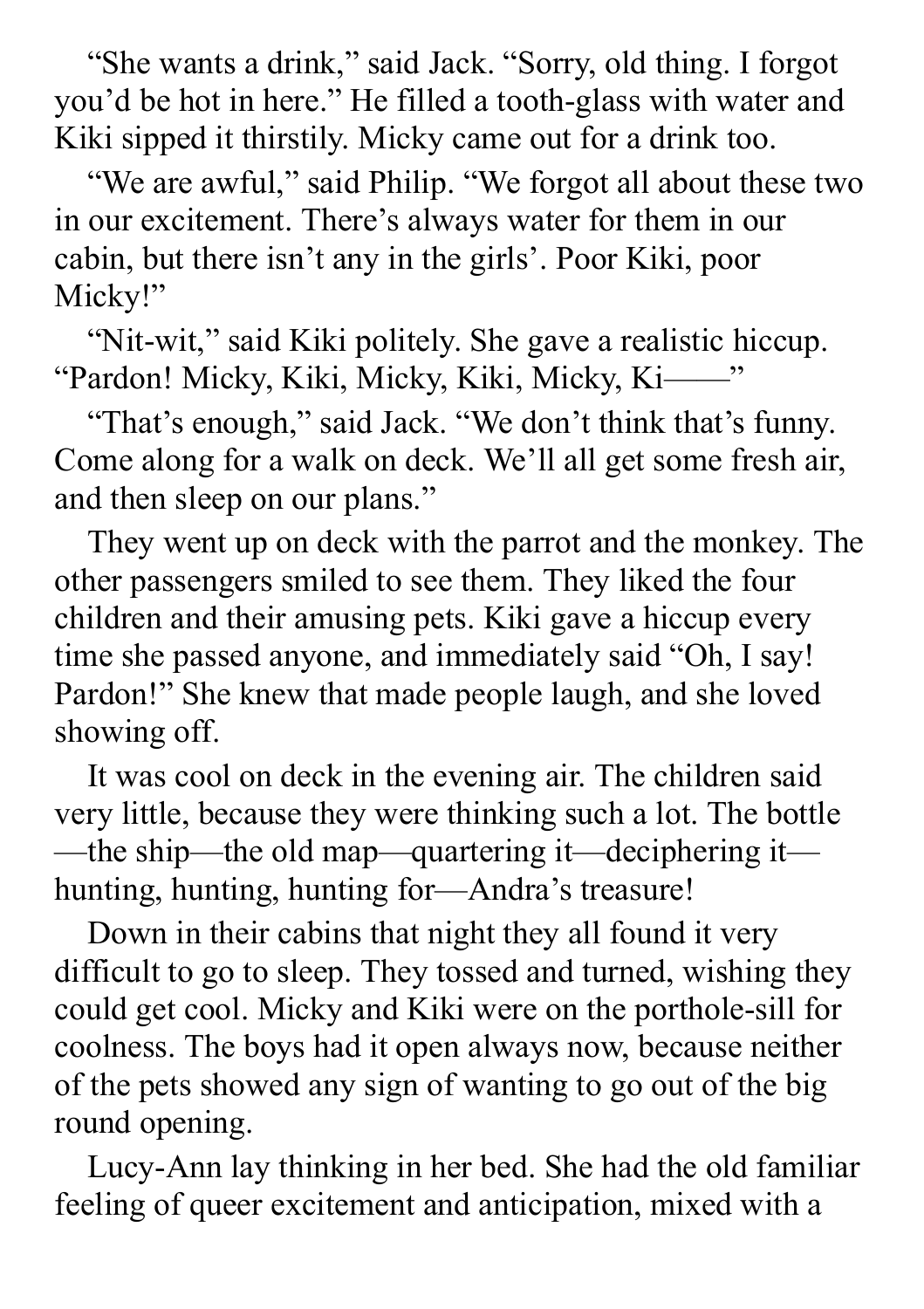little dread. She knew that feeling! It was the one she got when an adventure was beginning. She called softly to Dinah.

"Dinah! Are you asleep? Listen—do you think we're beginning one of our adventures again? Do, do say we're not!"

"Well, if we are, whose fault will it be?" came back Dinah's voice, very wide awake. "Who bought that ship?"

"I did," said Lucy-Ann. "Yes—if we plunge headlong into an adventure this time, it'll be all because *I* bought the little ship—the Ship of Adventure!"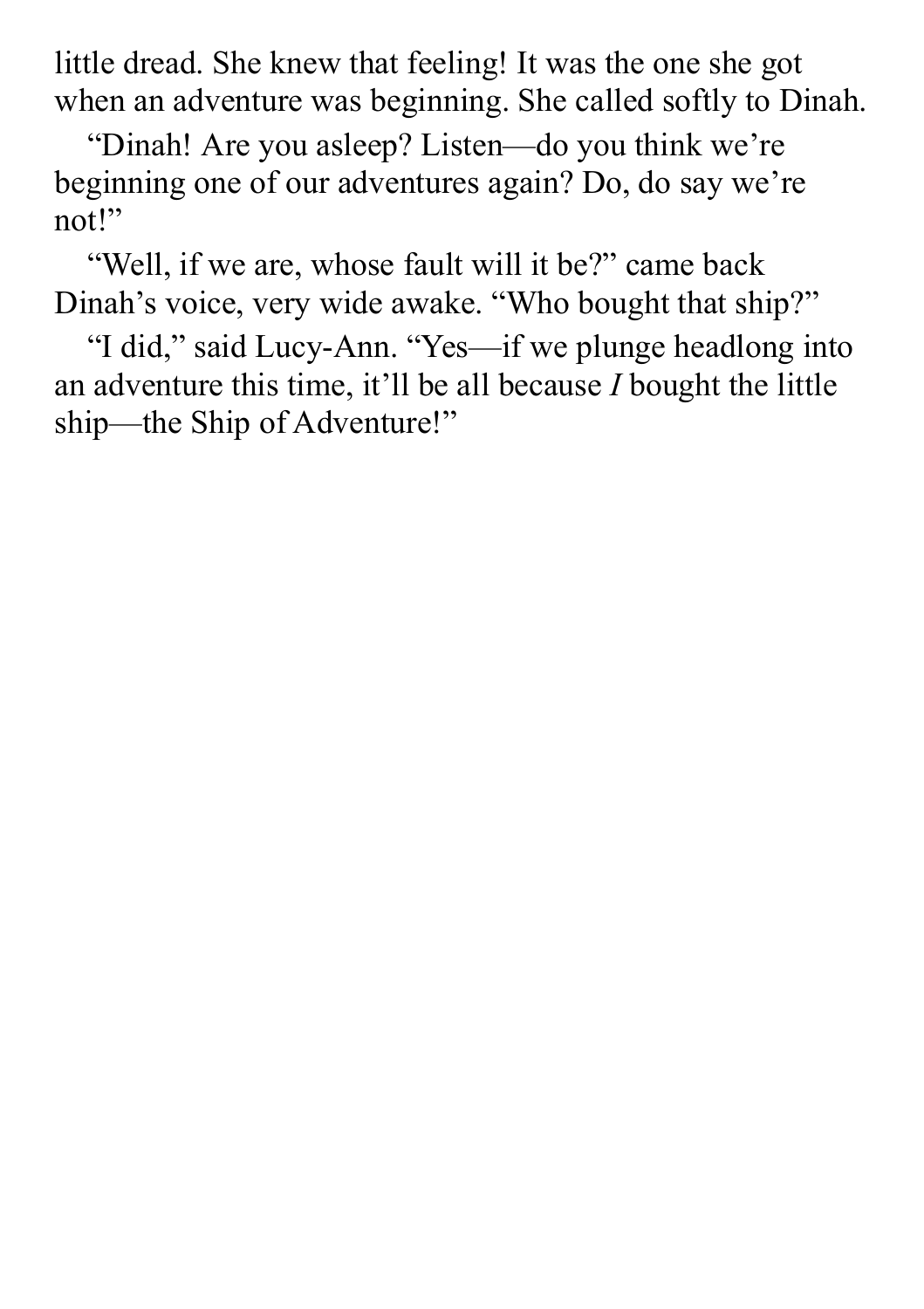## Chapter 9

# THE SECRET OF THE SHIP OF ADVENTURE

WHEN the morning came, the boys began to realise the difficulties in front of them concerning the strange document they had got hold of. The matter did not seem half so easy to tackle or a quarter so straightforward as they had imagined the night before.

Things the boys had pooh-poohed, such as Mrs. Mannering's objections, suddenly seemed very awkward indeed. In fact the whole idea lost its rosy glow and seemed to recede into the realm of the impossible. It was very disappointing.

But when they got out the map again, which Philip had carefully put into an envelope and kept under his pillow all night long, the excitement of the night before swept over them again. *Somehow* they must get the map deciphered, they must find out for certain if it was genuine—and then, who knew what might happen!

They made their plans. The map must be carefully cut into quarters. Each quarter must be placed in a small envelope, which in turn should be put into one a little larger. Each child must secrete his bit of the map either about his or her person, or in the cabin.

That was the first thing to do. Then one of them must take his quarter to Mr. Eppy and see what he said. Not the bit with the name of the island on, of course, but one of the other pieces.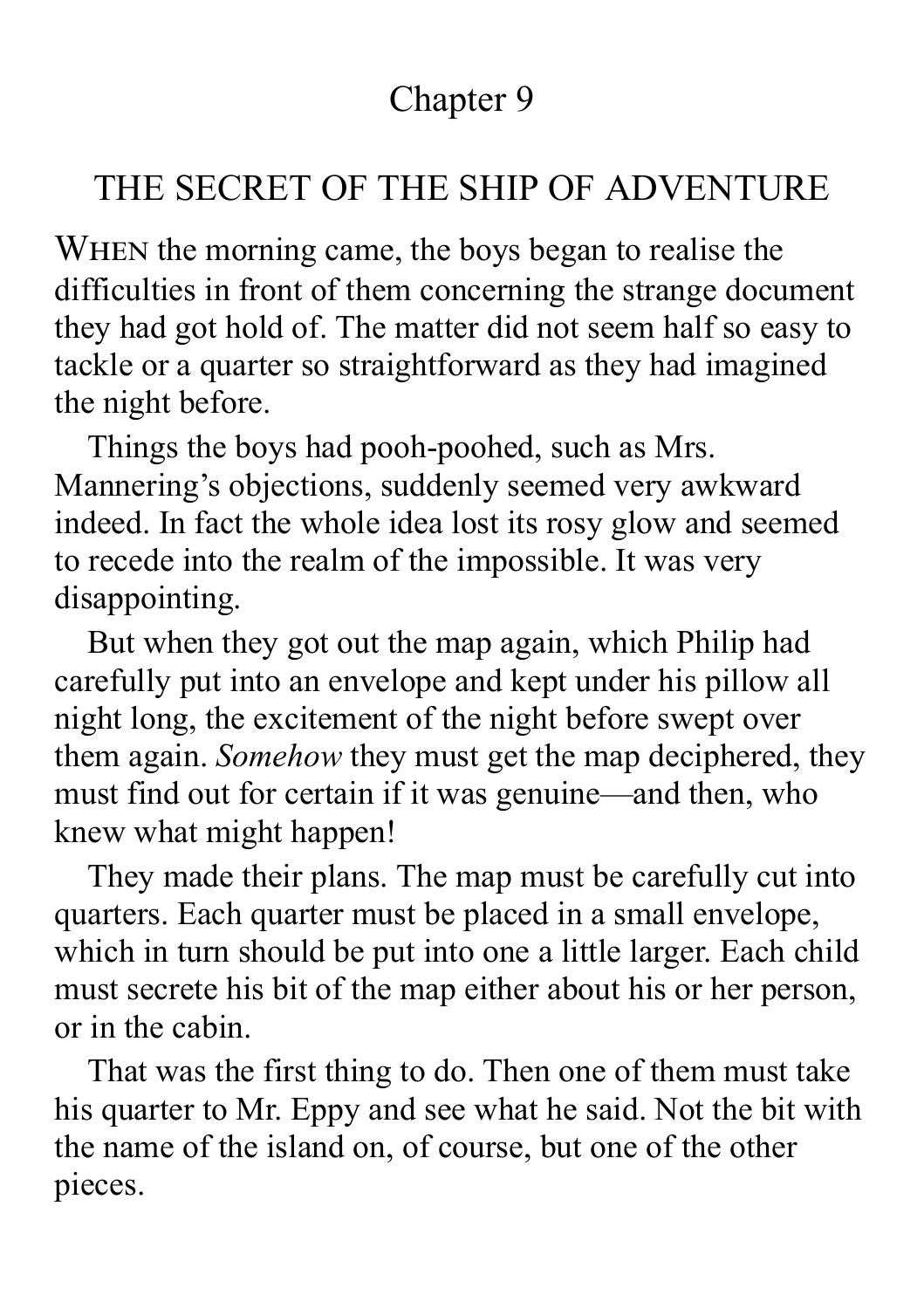"And Lucy-Ann mustn't come with us when we ask him," said Philip. "Because if he asks us straight out where we originally got the paper we can all say truthfully we don't know—but Lucy-Ann can't say that—and she'd blush or something and give the game away."

"I should *not*," said Lucy-Ann, who did not want to miss any of the excitement.

"You would. You're such a truthful person," said Philip. "Don't look like that, Lucy-Ann—it's a very nice thing to be, and we wouldn't have you any different. It's only that this is important, and it just might spoil things if you show there's something up."

"All right," said Lucy-Ann, with a sigh. "Perhaps you're right. I do wish Mr. Eppy would take off his sun-glasses sometimes—I just don't know what he's really like if I can't see his eyes."

"I should think he's all right, except that he's a bit shorttempered," said Jack. "He's nice to his wife, and he's always very polite to Aunt Allie. Of course, he's pretty awful to Lucian—but then if *we* had poor old Rabbit for a nephew we'd be pretty awful to him too."

"We are now, sometimes," said Lucy-Ann. "Like when we go on and on and on at him to have a swim in the ship's pool, when we know he's scared stiff of the water."

"It's only to see what excuse he'll think up each time," said Jack. "He's a marvel at excuses."

"Well—what about this map—when shall we take it to Mr. Eppy?" asked Philip. "And if he says it's genuine, what do we do next? Is there anyone else on the ship we can ask about the next bit of the map?"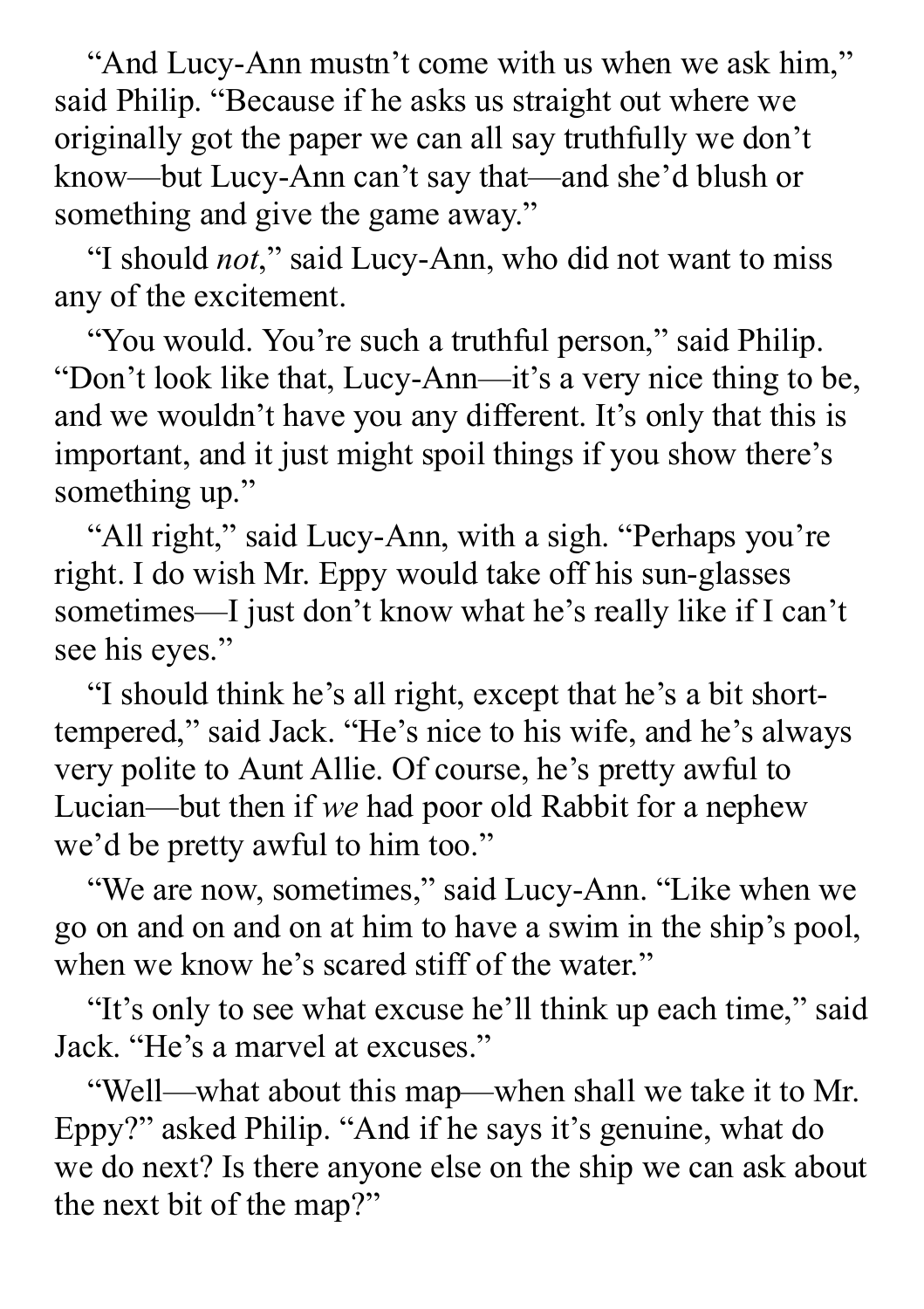"Yes—there's the deck steward," said Dinah. "He's Greek. He could decipher it all right, I should think. And there's that little Greek woman who keeps the shop on the promenade deck—she'd be able to do a bit too, I expect."

"Yes. We're getting on!" said Philip, pleased. "Well—what about doing a bit of snipping?"

"I've got some very, very sharp scissors," said Lucy-Ann. "They're in my cabin. I'll go and get them. And I'll see what Micky and Kiki are doing there at the same time—up to some mischief, I expect!"

"Well, we couldn't have them here whilst we get out the map," said Jack. "Micky might quite well make a grab at it and throw it out of the porthole, like he did yesterday with the post-card I'd just written!"

"What a horrible thought!" said Dinah. She visualised their precious map sailing away out of the porthole and she got up to shut it. "Just in *case*," she said, and the boys laughed.

Lucy-Ann went to get her scissors. She was a long time coming back, and the others got impatient. "What *is* she doing? She's been ages."

When Lucy-Ann came back she had Kiki with her. "I had to bring her," she said. "She had got Micky into a corner, and she was dancing in front of him from one leg to another you know how she does when she's cross—and she was growling terrifically just like a dog. Poor Micky was scared stiff. I just had to stay and comfort him a bit."

"What you mean is, you stayed and had a good game with them both," grumbled Jack. "Keeping us waiting all this time. Where are the scissors?"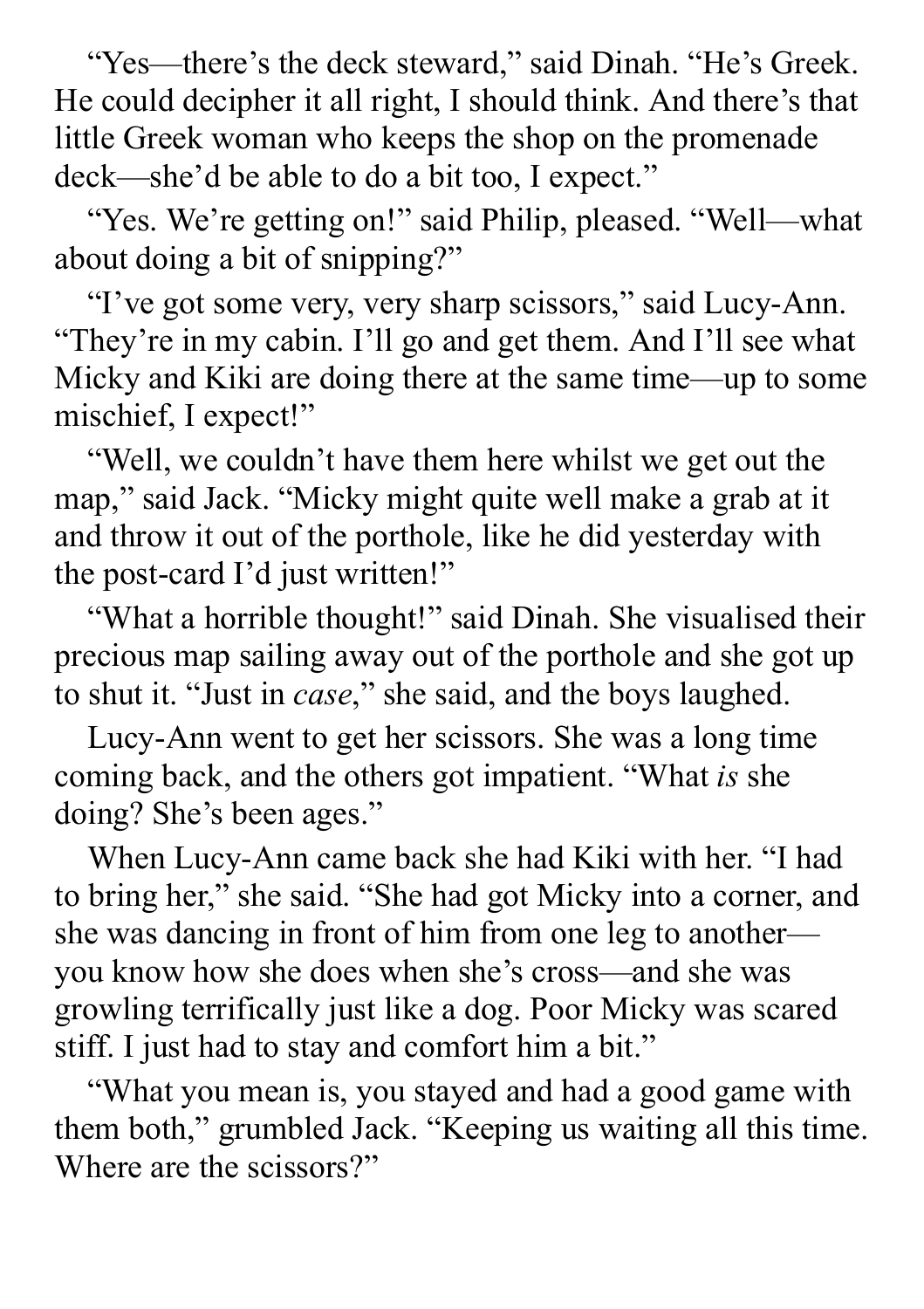"Blow! I left them behind after all!" said Lucy-Ann, and departed again in a hurry, looking rather red. She came back immediately, with the scissors in her hand. Kiki was now contentedly perched on her beloved Jack's shoulder, singing something that sounded like "Humpy-Dumpy, three blind mice" over and over again in a very quiet little voice. She knew she had been naughty.

[Illustration]

Jack took the scissors, and, very carefully and solemnly, cut the precious document in half. The parchment crackled as he cut it. The others held their breath and watched.

Then Jack cut the halves into half again, and there, on the boys' dressing-table, lay the four pieces—four exciting parts of a rare and unique document—if it was what the children imagined it to be!

"Now for small envelopes and then a bit larger ones," said Dinah. She rummaged in the boys' writing-cases and produced four fairly strong little envelopes. Each bit of the map was carefully slipped into one. Then four bigger envelopes were found, and the small envelopes were slipped into those. Good! The first step was taken.

"We can easily paste the four bits together once we have got all the pieces deciphered," said Philip. "Now—what's the best time to interview Mr. Eppy—and exactly how shall we set about it?"

"It would be quite a good time now," said Jack. "He's usually up in his deck-chair—and he'll probably be awake because it's not long after breakfast!"

"I say—are we to tell Lucian anything about this?" said Lucy-Ann.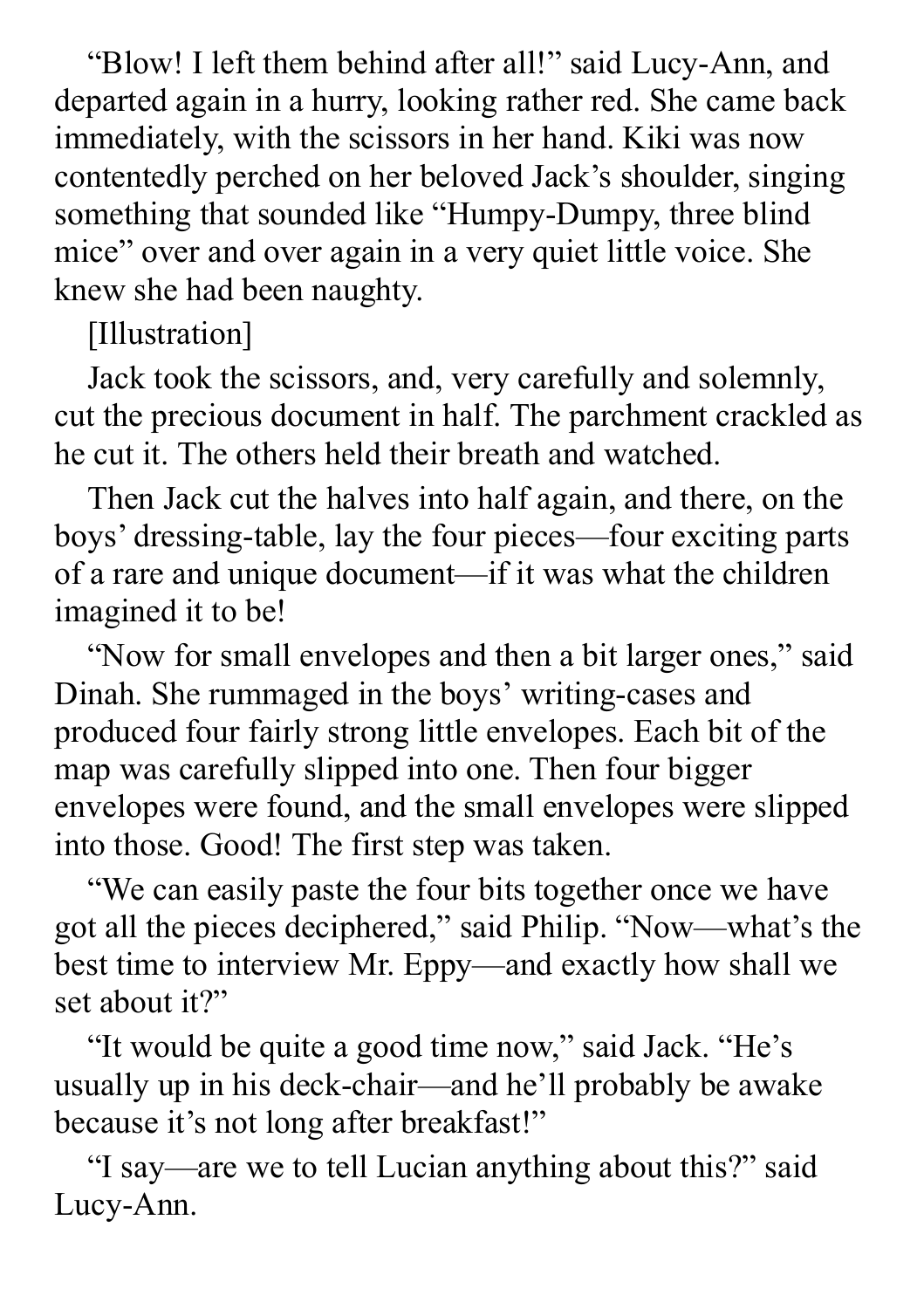"Don't be silly! Of *course* not!" said Jack. "I wouldn't trust old Lucian with anything. His uncle has only got to bark a few words at him and he'd tell him everything he knew and a lot more that he didn't, besides."

It was decided that Jack's bit should be the one presented to Mr. Eppy. It had not the name "Andra" on it, neither had it the name of the island, so far as they could tell. It had one part of the island, with a few queer hieroglyphics.

"What are hiero-something-or-other?" asked Lucy-Ann, when Jack used the word. "It sounds like a medicine or something!"

"Hieroglyphics? Well—these squiggly marks that we don't understand," said Jack. "Marks that stand for words. Secret symbols, perhaps."

"Secret symbols—it sounds thrilling," said Lucy-Ann. "Now—where shall I hide my bit?"

"*Not* in your writing-case or anywhere obvious like that, Lucy-Ann," said Philip. "I know where I'm going to hide *mine*."

"Where?" asked the others, and watched as Philip rose and went to his dressing-table. It was fixed to the wall, of course —every bit of furniture in the cabins was fixed either to the wall or to the floor, so that it would not move if the ship rolled. Between the wall and the dressing-table was a thin space, no more than a crack. Philip bent down and slid his envelope into this crack.

"There!" he said. "No-one will dust there—it's absolutely hidden between the bottom of the dressing-table and the wall. Where will you put yours, Jack?"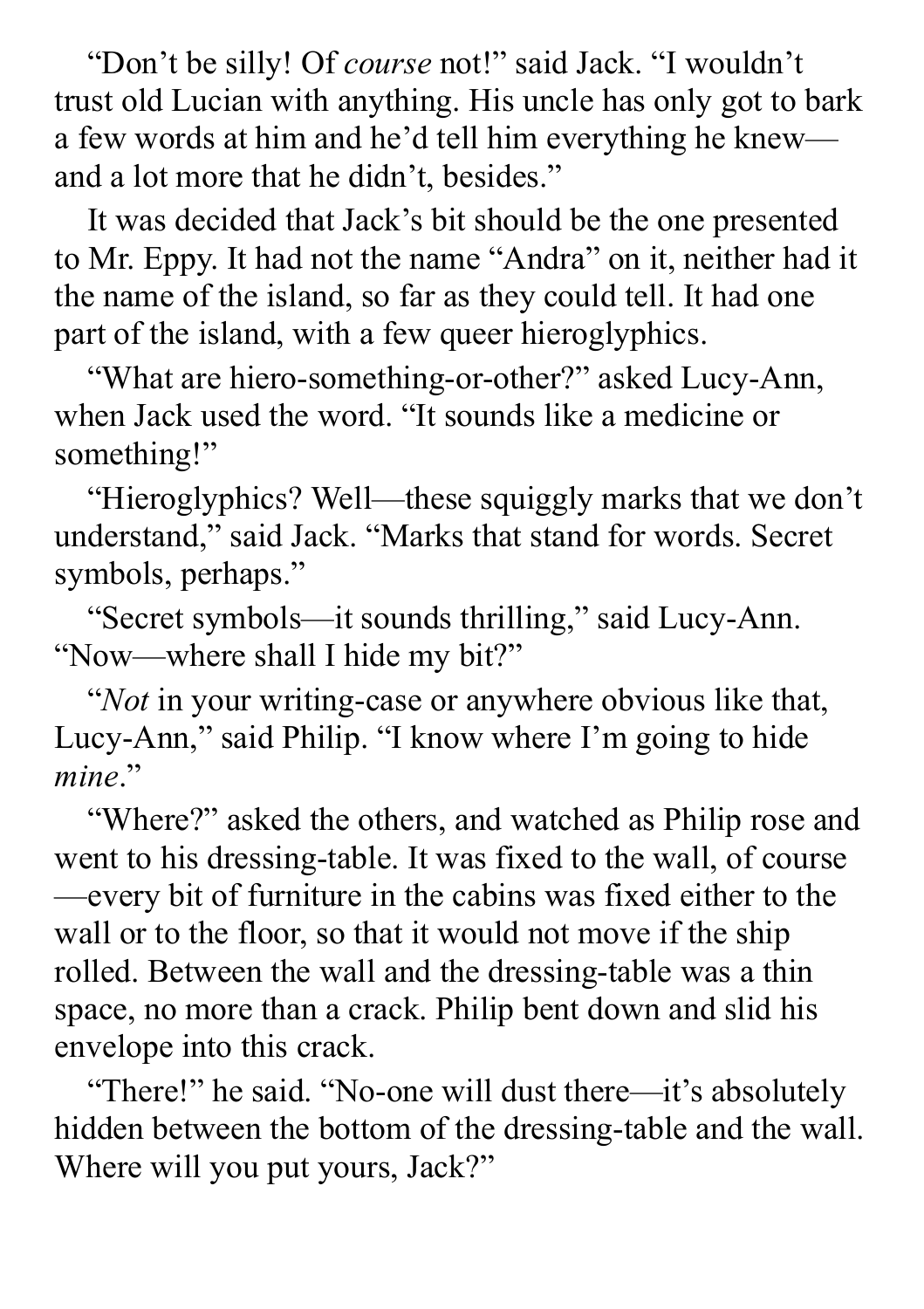"I'll keep it on me," said Jack. "My shorts have got a thin lining. I'll get Lucy-Ann to take out a few stitches so that I can slip my bit in. I'll pin it up afterwards. But I shan't hide mine yet, because I've got to show it to Mr. Eppy."

Dinah had thought of a really excellent place. She took the others to her cabin. Behind the electric fan was a panel of wood, to which it was fixed. She slid her envelope neatly into the crack between the panel and the wall of the cabin. It hid it completely. She had had to turn off the fan to use the hidingplace, of course—now she turned it on again, and the others voted her hiding-place as first-class—no-one would ever think there was anything hidden behind an electric fan that whirred round and round all day and night!

"Good for you!" said Jack. "Now what about Lucy-Ann?"

"Think of somewhere that Micky can't get at," warned Philip. "He's watching you. He can't get Dinah's piece because he's afraid of the fan. He'd never dare to explore behind it!"

"Could I slip it under the carpet?" said Lucy-Ann.

"No," said Jack. "The stewardess might feel it there when she was doing the carpet, and get it out."

"Well—I know—what about at the back of a drawerspace?" said Lucy-Ann. She pulled out one of the drawers in her dressing-table and set it on the floor. She got a drawingpin from her pencil-box and pinned the precious envelope to the very back of the drawer-space.

"There!" she said. "No-one can possibly see it's there unless they pull the drawer right out—and why should they do that?"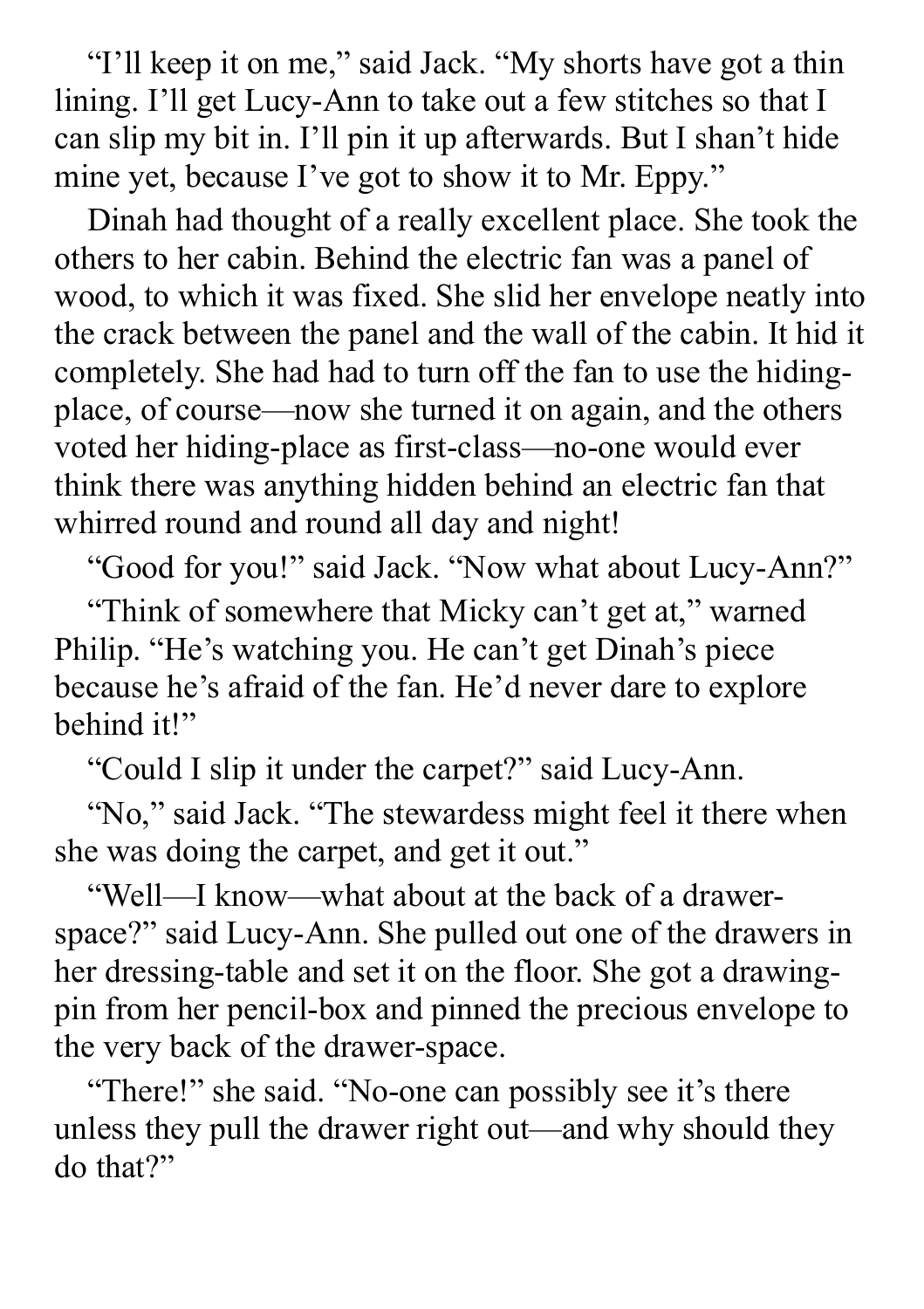"Yes. That's fine," said Jack, and the others approved too. "Micky's not strong enough to pull the drawer out, even if he wants to. Now what about going and tackling Mr. Eppy?"

"Right. Lucy-Ann, you go up to the deck-tennis place with Lucian whilst we talk to his uncle," said Philip. "Then you'll both be out of the way."

Lucy-Ann went off to find Lucian. He was mooning about by himself, wondering where they all were. He was delighted to see Lucy-Ann, and agreed at once to have a game with her. He liked her the best of the four—probably because he felt she didn't make fun of him as much as the others.

"Well, *they're* disposed of, all right," said Jack, watching them go up the steps to the sports deck. "Come on. We'll make for the deck-chairs. Kiki, do decide which of my shoulders you want to sit on—this flapping to and fro is most uncomfortable!"

"I wish you'd have Micky for an hour or two," groaned Philip. "He's like a hot-water bottle by my right ear this morning."

The passengers watched the three children with their parrot and monkey as they passed by. They had got used to them by now, and enjoyed the antics of the two pets. Mrs. Mannering was on the watch for them.

"I wondered where you'd got to," she said. "Where's Lucy-Ann?"

"Playing with Lucian," said Jack. He sat down by Mrs. Mannering. Mrs. Eppy and her husband were the other side of her. Jack spoke loudly so that his voice would carry well.

"I've got a queer thing here," he said. "An old, old document, I should think. Do you suppose Mr. Eppy would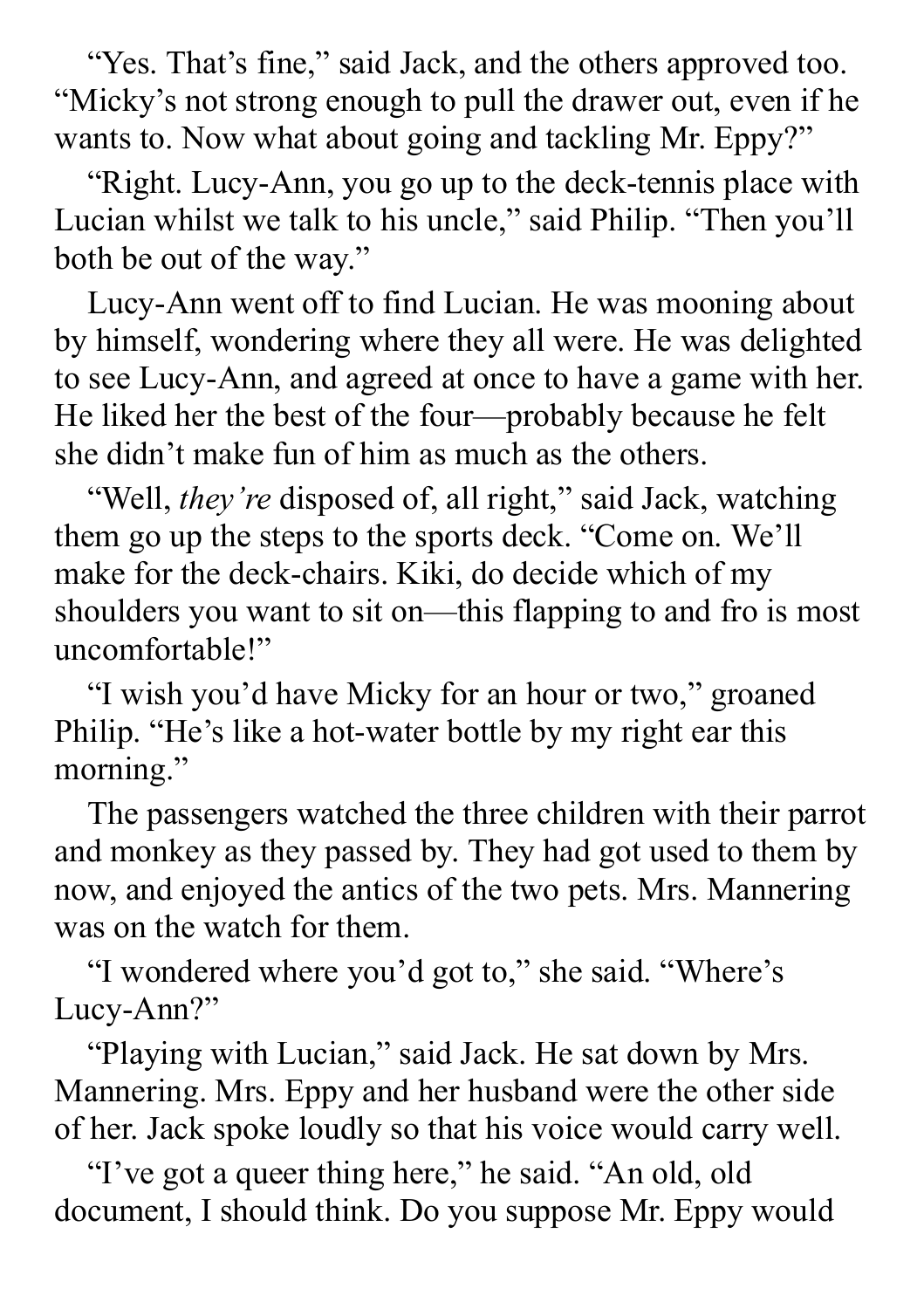be kind enough to look at it for me, Aunt Allie?" "Well, ask him!" said Mrs. Mannering. "He's here."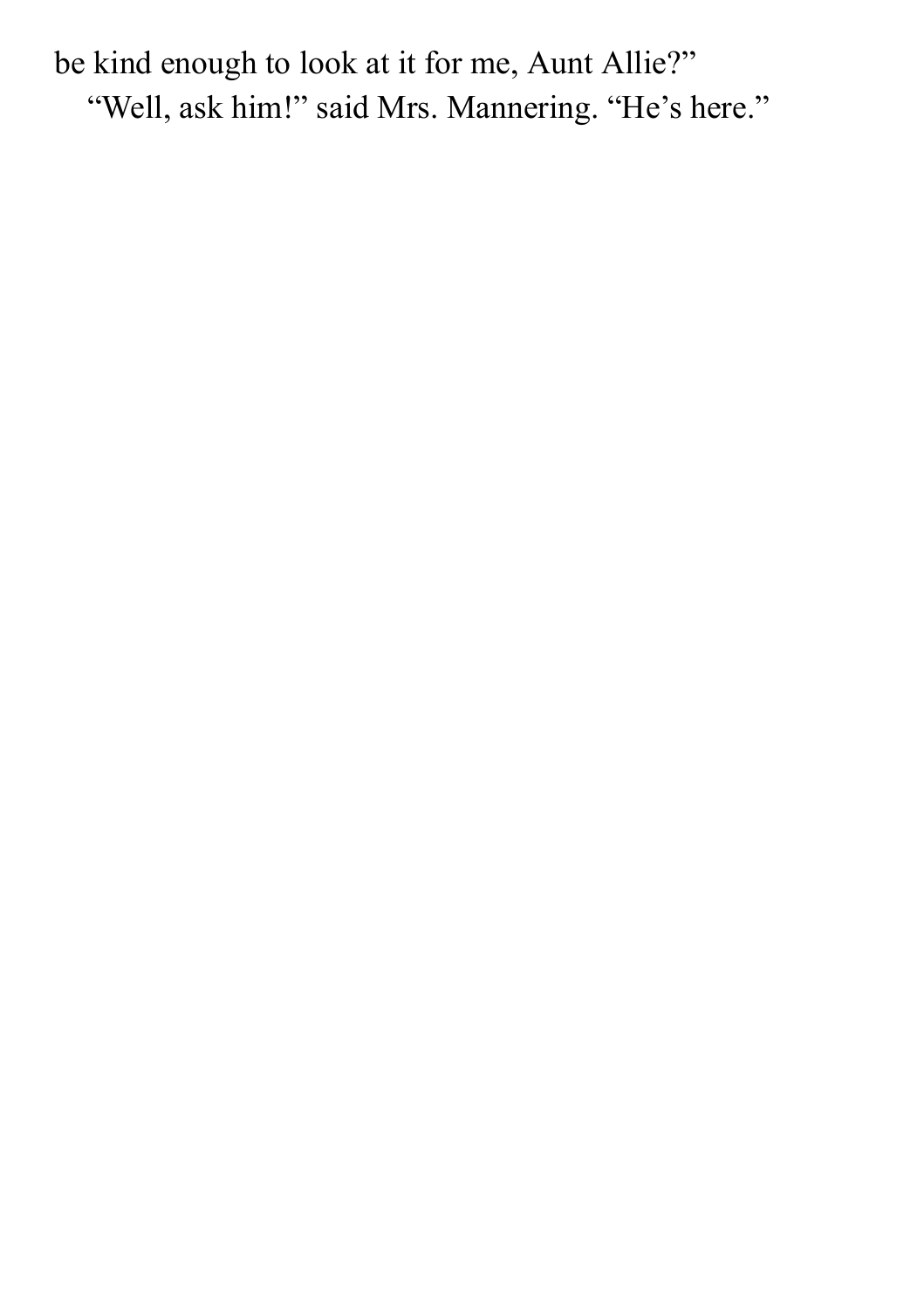# Chapter 10

# HIDING-PLACES

PHILIP and Dinah were sitting on the edge of the same deckchair together, next to Mrs. Mannering's. Jack was on the foot-end of her chair, with his bit of paper. They all looked very innocent and unconcerned.

"I don't really like to bother Mr. Eppy now," said Jack. "He's reading."

Mrs. Eppy heard. She tapped her husband on the arm. "Paul," she said. "Jack wants to ask you something."

Mr. Eppy knew that perfectly well, but he had pretended not to hear. He looked up.

"Very well," he said grudgingly. "What is it?"

"Just some old bit of paper we found," said Philip, joining in. "Probably quite uninteresting. We can't understand anything on it, of course."

"It mayn't be old at all," said Jack, flipping his bit with his thumb.

"It *looks* old," said Mrs. Mannering, getting interested. "Where did you get it?"

"I don't really know—picked it up somewhere on one of the islands we visited," said Jack. "Do you know exactly where, Dinah?"

"No," said Dinah truthfully. "I've no idea."

"Nor have I," said Philip.

"Pass it over," said Mr. Eppy, sounding rather bored. His wife passed him the piece of parchment. He took it and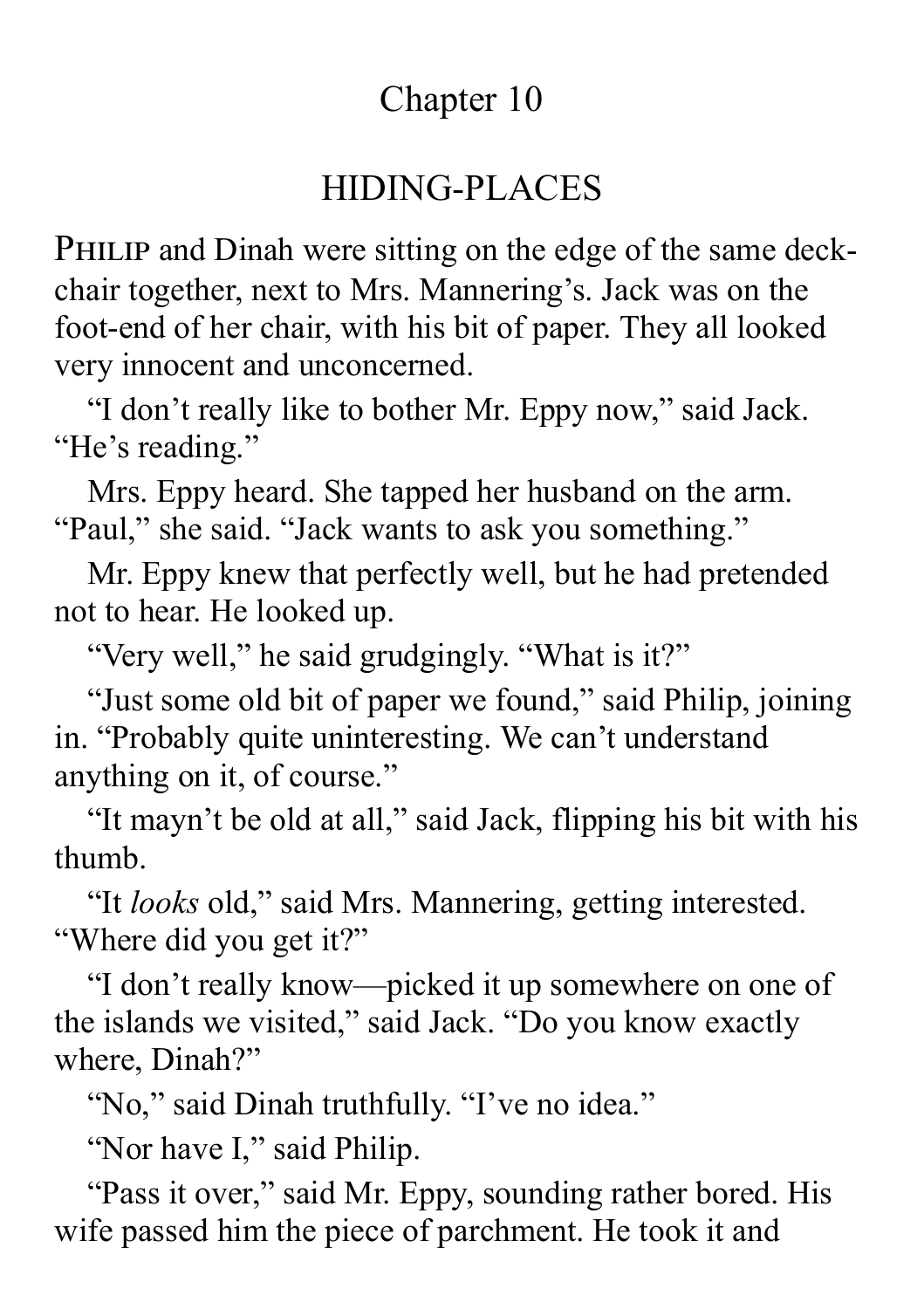glanced at it, meaning to pass it back with a scornful remark. What did these children know about old things? Nothing! It was probably a bit of an old letter, blown about by the wind, that they had picked up in the street. Or maybe they had bought something and this was part of the paper it was wrapped in. Mr. Eppy looked at it and opened his mouth to say something contemptuous.

But he did not say a word. He went on looking and looking at the paper. Finally he took his dark glasses off and looked at it without them.

"Er—is it genuinely old, sir?" asked Jack, at last, not able to wait any longer.

Mr. Eppy did not answer. He was feeling in his pocket for something. He took out a little black case and undid it. Inside was a strong magnifying-glass set in an eye-piece that could be screwed into the eye—something like watch-repairers wear sometimes when repairing watches. Mr. Eppy screwed the glass into his eye, like an enormous monocle, and once more bent over Jack's piece of parchment.

He looked for a very long time. The children waited, almost breathless. Why didn't he speak? Why was he such ages? It was mean of him!

At last Mr. Eppy took the eye-piece out of his eye and looked at the children. They got a shock, because they had never seen his eyes without dark glasses before. He had not nice eyes at all! They were decidedly queer. One was blue and the other was dark brown. Dinah felt a little shiver down her back. How very very queer! She couldn't help staring at him, looking first at one dark-blue eye and then at the other dark-brown one. Was one false? No—how silly!—he would have eyes that matched if one was false.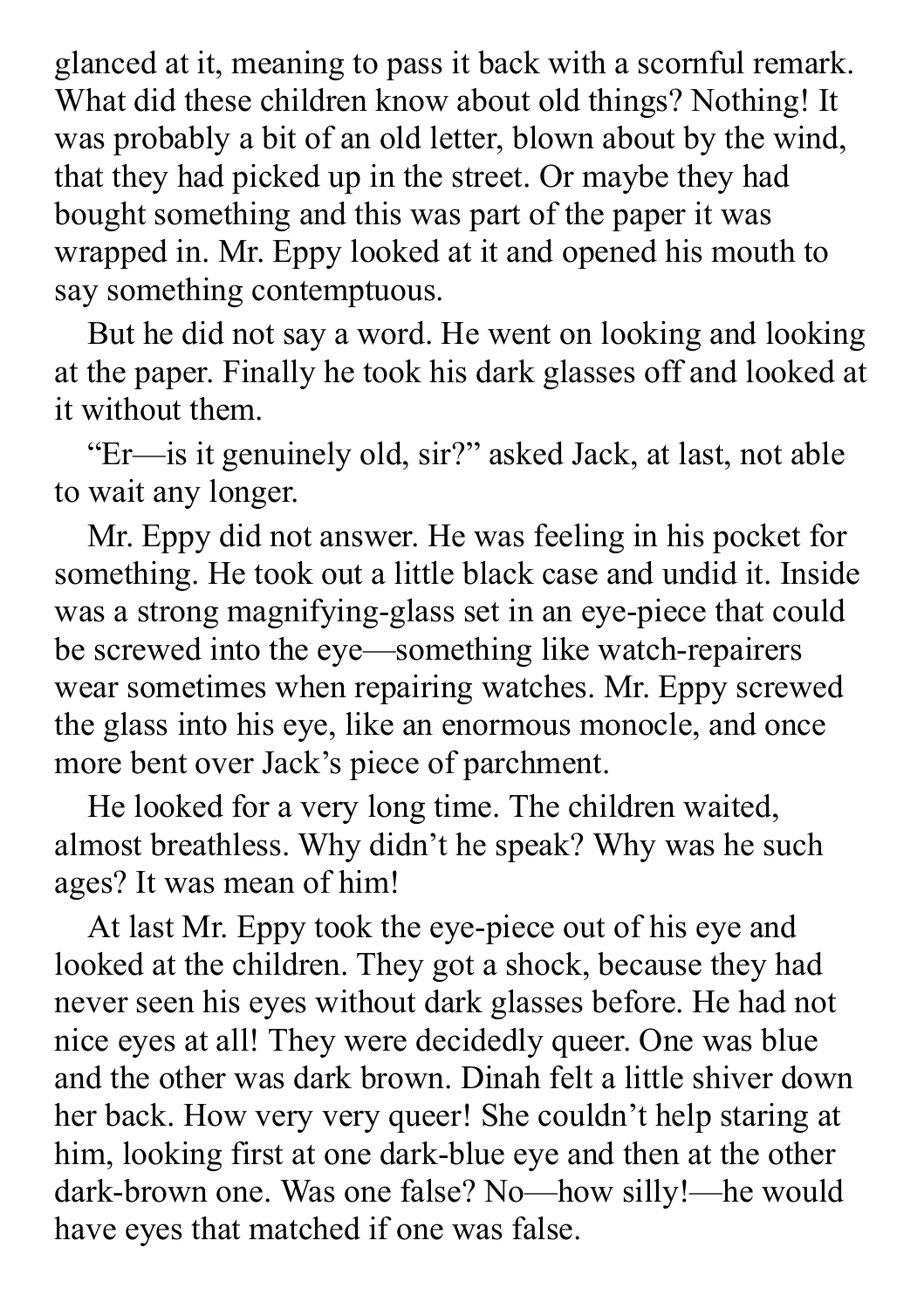"Well," said Mr. Eppy, and paused as if he was thinking what was best to say. "It's—er—quite interesting. Er...."

"But is it genuinely *old*, Mr. Eppy?" insisted Jack. "That's what we want to know."

"The parchment isn't all here," said Mr. Eppy, and his eyes glanced from one to the other of the children. "This is only a piece of it. And judging by the *edges* of the parchment it has been

[Illustration]

recently cut. Rather queer that, don't you think so?"

This was most unexpected. Jack answered at once, feeling that there must be no pause which might give them away.

"Gosh—how very queer! Well, I suppose we've just got hold of *one* bit, sir. Er—I wonder who's got the rest of it."

"So do I," said Mr. Eppy, looking at Jack and swinging his eye-piece to and fro on his finger. "I should be very—very interested to know."

"Why, sir?" asked Philip, looking perfectly innocent, much to Dinah's admiration.

"Well—I can't tell much from this one piece," said Mr. Eppy. "It would be a help to have the rest."

"What *can* you tell, Mr. Eppy?" asked Dinah.

He looked at her with his odd eyes. "I can tell that it shows part of an island," he said. "An interesting island—with some secret on it. I could perhaps tell what the *whole* secret is, if I had the other bit of the parchment."

"What a pity you haven't got it, sir," said Jack, holding out his hand for his piece.

"*Where* did you say you found this?" said Mr. Eppy, snapping out the question so suddenly that the children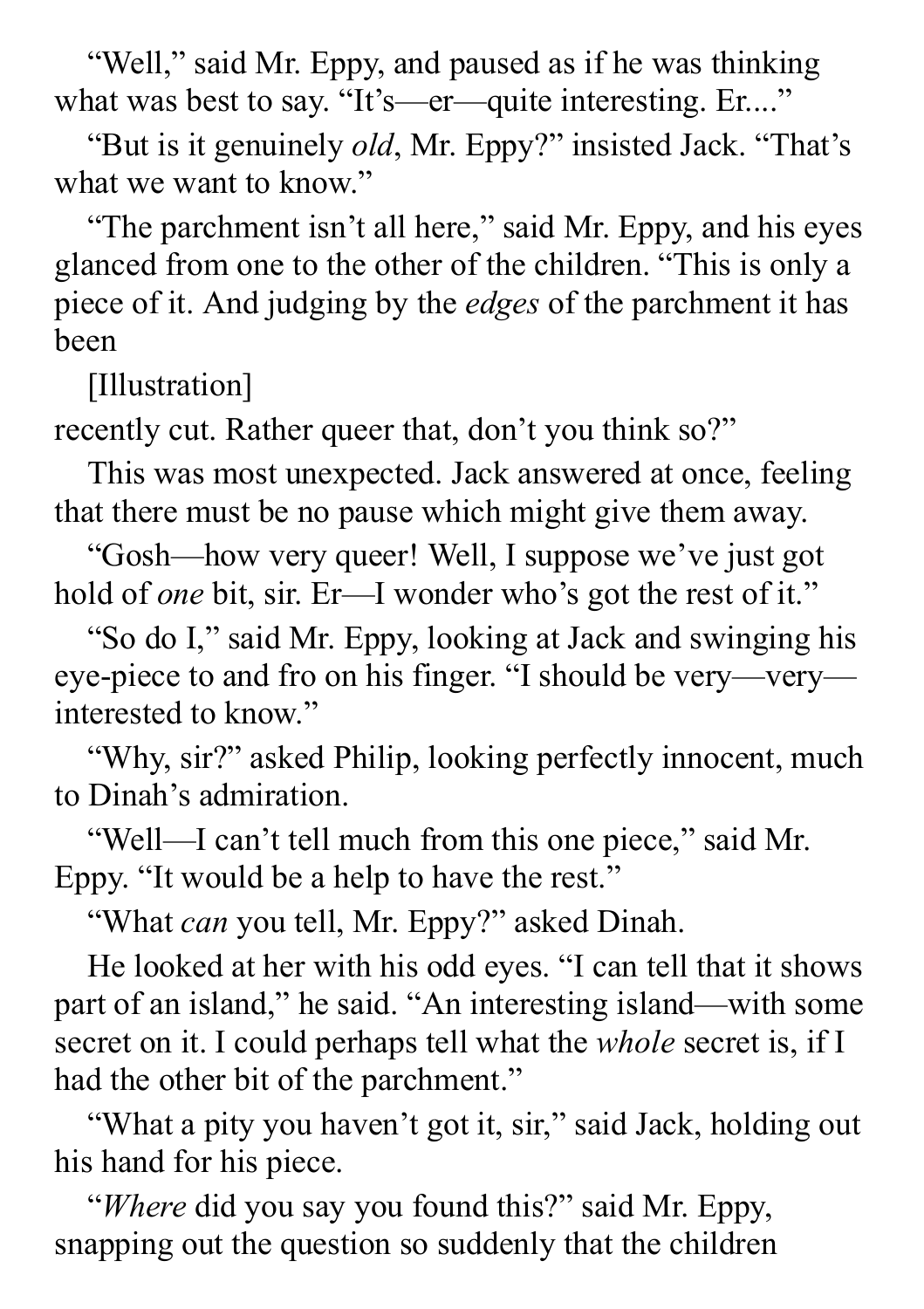jumped.

"We didn't say—because we don't know," said Jack, at once.

Mr. Eppy frowned. He put his dark glasses on again, and became the familiar, rather puzzling man they knew, with his queer eyes completely hidden.

"I'll keep this parchment for a while," he said, and actually took out a wallet to place it there.

"I'd rather you didn't, sir, if you don't mind," said Jack. "I'm going to take it home—er—for the school museum—if it's genuinely old and all that."

"Yes, it's genuine," said Mr. Eppy dryly. "I'll buy it off you. I'm interested in old things, as you know."

"We don't want to sell it, Mr. Eppy," said Jack, getting alarmed. "It can't be worth anything, anyway. We want it as a curio"

"Very well. But I should like to borrow it for a while," said Mr. Eppy, and he calmly slipped the parchment into his wallet, and put the wallet into his pocket. Then he picked up his book and began to read.

Jack looked at the others in dismay. He was angry and crestfallen—but what was he to do? He could not snatch Mr. Eppy's wallet and grab his piece of parchment from it. And if he kicked up a terrific fuss, Mrs. Mannering would be angry, and Mr. Eppy would get suspicious—if he was not suspicious already!

Philip and Dinah were dumbfounded. The cheek of it taking their parchment like that! Would he give it back? They wished they had taken a tracing of it. If only they had! Now they might never get back their treasured bit of parchment.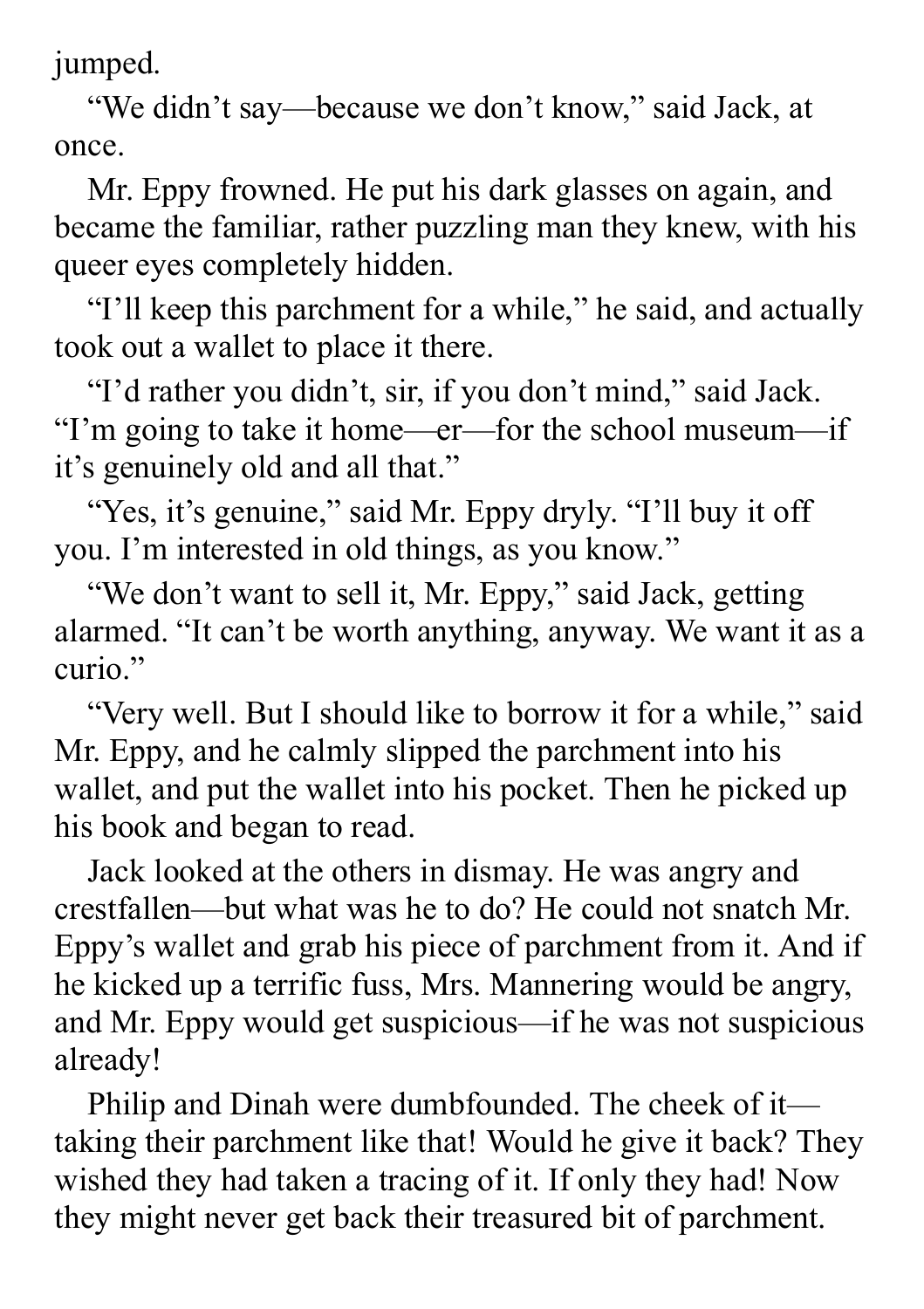They got up and went, feeling that they must talk about it. Mr. Eppy took no notice of their going. Jack did not dare to say anything more to him, but he glowered at Lucian's uncle as if he could tear his wallet out of him.

They went to their cabin. "Beast!" said Jack. "Surly fellow! What sauce to pocket our parchment like that!"

"Hope we get it back," said Dinah gloomily.

"There's one thing—we jolly well know it's old—and genuine—and holds something most interesting to Mr. Eppy," said Philip, cheering up a little. "We do know that. He was quite knocked out when he first looked at it—even had to get that eye-piece arrangement out. I bet he knows it may be part of a treasure-plan."

"I don't think, somehow, it was a very good idea to take it to Mr. Eppy," said Dinah. "There may be markings on it that tell a man like that—who knows about old things—far more than they would tell anyone else."

"I hope he doesn't guess we've got the other bits," said Jack.

"He does," said Philip. "I bet he does."

Lucy-Ann came bursting into the cabin. "Hallo!" she said. "How did you get on? I had to stop playing with Lucian because that uncle of his came up and called him. He took him off somewhere."

"He did, did he?" said Jack. "I suppose he's going to ask him what *he* knows, then. Good thing he knows nothing!"

"What happened?" said Lucy-Ann. "You all look rather down-in-the-mouth. Wasn't it genuinely old?"

"Yes. But Mr. Eppy has taken it and put it into his wallet," said Jack. "And I bet we don't get it back!"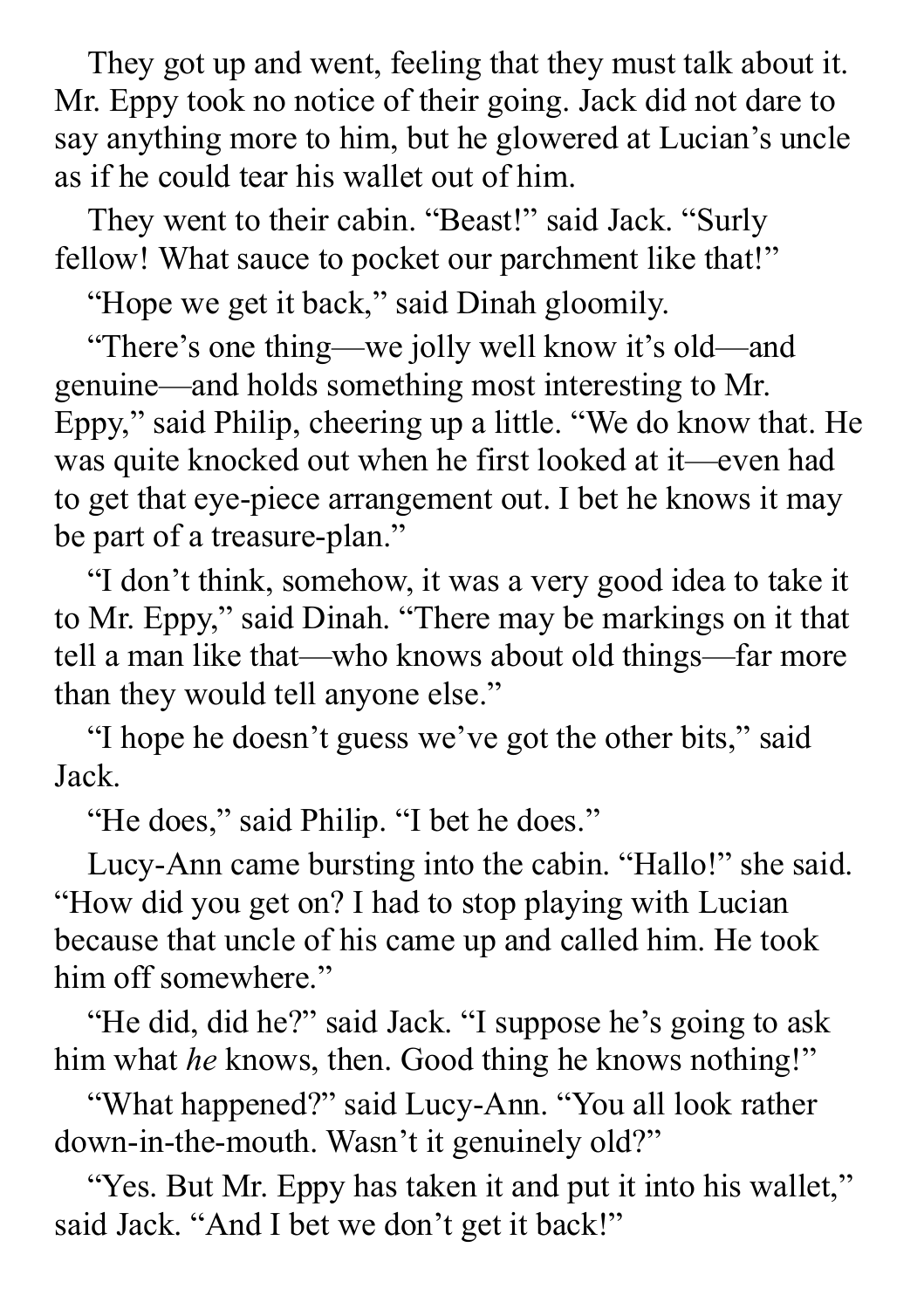Lucy-Ann was horrified. "But why did you let him take it, you *idiot*!"

"Well, what would *you* have done? Knocked him off his deck-chair, grabbed his wallet and run off with it?" demanded Jack, going through a performance of knocking somebody down and grabbing something. Kiki was astonished and rose into the air in fright, squawking. She settled on top of the cupboard in alarm. Jack took no notice of her. He was really crestfallen at what had happened—after all their wonderful, careful, clever plans, too!

"We'll just have to hope he gives it back, that's all," said Philip. "And if he does—it will probably mean he's got a very nice copy of it!"

"We'll have to find out what he has said to Lucian," said Jack. "He'll probably tell him to try and pump us about this bit of parchment—and find out if we have the other bits—and where we got the thing from—and when—and where the rest of the plan is."

"Yes. And we'll make up a perfectly marvellous tale and stuff him up like anything!" said Dinah, her eyes sparkling. "Come on—let's think of one! If Mr. Eppy's up to some game, we'll be up to one too. Now—what shall we say if Lucian pumps us?"

"Well, we said *we* didn't know much about it, so perhaps we'd better pretend that Lucy-Ann knows *all* about it," said Jack, looking more cheerful, as he considered the idea of pulling Lucian's leg, and perhaps Mr. Eppy's as well.

"Oh dear," said Lucy-Ann, in alarm. "Have I got to tell a whole lot of fairy-tales to Lucian?"

"No. We'll do that for you," said Jack, with a grin. "Now then—let's think. How shall we say that Lucy-Ann got hold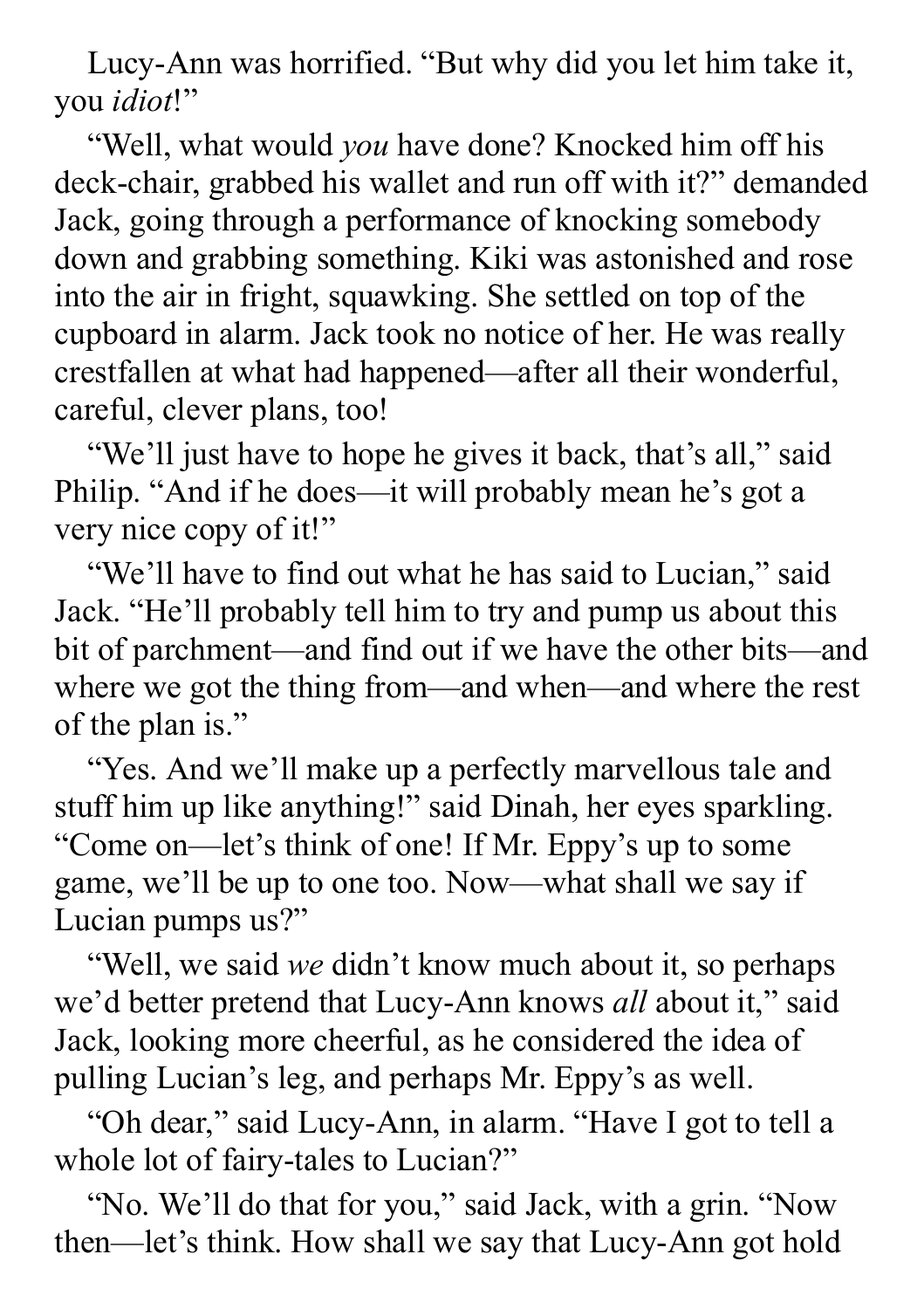of that parchment?"

"She was standing on the sports deck one day," began Dinah, "and she was feeding the gulls that live round about these islands."

"And a great big gull came up with something in his beak," went on Philip. "He flew round Lucy-Ann's head, and...."

"Dropped a paper at her feet, when he swooped down for bread," said Jack. "She picked it up and showed it to us—and we thought—aha—only a very clever man like dear Mr. Eppy could decipher this strange document handed over by a generous gull...."

"And so we took it to show him," finished Dinah. She giggled. "It's too silly for words. Lucian will never swallow that"

"He will. But his uncle won't!" grinned Philip. "Serve him right. He'll expect to get the goods from Lucian when he's pumped us—and he'll find he's got rubbish!"

"Well, don't make *me* say it," said Lucy-Ann. "I'd go scarlet the whole time."

"Listen—isn't that Lucian now?" said Jack. "You go off, Lucy-Ann. Look, take this book, and say you're taking it to Aunt Allie. Go on. That will get you out of the way. It *is* Lucian. I know his idiotic humming."

Lucy-Ann snatched a book and went to the door. It opened as she got there, and Lucian's rabbit-face came round it.

"Hullo, hullo!" he said. "Can I come in?"

"Yes, do," said Lucy-Ann, squeezing by him. "I'm taking" this book to Aunt Allie. But the others are here. They'll *love* to see you."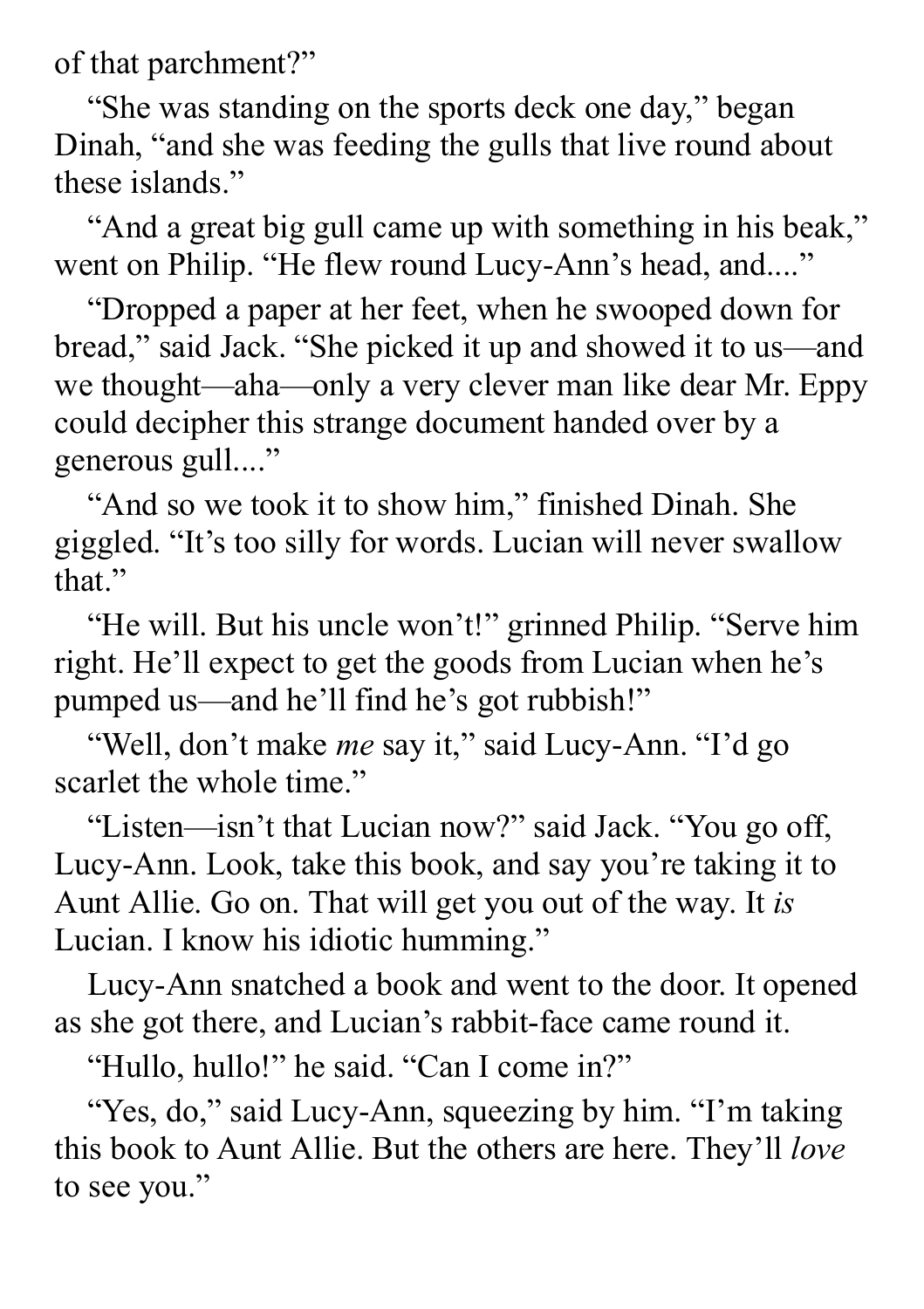## Chapter 11

#### LUCIAN IN TROUBLE

"HALLO, Lucian," said Jack. "Come in. Have a sweet?"

"Oh, thanks," said Lucian, and sat himself down on the bed. He took a large piece of peanut-crunch out of the tin Jack offered him. "I say—this is jolly good stuff."

"Like a game of deck-tennis?" asked Philip.

"Er—well—actually I only like playing with Lucy-Ann," said Lucian, who was so very bad at the game that even Lucy-Ann beat him hollow. "Can't give you others much of a game, you know. I say—my uncle's been telling me about that bit of parchment you showed him."

"Has he? What did he say?" said Jack.

"Well, he thinks it may be the genuine goods, all right but he can't tell without the other piece or pieces," said Lucian, munching away. "Oh, I say—look at that monkey. He's taken an enormous piece of nut-crunch!"

"Yes—almost as big as your bit!" said Dinah, who noticed that Lucian invariably took the largest piece of crunch from the tin.

"Oh, I say—did I really take a big bit?" said Lucian. "Have to watch myself! You never told me about that bit of parchment. Why didn't you? I'd have liked to see it."

"Well—it isn't very important, is it?" said Philip. "I mean —we never thought you'd be interested."

"Oh, but I *am*—like anything!" said Lucian, crunching hard. Micky was crunching, too, and Kiki was watching him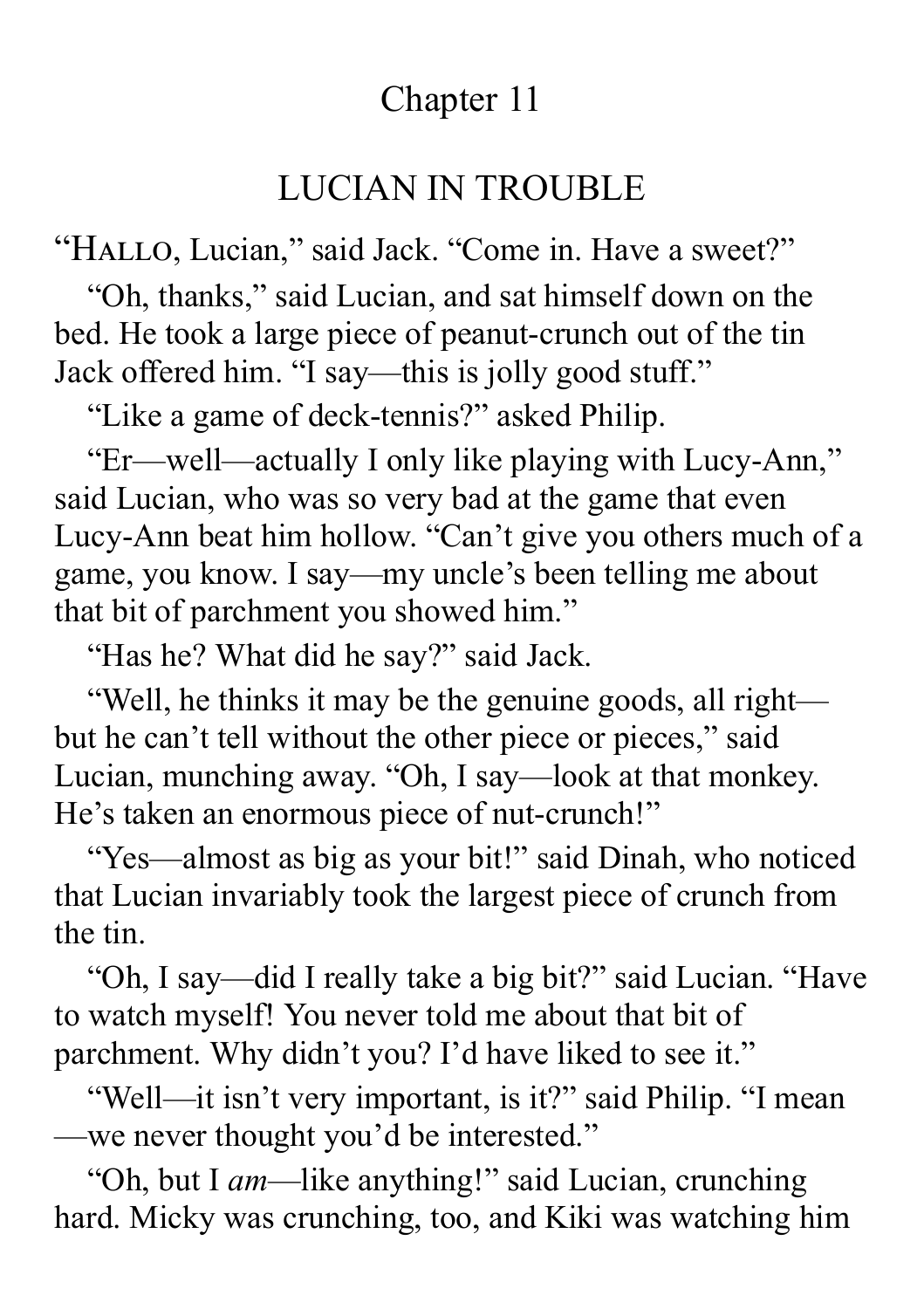balefully. She didn't like nut-crunch, but she couldn't bear to see Micky enjoying his. "You might tell me all about it, you really might. Where you got it, and—er—everything."

"Didn't your uncle tell you where we got it?" asked Dinah innocently. Lucian looked surprised.

"Gosh, no," he said. "Did you tell him? Well, why on earth did he ask me to find out?"

He had given himself away properly. The others winked at one another. "Well, perhaps we *did*n't tell him," said Jack solemnly. "Did we, or didn't we?"

"Didn't, did, didn't, did," remarked Kiki, thinking it was time that someone took notice of her. But nobody did.

"It's a shame not to tell old Lucian," said Dinah, in a kind voice. Lucian beamed.

"Yes. After all, he's a friend of ours," said Philip.

Lucian was so overcome by this remark that he swallowed a bit of nut-crunch and choked. Kiki immediately had a choking fit too. She did that kind of thing remarkably well. Jack thumped Lucian on the back, whereupon Micky actually went to Kiki and thumped her too. The children roared with laughter, but Kiki was furious with Micky and chased him all over the cabin.

"Oh dear," said Dinah, wiping tears of laughter away. "Those creatures will be the death of me. Now—what were we talking about?"

"About me being a friend of yours, and so you'd tell me about that bit of parchment," said Lucian promptly. "Oh may I really have another bit of crunch? I say, thanks awfully."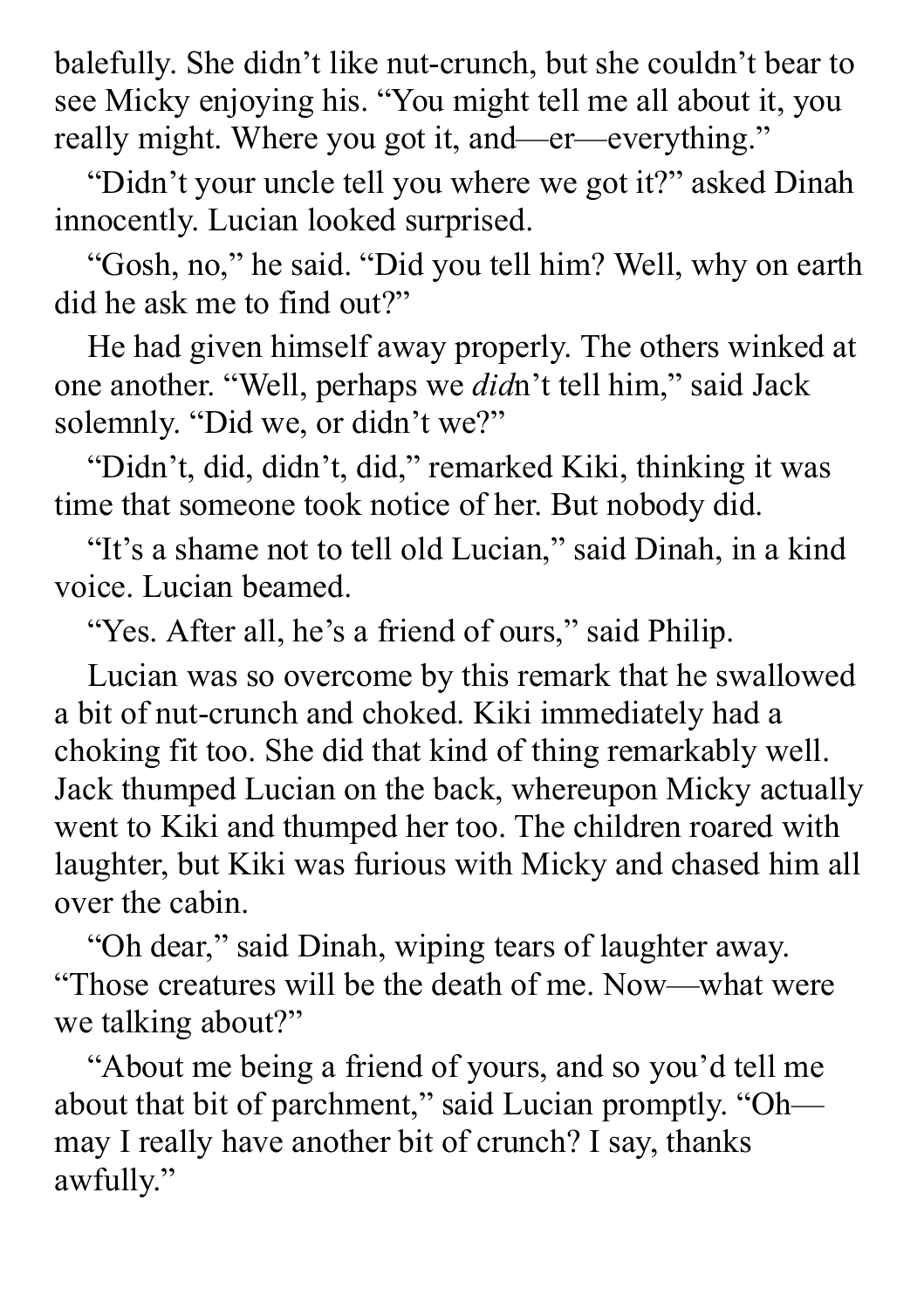He took a bit, remembering not to take the largest there this time.

"Oh yes," said Jack. "We were saying it was a shame not to tell old Lucian. Well, old chap, it happened to Lucy-Ann, actually. Let's see ... er...."

"She was standing on the deck, ready to feed the gulls that fly over from the islands," said Jack. Lucian nodded. He had often seen Lucy-Ann feeding them.

[Illustration]

"And suddenly a very large gull flew round her head, holding something in its beak," went on Philip. "That's right, isn't it, Jack?"

"Absolutely," said Jack, with a solemn face.

"And lo and behold—when the gull came down for its bread, it dropped the parchment at Lucy-Ann's feet!" said Dinah. "What do you think of that, Lucian? That's right, isn't it, Jack?"

"Oh, definitely," said Jack, in a firm voice.

Lucian stared. His mouth dropped open. "Oh, I say!" he said. "Isn't that amazing! I mean to say—whoever would have thought of that?"

As the three of them had thought of it quite easily, they did not answer. Dinah felt a dreadful urge to giggle, and turned her face away. Lucian seemed quite overcome with the story.

"I mean—honestly, it's like a fairy-tale or something, isn't it?" he said. "That gull dropping it at Lucy-Ann's feet."

The others agreed that it *was* exactly like a fairy-tale. "Most extraordinary," said Lucian, getting up and swallowing the last of his nut-crunch. "Well, I must be off. Thanks awfully for telling me all this. Oh, I say—what's happened to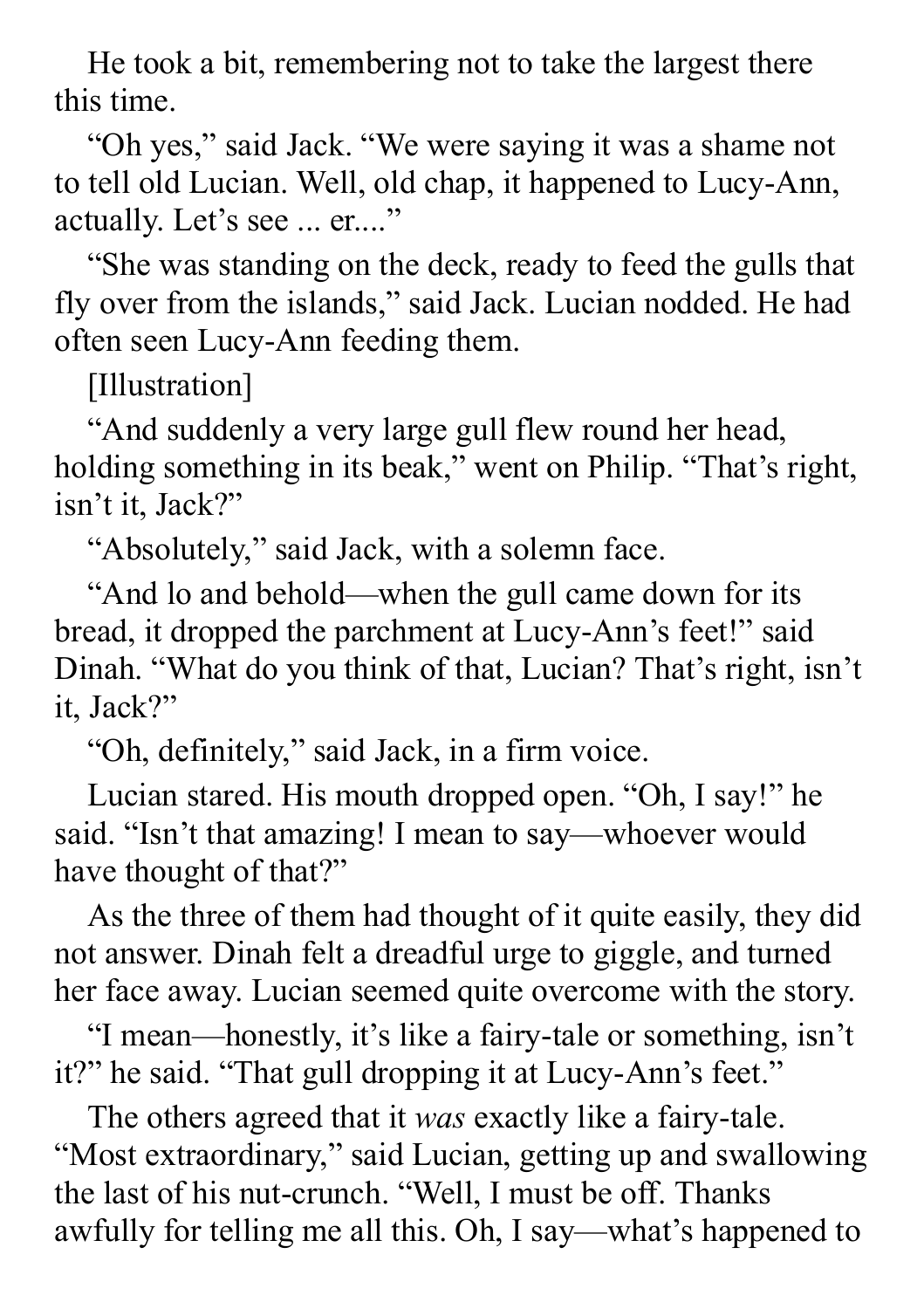the bottle that the ship was in? You've got the ship without the bottle now!"

"Yes. Micky and Kiki broke it between them," said Jack. "Little wretches! Still, it's a nice ship, and doesn't need its hottle."

Lucian went out. The others grinned at one another. What a leg his was to pull! Poor old Lucian—he just *asked* for his leg to be well and truly pulled!

"I can just see him spouting that all out to his disbelieving uncle," said Jack. "Come on—if I don't get up into the fresh air and have some exercise I shall expire. Let's find Lucy-Ann and have a game of quoits or something. It's too hot now for deck-tennis."

They played games all the morning, and then went down to lunch, feeling very hungry indeed. To their surprise Lucian did not appear at lunch. They wondered if he was ill. Mrs. Mannering asked his aunt about him.

"No—he's not ill—just a touch of the sun I think," said Lucian's aunt. "He's lying down and keeping quiet."

"I vote we go down to Lucian's cabin and see if he's all right," said Jack. "He's never minded the sun before."

Down they went, and knocked quietly. There was no answer. Jack turned the handle and went in. Lucian was lying on his bed, his face in the pillow.

"Are you asleep, Lucian?" said Jack softly.

Lucian turned over abruptly. "Oh—it's you," he said. Jack saw that the boy's face was blotched and tear-stained.

"What's up?" he said. "I say, can the others come in? They're outside."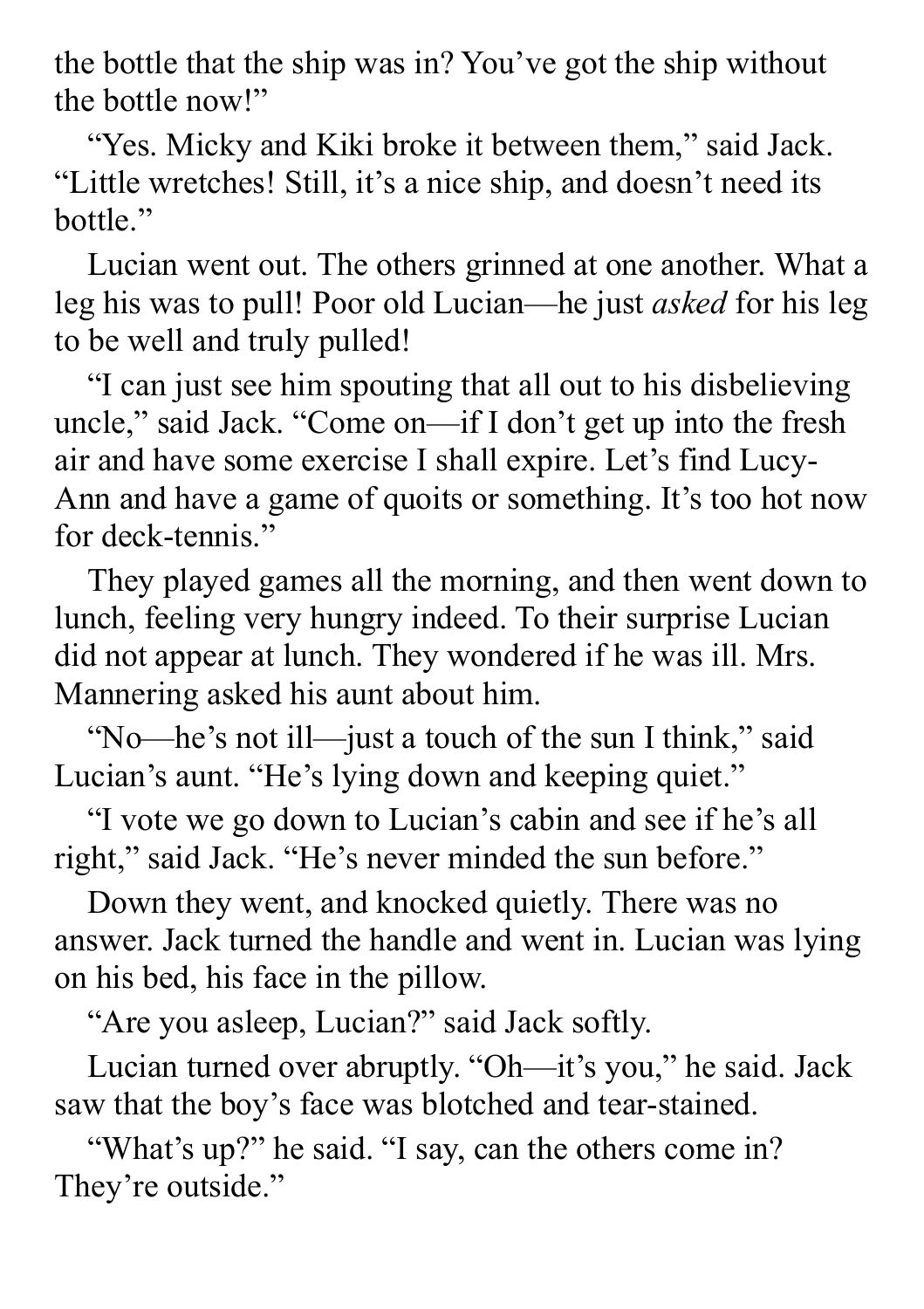"Well—if they want to," said Lucian, who obviously was not welcoming visitors, but did not like to say so. All four children were soon in the cabin. Lucy-Ann was distressed when she saw Lucian's blotched face.

"What's the matter?" she said. "Is your sunstroke very bad?"

"It isn't sunstroke," said Lucian, and, to the children's horror his eyes began to fill with tears. "It's my beastly, horrible uncle!" He buried his face in the pillow again to hide his tears.

"What's he been up to?" said Jack, not very sympathetically, because he thought it was too feeble for words for a boy of Lucian's age to behave like that.

"He called me all kinds of names," said Lucian, sitting up again. "He—he called me a nit-wit—and a nincompoop——"

"Poop!" said Kiki. "Nit-wit!"

"Now don't *you* start," said poor Lucian to the parrot. "He said I was a born idiot and a fool and—

"But *why*?" asked Lucy-Ann, astonished.

"Well, I told him how Lucy-Ann got that silly bit of parchment," Lucian told them. "You know—just how you told me. I thought he'd be so pleased to think I'd found out what he wanted to know. But he wasn't."

"Wasn't he? That was too bad," said Philip, thinking that Lucian deserved his scolding for running straight to his uncle with the fairy-tale they had made up—they had meant him to, of course, but what a tittle-tattler he was!

"I said to him, 'A gull brought the parchment down to Lucy-Ann and laid it at her feet,' " related Lucian, in a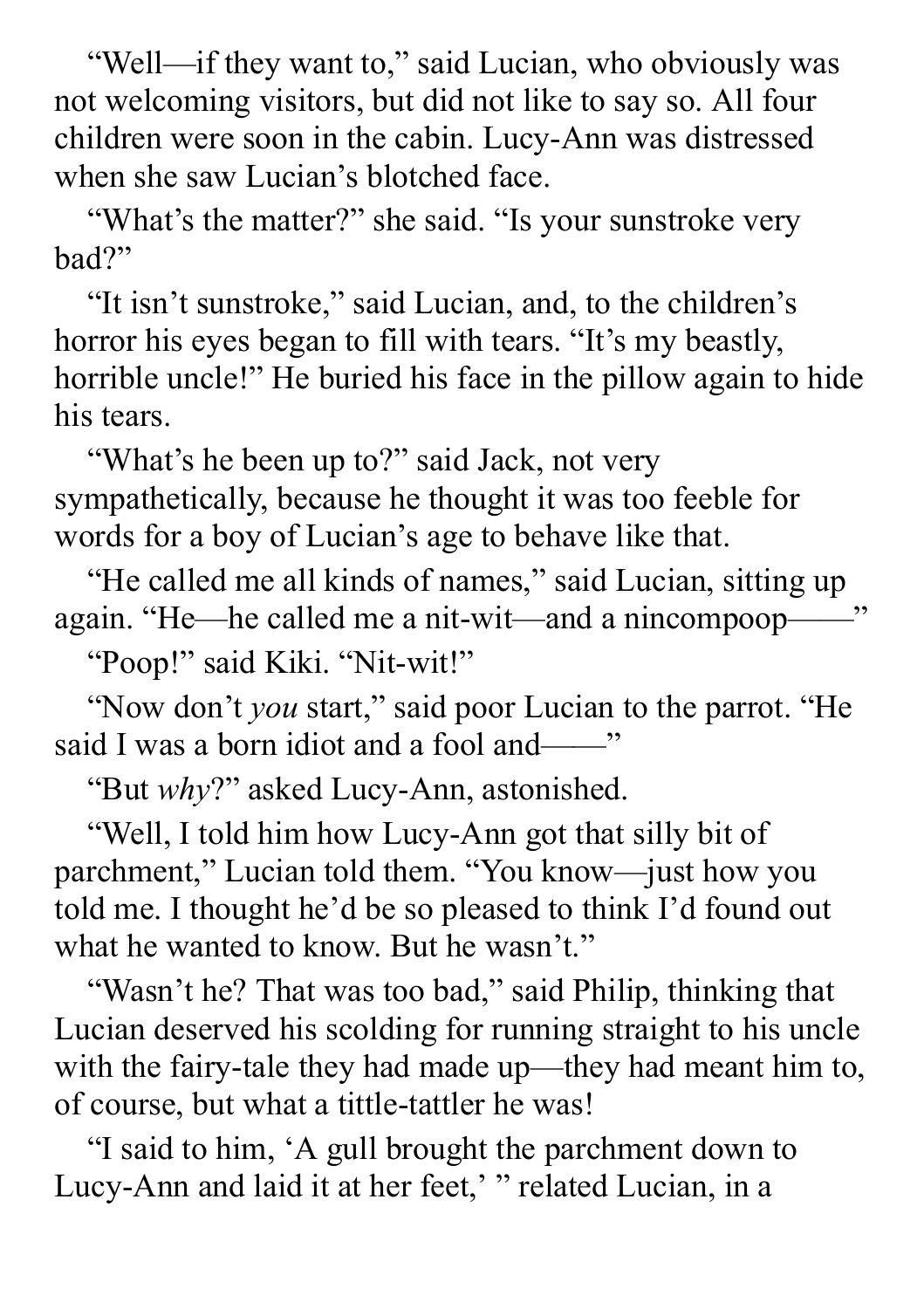dramatic manner. "And Uncle said 'WHAT?' So I told him again."

"And what did he say the next time?" asked Jack, trying not to laugh.

"All the things I told you. He was very insulting and offensive," said Lucian. "After all, he believed all the other things I told him. I can't think why he didn't believe *that*!"

"What other things did you tell him?" asked Jack at once.

"Oh, nothing much. He just wanted to know if I'd been shopping with any of you—and where—and all that. I told him I'd only been shopping with Lucy-Ann—and how we'd found that old ship in a bottle for her. And he said, 'Ah—of course—the *Andra*! The *Andra*!' Just like that. I tell you he was most peculiar altogether."

The others listened to this in silence. Mr. Eppy had certainly pumped Lucian to some purpose. He knew they had bought the ship and where—he remembered seeing the name when they asked him what it was—the *Andra*. He was putting two and two together. Probably he already guessed that the parchment had been found in the ship, because that ass Lucian would be sure to have told him that the bottle was broken and the ship free of it.

"Did you tell your uncle the bottle was broken, that the ship was in?" asked Jack.

"Er—yes, I think I did," said Lucian. "I say—I haven't done anything wrong, have I? I mean—you don't mind my telling my uncle all this?"

"We didn't mind your telling him about the gull and the bit of paper in the least," said Philip truthfully. "I'm sorry your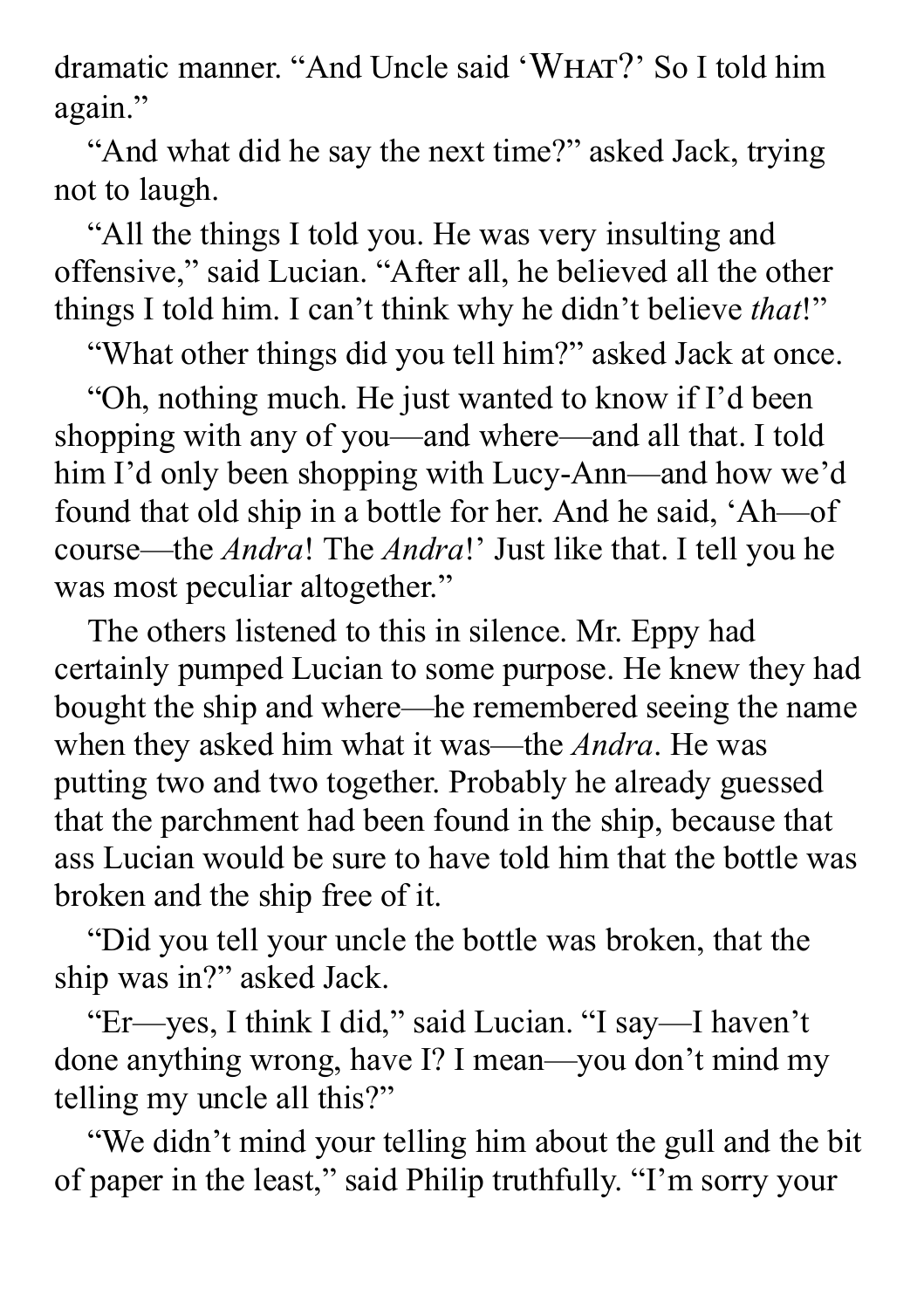uncle is so disbelieving. It was wrong of him to call you names like that."

"It was, wasn't it?" said Lucian plaintively. "He's got no right to. He called *you* a few names too."

"Well, don't repeat them," said Jack. "You really ought to learn to respect people's confidences, Lucian. I mean—it just isn't *done* to go round repeating to somebody else the things you've been told, possibly in confidence."

"Now *you're* angry with me too!" wailed Lucian. Jack got up in disgust. This kind of behaviour was too much for him altogether. He did not even feel sorry for Lucian for getting into trouble because of a cock-and-bull story that they had made up specially for him. Lucian just walked into trouble as fast as he could!

The others got up too. Only Lucy-Ann was sorry about Lucian. Still, even she was disgusted at his tears and self-pity —really, he ought to pull himself together.

They went out without a word, leaving Lucian feeling miserable, upset, angry—and very, very hungry!

"Come to our cabin for a minute," said Jack. "We ought to have a few words about all this. Mr. Eppy is putting two and two together a bit too fast. What an idiot Lucian is! Why did he have to blab about that ship so much? We'd better put it in a safe place, in case Mr. Eppy borrows it as he did our parchment."

They went into the boys' cabin, and Philip gave a cry that made them all jump. "Look—he's borrowed it already! It's gone!"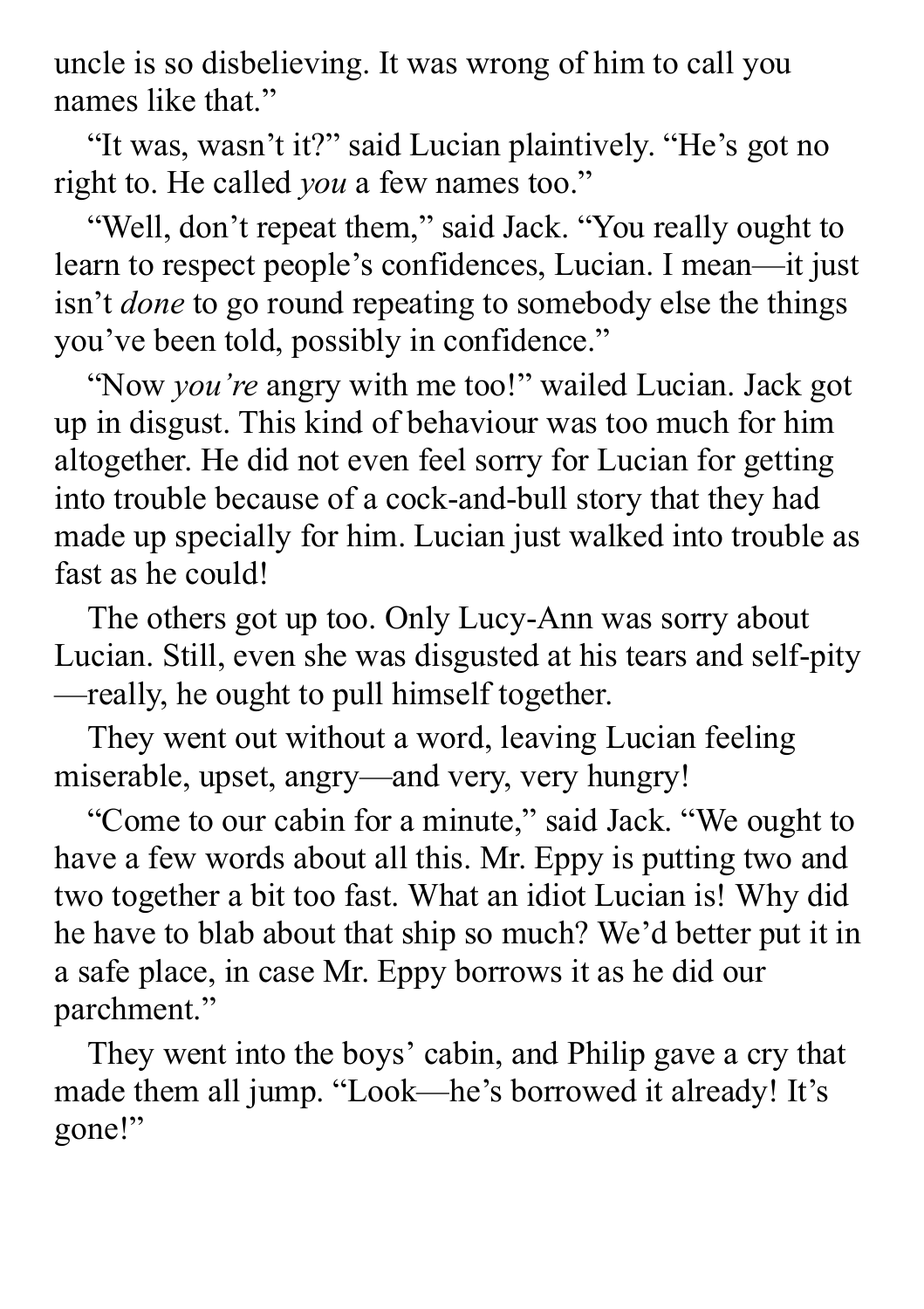## Chapter 12

#### THE SECOND PIECE OF THE MAP

IT was true—the beautiful little carved ship was no longer in its place of honour on the shelf. It was gone.

The four children stared at one another in exasperation. Blow Mr. Eppy! What right had he to "borrow" things like this? Would he give it back?

"What's he borrowed it for, anyway?" wondered Dinah. "If he goes so far as to suspect that we found the parchment there I still don't see why he should borrow it. He's got the parchment, anyway!"

"A *bit* of it, only—and he knows it," corrected Jack. "He probably thinks the rest of it is still in the little carved ship either that we haven't noticed it, or that we have kept it there. And he's borrowed it to see."

"Stolen it, you mean," said Lucy-Ann scornfully. "Horrid man! I think he's awful."

"Shall I go and ask him if he's got it?" said Philip. He was feeling very angry—quite ready to beard any lion in its den!

The others considered this. "Suppose he *didn't* take it?" said Jack. "It would be jolly awkward, accusing him of it."

"Who else would have taken it?" demanded Philip. "Nobody!"

"Look—let's go and have a swim in the pool and forget it for a bit," said Dinah. "If you still feel like bearding the lion afterwards, you can go. It's so awfully hot. I'd love a swim."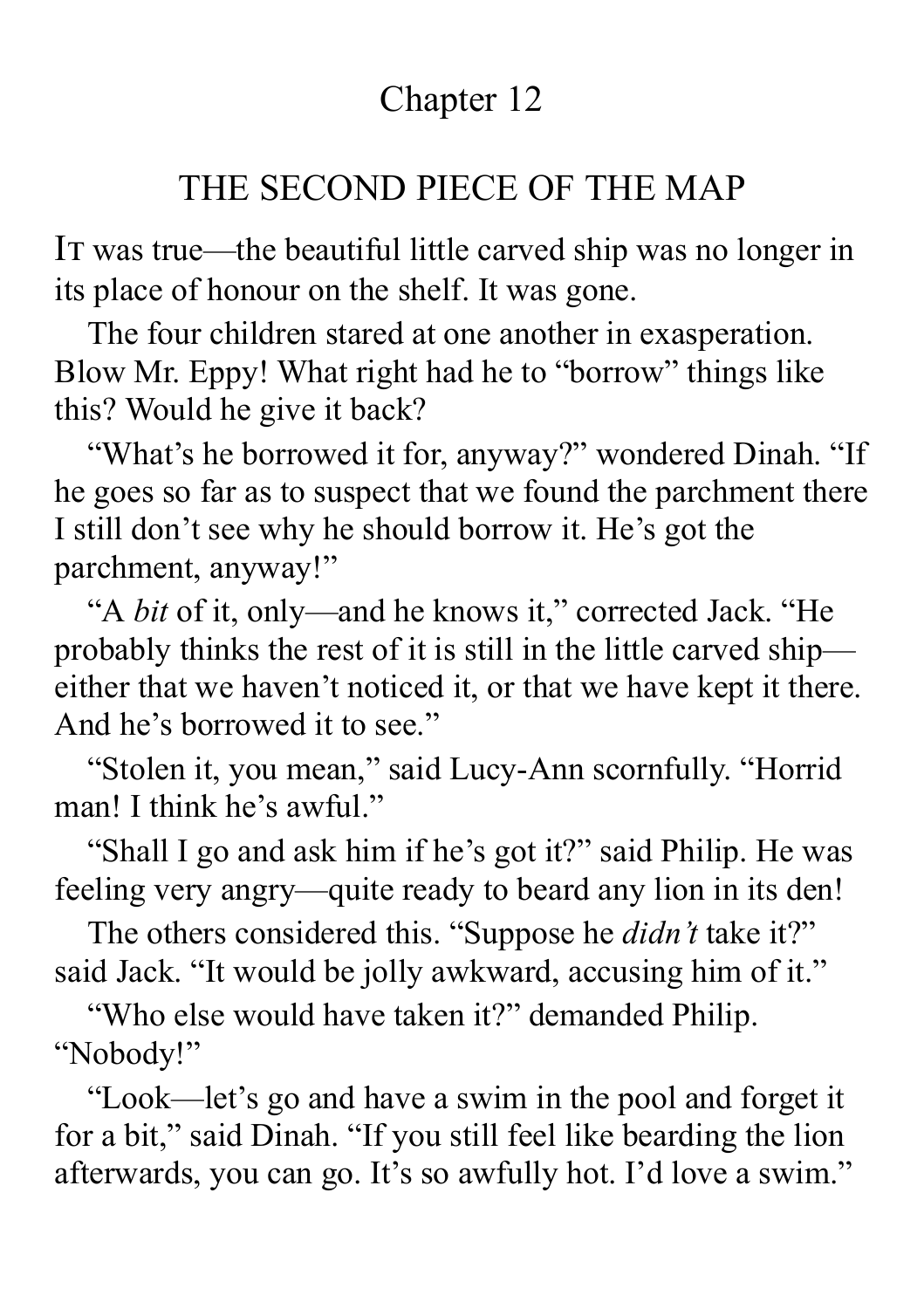"All right," said Philip reluctantly. "But I might not feel so keen on going after Mr. Eppy afterwards."

However, he was still of the same mind after his swim. The others couldn't help admiring him—they really thought it was a brave thing to do, to go and tackle Mr. Eppy and accuse him of "borrowing" their ship!

He went off to find Mr. Eppy. He was not in his cabin. He was not in his deck-chair. Where could he be? Philip began to hunt over the ship for him, determined to find him. He saw him at last coming out of the radio office.

"Mr. Eppy," said Philip, marching boldly up to him. "What have you done with our ship?"

Mr. Eppy stopped. Philip wished to goodness he did not wear those dark glasses. He had no idea if Mr. Eppy was surprised, angry or what.

He soon knew. Mr. Eppy spoke in a very snappy voice indeed. "What do you mean, boy? What ship do you speak of?"

"The little carved ship we showed you—the one in the bottle—called *Andra*," said Philip, wishing more than ever that he could see Mr. Eppy's eyes, and read what was in them. "What have you done with it?"

"I think you are mad," said Mr. Eppy coldly. "Quite mad. As mad as Lucian, who comes to me with a fairy-tale about a little girl, a gull and a piece of parchment. What nonsense, what fiddlesticks! And now you come to me with a question about a toy ship! You think I have taken it to float in my bath, perhaps?"

"*Did* you take it, Mr. Eppy?" persisted Philip.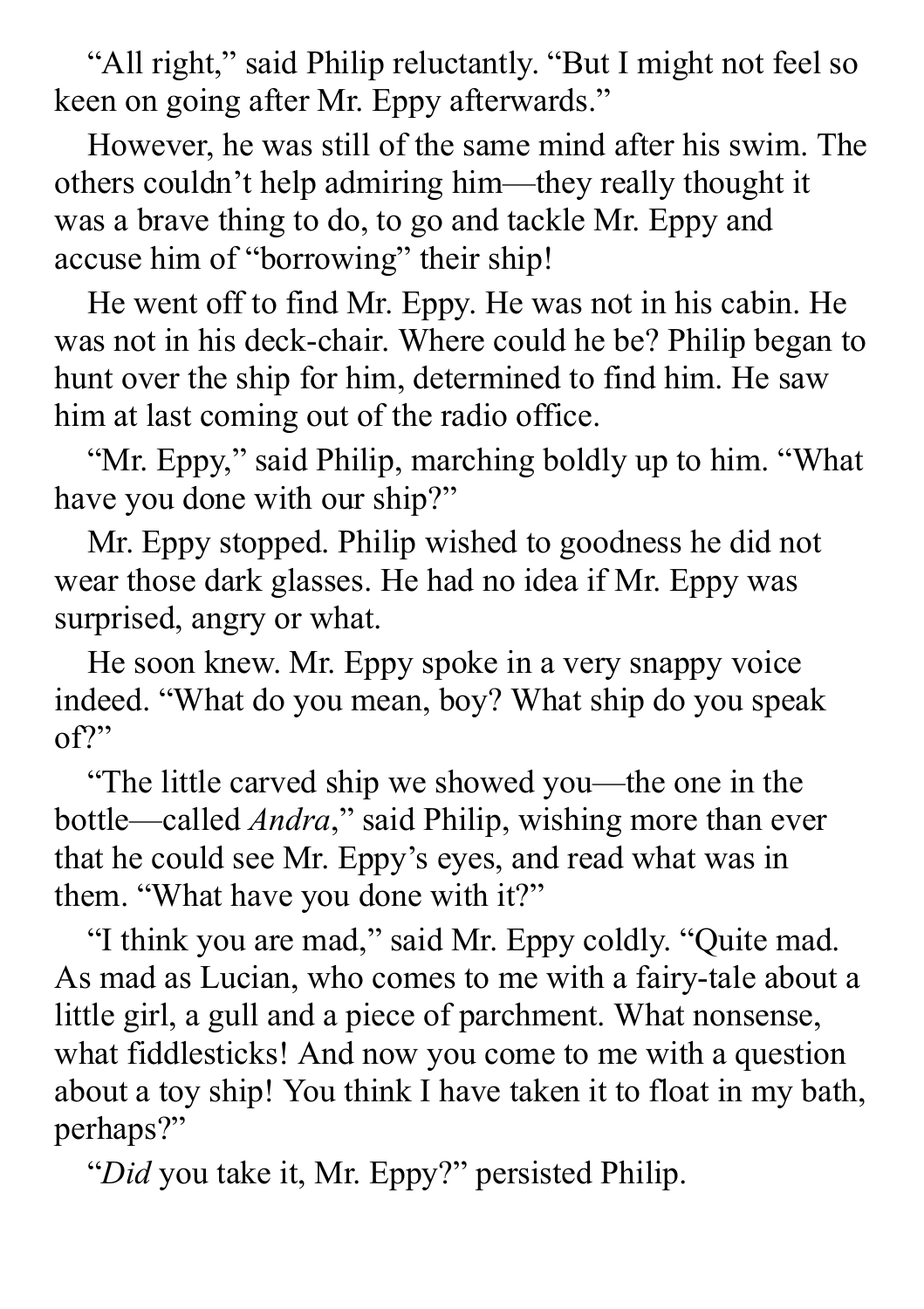"No! And do not dare to insult me with your fairy-tales and your crazy questions any more!" thundered Mr. Eppy.

He strode off, his mouth very grim. Philip was a little shaken. Well—he had not got much change out of Mr. Eppy, that was certain. Blow the man! Philip felt absolutely certain he had got the ship. He went down to meet the others in his cabin. They would be waiting for him there.

He opened the cabin door and went in. "Well," he said, "it's no go. He says he hasn't got the ship—but I bet he has. I feel it in my bones!"

"Then your bones tell you wrong," said Jack, and he pointed across the room to the shelf on the wall. "Look there."

Philip looked, and gasped. The little carved Ship of Adventure was back in its place again!

"Where was it?" he asked. "Gosh, what an idiot I've made of myself, accusing Mr. Eppy of having it! Where on earth *was* it?"

"We don't know," answered Dinah. "We all came in here a few minutes ago after we left you on your way to tackle Mr. Eppy—and the first thing we saw was the ship!"

"There it was, on the shelf—just where we left it this morning," said Lucy-Ann.

"Who put it back?" asked Philip.

"Aha—if we knew that we'd know who took it," said Jack. "I still think it was Mr. Eppy. If you remember, he came in to lunch *after* we did—he could easily have slipped down here, and taken the ship then. And he could just as easily have put it back whilst we were having our swim. If he saw us in the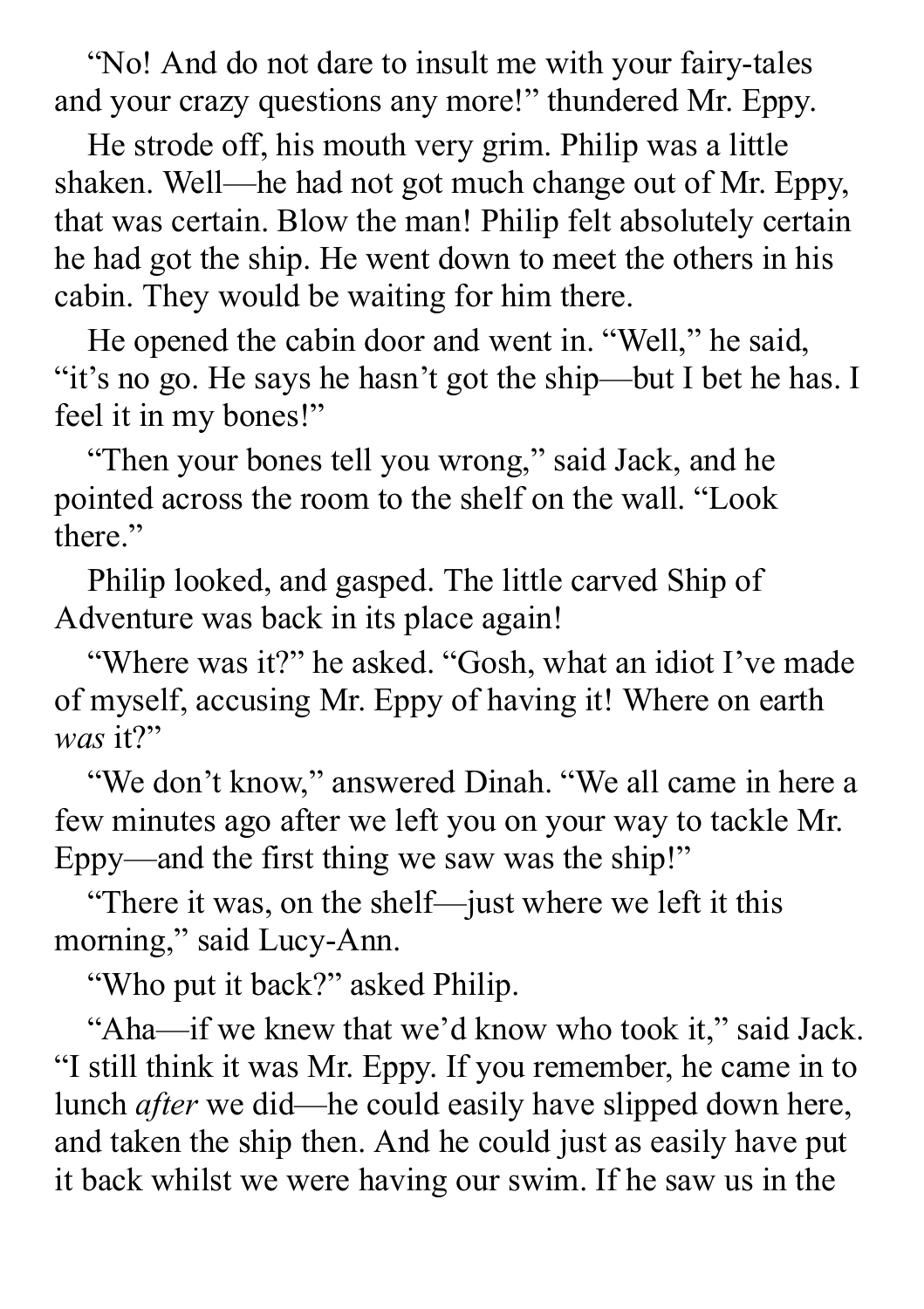pool, which is quite likely, he'd know that he had plenty of time to slip down here and replace it."

"The knob's a bit loose," said Dinah. "We think he found how it worked all right, and removed that wooden section, and examined the inside of the ship thoroughly."

"I see. And when he found there was nothing there he generously brought it back!" said Philip. "I don't like that man. He'll be hunting round all our cabins looking for our other bits of parchment, if we don't look out."

Lucy-Ann felt alarmed. "Oh dear—will he find them, do you think?"

"He might," admitted Philip. "They seem jolly good hiding-places to us, but they probably would be easy enough for him to discover."

"I say—are we going to get the other bits deciphered now?" said Dinah suddenly. "You know, we thought we'd ask the little Greek woman who keeps the shop on the ship, and the deck steward. Suppose Mr. Eppy gets to hear we've been showing other people more bits of parchment. He'll soon be after them."

"Yes, that's a point," said Jack. "But if we don't get them deciphered, we're no better off than we were. Hidden treasure is no use to anyone if they don't know in the least where it is. Anyway, we don't even know if the plan *does* show hidden treasure—all we know is that it is a genuine old document, and that Mr. Eppy is distinctly interested."

"I think we could trust the little shopwoman not to say a word," said Lucy-Ann. "She's nice, and she likes us. If we told her it was a secret, wouldn't she keep it? After all, we've got to ask *some*body!"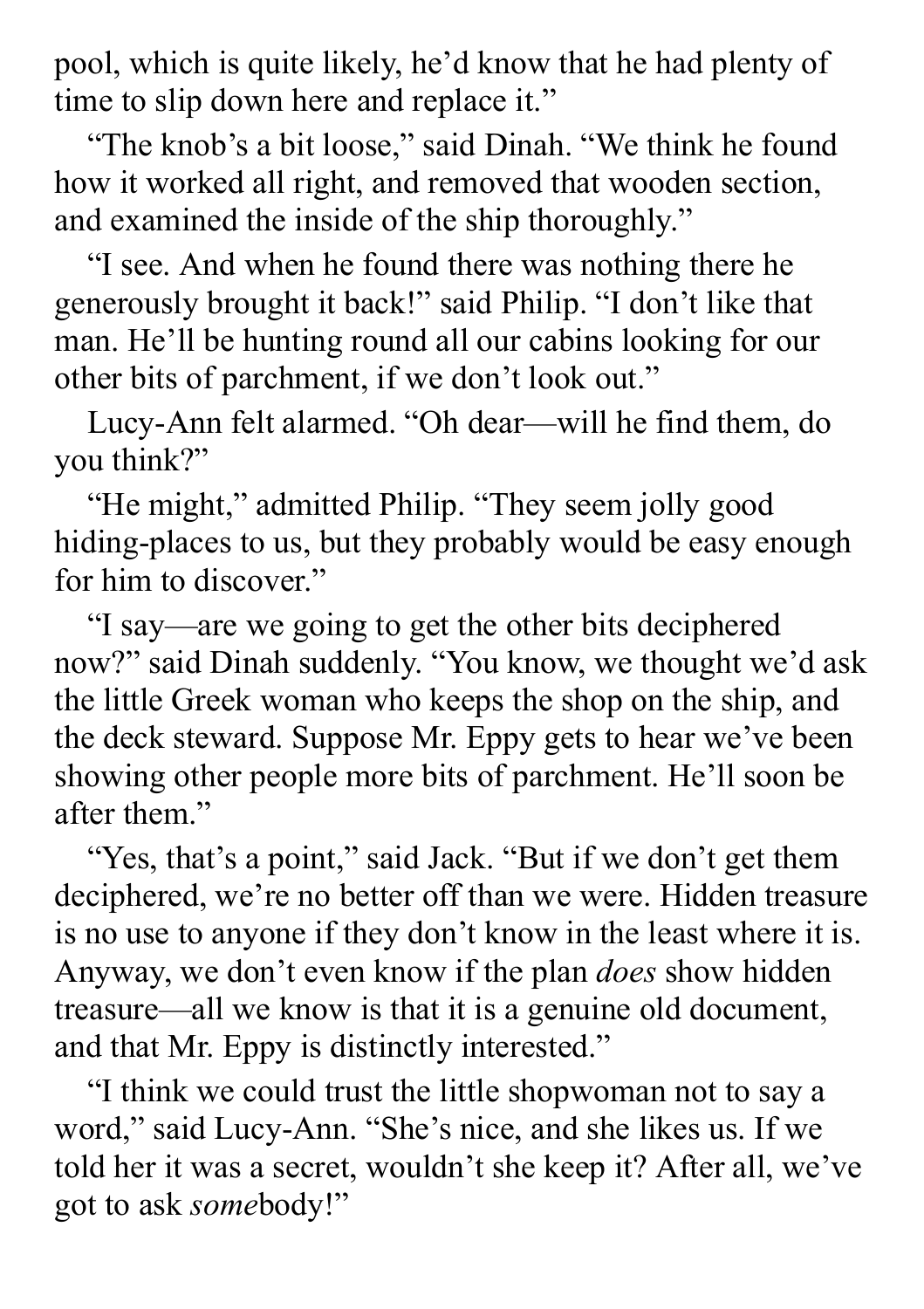They debated whether the shopwoman was trustable or not. They decided that on the whole she was.

"She said she'd show me some photographs of her children," said Lucy-Ann. "She's got three on some little island or other. She leaves them with her grandmother when she goes on the ship. Couldn't we all go and see the photographs, and then ask her about the parchment?"

"Trust Lucy-Ann for knowing everyone's life-history," grinned Philip. "It beats me how she does it! She already knows the names of the second officer's children, and she knows everything about the stewardess's old mother and what illnesses she suffers from, and she even knows how many dogs the captain himself has kept during his whole life!"

"I *don't*," said Lucy-Ann indignantly. "I simply wouldn't *dare* to ask him about dogs. Anyway, he can't have had any on board ship."

"I'm only pulling your leg, Lucy-Ann," said Philip. "Actually I think your idea of looking at the shopwoman's photos, and then springing our parchment on her—or a bit of it—is a good one."

"Let's go now, then," said Lucy-Ann, looking at the clock. "Everyone always has a sleep in the afternoon at this time no-one is ever in the shop. She'll be alone."

They went off together. Philip had the idea of first finding out where Mr. Eppy was—just in *case* he should be snooping round!

He came back and reported. "He's asleep in his deck-chair on the promenade deck. His head's well back, and he's not reading or anything."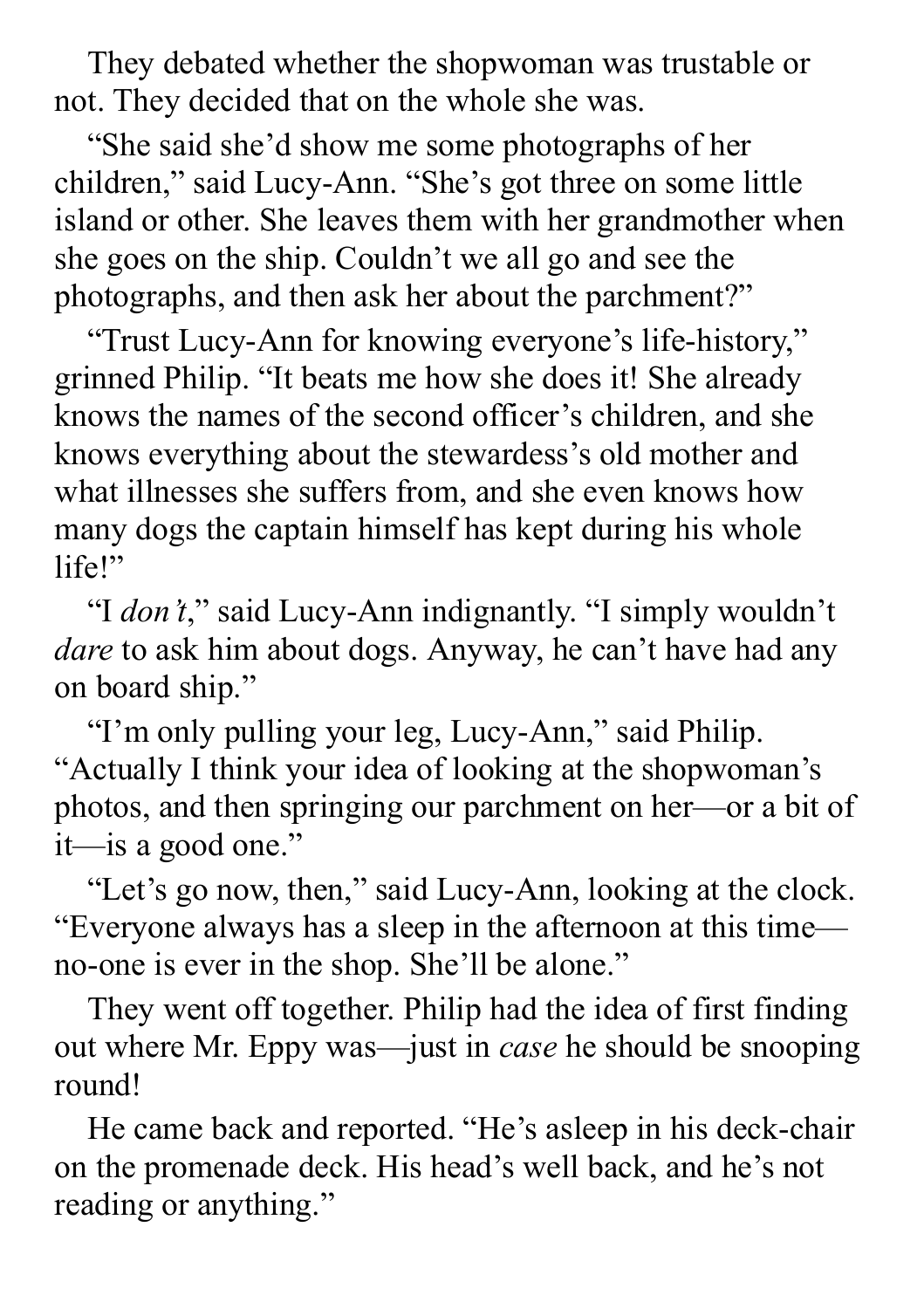"How do you know he's asleep?" demanded Jack. "You can't tell if his eyes are open or shut behind those awful dark sun-glasses."

"Well—he *looked* asleep," said Philip. "Sort of limp and relaxed. Come on—we'll go to the shop now."

They went to the little shop. The Greek woman who kept it showed all her white teeth in a pleased smile when she saw the children with Kiki and Micky.

"Ah, Kiki, Micky, and what mischief have you done?" she asked, tickling the little monkey and poking Kiki in the chest. "One, two, three, GO!"

Kiki immediately made a noise like a pistol-shot, which was just what the little Greek woman meant her to do. She was quite familiar with Kiki's ways, and always screamed with laughter when the parrot hiccupped, coughed or sneezed.

"Tell him to snizz," she begged. "I like when he snizzes."

So Kiki obliged with a fine variety of "snizzes," much to Micky's amazement. Then out came the photographs and the children were treated to a life-history of each of the three little girls she possessed. Dinah thought that surely never in this world had there lived such children before—so sweet, so good, so loving, so religious, so incredibly beautiful—and so extraordinarily boring!

Then Jack thought it was *their* turn to talk. He nudged Philip, who at once brought out his piece of the map. "Look," he said to the shopwoman. "Can you make head or tail of this for us? It's an old old document we found. What does it say —and what does it show?"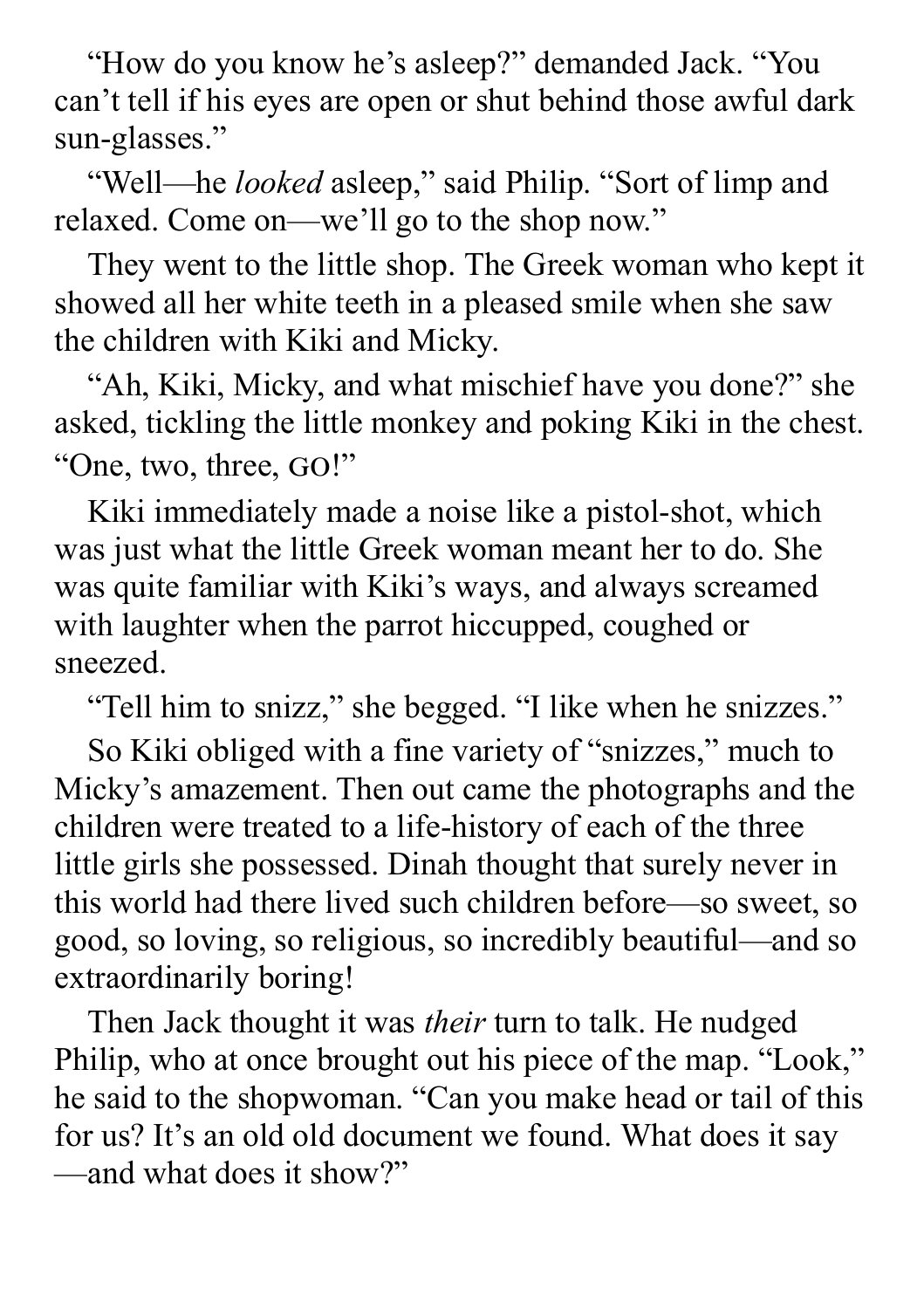The Greek woman looked at it sharply with her bright black eyes. "It is a plan of some sort," she said. "But you have not got the whole of it here—what a pity! It shows part of an island called Thamis or Themis, I cannot tell which. See, here is its name, in Greek—but

[Illustration]

you will not understand the letters, of course. Your alphabet is different. Yes, it is part of an island, but where it is I do not know"

"Can't you tell anything else from the map?" asked Dinah.

"There is something of importance on the island," said the woman. "Perhaps a temple? I do not know. There is a building marked here—or maybe it is meant to be a city. Again I do not know. I could tell you more if I had the whole of the map."

The children had been so engrossed in all this that they had not heard the soft footsteps of someone coming. A shadow fell across them. They looked up and Lucy-Ann gave a gasp. It was Mr. Eppy, his dark glasses hiding his eyes, as usual.

"Ah—something interesting. Let me see," said Mr. Eppy coolly, and before anyone could stop him he had twisted the parchment out of the Greek woman's fingers and was looking at it himself!

Philip tried to twist it out of *his* fingers, but Mr. Eppy was on his guard. He held it aloft and pretended to joke.

"He won't let Mr. Eppy see! Bad boy!"

"Bad, naughty boy!" echoed Kiki at once. Micky, thinking it was a game of snatch, suddenly leapt up in the air, and lunged out at the paper. He got it in his little paw, fell back to Philip's shoulder—and then, still with the parchment in his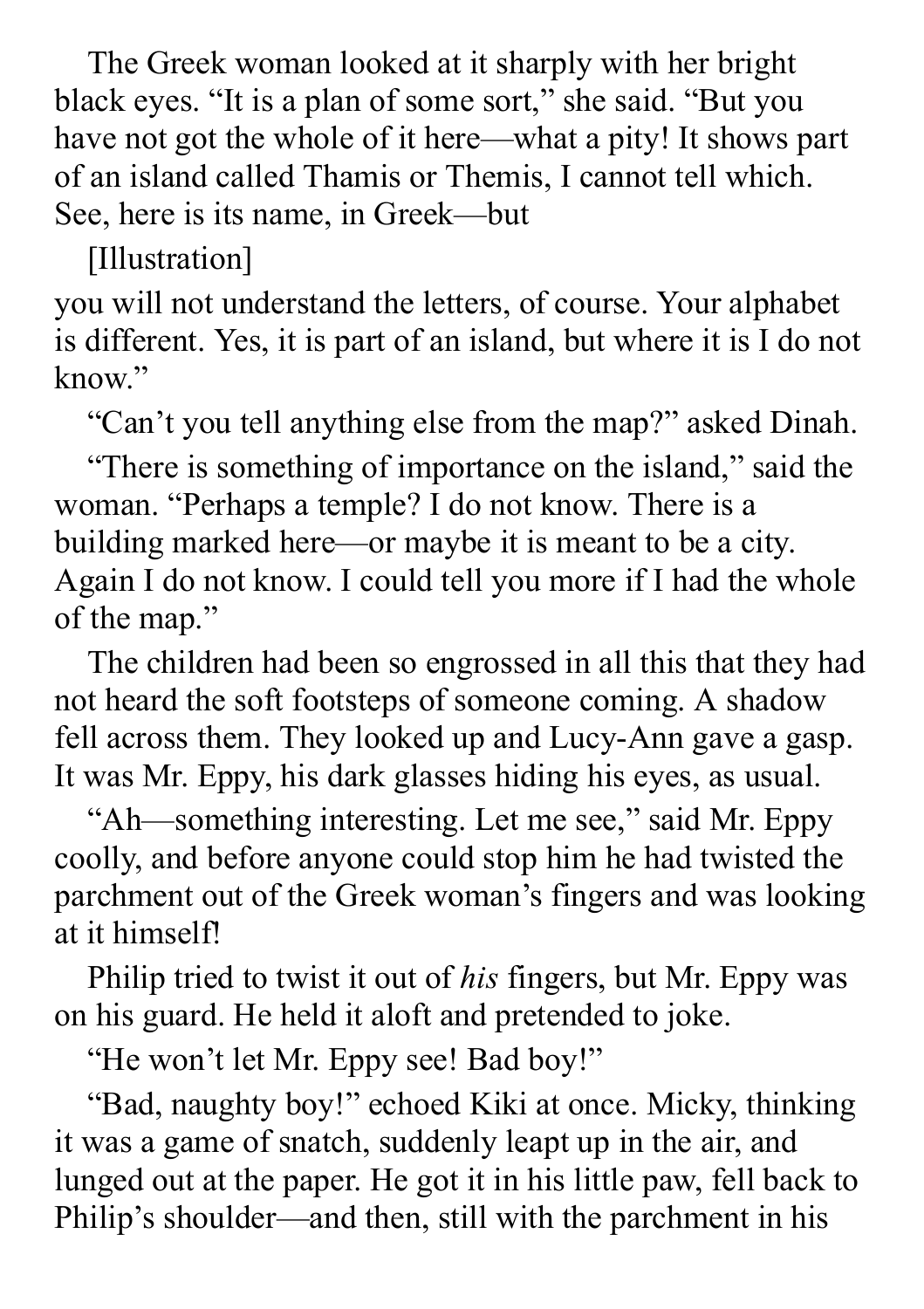hand, leapt to the top of the shop and sat there, out of reach, chattering excitedly.

Mr. Eppy knew when he was beaten. "What a funny little creature!" he said, in an amiable voice that managed to sound quite angry too. "Well, well—we'll have a look at the parchment another time!"

And with that he left the dumbfounded children, walking off rapidly, back to his deck-chair.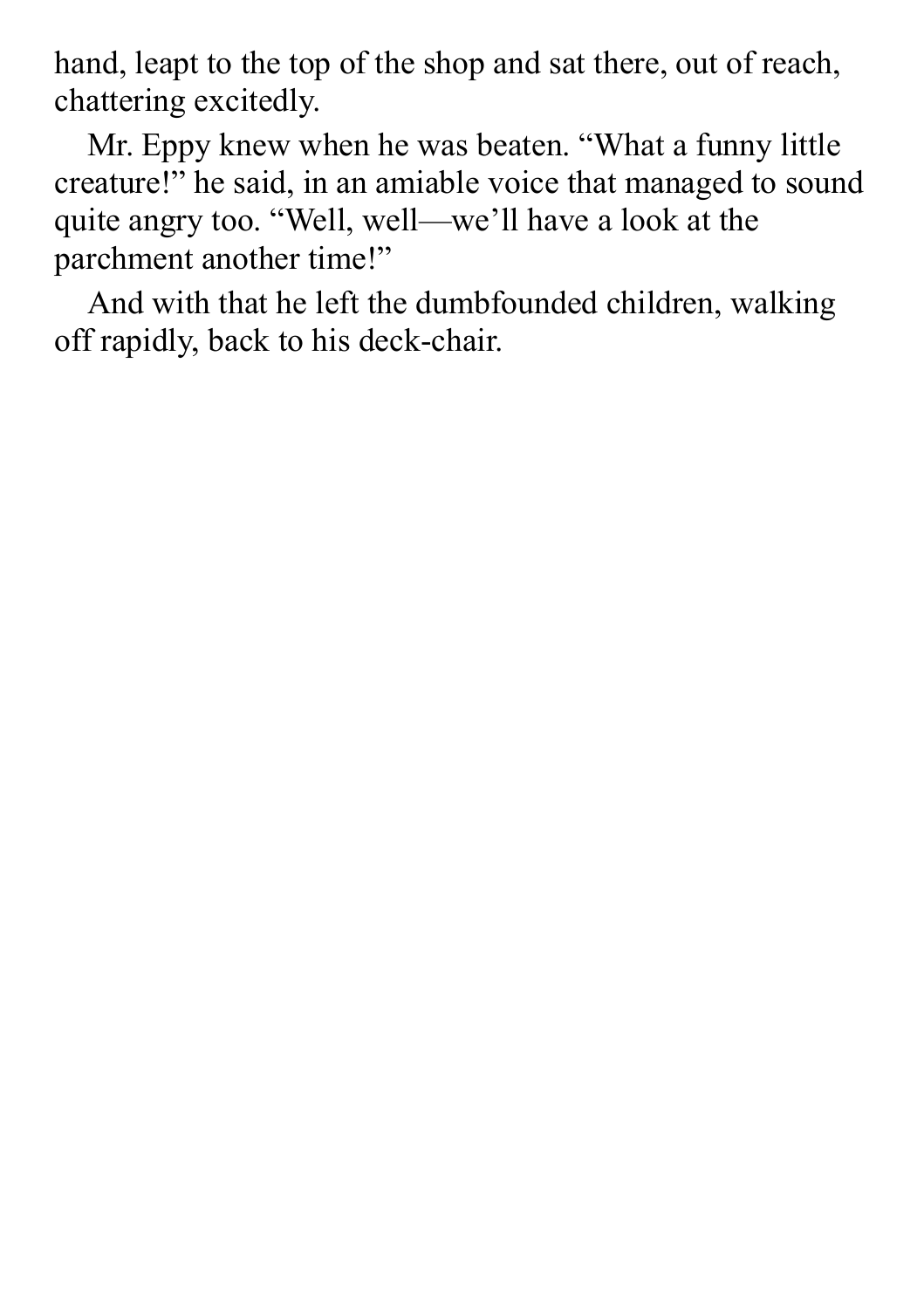## Chapter 13

#### GOOD-BYE, MR. EPPY!

"*WELL!*" said Dinah, finding her voice first. "Of all the cheek! Philip, he *couldn't* have been asleep when you saw him in his chair! He must have seen you looking at him and guessed you were up to something—and looked about till he found us."

"Blow him," muttered Philip. "Now he's seen *two* of the bits. He knows what the island is too because the name was on that second bit. That's an awful bit of bad luck."

They left the surprised little shopwoman and went moodily up to the bow of the ship, glad to feel the wind in their faces. Micky had come down as soon as Mr. Eppy had left them, and Philip had his bit of parchment back in safety. But the damage was done—Mr. Eppy had seen it!

"If there *is* anything in our idea, Mr. Eppy has seen enough to cotton on to it already," said Jack gloomily. "I can't say that we have been at all clever over this. Anything but."

"Simply *given* our secret away," said Dinah. "We're losing our grip!"

"Anyway—I don't really see what we could have *done* about the treasure," said Lucy-Ann suddenly. "I mean—we can't possibly go hunting for it, even if we knew exactly where it was. So we might as well give it up, and if Mr. Eppy wants to go hunting after it, let him!"

"Well, I must say you're very generous, giving up what might have been *our* treasure—and just saying Mr. Eppy can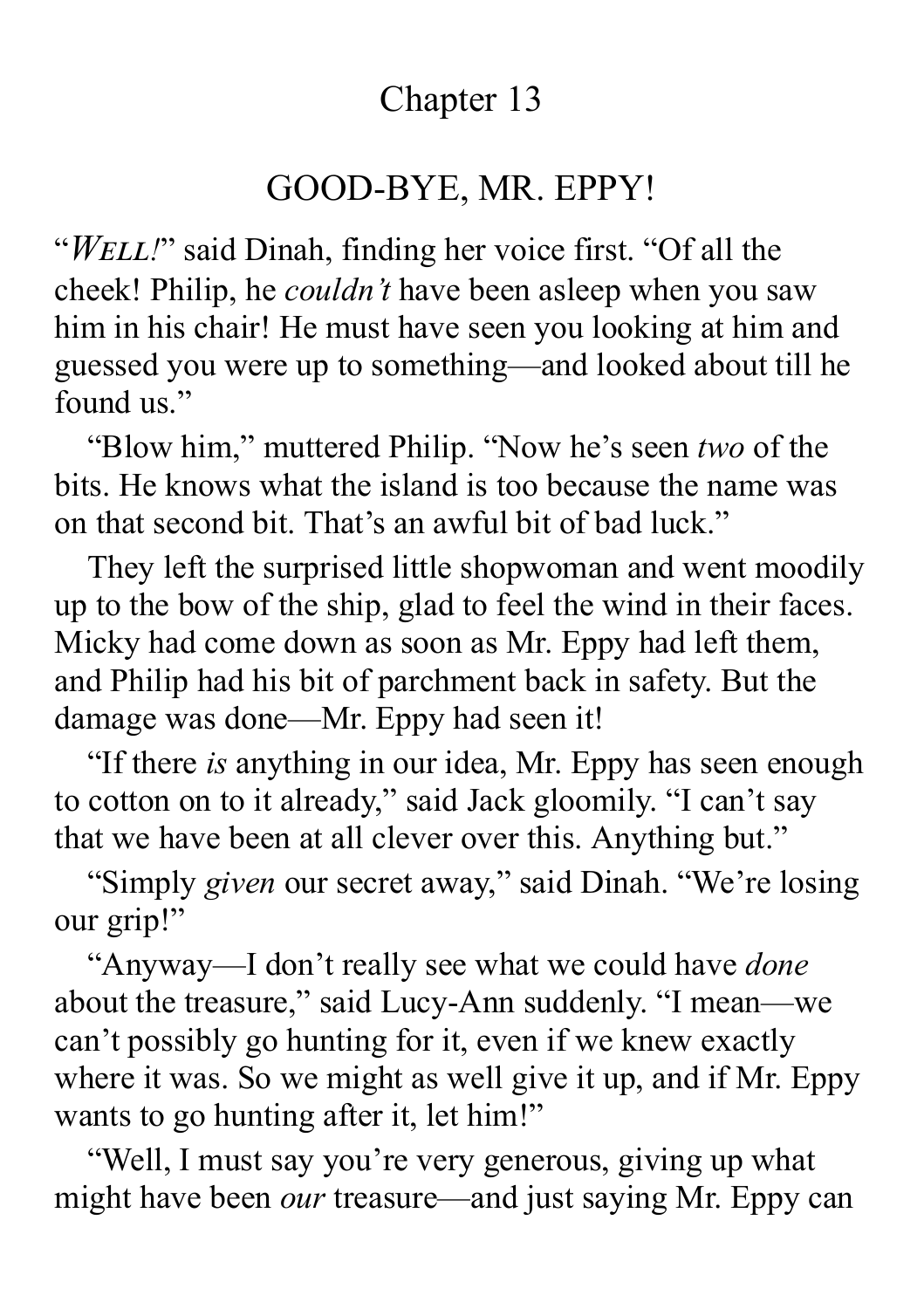have it!" said Jack, exasperated. "All because you don't want an adventure again!"

"Oh, I say!" cried Kiki, and the children stopped talking at once. Kiki had given her usual signal for the approach of Lucian. Up he came, grinning amiably. He appeared completely to have forgotten his last meeting with them in his cabin, when he had been in tears. His face still looked a bit blotched, but otherwise he seemed very cheery.

"Hallo!" he cried. "Where on earth have you been the last half-hour? I've been looking for you everywhere. I say, look what Uncle's given me!"

He showed the children some pieces of Greek money. "I expect he was sorry for going for me like that, don't you?" he chattered on. "Anyway, he's in a very good temper now. Aunt can't understand it!"

The children could understand Mr. Eppy's sudden good spirits very well indeed. They grinned wryly at one another. Mr. Eppy had got what he wanted—or some part of what he wanted—and he was pleased. It struck Jack that Mr. Eppy probably always got what he wanted, in one way or another. He wouldn't much care *which* way. He thought uneasily that they ought to find safer hiding-places than the ones in the cabins, for the remaining pieces of parchment.

He felt very gloomy. What was the use of bothering? *They* would never be able to do much about the treasure! How could they? Aunt Allie would not hear of it, he knew. And there would *have* to be some grown-up in charge. If only Bill had come on the trip with them!

An idea came into his head. "I'm going off by myself for a little while," he announced. "See you later." Off he went with Kiki, thinking about his idea. What about looking up the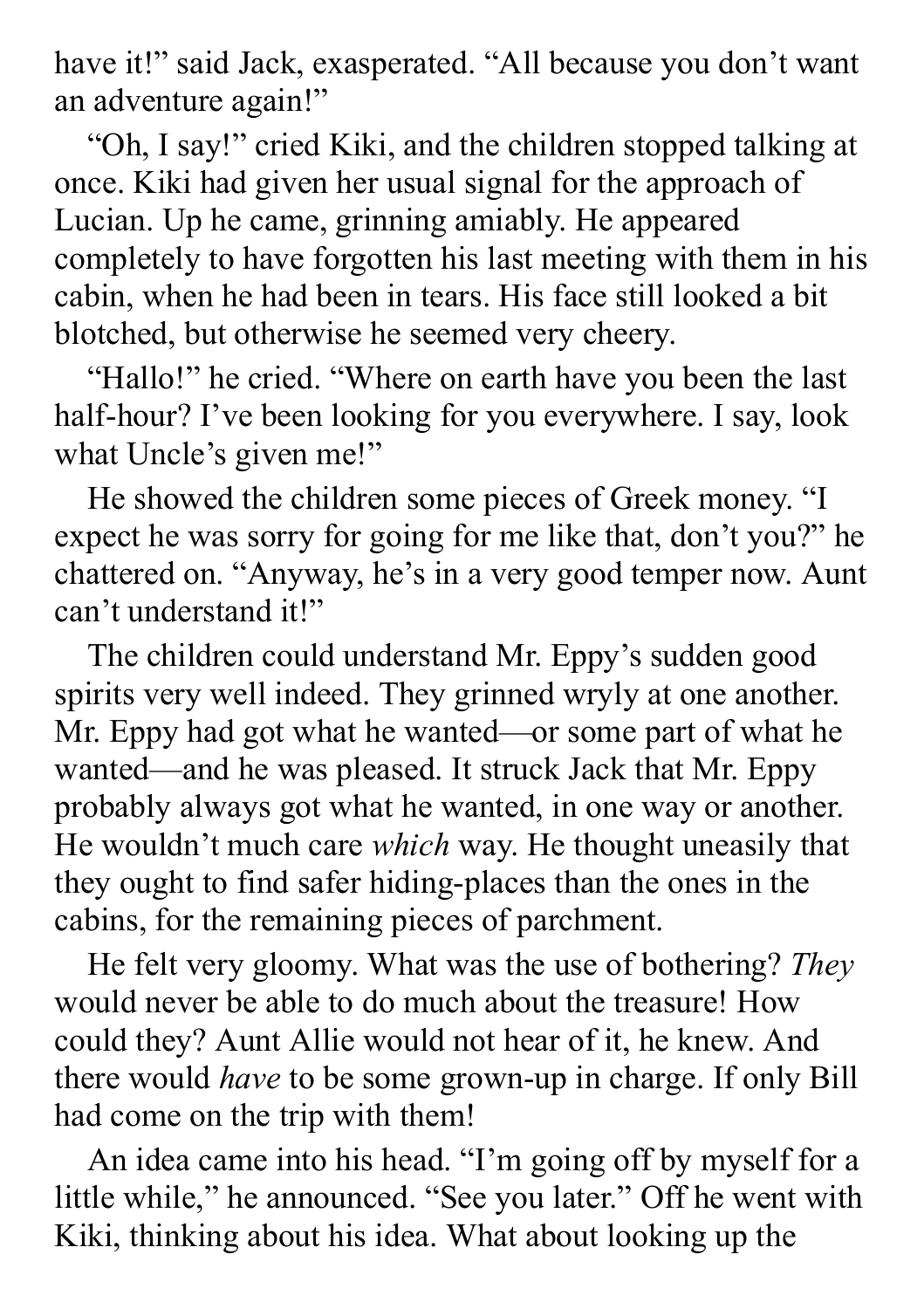island Thamis or Themis, whichever it was, on a modern map, and seeing if it was shown there? It would be interesting to see whereabouts it was. Why, it might be quite near where they were cruising!

He went down to the ship's little library with Kiki and asked for a good map of the islands. The librarian gave him one and looked disapprovingly at Kiki. He did not like parrots in his quiet library.

"Blow your nose," Kiki advised him. "Wipe your feet! How many times have I told you to shut the door? Pooh! Gah!"

The librarian said nothing at all, but looked down his nose. He had never in his life been spoken to like that before—and by a parrot, too! He was most irritated.

"One, two, three, GO!" said Kiki, and made the noise of a pistol going off. The librarian almost jumped out of his seat.

"Sorry about that," said Jack hastily, afraid that the librarian would turn him out. He tapped Kiki on the beak. "Manners, Kiki, manners. Shocking!"

"Shocking," repeated Kiki, in a mournful voice, and began to sniff in exactly the same way that the librarian did.

Jack pored over the map of the islands, forgetting all about Kiki in his interest. For a long time he could not see Thamis —and then there it was, under his eyes! It was not a large island, and was marked with what seemed to be a city or town, just on the coast. One or two small marks seemed to indicate villages—but there was only the one town.

[Illustration]

So that was where the legendary fleet of treasure ships went, years and years ago! They put in at that city by the sea,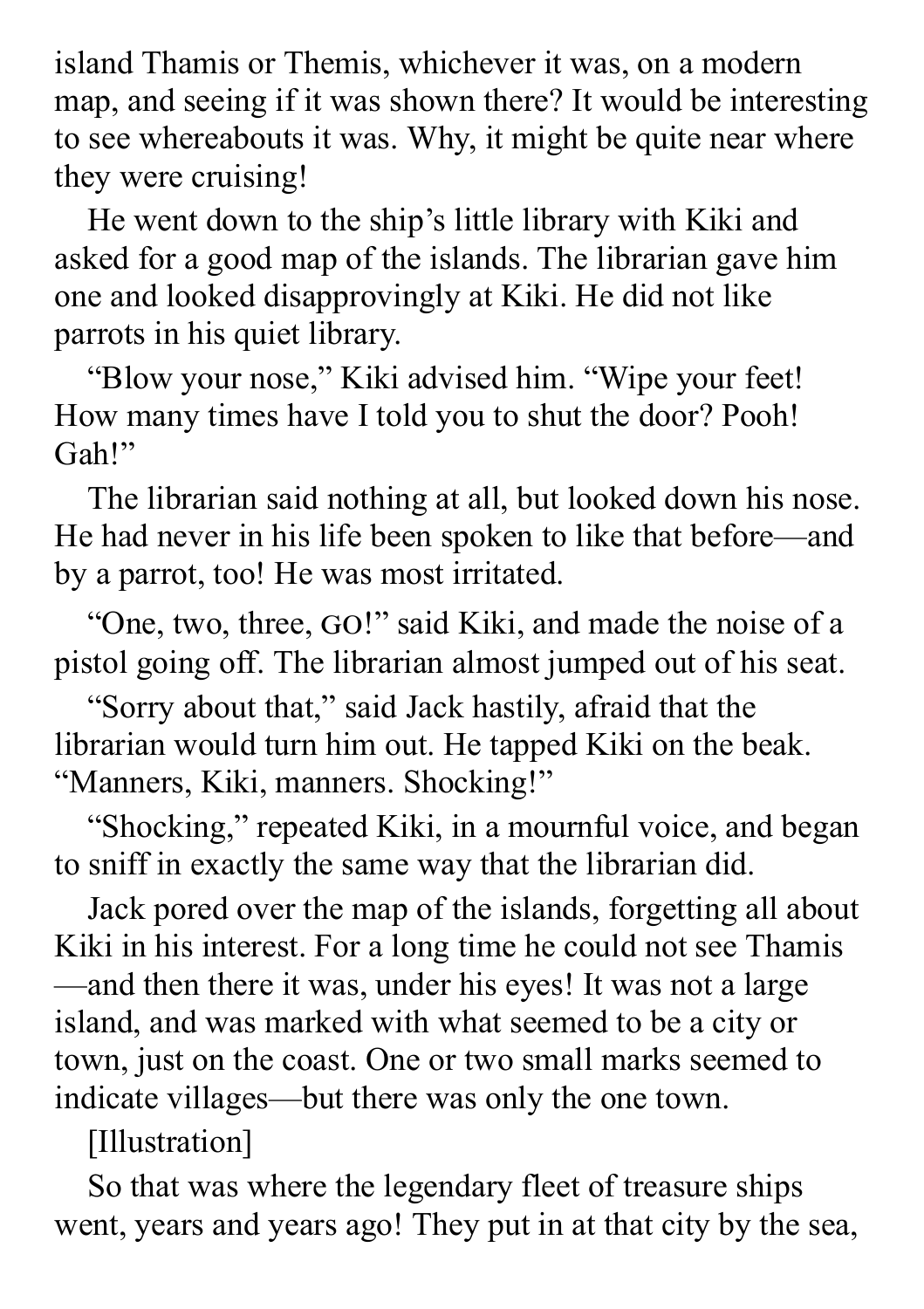sailing into the port at dead of night. How did they unload the treasure? Were there people there in the secret? Where was it put? It must have been hidden remarkably well if no one had ever found it in all the years that had gone by.

Jack pored over the map, his imagination giving him picture after picture, and making him stirred and excited. He gave a deep sigh, which Kiki immediately echoed. If only he could go to Thamis—to that city by the sea—if only he could just have a *look* at it!

But it would be Mr. Eppy who would do that—Mr. Eppy who knew all the islands by heart, and who could afford to hire ships to go from one to the other, exploring each one as he pleased. Jack folded up the map with another sigh. He put the whole idea away from him, once and for all. You couldn't go on treasure-hunts unless you were grown-up—his common sense told him that all the plans he and the others had made were just crazy dreams—lovely dreams, but quite impossible.

Jack strolled out of the library and up on deck. They were heading for another island. They were to go close by it, so that the passengers might see the romantic coast-line, but they were not calling there.

At least, so Jack had thought. As they came near, he saw that he must have been wrong. The ship was either going into the port there, or people were going off in a motor-boat that had come out to meet the ship. The ship's engines stopped at that moment, and Jack leaned over the side to watch the motor-boat nose its way near.

It soon lay alongside the big ship, rising and falling gently on the waves. A ladder was shaken down the side of the *Viking Star*. Someone began to climb down, someone who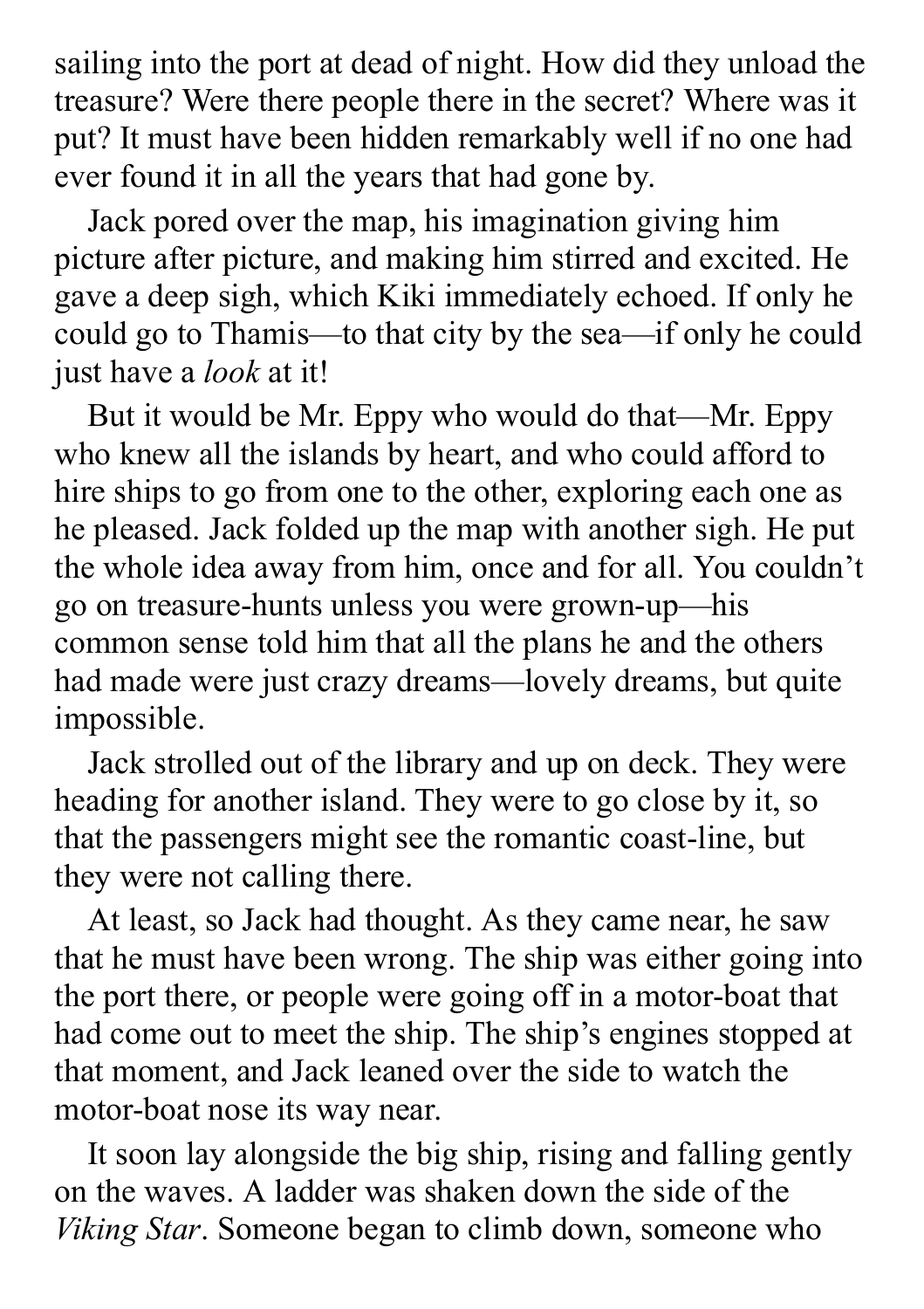waved back to others on the ship, and called out in a foreign language.

And then Jack got a shock. The someone was *Mr. Eppy*! He was calling good-bye to his wife and nephew. He climbed right down to the motor-boat and jumped deftly to the deck. His big suitcase was lowered on a rope, and swung down on the deck beside him. He looked up and waved again, his dark glasses showing clearly.

Jack scowled down angrily and miserably. Blow Mr. Eppy, blow him! Jack felt sure he knew why he was leaving the boat. Mr. Eppy knew enough to set things in motion for the grand Andra treasure-hunt. He was going to Thamis. He would smell out the treasure that Jack and the others had happened on, in that old map. It would be his.

And probably Jack would never even know what happened about it—never know if it was found, or what it was, or anything. It was like reading a tremendously exciting book half-way through, and then having the book taken away and not knowing the end of the story.

The motor-boat chugged away from the ship. Mr. Eppy and his sun-glasses disappeared. Jack

[Illustration]

turned from the deck-rail and went to find the others. He wondered if they knew about Mr. Eppy.

He found them in the cabin. Micky had eaten something that disagreed with him, and had been sick. They were looking after him anxiously. They had not even noticed that the engines of the ship had stopped, and were now starting again.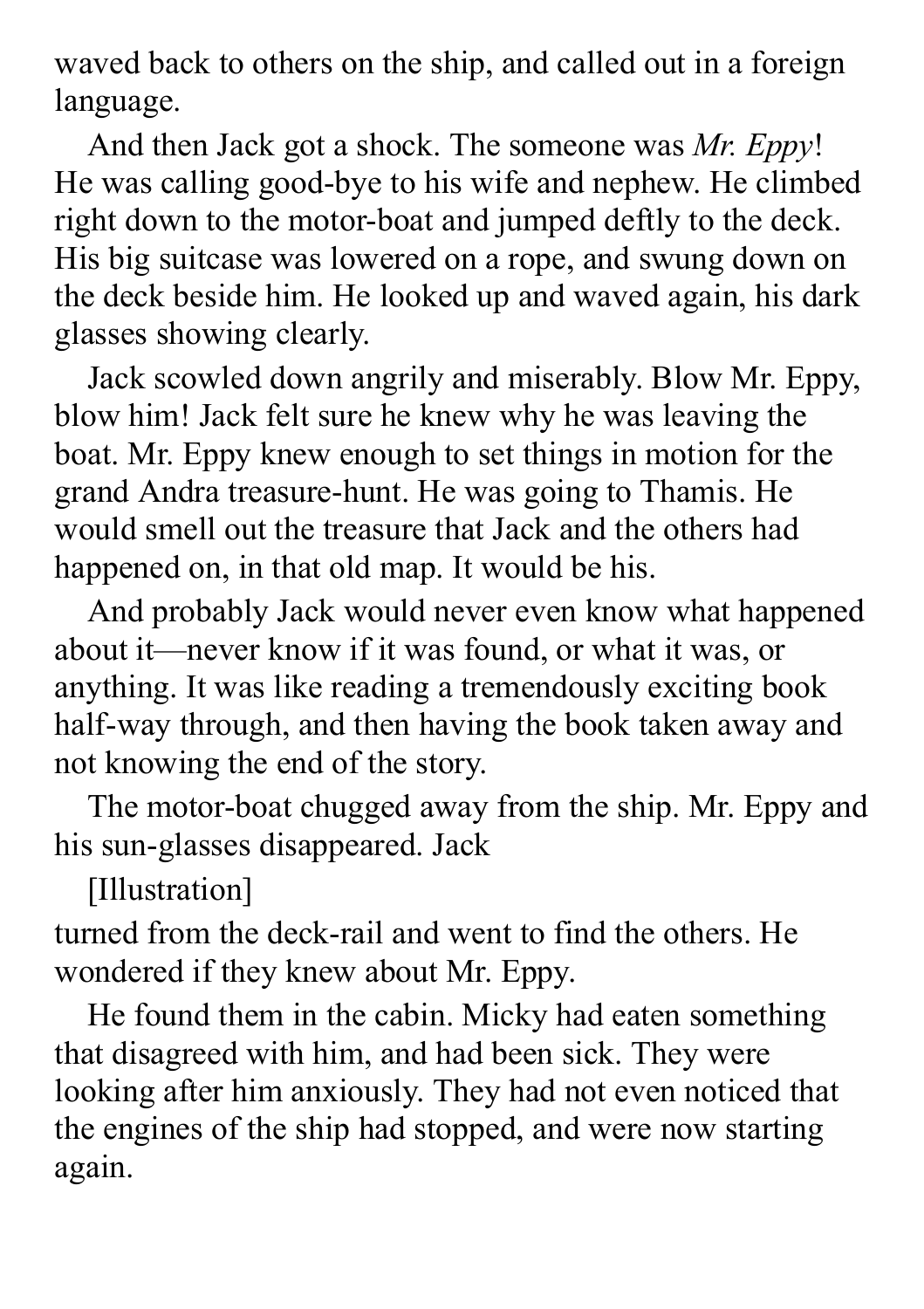"There!" Dinah was saying as Jack came into the cabin. "He's all right now—aren't you, Micky? You shouldn't be so greedy."

Jack came in looking so gloomy that everyone was startled. "What's up?" said Philip at once.

"It's *all* up," said Jack, sitting down on the nearest bed. "Who do you think's gone off in a motor-boat—suitcase and all?"

"Who?" asked everyone.

"Mr. Eppy!" said Jack. "Hotfoot after our treasure! He knows the island, he's guessed the Andra treasure may be there—and he's gone to set things going. At least, that's how *I* see it!"

"That's a blow," said Philip. "We've messed everything up properly. He certainly doesn't let grass grow under his feet."

"We may as well give up all our grand ideas," said Dinah. "What a shame! I did feel so terribly thrilled."

"I bet he had just been sending a radio message for a motor-boat to take him off here, when I met him coming out of the radio office," said Philip, remembering. "Just that first bit of parchment must have got him going. Now he's seen the second and he's certain!"

"It's bad luck," said Lucy-Ann. "We don't usually mess up things like this. Hallo—who's that?"

"Oh, I say!" said Kiki, at once—and sure enough the door opened, and in came Lucian with his everlasting cry. "Oh, I say! What do you think's happened?"

"You've got rid of your uncle," said Dinah at once. Lucian grinned.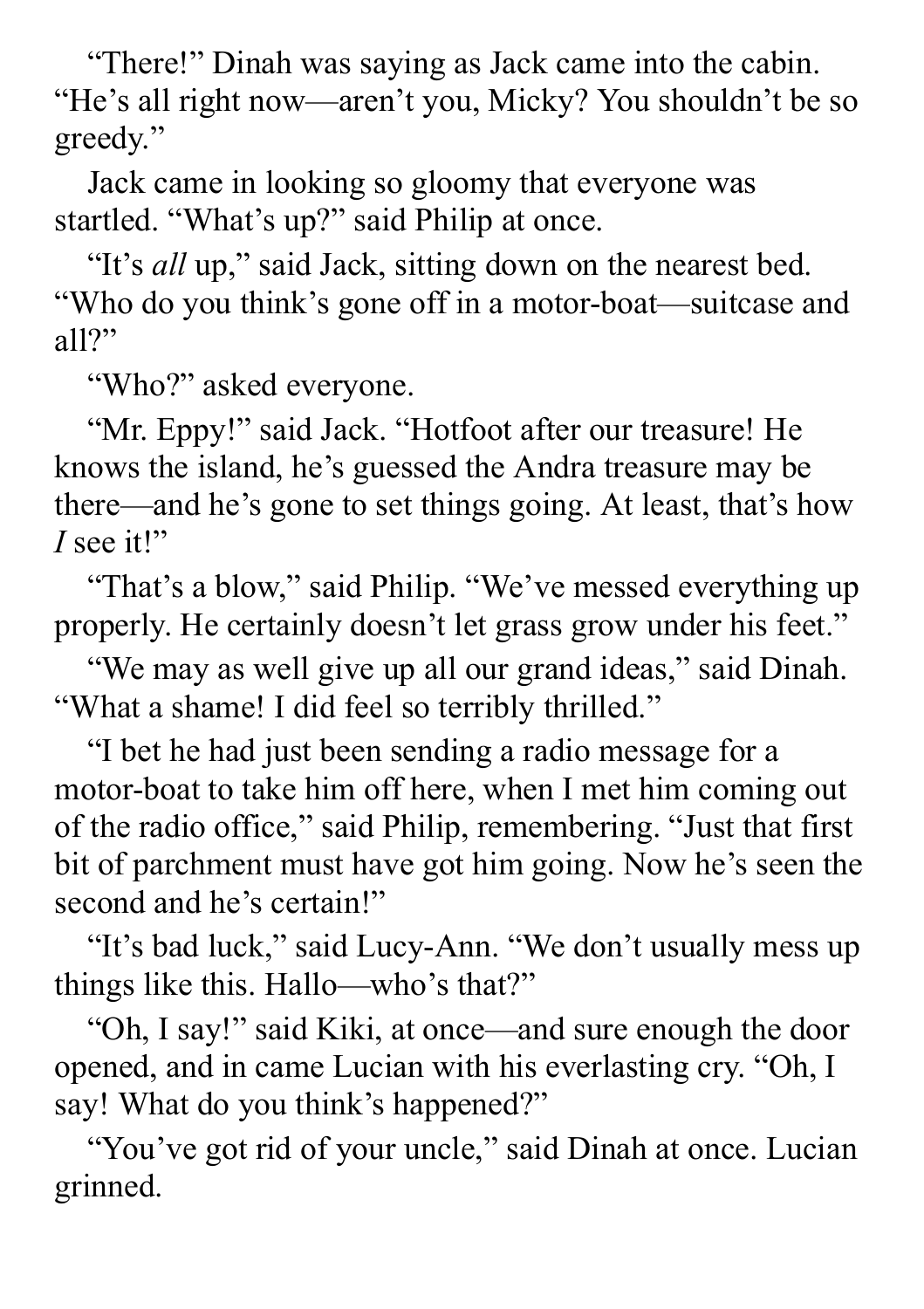"Yes. He's gone. Said he had had an urgent business message and couldn't fool about cruising around with Auntie and me any longer. Gosh, I'm glad he's gone."

"Yes, he's not a pleasant person," said Jack. "I'm glad he's not *my* uncle. Some of his little ways are not what you might call attractive."

"They're *not*," said Lucian, who felt he was quite free now to speak his mind about his uncle. "Do you know—he wanted me to take your little carved ship to him and not say a word to you about it? What do you think of that?"

"Not much," said Jack. "*Did* you take it?"

"Of course not!" said Lucian, with such indignation that everyone felt he was telling the truth. "What do you take me for?"

Nobody said what they took him for. They felt that it would be a pity to spoil his pleasure. Lucian beamed round at them.

"Now we can have a jolly good time, without my uncle, can't we?" he said.

"I can't say your uncle makes any difference to us one way or another," said Jack. "I don't want to talk about him any more. He's an unpleasant subject for discussion. There's the gong to dress for dinner, Lucian. You'd better go. You had no lunch and you must be ravenous."

"I jolly well am," said Lucian and went, looking quite delighted with life. The others, however, looked anything but delighted. In fact, they looked distinctly gloomy.

"Well—that's the end of what looked like a most promising adventure," said Philip.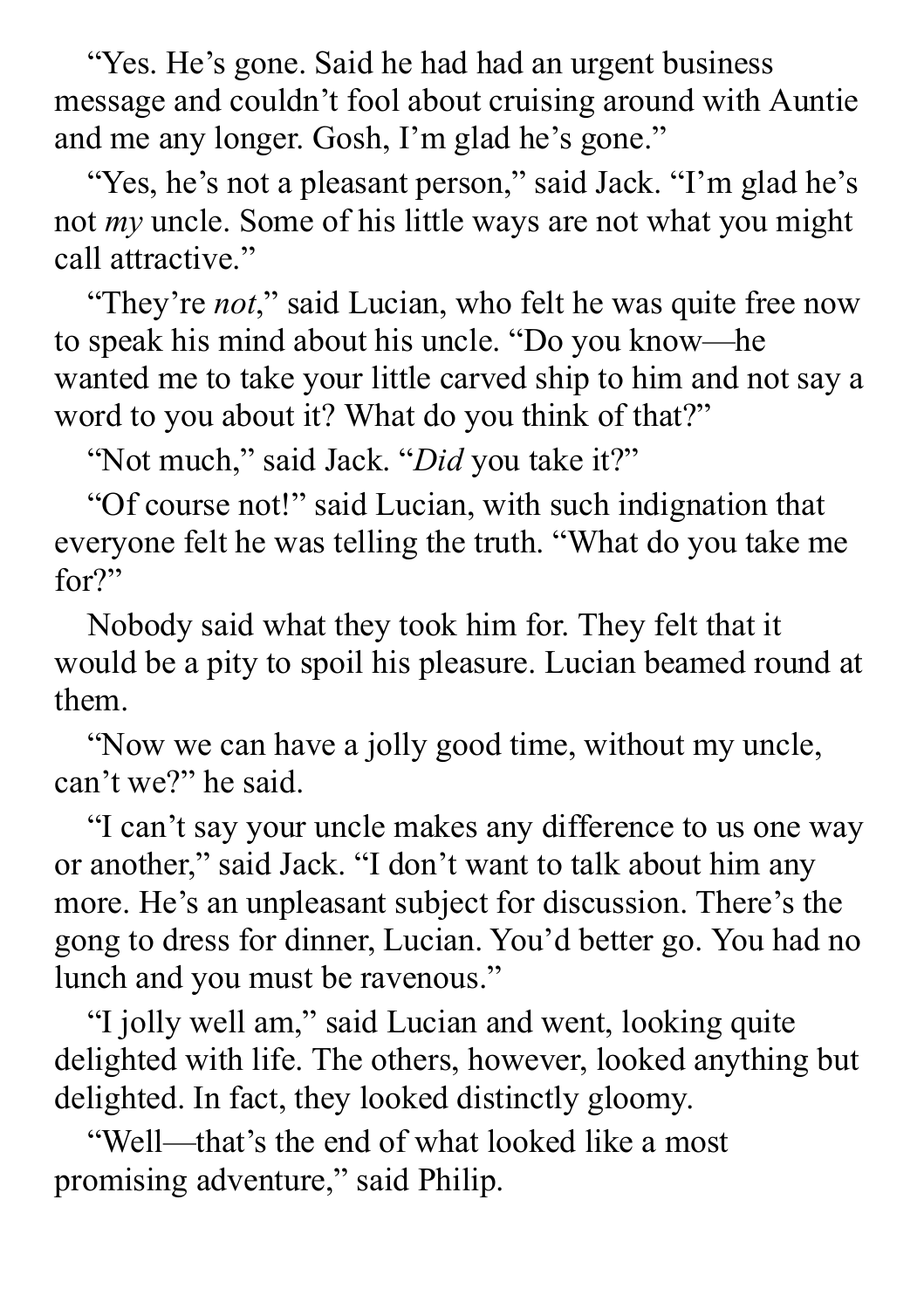But he was wrong. It was not the end. It was really only the beginning!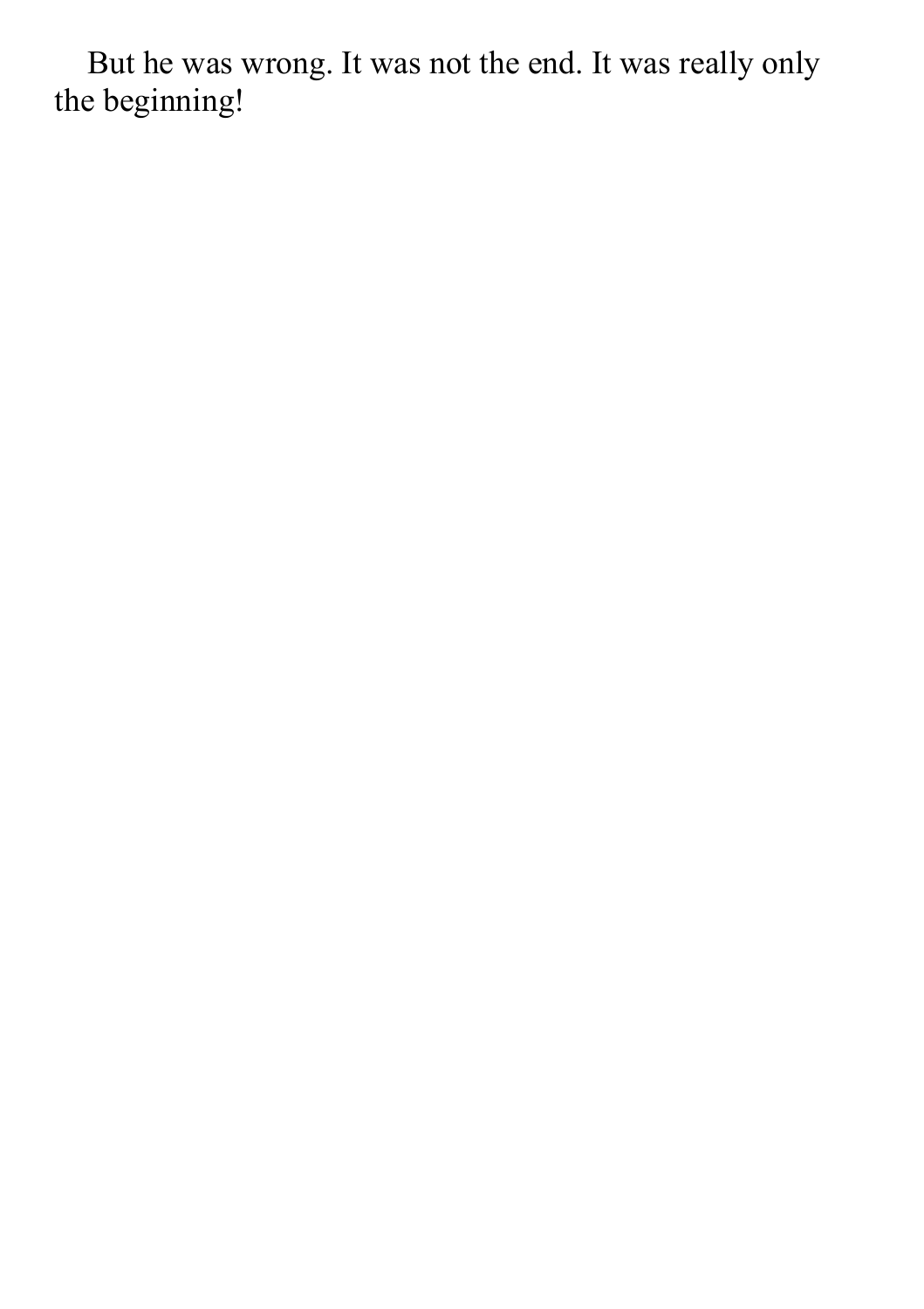## Chapter 14

## THINGS BEGIN TO HAPPEN!

THINGS began to happen the very next day. The ship was cruising along as usual in a purple-blue sea, and the sun shone down from a sky spread with dazzling white clouds and patches of brilliant blue.

Gulls glided by, and all kinds of other sea-birds bobbed on the water, or soared high above the ship. Everyone was peaceful in their deck-chairs, reading or snoozing, waiting for the mid-morning drink of iced lemonade brought by the stewards. Even the children were lazing in their chairs, tired after their strenuous morning game at deck-tennis.

Kiki sat on the back of Jack's chair, snoozing too. She had been chasing gulls, calling to them in a voice so like theirs that the poor things were completely bewildered. Now she was tired out. Micky was curled up in the shade of a lifeboat, fast asleep.

A small page-boy appeared, the one who ran messages, and fetched odds and ends for the passengers. He carried a long envelope on a salver.

He called out loudly as he went. "Radiotelegram for Mrs. Mannering, please. Radio for Mrs. Mannering, please."

Philip nudged his mother, and beckoned to the call-boy. Mrs. Mannering looked up, startled to hear her name shouted out. The boy came up to her and presented the radiotelegram.

She tore it open, wondering who it was from. She read it out loud to the listening children.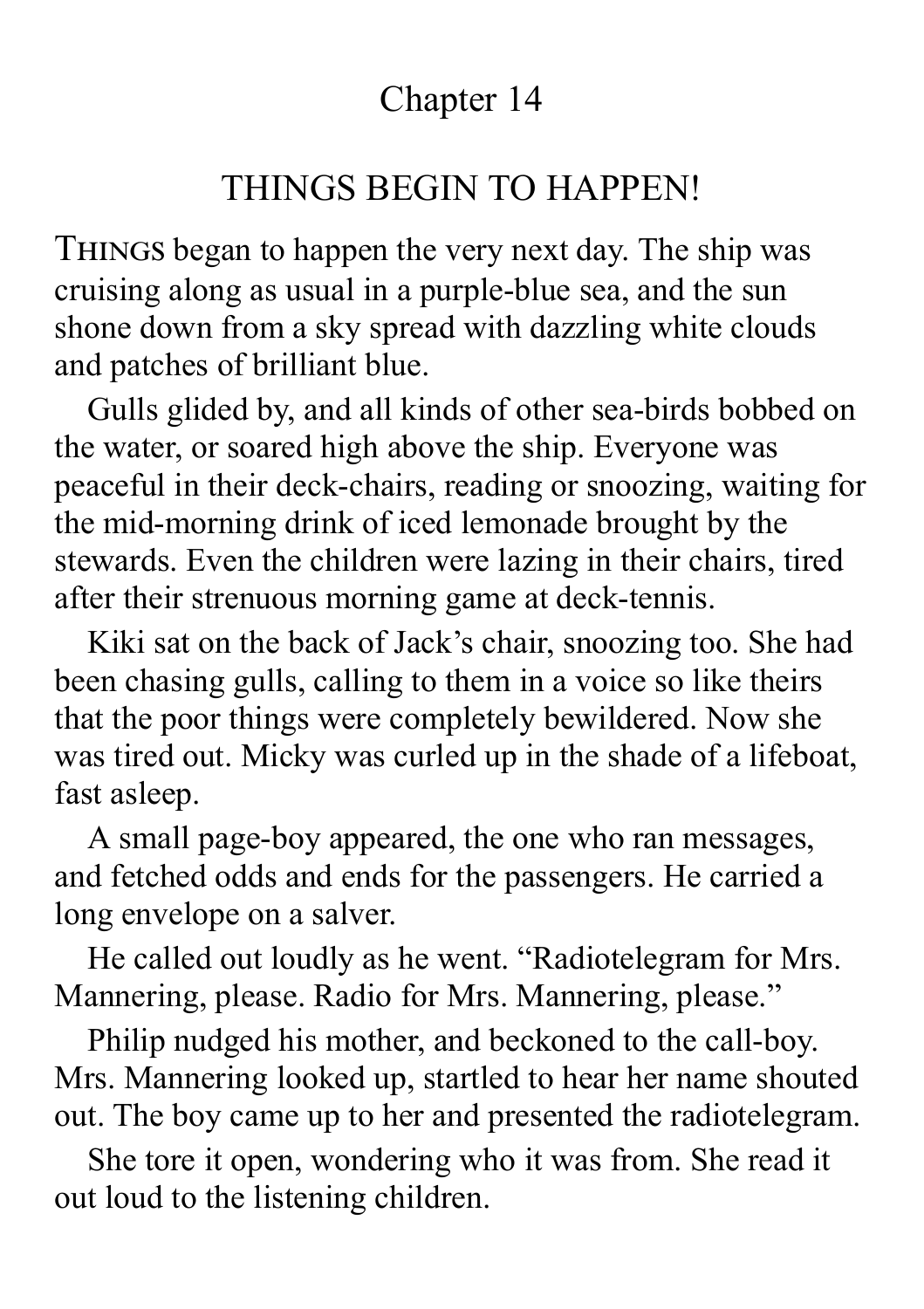Your aunt seriously ill and calling for you. Fly back if you can, and I'll take over the kids. Radio me, please.

 $R_{\rm H.L.}$ 

There was a silence. "Oh dear," said Mrs. Mannering. "This *would* happen on a cruise. What shall I do? It's all very well for Bill to say 'Fly back.' But where from? And how can I leave you all?"

"Don't upset yourself, Mother," said Philip. "I'll see to things for you. I know the second officer very well and he'll tell me what you're to do."

"As for us, you needn't worry at *all*," said Jack. "You know we're all right on the boat. You wouldn't want us all to fly back with you, surely!"

"Oh no. Of course not. Especially after I've paid such high fares for you all on this cruise," said Mrs. Mannering, still looking worried. "Oh dear—I do hate sudden things like this. I really do."

"Mother dear, it's all right," said Dinah. "You can get a plane from the very next place we stop at, if there is an airfield. You'll be in England tomorrow. And Bill will take over, as he said. He'll probably meet you at Croydon, if the plane lands there, see you safely on to your train, and then catch a plane to join us. He'll enjoy the rest of the trip. Maybe you'll be back too."

"Oh no, I shan't—not if Aunt Polly has got one of her really bad turns," said Mrs. Mannering. "She's been so good to me—and to you too—that I *must* stay with her till she's quite herself again. Oh, I do hate leaving you four by yourselves."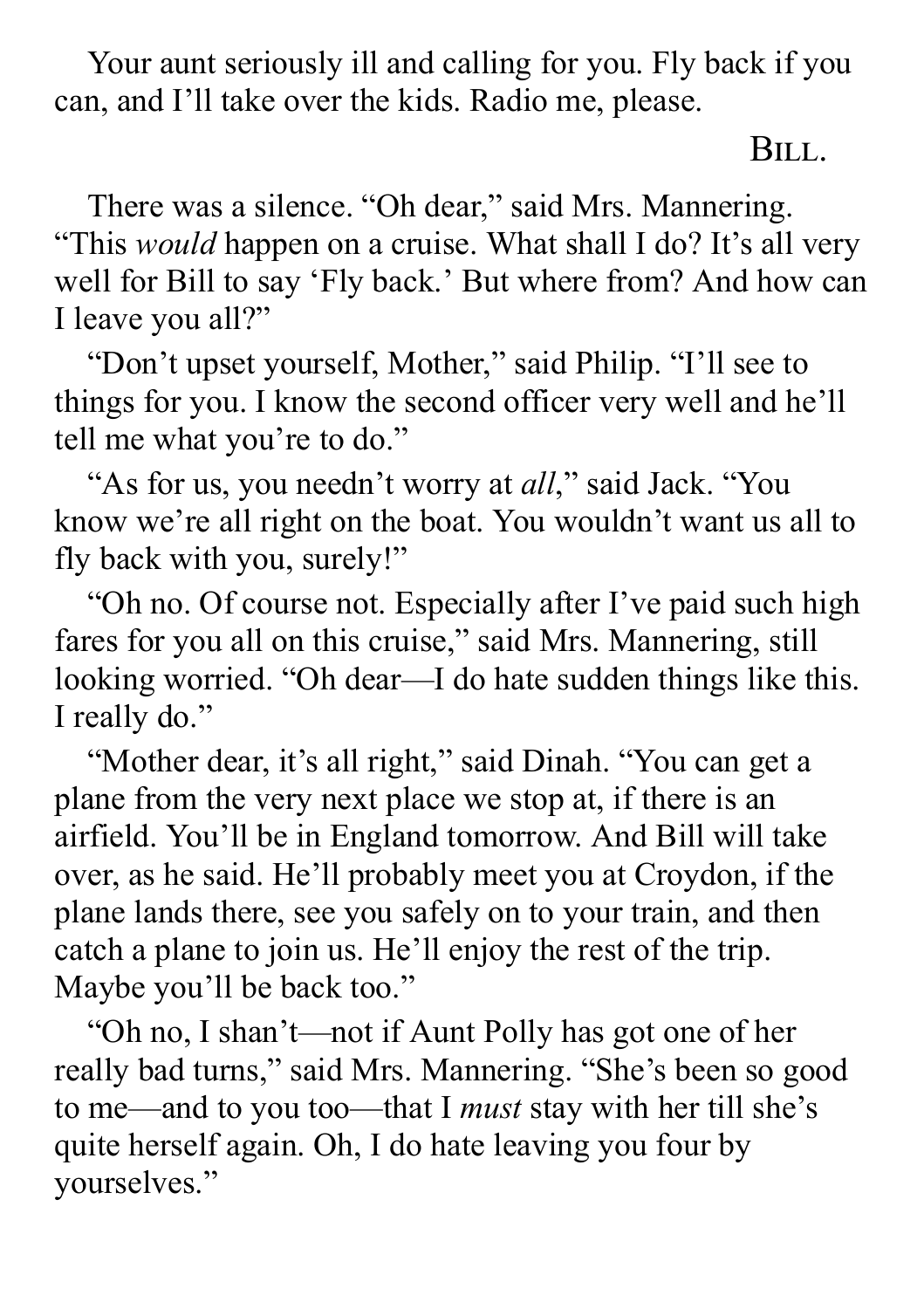Mrs. Eppy could not help overhearing all this. She spoke to Mrs. Mannering. "I can keep an eye on the four for you till your friend comes, you know. After all, I have to look after Lucian, and he's much the same age. I shall be pleased to do what I can"

"Well, that's good of you," said Mrs. Mannering, getting out of her deck-chair, helped by Philip. "I suppose it's idiotic of me to worry about them—they're all quite big now—but they do seem to get into such awful scrapes sometimes!"

She went off with Philip. He was very useful indeed. He found the second officer, and very soon he had worked out all the details with him. The ship would go out of her way a little, and call at an island that had an airport. A radio message would be sent immediately, so that a plane would be waiting. In no time at all Mrs. Mannering would be back in England.

"We could wait at the island till your friend comes on *his* plane," said the second officer, after consulting with the captain. "It would only mean altering our programme a very little—it is a very free-and-easy one, as you know. Now—do you want to radio instructions to Mr. Cunningham, so that he will know what time to meet your plane at Croydon?"

It was amazing how easily everything was arranged after all. "I was silly to get upset and flustered," said Mrs. Mannering to the children. "Thanks to Philip, it's all been arranged beautifully. I'll be away tomorrow, and Bill will arrive later—probably that evening. It's wonderful!"

The girls helped her to pack. The *Viking Star* steamed to a large island, where there was a good airport. The children saw aeroplanes taking off as they came near, for the airport was on the coast.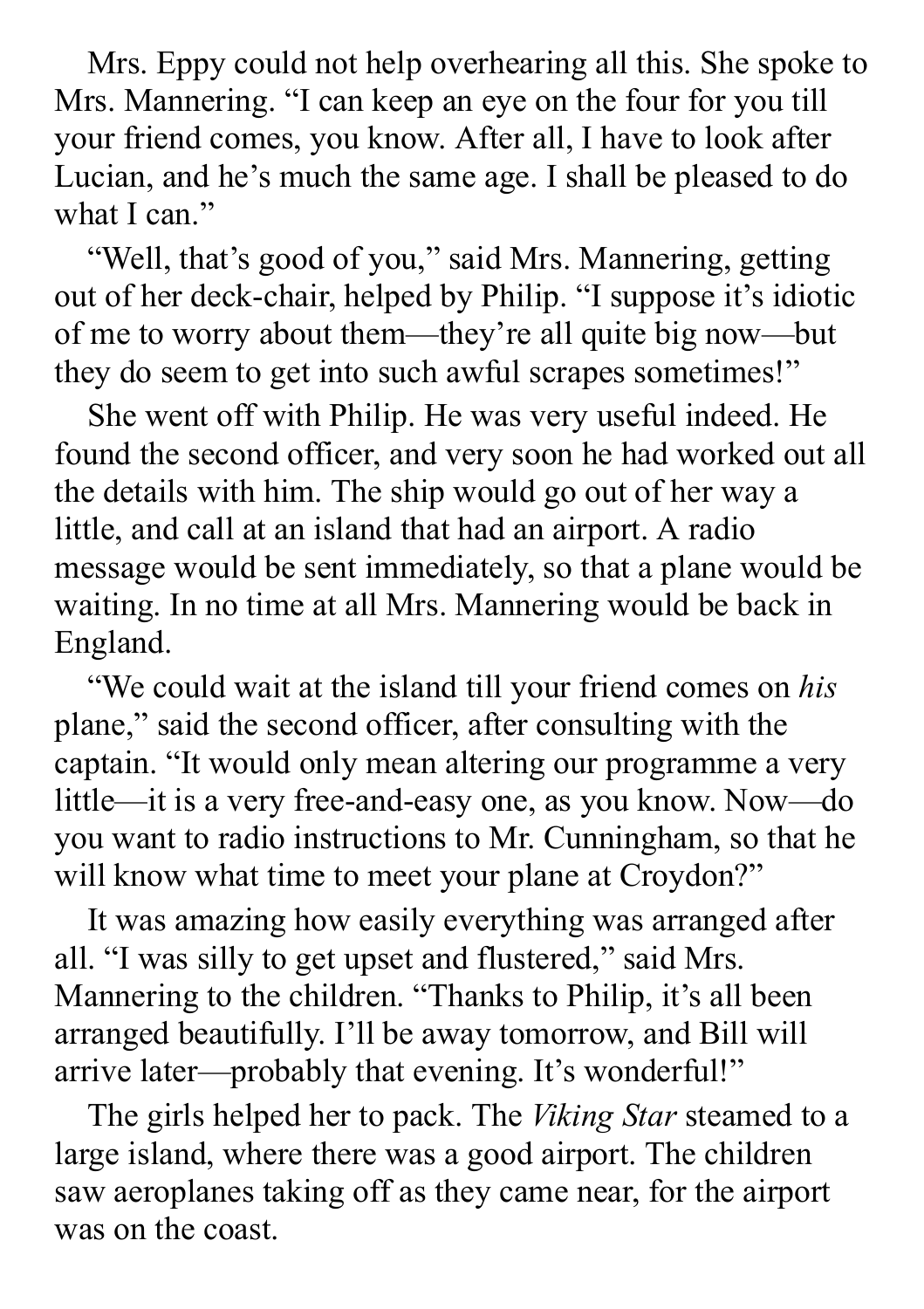A motor-boat came out to take Mrs. Mannering off. She kissed all the children good-bye. "Now don't get into any scrapes," she begged them. "Be good. Keep away from danger and trouble. Give Bill my love and tell him if he leads you into anything I'll never, never forgive him!"

They waved good-bye as the motor-boat chuffed away to the port. They watched it through their binoculars and saw Mrs. Mannering getting out on to the jetty, with a porter carrying her cases.

"She's got into a taxi," announced Jack. "Now she's off to the airport. She'll soon be away!"

Half an hour later an aeroplane took off from the airport on the coast, and rose into the air. It flew towards the ship, circled it twice and made off to the west.

"That was Mother's plane," said Philip. "I think I even saw her waving. Well—safe journey to her! And now we must look out for old Bill."

A curious silence fell on the children. They were all thinking the same thing, but nobody quite liked to say it. Jack cleared his throat.

"Er—you know—now that this has happened—er ..." He stopped.

Everyone waited politely. "Well, go on," said Dinah.

"Er—I was just thinking," said Jack, "just thinking that now—well—with old Bill coming and all. Er...."

He stopped again. Dinah gave a little giggle. "*I'll* say it for you," she said. "It's what we've all been thinking, I know. Dear old Bill is coming—and we can tell him all about the map and the Andra treasure—and Mr. Eppy. And maybe *maybe*, he'll do something about it!"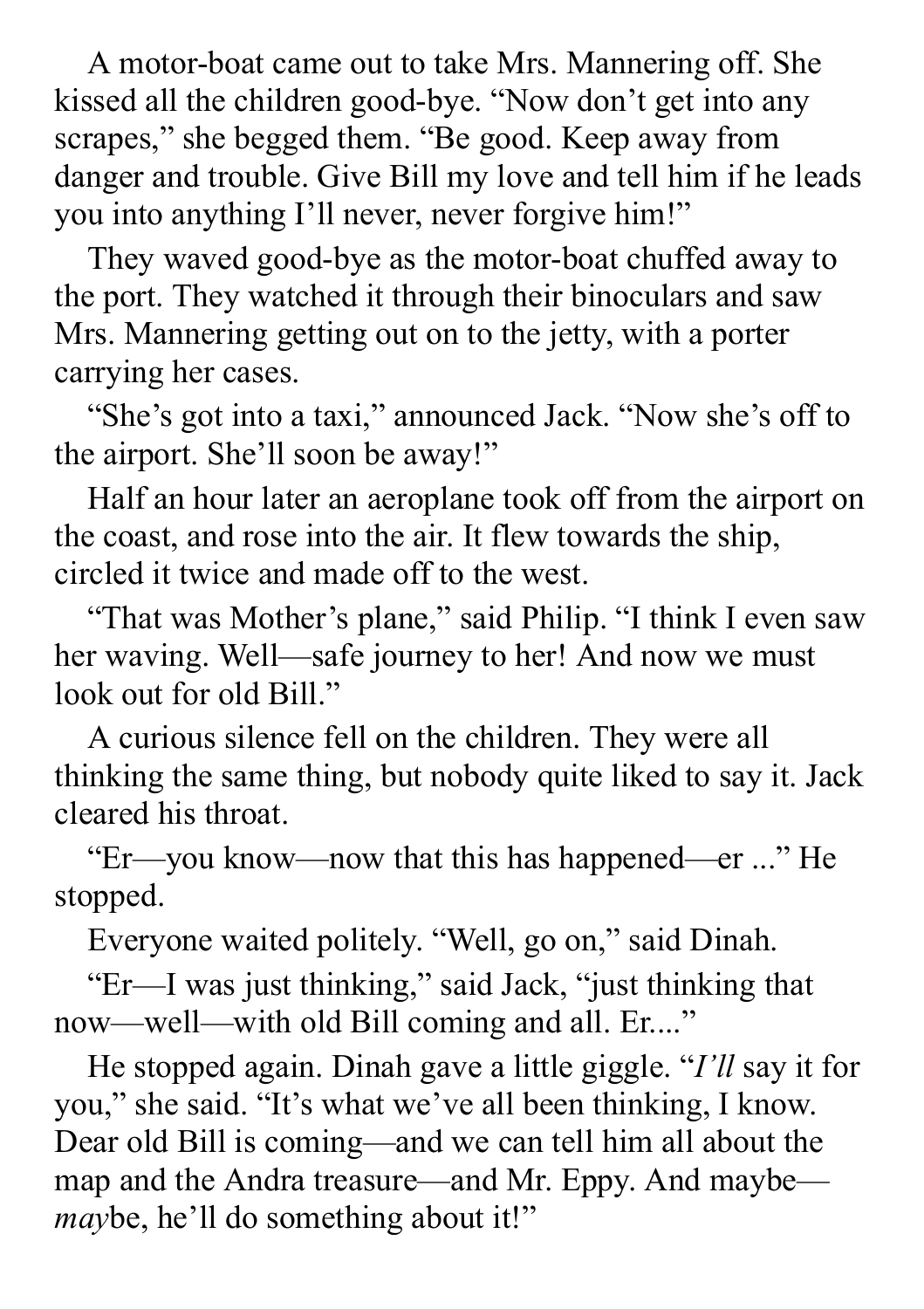"Gosh, yes," said Jack. "I didn't know how to put it without seeming a bit heartless, as Aunt Allie has only just gone. But things are a bit different now. Bill may think we *ought* to do something."

"How—simply—super!" said Philip, drawing a deep breath. "Just as we'd given up hope!"

"We couldn't *possibly* drag Mother into an adventure," said Dinah. "But Bill's different. I mean—he won't want us to plunge into an adventure, I know—but he may quite well think *he* ought to do something about it."

"And we shall at least know what's happening," said Jack. "Won't it be grand to show him the little carved ship—and the map—and tell him everything! Good old Bill!"

Lucian came up, with rather a solemn expression on his face. "I say! I'm awfully sorry about all this. I do hope your mother arrives safely, Philip, and that her aunt will get better. I hope all this won't spoil the rest of the cruise for you. I am most awfully sorry."

"Thanks," said Philip. "We shall get over it."

"Oh, I say, I quite forgot to give you this," went on Lucian. "I'm so sorry. My uncle gave it to me before he left, and said I was to hand it to you. I can't imagine what it is."

Jack took it. He guessed what it was, and he was right. It was the piece of the plan that Mr. Eppy had "borrowed." He had put it into a sealed envelope with a little note.

Thanks. Not very interesting after all.

P. Eppy.

Jack laughed. "Not very interesting, says he! I bet he's got a careful tracing of it. Much good may it do him!"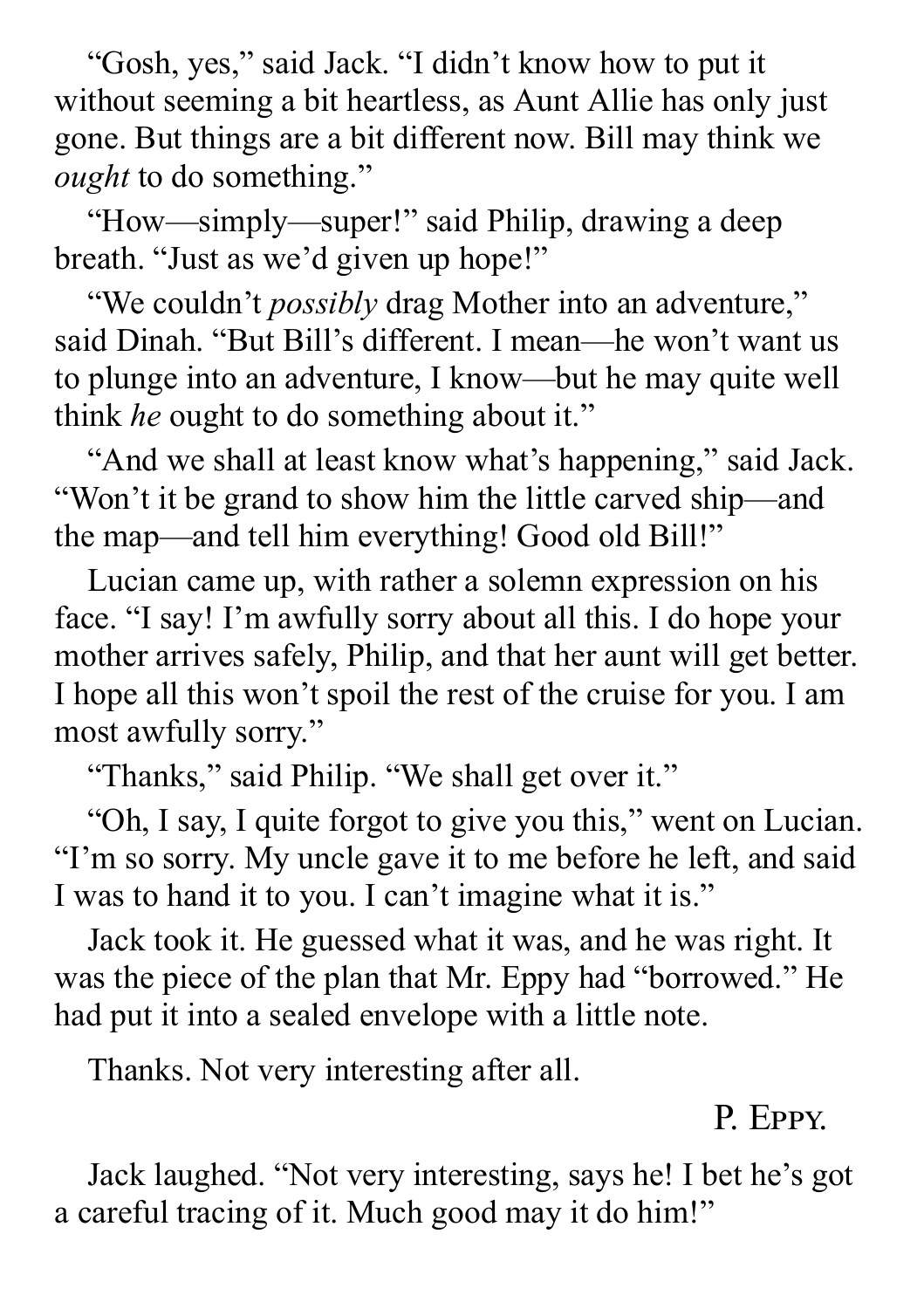He went off to put it into its safe place—in the lining of his shorts. He was glad that Mr. Eppy hadn't seen all the other pieces of the plan. Still, probably he did not need to. He might guess where the treasure was, if he knew the island. If so, it wouldn't be there long!

The day went by rather slowly. Mrs. Eppy was rather annoying, because she took very seriously her promise to look after the children. She hunted them out at meal-times, and even told the table steward to seat them at her table.

But Jack was not having that. "No, Mrs. Eppy," he said firmly, but politely. "We expect our friend, Bill Cunningham, tonight—or at the latest, tomorrow morning. We will keep our own table and eat with him. Thank you all the same."

Lucian was disappointed, and sulked. He did not even smile when Kiki and Micky had a fight over a banana and ended by pulling it in half.

After the evening meal the children went up on deck, hoping against hope that Bill would arrive that night. The second officer had had no message, so thought he probably *would* arrive.

"He would surely have radioed me if he was coming tomorrow," he said. "He knows we're holding the ship here for him. All the same, I'd go to bed, if I were you kids—he may come in the middle of the night!"

[Illustration]

They would not hear of going to bed! They sat up on deck and watched the sun go down in a blaze of gold. They saw the clouds turn rosy-pink. Then they watched night creeping over the sea from the east, and saw the water turn more and more purple, till at last they could hardly tell it from the sky.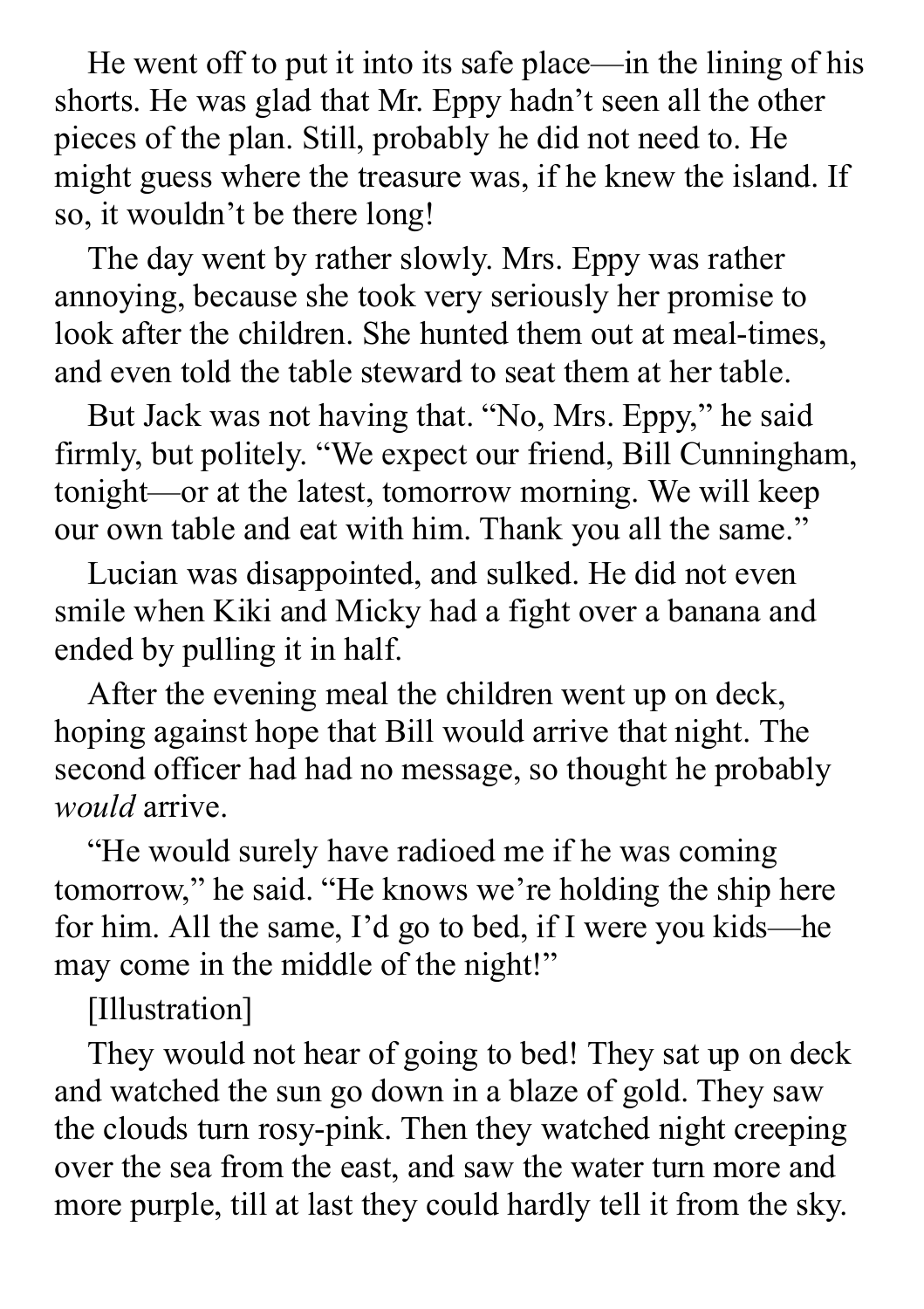Then the stars came out brilliantly, and the water sparkled again.

Lucy-Ann was almost asleep in her deck-chair when Jack nudged her. "Wake up! There's a plane. It may be Bill's!" She was awake at once, and went to the deck-rail with the others.

The plane went down to the airport landing ground. It must be Bill's! After about half an hour they heard a motor-boat starting up its engine in the port.

"It's Bill coming out now!" cried Lucy-Ann in excitement. "Dear old Bill!"

The motor-boat came nearer and nearer. It stopped by the ship, and a ladder was thrown down. Someone began to climb up. Lucy-Ann could contain herself no longer.

"Bill!" she cried. "Is it you, Bill? BILL!"

Up came a familiar voice. "Ahoy, there! Bill it is!"

And Bill it was. He came climbing on to the deck, and the four children ran to him at once. They smothered him, hugged him, and were bear-hugged back.

"Dear Bill! Good old Bill! It's grand to see you. *Now* everything's fine."

"Yes, everything's fine!" said Bill, swinging Lucy-Ann right off her feet. "Gosh, it's good to see you all! *Now* we'll have some fun!"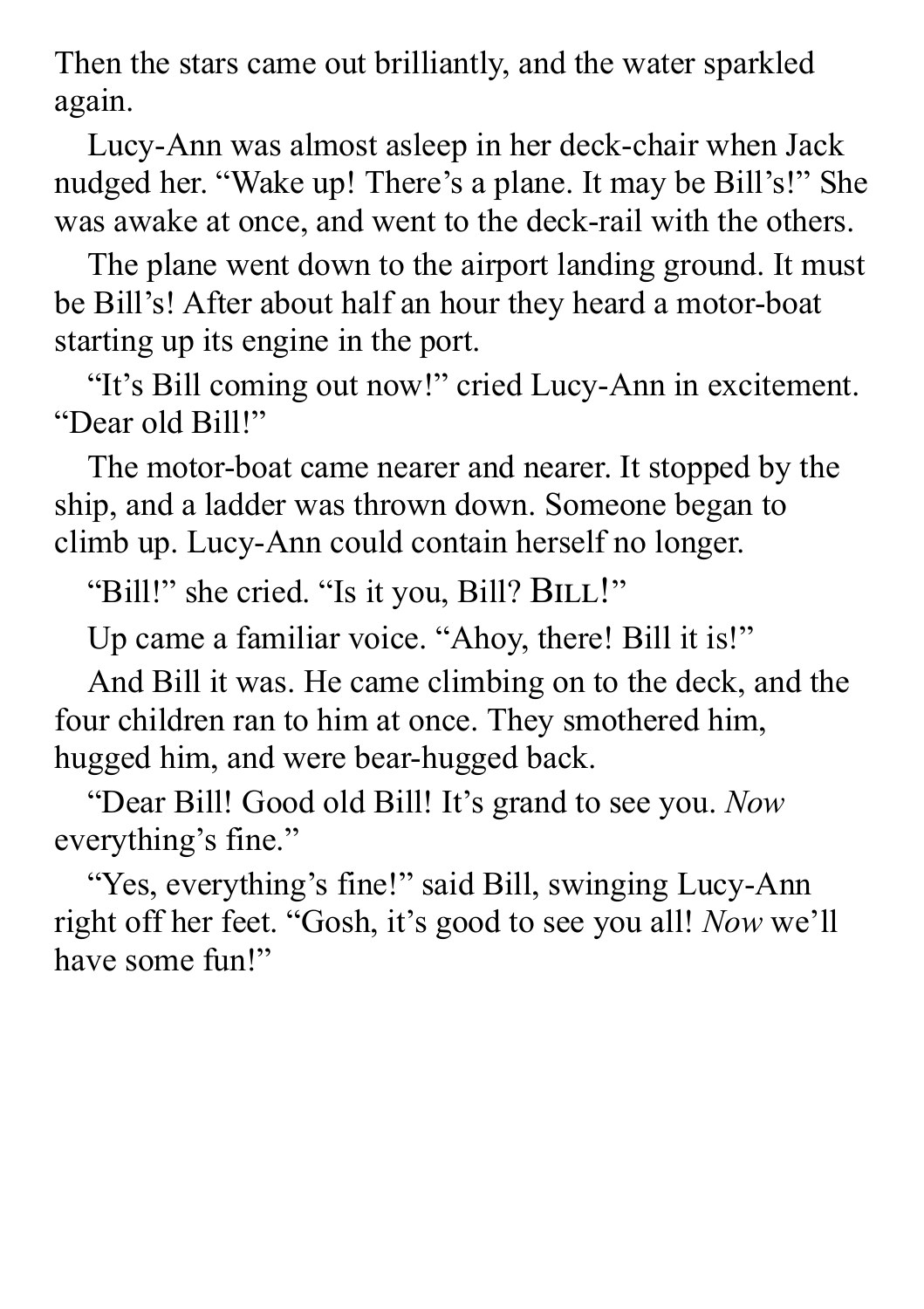## Chapter 15

#### BILL HEARS THE TALE

BILL was hungry and thirsty. The children, excited and happy, took him down to the lounge, where he ordered chicken-and-ham sandwiches and a drink for himself, and, for a treat, some sandwiches for the children.

"Though, let me tell you, you'll have awful dreams tonight, having a meal so late," he warned them. "So if you are chased by bears, fall out of aeroplanes or get shipwrecked in your sleep, don't blame *me*!"

"We shan't," said Lucy-Ann. "Anyway, now I know you're here, I shan't even *mind* having nightmares—you'll turn up in them to rescue me!"

The steward brought the meal, smiling. He had also brought a banana each for Micky and Kiki, on two separate plates. Kiki was very much impressed with the plates—it wasn't often *she* had a plate! She insisted on putting her banana back on her plate each time she had taken a bite, which amused the children immensely.

"Kiki's gone all polite, I see," said Bill, taking an enormous bite of his sandwich. "Gosh, this is good. I haven't had anything to eat for hours. Well, kids, how's things?"

"We've a lot to tell you, Bill," said Jack. "Jolly interesting, too. We've happened on something very exciting."

"You would, of course," said Bill. "But don't think you're dragging me into any hare-brained escapade this time! I've had enough of you and your adventures! I've come out for a nice quiet, restful trip."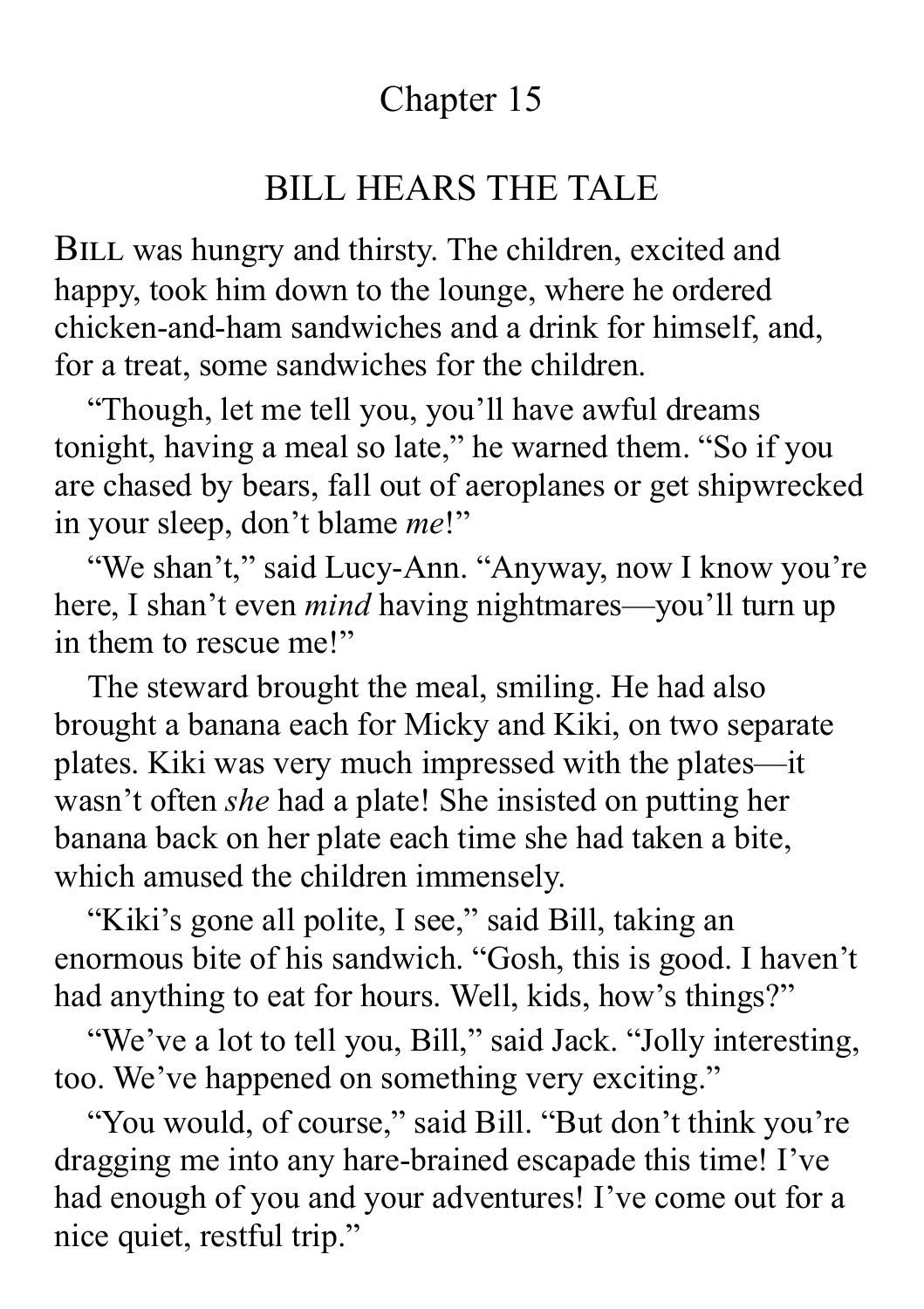Kiki gave a tremendous squawk and made him jump.

"Micky! You've taken Kiki's banana!" said Jack. "Philip, smack him. There'll be a fight soon, if you don't. All right, Kiki, I'll get you another. Poor old thing, that's what your good manners brought you—you put your banana down politely on your plate after each bite—and Micky goes and takes it!"

"Nice little monkey," said Bill, tickling Micky under the chin. "Yours, I suppose, Philip. It beats me how you collect pets wherever you go. Let's see—you've had a fox cub—a lizard—a slow-worm—a snowy-white kid—two puffins white rats—and now a monkey. Well, well—so long as you don't collect a hippopotamus or a flock of lions I don't mind!"

The children were bursting to tell him about the treasureplan, but they felt they ought to let him eat his sandwiches first. He told them how he had met Mrs. Mannering at the airport in England, and had seen her safely off to her aunt. Then he had taken his own private aeroplane and set off.

"Alone?" asked Jack.

"No. With a friend of mine—Tim Curling—don't think you've met him," said Bill. "Don't you want all your sandwiches, Lucy-Ann? Right, I'll help myself. Yes, Tim came too, and I've left him with the plane. He's going to hire a motor-boat and do a bit of cruising."

"Oh! I wish we could, too," said Dinah.

"*Do* you?" said Bill, in surprise. "But I thought you liked being on this big, comfortable ship. You're used to rowingboats and sailing-ships and motor-boats—this big ship must be a real change."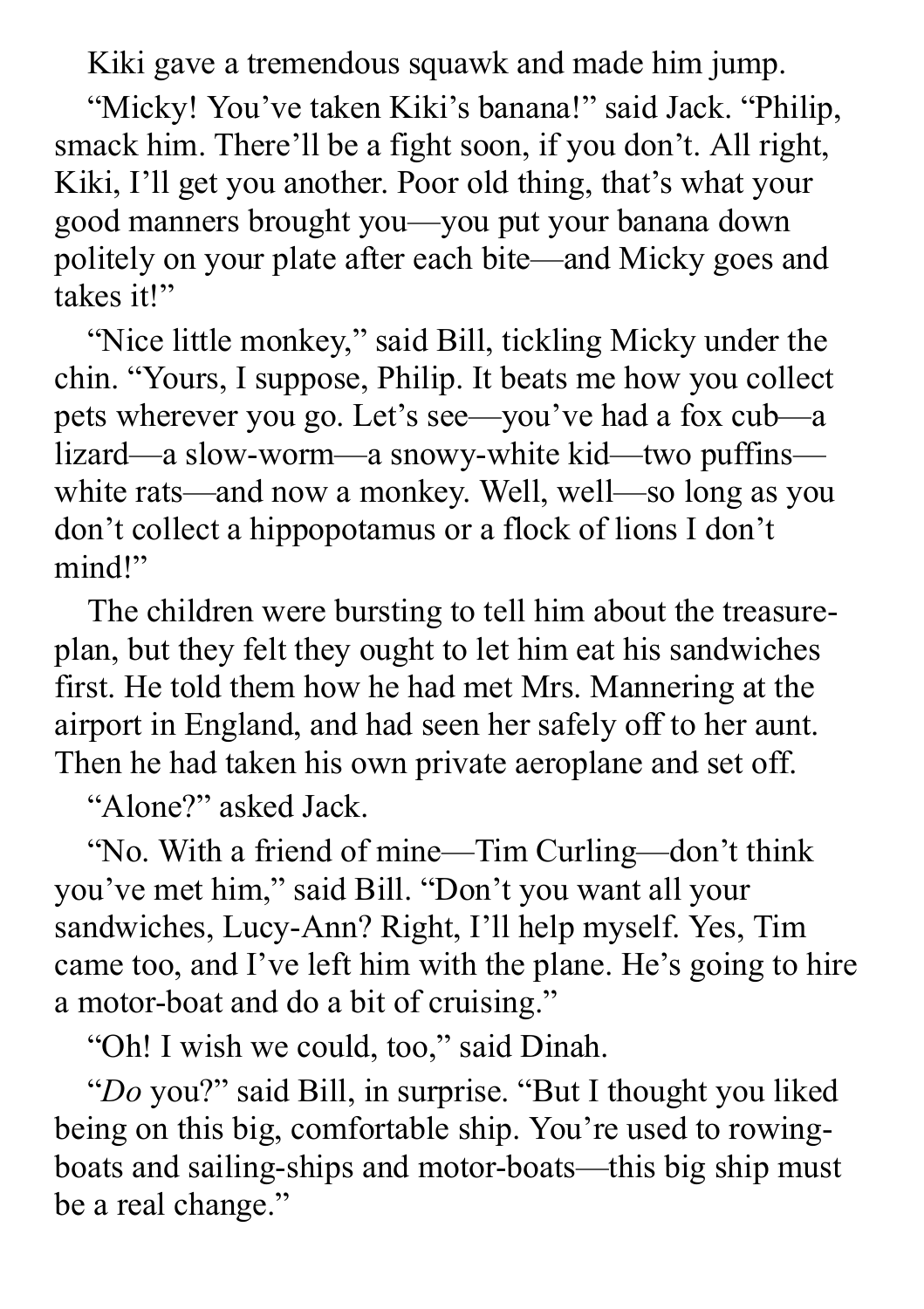"Yes, it is. But—well, shall we tell you our news, Bill?" asked Jack eagerly.

Bill ate the last vestige of the sandwiches and finished his drink. He yawned a vast yawn and Kiki immediately did the same. "I suppose it can't wait till morning, can it?" he said. Then he saw the disappointed faces of the children and laughed. "Oh, all right. Out with it."

"Fetch the little carved ship, Lucy-Ann," ordered Jack. "I've got all the four bits of the map. Hurry. We'll wait till you come back before we begin."

Lucy-Ann sped off. She came back very quickly, panting, with the little ship in her hands. Bill took it. "What a beauty! This is valuable, you know. Where did you get it?"

Then out came the story of how Lucy-Ann had discovered the ship in the bottle, with Lucian, and had bought it for Philip's birthday. In low, excited tones, so that no-one else could hear, the children told of the breaking of the bottle and the unexpected finding of the parchment inside the ship. Then Jack produced the parchment, still in its four quarters. Bill glanced at it with great interest. Then he stood up.

"Come on down to my cabin," he said. "I think it would be wiser to talk there. This is all rather extraordinary."

Very pleased with Bill's reception of their tale, the children trooped down the stairs to the cabins. They all crowded into Bill's. They knew it well because it had been their mother's. They managed to squash themselves on the bed, with Bill in the middle.

[Illustration]

"Move Micky up a bit, will you?" said Bill. "He keeps breathing down my neck. Now then—what's this map? It's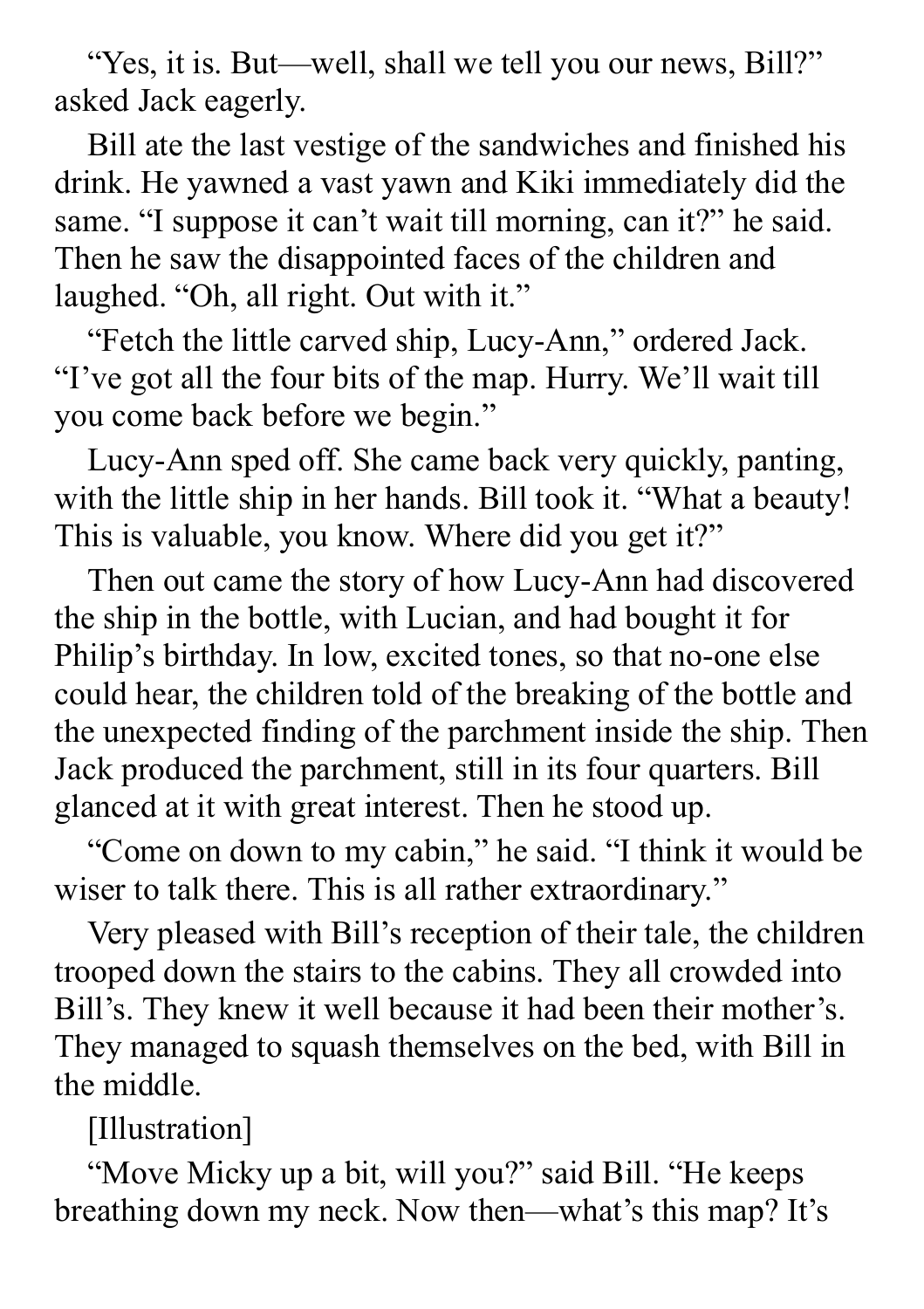very old, I can see that. Why is it in four pieces?"

They told him. They told him the old legend of the lost Andra treasure. They told him of Mr. Eppy's queer behaviour. They told him of his departure—and all that they feared.

Bill listened intently, asking one or two curt questions now and again. When they had finished he took out his pipe, and began to stuff it very slowly with tobacco. The children waited. They knew that Bill was thinking hard. Their hearts beat fast. What did Bill think of their tale? Would he take it seriously? *Would he do something about it?*

"Well," said Bill, putting his pipe into his mouth, and speaking out of one side whilst he hunted in his pocket for matches. "Well—I think you've got something there—but I'm basing my feelings on Mr. Eppy's behaviour, not on your map, which I don't know enough about to decipher. You've been very ingenious in trying to get it explained to you, and you've fitted various curious facts together very well—such as finding the name Andra on the little ship, and noticing it again on the map."

"Yes—that was a bit of luck," said Jack. "You really *do* think the map is genuine, Bill? I mean—do you think there's any hope of its really showing where the old treasure is?"

"I can't say," said Bill, puffing away at his pipe. "Can't possibly say. I'd have to take the map to an expert, get it deciphered properly, find out all I can about the old Andra legend—it may be just a tale, you know—and see if there really is an island called Thamis, and what it's like."

"There *is*," said Jack triumphantly. "I found it on a map."

Bill began to laugh. "I don't know how it is that you children always seem to happen on something extraordinary," he said. "Just when I thought we were in for a lovely,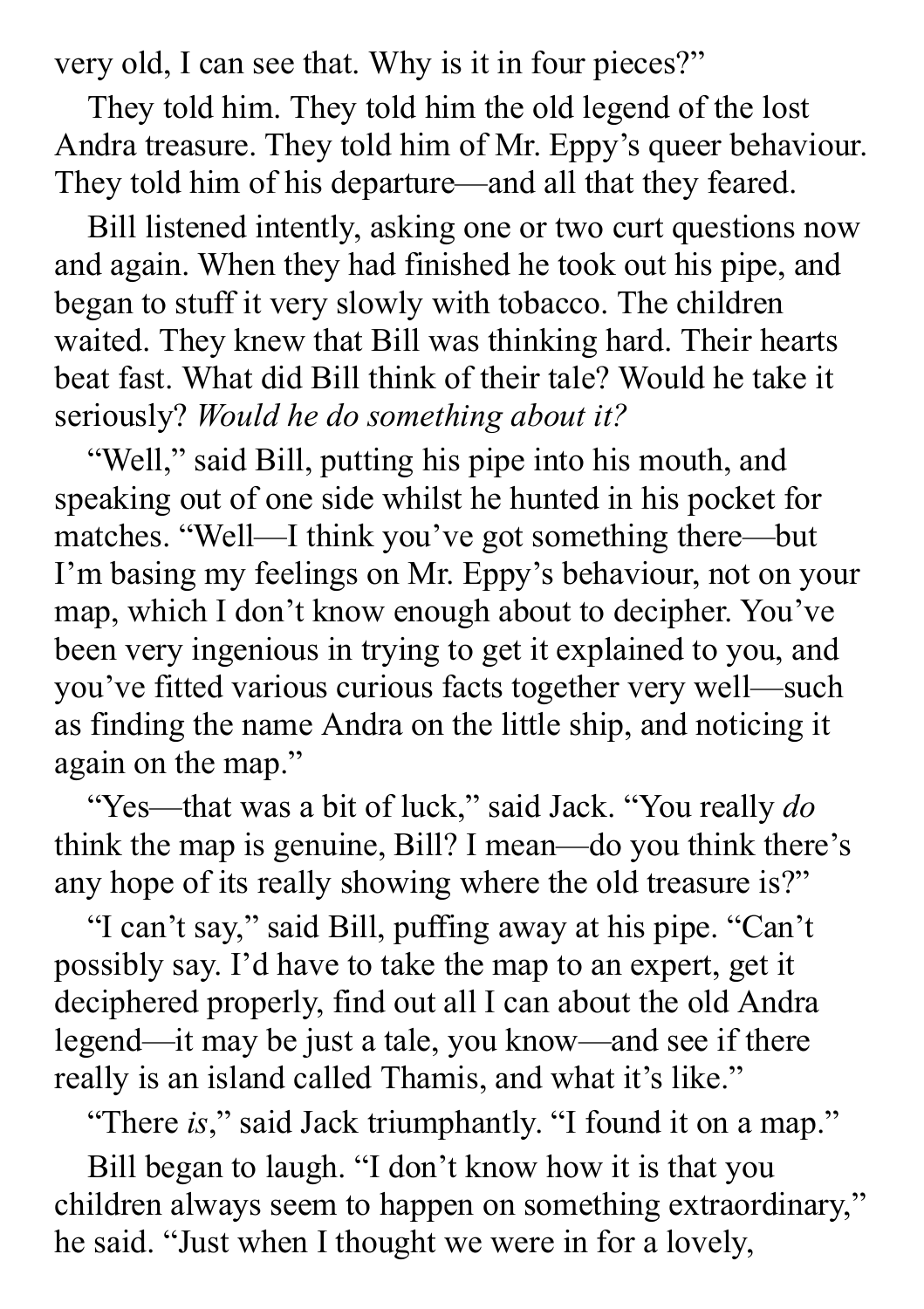peaceful trip I shall have to go hunting about for an expert on old documents, and get him to translate Greek so old that it's probably impossible to read correctly. And if there's anything in it I suppose we'll have to see this island called Thamis."

"Bill! Will you really?" cried Jack in delight, and Philip bounced up and down on the bed, nearly upsetting everybody. Dinah clutched Lucy-Ann, her eyes shining. They were all so pleased because Bill had not pooh-poohed the whole idea.

"We'd better get to bed now," said Bill. "It's very late. We'll talk about all this in the morning—but don't get excited! We can't possibly do more than give this map to an expert, and then maybe run over to Thamis and back, if it's near enough, just to give it a look over. After all—we're on a cruise, you know."

The children got up reluctantly. Bill went with them to their cabins. "I'm going up on deck to smoke my pipe," he said. "Happy dreams!"

In the early morning Jack and Philip woke up with a jump. They sat up in bed. Light was just filtering through their porthole, and a curious noise was coming from far below them.

"It's the engines of the ship," said Jack, in relief. "I wondered whatever in the world it was. What a queer noise they're making! What's happening?"

"They've stopped," said Philip, after listening for a minute or two. "No—there they go again—clank-clank-clank. They don't sound a bit right. They don't purr like they usually do. I hope nothing's wrong."

"Now they've stopped again," said Jack. "Well—if there's any danger we shall hear the ship's siren hooting and hooting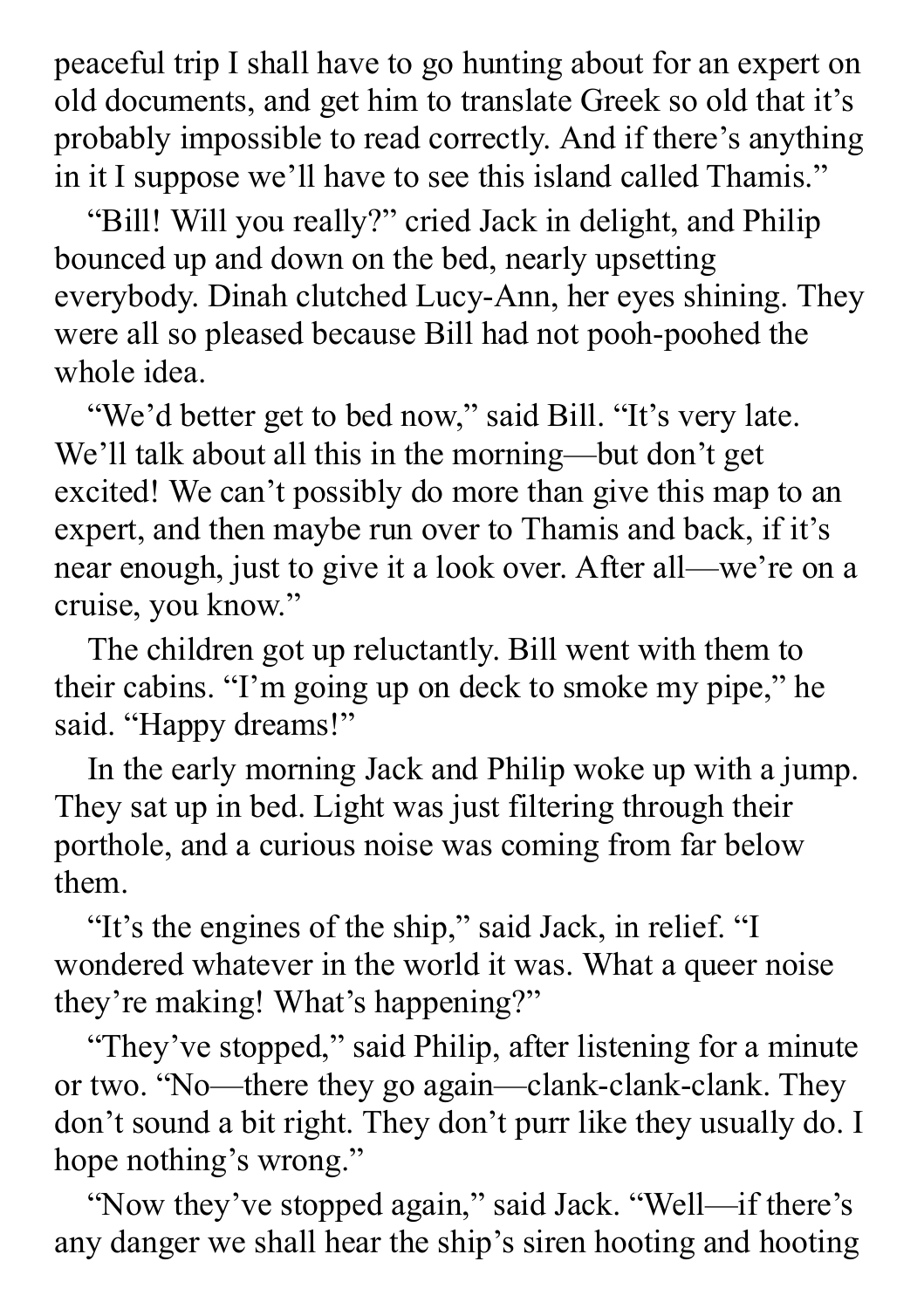and the steward will come along and bang on our door."

"Yes. And our life-jackets are ready in the cupboard, so we've nothing to worry about," said Philip, feeling sleepy again. "It's nothing. Let's go to sleep."

But in the morning they found that the ship was still not using her engines. She lay there on the purple-blue sea, rocking a little, with the airport island lying not more than a mile or two off.

"Funny!" said Jack, and dressed quickly. He banged on the girls' door as he went by with Philip. The two boys tore up on deck, and found their friend, the second officer.

"What's up?" they asked him. "Why have we stopped?"

"Mac's got trouble with his engines," said the officer. "Soon be all right, I expect."

They saw Bill coming along. He had been up for some time, walking round the deck for exercise. They rushed to him, and he grinned. "Hallo! Ready for breakfast? I'm ravenous. Hallo, Micky, hallo, Kiki."

"Micky-Kiki-Micky-Kiki, Micky-Ki ..." began Kiki. Jack tapped her on the beak.

"That's enough. Take a bit of exercise. Go and chase the gulls!" But Kiki did not want to. She was bored with the gulls now. Besides she wanted breakfast. Breakfast was nice on board ship because there was always grape-fruit, and Kiki liked that. She loved the cherries on top of the grape-fruit halves, and the children took it in turn to give her one.

When breakfast was over they took Bill all over the ship. They were not allowed down in the engine-room because of the trouble with the engines. Mac was in a fearful temper, and had been up all night long working on them.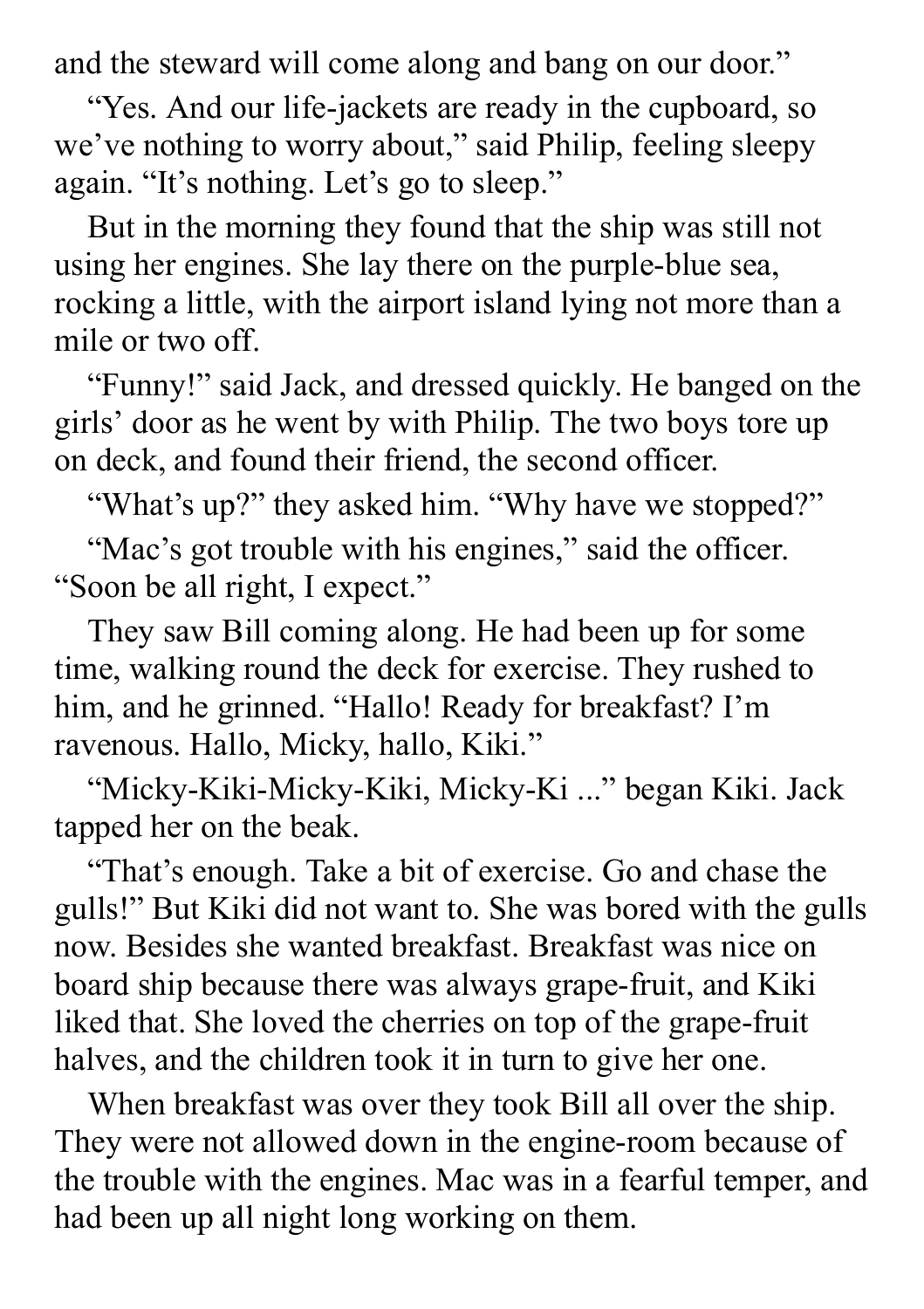A message was put up on the ship's notice-board that morning.

Owing to engine-trouble, the *Viking Star* is putting back to port. Passengers will be notified further at six o'clock this evening.

With a curious clanking and labouring the *Viking Star* made her way slowly to the island with the airport. Motorboats came roaring out to meet her and find out what was wrong. In one of them was Bill's friend, Tim. He was soon on board, and Bill introduced him to the children.

"Tim, here are the four children I've told you about. Be careful of them, or they'll pull you into a perilous adventure. That's the kind of children they are. Put them in the middle of an iceberg and they'll find an adventure somehow!"

The children liked Tim. He was younger than Bill, had a mop of unruly curly hair which the wind did what it liked with, and eyes as green as Lucy-Ann's. He had as many freckles as she and Jack had, and a most infectious laugh.

"You'd better come off in the motor-boat with me, hadn't you?" he said to Bill. "Come back to the island. It's interesting."

"Right," said Bill. "We'll have the day together. Come on, you four—down the ladder with you!"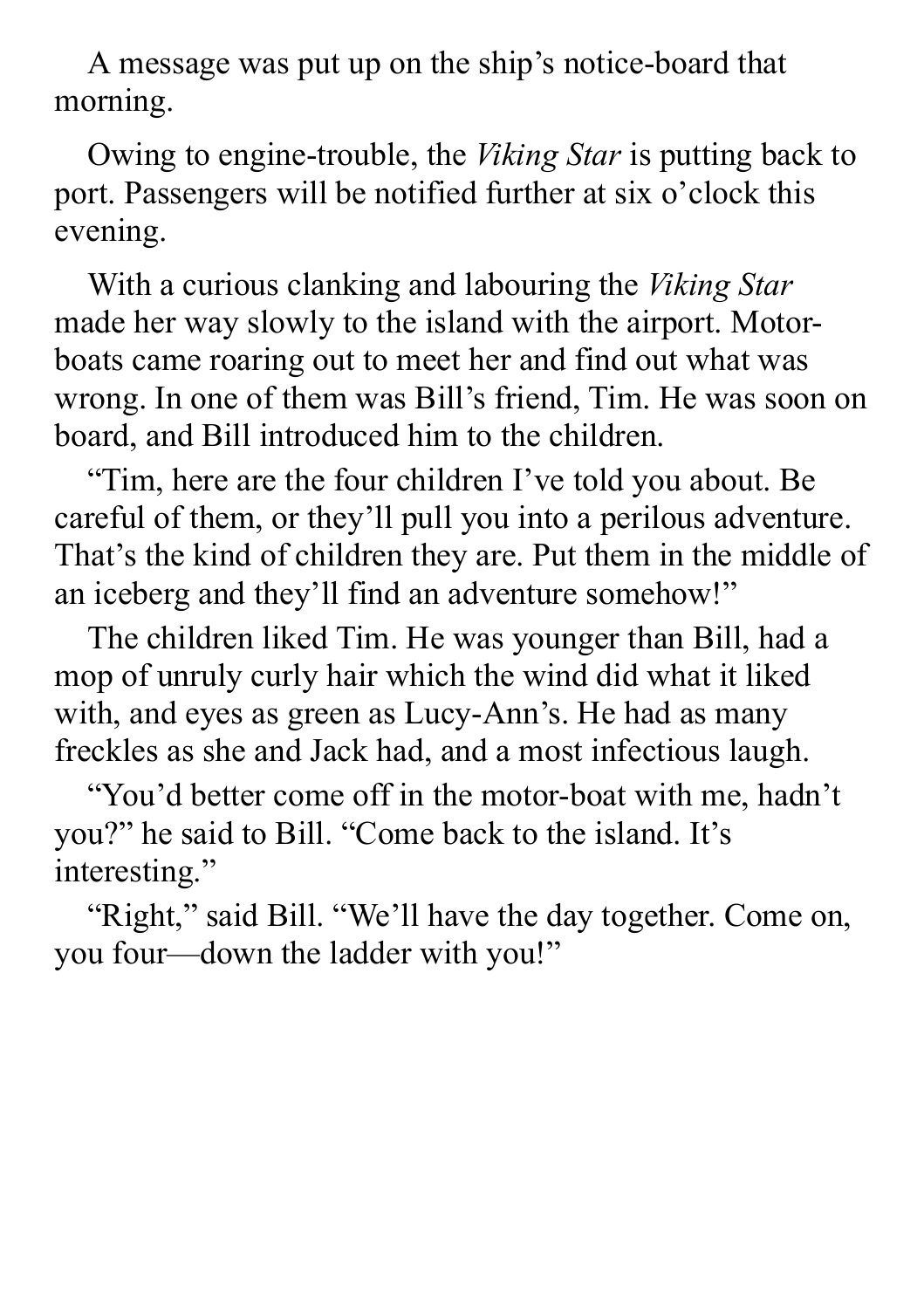## Chapter 16

## BILL MAKES A FEW ENQUIRIES

THEY had a wonderful day on the island. Tim hired a car and away they went to explore. They had lunch in a big town set in the centre of the island, a proper town with shops and buses and cinemas.

After lunch Bill disappeared. "I've heard of an old chap who's a real expert at old documents," he told the children. "One of the greatest experts there are. It's a bit of luck. I'll go and see him. You've got the four bits of the map with you, haven't you, Jack?"

Jack nodded. The children had decided that it would be safer to bring them than leave them behind. He gave them to Bill in an envelope. "I *do* hope the expert will say it's genuine," he said earnestly. "I say—shall we tell Tim?"

"You'd be quite safe to," said Bill. "Tim is all right!" Whether he'll believe you or not is another matter!"

So, whilst Bill was gone, the children told Tim their secret. He was inclined to grin at first, and laugh it all off as a tale. But they were so serious that he saw that they, at least, believed in it all. He tried to be serious too.

"Well, it's marvellous," he said. "*I* believed in all these treasure tales when I was a kid too. Jolly nice of Bill to take it seriously and go off to have your map explained."

The children saw that he did not really take their tale seriously, and they dropped the subject, polite but disappointed. A little doubt crept in Lucy-Ann's mind. *Was* it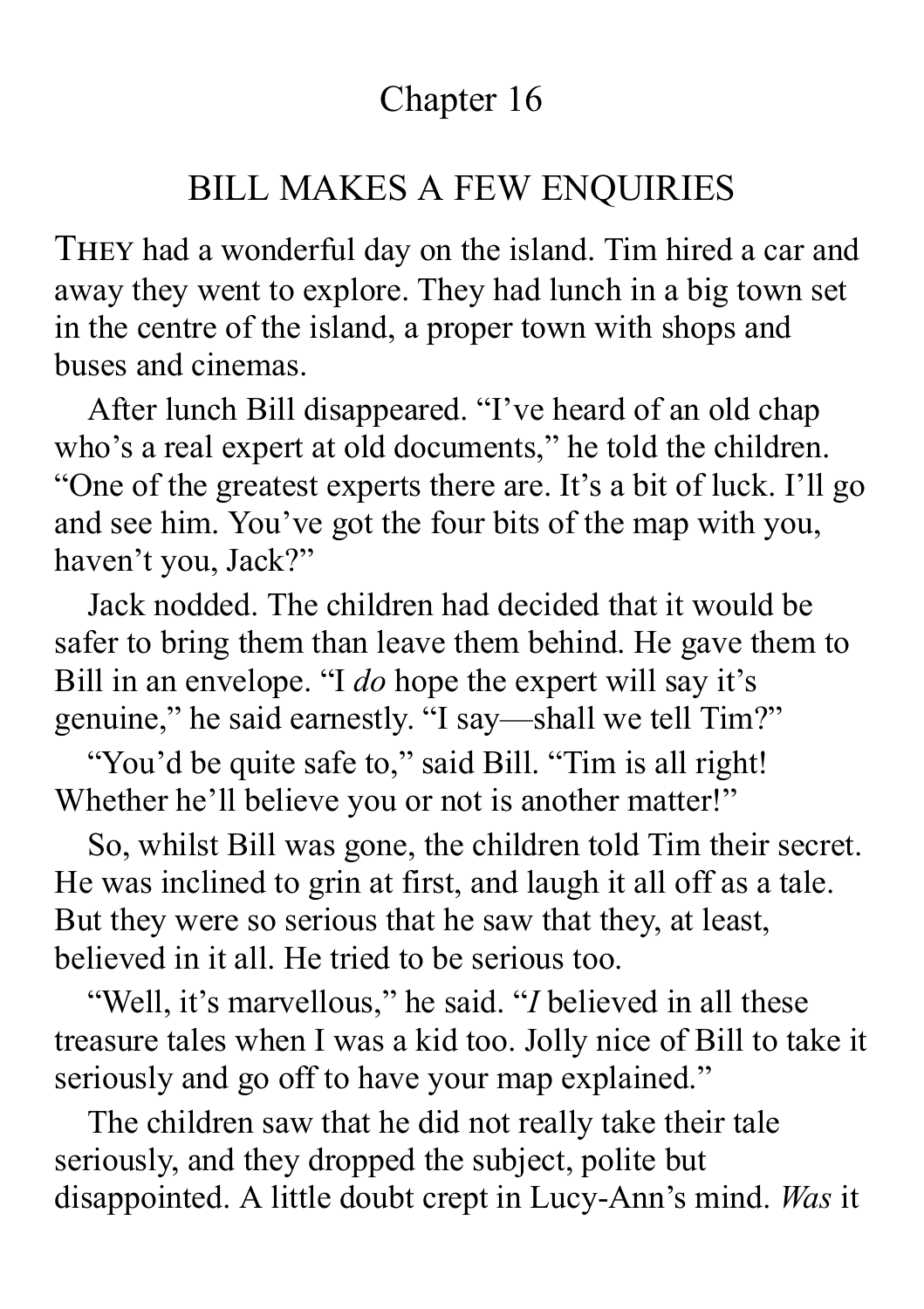all a tale? No—surely Mr. Eppy wouldn't have behaved so queerly if there had been nothing in it.

Bill was a long time gone. The children were tired of waiting, and Tim was just suggesting they should take a run in the car to a queer-shaped hill in the distance, when he came back.

"Sorry to have been so long," he said. "I found the old boy —looks as if he'd come out of the fifteenth century, he's so old and dusty—and so slow I could have screamed. But he knew his stuff all right."

"What did he say?" asked Jack, crimson with anticipation.

"It's genuine. No doubt of that at all," said Bill, and everyone breathed loudly in relief. "He doesn't know if it's a copy of any older map, or a fresh one made by a Greek sailor a hundred or so years ago—probably a mixture, he says. The island is Thamis. It is shown clearly on the map, and even if the name had not been there it could have been recognised by its shape—it's curiously formed at one end."

[Illustration]

"Yes. I noticed that," said Philip. "Go on, Bill!"

"The map is in two distinct parts," went on Bill. "One shows the island, and on it is marked a city or a port. He doesn't know the island himself so he can't tell. The other part shows this same city or port, and is apparently a guide or directions to some spot in the city where something valuable is placed. He says it isn't clear if this valuable thing is treasure or a temple or even a tomb—he only knows it was something of value to the person who first drew the map."

The children were listening, all eyes and ears. This was marvellous!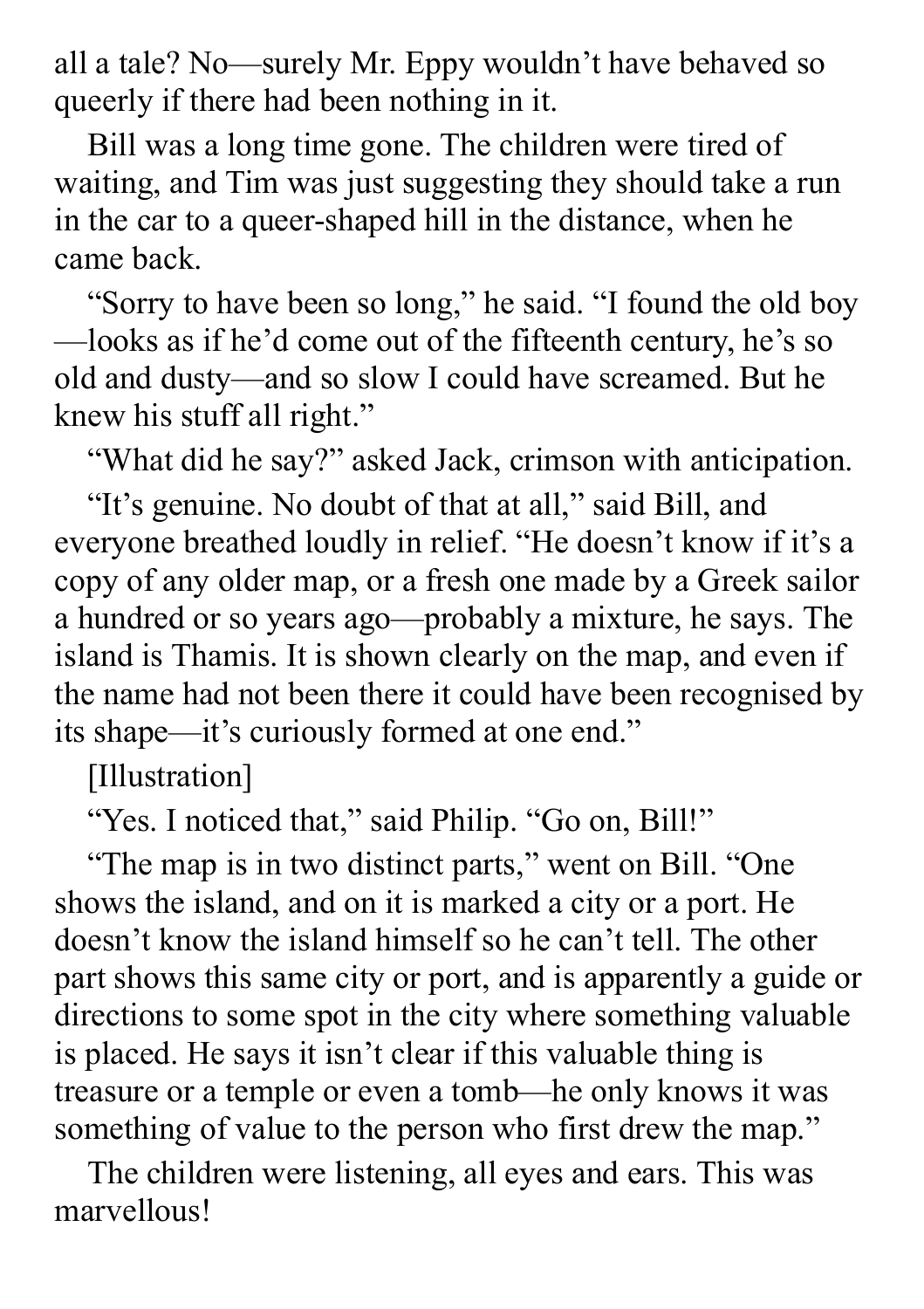"But—doesn't he think it's the Andra treasure?" asked Jack.

"He apparently doesn't know that tale very well—he says there are hundreds of old legends of pirates and treasureships and kidnapping and so on—most of them untrue. He hadn't much to say about that. He is inclined to think it's a temple."

"*I* think it's the Andra treasure," said Lucy-Ann, her eyes shining. "I really do!"

"I got him to re-draw the whole map for us, with the Greek words in English—he speaks English extraordinarily well," said Bill, and he spread out a nice new sheet of paper on his lap, drawn with fine lines, and marked with words. The children pored over it, too thrilled to speak.

Yes—there was the old map re-drawn—put into English the faded marks shown clearly. How simply wonderful! Even Tim was intensely interested, and almost began to believe in it.

Jack read some of the words out in a whisper. "Labyrinth —Catacombs—Two-Fingers—Goddess—Bird—Bell—gosh, what does it all mean? Are the labyrinths and catacombs in this city or port? Was the treasure taken down them?"

"We don't know. All we know is that a way is shown here to a certain place in the city where a certain valuable thing can be found—if it hasn't already been found and taken away or destroyed," said Bill. "But you must remember that the original of this map is probably hundreds of years old—the way shown on this map possibly no longer exists. In fact the probabilities are that it doesn't."

"Oh, Bill—do you really believe that?" asked Dinah reproachfully.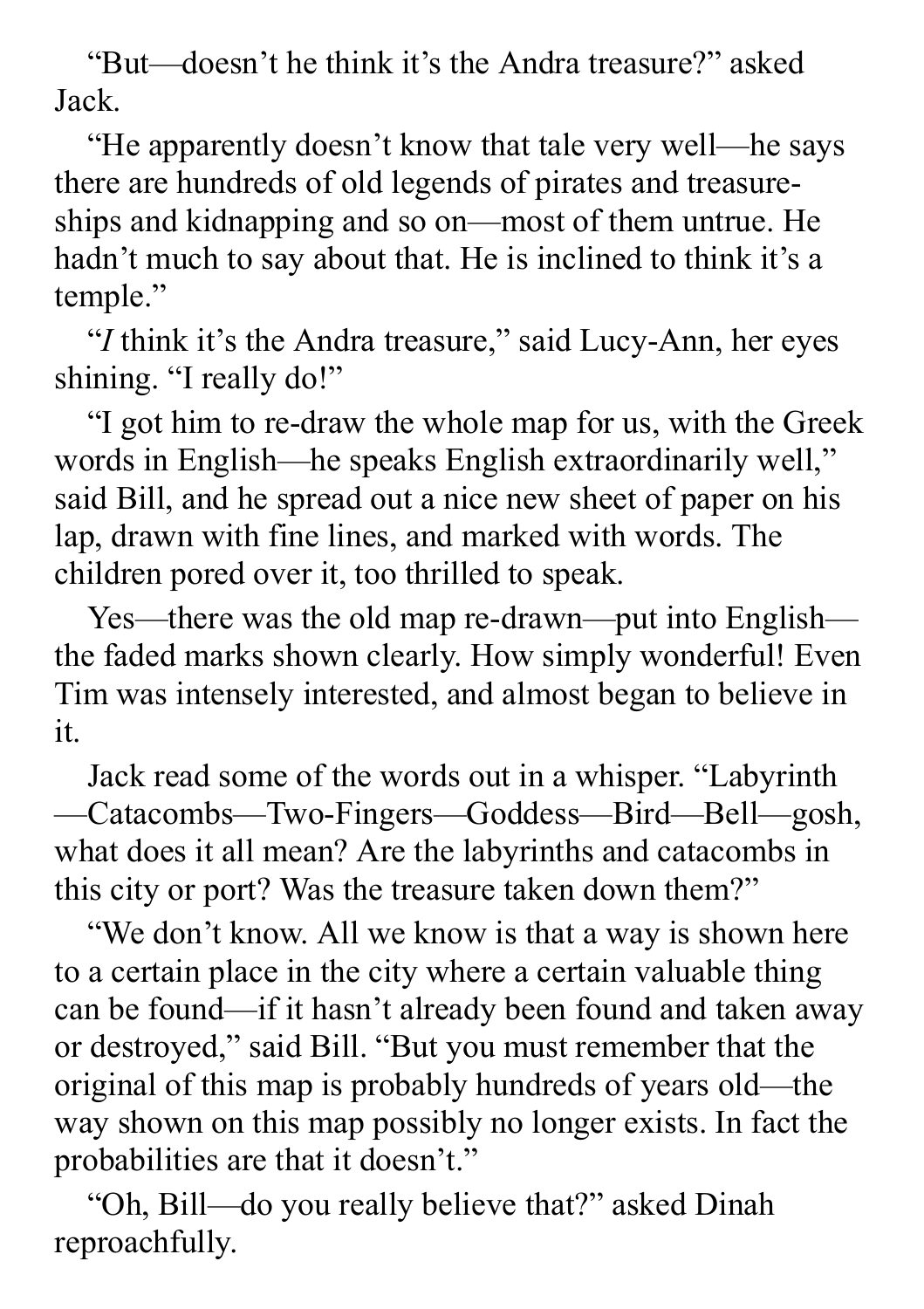"Well—to be perfectly honest—I do," said Bill disappointingly. "I think the map is genuine—no doubt about that at all—but I also think that as all this happened so long ago there's no hope of finding the secret way shown here. It would either have been built over, or destroyed, or even completely forgotten, so that there may not even be an entrance to the labyrinths or catacombs, whatever they are."

"But—Mr. Eppy obviously thinks there's some hope," said Philip.

"Oh, that reminds me—this old chap, the one I've been to see, knows Mr. Eppy. He says he's a real crank about these things—quite dippy about them—and goes off on all sorts of hare-brained schemes," said Bill. "Buys and sells islands as if they were books or carpets or pictures! He admits that Mr. Eppy knows a lot about the islands, and about the antiques that can be found in them—but he doesn't think that because he believes in the map, for instance, that necessarily means there is anything to get excited about. Rather the other way about, I gathered."

"Blow!" said Jack. "So there may be nothing in it after all. In fact, probably not."

"In fact, probably not, as you say," agreed Bill. "All the same, if we had the chance, which we shan't have, of course, I wouldn't mind hiring a motor-boat and chugging off to have a look at Thamis, wherever it is."

"Oh, I do wish we *could*," said Lucy-Ann. "It would be lovely just to *see* it."

"I could run you over there," said Tim unexpectedly. "That is, if it's not too far away."

"No time," said Bill, folding up the map. "We've got to be back by six, as you know. Thanks all the same, Tim. Now,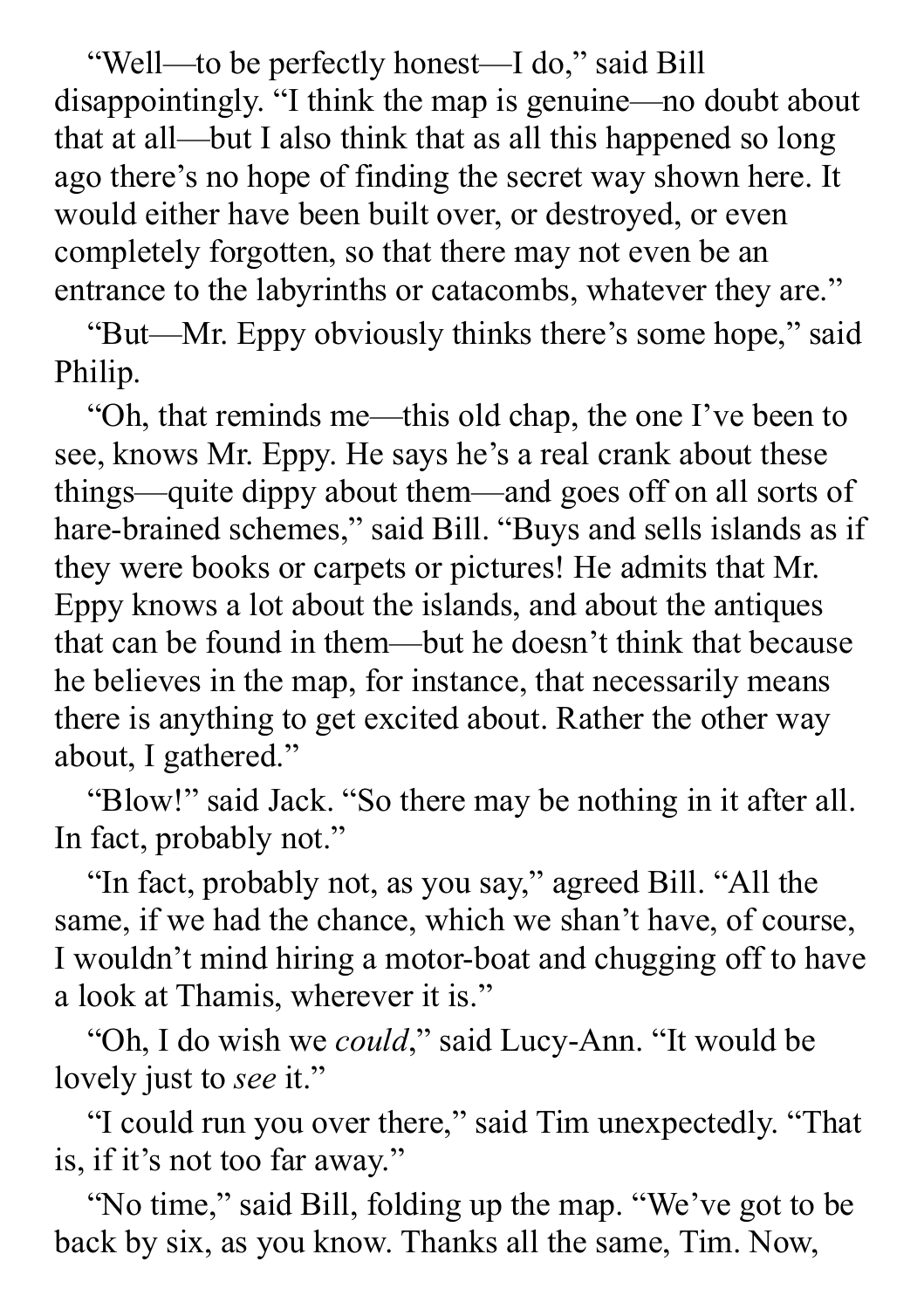we'd better be off, I think."

By the time they got to the port it was half-past five. The *Viking Star* had been piloted right in to the pier, and was lying there looking very white and beautiful, but with no sign of the bustle about her that usually meant she was soon sailing.

The gangway was down, and passengers were trooping along it. Lucian was among them with his aunt. They had not seen him all day, except in the distance, and then they had taken no notice of him, not wanting him to tag himself on to them now they had Bill. He waved to them and shouted.

"Oh, I say! Where have you been all day? My aunt wanted you to come with us and have lunch with one of my relations on the island."

"Sorry! We had other plans!" called back Jack. "See you some time."

"Who's the boy?" enquired Bill. "Oh—it's Lucian, I suppose, the nephew of your Mr. Eppy. He must be a bit of a nuisance to you!"

"We can manage him, all right," said Philip. "Look here's the notice-board. There's a big notice up. What does it say?"

The notice was printed in chalk on the big black noticeboard.

Passengers are regretfully informed that the *Viking Star* will have to remain in port for a day or two until damage to her engines is repaired. Passengers may remain on board, if they wish, or stay in a hotel provided by the Company, or may use the motor-boats which the said Company will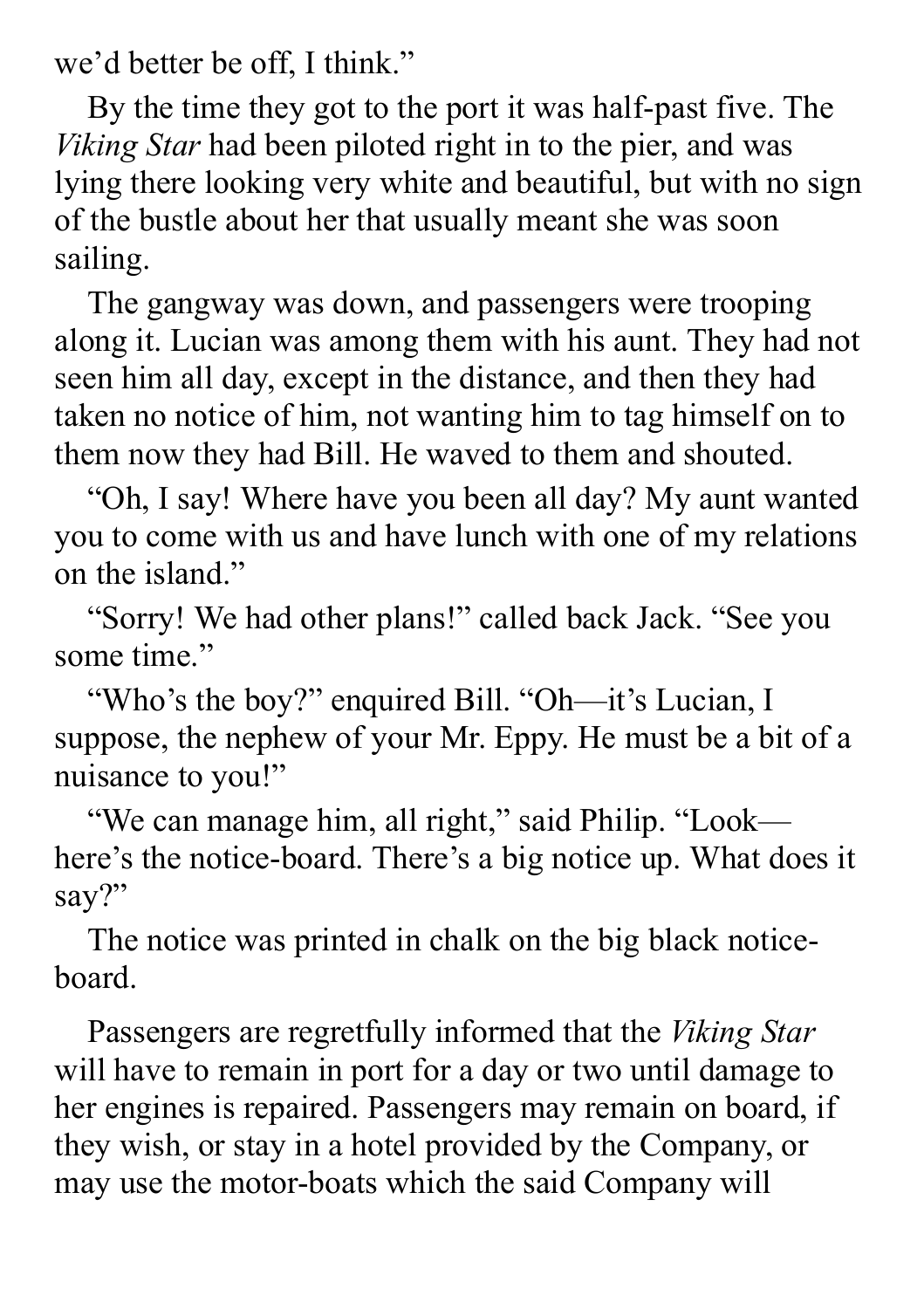provide for the use of any passengers wishing to explore this romantic part of the Aegean Sea.

(Signed.) L. PETERSEN, *Captain*.

The same thought struck all four children at once. They turned to one another, their eyes shining.

"We could, couldn't we?" said Lucy-Ann, and the others understood at once. Jack nodded, his eyes bright. He slipped his arm through Bill's.

Bill looked round at the children. He smiled broadly, and then laughed out loud to see the four eager faces looking at him, all with the same question in them.

"Can we go to Thamis, after all—that's what you want to know, isn't it?" he said. "Well, I don't see why not. It looks as if we'll be here a few days, and if the Company provide us with a motor-boat, well, we'll agree to their kind proposal, and off we'll go in one!"

"*Bill!* BILL! How marvellous!" cried everyone, and Jack and Philip began to thump one another on the back, and the girls squeezed Bill's arms till he yelled. Kiki and Micky flew off the boys' shoulders in a hurry, and retired in surprised annoyance to the top of the notice-board.

"Come on—stop this pantomime," said Bill, still laughing to see the children's excitement. "Let's get up on deck and make a few plans before we change into clean things for dinner. Get Micky, look—he's beginning to rub out the top part of the notice with his tail."

They went up to a favourite corner on the promenade deck and sat down. "It's too good to be true," said Jack, delighted. "We keep on thinking things are no good, we'll have to give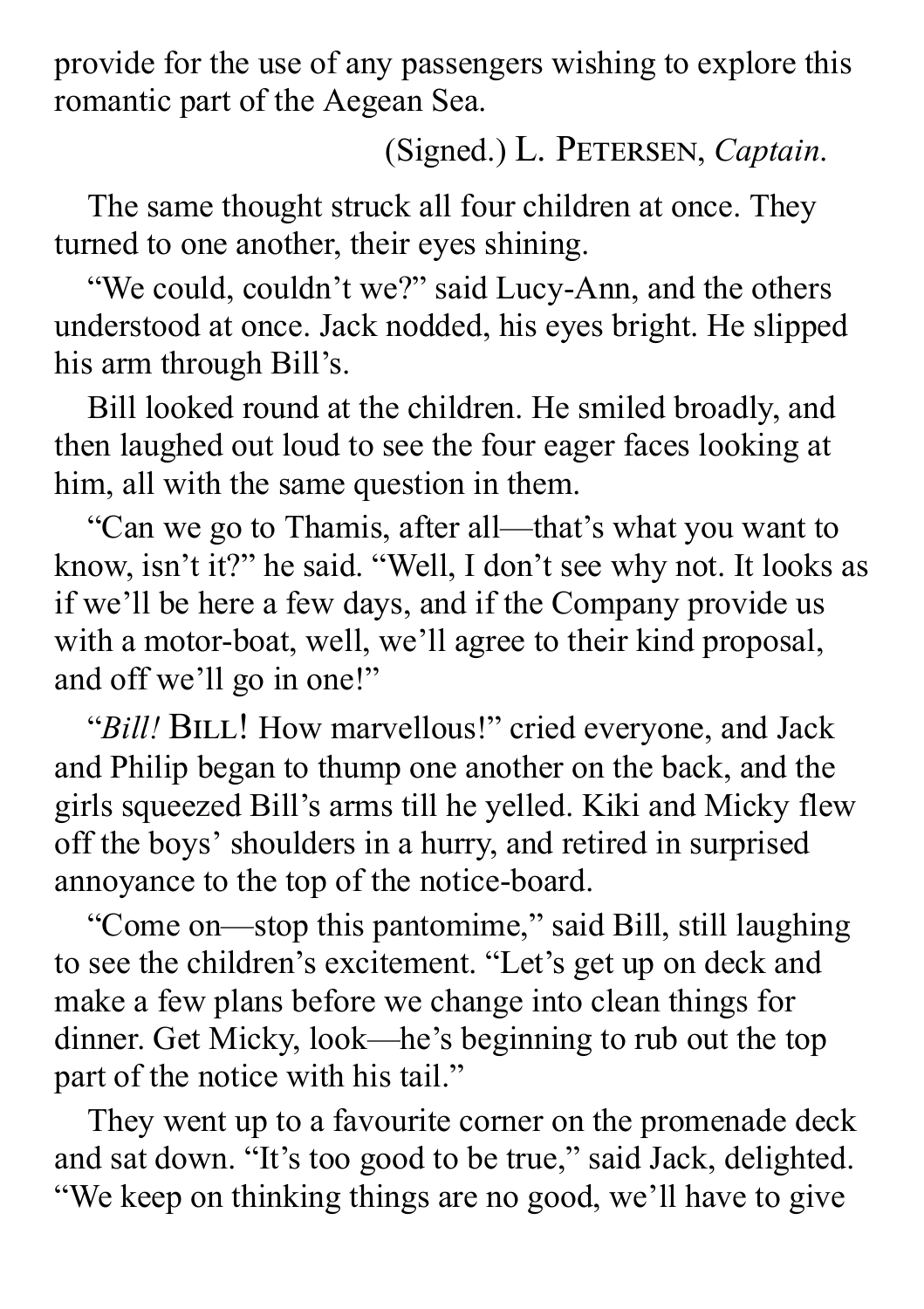them up—and then something happens and everything's all right."

"Yes. We knew we couldn't do anything without Bill, and he wasn't here—and then he suddenly came," said Lucy-Ann.

"And then we knew we still couldn't do anything, because we'd have to go with the ship on her cruise," said Dinah. "And now she's held up, and we can go off by ourselves!"

"Extraordinary how you children get what you want," said Bill. "Now about this motor-boat tomorrow. I rather think we'll hire one on our own. If we take one that the Company provide we'll have to go with some of the other passengers and they certainly won't want to go to Thamis, wherever it  $i_S$  "

"And we wouldn't want them to, either," said Jack. "No let's have a boat of our own. Can Tim come too?"

"He's got other plans," said Bill. "But we'll tell him, just in case he'd like to come. Well—it certainly will be a thrill. I must find out exactly this evening where this Thamis is. I'll get hold of the second officer and ask him if there's a sailor on board that can tell me anything. We'll have to find out the precise route or we might go cruising among these islands for weeks!"

"Oh, Bill—isn't it grand?" said Lucy-Ann. "I can't wait for tomorrow. Jack, Philip—we're really going to see the treasure island after all! We really are!"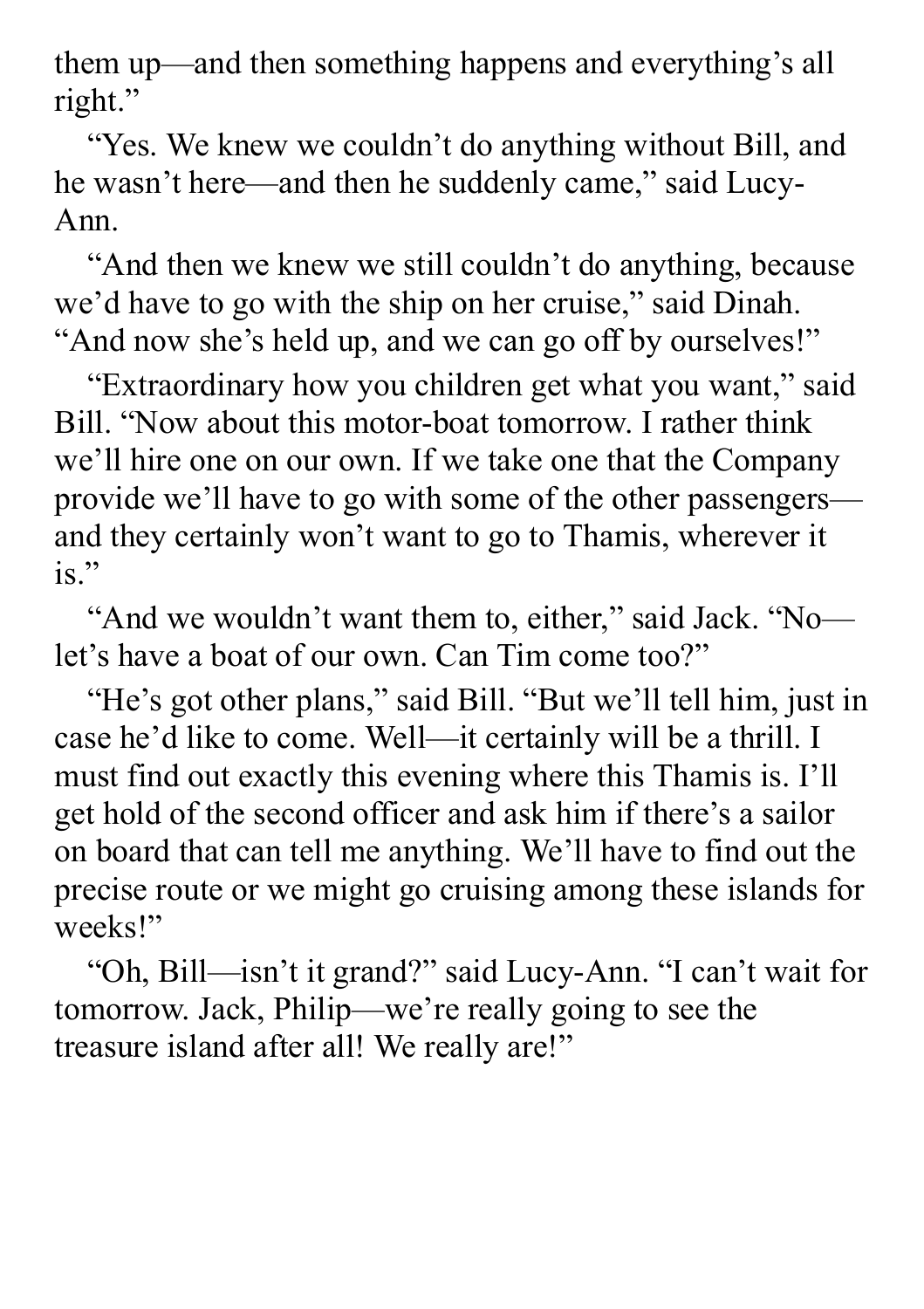## Chapter 17

# TO THAMIS AT LAST!

BILL soon got all the information he wanted. "That's the best of being grown-up," said Dinah. "Grown-ups always seem to be able to find out anything, and get things cut and dried in no time"

"Yes—Bill's found out where Thamis is, has ferreted out a map of the route, and has even got the name of a Greek sailor who owns a motor-boat and knows the way!" said Jack, in admiration.

"How did he find all that out?" asked Lucy-Ann.

"Got hold of a Greek sailor below decks, and found he had a brother who runs one of the motor-boats," said Philip.

It was the following morning. The children had had a big breakfast, and had been provided with enormous packets of food to take with them, by the steward who looked after them so well at table.

"I've packed a whole grape-fruit, two cherries and four bananas for Master Micky and Miss Kiki," he said, with a twinkle in his eye. Lucy-Ann went off into giggles.

"Oh—it does sound funny to call them that! Miss Kiki! Kiki, did you hear that? Miss Kiki!"

"Misskiki, kickmissy, missmicky," began Kiki, and cackled loudly.

They all walked down the gangway to the pier. They found Tim waiting for them. He had heard the news.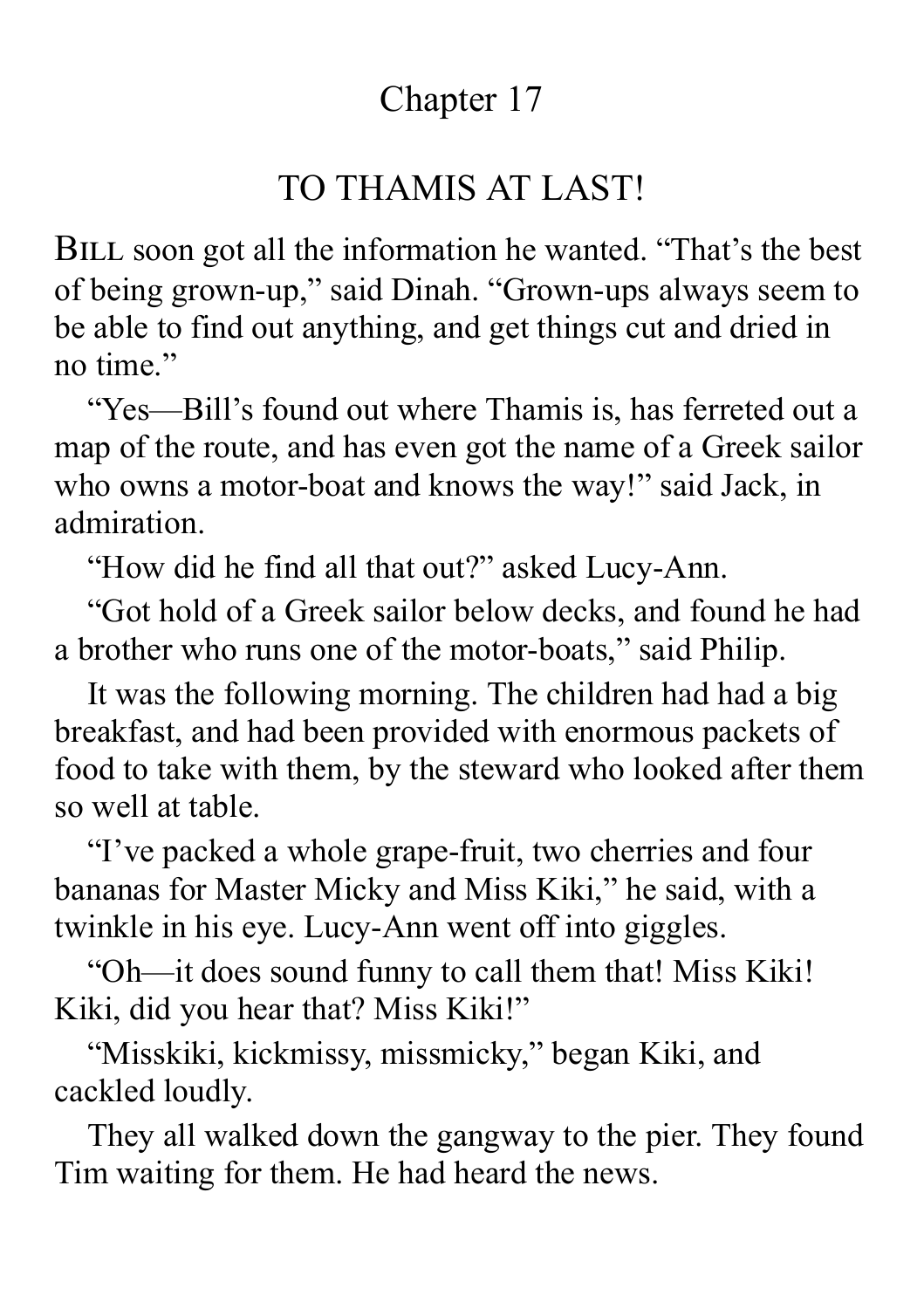"Hallo, sir," he said to Bill. "Can I do anything for you today?"

"Well, we're going off to have a look at Thamis," said Bill. "I've hired a motor-boat from a Greek who apparently knows the route. Like to come with us?"

"Well, if you've made your own plans, sir, I won't come today," said Tim. "I've got a chappy here who wants a spot of flying. Can I take the plane up?"

"Yes, of course," said Bill.

"And if you fly over Thamis, wave to us," said Jack.

"Right," said Tim, with a grin. "I'll look it up and see where it is. Look out for us!"

He went off, and Bill turned to find the boat he had hired. A small, dark Greek came up, with brilliant eyes and a shy smile. He saluted, and spoke in broken English.

"I Andros, sir, please. My brother, he say Mister want my boat. Mister, sir, she here."

"Right. Thanks, Andros," said Bill, and he looked at the spick-and-span little boat lying alongside. "Very nice boat. Now, you know the way to Thamis, don't you?"

"Thamis. Yes, Mister. But Thamis poor place. Andros take you fine islands."

"No, thanks. We want to go to Thamis," said Bill firmly.

Andros seemed surprised at their wanting to go to Thamis. "Poor island," he said again. "Visitors not go there, Mister, sir. I take you fine place."

"Look here—don't you know the way to Thamis?" said Bill. "Sounds as if you don't. Oh, you do. Then, to Thamis, please, and let's get on with it."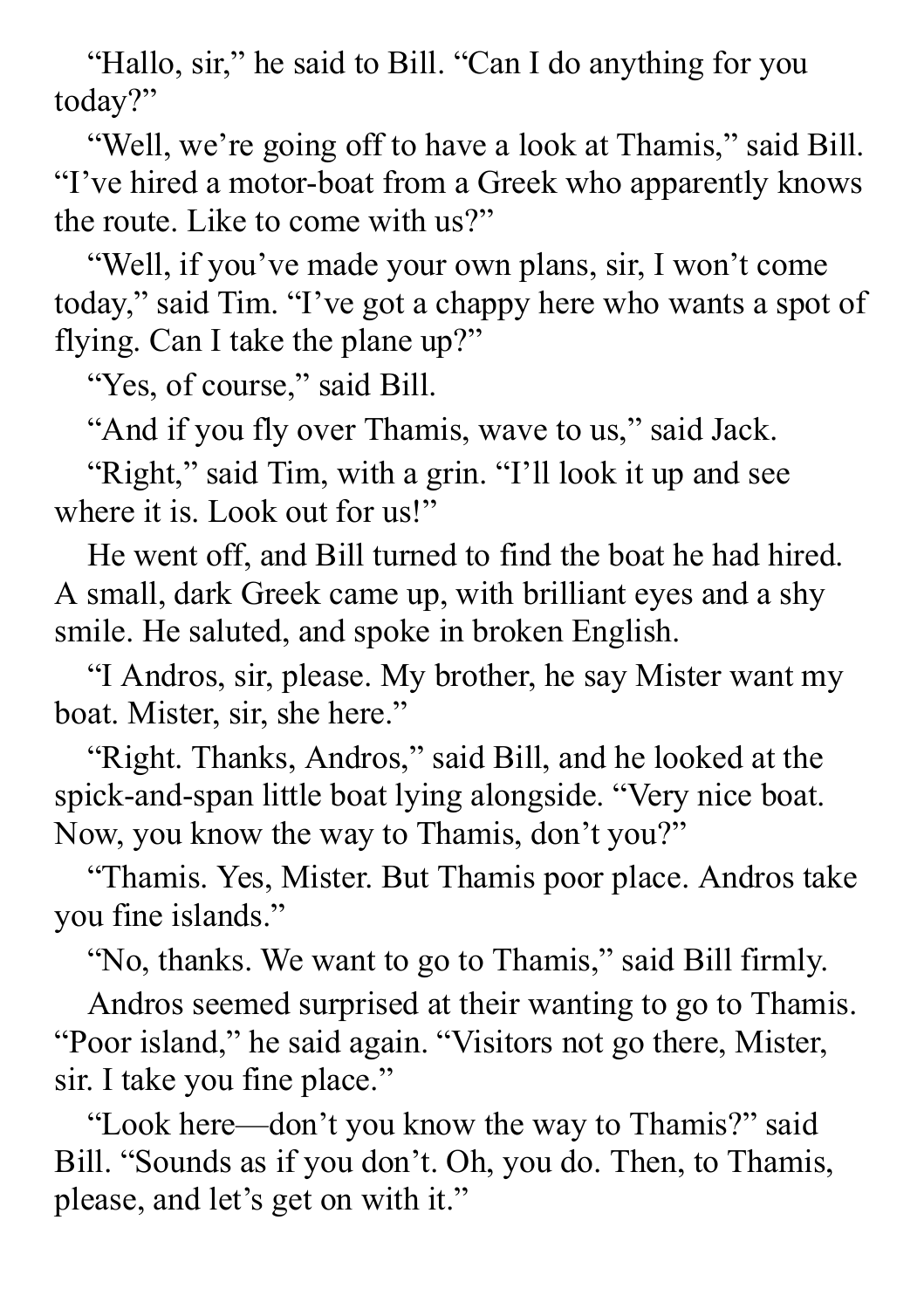"Thamis, Mister, sir," agreed little Andros. "Yes, yes, Thamis. Old, old island, but nothing there now, Mister, sir." He glanced with interest at the parrot and the monkey. "They come too also?"

"Of course," said Jack, stepping into the boat, and helping the girls in. "Come on, Bill, Mister, sir!"

"Mistersir, mistersir, mistersir," screamed Kiki. "Pop goes the weasel! Bang, pop, God save the King."

Andros gaped at her, open-mouthed. Micky leapt on to his shoulder and back to Philip's, chattering. He was excited. He even pulled Kiki's tail, a very silly thing to do, because Kiki would now watch for a good chance to nip Micky's—and Micky had quite a long tail to nip!

Andros started up the engine. The motor-boat nosed out of the little harbour, leaving behind the great *Viking Star*, beautiful but silent. Soon they were out on the open sea, skimming along, bobbing up and down on the white horses that reared themselves every now and again. The sun was hot but the wind was strong. The girls' hair streamed out straight, and they laughed in delight to feel so much wind in their faces. After the heat on the ship it was lovely.

"How far is Thamis?" asked Jack. Andros turned his curly head.

"Four hours, five hours," he said.

"Do you go there much?" asked Bill.

"No, no, Mister, sir. Poor island. I go to Janos, the next one, where my sister lives," said Andros. "Thamis dead island, Mister, sir."

"What does he mean?" wondered Jack. "A poor dead island! Doesn't sound much of a place, does it?"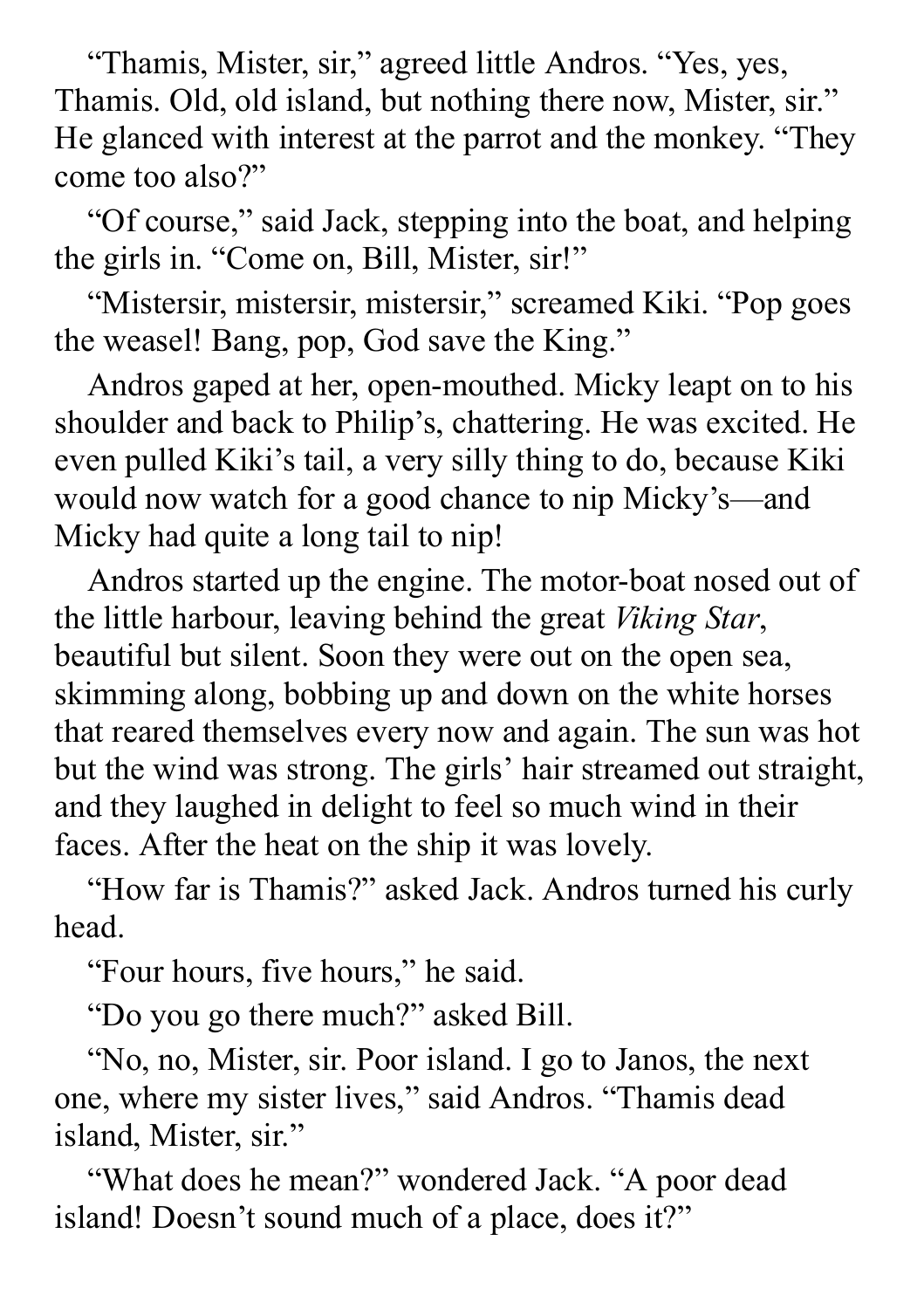"Well, there must be some sort of port or town there," said Philip. "The one marked on the map. It looked quite a big one. There must be plenty of people living there, and that means shops and things. It can't be quite dead!"

It was a lovely journey to Thamis. The sea was choppy, and yet was full of glints and sparkles. The boat sped along like a live thing, the engine purring away. At twelve o'clock they all had a picnic lunch and blessed the steward who had packed them such a fine one.

"Five different sorts of sandwiches—four different kinds of cake—half a pound of sweet biscuits—rolls and butter and cheese and tomatoes—and the grape-fruit, cherries and bananas for Kiki and Micky," said Jack.

Lucy-Ann sat contentedly eating, with the wind in her face. She looked very happy. The others looked at her and nudged one another. They waited. They knew exactly what she was going to say. She opened her mouth, and at once all the others chimed in together.

"You know, we always think food tastes *much* nicer when it's eaten out of doors!"

Lucy-Ann stared at them in surprise. "How very queer!—I was *just* about to say exactly the same thing," she said.

The others chuckled. "We knew you were," said Philip. "You always do say it, Lucy-Ann. We watched for you to open your mouth and begin, and we said it for you!"

"Idiots," said Lucy-Ann, and laughed. Andros laughed too. He liked these children and their queer pets. He had refused to share their food, and was eating his own lunch. It was made up of rather black bread, some very high-smelling cheese and a jug of some kind of drink.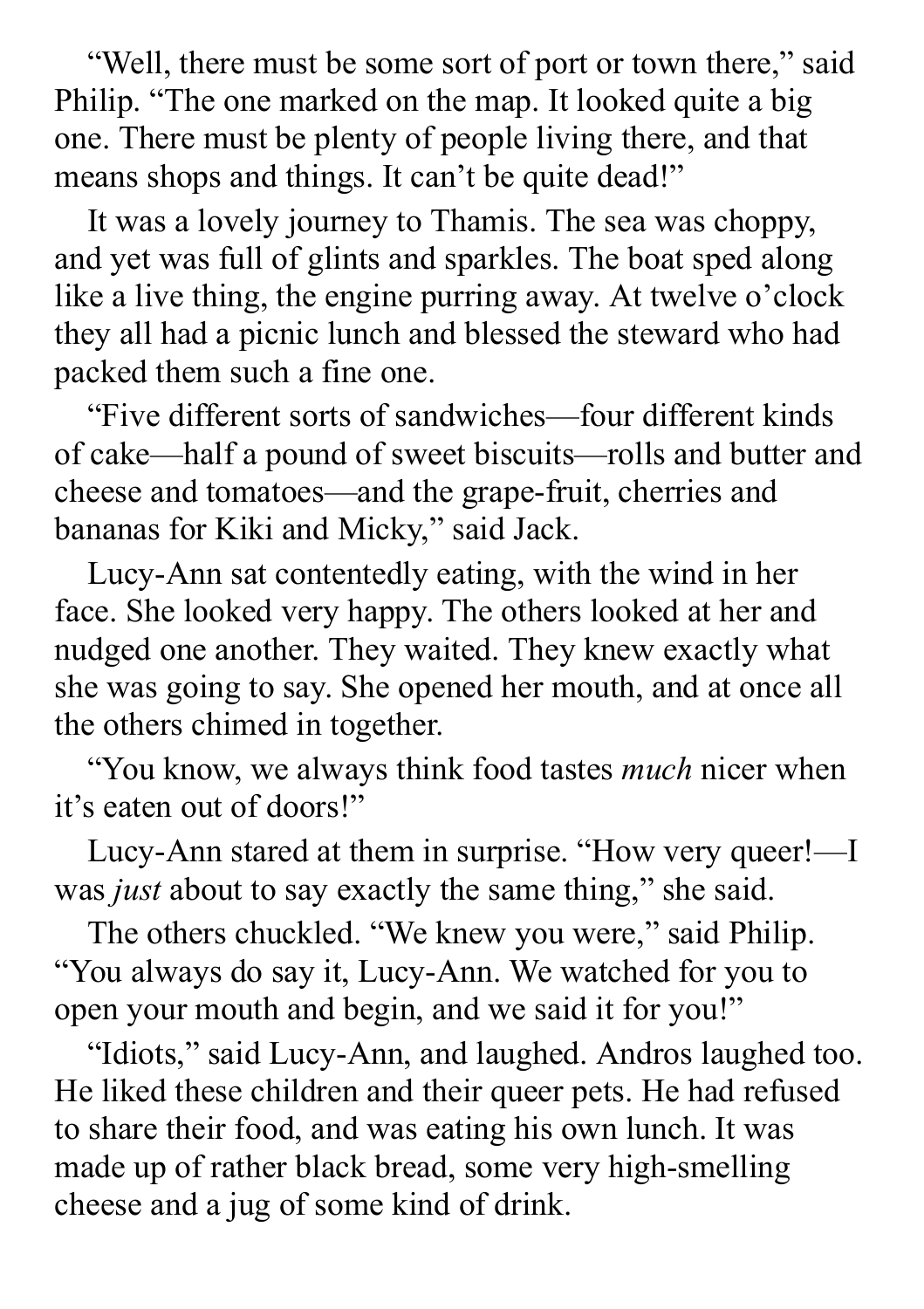Kiki and Micky ate their dinner solemnly together. Micky was not very pleased with the terrific breeze that blew every hair on his body backwards or forwards, depending on which way he sat. Nor was Kiki pleased when her feathers blew round her like an umbrella turning inside out. The two of them sat together in a little sheltered place, sharing the grapefruit, the cherries and the bananas. Micky politely peeled a banana for Kiki and handed it to her.

"He skins it just like we do," said Lucy-Ann. "I always think he's so clever at that."

"Clever," said Andros, pointing to Micky. "Good and clever."

Micky unfortunately spoilt Andros's good opinion of him by throwing away the banana skin so carelessly that it landed on the sailor's head, hanging ridiculously over his right eye. Kiki gave one of her rich chuckles, and was just about to add her banana skin to Micky's when Jack took it away from her.

"Mistersir, mistersir, mister Pollysir," squawked Kiki, trying to snatch it back.

The boat went on and on, occasionally passing other islands, one or two large ones, but most of them small. Finally Andros raised his hand and pointed to the east.

"Thamis," he said. "Mister, sir, Thamis."

Everyone looked eagerly to where he pointed. They saw a small island, purple in the distance, rearing itself out of the waters as they sped nearer. Thamis! Was it really Thamis, the old island marked on the treasure map?

Eagerly the children leaned forward and watched it take shape as they raced nearer. Lucy-Ann's imagination began to work. Long long ago, she thought, this is where the fleet of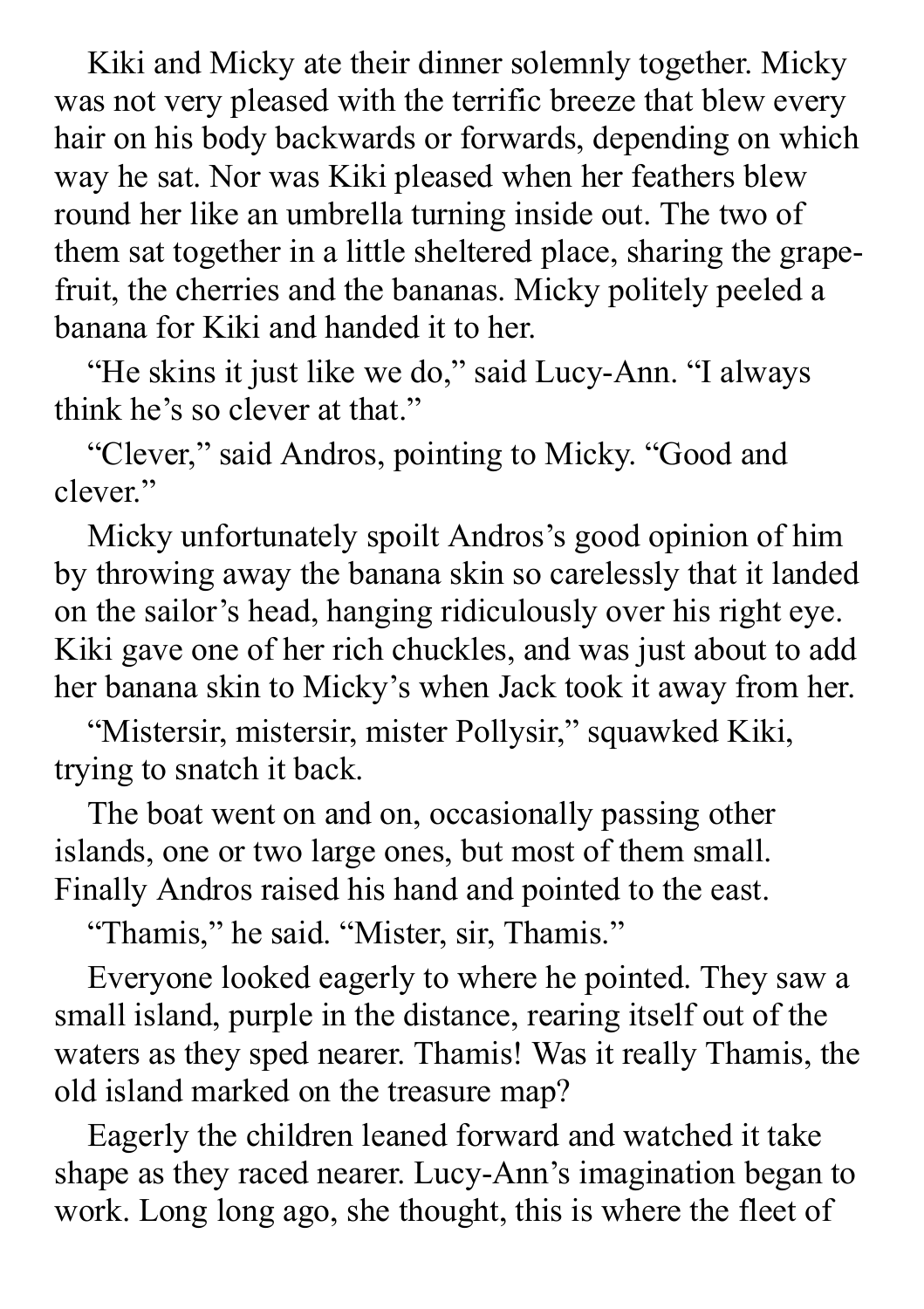treasure-ships stole up to in the night. Soon we shall see the city marked on the map—the treasure-city!

"Perhaps," she thought, "one of the ships was called the *Andra* like our own little Ship of Adventure. Perhaps it sailed into the very spot we're making for now. We're getting quite near. We shall see the city soon—the one marked on the map."

"Is there a good harbour?" asked Bill, turning to Andros. The man looked surprised.

"Oh no, Mister, sir. No harbour now. Only two places to land. I, Andros, know them both. I take you to old city port."

"Good," thought Jack. "Now we shall soon be there—in the old city marked on the map. I hope it won't be *too* modern, like the towns we've seen on some of the islands. Ah—now we're getting in close."

They were. They could see rocky beaches. The waves pounded on them. They looked for the town, and saw buildings coming down to the water's edge. It seemed queer that there was no proper harbour. City ports always had a harbour.

The boat ran in gently, Andros looking out for rocks, and taking a course he seemed to know. He was making for a little channel that led inland.

The children fell silent as they neared the island. Their eyes were fixed on the city. It did not look right, somehow. Something was the matter with it. It looked—well—*dead*, Lucy-Ann thought.

[Illustration]

Jack remembered his binoculars and put them to his eyes. He gave an exclamation. "Gosh! Would you believe it!"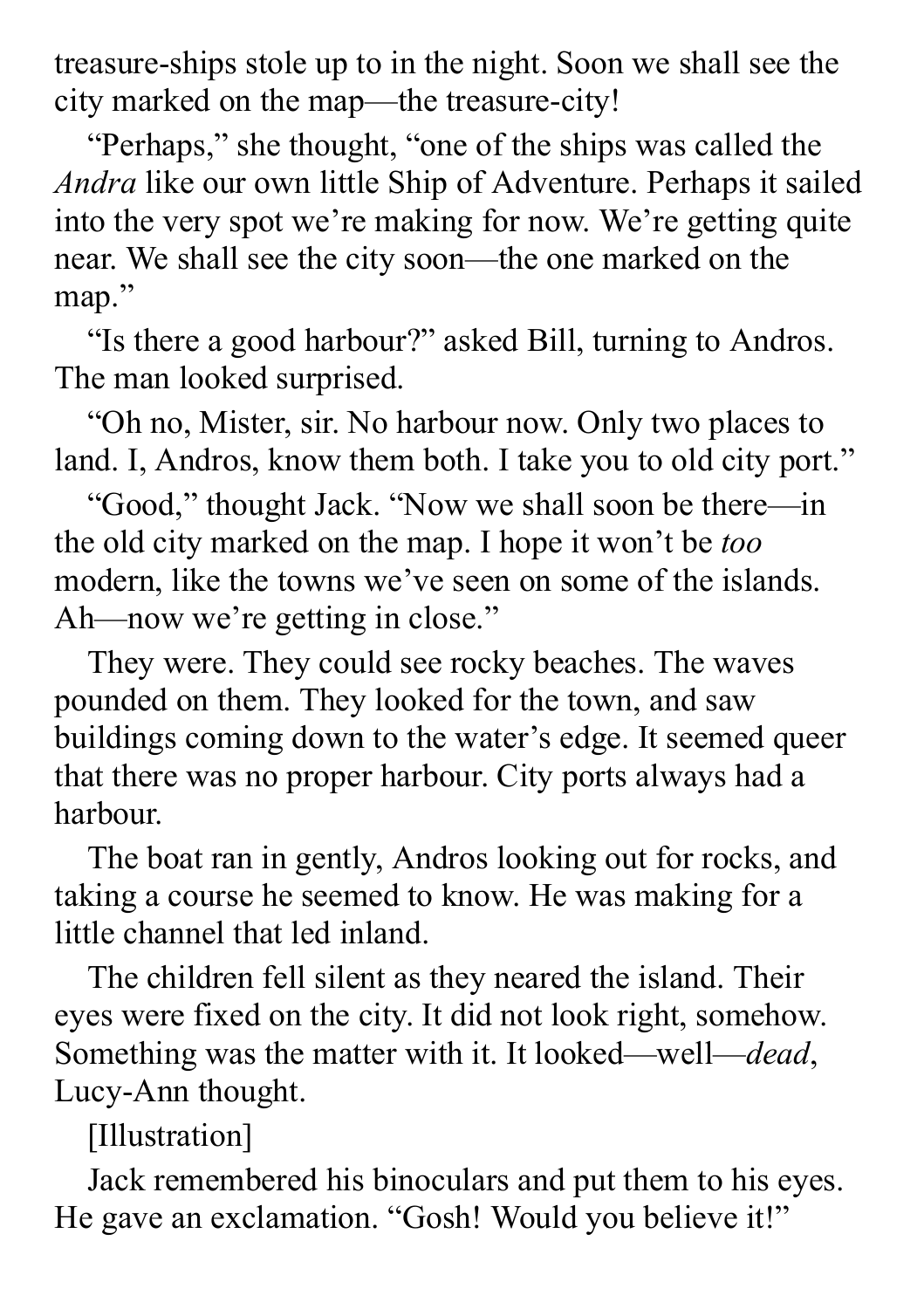"*What?*" said everyone at once impatiently.

"It's all ruins," said Jack, and he lowered the glasses and looked at the others. "It's a *ruined* city! I never thought of that!"

"I, Andros, told that," said the sailor. "I tell you poor island, dead island. One farm, two farms, perhaps. City gone. Nobody there. All gone to other islands now."

They nosed into the little channel. It was deep and calm. "You get out, and I wait?" enquired Andros. "Not see much. All dead and poor this island. Yes, Mister, sir. I take you better places."

"We'll get out, Andros," said Bill. "Bring the rest of the food, Jack. We may as well explore now we're here, and we'll picnic in the old ruins. They will be quite interesting, I expect."

Not knowing quite what to think, the children leapt off the boat on to a ledge. They climbed up some old worn steps, and came into what must have been the main street of the ruined city. It was overgrown now and difficult to walk in. There were ruins everywhere. Bill looked at a few of them closely.

[Illustration]

"These are hundreds of years old," he said. "I wonder what made the people leave Thamis and go elsewhere. I suppose the island couldn't keep them in food. What a place!"

"It's got such a queer deserted feeling about it that I feel I'm living hundreds of years ago," said Lucy-Ann. "I wish the city would come alive—be full of the long-ago people, walking and running here along the street, looking out of the old broken window-openings, going down to whatever harbour there was to see the ships!"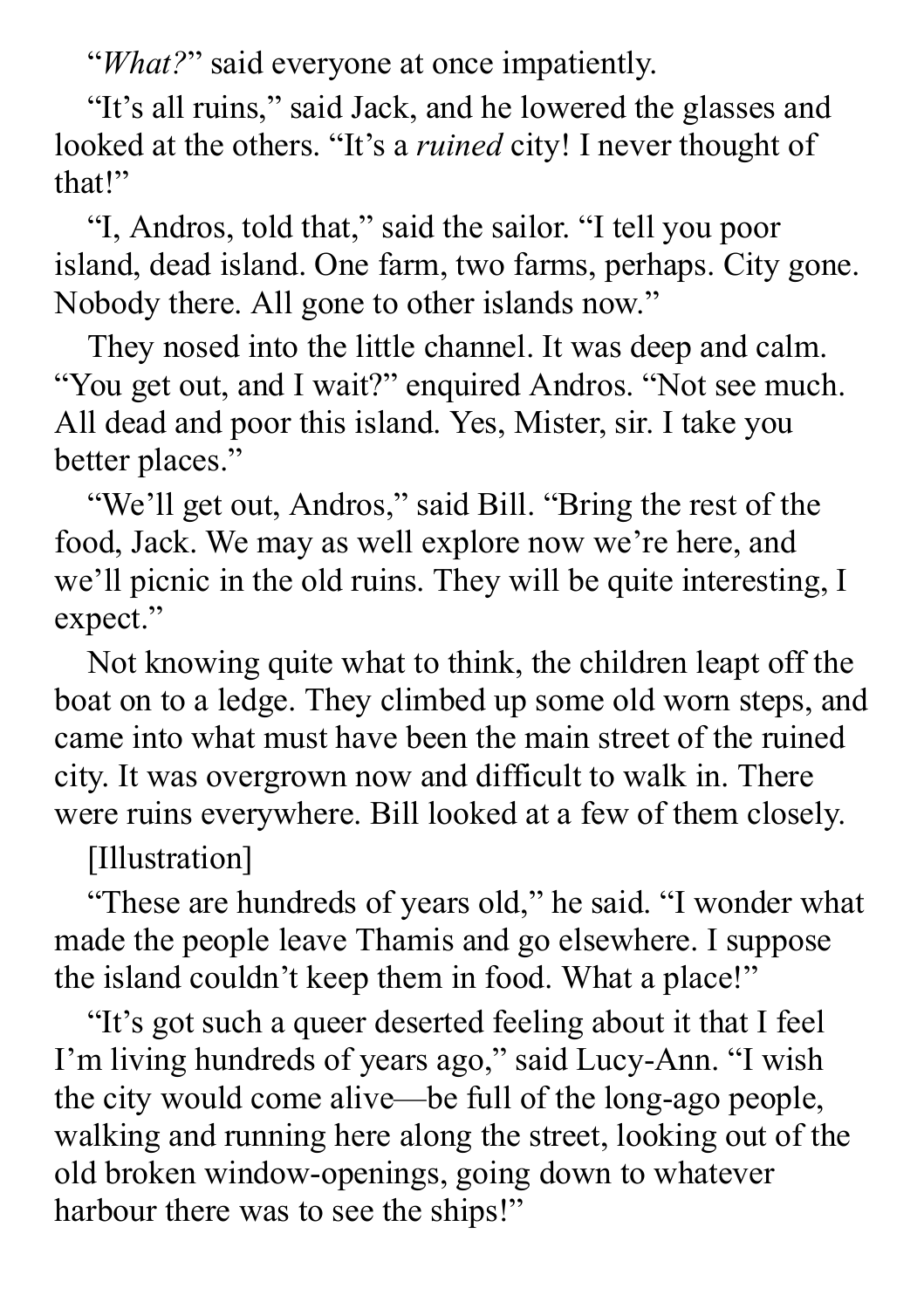"Well, I hope the city *doesn't* come alive," said Dinah. "I'd be scared stiff. I don't like it much as it is, either."

It was built on a steep hill, and the ruined buildings rose one above another, some just a wall or two, others a hollow shell, and still others looking fairly habitable until the children peeped inside and saw the holes in the roof and the walls.

Almost at the top was an old ruined temple, one or two graceful arches still remaining. Its massive columns stood in a broken row, with one or two gulls perched on the jagged tops. Bill scraped aside some of the grass that grew on the floor of the temple, and pointed out lovely mosaic stones to the children.

"Bill, is there anything here at all that's on the map?" asked Jack. Somehow it was all so different from what he had imagined that the idea of hidden treasure now seemed ridiculous. Bill got out the re-drawn map.

"Look—this is where we came in with our boat, surely," said Philip, pointing. "It says 'CREEK'. Well, wouldn't you call that channel a creek? And look—the entrance or beginning of the way to the treasure is somewhere near the creek."

"Oh, Bill—let's go back and explore along there!" said Dinah.

Bill laughed. "We've certainly got a bee in our bonnet about this! All right. Come on. It'll be on the way to the boat, anyway."

"Just let's get to the top of the hill," said Jack. "We could see over the rest of the island then. It's not very large."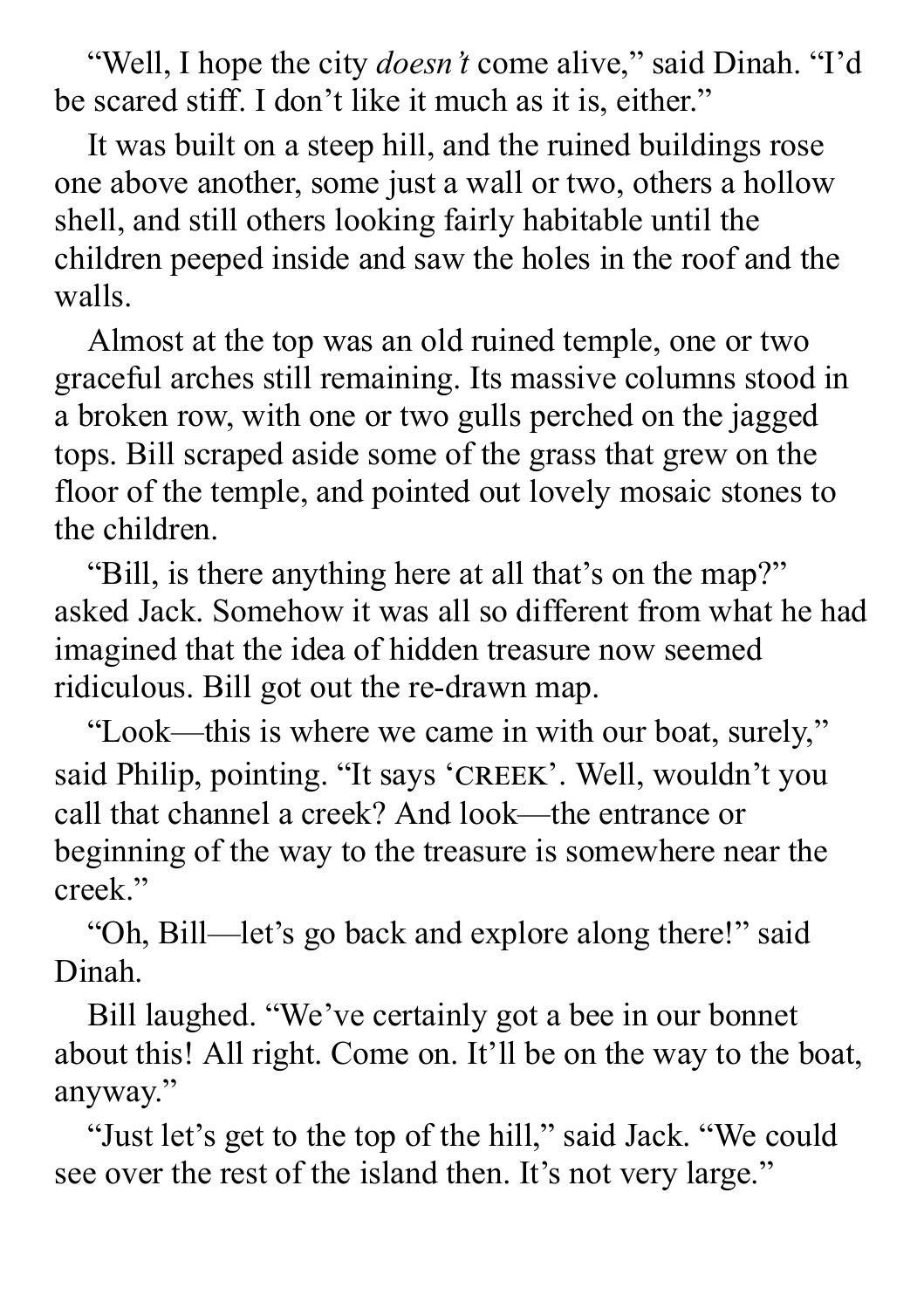"Right," said Bill, and they climbed to the very top. They could see away over to the other side of the island, where the dark-blue sea was tipped with white horses. It was a bare, rocky place, but here and there were green patches, and small buildings could be seen.

"The farms Andros spoke of, I suppose," said Bill. "My word—he was certainly right when he called it poor and dead! It's not quite my idea of a treasure island!"

They turned to go down the hill on which the ruined city was built. They made their way carefully. Half-way down Lucy-Ann stopped and listened. "I can hear something," she said.

"So can I," said Dinah. "It's a bell ringing! Whatever can it be?"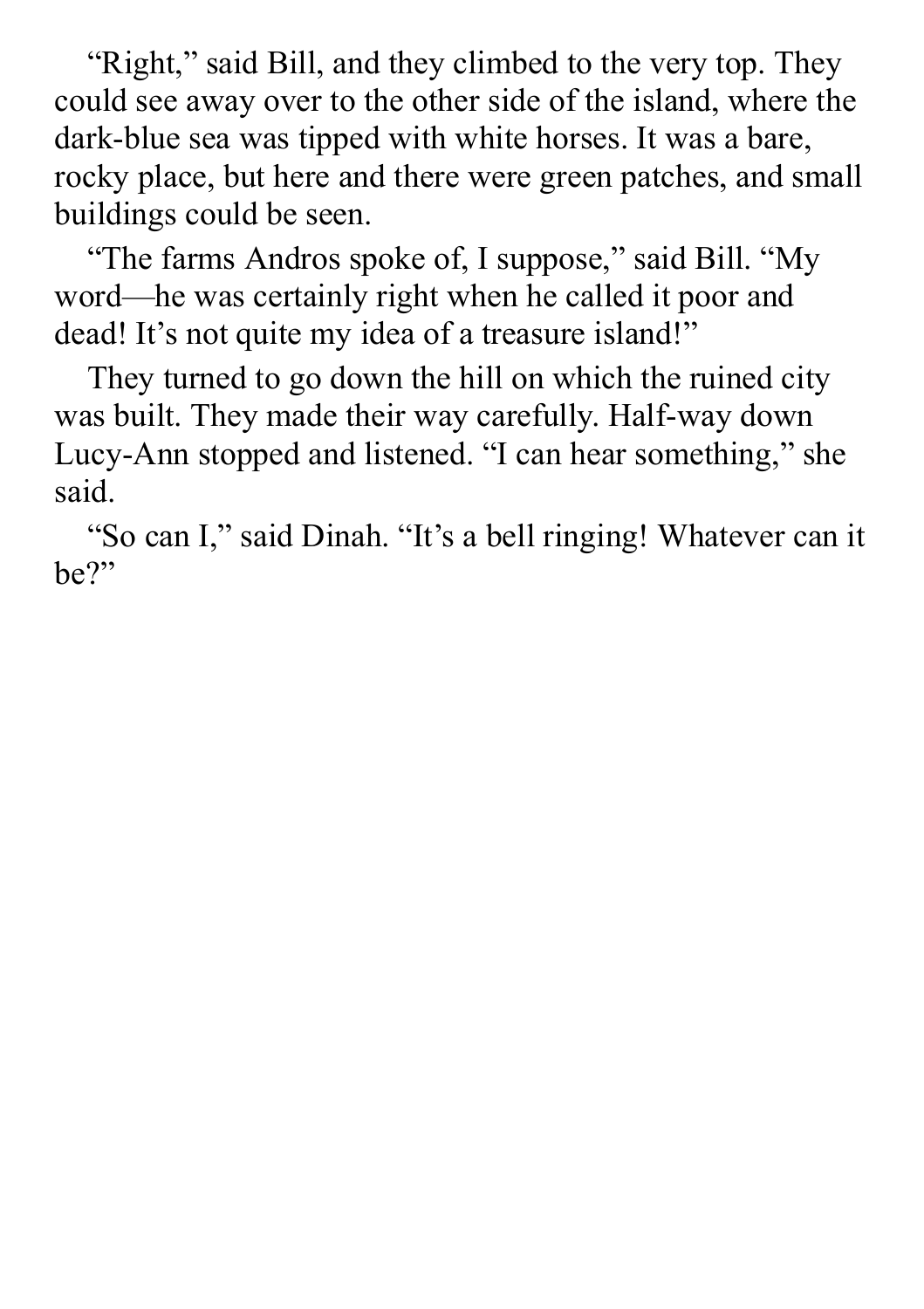# Chapter 18

# A FEW SURPRISES

It seemed so very queer to hear a bell ringing in that dead and silent city that the little company felt really startled. The sound came nearer.

"Dong-dong-dong." Kiki didn't like it either and crouched against Jack's cheek. Micky chattered quietly.

"Dong-dong-dong!"

"Something's coming round that corner," said Jack suddenly. And something did.

It was a donkey, a little grey donkey with a big bell hanging from his neck! With him was a small boy, an imp of a boy, riding astride, with panniers each side of the donkey, great baskets that were full of something covered in white cloths.

"Good gracious!" said Dinah, and she sat down on a big stone, most relieved to see that it was just a donkey-bell that had startled them all. "I don't know *what* I thought was coming!"

"I suppose the boy's from one of the farms," said Bill, looking puzzled. "But why has he come here? There is nobody living here."

Then an even more surprising thing happened. The boy caught sight of the five people watching him, and grinned a welcome. He leapt off the donkey, pointed to the pannier baskets and screamed out something that sounded like sheer gibberish, but which the children imagined must be the speech of Thamis. Then he brought the donkey right up to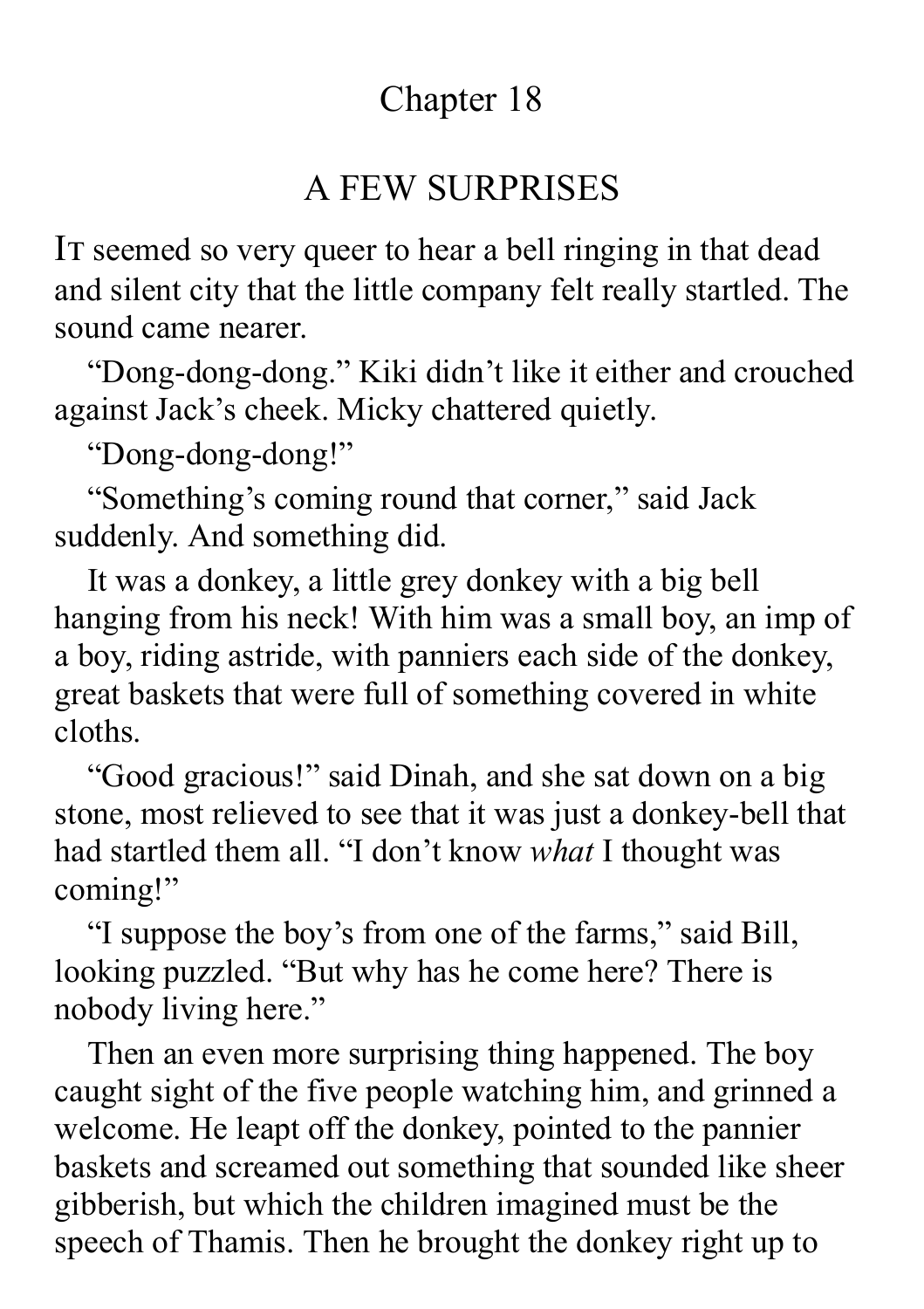them, and began to throw back the cloths that covered whatever was in the panniers.

"It's food," said Bill, in amazement. "Bread—cheeses meat. Gosh, he's unpacking the lot."

The boy unpacked everything, chattering all the time. He evidently could not understand why nobody helped him, and addressed quite a few cutting remarks to the two boys, who, of course, could not make head or tail of them.

"Here, boy," said Bill. "What's all this?"

He pointed to the pile of food. The boy sent out a stream of gibberish again, pointing to Bill, and then pointing to the food.

"Anyone would think he had brought all this for *us*," said Bill, exasperated. "I can't understand it at all."

The boy mounted his donkey again. He held out his hand to Bill, palm upwards. That was

[Illustration]

plain enough. He wanted money!

"Well, well—it beats me," said Bill, astounded. "A very fine welcome to Thamis, I must say—but most unexpected. We don't want the food, sonny. WE  $DOM'T$  WANT IT. TAKE IT BACK!"

No amount of shouting could make the boy understand. He got very angry, and tapped his palm smartly to make Bill understand he wanted money. In the end Bill tipped a handful of coins into his hand. He counted them carefully, nodded his head, grinned brilliantly, and then very rudely spat at Micky. Micky spat back, and Kiki growled like a dog.

The donkey backed away from Kiki and began to bray. "Eee-yore! Eee-eee-yore!"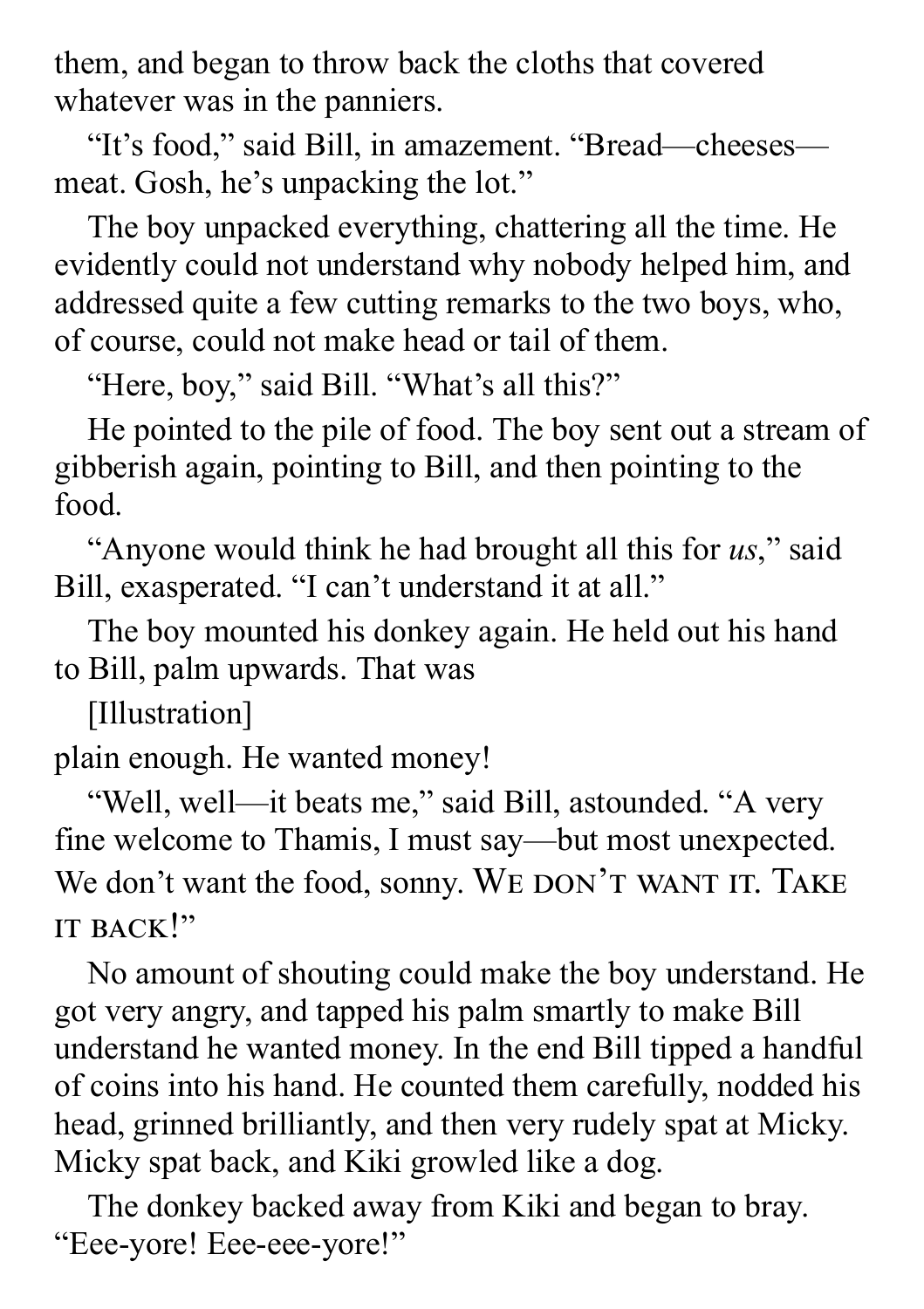Kiki was extremely startled, but she soon recovered, and produced a very good bray herself. The boy gave a yelp of surprise, kicked his donkey hard with both his bare heels, and galloped away round the corner, the donkey's bell ringing hard. "Dong-dong-dong-dong-dong!"

Bill sat down and scratched his head. "Well, what do you make of *that*?" he said. "A present of some very fine country food, sent by somebody we don't know, who can't possibly have known we were here."

"It's a bit queer," said Jack. "I wouldn't mind one of those rolls."

They all had one. They were very good. They sat and munched them, wondering about the boy. They could not make head or tail of his appearance.

"What are we going to do with this food?" said Philip. "It won't keep if it's left out in the sun. It seems an awful waste of good food to leave it mouldering here."

"It does," said Bill. "Well—the only thing we can do is to carry it into a cool place somewhere—and hope that boy will come back!"

They picked up the food and went into a near-by building. There was a hole in the floor, shaded by a half-ruined wall. They packed all the food there, wondering what would happen to it.

"Now we'd better go down to the creek and see if we can find the entrance, or whatever it is, shown on the map," said Bill. He pulled it out of his pocket and looked at it. The children looked too. "We shan't find it, so don't think it!" said Bill, who was now secretly of the opinion that there was nothing to be discovered in this poor, "dead" island.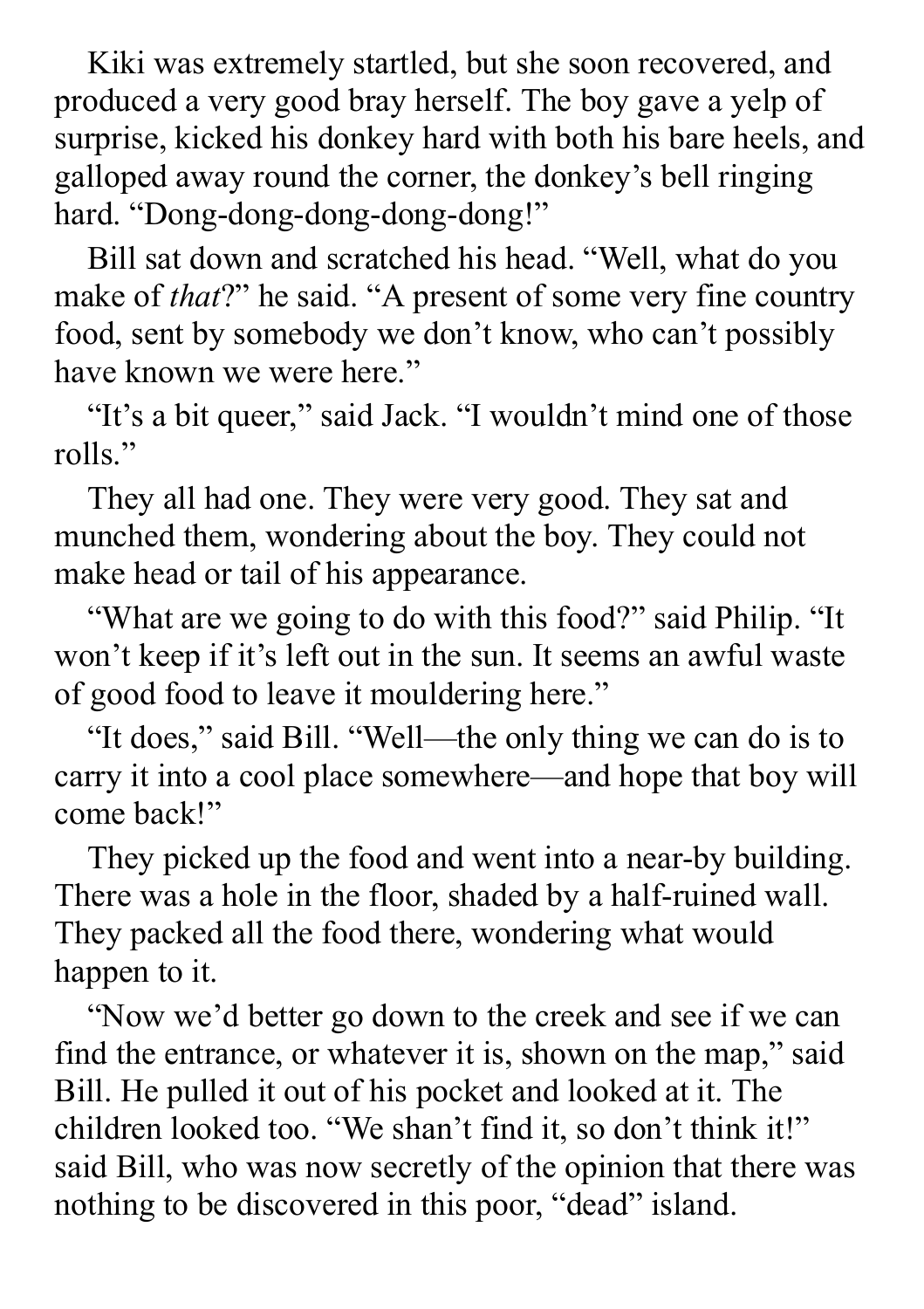They went down the overgrown, stone-strewn street, and came to the rocky creek. The motor-boat was there, rocking gently. Andros was fast asleep on the shady side of the boat.

The little party walked down the rocky ledge to the boat. Then they looked up the creek. Bill gave an exclamation. "Of course! That's it!"

"*What*, Bill?" said the children at once.

"Well, 'Two-Fingers' is marked on the map, apparently for no reason at all. The expert swore that's what the old Greek word meant. I just thought it might be an old name for someone—but now I see what it meant. Look up there."

The children looked where Bill pointed—and above their heads some way away to the left they saw a queer rock. It was like a clenched hand—with two fingers raised! Yes—two fingers. There they were. And "Two-Fingers" was marked on the map!

"Come on. That's a guide of some sort," said Bill, and they climbed along till they came to the queer two-fingered rock. They found a hole behind it, a hole that would quite easily allow a person to step into it. Bill fumbled for a torch. He switched it on.

"There may be a passage of some kind," he said. "Yes there is! This is really extraordinary! I think, Jack, you'd better go back to the boat and get a lantern or two, if you can find them. My torch isn't too good."

Jack sped down to the boat. Andros was still asleep. Jack spotted two lanterns and brought them carefully up to the two-fingered rock, handing them at awkward places to Philip, who had come to meet him.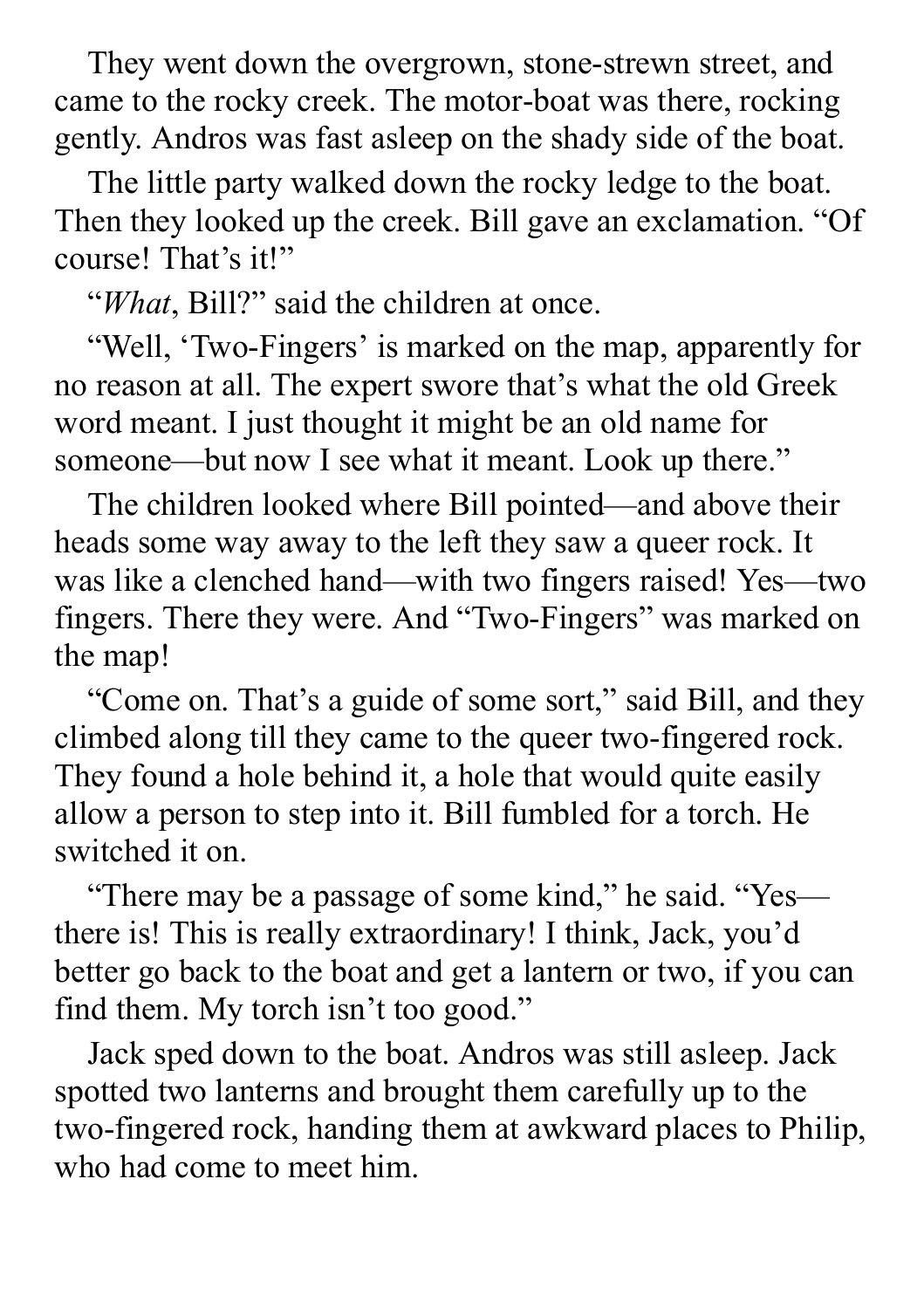"Good," said Bill. "We'll light these. I'll take one, and you can take the other, Jack. I'll save my torch."

They lighted the oil lanterns inside the hole. It wasn't big enough for a cave. It really was just a large hole behind the queer rock—but at the back was what looked like an entry into the hill. Could it possibly be the entrance shown in the map?

"Do you think it is, Bill?" asked Lucy-Ann eagerly, when the lanterns were lighted and Bill held one up to peer into the narrow rocky passage behind the hole.

"No. I can't believe it is," said Bill. "It must have been known for years by everyone in the city, when it was alive with people. It's just a coincidence, I expect."

The children, of course, didn't think it was. They felt very thrilled indeed as they made their way along the dark little passage. It went for a hundred yards and then came out into a wide space. Bill held up his lantern. It shone on to rocky walls—but what was that at the back? The wall looked different there.

He took his lantern over to it. The beam shone on to large blocks of stone built like a great irregular door. "I wonder why that was built here," said Bill, surprised. He swung the lantern round to light up the rest of the cave. The walls were of smooth, shiny rock. There was not the smallest opening there at all. The only opening was the one they had come in by, from the narrow passage.

Bill swung the light on to the built-in stones again. Then he put the lantern down.

"This was built to block up some other opening," he said at last. The children's hearts sank. "It is immensely strong, as you can see for yourselves—a door of great blocks of stone, a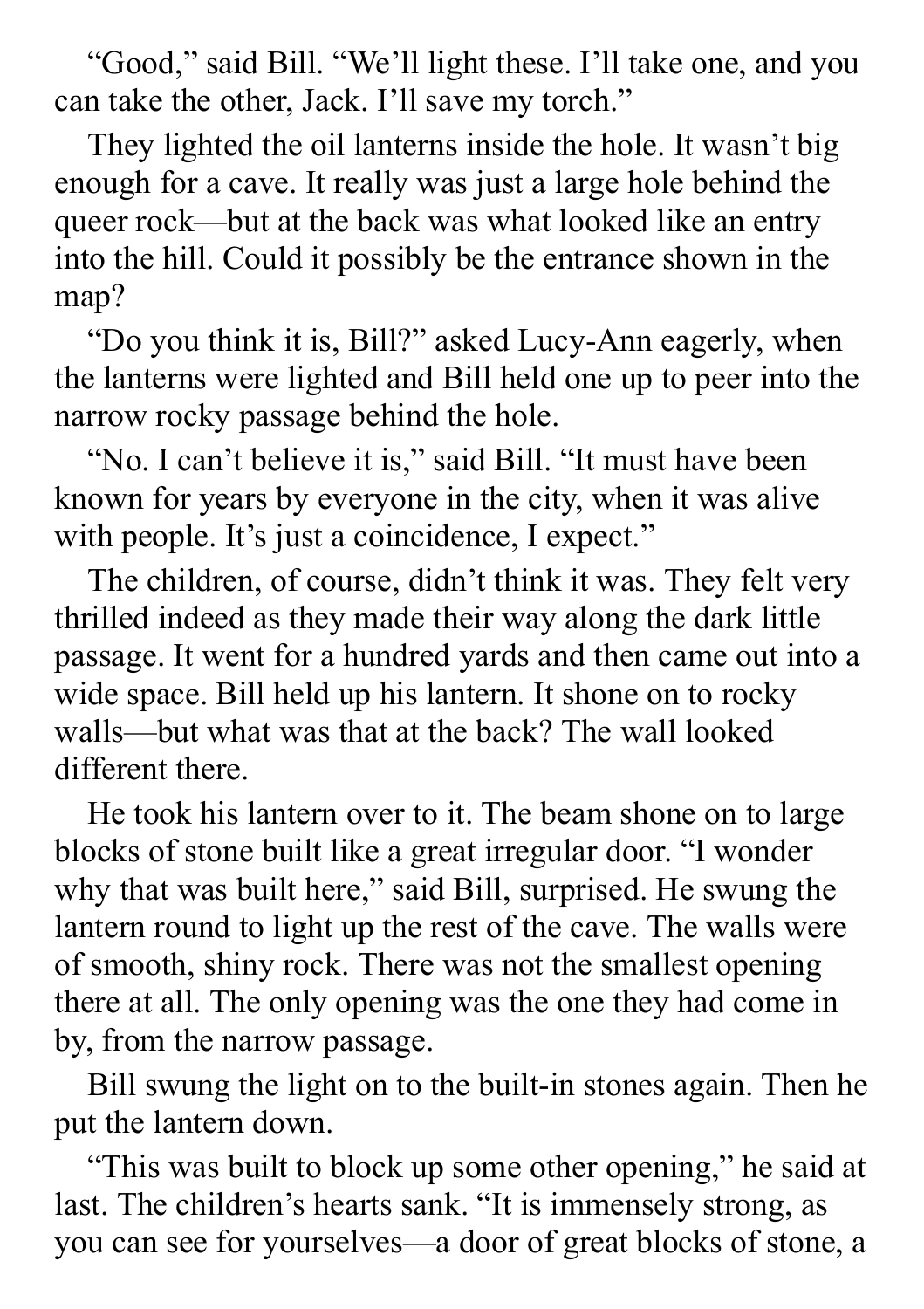door that can't possibly be opened, or got through in any way."

"Bill—do you think it's blocking up the entrance shown on the map?" asked Jack, dismayed.

"Well, yes—I do," said Bill. "It's been built many, many years—it's old, as you can see. Why it was built, goodness knows! Anyway, there it is—and we're stopped right at the very outset! If this is the way shown on the map, the way that one must follow to get to wherever the treasure was hidden, it's impossible to follow it. Quite impossible!"

"Oh, Bill!" said Lucy-Ann, almost in tears. "It's too bad. Isn't there *any* way through?"

"Well—send Micky to see," said Bill. "If there's even a small hole Micky will find it. You know what monkeys are. Send him, Philip."

"Go, Micky—go and hunt about," said Philip. Micky looked at him inquiringly. He did not like this business of exploring dark passages, but he leapt off Philip's shoulder and obediently went off on an exploration of his own. Kiki watched him and then flew to a ledge at the top of the immense stone doorway.

"Send for the doctor," she said in a hollow voice. "Polly's got a cold. Send for the doctor."

Micky bounded up to join her. He scurried about, putting his little paw here and there, into crannies and crevices. But obviously there was nothing to find, for he soon came back and leapt on to Philip's shoulder, nestling closely to his neck.

"No go," said Bill. He set the lantern down on the floor, meaning to put the map away. Just as he was folding it up Lucy-Ann gave an astonished cry.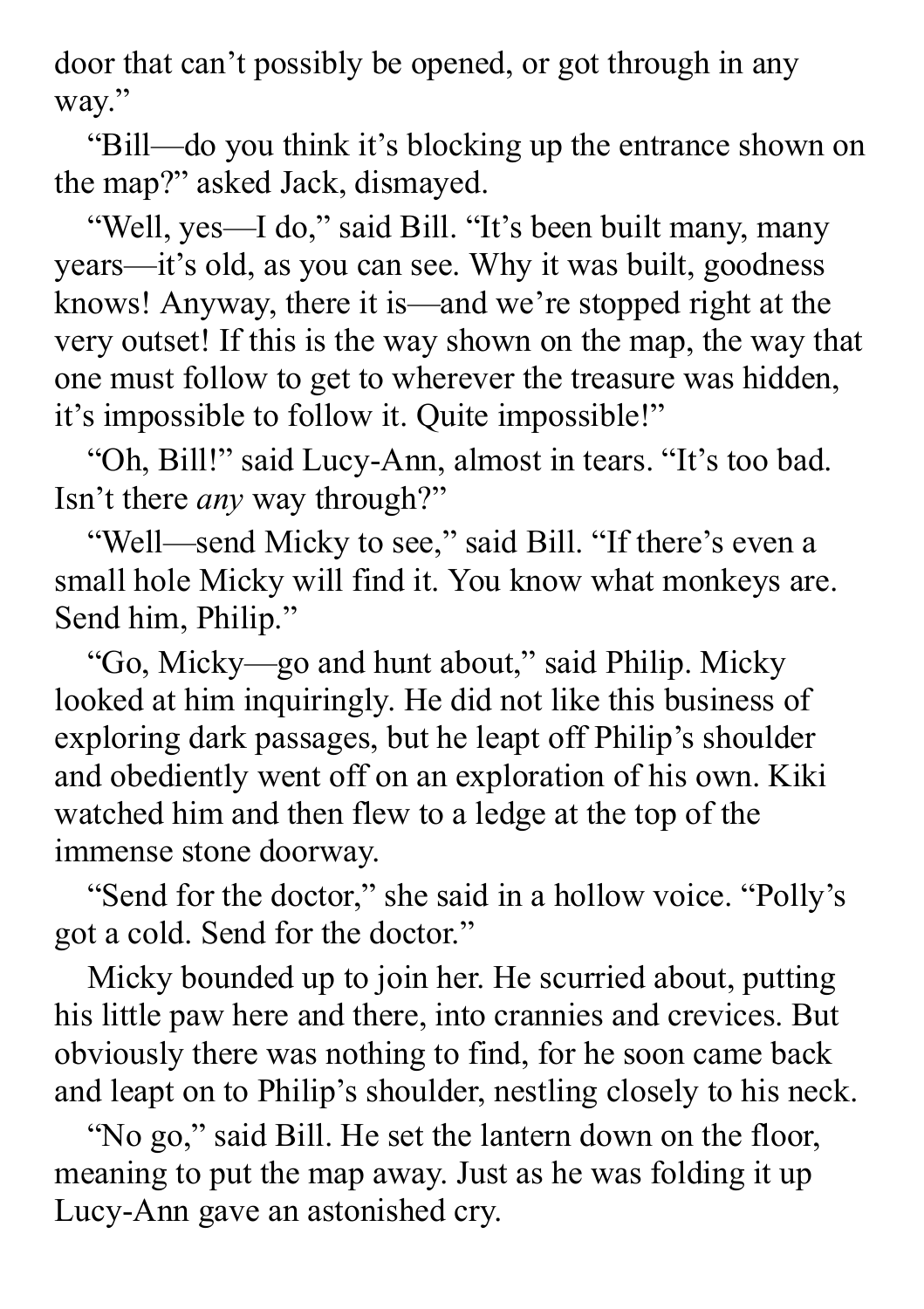[Illustration]

"What's the matter?" said Jack, startled.

"Look—what's that over there—on the floor? Surely, it's —it's—a *torch battery*!"

Philip saw the thing she meant and went to pick it up. He brought it to the light of the lamp. "Yes—that's just what it is —an old worn-out battery from a torch rather like Bill's. Bill —you haven't dropped a battery, have you?"

"Of course not," said Bill. "Yes, this is certainly an old battery—somebody must have thrown it down and put a new battery into his torch—whoever he may be! We are obviously not the only ones to know this place!"

Lucy-Ann shivered. She was sorry she had spotted that battery now. It made her feel queer. Who had been in this walled-up cave, and why?

"Let's go, Bill," she said. "We can't do any good here—it's all walled up. Let's go back to Andros. I don't like this."

"Right. We'll go back," said Bill. "In any case, we ought to go now. We've been here ages, and we've got to get back to the ship tonight. Come along."

They made their way out of the cave, down the narrow passage in the rocky hill and came to the hole. They climbed round the two-fingered rock and made their way to the creek.

And then they got a terrible shock. The motor-boat was gone! They stared as if they could not believe their eyes.

"Where's the boat?" said Dinah feebly.

They looked up the creek and down. No sign of the boat at all. How very extraordinary! And then Jack gave a cry, and pointed out to sea.

"Isn't that it? Look—right out there?"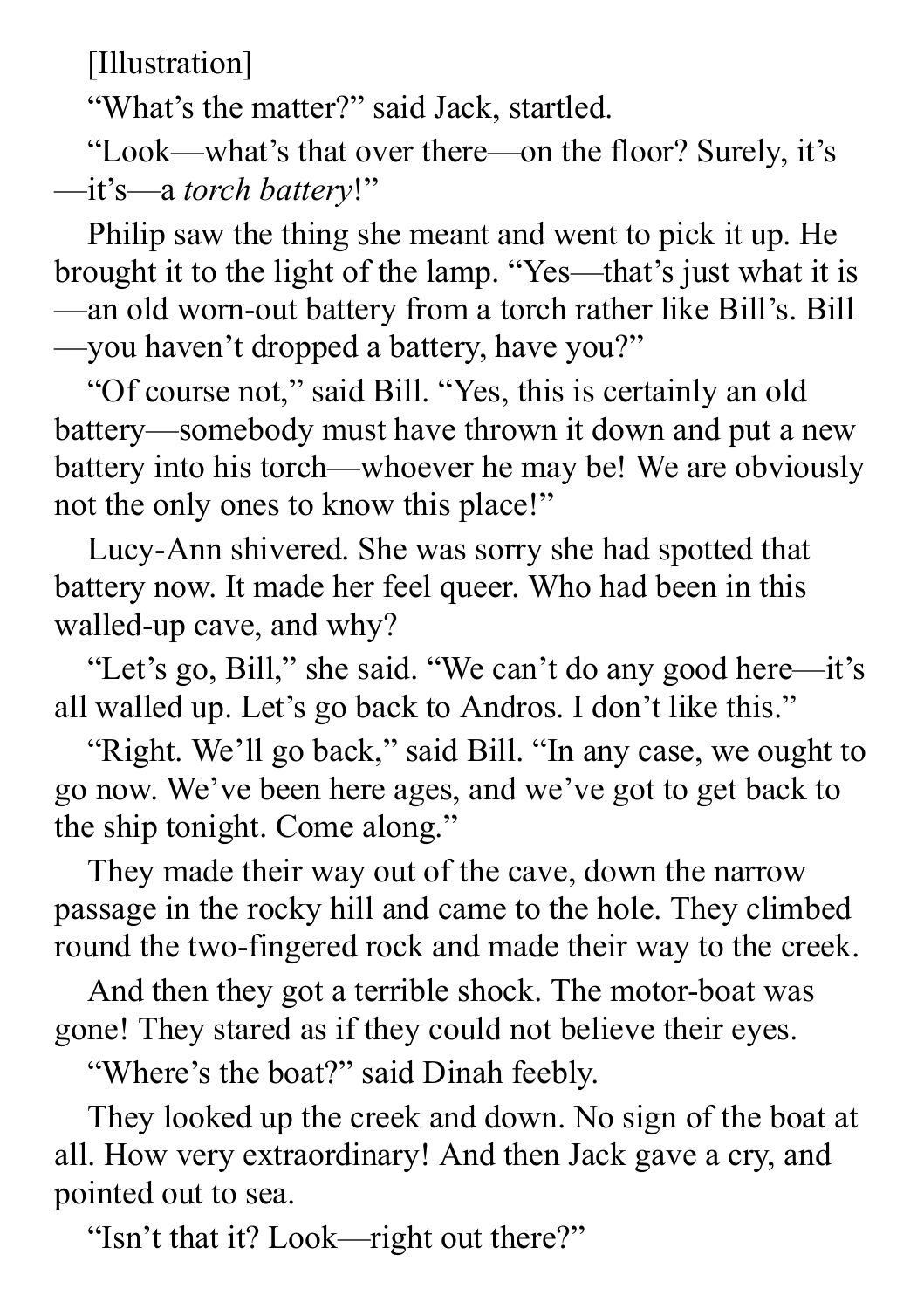They all strained their eyes, and Bill nodded his head grimly. "Yes—that looks like it. What on earth made Andros go off without us? What an astounding thing to do!"

"He was fast asleep in the boat when I got the lantern," said Jack. "Never stirred. Everything seemed all right then."

"Blessed if I understand it," said Bill, looking bewildered. "He seemed a good trustworthy chap—and I haven't even paid him. What in the world has possessed him to act like that?"

"The boat's going pretty fast," said Philip. "Almost out of sight now. Well, well, well—here we are marooned on our treasure island, sure as eggs are eggs!"

Lucy-Ann was very much alarmed. She took Bill's arm. "What are we going to do?" she said. "Are we to stay here, Bill?"

"Lucy-Ann, don't be an idiot," said Jack, before Bill could answer. "Where are we to go if we don't stay here? Have you got an aeroplane stowed away somewhere, ready for this emergency?"

"Shut up, Jack," said Bill, putting his arm round Lucy-Ann. "We shall be all right, don't fret, Lucy-Ann. It's only one of our adventures!"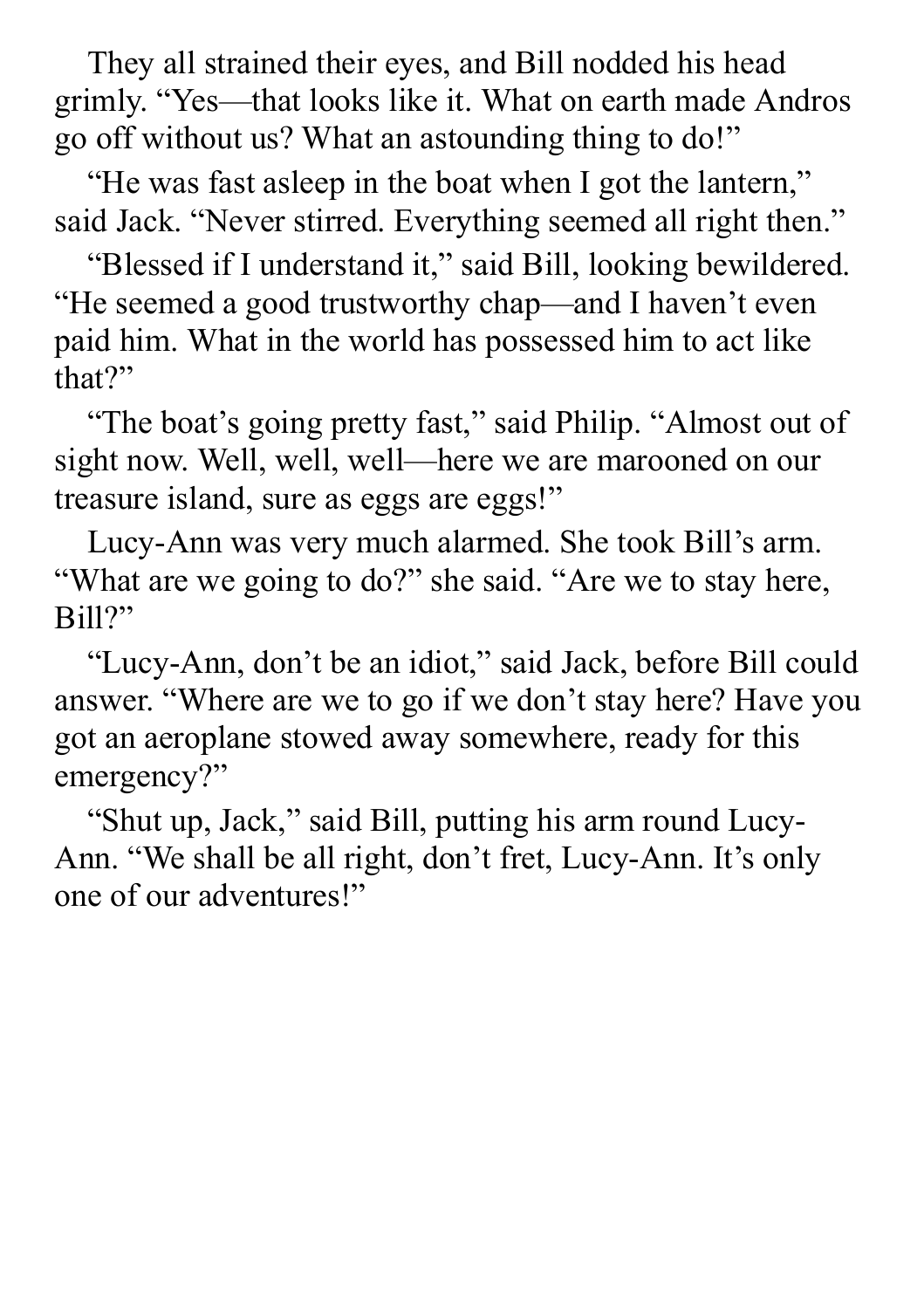### Chapter 19

### ALL KINDS OF SHOCKS

THEY stood there for a little while, not certain what to do. It was all so very unexpected. Then Bill shook himself and grinned round at the others.

"Well—it looks as if we've got to spend the night here, doesn't it?—and get our supper ourselves. Thank goodness we've got the food that extraordinary boy brought on his donkey! And Jack's got the rest of our picnic lunch as well."

"Oh *yes*—I'd forgotten that!" said Dinah, pleased. She had been thinking they would have nothing to eat.

"We can go and tuck in straight away," said Bill. "We'll find somewhere to sleep all right—it's very warm, and we shan't take any harm. I don't particularly want to go and find one of those farms we saw, in case Andros takes it into his head to call back for us. He must have gone crazy."

It was a curious evening that they all spent on Thamis. They went to find the store of food and had a very good meal indeed. They put the rest of it safely back in the cool place they had stored it in at first. Then they went wandering round the silent, ruined old city again. Lucy-Ann found an old pot with a broken neck, which she was very pleased with. Jack found some kind of metal fork—at least that is what he took it to be—with two of its prongs gone.

Bill had been hunting about for some place to sleep in. He had not been very successful. At last he chose a room not far from the ruined temple, one that had three walls and a little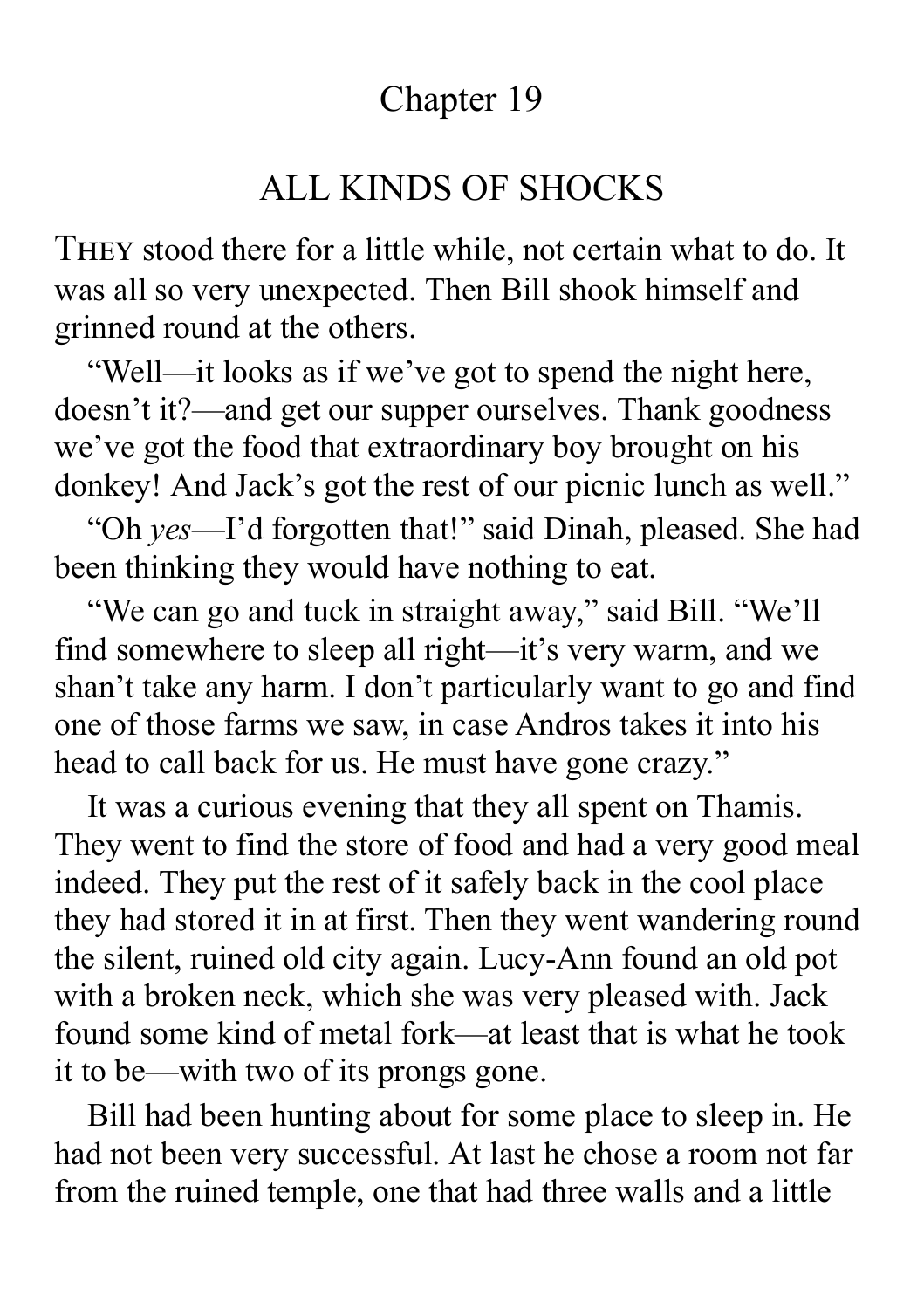roof left. It was overgrown with thick grass and would have to do for a bedroom.

The sun was going down. It would soon be gone. Bill decided to put the food in the "bedroom" too, then it would be handy if they wanted any. He and the boys removed it from the place it was in and put it carefully in some thick, cool grass. They were glad there was such a lot!

When the sun disappeared everyone felt tired. Lucy-Ann was yawning her head off, and so was Kiki. Micky explored the ruined little room thoroughly, approved of it and settled down on Philip as soon as the boy had made himself a fairly soft bed in the thickly growing grass.

The four children fell asleep at once. Kiki perched herself quietly on Jack's middle as soon as she knew he was asleep. He had pushed her off two or three times, but this time he did not wake, and she remained where she was, her head tucked under her wing.

Bill lay and looked up at the stars he could see through the holes in the roof. He was angry with himself for bringing the children to Thamis. Now they had landed in difficulties again —all because of a legendary and most elusive treasure, one that certainly had not existed for years—if it had ever existed at all!

He puzzled over the boy on the donkey, who had brought the food. He puzzled over the blocked-up entrance and the battery Lucy-Ann had found—but more than anything he puzzled over the sudden disappearance of Andros.

He was just about to fall off to sleep when he heard a noise. Micky must have heard it too, because he stirred and his small head looked round the "bedroom." Bill lay and listened, holding his breath. *Was* it a noise he had heard?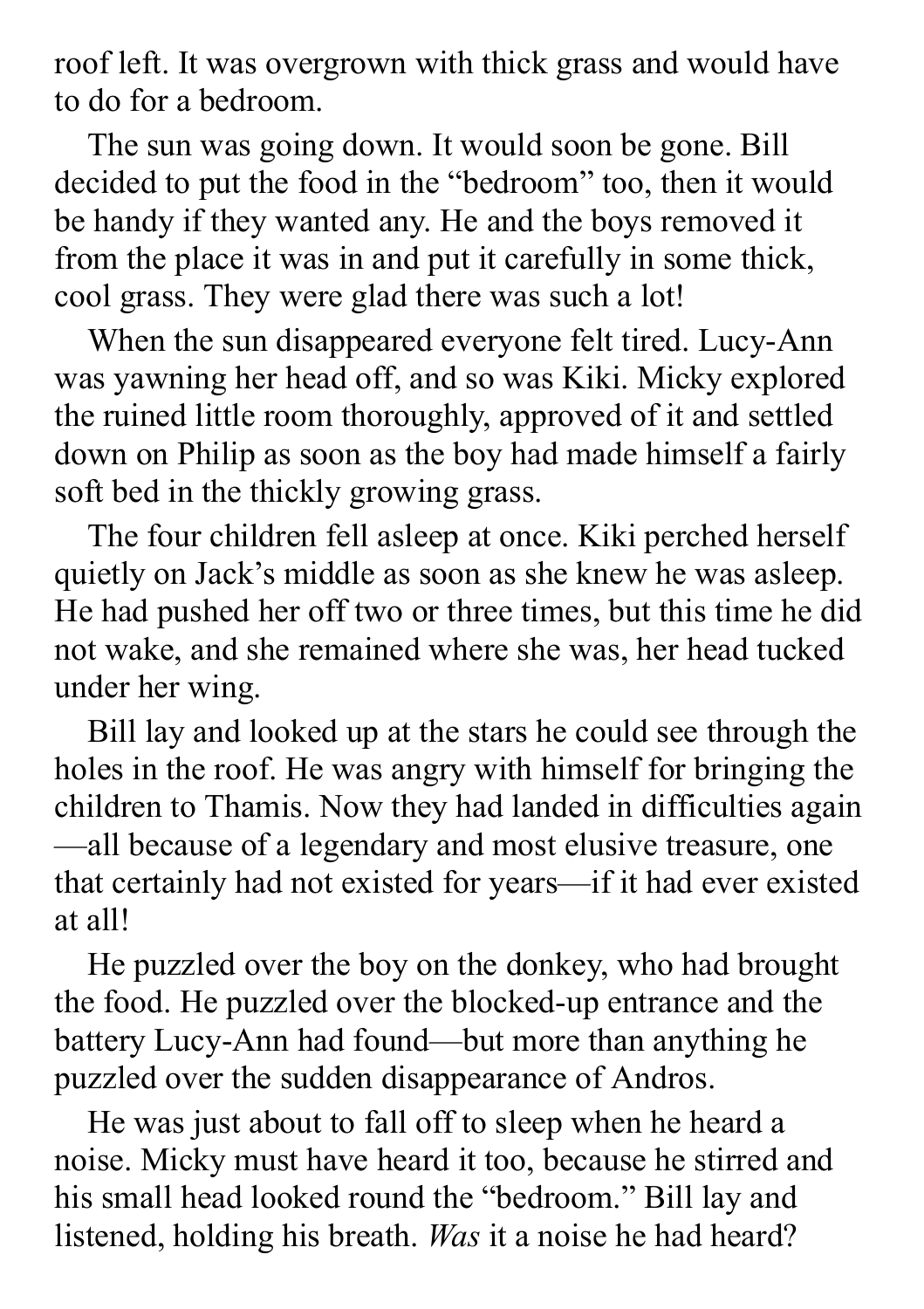Then he heard the unmistakable sound of a voice! Then another voice, deep and complaining. Where did they come from?

He sat up cautiously and listened again. The voices came once more, and then Bill heard footsteps—footsteps coming down the ruined city street! He did not like it at all. Who on earth was walking through the old dead city in the middle of the night?

Kiki had heard the voices too. She flew out of the room she was in and hid herself under the ledge of an arch, waiting. The footsteps came nearer. The voices came too, talking together. Bill silently posted himself beside a broken window-opening and watched. There was only starlight to see by, but he might be able to make out something.

Two dark figures came up the street. They stopped every now and again. It seemed to Bill as if they were looking in the ruined buildings to find something. Would they look into this one and find the children? Bill debated whether he should go out and accost these people? Who were they, anyway?

Then he decided that people who walk the streets of a ruined city at dead of night are not perhaps the best people to ask help from, and he remained where he was.

The two dark figures arrived near by. He heard their voices again, but they spoke in a foreign language—Greek, probably —and he could not understand a word. They were obviously looking for something, Bill thought—and then he suddenly guessed what it was.

The food, perhaps! Maybe the boy had brought it for *them* —and they had not been there—but Bill had, and had got it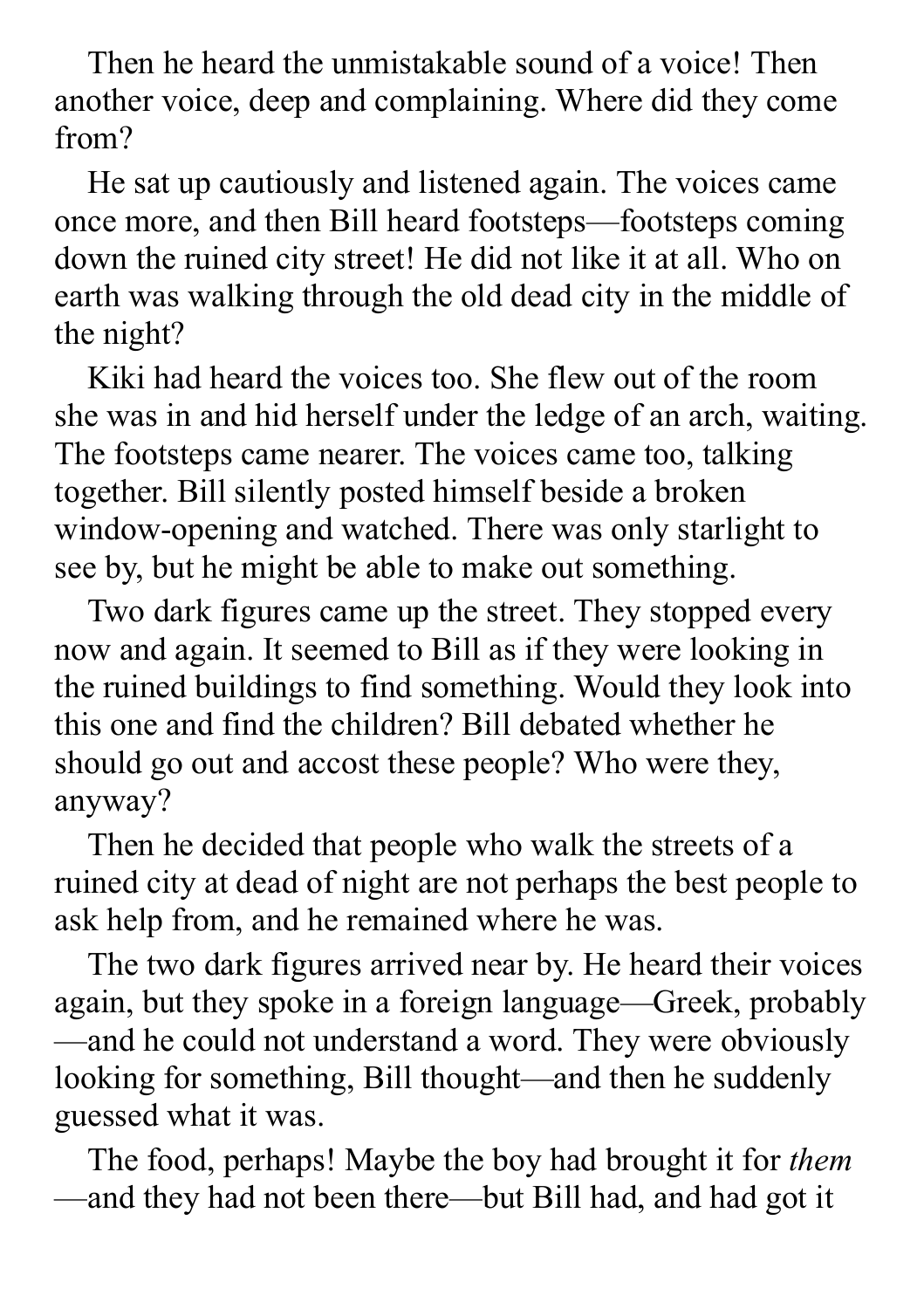instead. Now the men were looking for it, sure that the boy had dumped it somewhere.

"They'll look in here then, sure as anything," thought Bill. But they didn't. Just as they got to the broken doorway, near where the parrot was perched, Kiki went off like a pistolshot.

#### $CRACT$ !

The children all woke up at once and sat up. They were too startled to make a sound, and as soon as they heard Bill's "Sh!" they sat silently waiting.

The two men were most alarmed. Bill could see them clutching one another. They said something rapidly, obviously asking each other what that noise was.

Kiki considered them. She didn't like them. She began to cackle with laughter, and this horrified the men more than anything else could have done. Kiki's laughter was so completely idiotic that it froze them to the marrow.

Kiki stopped. She swelled out her throat and began to make her famous noise of an express train screeching through a tunnel, getting louder and louder and louder. It was a magnificent effort, and had very satisfactory results.

The men screeched too, in panic, and set off as fast as they could, certain that something terrible was coming after them. Kiki sent another pistol-shot after them and then relapsed into cackles.

"Well, really, Kiki," said Bill, when the two men were completely gone. "What a performance!"

"Who was it out there, Bill?" asked Dinah.

"I've no idea," said Bill. "But I have a feeling it was two hungry fellows come to look for the food the small boy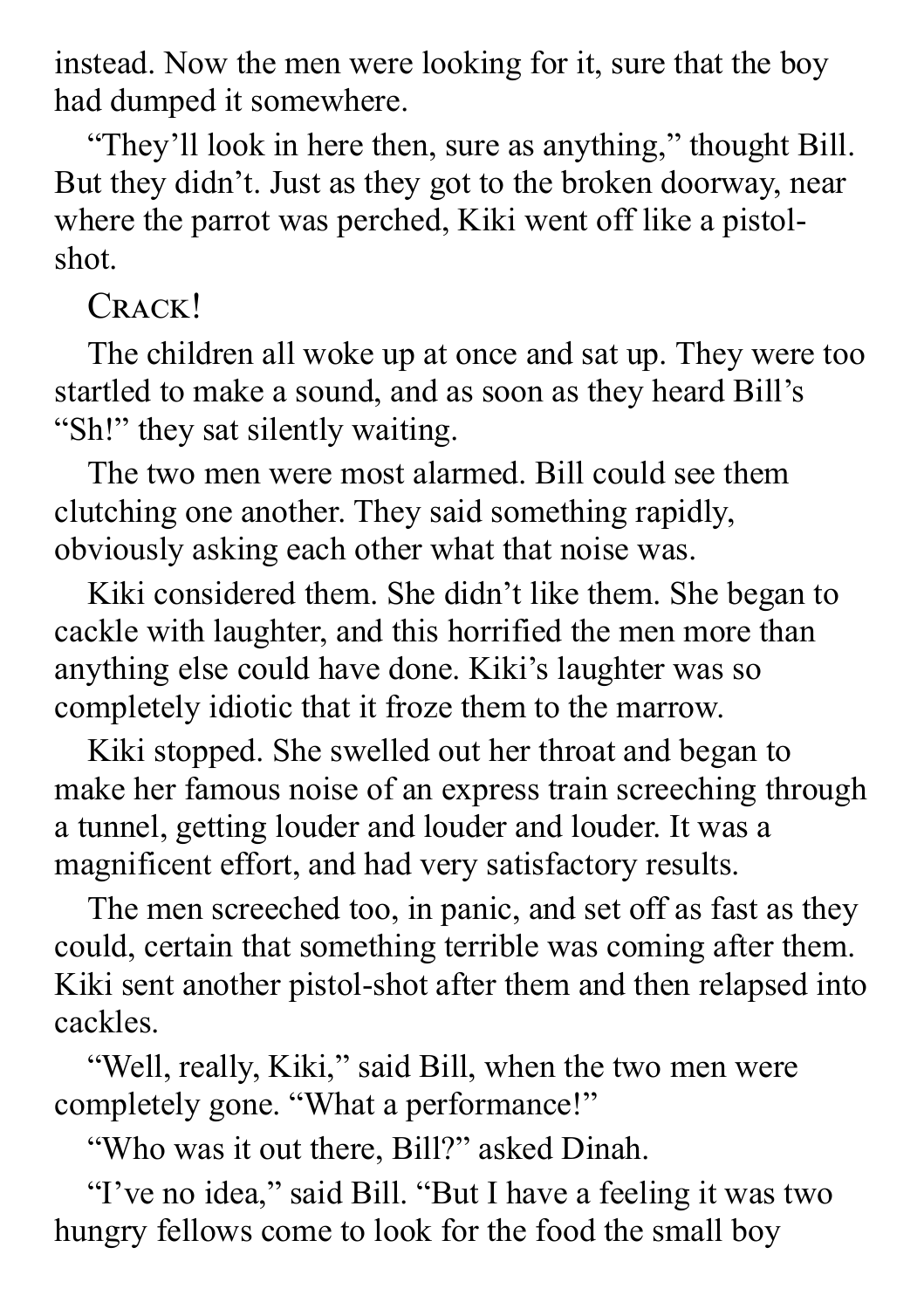presented us with today. Anyway they've departed in a great hurry."

"Kiki was marvellous, wasn't she?" said Jack. "Good old Kiki! Clever bird!"

Kiki gave an out-size hiccup. "Pardon! Send for the doctor! Pop goes the weasel."

"Yes. Very nice. But that's enough now," said Jack. "Bill, who do you think those men were?"

"I've just told you—I've no idea," said Bill. "This place beats me. Come on, let's go to sleep again. I don't somehow think those fellows will come back—and if we have any other visitors I've no doubt Kiki will deal with them!"

They settled themselves off to sleep again.

[Illustration]

Bill lay awake wondering a little more, then he too fell asleep. He did not wake till morning.

The others were already awake. Jack had awakened very thirsty and had gone to look for water. He found a well beside a tumbledown house some way down the hill, and saw water in it. It was not long before he had rigged up a way of bringing up the water, which was crystal clear and cold.

He tied string round the broken pot Lucy-Ann had found and lowered it down the well. It did not hold much water because the neck was broken, but it was enough for them all to quench their thirst. They had breakfast off the rolls and cheeses, and hoped the boy would come again that day!

"Go down and see if there's any sign of the boat, Jack," said Bill, when they had finished. So off he went, and soon came back to report that the creek was empty. No boat was anywhere to be seen.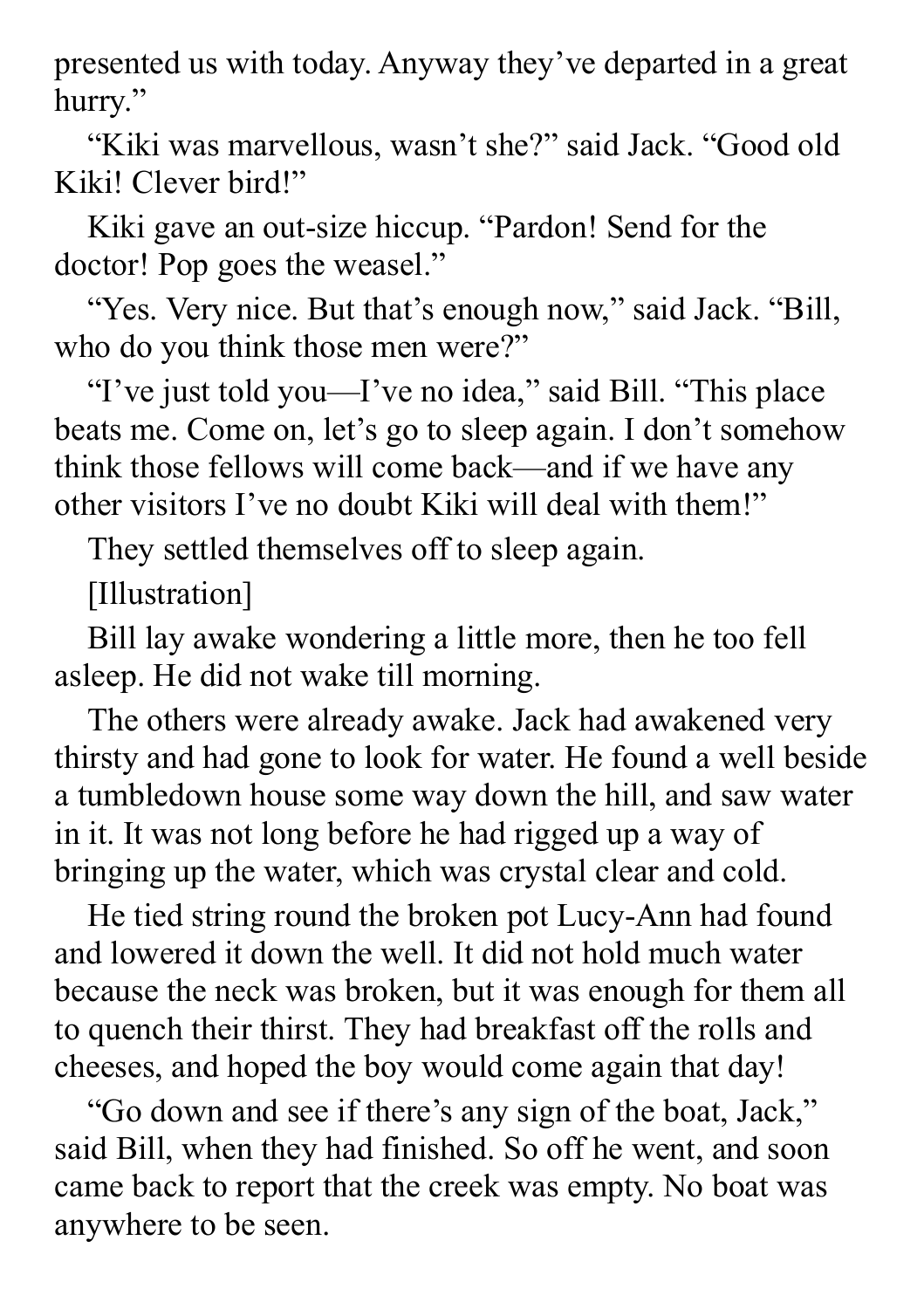"Well—we shall just have to wait about, that's all," said Bill. "It will only be a question of time till we are taken off. Tim will wonder what's happened for one thing. Or Andros will discover he's done a crazy thing, and come back for us!"

At about twelve o'clock they heard the dong-dong-dong of the donkey's bell again, and round the same corner came the imp of a boy. Bill knew what to do this time! He and the others unpacked the food, the boy was paid, and, with the donkey's bell ringing loudly, he departed, much better pleased with his reception. Everyone stared after him.

"Really very extraordinary," said Bill. "Let's hide the food quickly, before the real recipients come along. We'll have a meal ourselves too. I'm hungry!"

They dragged it to the room in which they had slept the night before, and had a good meal before they hid it. Bill wondered if he should find his way to one of the farms for help. But what help could they give? And what kind of a reception would he get? Anything might happen to him on this lonely island. He might be robbed and kept prisoner, or even killed.

Jack asked Bill to give him the map to study—the redrawn one. "Not that it's going to be much use," said Jack, with a grin. "Now that I'm on Thamis I don't think so much of it as I did. And it's difficult to believe in treasure when all you can see around you is a lot of ruins."

Bill gave him the map. Jack took it into the space once occupied by the temple, and sat down in a corner. Lucy-Ann came to sit with him. Kiki settled between them, murmuring companionably.

The two red heads bent over the map together. "It's got so many things on it that I can't make out the reason for," said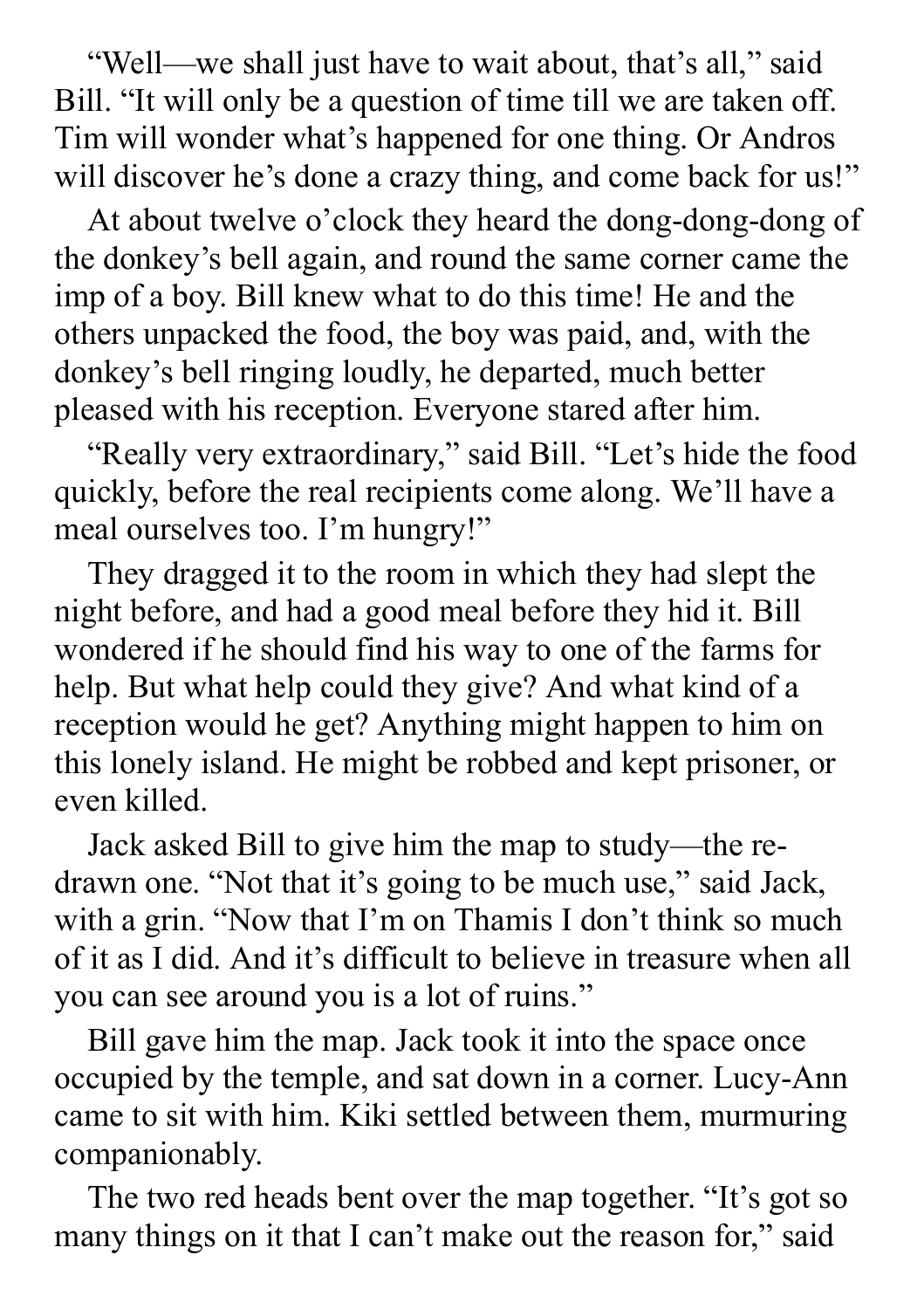Jack. " 'Two-Fingers'—well, we know what that means, all right—and now look here—a lot further on, it says 'Bell.' Well, what does that mean? Bell! What has a bell? A donkey, of course—and schools have bells—and...."

"Churches," said Lucy-Ann. "I expect this old temple had a bell once upon a time. I wonder where it was."

She looked round and about but could see no place where a bell could have hung.

Jack looked at her suddenly. "Lucy-Ann—of *course*—a temple *would* have a bell. The temple may be one of the clues, one of the guides to the treasure."

"Do you think so?" said Lucy-Ann doubtfully. "But surely the treasure would have been hidden deep *underground* somewhere—not in the temple, up here. We know the entrance to the secret passage was far *down* the hill, just above the creek."

"Would it be hidden *under* the temple, perhaps?" said Jack. "Or somewhere near? Maybe the temple had vaults. I say that's an idea! If this one once had vaults, they must still be there. *Vaults* don't become ruins, like buildings. They're not exposed to wind and rain and sun. Vaults! Yes—going deep down into the hill—reached by an underground passage from the creek—a passage that could be approached easily enough from the sea—could be used by sailors who wanted to smuggle in goods. Lucy-Ann—there must be vaults! Come on—we'll look for them."

Lucy-Ann, half excited, half disbelieving, got up and followed Jack. He began to hunt all over what must have once been the courtyard. It was too overgrown to tell if any way could be found underground.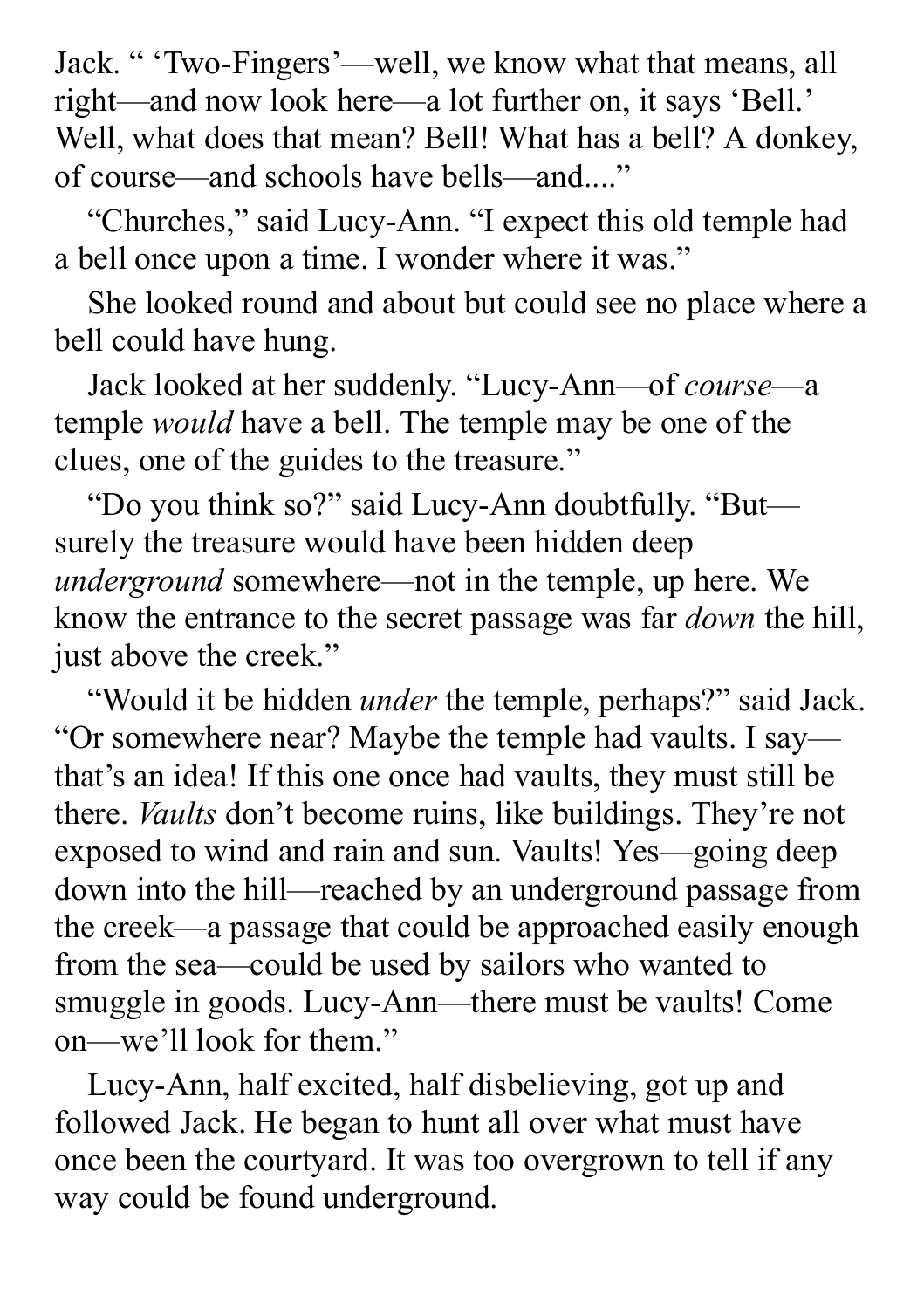They leaned against a great half-broken column to rest themselves. There was a large piece out of the column just above their heads, and Kiki flew up there to perch. At that moment Micky came bounding into the old courtyard of the temple, followed by the others. He saw Kiki and leapt up beside her.

She wasn't expecting him, and was startled and angry. She gave him such a violent nip that he lost his balance on the ledge—and fell backwards into the inside of the enormous column!

He shrieked with fright as he fell, and Kiki poked her head inside the hole to see what had happened to him.

"All gone," she announced in a hollow voice. "All gone. Ding-dong-bell."

"You idiot, Kiki!" shouted Philip. "Hey, Micky, Micky! Come on up!"

But there was no Micky. Only a little whimpering cry came up. "He's hurt," said Philip. "Here, Jack, give me a leg-up. I'll go down into the column after him. He can't have fallen very far."

Jack gave him a leg-up. He got on to the broken place, swung his legs in and was about to jump down when he stopped and looked in cautiously.

"Hey, Bill!" he called. "Hand me your torch. I'd better look before I leap, I think. There's something queer here!"

Bill handed him up his torch. Philip switched it on and looked down into the hollow of the great column. He turned and looked back at the others.

"I say—it's queer. It looks as if there's steps at the bottom of this column! What do you think of *that*?"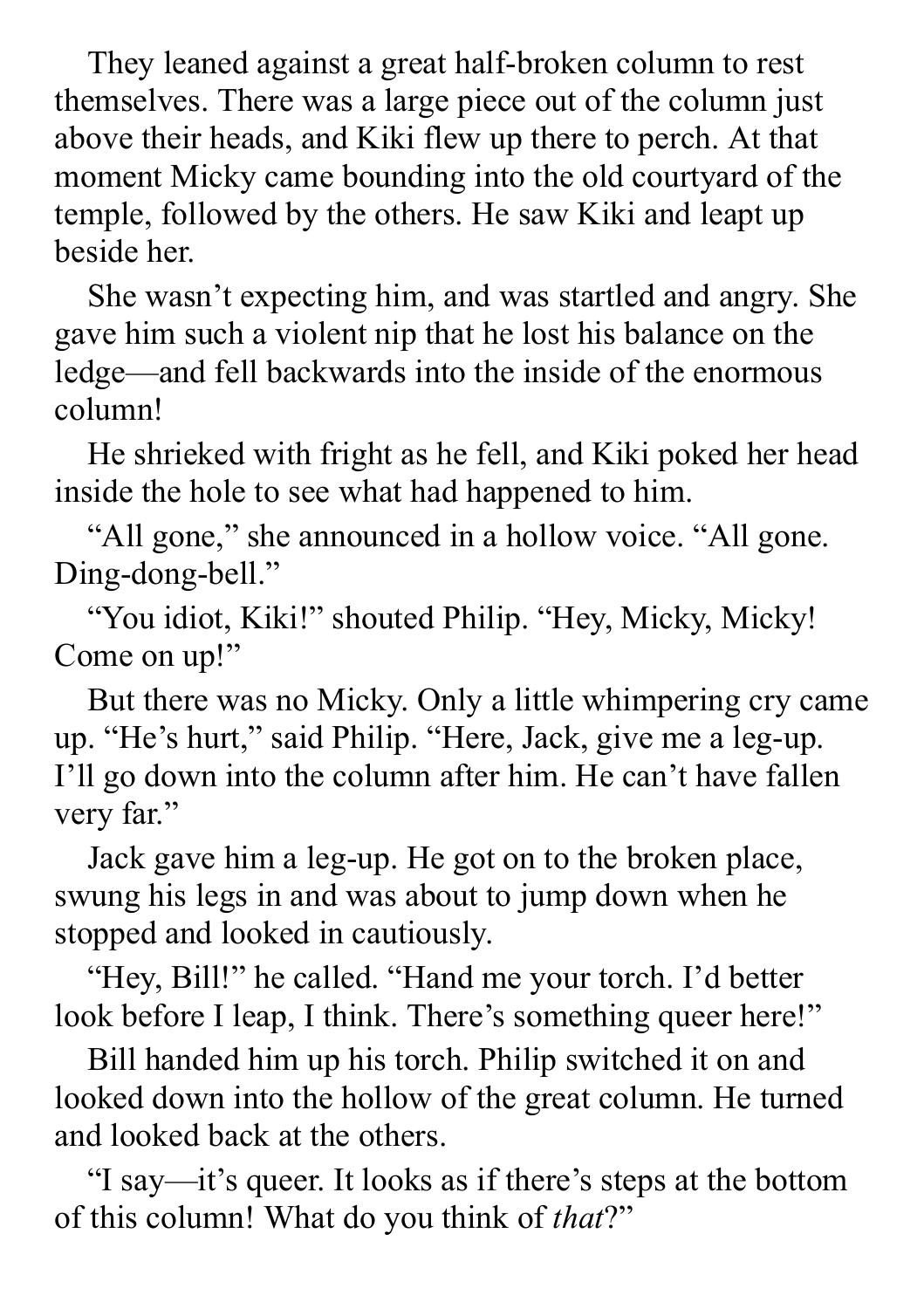### Chapter 20

#### EXPLORING THE TREASURE-ROUTE

EVERYONE was amazed. Steps! Stone steps leading downwards at the base of the hollow stone column! Jack gave a loud whoop.

"I bet they go to the vaults!"

"*What* vaults?" asked Dinah, in astonishment. But Jack was too excited to tell her.

"Bill—let's go down. Come on. We're on the track of the treasure. Didn't the map say 'Bell'? Well, the temple must have had a bell. I bet the treasure's somewhere underneath!"

"You're talking double Dutch," said Bill, not following this at all. "Philip—come down. Don't attempt any scatterbrained exploration till we get the lanterns, and till I have a look myself. Do you hear me?"

"Yes; right, Bill," said Philip reluctantly, and jumped down. "Micky's down there somewhere—he must have fallen on the steps and gone bumping down. I can still hear him whimpering."

"I expect he got a bit of a shock," said Bill. "Go and get the lanterns and also the food, you boys. If we are going underground, we'd better prepare ourselves!"

Before the boys returned, Micky had come back; a Micky very frightened and sorry for himself indeed. He looked for his beloved Philip but he wasn't there, so he went to Lucy-Ann, and let her nurse him like a baby. He whimpered all the time, and Lucy-Ann was very distressed.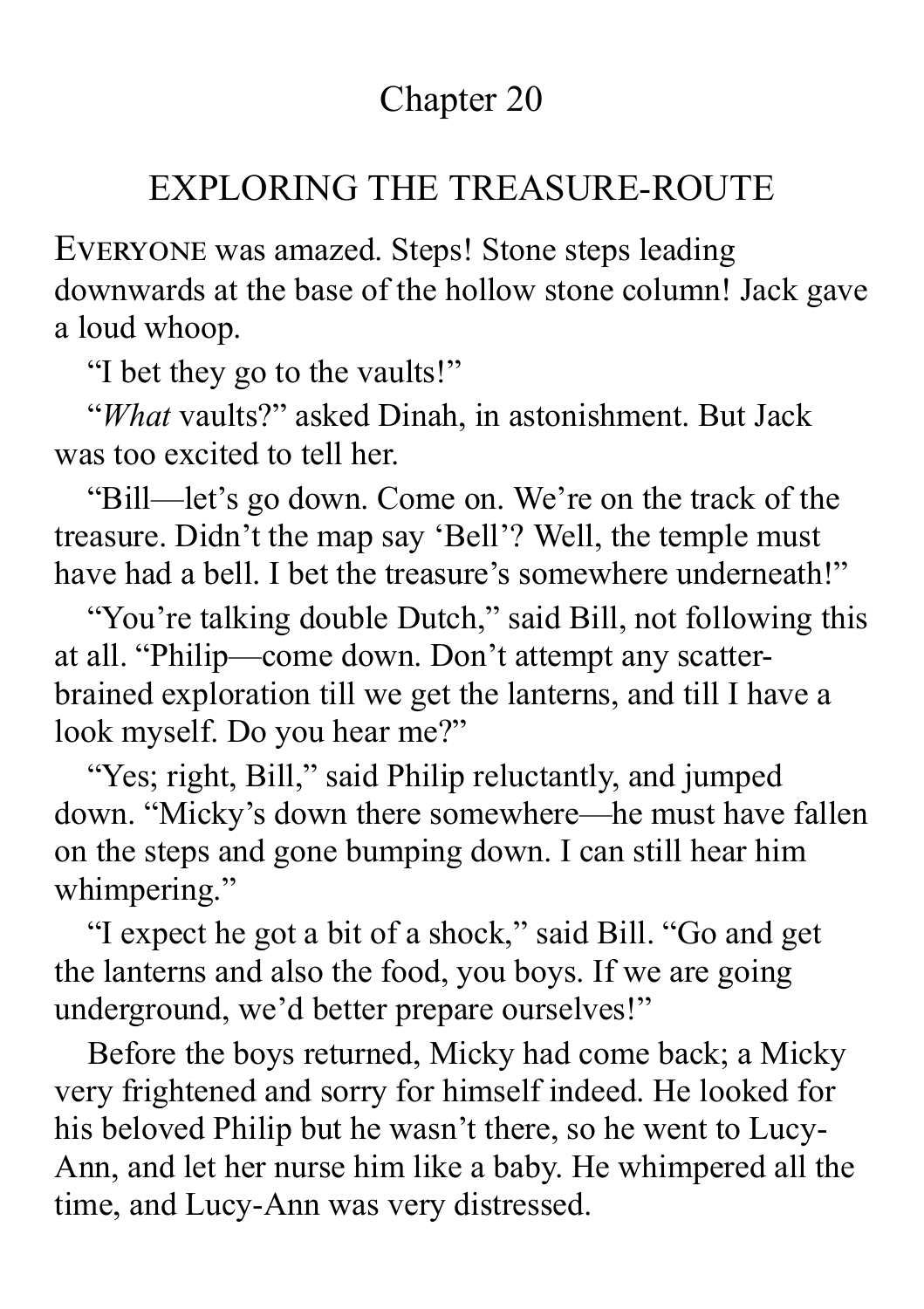"Now, now—you haven't really hurt yourself," she consoled him. "Just a bruise or two, I expect. It was very, very naughty of Kiki. Still, you've made a wonderful find, Micky. Really wonderful!"

Kiki was very ashamed of herself. She went into a corner and put her head under her wing. Nobody took any notice of her at all

The boys came back. Bill had had a good look down the hollow column with his torch. It puzzled him how the ancient folk, who had used the column as a way of getting underground, had made an entry in it. He could see no way of entry at all—except, of course, through the great hole broken in the column.

"It's a narrow spiral stairway," he told the girls. "Probably Jack is right. It may lead down to the vaults of the temple—a very secret way to them, possibly known only to the head priest. Come on, boys—help the girls up. I'll go down first."

He dropped down deftly to the head of the steps. He shone his torch down. Yes—it was a spiral stairway as he had thought. It would be very narrow here, but probably got wider lower down. He had almost to crawl down the first twelve steps, and two or three times nearly slipped, because the treads were so narrow and steep.

The girls followed, helped by the boys. Dinah took one lantern, finding it very difficult indeed to manage with it, and at last had to hand it down to Bill, because she needed both her hands at the top of the stairway. Lucy-Ann went down by the light of the second lantern, held for her by Jack.

The food was dropped in behind them. "Might as well leave it there," called back Bill. "We can fetch it if we need it —and it's as good a hiding-place as anywhere else."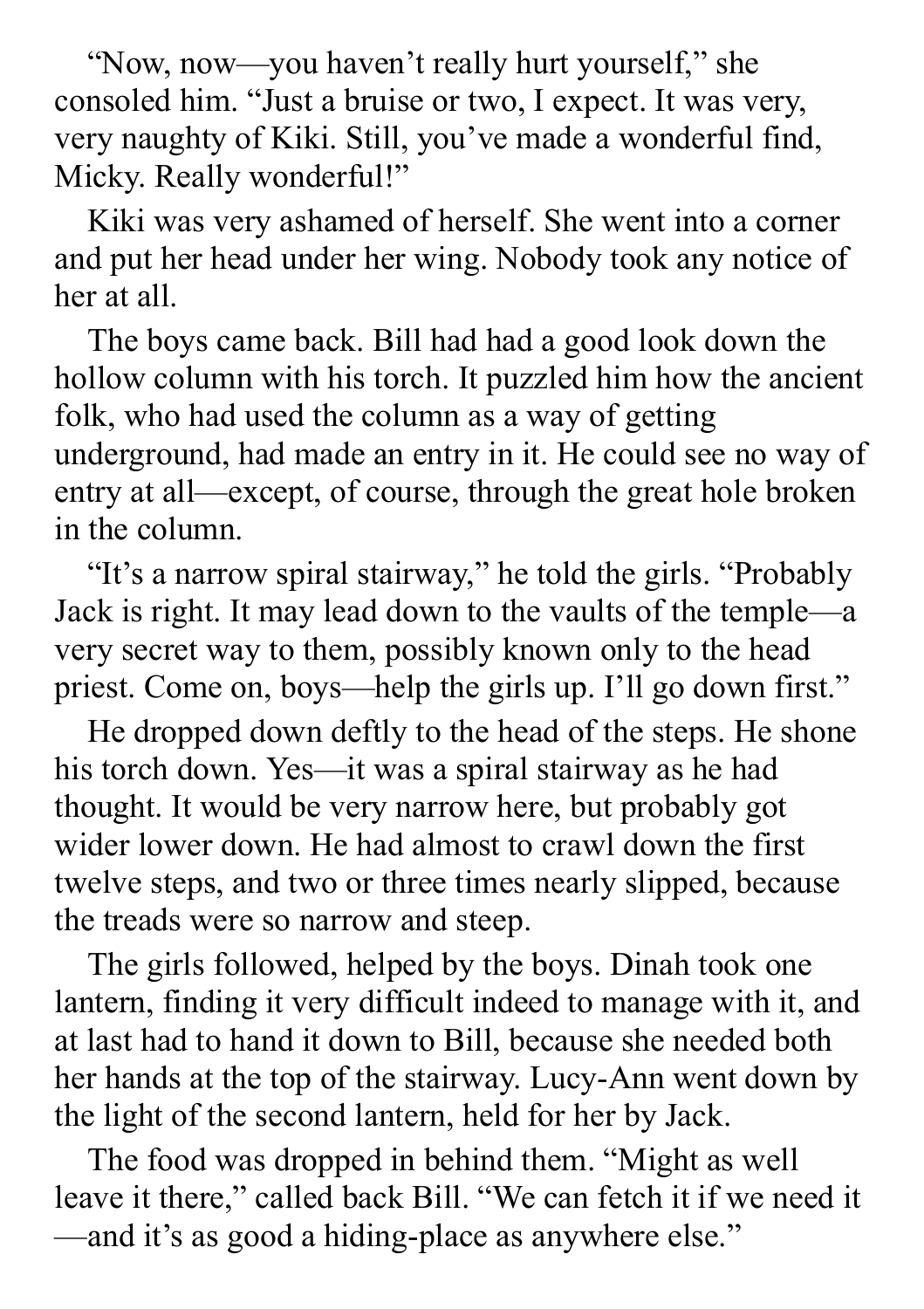So they left the food at the top of the stairway, on a stone ledge there, and pretty soon all five were a good way down. As Bill had thought, the stone steps grew very much wider and easier a little further on.

Micky was now on Philip's shoulder again. Kiki had followed Jack into the column, very

[Illustration]

quiet and subdued. Down they went and down.

They came to the end of the stairway. It finished in a vast cave or vault that stretched out endlessly in the rock of the hill. The lanterns only lit up a small part of it.

"Yes—here are the vaults all right," said Jack. "The way we've come to them must have been a very secret one, I should think. Look—there's another way up, Bill—over there —more stone steps—straight ones this time, not spiral going quite steeply upwards."

"Yes. I should think that was the ordinary way used up and down to the vaults," said Bill. "The way we came is very well hidden. See, from here you can't even see it, hidden behind that enormous rock."

He swung his torch up the wide sweep of steps to which they had now walked over. "I'll go up and see where they lead to," said Bill, and up he went. They heard his steps going up and up, and then they stopped. They heard them coming down again.

"Came up against a stone ceiling!" he reported. "Probably there's an exit there, closed up by a great stone trap-door overgrown now with weeds and grass. That was obviously the ordinary way in and out. Well—where do we go from here?"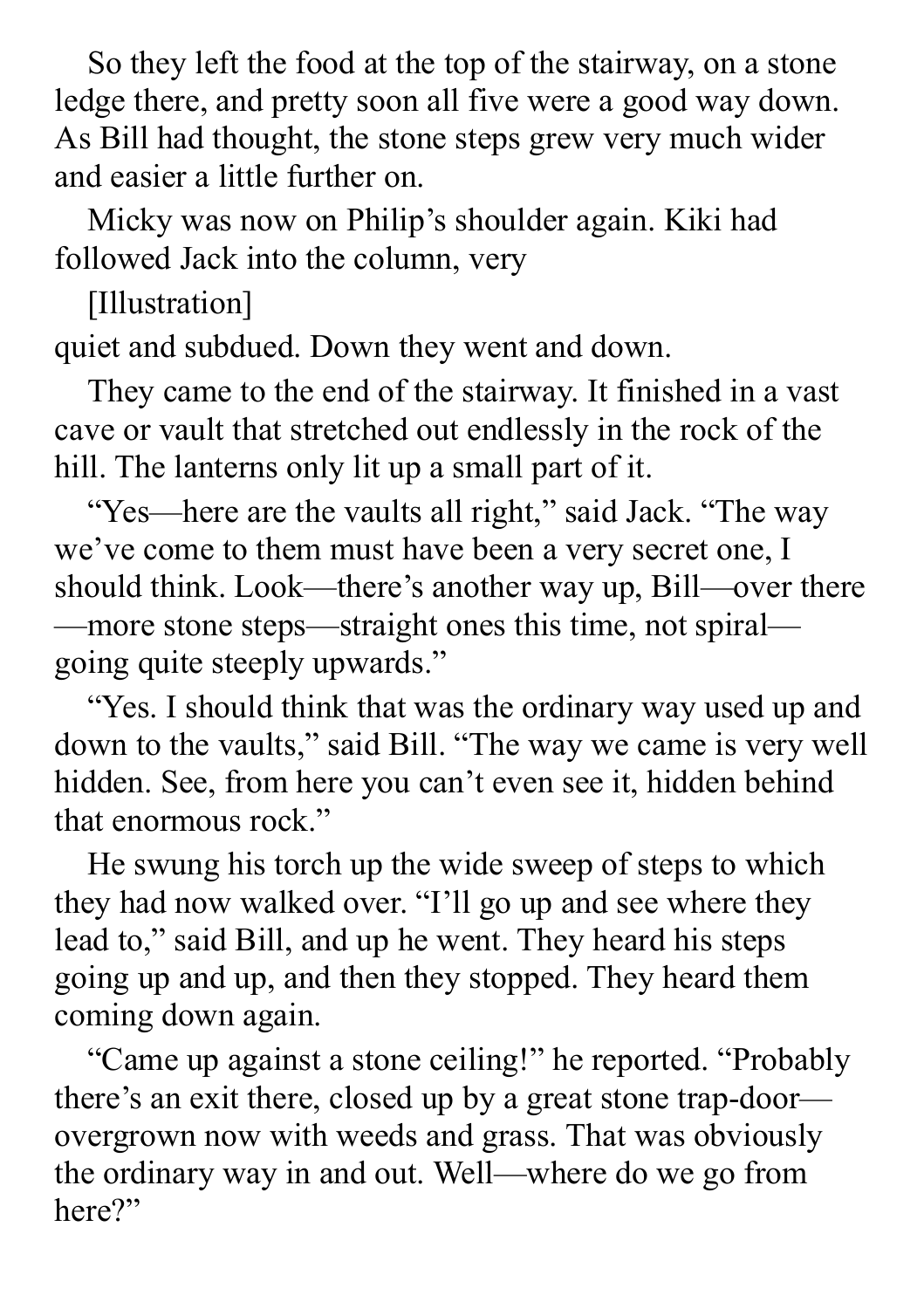"Bill, let's look at the map again," said Jack. "I'm sure we must now be at the place marked 'Bell.' 'Bell' for temple, you know."

By the light of Bill's torch they all pored over the map again. Bill traced the "Treasure-path" with his finger. " 'Two-Finger Rock'," he said. "We were there, and were stopped by the walled-in place."

"Yes—then the next thing marked is 'Goddess', said Philip. "Can't think what *that* means!"

"Something on the way from 'Two-Finger Rock' to here, perhaps," said Jack. "We could go and see. Then look—there comes 'Tomb.' I suppose that's where someone was buried."

"Yes—in a stone cell, I should think," said Bill. "And then we come to 'Bird,' which seems rather strange."

"Then to 'Bell,' said Jack triumphantly. "And that's where *we* are, I bet!"

"Yes—but not where the treasure is," said Bill. "Look you go on to here—marked 'Labyrinth.' Not so good, that."

"What's a labyrinth, exactly?" asked Lucy-Ann.

"A maze—a place where it's so winding and muddling that you can easily get lost," said Dinah. Lucy-Ann did not like the sound of that at all!

"Labyrinth," she said. "Well, what's next?"

" 'Catacomb,' " said Bill. "And that, apparently, is where the treasure was put! What a way to bring it!"

"Let's go and find it!" said Jack cheerfully. He folded up the map and put it into his pocket. "Come on—we've got nothing else to do. I must say it's nice and cool down here after the heat up above in the sun!"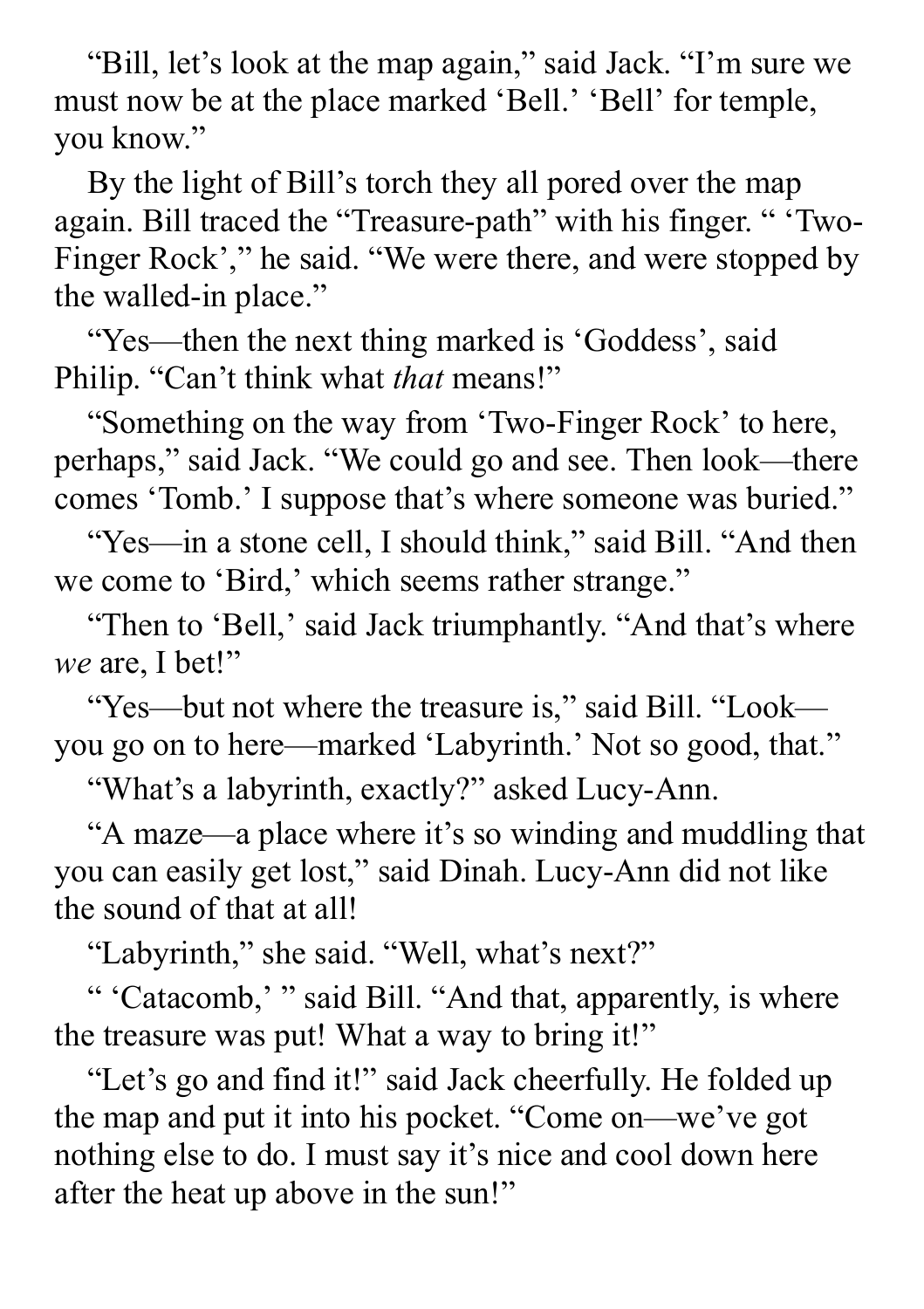"The thing is—which way do we go?" said Bill. "One way goes to the 'Labyrinth,' the other to the 'Tomb.' But although the points of the compass are marked on the map to make things easy, we're not able to see the sun, so we have no idea of direction. Anyone got a compass?"

Nobody had. "Well—we'll have to guess," said Bill. "There's only two ways to go, apparently—to the right—or to the left. Let's go right."

So they set off to the right of the vault, Bill with his torch, the two girls holding hands and each boy carrying a lantern. The shadows were weird, and the hollow echo of their feet strange and rather alarming. Kiki and Micky did not like it at all, and each sat silent on the boys' shoulders.

They went for some way and then came to a wide passage that led downwards in a smooth slope. It went for a good way, and then stopped short at what appeared to be a door. It was a wooden door and had once been immensely stout and strong. Even now it was still good, but one of the hinges had given way, and, as the children first pushed and then pulled it, the other hinges gave way too, and the door fell inwards, almost on top of Bill. He just leapt away in time.

He shone his torch on it. Carved right across the door was an enormous bird. "There you are—'Bird,' " said Jack, pleased. "That was one of the clues, wasn't it, Bill? It's an eagle—beautifully carved, too."

"Now we know which way we're going—the wrong way!" said Bill. "Still, we'll go on now—this is amazing!"

Leaving the fallen Bird-door behind, they went through the opening. Looking back, they saw that the passage they were now following forked into two by the door—evidently there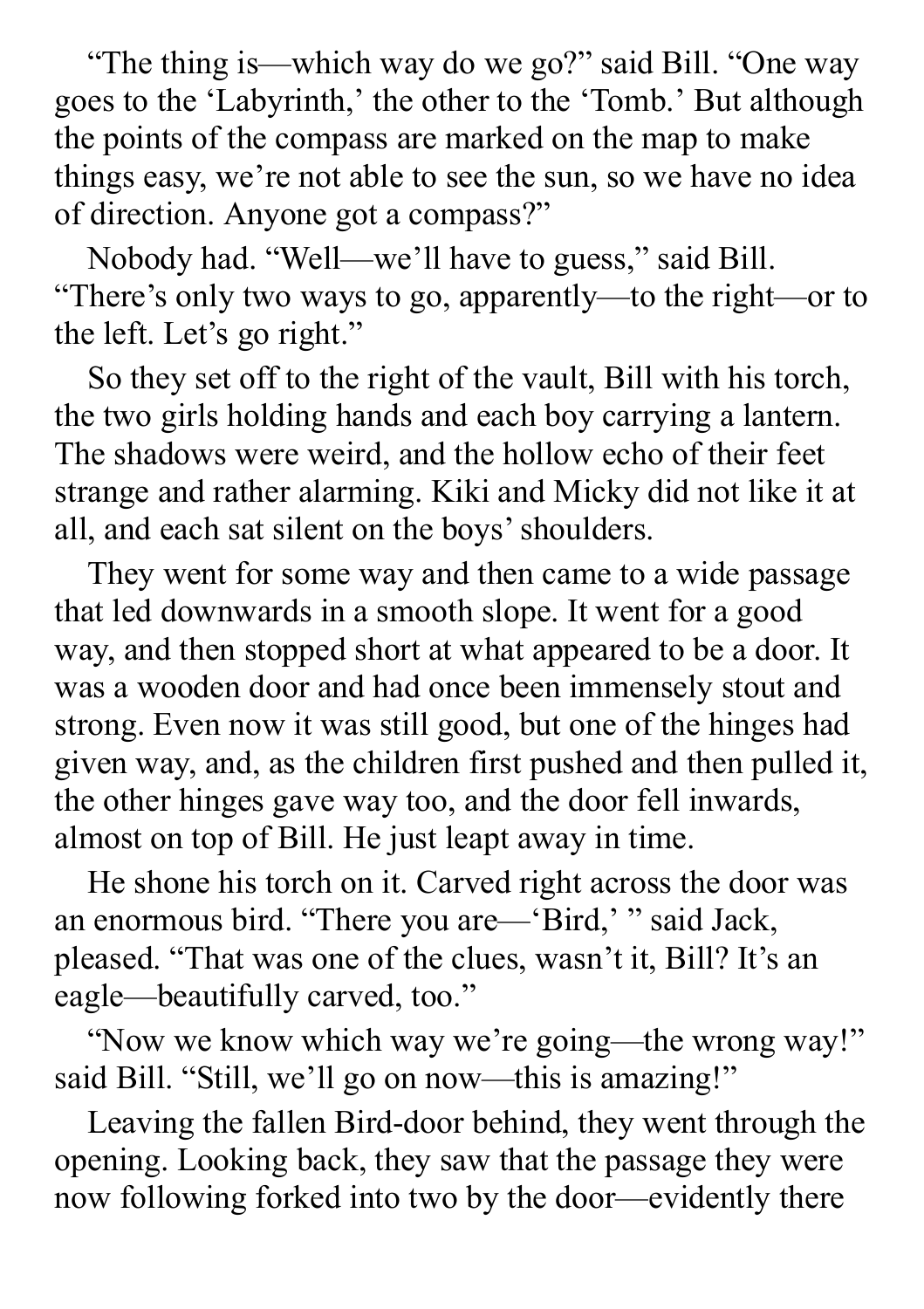were two ways to go there—and the right one was the Birddoor—hence the clue called "Bird."

They went down a very narrow passage indeed. It ran downwards, as the other had done, until it opened out into a narrow chamber. There was a smooth stone ledge at one side. At each end were wooden slabs, carved with intricate symbols. The little company stopped to look at them.

[Illustration]

"This must have been a tomb," said Bill. "Possibly where a priest was buried. There are many old burying-places like this."

"The sailors who carried the treasure must have had to carry it through this tomb," said Philip. "Perhaps they knew this way because they robbed tombs."

There was no door to the tomb, but the doorway was cut out smooth and level. Possibly there had once been a door. Beyond it the passage began again, sloping downwards more steeply still.

"Now for 'Goddess,' " said Jack. "I say—it's a pretty good guide, this map, isn't it, Bill? If we had been able to make our way through 'Two-Finger Rock'—where the hole was, you know—we could have used the map as an absolutely accurate guide."

"Look out—there are steps here, now," said Bill. "Cut in the rock. It gets pretty steep here."

They went carefully down the steps. At the bottom was a beautiful archway. It was made of some kind of marble, set into the natural archway of the rock. Beyond the arch was a marble floor, still smooth and shining, for there was no dust underground.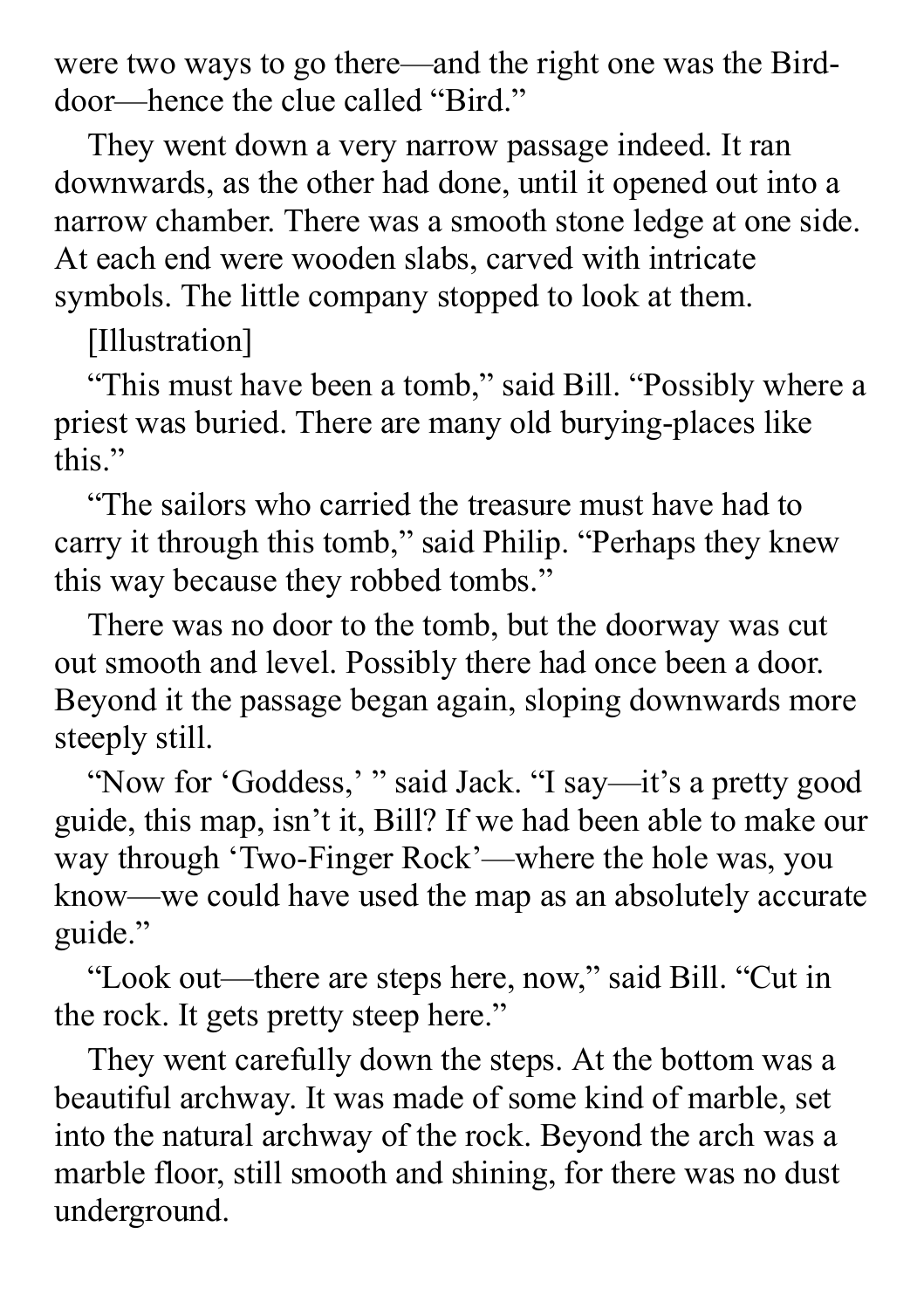The walls were carved too, the solid rock itself chipped out into figures and symbols. Eagles, doves, foxes, wolves curious designs and patterns decorated the whole of the strange little cave.

"This must be 'Goddess,' said Bill. "A place to worship some little-known goddess, I imagine—hidden under the ground, only to be visited in secret."

"Yes—that must be it," said Philip. "Isn't it strange? I suppose those carvings are hundreds of years old!"

"And now for the last clue—or first, whichever you like to call it," said Bill. " 'Two-Fingers!' We know what that is, anyway. But we shall come up against the other side of the stone door, I've no doubt. Here we go. My word, it's steep now, isn't it? No steps either. Be careful, you girls!"

They made their way, stumbling, down a very steep passage—and, just as Bill had said, they came up against the other side of the walled-up doorway they had seen when they had gone into "Two-Fingers" hole. They stopped and considered.

"Yes—we've found the treasure-route all right," said Bill. "Now—we'll start from here again—'Two-Fingers'—and we'll work our way back—past 'Goddess' and 'Tomb' and 'Bird' till we come to 'Bell'—the temple vault."

"And *then* we'll go on!" said Jack, almost trembling with excitement. "On to 'Labyrinth' and 'Catacomb'—and 'TREASURE'!"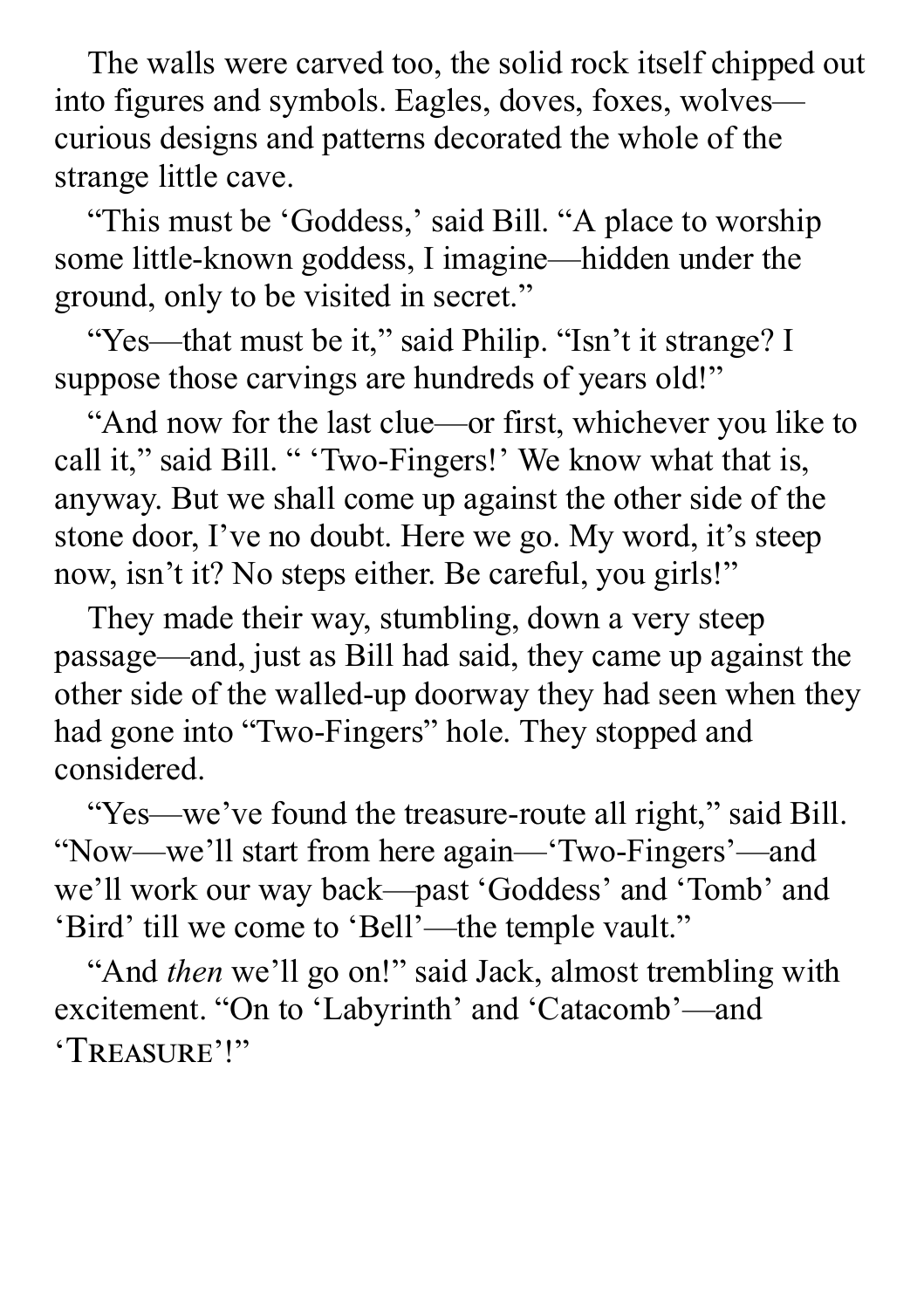# Chapter 21

# KIKI IS VERY TIRESOME

BACK they all went, through the curious little cell that must once have been a marble temple underground, dedicated to some strange goddess—through the old tomb, and over the fallen door carved with the bird—and soon they were back in the temple vault.

"Now we start off the other way—to the left," said Bill, who was now almost as excited as the four children. "Come along—down this passage here. Hold up your lantern, Philip. My torch isn't very strong."

"Does this passage lead into the labyrinth—the maze where people get lost?" asked Lucy-Ann, a little fearfully. "Shall *we* get lost?"

"No. We'll find some way of keeping safe," said Bill. He and Jack looked closely at the map. "Although this part is marked 'Labyrinth,' it shows only one route or passage—but every now and again the letter 'R' turns up—for Right, I suppose. We seem to have to turn to the right six times. Well, if we come to a fork, we shall know what to do—right every time! Come along! Put the map back in your pocket, Jack."

They went down the low-roofed, winding passage for a little way, and then Jack called out to the others. "I say anyone got Kiki?"

They all stopped. "I haven't," yelled back Lucy-Ann. "Nor has Dinah." Bill said he certainly hadn't, and as for Philip, he only had Micky on his shoulder.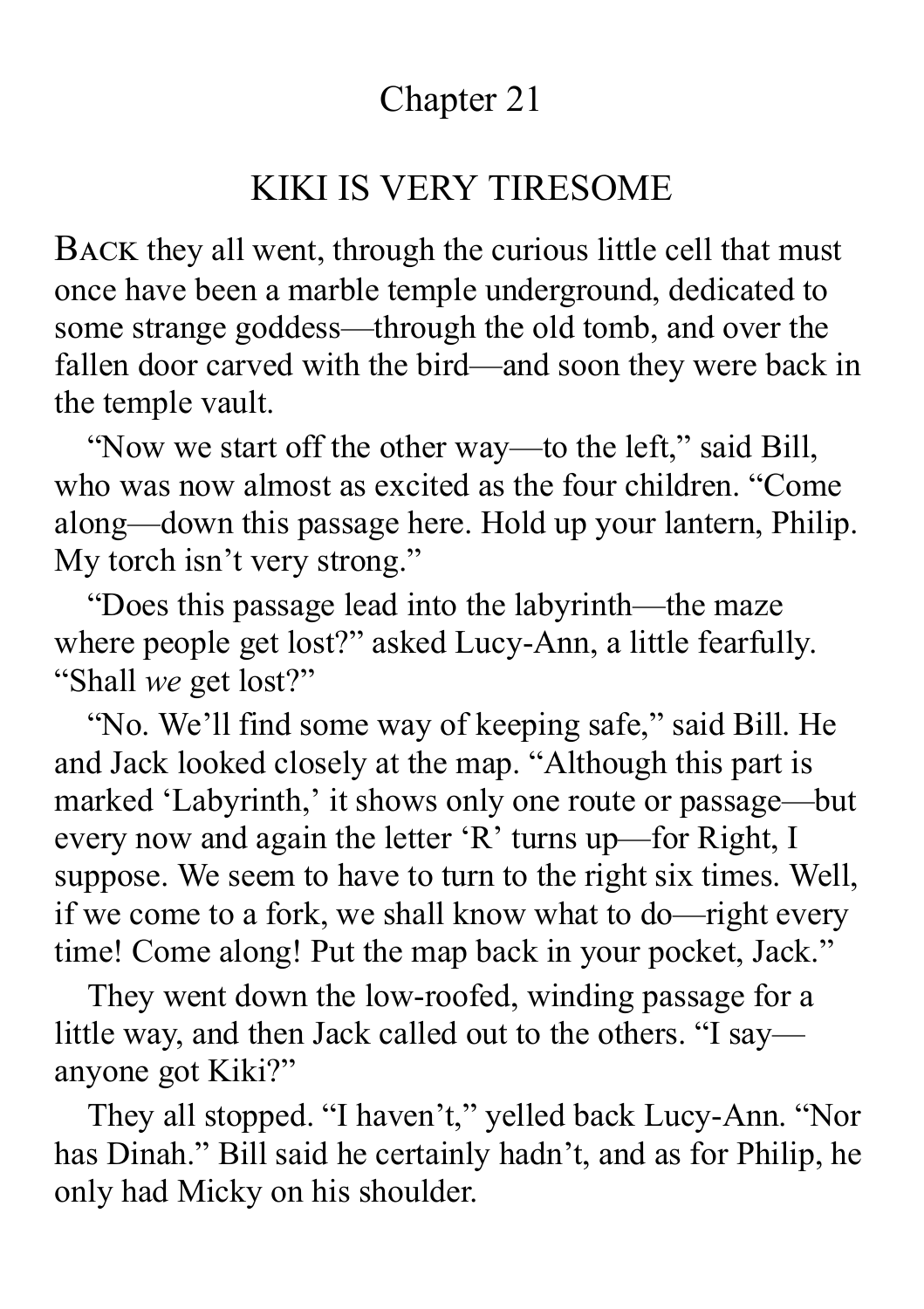"She flew off my shoulder when we got into the vault," said Jack, remembering. "Kiki! KIKI! Where are you?"

There was no squawk or screech in reply. "Blow!" said Jack. "I'll have to go back and get her. I'll catch you up."

He ran back. The others went on. Jack had a lantern and could easily catch them up.

They soon came to a fork. "We take the right-hand one," said Bill. "This way!" The passage twisted and turned extraordinarily often, and it was impossible to know if they were going forwards, or by so much turning and twisting, were going in the opposite direction.

"One right turn—two—and this is the third," said Philip. "Three more right turns and we'll be at the catacomb!"

"Ooooh," said Lucy-Ann. "I hope it won't be long! I'm tired of these dark passages. This one is stony—I keep hitting my toes against some stone or other."

"I wish Jack would catch us up," said Philip, who was last. "I keep thinking I hear him behind me—and when I turn, he isn't there. Ought we to wait for him, Bill?"

"Yes—perhaps we ought," said Bill, and they stopped. But no Jack came. Gracious, what *could* he be doing? Lucy-Ann began to feel worried.

"Jack!" she called. "JACK! Are you coming?"

"Better go back for him," said Bill, puzzled. "I hope to goodness he hasn't missed the way. He knew we had to turn to the right each time."

They went back for some way—and then Bill stopped. "I suppose *we're* right?" he said. "I don't somehow remember this passage—it's got such a very, very low roof. I've just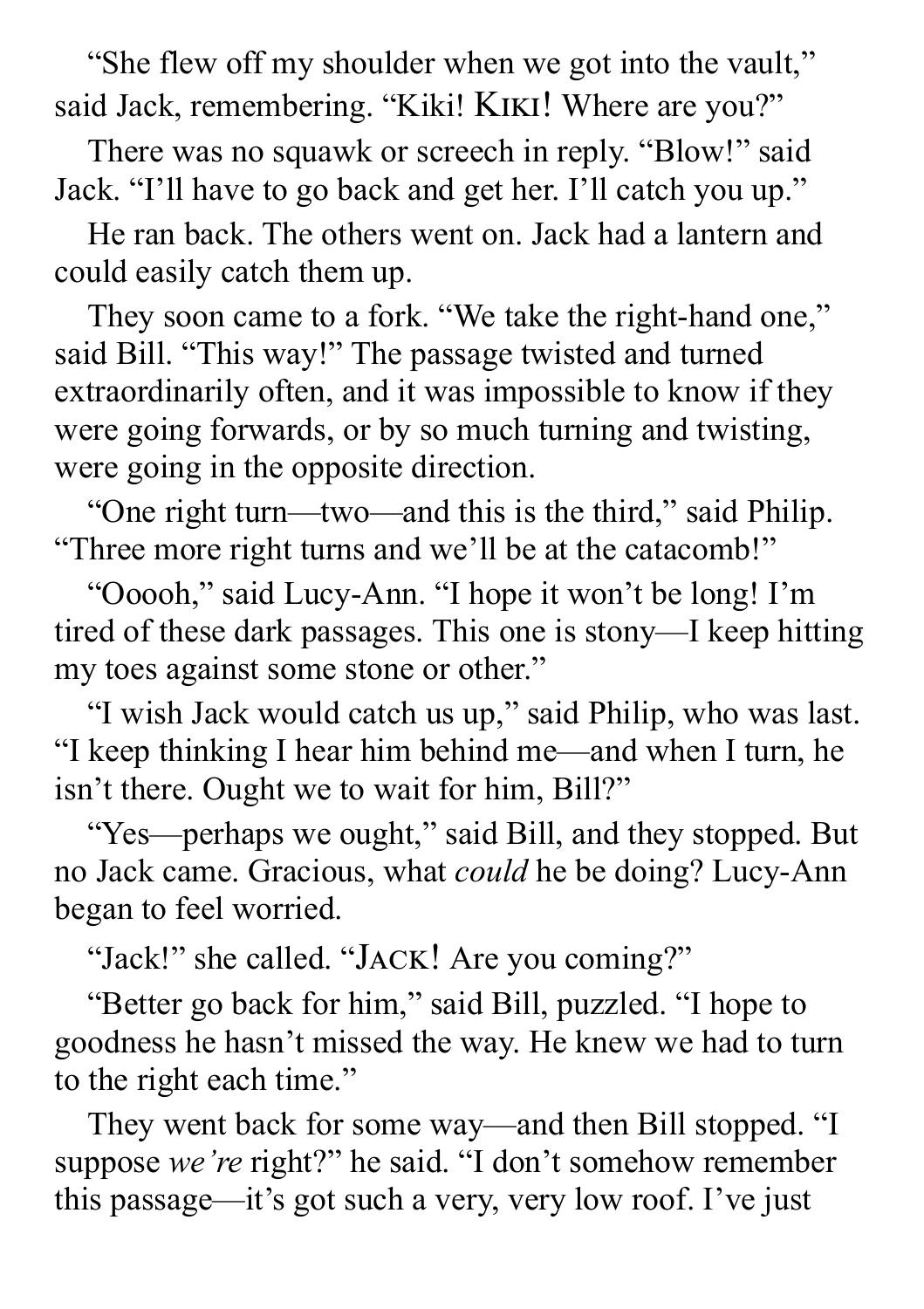bumped my head against it, and I certainly didn't do that coming along!"

"Oh dear—surely we haven't missed our way—it seemed so easy—turn to the left each time going back," groaned Dinah. "It *must* be right, Bill."

Bill was uneasy. He certainly did not remember this lowroofed passage. He made up his mind. "We'll go back," he said. "I think we missed the last left-turn, somehow."

So they went back—but soon they came to a dead stop! The passage grew narrower and narrower, and at last nobody could squeeze through. *That* couldn't be right, either!

"Wrong again," said Bill, much more cheerfully than he felt. Secretly he was scared and horrified. How big was this labyrinth? How far did it go into the hill? On the map it looked a short route—but the labyrinth itself might spread for miles, intersected by mazes of passages, criss-crossing, wandering round and round.

"It's a real maze," thought Bill. "And probably there are only one or two direct routes across it—and we've missed the one we ought to have taken. Goodness knows how long we'll be wandering about here!"

"I wonder where Jack is," said Lucy-Ann anxiously, as they wound in and out of the curious passages of the labyrinth. "I do hope he's all right."

Where *was* Jack? He had gone back to get Kiki, and had heard her talking mournfully to herself in the temple vault, perched on the spiral stone stairway that led up to the broken column. He called her.

"Kiki! What are you doing there? Why didn't you come with us, idiot? Now I've had to come all the way back for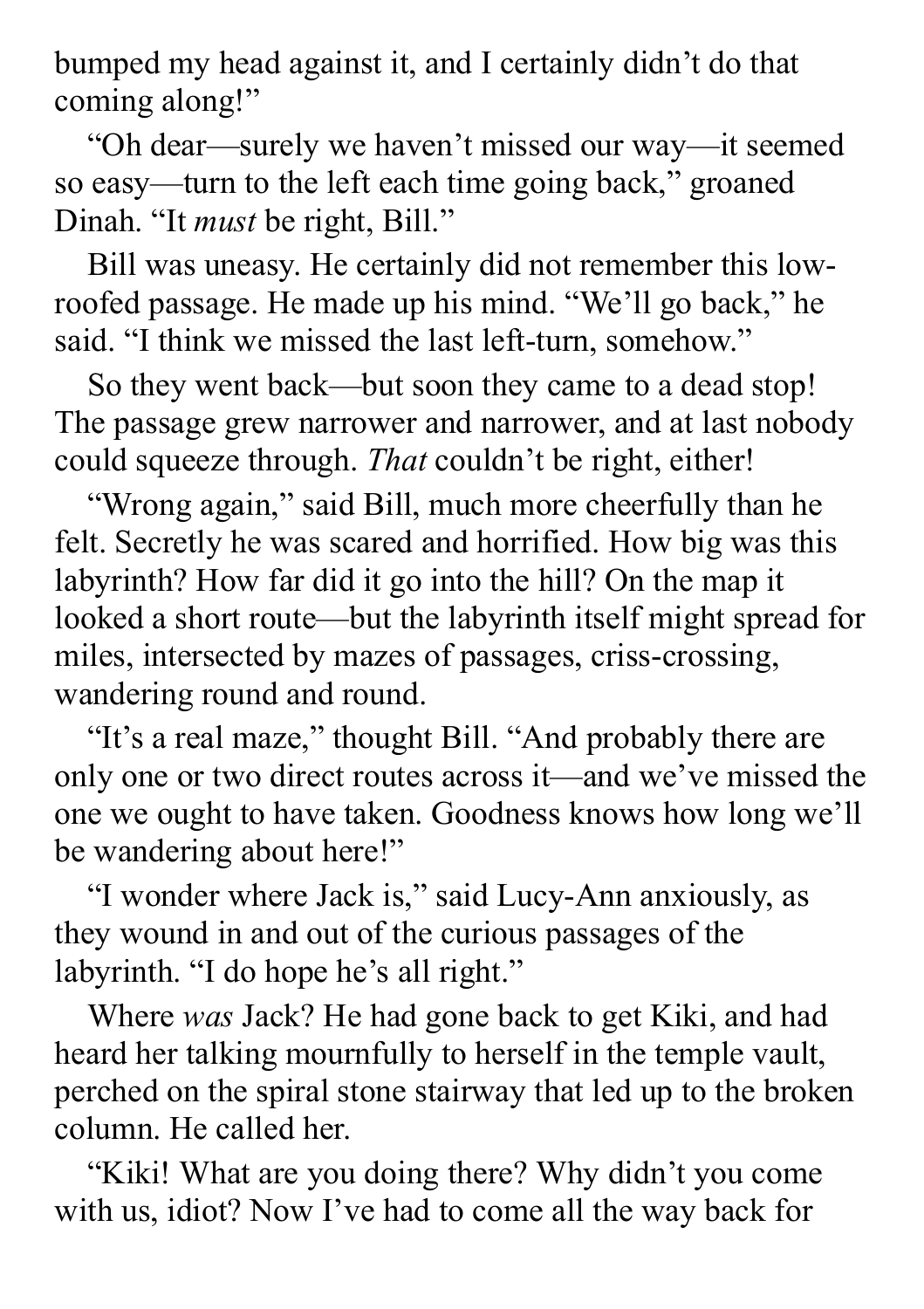you!"

Kiki was tired of being underground. She wanted to go up into the sunshine. Also she wanted a drink, and there seemed to be no water below the ground.

"Kiki! Come along! I want to get back to the others," called Jack.

"Send for the doctor," said Kiki, preening her wings. "Polly's got a cold, send for the doctor."

"Don't be so *tire*some," said Jack, exasperated, and he went over to where Kiki sat. She flew up a few steps and cocked her head at Jack. He could see her plainly in the light of his lantern, and he was cross.

"You're behaving very badly," he scolded her. "Come down and sit on my shoulder, bad bird."

"Naughty Polly, send for the doctor," said Kiki, who seemed to have got the doctor on her brain. She flew up a few more steps. Jack had to follow. Blow Kiki! She *would* behave like this just when he wanted to catch up the others.

He reached the parrot and she flew higher again. Finally she disappeared.

Jack yelled up the stone steps angrily. "You wait till I get you, you bad bird! Playing me up like this! For the last time, come down!"

A mocking voice floated down to him. "Wipe your feet, don't sniff, pop goes the doctor!"

That was really too much for poor Jack! He climbed the spiral stone stairs as fast as he could, finding it very difficult indeed at the top, where they came up at the bottom of the broken column. At last he stood inside the column. He could see very well now, for the sun shone in through the hole in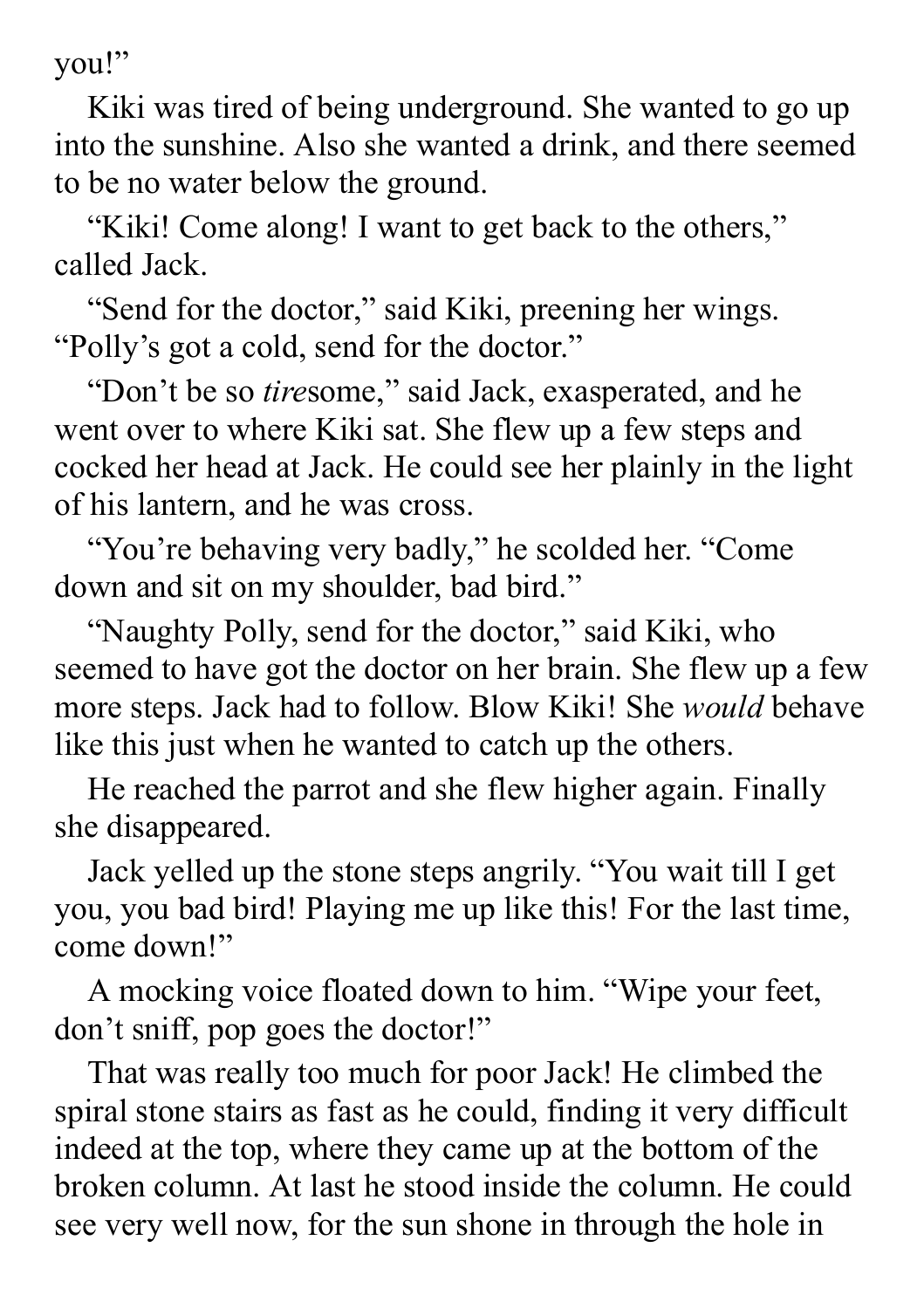the stone. Kiki was sitting on the broken edge of the hole, preening herself in the sun. She kept a look-out for Jack, knowing he was very cross.

"Oh, I say!" she said loudly. "Oh, I say!" She flew off the edge of the hole and disappeared from Jack's view. He could still hear her calling out, though. "Oh, I say! Oh, I say!"

Saying all kinds of rude things about Kiki under his breath, Jack found a rough foothold in the inside of the column, and heaved himself up to the hole. He swung himself through the hole and jumped down into the sunshine, looking round for Kiki.

There she sat, not far off, in a tree of some kind, peering down the hill. "Oh, I say!" she cried, in a shrill voice, and then went off into a cackle of laughter.

Jack ran to the tree angrily—and then he stopped. Someone was coming up the hill—someone quite familiar astonishingly familiar! Someone with teeth that stuck out in front, and with a chin that was hardly there at all!

"*Lucian!*" said Jack, too much astonished to move. And Lucian it was. No wonder Kiki had suddenly gone off into a stream of "Oh, I says!" Lucian stopped and stared at Jack as if he really could not believe his eyes.

"Oh, I say!" he said. "Oh, I SAY."

"Hallo," said Jack feebly, and grinned. "Er—what in the world are *you* doing here?"

"Well, I might say the same to you," said Lucian. "Of all the extraordinary things! Well, I never! I can't believe it!"

"How long have you been here?" asked Jack. "Why are you here?"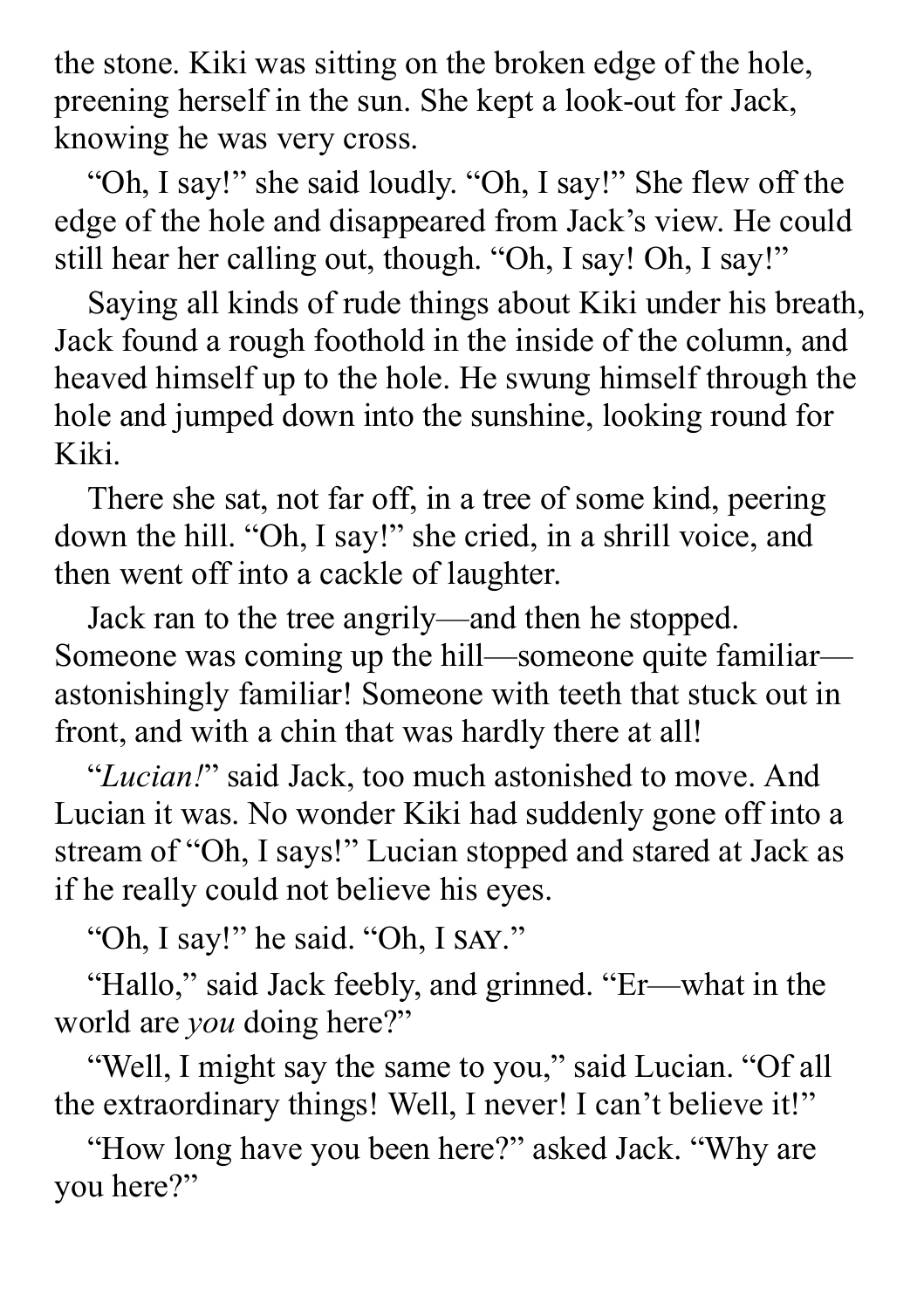"I only came today," said Lucian. "My uncle's here, you see—goodness knows why! I don't know when he came, exactly. Anyway, he got here and then sent for another motorboat to come to him here on Thamis, bringing some men he wanted, and some goods—and I thought I'd come along too. The *Viking Star* is held up, as you know, and I was bored stiff. I suppose my uncle's going to get some antiques here or something."

Jack digested all this in silence. Oho! So Mr. Eppy was there too, was he? He was hot on the track after all. Jack thought quickly. What a pity he had met Lucian! Now the boy would tell Mr. Eppy.

"Jack, what are *you* doing here? You really must tell me!" said Lucian insistently. "It's *too* extraordinary. And Kiki too! Where are the others?"

"Why should they be here?" said Jack. He did not want to tell Lucian about them—or where they were—or how to get to them. That would never do. He thought hard, but he could not make any plan that seemed good—except that if he could get rid of Lucian he would pop down the broken column, get down the spiral stairway to the vaults—and warn Bill. Bill would know what to do.

How could he get rid of Lucian? Lucian wasn't likely to let him out of his sight at all. And blow, blow, blow!—there was Mr. Eppy coming up the hillside now, with three other men!

Mr. Eppy was too surprised to speak, when he suddenly caught sight of Jack and Kiki. He stopped dead and stared through his dark glasses. He took them off, rubbed them, and was about to put them on again when Lucian went off into one of his silly fits of giggling.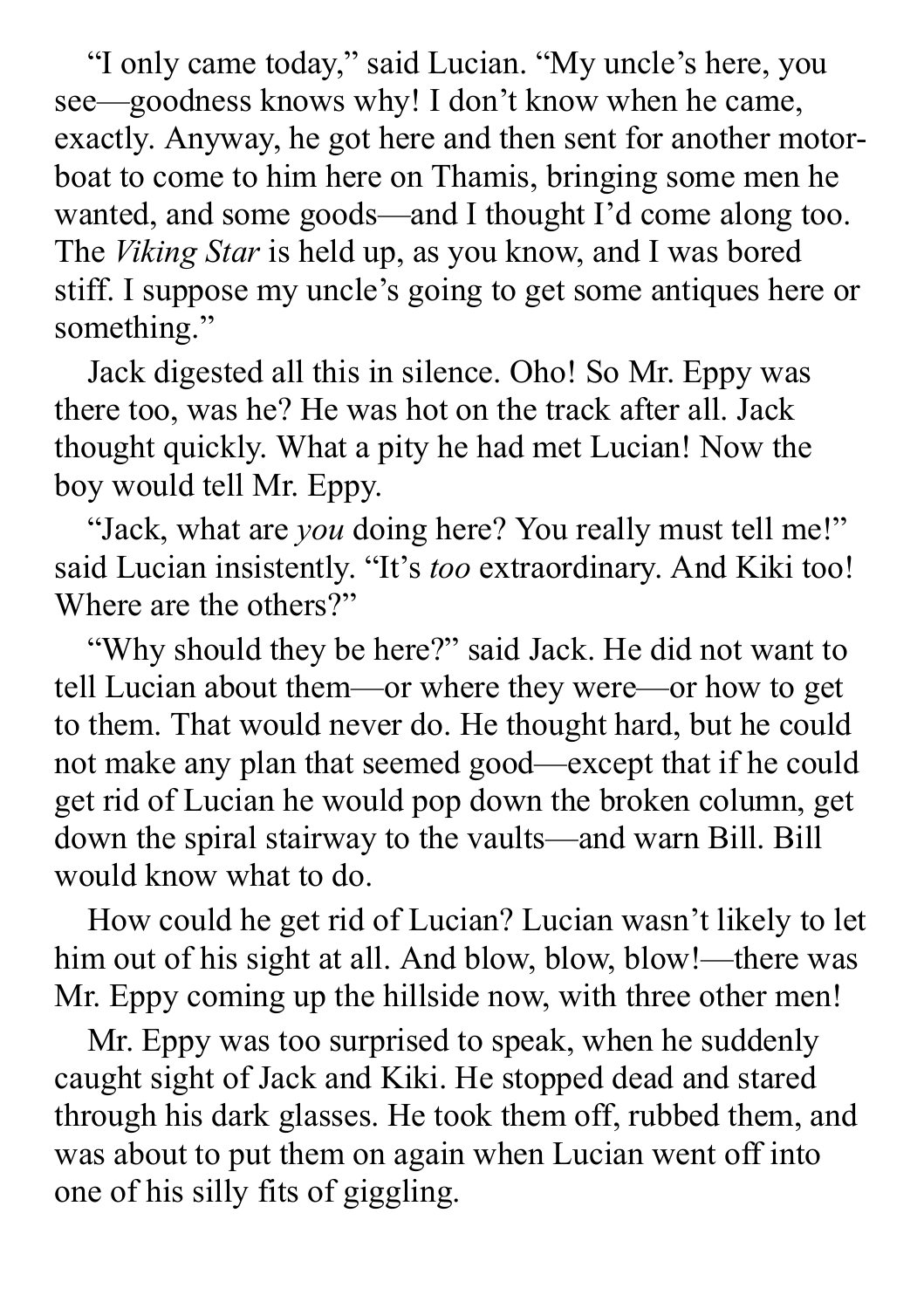"Oh dear! Oh, I say! You can't believe your eyes, can you, Uncle! Nor could I. But it really *is* Jack—and Kiki the parrot too"

For one wild moment Jack wondered if he should run for it —run from the surprised men, and hide somewhere, till he could manage to get back to Bill and warn him.

But there was no time. At a word from Mr. Eppy the three men with him ran up and stationed themselves behind Jack. Then Mr. Eppy came up, and stood in front of him.

"And what exactly are *you* doing here?" he said, in such a peculiar, menacing tone that Jack was astonished and scared. "Where are the others?"

"We came to explore a bit," said Jack, at last. "That's all. Anyone can come and explore these islands. The *Viking Star's* engines broke down, and the passengers were told they could hire motor-boats and cruise among these islands."

"Why did you come to *this* one?" asked Mr. Eppy, still in a fierce voice. Lucian answered unexpectedly for him.

"Oh, Uncle! I expect he came hunting for the treasure you told me about."

"Hold your tongue, idiot of a boy," said Mr. Eppy, almost spitting at poor Lucian. "And now *you*"—he turned to Jack again, "how dare you come trespassing on *my* island!"

"It isn't yours," said Jack.

"It is. I have just bought it!" said Mr. Eppy. "Ah—you didn't know that—but you know *why*!"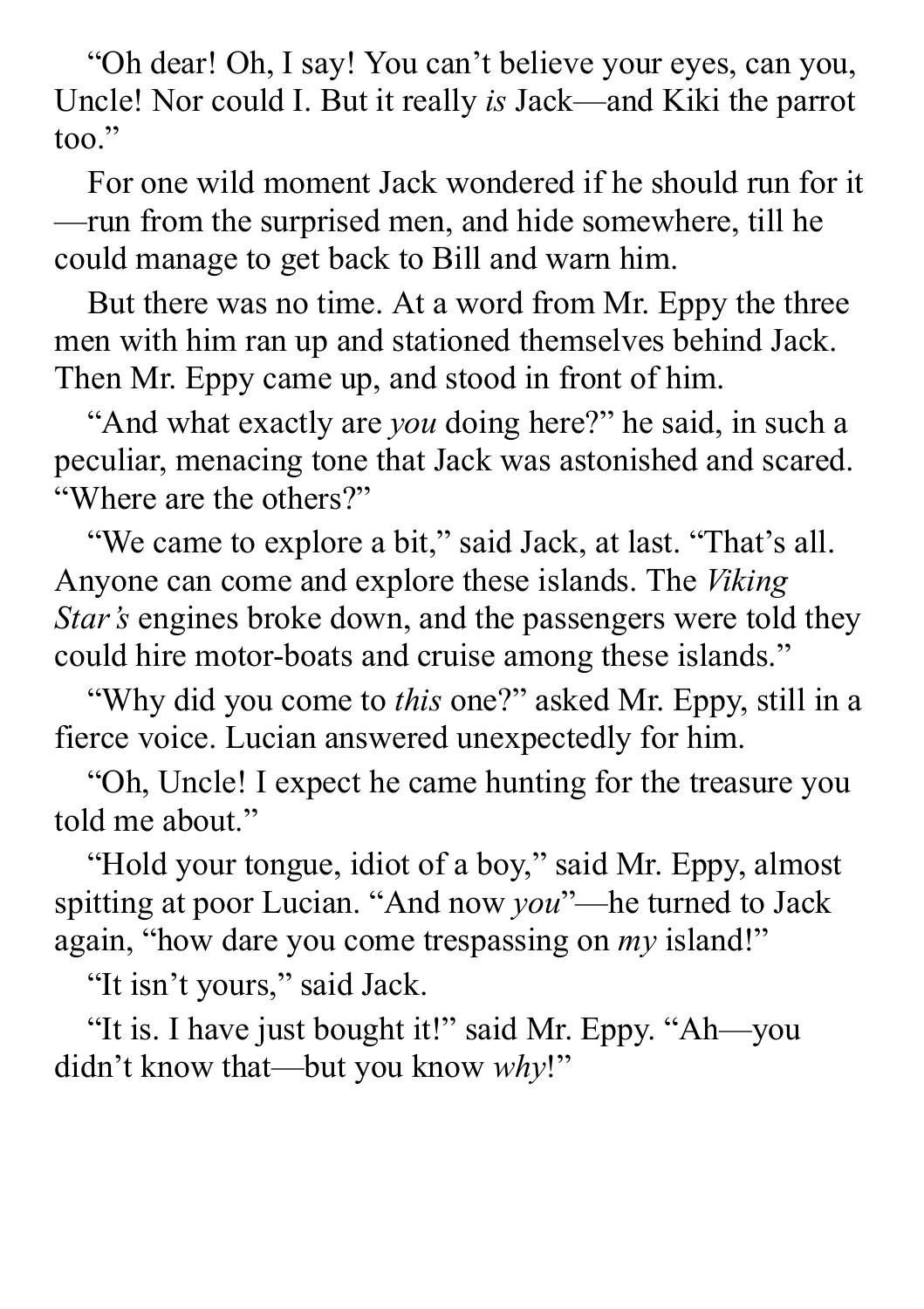### Chapter 22

#### MR. EPPY AGAIN

YES, Jack did know why Mr. Eppy had bought the island. He stared at the man miserably, his heart sinking. If the island was Mr. Eppy's, then the treasure would be his too. Once again it looked as if the adventure had come to a sudden end.

"You know *why* I have bought it?" repeated Mr. Eppy. "Tell me, boy."

"Well—I suppose you wanted to look for treasure on it," said Jack, in a sulky tone. "But you won't find it. You only saw two pieces of the map, remember!"

"Then you will tell me what was on the other pieces," said Mr. Eppy, in a dangerous tone.

Lucian was by now looking distinctly frightened. "Here, I say, Uncle," he began. "I don't think you ought to talk to old Jack like that, you know. I mean to say...."

Mr. Eppy took a step backwards, and slapped Lucian neatly across the mouth. His hand made a noise like a whipcrack and Kiki immediately imitated it. Then she scolded Mr. Eppy. "Naughty boy, naughty boy, nit-wit, mistersir!"

Lucian burst into howls. He put his hand up to his mouth, and stumbled away to a corner. The three men did not turn a hair.

"That is how I treat foolish boys," said Mr. Eppy, turning back to Jack. "Are you going to be foolish too?"

Jack said nothing. Mr. Eppy put his face close to him, and hissed at him so startlingly that Jack took a sudden step back,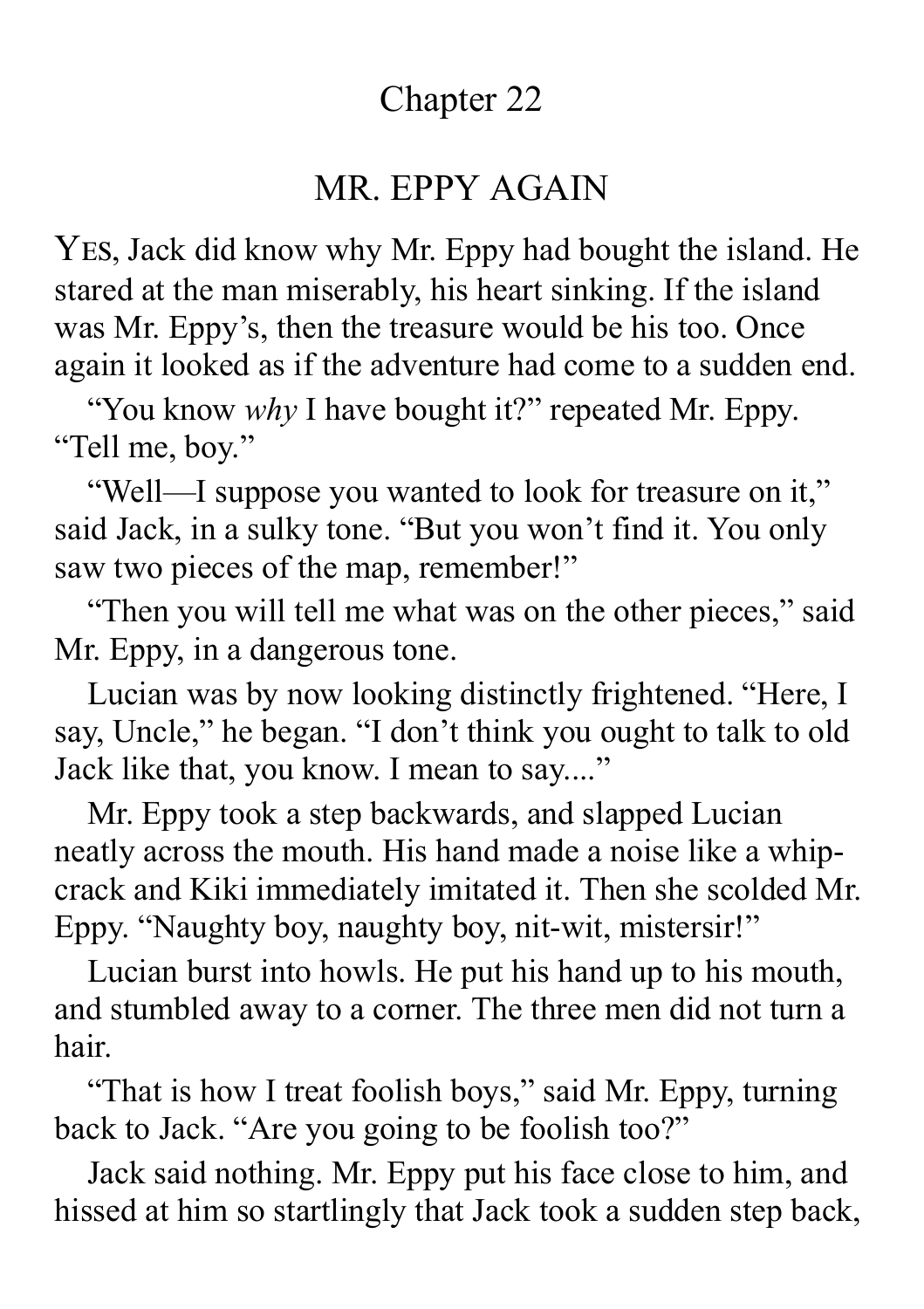and trod on the foot of one of the three men.

"Where are the others?" demanded Mr. Eppy, with his face close to Jack's. "They must be here too. I sent away your boat yesterday. I threatened the man with prison for daring to land people on my island!"

"Oh—so *that's* why Andros ran away," said Jack, in disgust. "What a fool thing to do, Mr. Eppy! Don't you know he'll come back again, probably with help?"

"He won't," said Mr. Eppy. "He knows I shall put him in prison if he opens his mouth. No, no—I knew what I was doing. When I saw the boat there I guessed you and that big friend of yours were interfering here. I have heard of him! This is *my* island! Everything on it is mine."

"All right, all right," said Jack. "But why send the boat away without us? Why not send us off too? If you had told us it was yours—and I know you do buy and sell islands—we wouldn't have trespassed without permission."

"I wanted you here," said Mr. Eppy. "You have the plan have you not? You did not leave it behind you? Ah, no—you would bring such a precious thing with you!"

Jack was silent. Of course—that was why Mr. Eppy had sent the boat away without them—he meant to get the plan! And as he thought of that, Jack also thought of something else—something absolutely maddening.

He had the plan on him—the re-drawn one. He had looked at it with Bill, underground, and had not given it back! Suppose Mr. Eppy searched him? He would most certainly find it. How could he destroy it before he was searched?

"It was you, I suppose, who met the farm-boy yesterday, and today too, and took the food I had sent for," said Mr.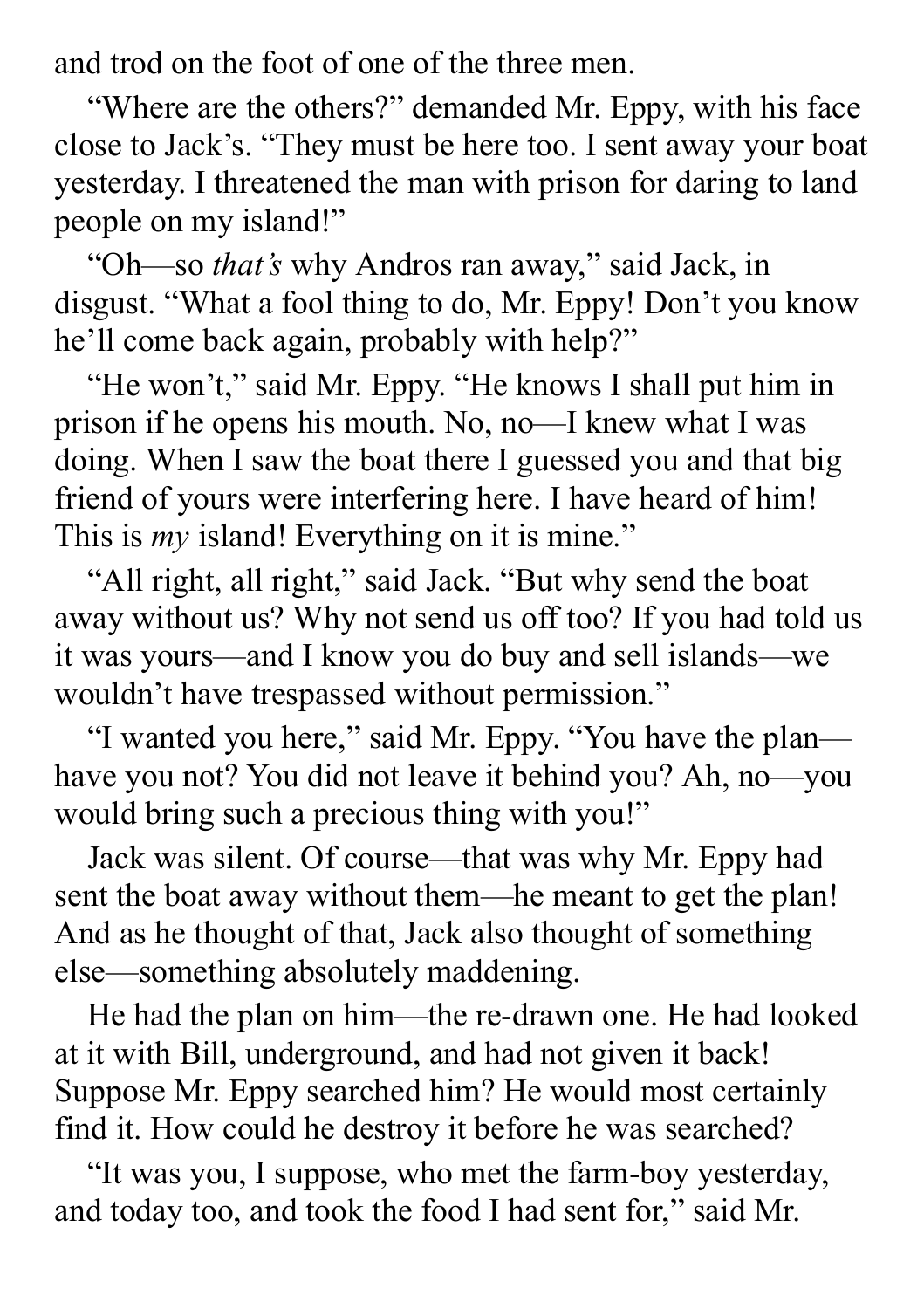Eppy. "A most extraordinary thing to do! I am not pleased with things like that—they make trouble for me."

"Well—goodness gracious—how in the world were we to know that the food was for *you*, when we didn't know you were here, and couldn't understand a word the boy said?" cried Jack. "Your boat wasn't in the creek. We didn't know anyone else was visiting the island."

"I came to the other creek," said Mr. Eppy. "But I shall not tell you where it is. No—not till you tell me where the others are—and then, when I have the plan, maybe, I say *may*be, I will set you free from this island—all of you, who have come to interfere with my plans."

"You're mad," said Jack, in disgust. "We haven't come to interfere. Bill would be the first to say we'd all go, if he knew you had bought the island."

"Where are the others?" barked Mr. Eppy suddenly.

"Somewhere about," said Jack indifferently. "Why don't you look for them? And don't shout at me like that. I'm not Lucian."

"Has this Bill the plan?" asked Mr. Eppy, his voice getting sharper.

"Why don't you find him and ask him?" said Jack. "Call him! See if he answers! If I'm here why shouldn't he be?"

Mr. Eppy gave Jack such a sudden box on the ears that the boy had no time to dodge it. Kiki almost got the slap too, but rose into the air in time. She pounced down on the angry man, and gave his ear such a vicious nip that he yelled in agony.

Jack suppressed a smile. Serve him right! Good old Kiki! The parrot sailed to a high branch and perched there, scolding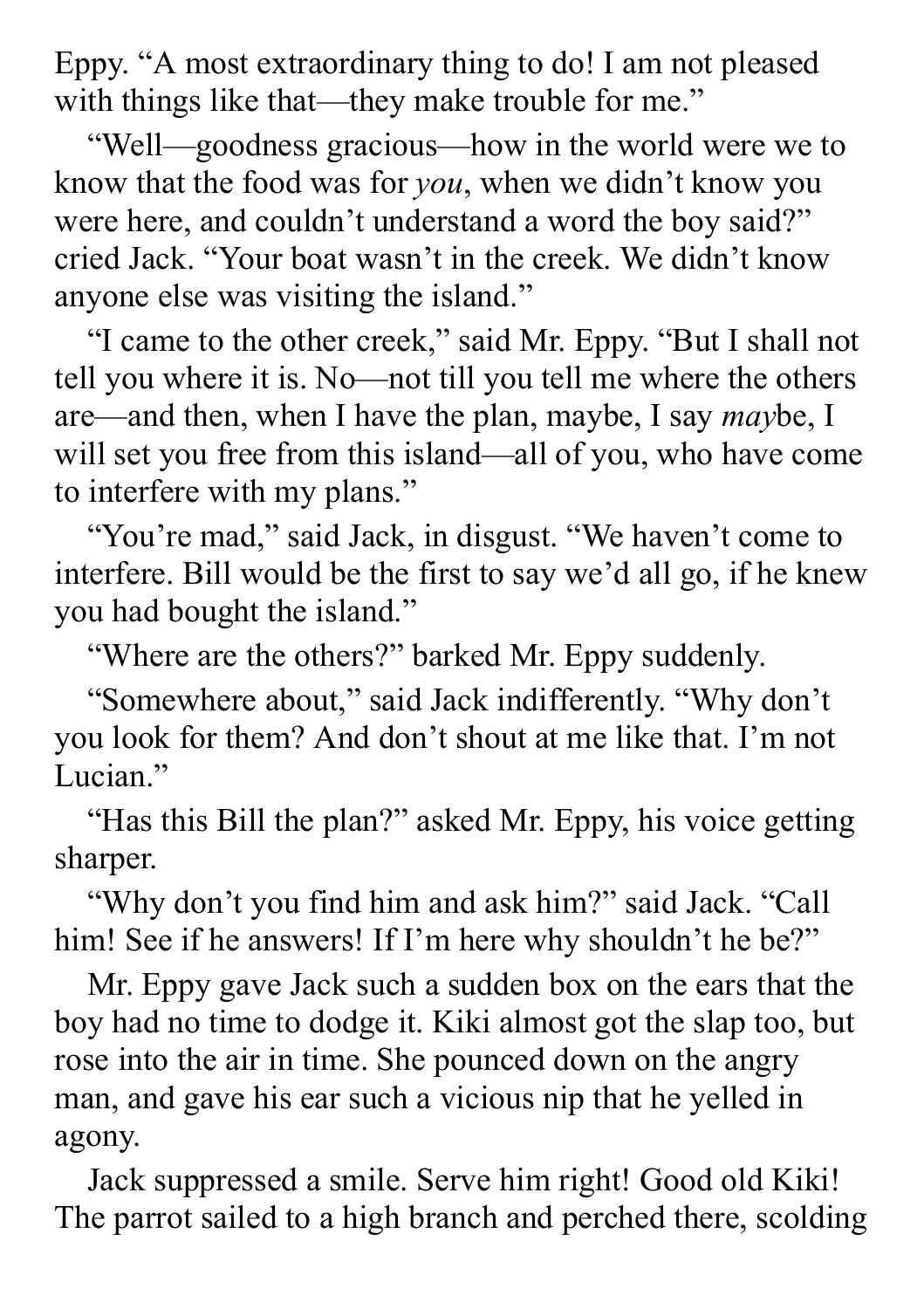hard.

"Bad boy, naughty boy! Gr-r-r-r-r! Go to bed, go to the doctor, go to the weasel!"

Mr. Eppy said a sharp sentence to the three silent men behind Jack. In a trice they had him pinioned by the arms, laid flat on the ground. Then with a practised hand one of the men searched him. He drew out the plan at once.

Mr. Eppy took it. Jack could imagine how his eyes gleamed behind the dark glasses!

"And so! *You* had it," said Mr. Eppy. He unfolded it, and saw that it was not the original plan. He looked at it closely. "What is this? It is drawn by someone who has seen the other

—drawn for you—it has been deciphered and translated?"

"Find out for yourself," said Jack, still lying on the ground. He expected a kick or a blow, but Mr. Eppy was so intent on the re-drawn plan that he did nothing. Jack remembered that the man had seen only two parts of the map before—enough to tell him which island to come to, and that there was treasure there—he must

[Illustration]

now be studying the other parts with eager interest.

" 'Two-Fingers,' " he muttered. Then he looked at Jack. " 'Two-Fingers,' " he said. "That showed on the piece I saw before—and I found the two-fingered rock. But there is no way through."

"Oh—so that was your old battery we found in the hole, I suppose," said Jack, sitting up. "We wondered whose it was."

Mr. Eppy did not answer, or seem even to hear him. He was studying the map again. He was muttering something to himself. " 'Two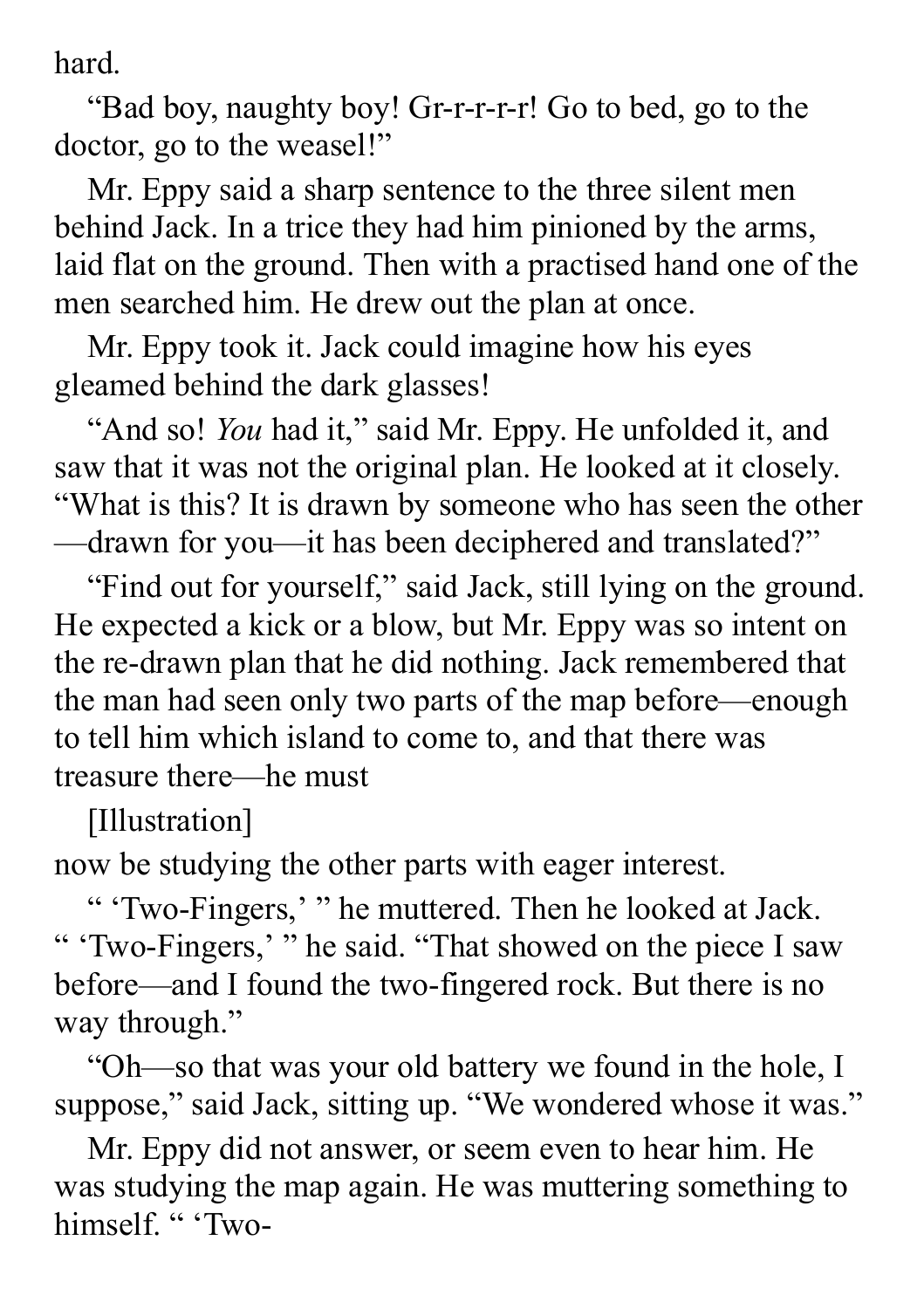Fingers'—'Goddess'—'Tomb'—'Bird'—'Bell'—'Labyrinth '—'Catacomb'—that is the route they took. The whole of it!" Then he began to mutter in Greek, and Jack could no longer understand him.

Lucian was still holding his hand up to his mouth, and his face was tear-stained. Kiki was down by him, pecking at his shoe-lace. "Oh, I say!" she was repeating. "Oh, I say!"

"Have you found the way at all?" demanded Mr. Eppy. "What way?" said Jack innocently.

"Pah! The way to the treasure-chamber!" spat Mr. Eppy.

"Pah!" spat Kiki at once. "Pah!"

"I'll wring that bird's neck," threatened Mr. Eppy. "Answer my question, boy."

"No. We haven't found the way," said Jack, truthfully, feeling quite glad that they had gone the wrong way and not the right one, in their following of the route! All the same, he wondered if Bill and the others had managed to find the way by now, without him. But surely they would have waited for him? They must be wondering what in the wide world had happened to him! Jack hoped fervently that they would not all come climbing out of the broken column. If they did they would be taken prisoner by Mr. Eppy and his men, and Bill would find it extremely difficult to keep his secret. In fact it would not be any good his trying, now Mr. Eppy had the map.

"Once Mr. Eppy knows the way down the broken column, the treasure is as good as his!" thought Jack. "What a good thing Lucian didn't spot me getting out of it! I only hope the others don't make a sudden appearance. I'm sure they will soon!"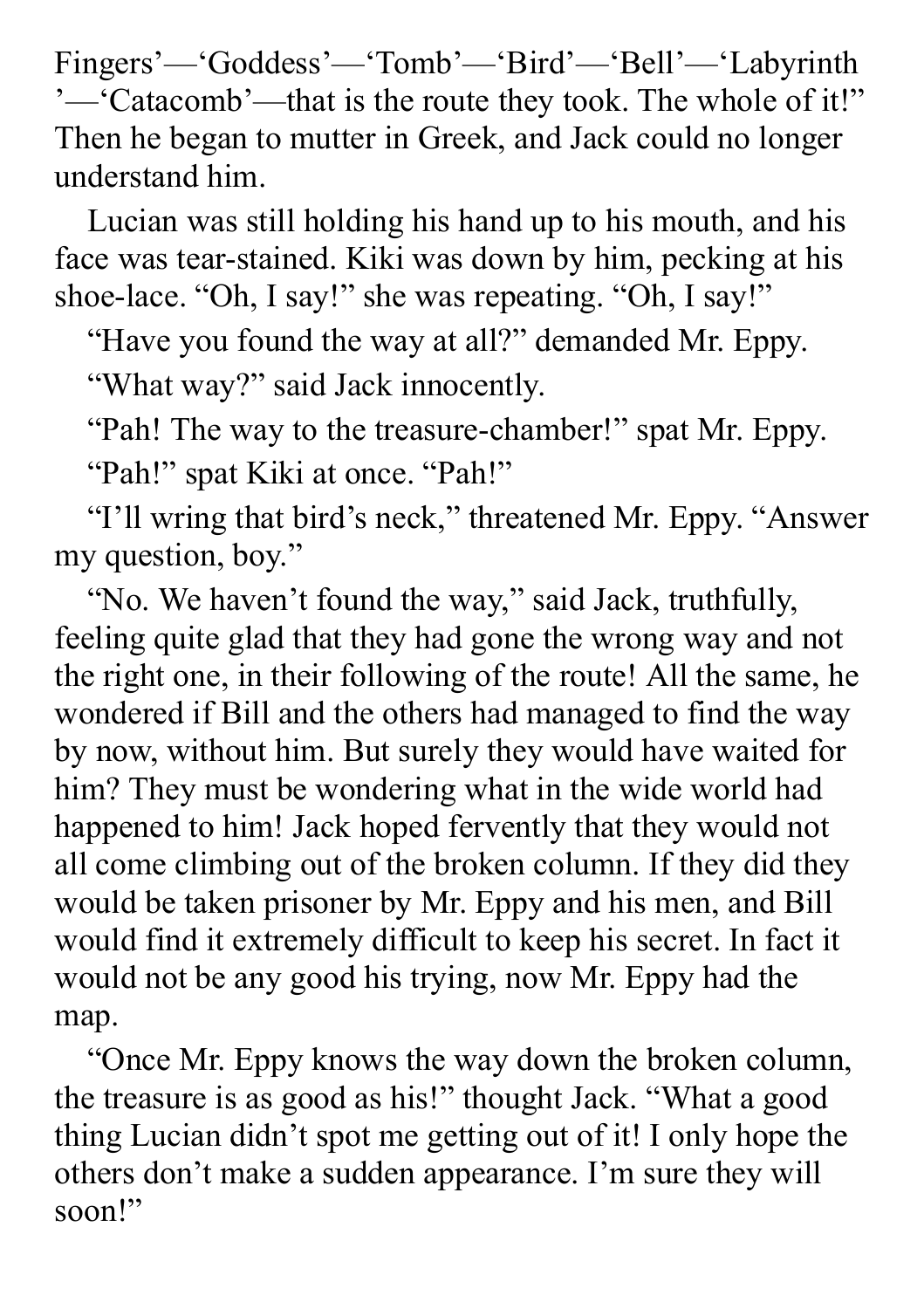But they did not, for the very simple reason that they had lost their way in the labyrinth! They were still wandering about the passages, getting more and more anxious. They had lost Jack, and had lost their way too.

"This awful maze!" said Dinah, in despair. "Look, Bill— I'm *sure* we've been in *this* passage before. I remember the way this horrid piece juts out—it knocked my elbow last time, and this time too. I'm sure it's the same."

"We're going round and round and in and out and goodness knows whether we're near the vault or near the catacomb!" groaned Philip.

Bill was very worried. He stood and thought for a moment, trying in vain to get a sense of direction. It was so difficult underground! He set off again, and soon came to a fork.

"Well," he said, "I vote we go right here. It may be one of the places where we're supposed to go right. So we'll hope for the best! Come on!"

They trailed after him, Lucy-Ann getting very weary of it all. They reached another fork, and turned right once more. Then they came to where the passages branched into four ways. Again they took the right-hand fork. Bill was feeling a little more cheerful. Perhaps they were on the right road now. They no longer came to blind ends and had to turn back as they had been doing before. Ah—here was another fork. Well, to the right again!

The passage ended abruptly in a downward flight of steep steps. Bill swung the lantern up high and peered down the steps.

"We've come the right way at last!" he said. "These must be the catacombs—underground caves and passages all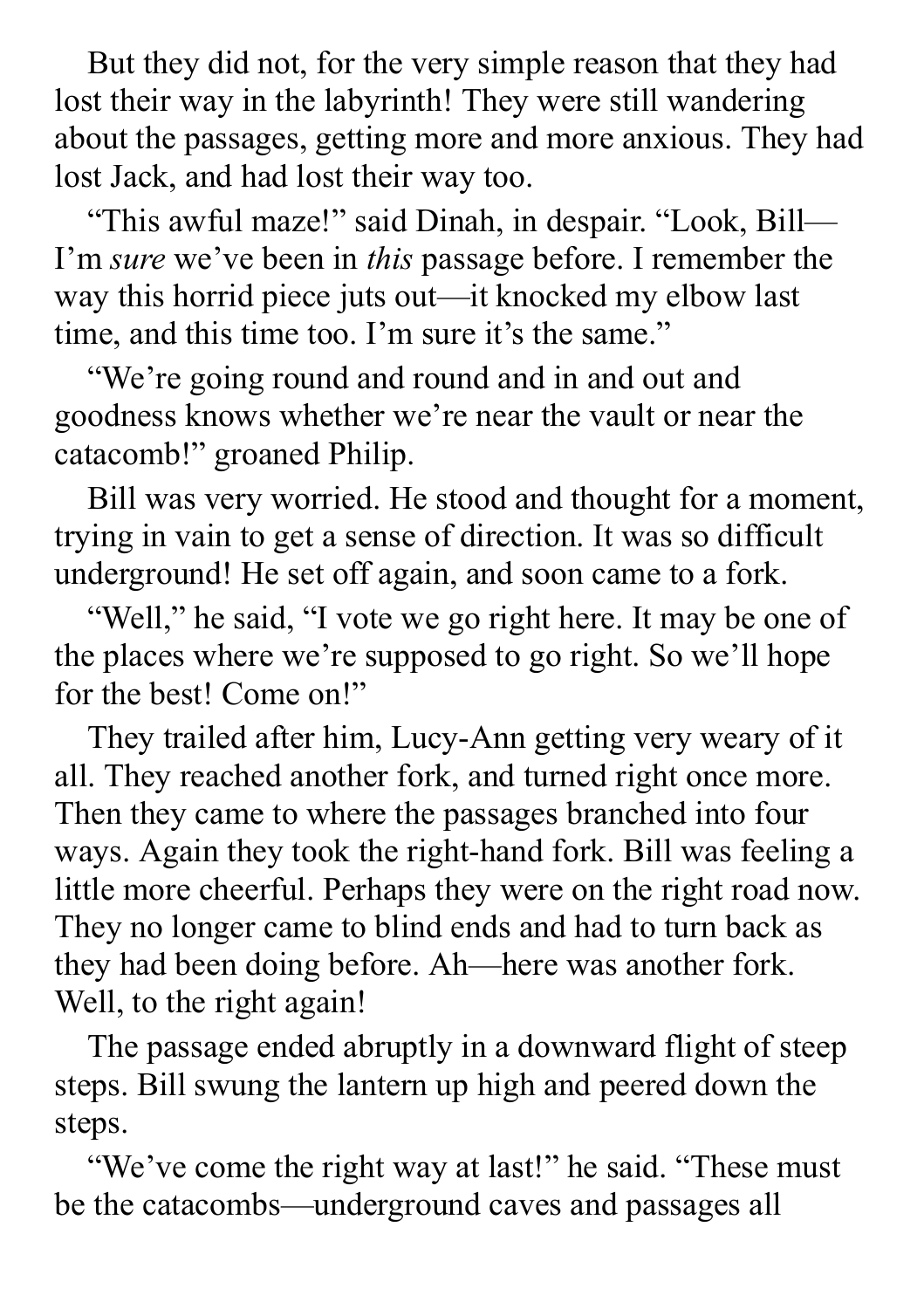joined together that were once used as hiding-places, burialplaces and goodness knows what!"

"Oh, Bill—have we really come right?" said Lucy-Ann, in joy. "I thought we were lost for ever and ever! Do we go down the steps?"

"We do," said Bill. "I'll go first. Come on."

Down he went and the others followed carefully. There were about thirty steps, and it seemed to the children as if they really were going down into the bowels of the earth. At the end was a queer place, stretching out into the darkness. Lining its walls were stone shelves, rocky niches, hollowedout places that looked as if they had been used for storing things in, or for people to hide in and sleep.

They came to a hole in the floor of this queer place. Bill shone his torch down it. It was a shaft leading downwards, and there were footholds in the rock. "I'm going down," said Bill. "I've got a hunch this is the place!"

He disappeared down the shaft with his torch, and soon his voice came back, excited and loud.

"This is it! This is the treasure-chamber—the TREASURE'S STILL HERE!"

[Illustration]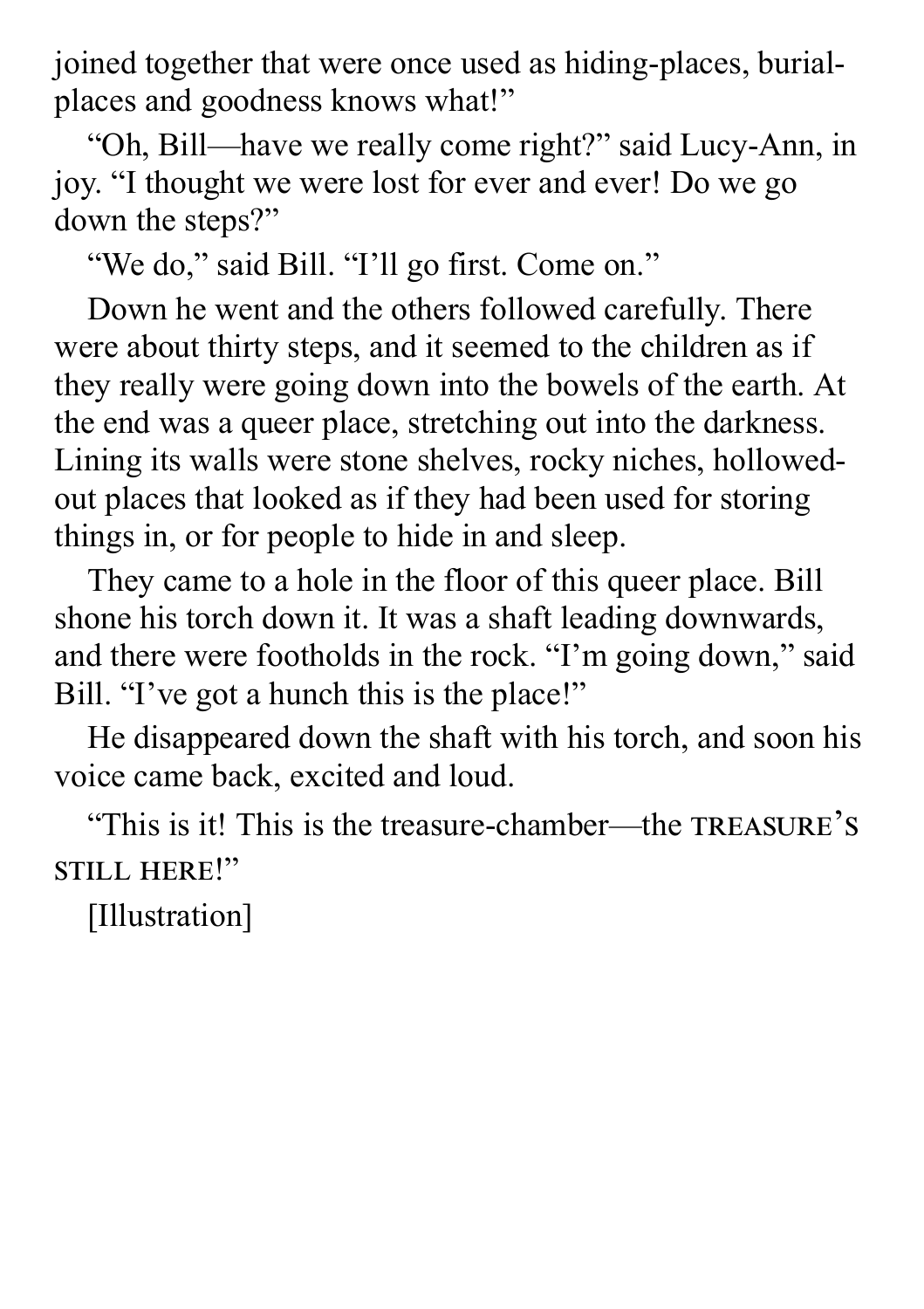#### Chapter 23

#### TREASURE—AND TRICKERY!

THE three children and Micky almost fell down the shaft, they were in such a hurry. They handed Bill the lantern, and, by the light of that and of Bill's torch, they looked in wonder round the curious treasure-chamber.

It was perfectly round, as if it had been hollowed by machinery from the rock—though actually, of course, it had been done by hand. Thrown higgledy-piggledy into this enormous round cave—perhaps flung down the shaft in a hurry—were mouldering barrels and boxes and brass-bound chests.

Bursting out of them was a perfect medley of strange and amazing goods—chains of some kind of metal, set with precious stones—brooches, armlets, anklets—combs for the hair made probably of gold, and set with tiny stones beautiful vases of metal, perhaps gold, perhaps brass, but too tarnished to tell. Beautifully wrought daggers lay in one corner, and what looked like armour of some kind in another —all fallen from the mouldered chests and boxes, or possibly burst out of these when they were thrown down the shaft so long, long ago.

There were broken models of figures and articles that looked like drinking-cups and bowls, and yet other things whose use the children simply could not guess.

"Well, well, well," said Bill, as thrilled as the children. "What a treasure hoard! Andra's treasure, maybe—we shall never really know. But whether it is or not, it is certainly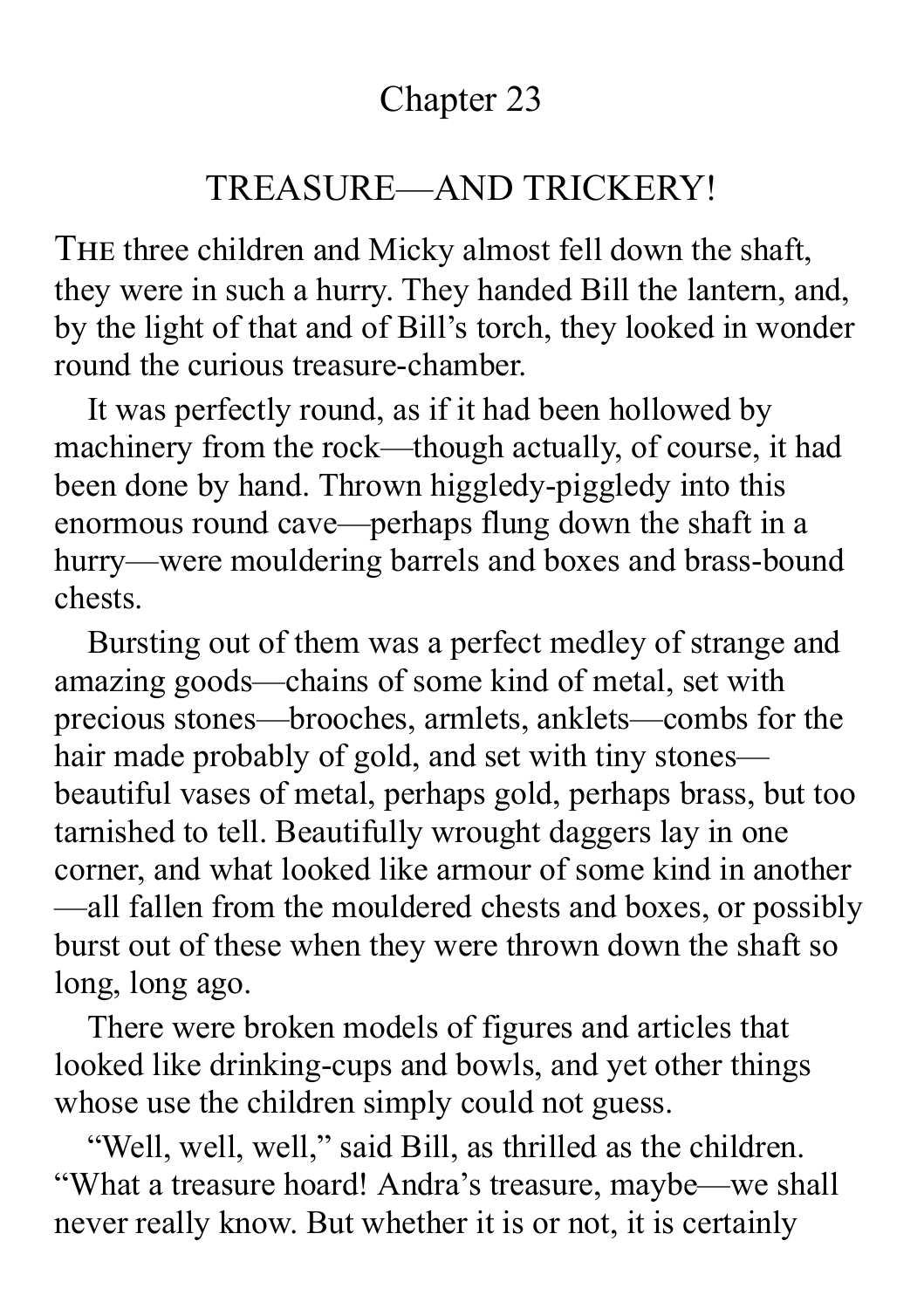worth half a small kingdom, because of its priceless age! Look at this dagger—it must be hundreds of years old perfectly preserved down in this dry shaft. I should think only our museums can show things like this now."

"Bill! It's super!" said Philip, his eyes shining in the lantern-light, as he picked up treasure after treasure, everything beautifully modelled and carved.

"I suppose the things like robes and cloaks and shoes have all mouldered away," said Dinah regretfully. "I'd like to have dressed up in those. Oh, Bill—we've really found it!"

"I wish Jack was here," said Lucy-Ann, with tears in her voice. "He would have loved it so. Where *can* he be, Bill?"

"I should think he probably took a long time finding Kiki and decided he wouldn't risk coming after us by himself," said Bill. "I'll tell you what we'll do—we'll go back and find him, and then we'll bring him here to have a look at the greatest treasure in the world!"

"But shall we be able to find our way back?" said Philip doubtfully. Bill was very doubtful about this too. Also his torch was giving out and he was sure the oil in the lantern would not last much longer. It was very necessary to find their way back, pick up Jack, and also—have something to eat! Excitement had kept them going, but now all of them were feeling very hungry indeed.

"If we manage to get back quickly and find Jack we'll all have a meal," said Bill. "Then if Jack's lantern is all right we'll use that to come here again—but this time we'll be sensible and mark the walls as we go along! Actually I think we could find our way here easily enough if we concentrated on going right, right, right, all the time. We must have missed one of the right turns."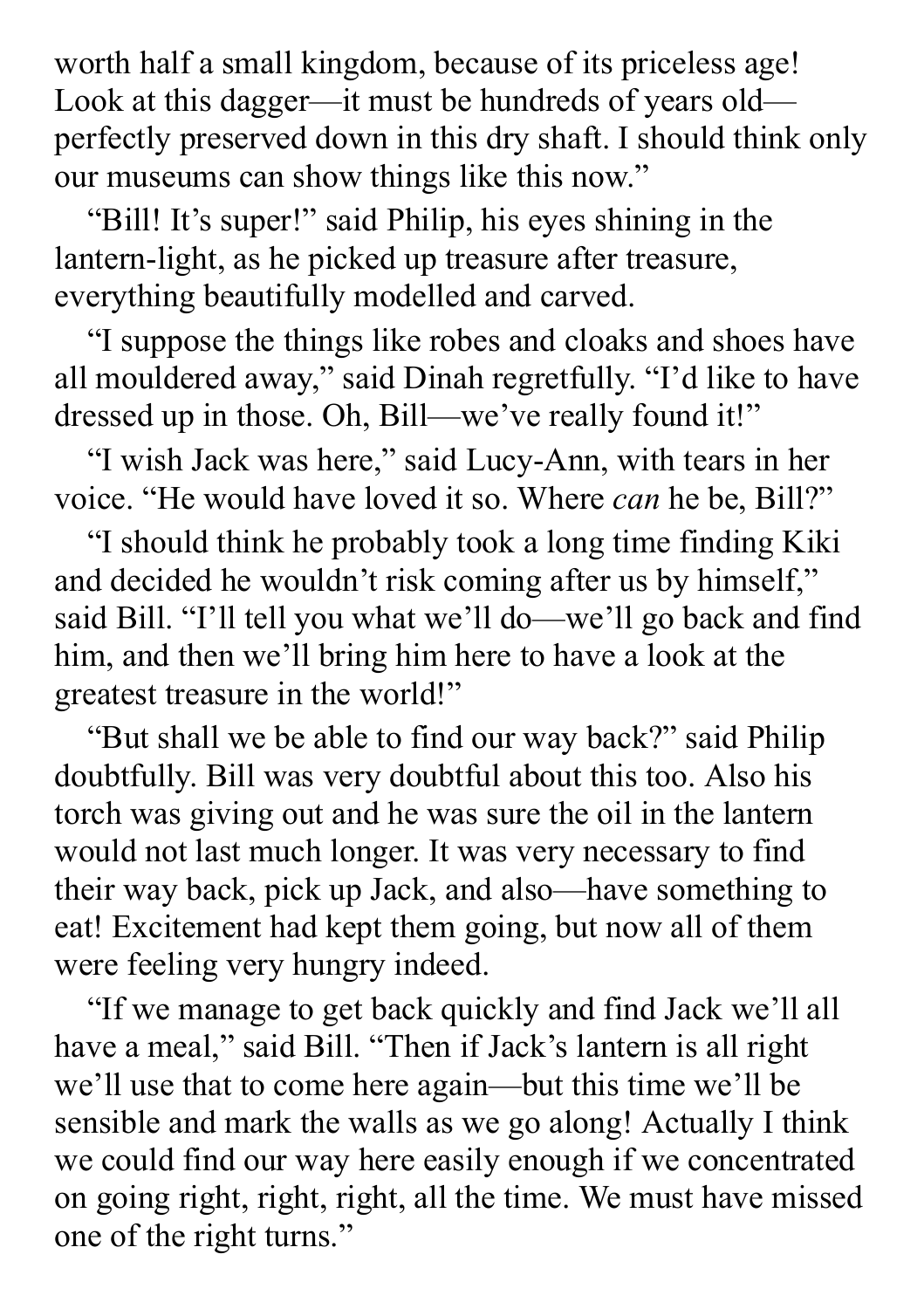They climbed back up the shaft, leaving the extraordinary hiding-place behind them—what a strange treasure-chamber! How old was it? Had anyone else seen it since it had been put there?

They found themselves in the catacombs again. It was easy to get back to the steep flight of steps. Up they went into the labyrinth, and began to make their way through the passages. "Now we must keep left, left, left," said Bill. "Then we shall be quite all right."

But no—once more they missed their way and began the everlasting wandering round and round and in and out of the maddening underground maze. Lucy-Ann was almost crying with weariness.

All this time Micky had been quietly on Philip's shoulder, clinging to his head at awkward places. He too was tired of the curious dark walk that everyone was taking. He wanted to be out in the open, he wanted something to eat and even more he wanted something to drink.

He suddenly leapt off Philip's shoulder and landed on the floor of the passage. He began to scud along by himself. Philip called out to him.

"Hey, Micky, Micky! Come here! We don't want to lose you too!"

Micky slowed down, but he still went on. Bill called to Philip. "Leave him, Philip! I believe he knows the way out. Animals have a queer sense of direction, you know—a kind of homing instinct. Maybe he can take us straight to the broken column!"

Micky did not know what Bill was saying, but if he had known he would most certainly have agreed. Of course he knew the way! Of course his instinct told him exactly the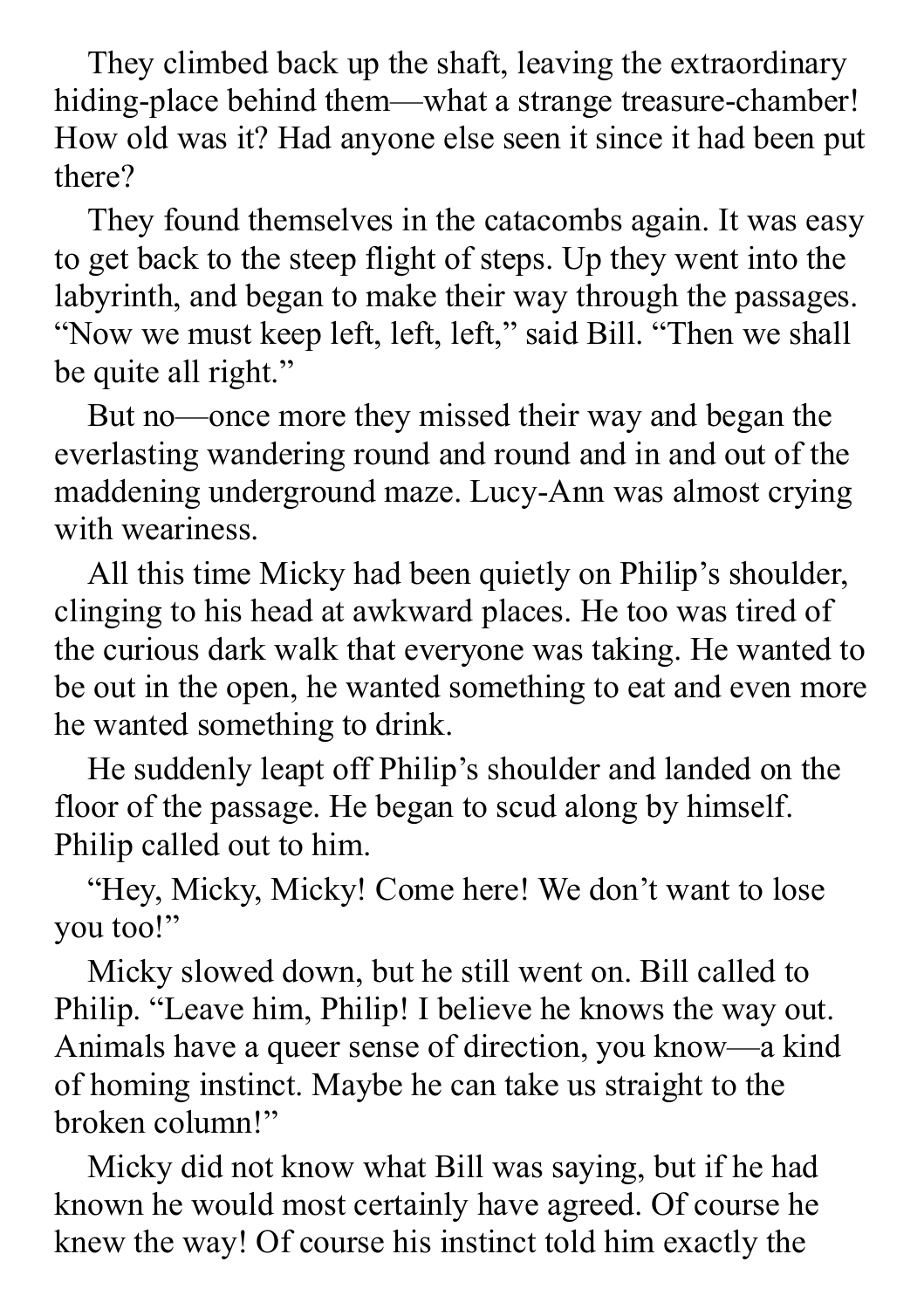right way to go—left, left, left, without any silly mistake such as the humans had made. Why, he, Micky, could have taken them straight back to the vaults at any time if only they had told him they wanted to go!

"Well, here we are in the vault again!" said Philip thankfully, when, in a very short space of time indeed, they came out into the enormous temple vault. Lucy-Ann was so thankful that she began to cry very quietly to herself. Nobody could see. She wiped away a few tears, then stopped her crying, feeling rather ashamed. She slipped her hand into Bill's. He squeezed it comfortingly.

"We're all right now," he said. "We've found the treasure, and found our way back—now we'll find Jack! As we haven't heard or seen anything of him, I imagine he's out in the open, waiting for us!"

Jack was still in the courtyard with Mr. Eppy, Lucian and the three men. It was some time later, and the boy had not been having at all a nice time. Mr. Eppy had been on and on at him, trying to find out where the others were, and whether Jack knew the route to the treasure.

He had threatened Jack, had boxed his ears several times, and had boxed Lucian's too, when he had tried to come to Jack's help. Jack had been surprised at Lucian for that. He had always thought him such a silly little idiot. He looked at Lucian gratefully.

"Thanks, Lucian," he said. "But don't interfere, old chap you'll only get hurt. I can look after myself. Your uncle will get into trouble for ill-treating me, don't you worry!"

Jack had begun to feel extremely hungry. So had the others, presumably, because Mr. Eppy changed the subject suddenly and began asking Jack where they had put the food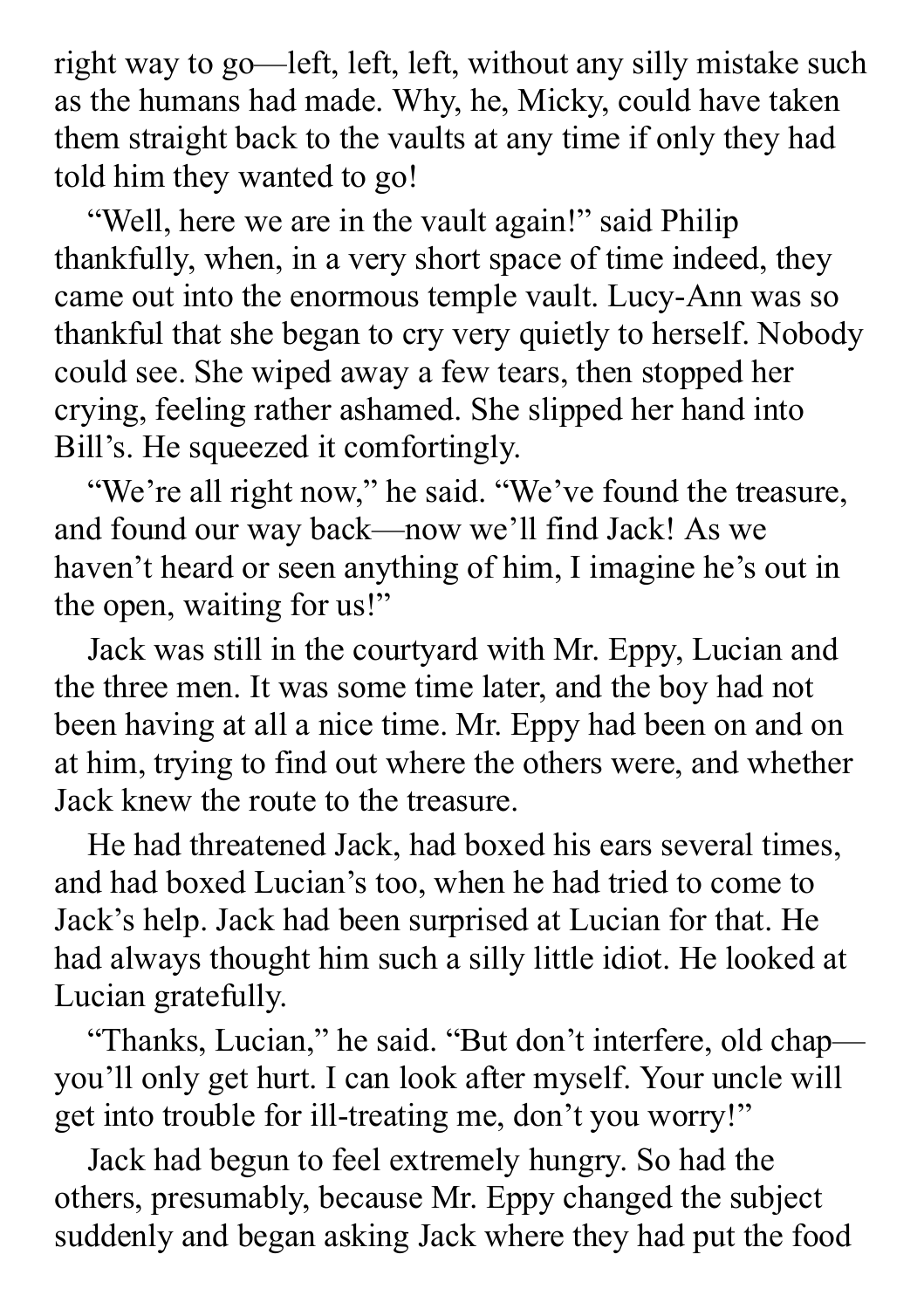they had got from the farm-boy. Jack remembered perfectly well where it was—inside the broken column, on the stone ledge at the base of it, where the stone stairway began—but how could he say that? It would give the secret away completely!

So he sat silent, shaking his head to Mr. Eppy's exasperated questions, getting more and more hungry—and getting really rather anxious about the others too. Where in the world could they be? The sun was going down already, and soon it would be night.

And then Kiki began to talk excitedly. She left Jack and flew to the broken edge of the hole in the column. She peered down it. Jack bit his lip. Oh, Kiki, Kiki, don't give the game away!

Kiki had heard the others coming. She had heard Bill's deep voice, as he came up the spiral stairway, she had heard Lucy-Ann's high voice, just behind. She had gone to welcome them.

"Kiki!" called Jack. "Come here."

"Shut the door, shut the door, wipe your feet, beg your pardon!" shouted Kiki excitedly, her head inside the column. And then an answering call came from inside too.

"Hallo, Kiki, old bird! So there you are! Where's Jack?" It was Bill's cheery deep voice.

Mr. Eppy sprang to attention at once. He gave a short sharp order to his three men, and they ran to the column, waiting. Jack gave a yell.

"Look out, Bill! Danger! Look out!"

There was a silence from inside the column. Then Bill's voice came up again.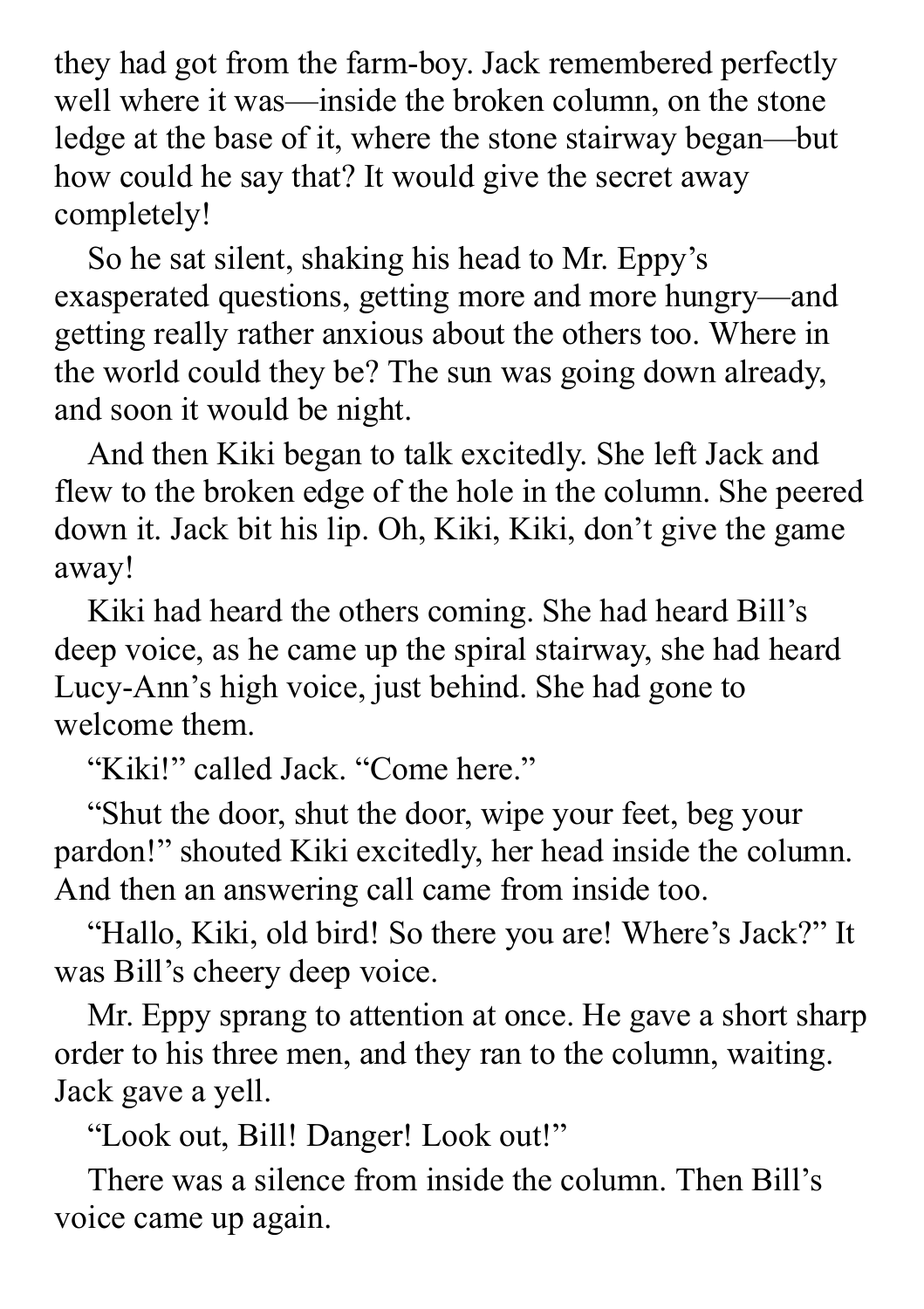"What's up?"

"Mr. Epp ..." began Jack, and was silenced as Mr. Eppy placed a heavy and very rough hand over his mouth.

Bill shouted again. "What's up?" As he got no reply, he appeared at the hole in the column, and swung himself astride the edge. The men were at the other side, hidden, waiting to spring.

Bill saw Mr. Eppy apparently holding down Jack, and he leapt off the broken edge of the hole in the column at once. The three men sprang on him and bore him to the ground.

One sat on his head so that he could not shout. Jack squirmed under Mr. Eppy's hand, kicking and trying to bite, but the man was very strong indeed.

Then up the column came Philip, wondering what had happened to Bill, and when he saw

[Illustration]

him being well and truly sat on he sprang to his rescue. Mr. Eppy shouted a few words and the men released Bill. He sat up at once, feeling his nose, and wondering if any of his teeth were loose!

"What on earth is all this?" he began. But before he could go on, a wail from inside the column came to him. It was Lucy-Ann.

"Bill! Oh, Bill! What's happened? Can we come out?"

Bill considered. "I'm going to help the girls out," he said to Mr. Eppy, who nodded, and very soon both girls, and a very scared Micky, were standing in the old courtyard with Philip, Jack and Bill.

"What's happened?" said Lucy-Ann. "Oh, I'm so glad to see you, Jack. I was dreadfully worried about you. Gracious,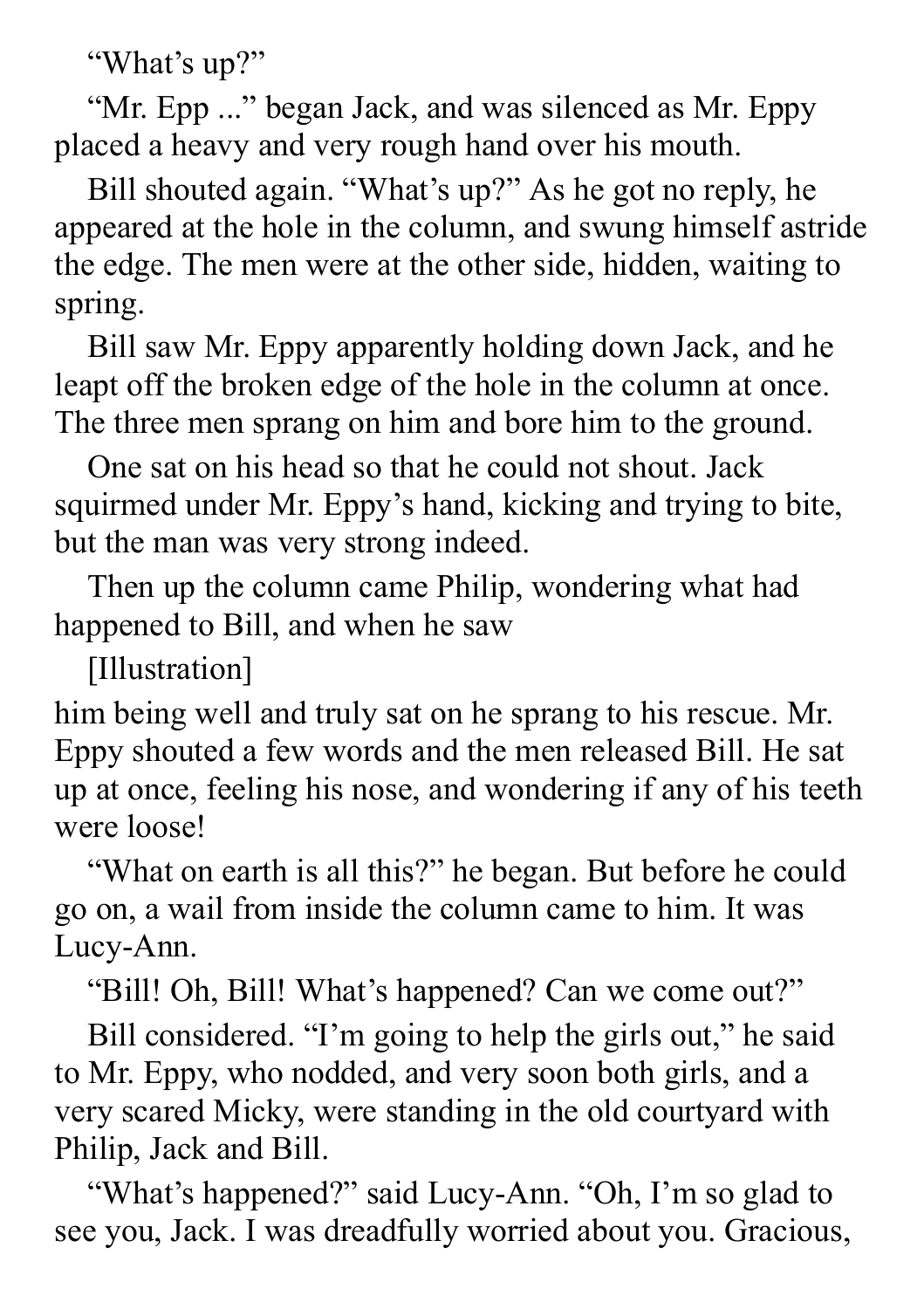there's *Lucian*!"

"Oh, I say!" said Lucian, trying to put a brave face on things. "Fancy meeting *you* here!"

Mr. Eppy said something snappish in Greek and poor Lucian collapsed again. Then Mr. Eppy turned to Bill, who was now eyeing him with a very sinister look indeed. Bill was extremely angry, and his injured nose was swelling rapidly.

"Look here, Eppy, or whatever your name is," he said, "you're going to run into serious trouble. You can't roam round with a posse of shady fellows like these, acting like gangsters. What are you doing here, anyway?"

"It's *my* island," said Mr. Eppy, with a note of triumph in his voice. "I've bought it. You can clear off—*when* I've found the way to the treasure with your help. Otherwise I shall have you arrested for trespassing and for trying to steal what is mine."

"You're mad," said Bill, in scorn. "Absolutely crazy. I don't believe a word of it! You only heard of the island a day or two ago—you haven't had time to buy it. That's a wonderful tale—but you won't get *me* to believe it. Now, you keep your hands off all of us, and behave yourself—or you're the one that's going to land in prison and pretty quick too!"

Mr. Eppy gave an order—and Bill was pounced on again by the three men. He was down on the ground in no time, and one of the men was tying his wrists and ankles together. Bill was strong, but his strength was no use against the three. Mr. Eppy had Jack by the wrists so that he could not go to Bill's help, and as soon as Philip ran to help, he was struck by one of the men and sent spinning. Lucy-Ann began to cry with fright.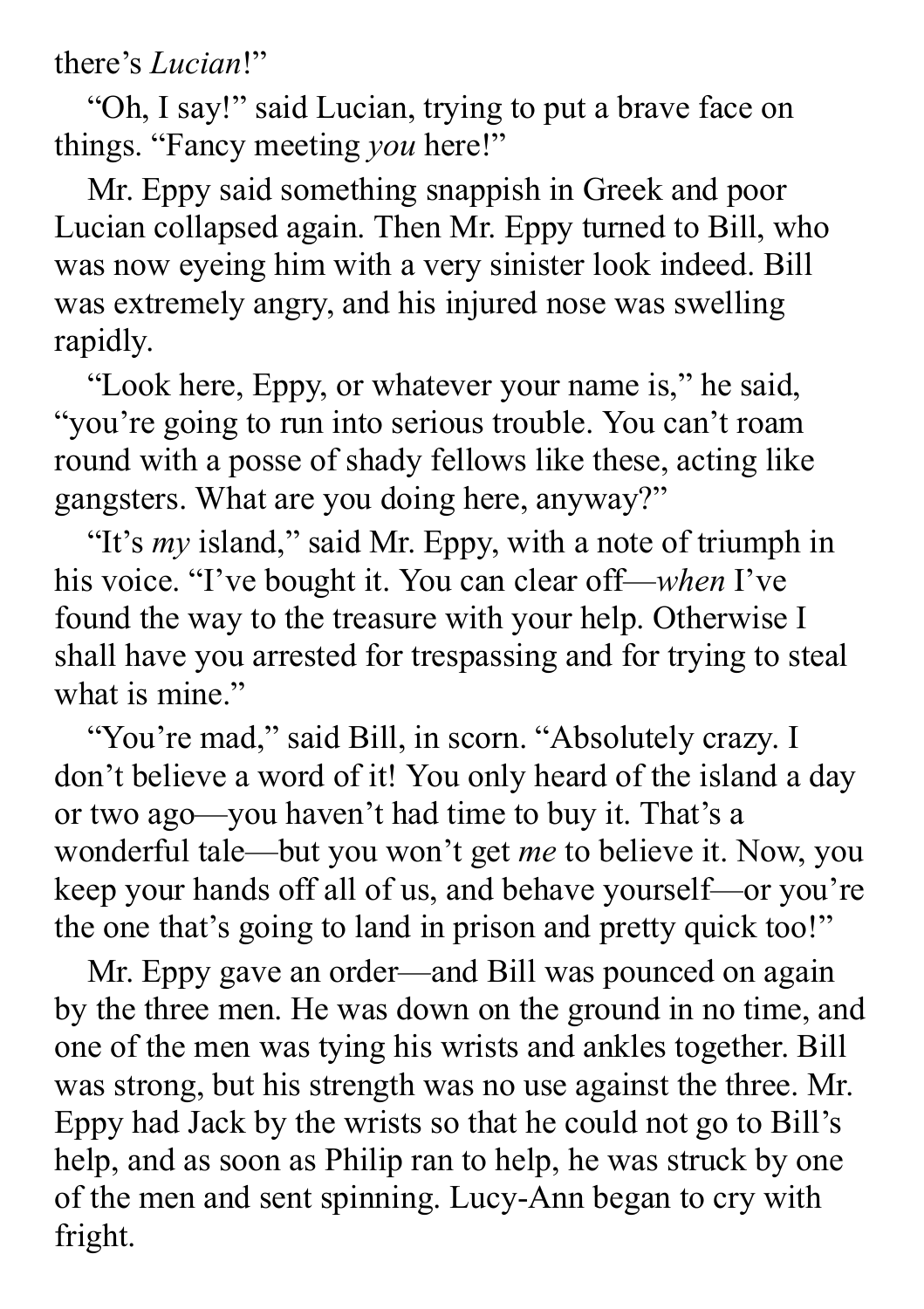Lucian did nothing. He was trembling in a corner. Kiki and Micky were high up in a tree, watching in amazement. What was all this to-do? Kiki swooped down and gave Mr. Eppy a nip on the ear again, and he nearly let Jack go, the pain was so sharp.

After Bill was tied up, the boys were tied too. "Don't touch the girls," threatened Bill. "If you do you'll get more than you bargain for when we get out of here!"

It was no use. Dinah and Lucy-Ann were also tied, though not so tightly as the boys. Dinah was sulky and mutinous, and Lucy-Ann was very frightened.

"And now," said Mr. Eppy, "now *we* go to find the Andra treasure. *My* treasure! You had only the plan—I have the island, and I shall soon own the treasure! Thank you for showing me the way down!"

He went inside the column, and the three men followed him. Lucian was beckoned over and made to go down just behind his uncle. He looked very frightened.

"Well!" said Bill. "Of all the scoundrels! Can we possibly get free whilst they're down there? It's our only chance!"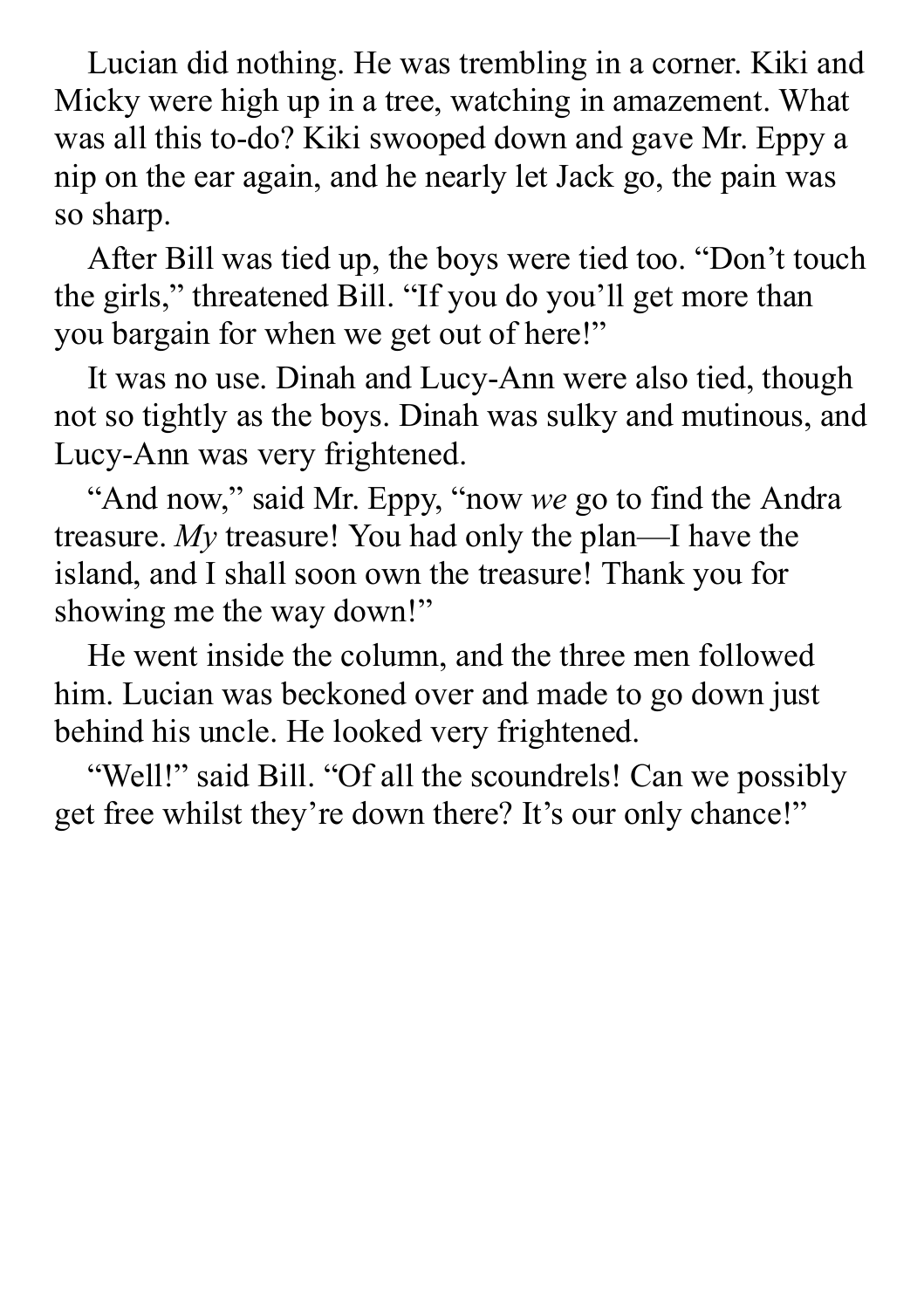# Chapter 24

# **PRISONERS!**

EVERYONE waited till the last man had disappeared down the column. Then Bill spoke.

"Well, I'm blessed if I'll ever look at a treasure map again, or listen to anything you kids have to tell me! It's fatal. We plunge into trouble immediately. Jack—Philip—can you possibly loosen your ropes?"

"I've been trying," said Philip, and Jack said the same. "Those beasts know how to tie knots all right. The rope is biting into my ankles like anything, and I can hardly move my hands."

All of them had their hands tied behind their backs, and it was really impossible to get free. Bill rolled himself over and over to the girls. He was very sorry for poor Lucy-Ann. Dinah was tougher, more like a boy—but Lucy-Ann could not help being scared.

"Lucy-Ann, don't be upset," said Bill, ending up just by her. "We'll think of some wonderful way to get even with these rogues."

"I hope they'll get lost in the labyrinth," said Jack fiercely, still struggling with the rope that tied his wrists.

"They probably will," said Bill. "In any case they'll be a long time gone. We must somehow get free before they come back."

"The first thing *I* do when I get free is to hop inside the column and get some of the food we put down there," said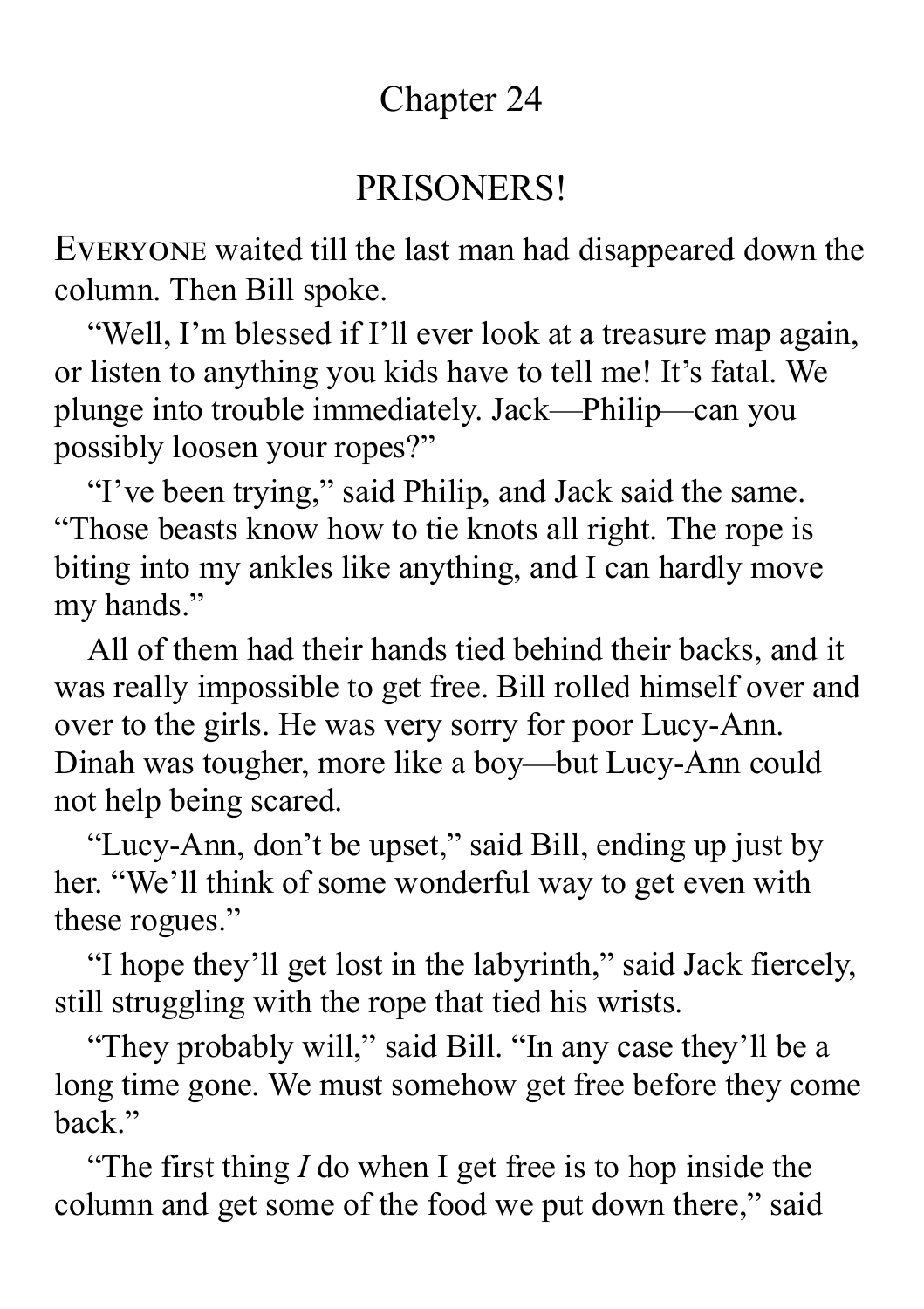Jack. "That's if the brutes have left us any! I bet they've taken most of it with them."

Bill privately thought they probably would have taken it, but he didn't say so. He gave up trying to loosen the rope round his wrists. It only made it cut into his flesh unbearably.

He looked round to see if there was a sharp stone he could perhaps rub his ropes on. He saw one and rolled over to it. But as his hands were behind his back he could not see what he was doing, and cut his fingers on the stone till they bled. He gave it up.

Kiki was up in the tree, muttering to herself. All the shouting and struggling had frightened her. She cocked her head down at Jack and decided it was safe to go to him. She flew down and landed on his middle.

"Send for the doctor," she said, her head on one side. "Send for the doctor, mistersir."

"Good idea, Kiki," said Jack, with an attempt at a grin. "Tell him to come quickly! Telephone him at once!"

Kiki at once gave an imitation of a telephone bell ringing. It sounded queer in that old ruined courtyard! Even Lucy-Ann gave a little laugh.

"Hallo, hallo!" said Kiki, pleased at the attention she was getting. "Hallo!"

"She's telephoning now!" grinned Jack. "Good old Kiki. Got the doctor yet? Tell him we're all suffering from a nasty attack of Eppy-itis!"

Micky leapt down from the tree to join in the fun. He too had been badly scared, but now that everyone was talking and laughing, and the noisy men had gone, he felt safer. He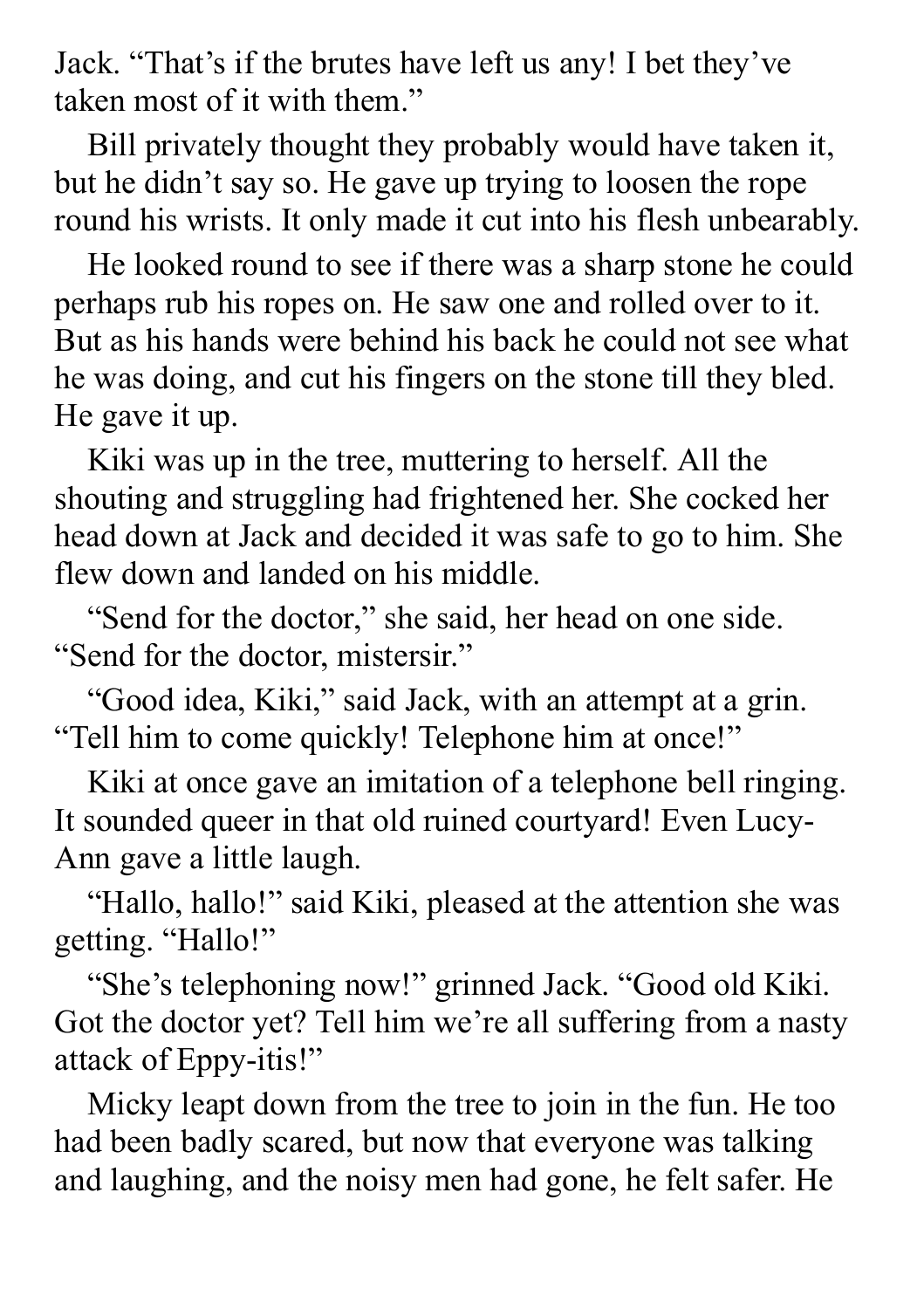landed on Philip, and tried to cuddle on to his shoulder. Philip was sitting up, his hands tied behind him.

"Sorry I can't stroke you, old thing, and make a bit of fuss of you after your scare," said the boy. "But my hands are tied! Yes, that's right—go and look for them. I've still got them—but they're behind me!"

Micky badly wanted to be nursed, but he could not find any arms to cuddle into! He went behind Philip to investigate. What had the boy done with his hands and arms? Ah—there they were behind him! Micky pulled at Philip's hands with his tiny paws. He wanted to be stroked and petted.

"Sorry, Micky—nothing doing," said Philip. He grinned round at the others. "Micky can't understand why I don't use my hands to pet him! He's pulling at them!"

Micky had discovered the rope that bound Philip's wrists together. He was puzzled. What had Philip done with this rope? Why was it so tightly round the boy's hands? Micky tugged at the rope, and pulled at the knot.

Philip sat very still. "That's right, Micky," he said, in a caressing voice. "That's right! You tackle those knots. Then I can pet you all you like!"

Everyone pricked up their ears at once. They looked eagerly at Philip. "I say, Philip—is Micky—can Micky—do anything?"

"Don't know," said Philip. "He's fiddling about like anything. Go it, Micky. Pull those knots undone!"

But Micky couldn't. His tiny paws were not strong enough to undo the tightly tied knots of the rope. He gave it up. But he thought of something else!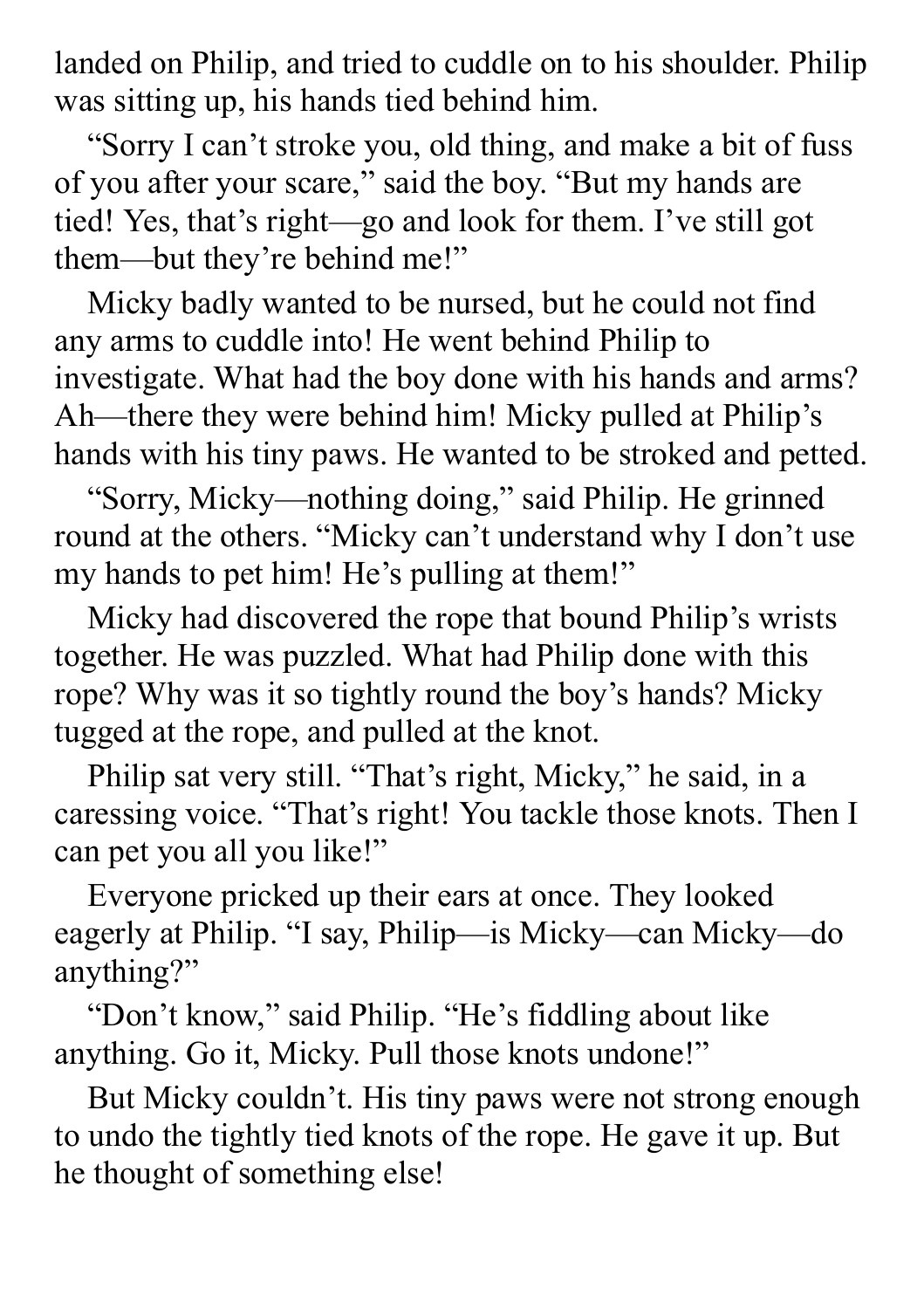He put his mouth down to the rope, and tried to gnaw it with his teeth!

"What *are* you doing, Micky?" cried Philip, feeling the wet little mouth against his wrist. "Gosh, Bill, the clever little thing is trying to *gnaw* through the rope now!"

Everyone watched Philip intently. His face showed clearly all he was thinking. "That's it, Micky—bite away!" he said. "Good little monkey! No, go away, Kiki—don't interfere with Micky!"

Kiki had gone to Philip and was now getting behind him to see what Micky was up to. She watched him.

"One, two, three, GO!" she said, for all the world as if she was encouraging him.

"Come here, Kiki. Leave Micky alone in his good work," ordered Jack, and Kiki came obediently.

"How's Micky getting on?" asked Bill.

"Fine, I think," answered Philip, trying his hands to see if they felt any looser. "I think the rope doesn't feel quite so tight. Go it, Micky."

It was a long job, but Micky was patient and persevering. Once he knew that he was doing what Philip wanted, he went on and on. Bill marvelled at the way Philip understood animals and animals understood him. Any creature would do anything in the world for Philip!

"They're getting loose!" exclaimed Philip. "Go on, Micky —just a bite or two more!"

And, sure enough, after another bout of patient gnawing, the rope snapped when Philip pulled on it. He brought his freed hands round to the front of him, groaning.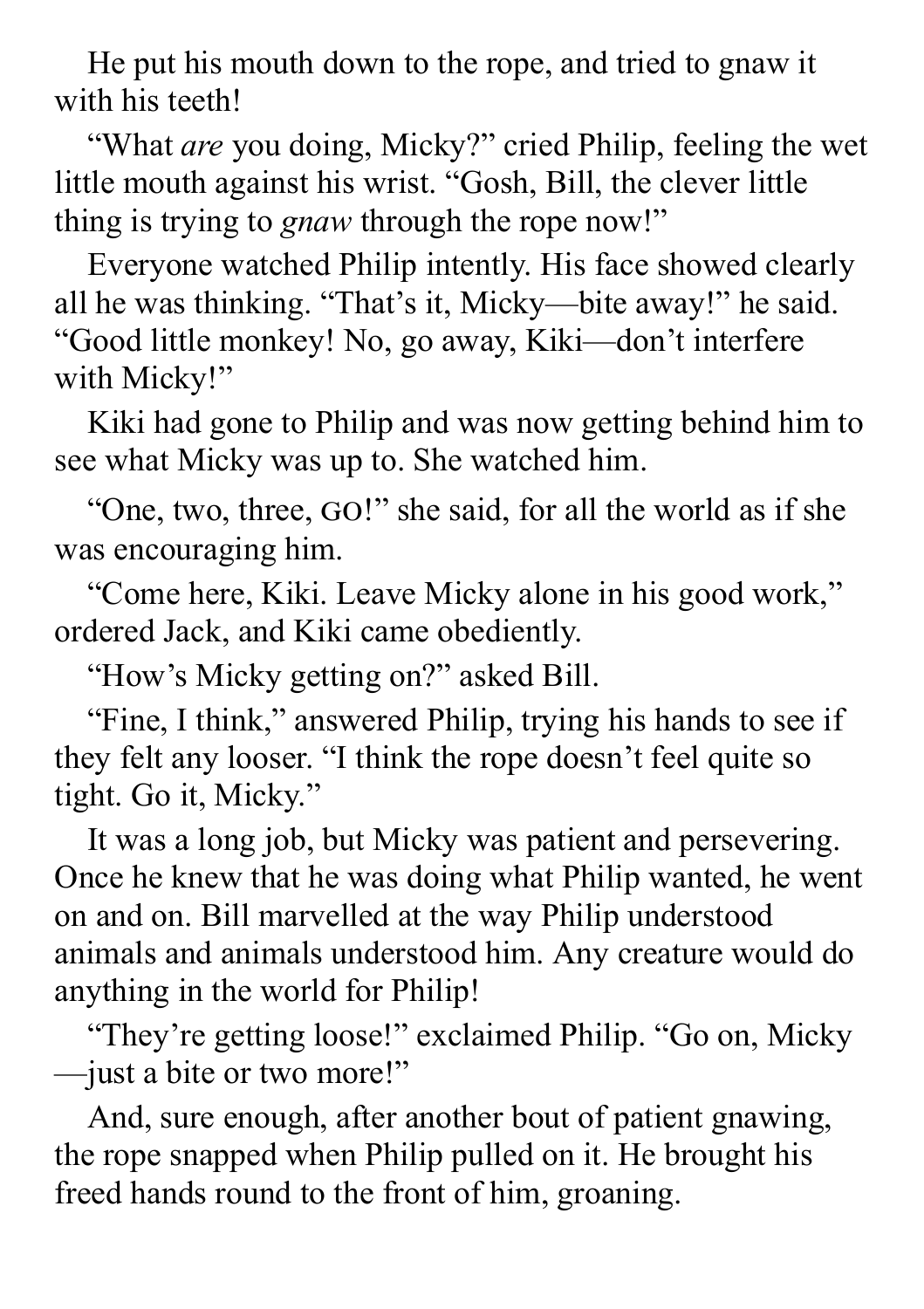"My word—they're painful! Thanks, Micky, old thing you did a very good job of work. Wait till my hands feel a bit better and I'll pat you from head to tail!"

The rope was still dangling from one of his wrists, the knots in it tied as tightly as ever. Philip picked it off with the other hand. He opened and shut his numb fingers, and then proceeded to pet the little monkey, who, delighted to be fussed, snuggled into Philip's arms with contented little grunts.

Nobody hurried Philip. Nobody begged him to be quick and undo *their* bonds. Every one knew that it was right for Micky to have his reward.

"Now, that's enough, old fellow," said Philip, at last. "I must see to the others. You come and help!"

Philip put Micky on to his usual place on his shoulder. He felt in his pocket for a knife. His hands still felt queer and stiff, but they were rapidly getting more life into them. He brought out his knife and clicked it open.

He cut the rope round his ankles, and then he tried to stand up. His feet felt queer, for his ankles had been tied very tightly. But he was soon able to walk steadily. He went straight over to the girls.

He cut their bonds with his knife and Lucy-Ann gave a groan of thankfulness. "Oh, Philip—thank you! That's better. Dinah, are your hands all right?"

"Bit stiff and numb," said Dinah, rubbing them together. "Wouldn't I like to tie up Mr. Eppy! And wouldn't I make the ropes tight! The brute! He must be mad."

Soon everyone was free. Bill found it hardest to stand because his ankles had been tied very viciously, and so had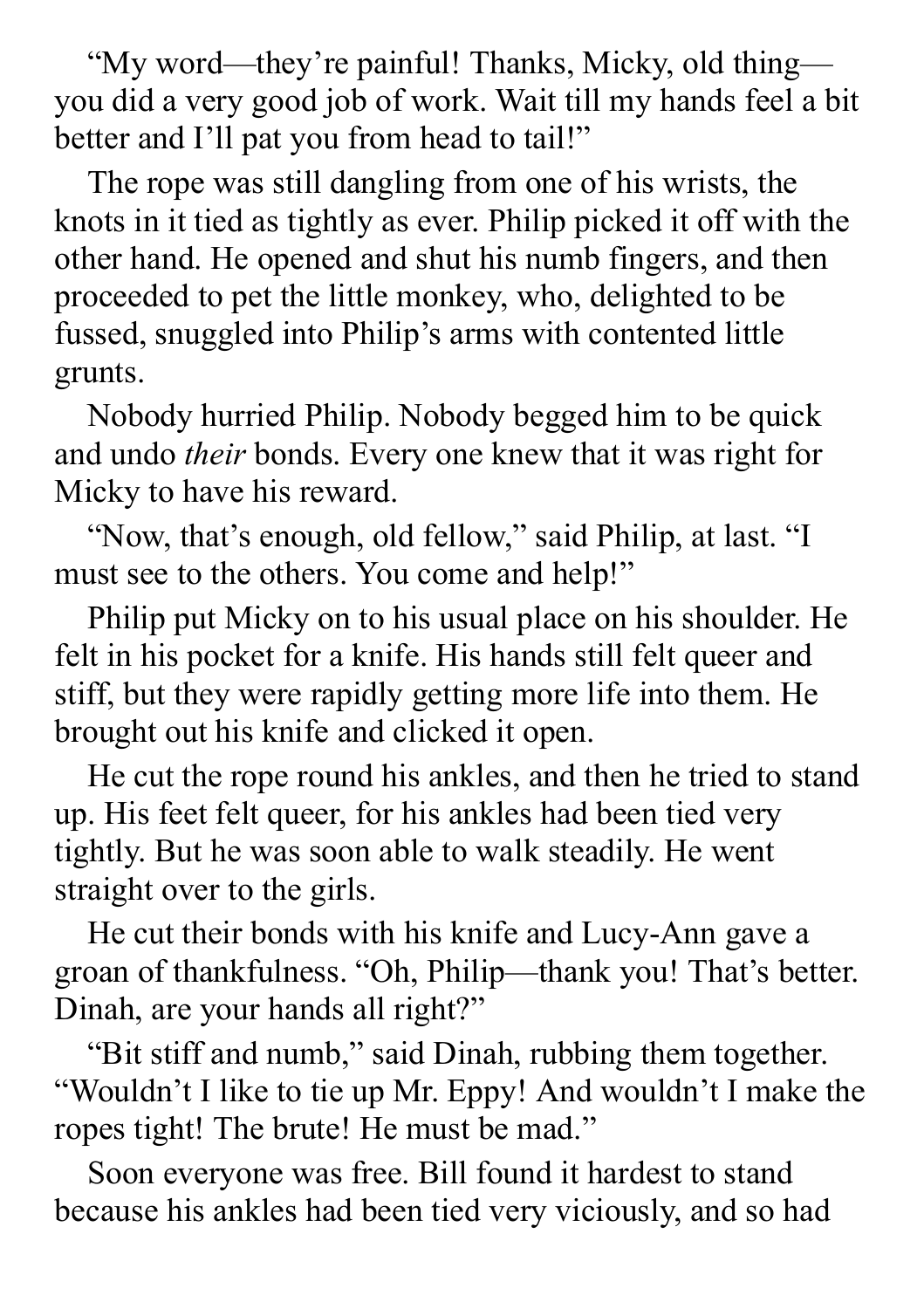his hands. It took him some time to get the blood flowing freely in them, and it was a very painful process at first.

Everyone made a fuss of Micky, and the little monkey enjoyed it all thoroughly, chattering softly. Jack kept an eye on Kiki. She was jealous, and was looking out for a chance to nip Micky's long tail.

"I'll tie *you* up if you try any tricks, Kiki,"

[Illustration]

warned Jack, and tapped her smartly on the beak. She put her head under her wing, muttering to herself. "Poor Polly, poor Polly, don't sniff, use your hanky!"

"She's irrepressible!" said Bill, still massaging his wrists. "Well, I feel better now. What about some food, lads? *If* it's still there, of course!"

Jack was half-way to the column already. He had to get Philip to give him a good leg-up, because his ankles still felt weak. Up he went, and dropped down inside. He looked about for the food. It was dark inside the column now, for the sun had gone. He felt about and to his delight found some bread and what felt like cheese. He called to Philip.

"Look out, Philip. I'm throwing the food out."

Philip waited. Out came bread, cheese and a packet of some kind of meat. "Wait a bit—here's some more bread," shouted Jack, and out it came.

Jack climbed out again, grinning. "They must have been in such a hurry to get to the treasure that they didn't even stop for a snack!" he said. "They *must* have seen the food there."

"Bill, is it safe to sit and have a meal?" asked Lucy-Ann anxiously.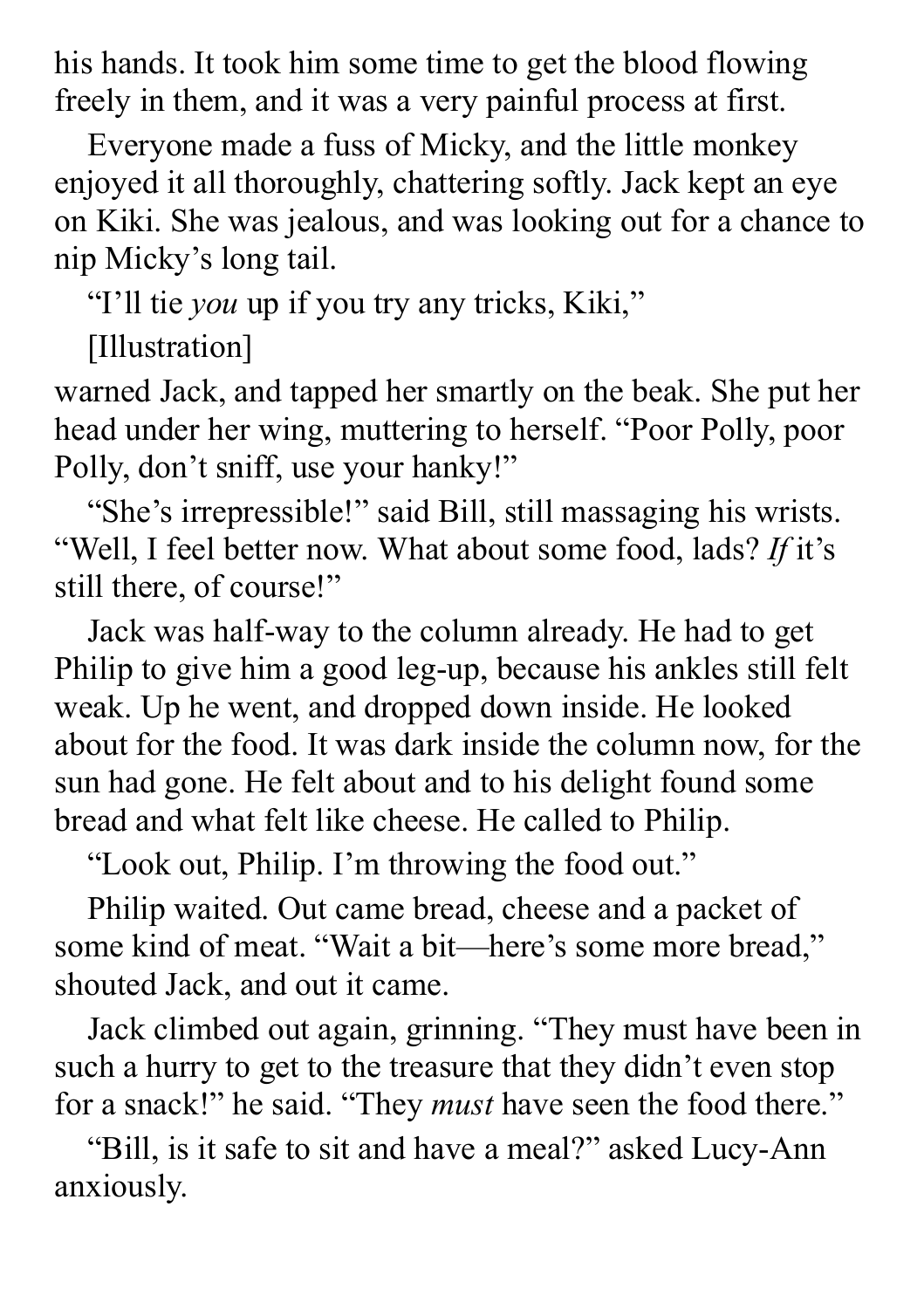"Quite safe," said Bill. "I'm going to sit here by the column—and I shall be very, very sorry for anyone who tries to get out whilst *I'm* here!"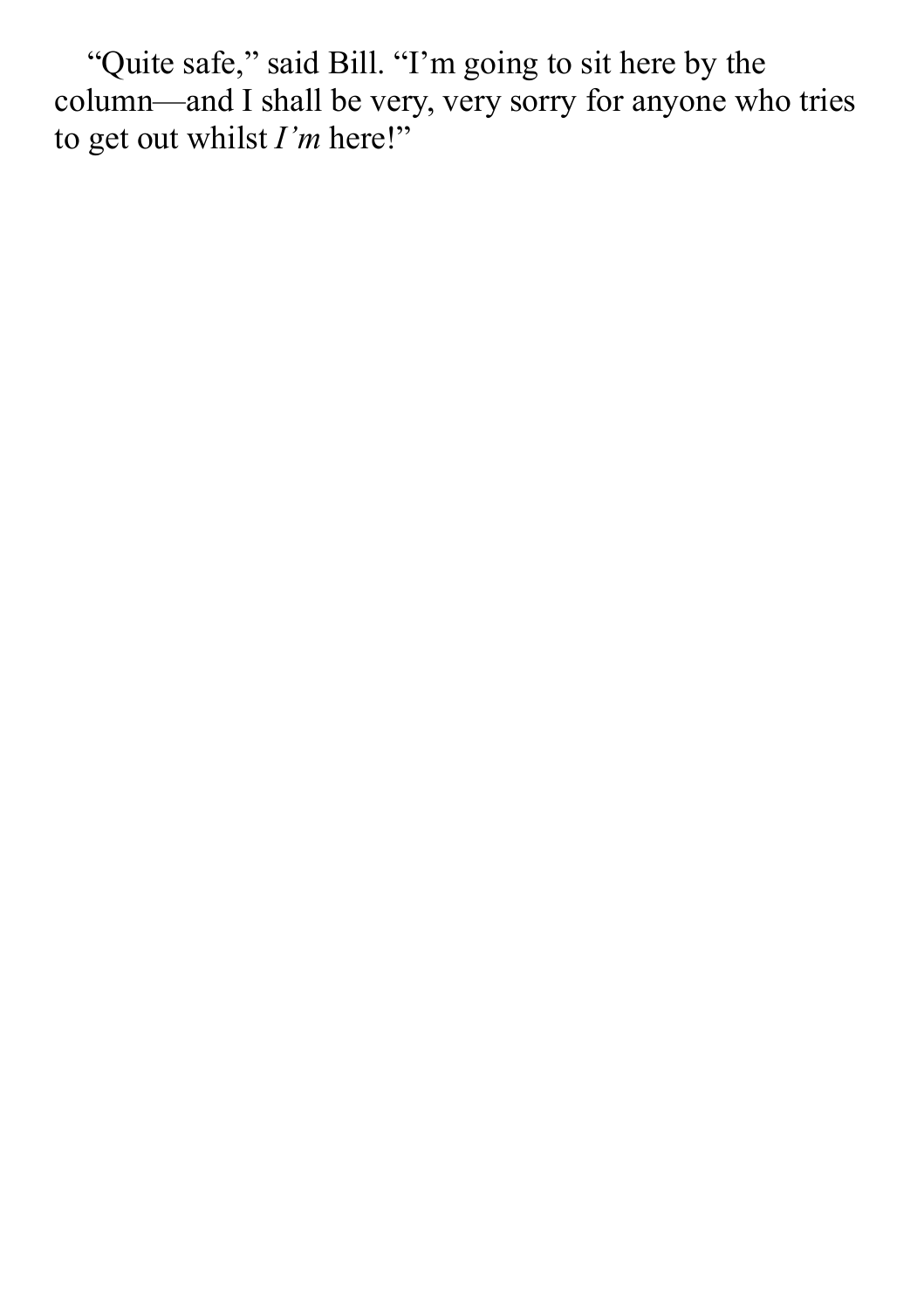# Chapter 25

# WHAT HAPPENED IN THE NIGHT

IT was getting quite dark now. The sun had gone a long time ago, and the children could hardly see one another as they sat together in the courtyard, munching hungrily.

"I've never known bread and cheese to taste so lovely," said Dinah. "Actually I didn't think this cheese was terribly nice yesterday—sort of sweetish—but today it's heavenly."

"Only because you're so hungry," said Jack, giving Kiki some of his. "It's goat-milk cheese, isn't it, Bill? I say, look at Micky stuffing himself."

"Pop goes Micky," remarked Kiki, coming in at the right moment as usual. "One, two, three, POP!"

"Idiot," said Jack. "Well, Bill—what are you thinking about?"

"Quite a lot of things," said Bill soberly. "We've had an extraordinary day. And I'm just planning what to do about  $it$ ."

"Wasn't that treasure wonderful!" said Lucy-Ann, her eyes shining.

Jack had, of course, heard all about their adventures underground by now, and was very envious because he was the only one who had not seen the treasure-chamber, with its remarkable collection of riches. He had listened with amazement, and had wished and wished he had been with the others.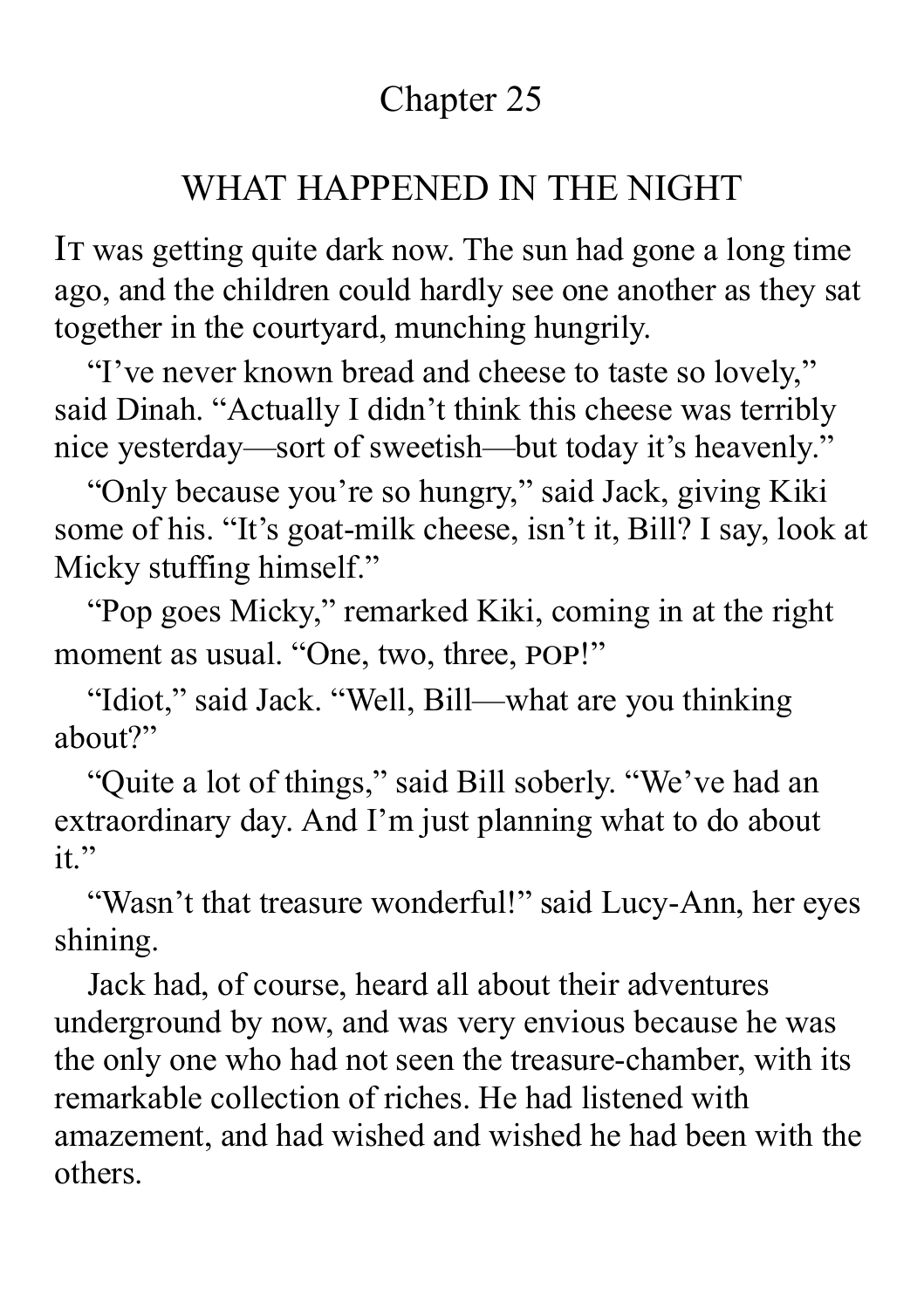"What are your plans, Bill?" asked Philip, feeling that he could think sensibly again, now that he was free and had had a good meal. "I suppose we can't do much tonight."

"No, we can't," said Bill. "That's quite certain. We've been through enough today without taking on any more adventures. Besides, the girls are nearly asleep, poor things!"

So they were. Excitement and exercise had completely tired them out. Lucy-Ann lay cuddled against Dinah, her eyes closed.

"Well, I'm pretty sleepy myself," said Jack. He yawned loudly. "I wouldn't mind a nice long snooze!"

"Anyway, Bill—what *could* we do, even if we *wanted* to do anything tonight?" asked Philip, beginning to yawn too. "We can't escape! Andros won't come back, that's obvious, if Mr. Eppy has threatened him with prison. After all, he's only a simple boatman! I expect Mr. Eppy gave him plenty of money too, to make up for us not having paid him."

"Yes—money and threats combined would soon send Andros away," said Bill. "In any case, Andros would know, of course, that Mr. Eppy had his own boat here—possibly two boats, as he sent for more men and goods. So we shouldn't be absolutely stranded, as Mr. Eppy could always bring us back."

"Gosh, yes—his boats must be *some*where, mustn't they?" said Philip, waking up considerably. "We've only got to find them, Bill—and we're all right! Hadn't we better snoop round now, before the others come back from underground?"

"No. Nothing more tonight," said Bill firmly. "I've already planned to do that tomorrow. When we find Mr. Eppy's boat or boats, we'll be all right, I hope. Now listen—I'm going to be on guard for the first four hours, and, after that, you, Jack,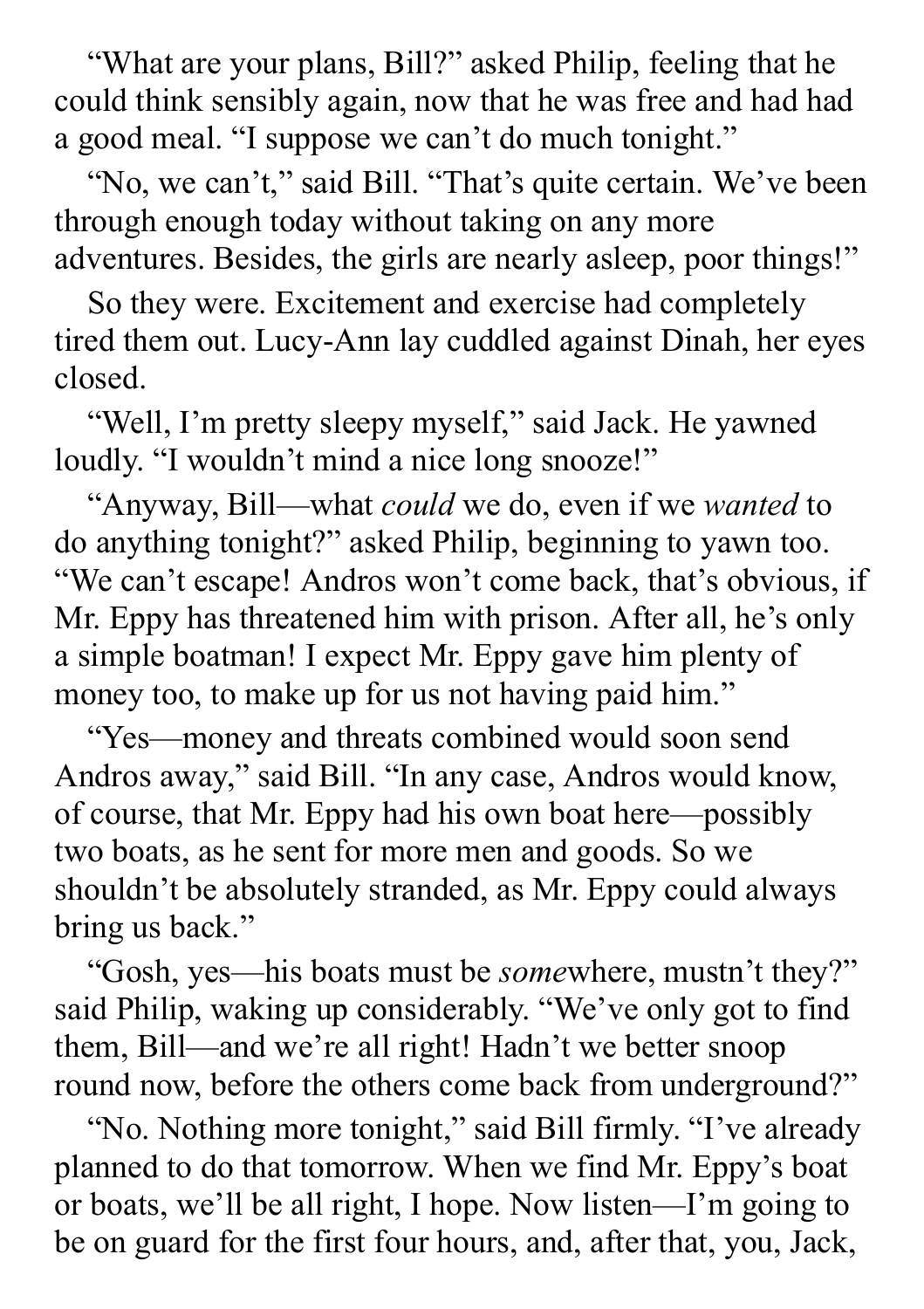and then you, Philip, will have a two-hour watch, and by that time it will be morning."

"What are we going to watch for? Are we to wait for dear old Eppy to pop his head out and say 'Hallo, there'?" asked Jack, with a grin.

"Exactly," said Bill. He had now lighted one of the lanterns, and it gave a weird light to the scene. "You two boys are tired—you won't be any good at watching till you've had a sleep. You can have your turn when I wake you."

"Right," said Jack, settling himself against Philip. "We'll let the big tough guy watch first. As a matter of fact, I believe I'm asleep already."

"What will you do if the others appear?" asked Philip, with interest. "Knock them on the head as they come out of the hole?"

"Probably," said Bill, and he lighted his pipe. "You don't need to worry about that. Good night! I'll wake you in four hours' time."

The two boys were asleep almost before he had finished his sentence. The smell of Bill's tobacco wandered round the courtyard. Micky smelt it in his sleep and cuddled closer to Philip. He did not like the smell of tobacco. Kiki was standing on Jack, her head under her wing. The girls were absolutely still, sleeping soundly although they had such an uncomfortable resting-place.

Bill put out the lantern. Only the glow of his pipe shone in the courtyard now and again. He was thinking hard. He went over all the happenings of the last two days. He considered Mr. Eppy's assertion that the island was his. He puzzled over the whereabouts of the other creek, where probably Mr. Eppy's boat or boats were. He wondered how the little party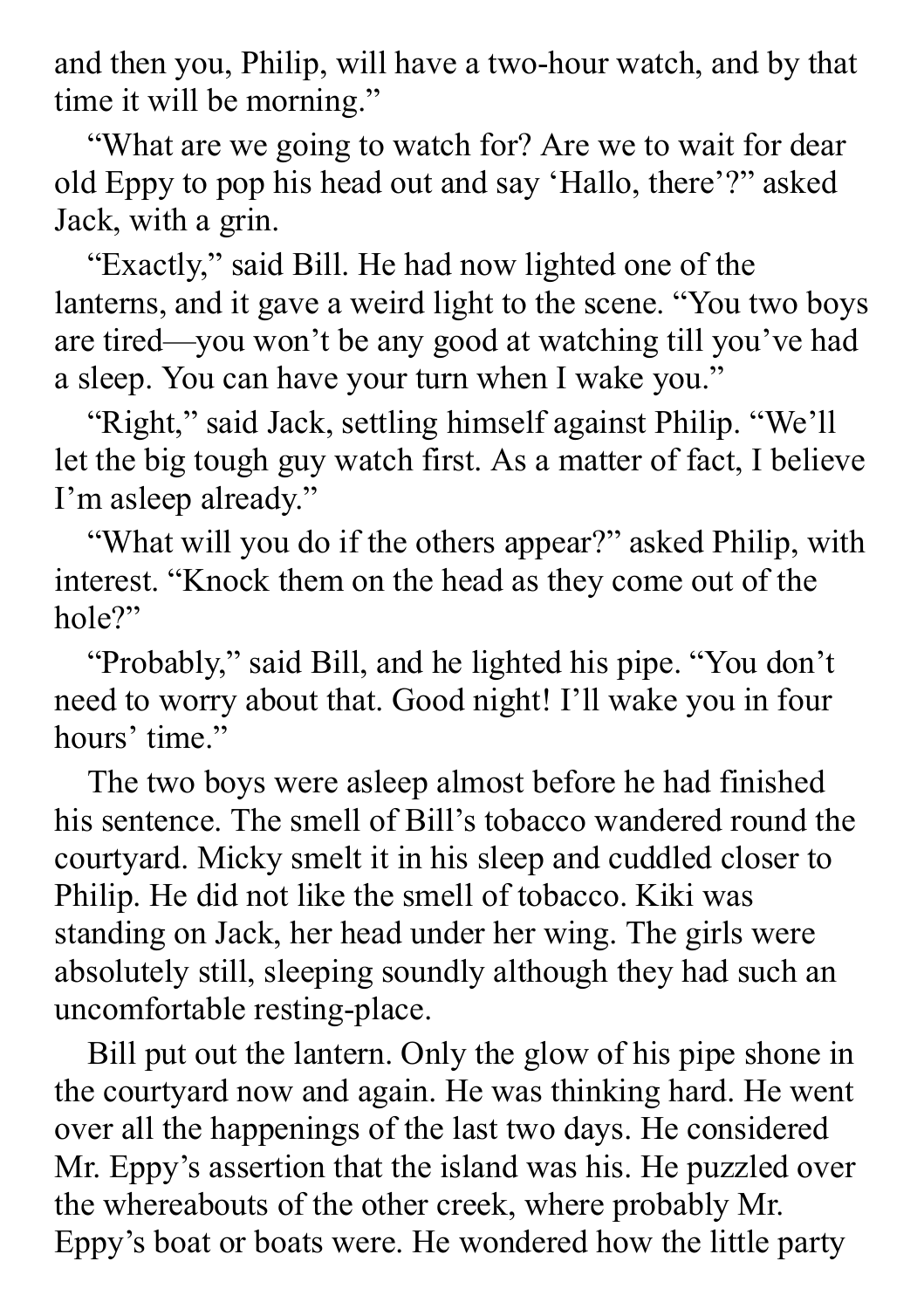underground was getting on. He hoped fervently they were well and truly lost in the labyrinth.

He made his plans for the next day. They would find the boats. That would be the first thing. Where on earth would the creek be—the second creek that Andros had spoken about? Perhaps it would ...

A noise stopped his thoughts at once. He put down his pipe and stood up, a silent figure close beside the broken column. He listened. The noise had come from underground, he was sure of that.

Well—if it was the company coming back, he was in for a wakeful night! Bill picked up a large piece of wood that he had had his eye on all the evening. It had probably been part of a door or window-frame—now it would make a very good weapon!

He stood by the column, listening intently. A scraping noise came up to him—someone was climbing up the last part of the stone spiral. The noise stopped. The Someone was evidently in the column now. What was he doing? He appeared to be feeling about for something. "The food!" thought Bill, with a grin. "Well—it's gone!"

A little whimper came up to him, and then a shaking voice said, in a low tone, "Jack! Philip! Are you there?"

"Why—it's Lucian!" thought Bill, in astonishment. "Well —he can't be alone!"

He listened again. The whimpering began once more, rather like a miserable dog's. There was no sound of any other voice, or of anyone else coming up the stairway. Bill made up his mind. He leapt up to the broken edge of the hole in the column, switched on his torch and looked down.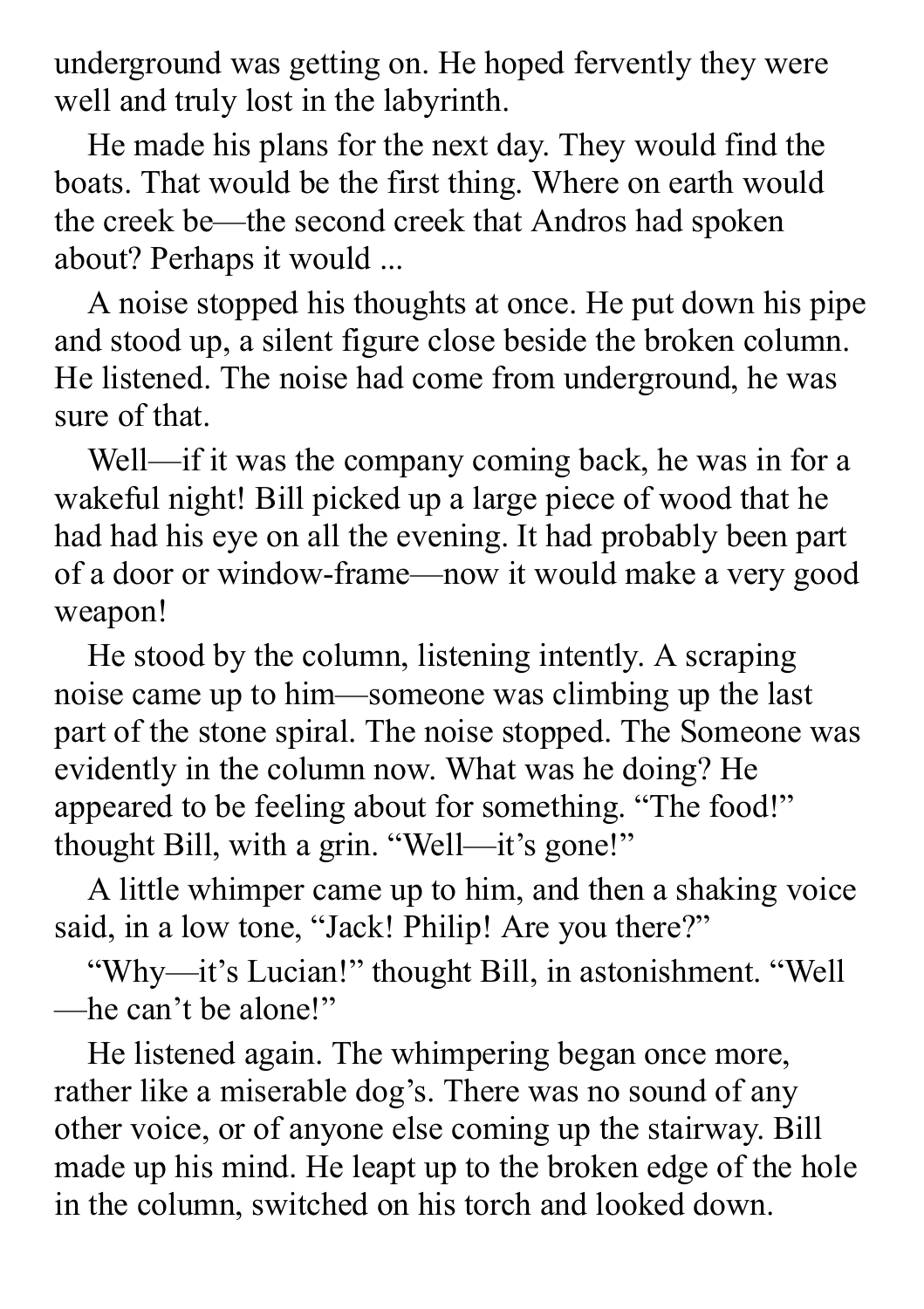Lucian was standing below him, his terrified face looking up, tears streaming down his cheeks. He put up his hand as if he expected Bill to aim a blow down at him.

"Lucian!" said Bill. "What are you doing here? Where are the others?"

"I don't know," wept poor Lucian. "They only took me down as far as that vault place at the bottom of these steps. They wouldn't let me go any further with them. They told me to stay there till they came back, and not stir. My uncle said he'd half kill me if he didn't find me waiting for them when they came back."

"Didn't they come back, then?" said Bill, keeping his torch flashed on to Lucian's face.

"No. And it's hours ago," wept Lucian. "I don't know what's happened to them. And I'm so hungry and cold and tired—and I'm frightened down there, too. I didn't dare to have my torch on all the time in case the battery gave out."

Bill believed the frightened boy. "Come on up," he said. "Here—take my hand and jump. Go on, Lucian, *jump*! Surely you can leap up here."

Poor Lucian couldn't. In the end Bill had to get into the column and shove him up to the hole. Even then Lucian looked about to fall off. He was in a terrible state of nerves.

At last he was safely down in the courtyard, and Bill gave him some bread and cheese. He fell on it as if he hadn't eaten for a month.

A thought suddenly struck him. "I say—how did you get free? I mean—weren't you all tied up?"

"Yes," said Bill grimly. "We were. But fortunately for you, we got free—yes, all of us—the boys are asleep over there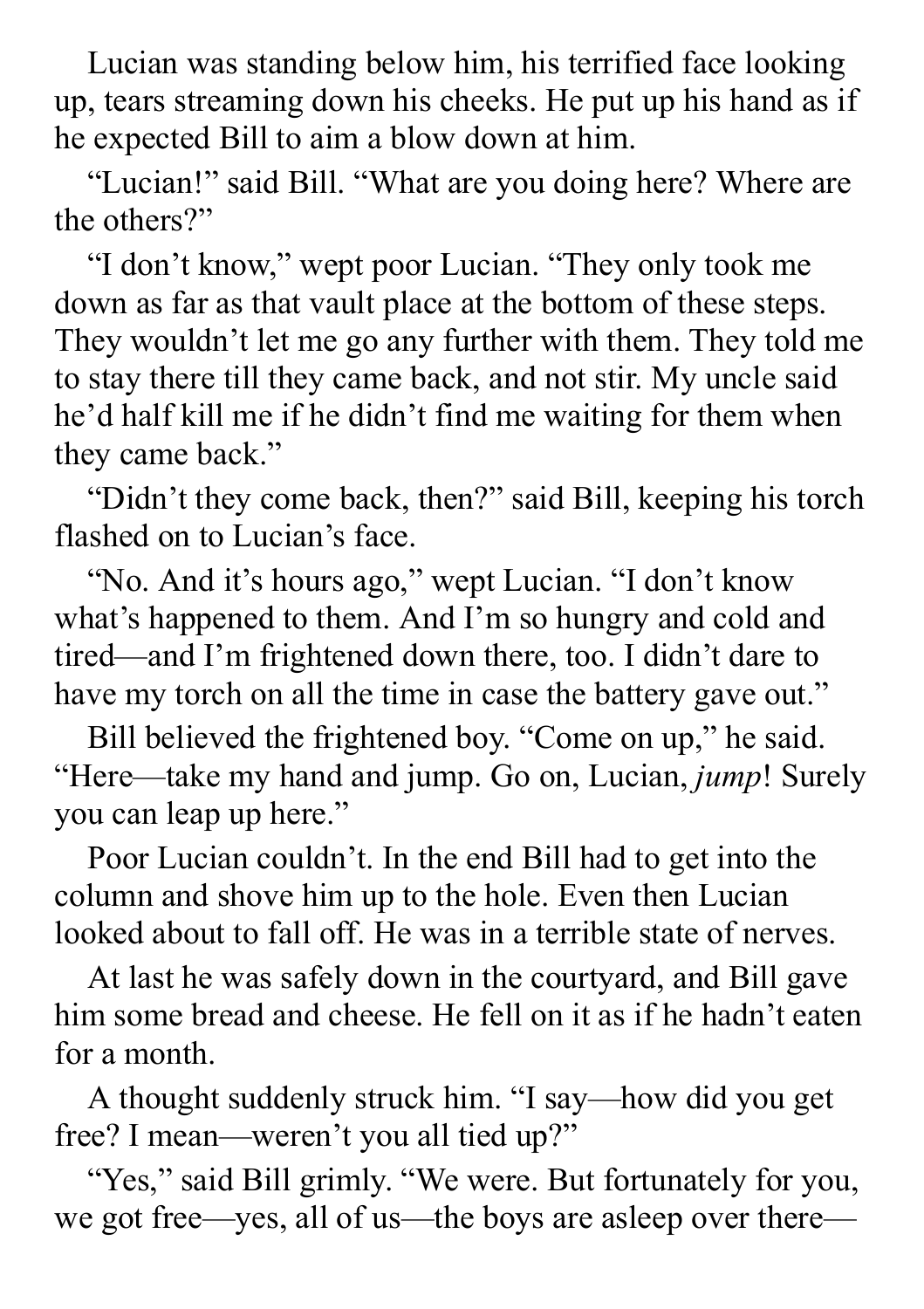and the girls near by. No, don't wake them—they're tired out. If we'd all been tied up still, you would have stayed in that column all night. Not a nice thought, Lucian!"

"No," said Lucian, and shivered. "I wish I hadn't come to this horrible island. What's going to happen? Are you going down to look for my uncle? He must be completely lost, you know"

"He can stay lost, as far as I'm concerned," said Bill. "In fact, it will do him good. Your uncle is not a man I've any kindly feelings for, at present."

"No. He's horrible," agreed Lucian. "Once he'd found the treasure he'd planned to leave you stranded here, all of you, and go off by himself to get more men to come and remove  $it$ ."

"Nice, thoughtful fellow," said Bill. "Well, young man, you'd better get some sleep. And tomorrow you're going to help us, to make up for the misdeeds of your nasty-minded uncle."

"Oh—I'd be very very glad to help you," said Lucian, at once. "I would really. I'm on your side, you know that."

"Yes, I expect you are," said Bill. "You'll have to be from now on, anyway!"

"How can I help you tomorrow?" asked Lucian.

"By taking us to the creek where your uncle's boats are," said Bill, at once.

"Oh, of course—if only I can remember where it is," said Lucian anxiously. "I'm not awfully good at remembering routes, you know. But I dare say I'll remember that."

"You'll have to," said Bill grimly. "And now, go to sleep. No—don't go over to the boys. Just stay where you are. And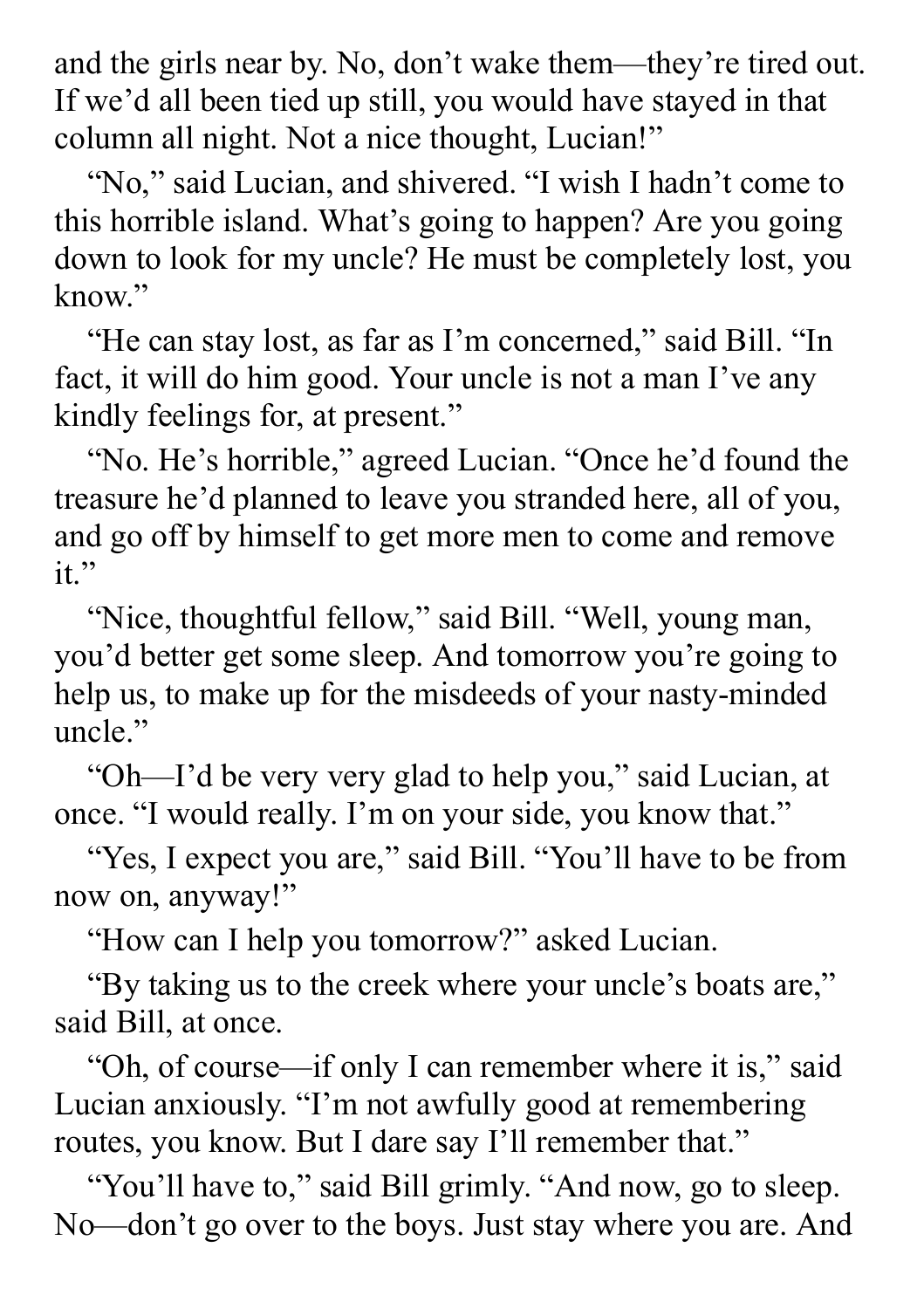mind—if your precious uncle arrives during the night, there's to be no warning to him from *you*. Otherwise some unpleasant things will happen to you."

"Oh, I tell you I'm on *your* side now," protested Lucian, and settled himself as comfortably as he could. "Good night, sir. See you in the morning!"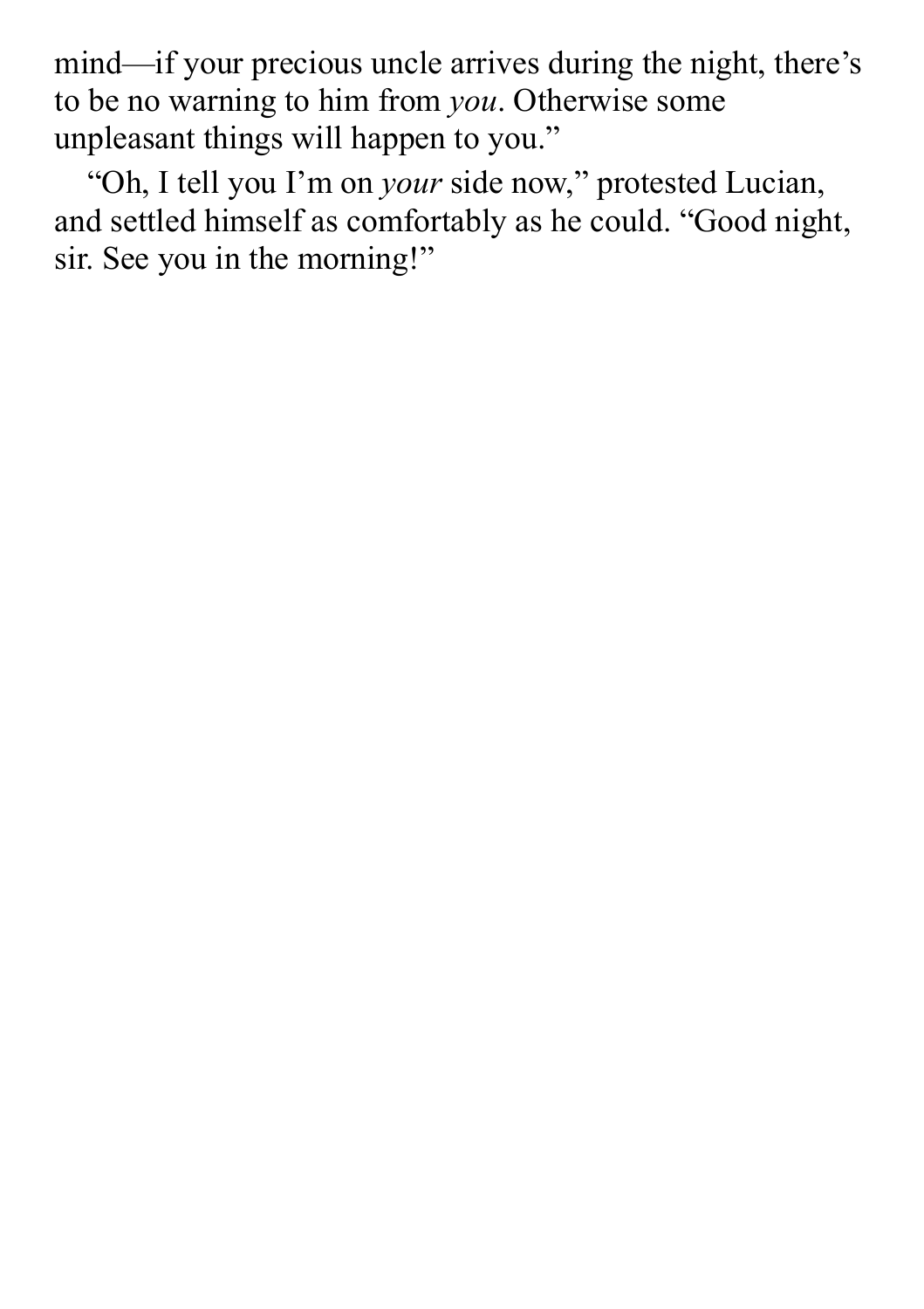# Chapter 26

## NEXT MORNING

IN four hours' time Bill awoke Jack. In a few sentences he told the surprised boy about the arrival of Lucian. "He keeps saying he's on our side now, but you never know with a nitwit like that," he warned Jack. "So keep your eye on him. And, if you hear the *slightest* sound from underground, prod me awake at once, Jack!"

"Right, Bill," said Jack, fresh from his sound sleep. "I say —they've been a long time underground, haven't they? They *must* be lost!"

"I sincerely hope so," said Bill. "I don't imagine they will be lost for ever, however, desirable as that might be—that labyrinth isn't a frightfully big one. Well, I'm going to sleep, Jack. Keep your wits about you!"

Jack was still sleepy. He was afraid he might find it difficult to keep awake, so he lighted the lantern, and walked about round the courtyard. He shone the light on to Lucian. He was so fast asleep that he did not even stir. Philip was soundly off too, and as for the girls, not an inch of their faces was to be seen, they were cuddled up so closely to one another.

Kiki accompanied Jack on his rambles round the courtyard. She knew she had to be quiet, so she whispered all the time. She wasn't very good at whispering, and tickled Jack's ear till he could not bear it any longer. He took her off his shoulder, and made her perch on one of his arms.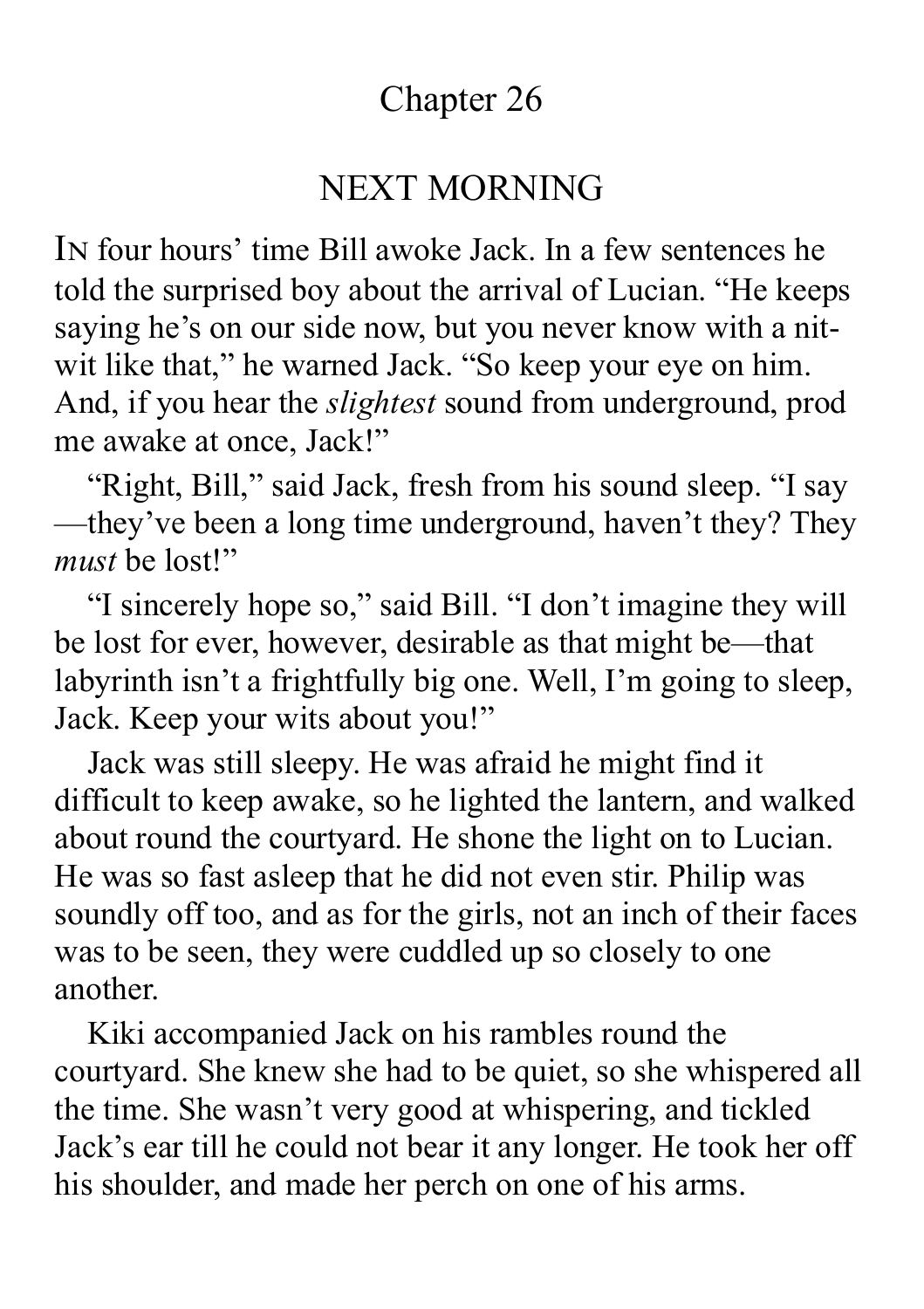His two hours went by without anything happening at all. He awoke Philip. It took a long time because the boy was so very sound asleep. As fast as Jack rolled him over to wake him, he rolled back again, his eyes still shut.

Jack took off one of Philip's shoes and tickled the soles of his feet. That woke him up all right! Philip sat straight up and glared round at the lantern Jack held.

"What are you ..." he began, in a loud voice, and Jack shushed him at once.

"Sh, idiot! You'll wake the rest! Sorry about tickling your feet, but I simply *couldn't* wake you! It's your turn to watch now."

Philip put on his shoe, saying something uncomplimentary to Jack under his breath. Micky woke up too, and looked in astonishment round the yard. He had forgotten where he was.

Jack told Philip in whispers about Lucian's arrival. Philip was amused. "So Lucian is on our side now!" he said. "Well —he's not a bad sort really—only he's *such* a nit-wit! Poor Lucian—I guess he was scared out of his life! Right, I'll keep my eye on him—though honestly he wouldn't have the nerve to do anything he shouldn't. And if our dear Mr. Eppy pops his head up out of the column, I shall have the greatest pleasure in conking him good and hard."

Jack grinned. "Well, I'm off to sleep again," he said. "Good hunting, Philip!"

Philip's eyes persisted in closing, as he sat there keeping watch. He got up and walked about, as Jack had done. It would be an unforgivable thing to sleep whilst he was on guard. Quite unthinkable. He wondered what the time was, and glanced at his watch. The hands were phosphorescent, and showed him the time. Five o'clock—or getting on that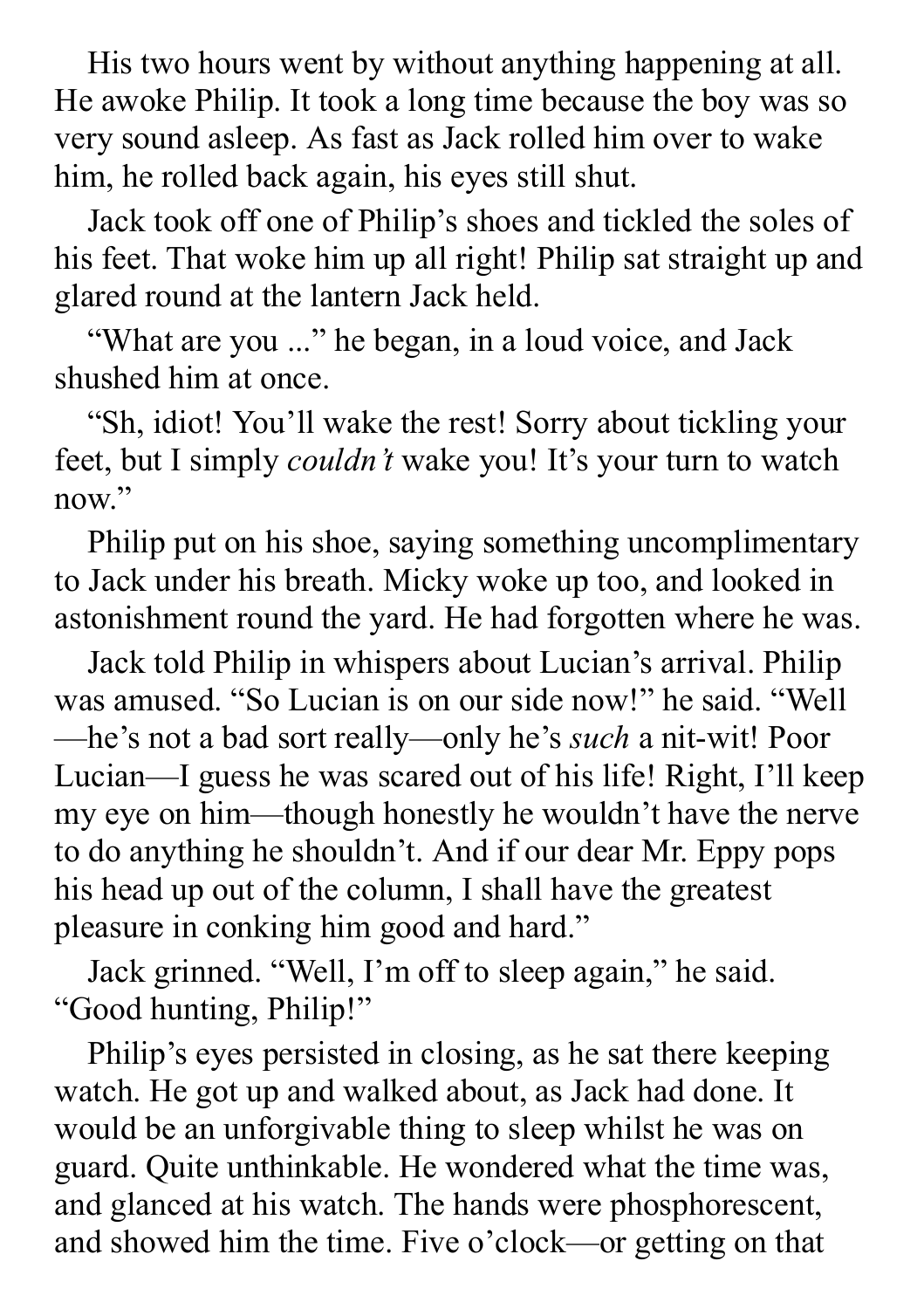way. He looked at the eastern sky. It was already silvering with the dawn.

It was almost at the end of Philip's two hours that the noise came. By this time the sun was up and the sunlight was on everything, clean and new and beautiful. Philip was enjoying the warmth of the first slanting beams, when he heard the noise.

He pricked up his ears, and Micky began to chatter softly. "Sh!" said Philip. "I want to listen." Micky was silent at once.

The noise came again—the scraping of boots on stone. "They're coming!" thought Philip, and he ran to where Bill was sleeping, face down in the grass that grew over the yard. "Bill! Wake up! They're coming!"

Bill woke up at once. He sprang to his feet, all sleep gone in an instant. Jack awoke too, and so did the girls. Only Lucian slept on, but nobody took any notice of him.

Bill ran to the column. He took the big wedge of wood from Philip. "Stand back," he said to the girls. "I don't expect for a moment I'll have much trouble, but you never know. I'm not standing any nonsense from Eppy and Co."

He stationed himself just under the broken edge of the hole in the column. He listened. Voices came up to him. Someone was evidently now standing inside the column, having come up to the top of the spiral stairway. Bill heard what he said, but couldn't understand it.

However, he recognised Mr. Eppy's voice, and took a firm hold of his piece of wood! Mr. Eppy stood still for a moment and listened to someone shouting up to him from the stairway below. Then he called up in a low voice.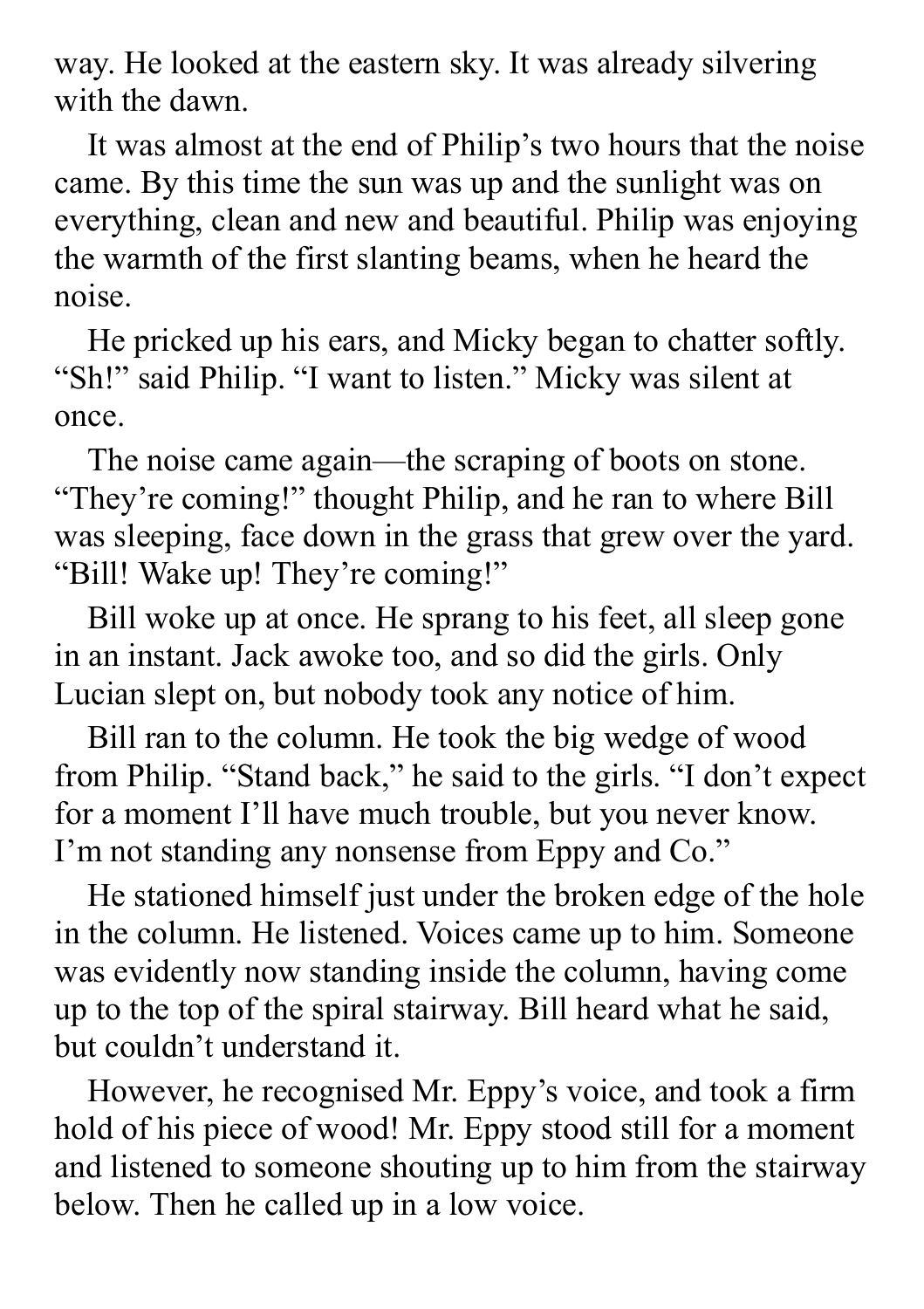"Lucian? Are you there, Lucian?"

Lucian *was* there—but he was fast asleep, so of course he didn't answer. Mr. Eppy called again softly. "Lucian!"

Bill answered, in a grim voice. "*I'm* here—Bill Cunningham—and I'm waiting for you, Mr. Eppy! The moment you try to get out of there I shall knock you back with this weapon!" Bill banged his wedge of wood down on the column with such a noise that everyone jumped violently, and Lucian woke up.

There was a dead silence inside the column. Then there was a scraping noise, as if someone else was coming up the stairway. Voices spoke together, very low.

"How did you get free?" came Mr. Eppy's voice again. "Did Lucian free you? He's not here."

"No, he didn't," said Bill.

The voices spoke together again. Then Mr. Eppy called up urgently.

"Mr. Cunningham! My men tell me that they have just found poor Lucian down here—badly hurt. He needs help. Let us come up at once."

This was a most astonishing piece of news, especially to Lucian, whose mouth fell open in amazement. He was about to speak when Jack nudged him to be quiet. Bill was handling this!

"Sorry to hear that, Mr. Eppy," said Bill. "Hand him up and we'll look after him. But you remain below. That's definite."

Another conference took place in low voices. Then Mr. Eppy spoke again.

"I must ask you to allow us to come up with the boy. He is seriously hurt. I am very distressed about him."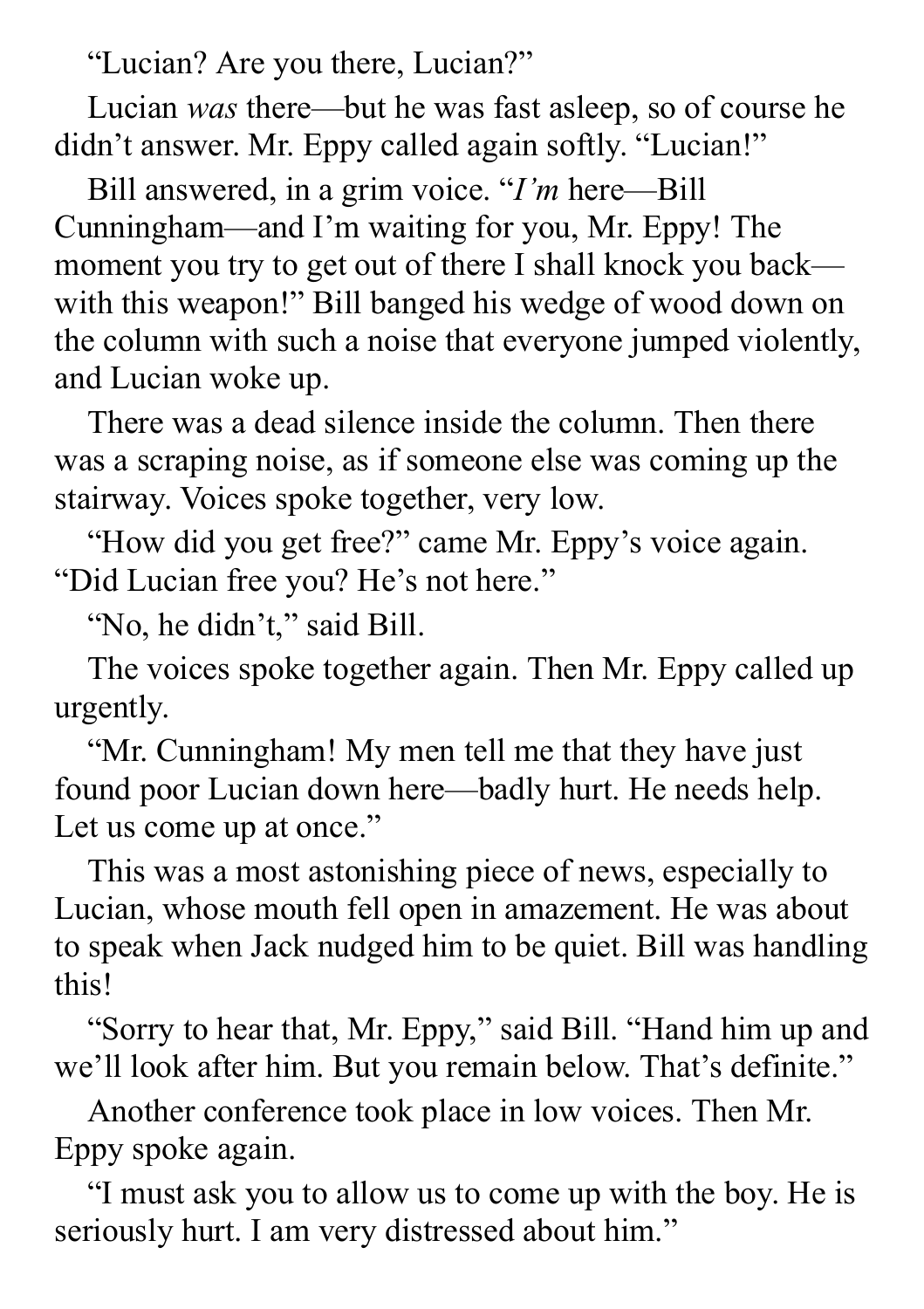Lucian's face was a study. Dinah almost giggled as she watched him. Bill answered at once.

"Nothing doing. Nobody comes up except—er—Lucian. Hand him over."

As Lucian was even then sitting on the grass in the courtyard it was quite impossible for Mr. Eppy to hand him over. Lucy-Ann whispered to Dinah, "Isn't he a terrible storyteller!"

Bill began banging idly on the column with his wedge. "Well, you don't seem to want to part with Lucian," he called. "Now I warn you—if anyone appears at the hole in this column they're for it!"

Bang, bang! That was Bill's piece of wood on the column again. It couldn't please Mr. Eppy very much. He was not a brave man, and it was easy to imagine his feelings down in the column!

"Can we have some food?" he called, at last.

"No," Bill shouted back hard-heartedly. "There is barely enough for our breakfast."

Judging by the scraping noises that could then be heard, Mr. Eppy and the others had decided to go back down the stairs and have a conference. Bill jerked his head at Jack.

"Give out the food that's left to everyone. I'm staying here in case any of these fellows try something funny. I have a feeling there's a revolver or two among them, so whatever happens I can't let them appear at the top."

Jack and Philip shared out the remaining food. Bill gulped down his share, keeping eyes and ears open for any movement or sound from the broken column. But there was none.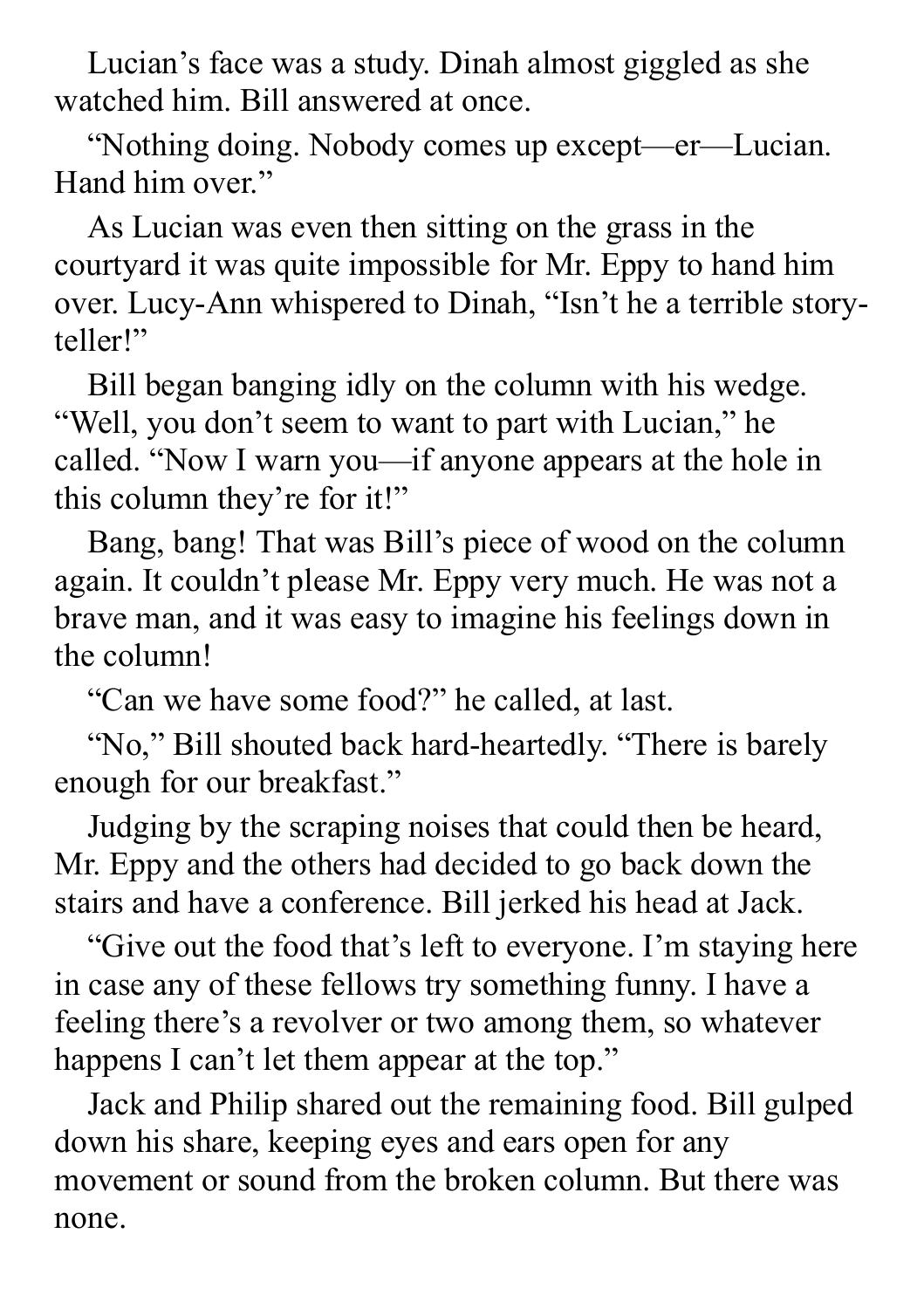He beckoned the others over to him at the end of the rather unsatisfactory meal. "Now, listen," he said in a low voice. "I must stay here, you can see that. What you have to do is to go with Lucian and find the creek where the boat or boats are, belonging to Mr. Eppy. Be careful there are no men left in them"

"There are two men with two boats," said Lucian. This was disappointing news. Bill considered again.

"Well—the thing to do first of all is to find the creek with the boats," said Bill. "Don't show yourselves. Just find the creek so that we shall know the way. Then come back here. We'll hope that farm-boy arrives with more food at twelve o'clock, as he usually does."

"We could do with it," said Jack.

"So could our dear Mr. Eppy and his friends," grinned Philip. "Bill, what do we do after we've found the creek and the boats, and come back to report?"

"We send Lucian down with a message supposed to come from his uncle, to tell the men to come along up here," said Bill, "and we pop down and go off in the boats!"

"But, I say—you'll go on the rocks!" protested Lucian, at once. "You can't come to these islands without a boatman who knows them. You'll be wrecked!"

This was a problem to be faced. Bill considered again. "Well—we'll have to make up our minds about that when the time comes. In the meantime, off you go. Lucian, lead the way."

Lucian, looking rather doubtful, went to the sloping city street. He set off down it, and turned off to the left half-way down.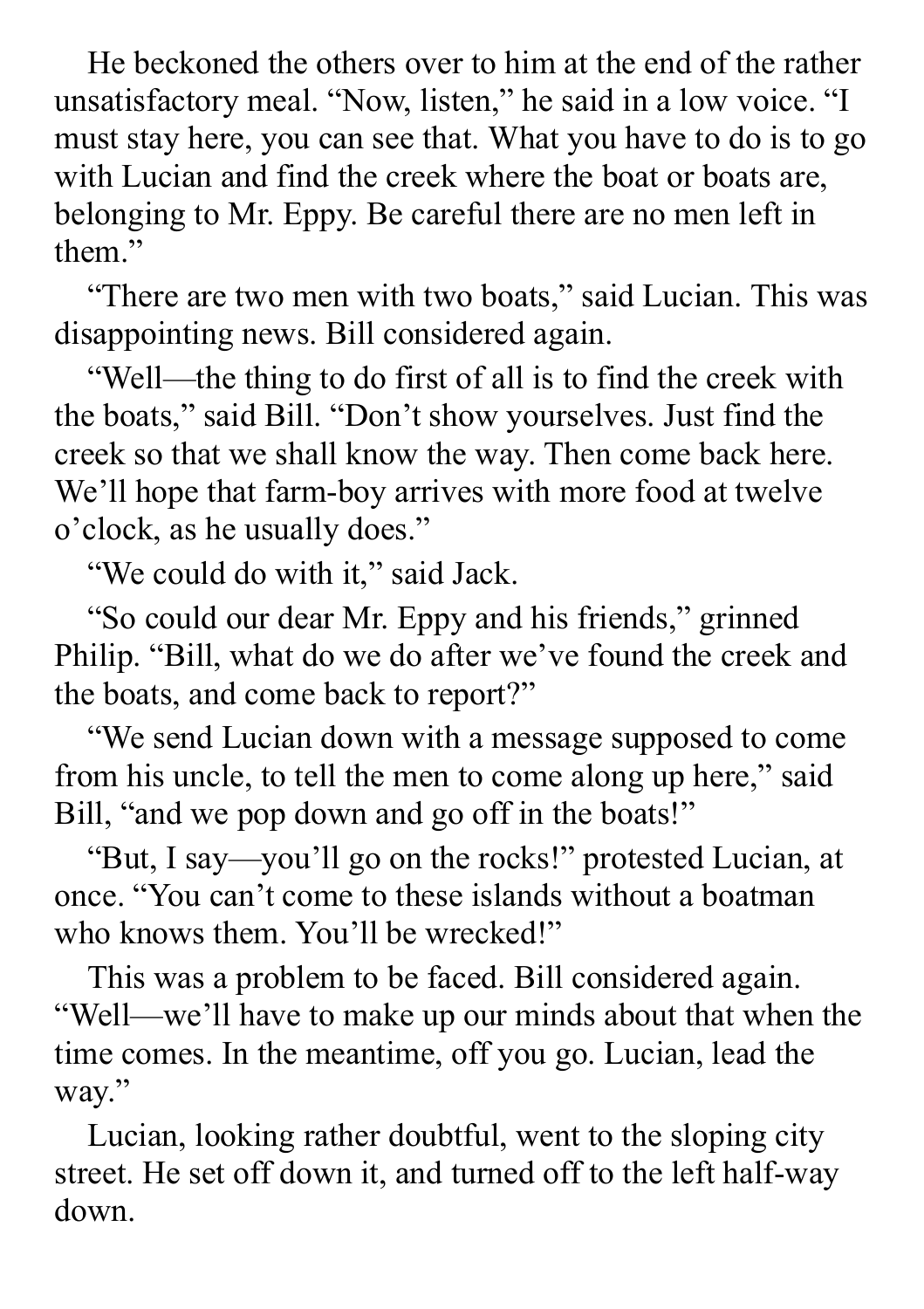"You seem to know the way, all right," said Jack approvingly. Lucian looked at him uneasily.

"I don't," he said. "I'm absolutely no good at this kind of thing. I never can find my way anywhere. I've no bump of locality at all. I shall *never* find the boats!"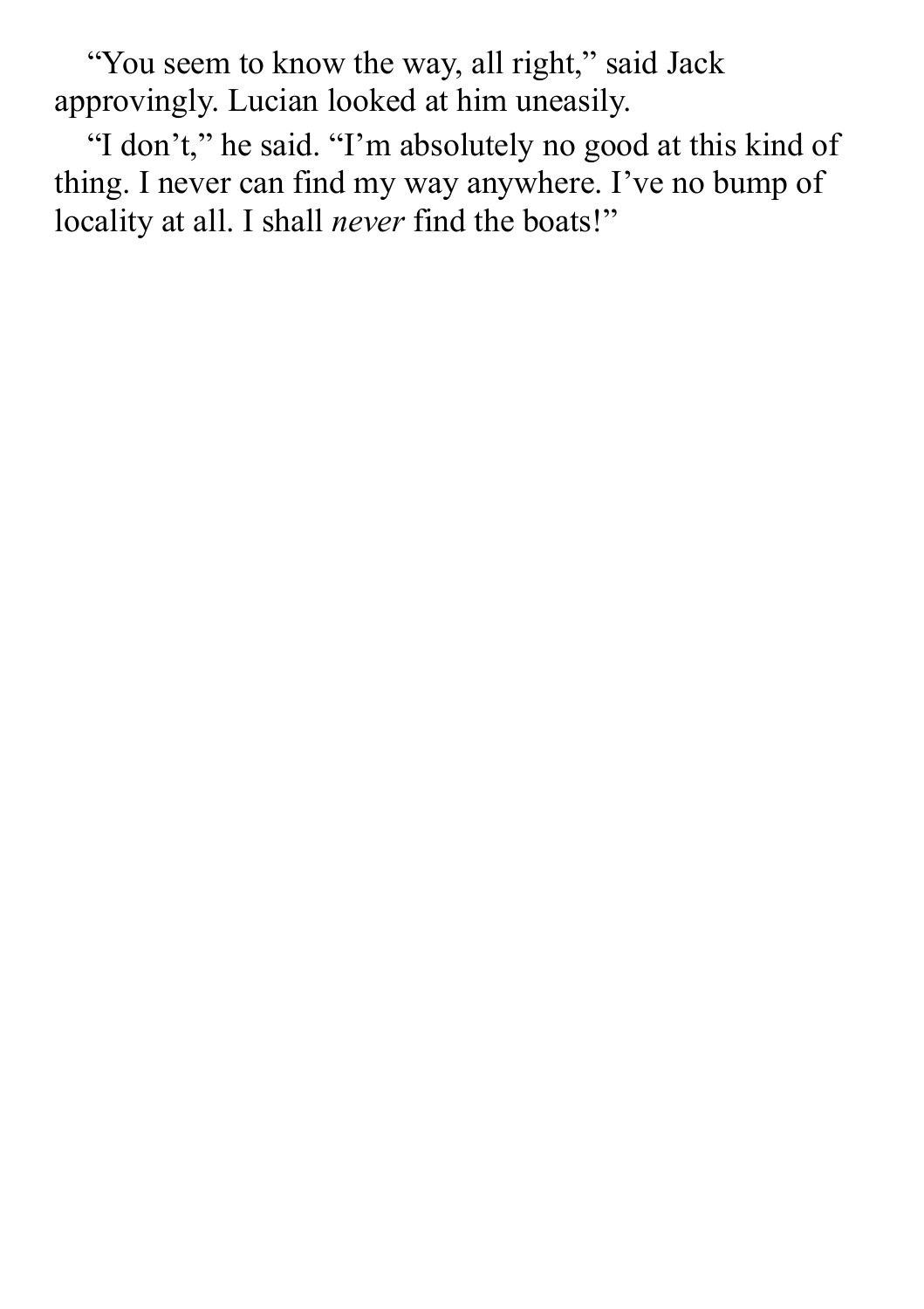# Chapter 27

# UNEXPECTED VISITORS

LUCIAN was perfectly right. He did not know the way, and he could not find the boats. He was completely hopeless. He simply wandered here and there, making towards the sea, but arriving at a rocky beach where no boats could possibly lie.

"You're a mutt," said Jack, in disgust.

"Mutt!" said Kiki, pleased with the word. "Mutty! Send for the doctor."

Nobody smiled even at this. They were all too disappointed and disgusted with poor Lucian. He looked ready to cry.

"It's not my fault," he said with a sniff. "If I'd known it was going to be so important I'd have taken careful note of the way. But I didn't know."

"Now, look here—if you start to blub again I'll push you down a rabbit-hole, and stuff it up with seaweed," said Jack, in disgust. Lucian looked alarmed.

"I *would* remember if I could," he said dismally. "But I do tell you this—nobody can come or go from these islands in a boat without a seaman who knows the way. There are hundreds of rocks just below the surface of the sea. Even an experienced seaman finds it difficult. I know, because I've so often visited them with my uncle."

Jack looked at him. "Well—I believe you about that," he said. "I shouldn't care to navigate a boat myself without a sailor who knew the way. Gosh—we're really beaten now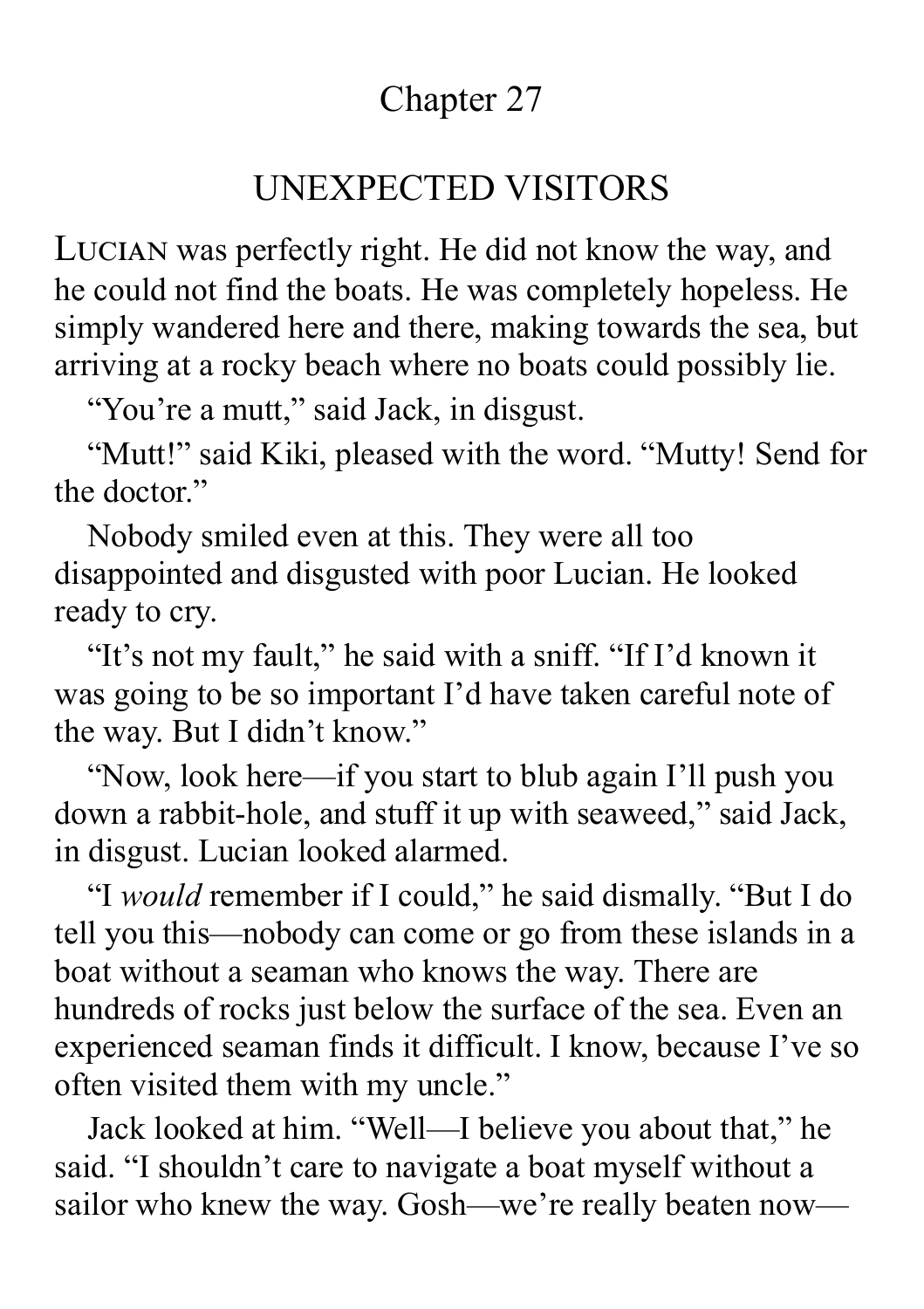no boats—and if we had them we'd probably wreck ourselves. A very poor outlook indeed!"

Lucy-Ann immediately had a vision of themselves and Mr. Eppy and his friends remaining on Thamis Island for years and years! She sighed.

"I wish I'd never bought that ship in a bottle for Philip," she said. "If I'd known it was going to bring us such an adventure I'd have thrown it away!"

They began to make their way back to the city. As they went, Jack stopped and looked up at the sky. "What's that noise?" he said. "Sounds like an aeroplane!"

They all stopped then, and listened, looking for the plane. Soon it came in sight, a small speck coming in from the north.

"Pity we can't make a signal of distress," said Dinah. "Anyway I'm going to wave my hanky!"

She took out a small hanky, and, much to the others' amusement, waved it wildly in the air.

"Do you really suppose for one moment that the plane can see your dirty little hanky, and would come down here if it did?" demanded Philip.

"You never know," said Dinah, still waving vigorously.

"You're daft," said Philip, and Dinah gave him one of her best scowls. Leaving her waving madly, the others went on, still keeping an eye on the plane, which by now was over the island. It flew over it—and then made a wide circuit and flew back!

"It's seen my hanky!" shrieked Dinah. "It's coming back!" "Don't be an ass," said Philip. But the plane certainly had come back—and what was more it was coming down low,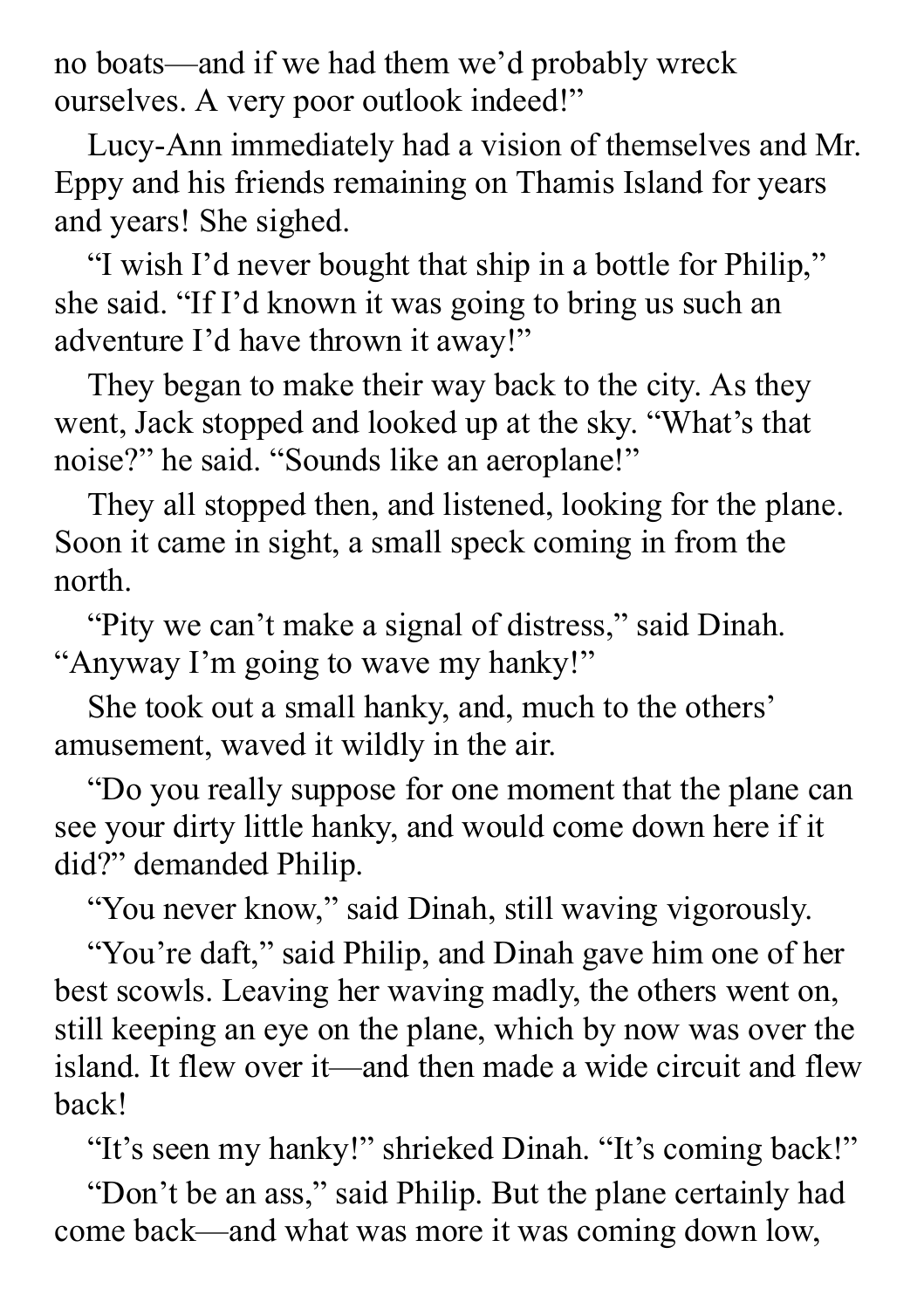too, making another circuit of the whole island as it flew.

"There's a flat space over there. Look! look!" screamed Dinah to the plane, as if she really thought it could hear her. "Come down there! Oh, don't pass it!"

The plane swooped down still lower and came round again. It seemed to see the flat place that Dinah had yelled about, and it came down neatly, as slowly as it could. Its wheels touched the ground, and for one awful moment it looked as if the rough ground was going to tip the plane over on its nose. But it righted itself and came to a stop.

Dinah looked at the others with flushed cheeks. "There you are! It saw my hanky—and it heard my yell!"

The others were staring in delight at the plane. "It can't be friends of Mr. Eppy's!" cried Philip. "It must be someone sent to look for us. Come on!"

Their feet flew along over the rough paths. They saw two men getting out of the plane. They waved to the children and went to meet them.

Lucy-Ann's sharp eyes recognised them first. "It's  $T<sub>IM</sub>$ !" she squealed. "Tim, Bill's friend. And isn't that Andros the boatman with him?"

She was right. It *was* Tim, and beside him was a rather shamefaced Andros. Tim hailed them.

"Hallo, hallo! Where's Bill? Are you all safe? Andros here came to me with such a wild story I had to come along and investigate!"

"Yes, Bill's all right!" cried Jack, and he pumped Tim's arm up and down in sheer delight at seeing him. "I say, it's good to see you. Did Andros really come and tell you about  $11s$ ?"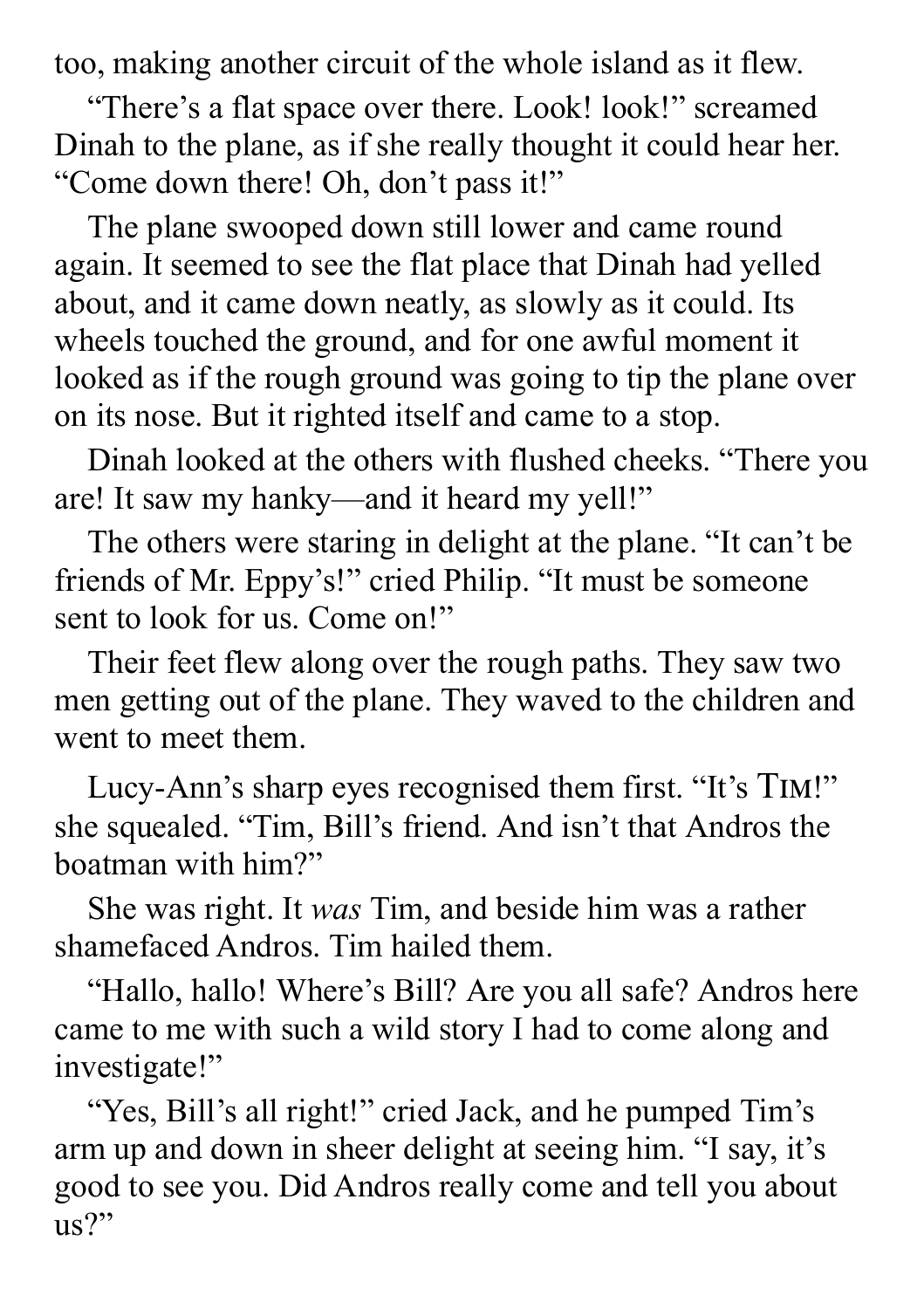"He told me a most extraordinary tale," said Tim. "He apparently chewed it over for a day or so, and then decided he'd better tell someone. When he saw me down at the quayside, trying to spot you all, he recognised me and came up. He said that he took you to Thamis and dropped you there. Then he fell asleep waiting for you."

"That's right," said Jack.

"And then someone came and woke him up in a hurry, and told him he'd no right to be there, and threatened him with prison," said Tim. "Andros replied that he'd left a party there, a man, and four children, a parrot and a monkey—and this fellow raved at him, said it was his own island, and if Andros didn't clear out then and there he'd have him arrested straight away."

"Mr. Eppy in a rage, evidently," said Jack.

"Andros then pointed out that he hadn't been paid and this fellow poured money into his hands and then pointed a revolver at him. So Andros fled, comforting himself by thinking that as the fellow had a boat somewhere he could at least bring you all off in his own good time. That right, Andros?"

[Illustration]

"I not understand all, Mister, sir," said Andros. "Bad man here. Very bad. Andros very sorry, Mister, sir."

"Well, now *you* tell your tale," said Tim to Jack. So between them the children poured out their story—and it was such an astonishing one that Tim listened open-mouthed. Good gracious—what a tale! He had never heard anything like it in his life.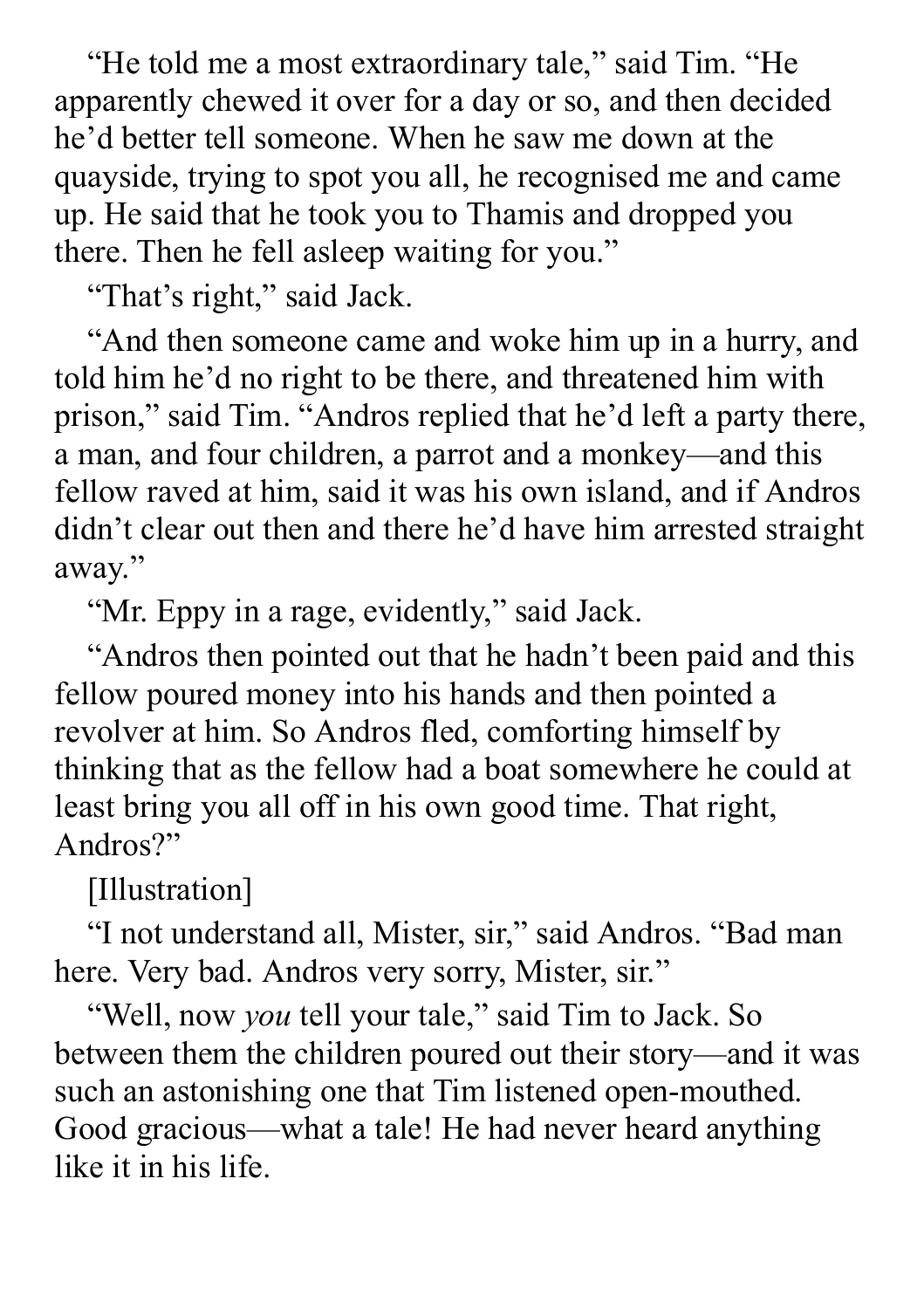He soon grasped everything, and grinned to think of old Bill standing patiently by the broken column, waiting for Mr. Eppy or his men to come out and be dealt with.

"I wouldn't mind dealing with them myself," said the young man cheerfully. "Biff, thud, ker-plonk—very nice, too!"

"Oh, Tim—you do make me laugh!" said Lucy-Ann, with a giggle. "I wonder if Bill has been doing any biffing."

"Well, if he has, I hope it's Mr. Eppy that's getting the biffs, to say nothing of the ker-plonks," said Tim, grinning. "Well, now—what's our plan to be?"

"We've got to find the other creek and the boats," said Jack. "That's the first thing to do. Then we've got to get the two men out of the way—the ones who are with the boats. Then somehow we've got to get the boats going and sail off safely without being wrecked on the rocks."

"Well, Andros will know where the creek is—in fact, I know myself," said Tim. "I saw it from the plane—and saw the boats there too. And Andros and I will account for the two men all right."

"No. We know a better way than that to get them out of the way," said Philip, and he told Tim his plan to send Lucian to them with a fake message. Tim nodded.

"Yes, that's better, really. Saves a lot of rough stuff. Not that I mind that, but I'm not sure about our friend here. He's not made of such stern stuff as he might be."

"I think we'd better get back and see Bill before we do anything," said Jack. "And anyway we don't want to get the two boatmen out of the way yet, and turn them on to old Bill.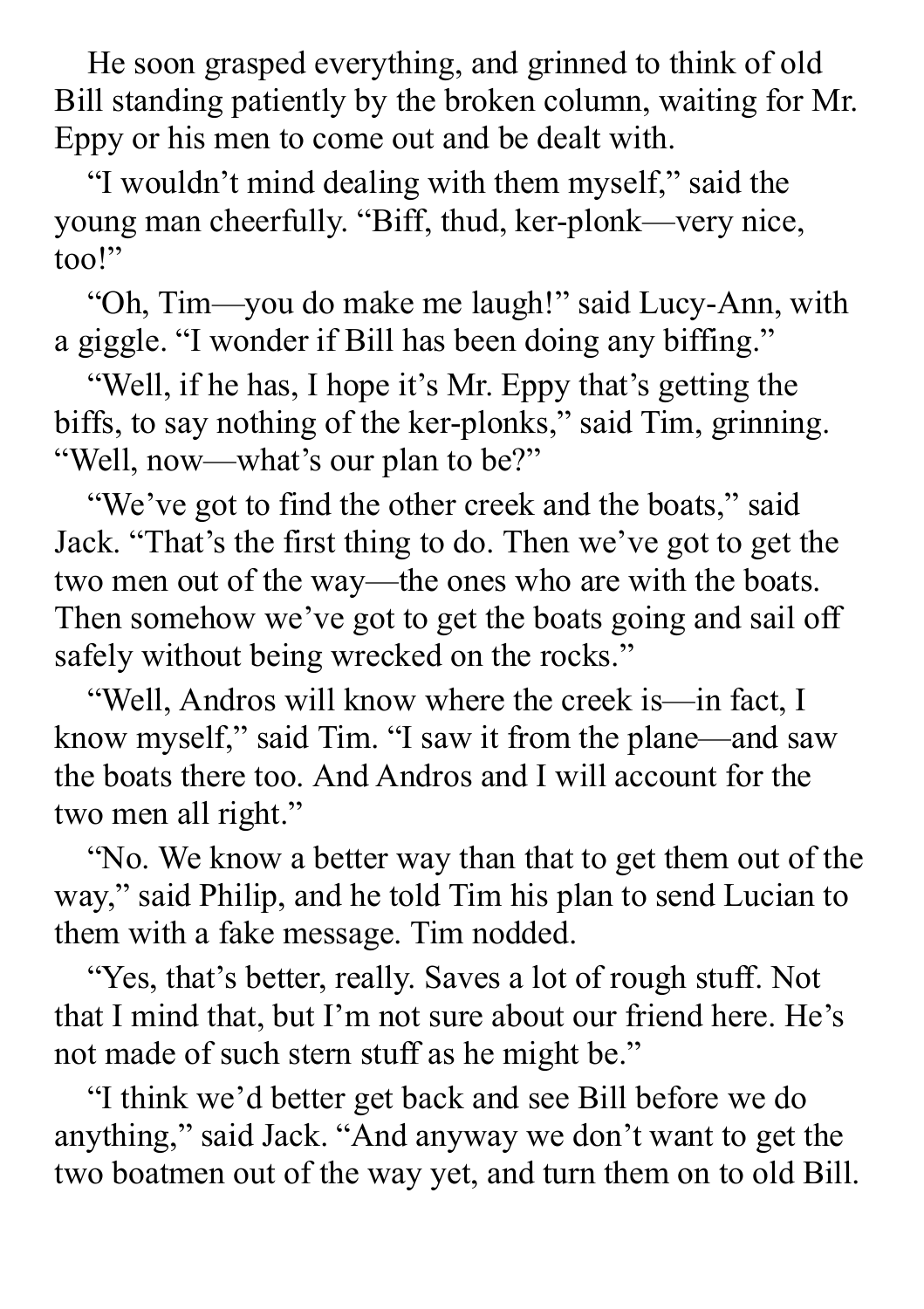That wouldn't be a very good plan. Come on—let's get back to Bill."

So off they all went, Kiki chattering merrily, knowing that the children were now feeling very much more cheerful. "Mistersir," she said to Andros. "Mistersir, mister!"

They got back to the temple courtyard, and Bill stared in surprise to see Tim. "Hallo!" he said. "Well, well, well—so it *was* your plane I saw coming over the island. I couldn't see it come down from here, but I hoped it had. Bit of luck your meeting with the children. I suppose they've told you all the news."

"Yes, rather," grinned Tim. "Pretty adventurous lot, aren't you? Any trouble with the chappies down the column?"

"Just a biff or two a little while ago," said Bill. "*Not* on Mr. Eppy's head, unfortunately—one of the other fellows, I fear. I haven't heard so much as the flick of an eyelid since."

The sound of a bell came echoing up the ruined street. "Dong-dong-dong!"

"Pussy's down the well!" screeched Kiki, suddenly remembering ding-dong-bell. "Who put her in, who put her in?"

"What on earth's that bell?" asked Tim, startled. "Are we late for school or what?"

"Don't be silly!" said Lucy-Ann, laughing. "That's our food. It comes every day regularly at this time. And I'm jolly glad—I'm still hungry after our poor breakfast."

Tim was amazed to see the imp of a boy coming along with the panniered donkey. Bill did not leave his post by the column, but handed out money to Jack to pay for the food. The boy emptied the panniers, winked at Tim and spat rudely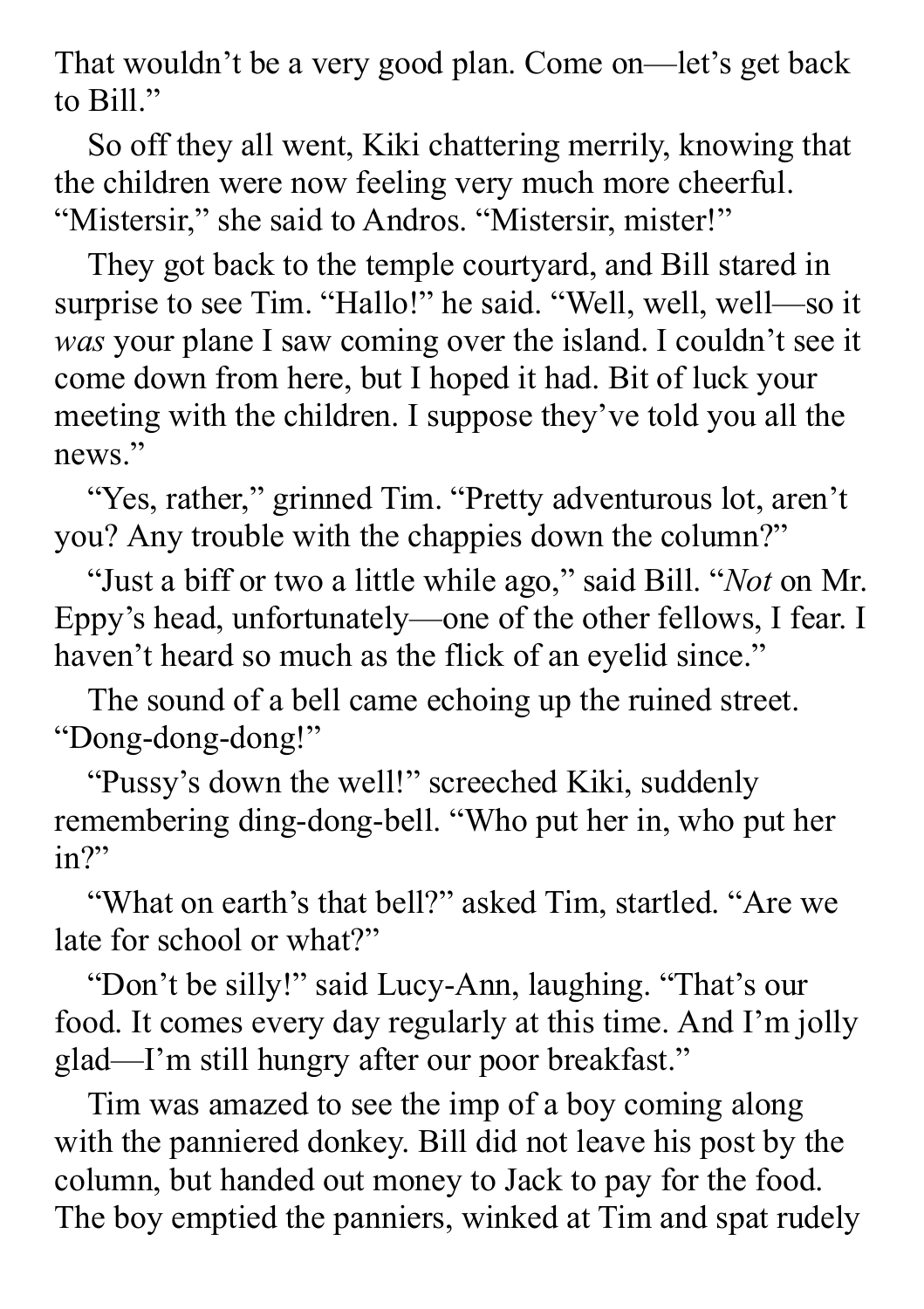at Micky. The monkey immediately spat back, and his aim was a lot better than the boy's. "Pah!" said the little imp, in disgust.

"Pah!" echoed Kiki. "Pooh! Dong-dong-dong, pop goes the pah!"

The boy gave her a look of amazement and climbed on his donkey's back. He sent a stream of gibberish at Kiki, who copied him at once, ending with one of her pistol-shots. The donkey reared in fright, and then galloped off with the boy at top speed.

"You'll be the death of me, one day, Kiki," said Bill, weak with laughing. "Now then—hand out the food, Jack—and I suppose we'd better throw a bit down the column, or our friends below will starve to death!"

Fortunately the boy had brought a great deal of food, so there was plenty for everyone. Bill yelled down the column in a stentorian voice:

"If you want food, there's some coming. But don't try any funny tricks, or you won't get any more!"

Somebody evidently came up to get the bread, cheese and meat that Bill threw down. He also threw some fruit, feeling that the men must be as thirsty as he was. There was no word of thanks from anyone in the column, and no sound after the food had been taken.

"Wonder if they found the treasure," said Jack, munching hard. "Wish I'd seen it! I bet I shan't now—and if I don't, it'll be the disappointment of my life!"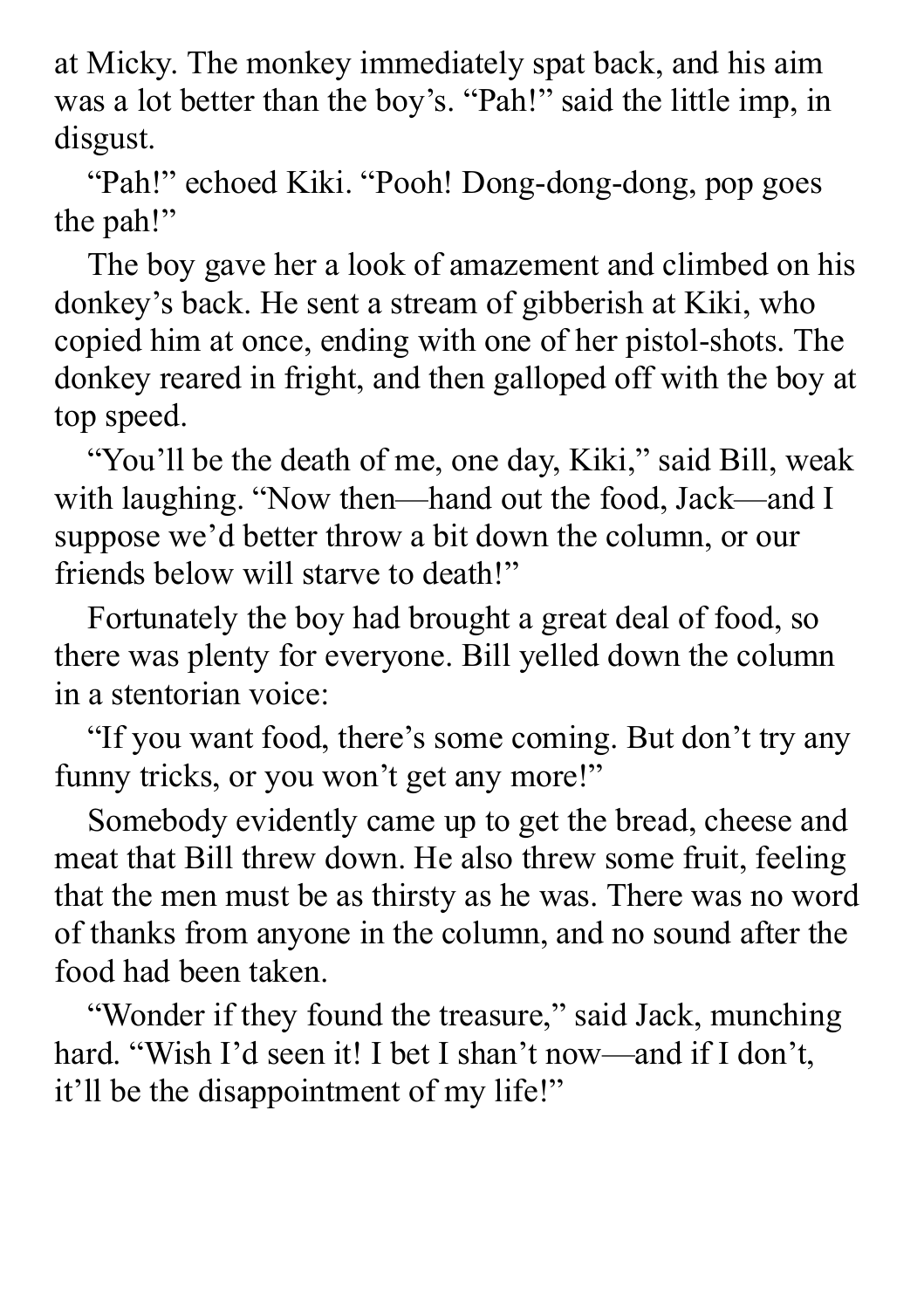## Chapter 28

# ESCAPE!

PLANS were made whilst they ate. "Tim, I want you to take the two girls off in your plane," said Bill. "I don't want them exposed to danger here one moment longer than necessary. Andros, once we have got rid of the two men down in the boats, you are to take charge of the better boat of the two, and go off with the rest of us."

"What, Bill! Do you mean to say we're going to leave a boat for those scoundrels to escape in?" cried Jack indignantly.

"No. I'm going to ask Andros if he will kindly remove some small thing from the engine of the other boat—so that it won't start up when the men want it to," said Bill, with a laugh. "I think it would be a very good thing to leave them here, prisoners, till we report them, and find out whether Mr. Eppy has bought the island or not. If he has, he's in a strong position, of course, and nothing we say will be listened to with much attention."

"He's always buying and selling islands," put in Lucian. "I expect he has bought this all right. He's well known for that."

"You may be right," said Bill. "Do you want to come with us, Lucian, or stay and welcome your uncle out of the column?"

There was no doubt about what Lucian wanted to do. He was going with Bill and the others!

They all felt a lot better after the meal. Tim set off for the plane with the two girls, who hugged Bill before they went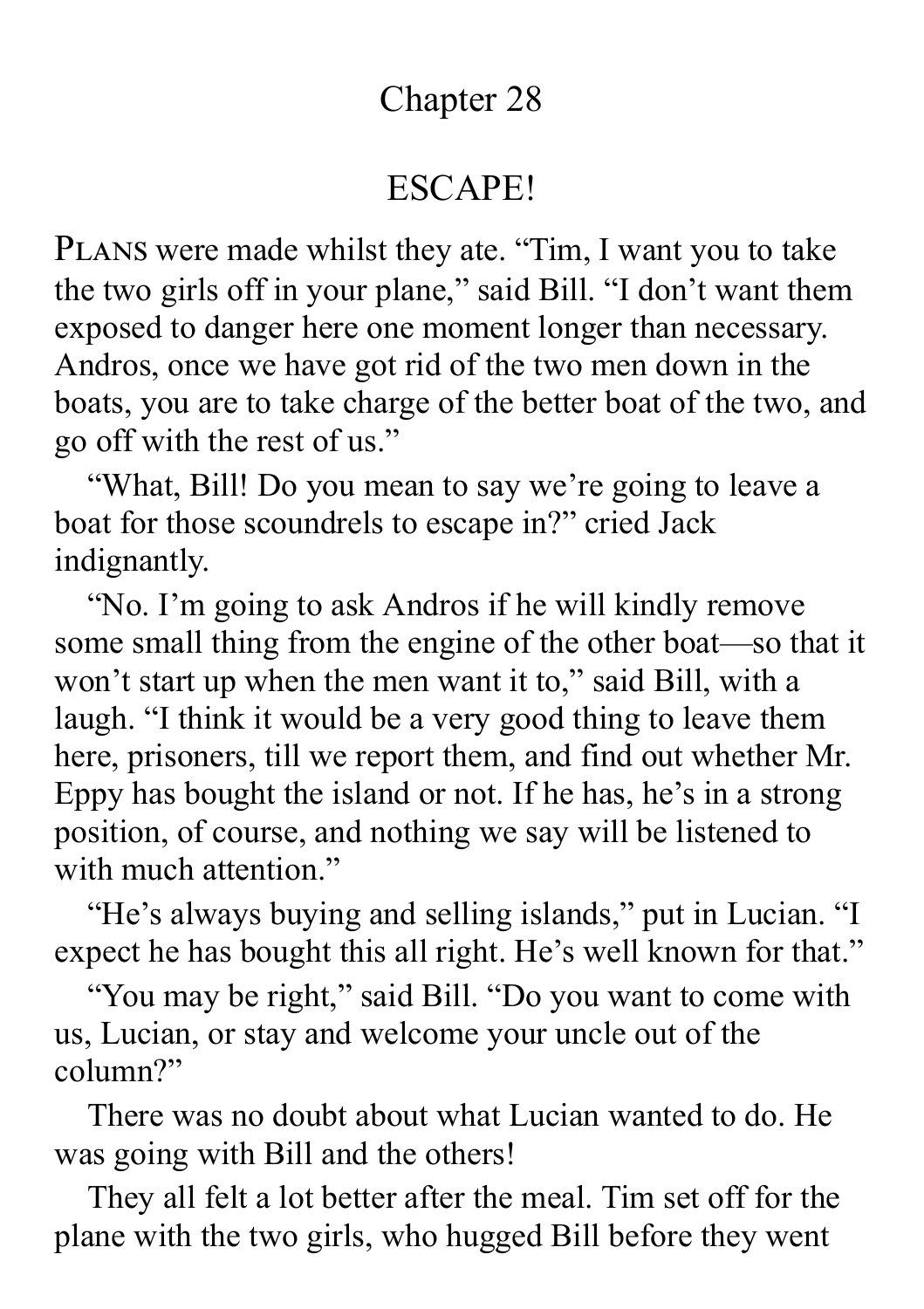and begged him to keep himself safe.

"I shan't set off in the plane till I hear your motor-boat starting up and going off," said Tim. "Good-bye for the present. Come on, girls. What people are going to say when I land with you at the airport I cannot imagine. You're too dirty for anything—regular little grubs!"

Andros, Lucian, Jack and Philip set off for the boats. It was decided that only Lucian should go right up to the boats and give the fake message. He was to say that the men were wanted up in the temple courtyard, and give them directions as to how to get there. As soon as Bill spotted them coming he was to leave the broken column where he was on guard, and go to the boats, keeping himself out of sight of the two men.

"Then we'll be into one of the boats in a jiffy, and off and away!" said Jack joyfully. "What a sell for Mr. Eppy!"

Andros led the way. He knew the other creek well, though he did not consider it so good as the one he had landed in. When they got near to the boats, Lucian went on alone, whilst the others hid themselves behind bushes.

Lucian was nervous but tried not to show it. He went up to the boats and shouted loudly. "Ahoy there—where are you?"

The two men appeared. Lucian began to say something loudly in Greek, and the two men nodded. They leapt from the boat to the beach, and made their way up the shore. Lucian was telling them where to go, pointing this way and that.

"Well, I hope he's telling them correctly," thought Jack, remembering how hopeless Lucian had been at trying to find the way to the boats that morning. "Let's hope he has been more careful at marking the way this time."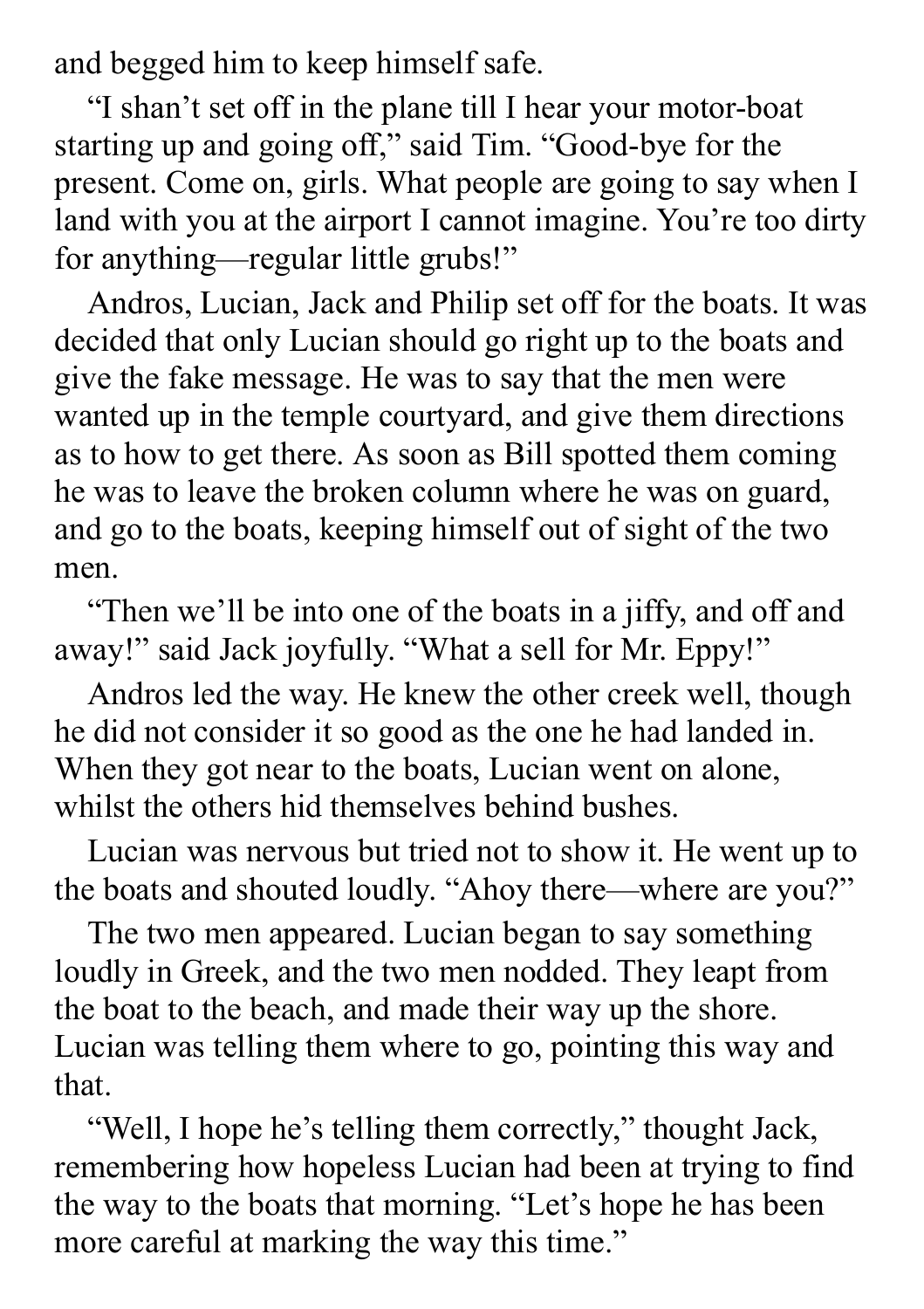The men soon disappeared. Andros raced to the boats. He chose the smaller one of the two as being the better. He went to the other boat and tinkered with the engine. He withdrew something from it and threw it into the other boat, where it fell with a thud.

[Illustration]

He grinned at the boys. "That boat no good now," he said. "Engine dead. We get in here quick."

They all got in. Andros tinkered about with the engine there too. It started up quickly and he stopped it at once.

The boys wondered how old Bill was getting on. Had he spotted the two boatmen? Was he even now coming down to the boat, keeping himself unseen? They hoped so.

Suddenly they heard shouts, and they all sat up straight in their boat. What was that?

Bill was tearing down to the shore at top speed. Behind him were the two men, also running at top speed. Andros acted quickly. He started up the engine at once, and called to the boys to give a hand to Bill when he came.

Red in the face and panting hard, Bill tore up to the boat. Willing hands dragged him in, and almost as he touched the deck of the boat it was off and away, its engine making a terrific noise in the calm of the little creek.

The two men leapt into the other boat at once, shouting angrily. Andros gave a malicious grin. Bill saw it and knew what it meant. The other boat was useless!

No amount of trying would make the second boat start up. Its engine was dead. The two men realised that Andros must have tampered with it, and they stood up, shaking their fists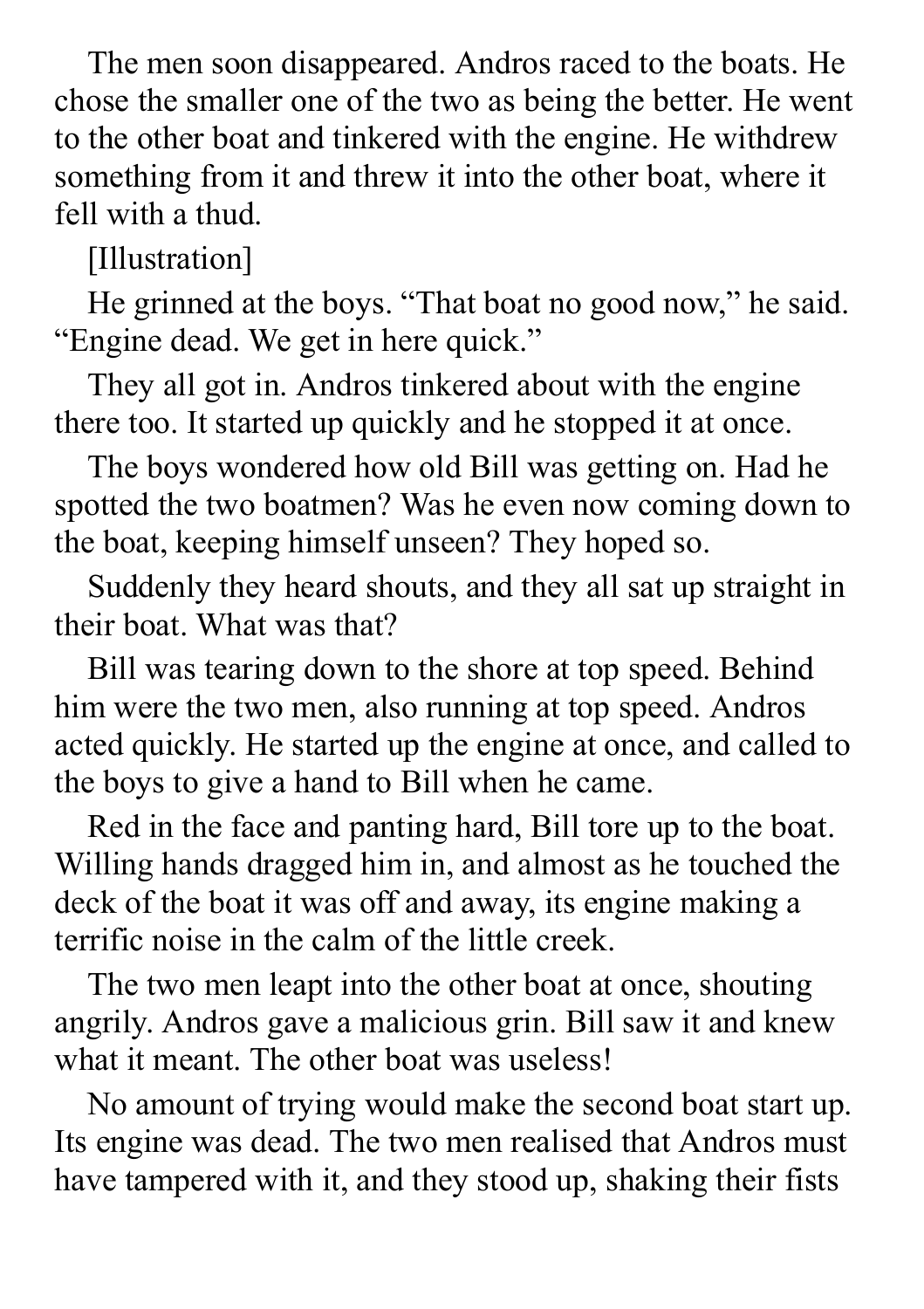and shouting unintelligibly. Jack and Philip enjoyed it all thoroughly, but poor Lucian was as white as a sheet.

"Well—we're off," said Bill, getting his breath again. "Gosh, I had a narrow escape. I was watching for the men, but they came on me unawares. They must have guessed there was some trickery about, because they suddenly made a bee-line for me and gave me a jolly hard run. I was glad I'd got all directions from Andros as to where the creek was. I nearly missed my way as it was."

"Any sound from Eppy and Co.?" asked Jack. Bill shook his head.

"No, but they'll have heard the shouts and I expect they'll be out of the column by now and having a good snoop round. They'll join up with the other two men and then Mr. Eppy will have a few choice things to say to the two men who left the boats, and so gave us the means of escape. I expect he is thinking of quite a lot of things to say to Lucian too, for giving them that fake message."

Lucian gave a feeble smile. He was still very white. "I shall get a fearful beating," he said.

[Illustration]

"You won't," said Bill. "I'll see to that. I'll give your uncle something to think about, when I get back to the airport island. He's going to find himself in hot water very, very soon. I don't care whether he's bought the island or not. He's a rogue."

The sound of an aeroplane's engine attracted their attention. "It's Tim's plane!" cried Jack, and he stood up in the motor-boat and waved. "Ahoy there, Tim!"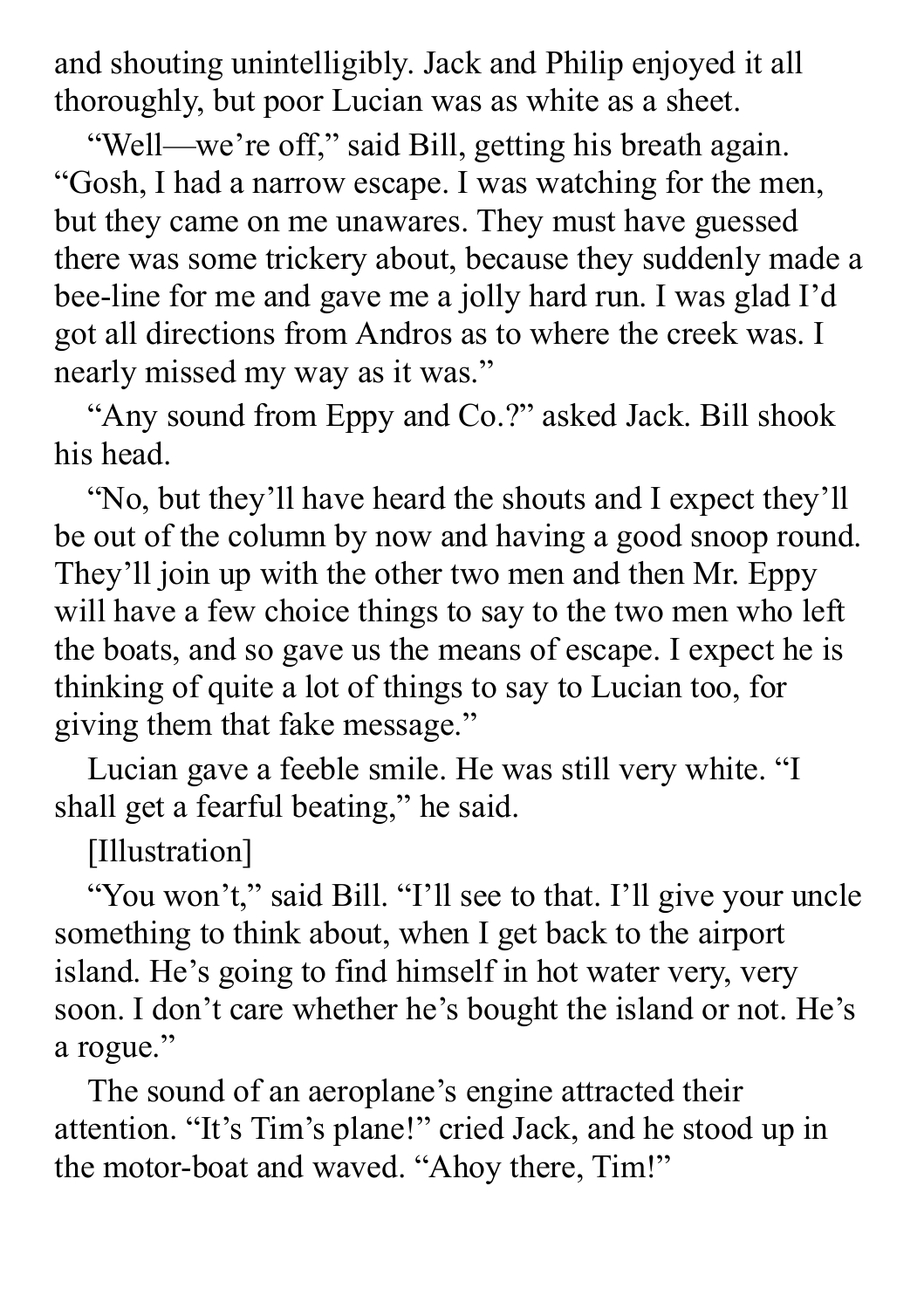The plane swooped down low, and Kiki gave a squawk of terror. Micky hid his head under Philip's arm. The boys cheered and yelled. "Good-bye, good luck, Tim! Hello there, girls."

At about six o'clock in the evening the motor-boat arrived at the airport island. The first thing they saw was the *Viking Star* in the harbour, still lying silent. The second thing they saw was Tim on the quayside—and the girls with him! They had landed a long time ago, had had a good meal, and then had come down to the quay to wait for the others.

"I've been to the police," said Tim. "Told the chief you had something to report and would he please not go home till he'd seen you. He's all hot and bothered—it isn't often anything happens here!"

Bill laughed. "Well, I expect the report will really have to go to the mainland to be dealt with—but as Andros comes from here, and Mr. Eppy hired his boats from here, and presumably saw lawyers here if he bought the island, it's best to see the chief of police of this island."

The chief was a small bird-like man with an intelligent face, and quick, darting eyes. He spoke English very well. He was very thrilled to think there might be some important news for him.

He listened intently to Bill's remarkable story, asking a few questions now and again. The children added little bits. When the inspector heard of the treasure he almost fell off his chair.

"We must find out if this man Eppy did buy the island," he said. "I know him. He is always buying islands and selling them. I do not like him. He is crazy."

A good deal of telephoning then went on, with a few "Hallos" from a rather bored Kiki, and some "Mistersirs" and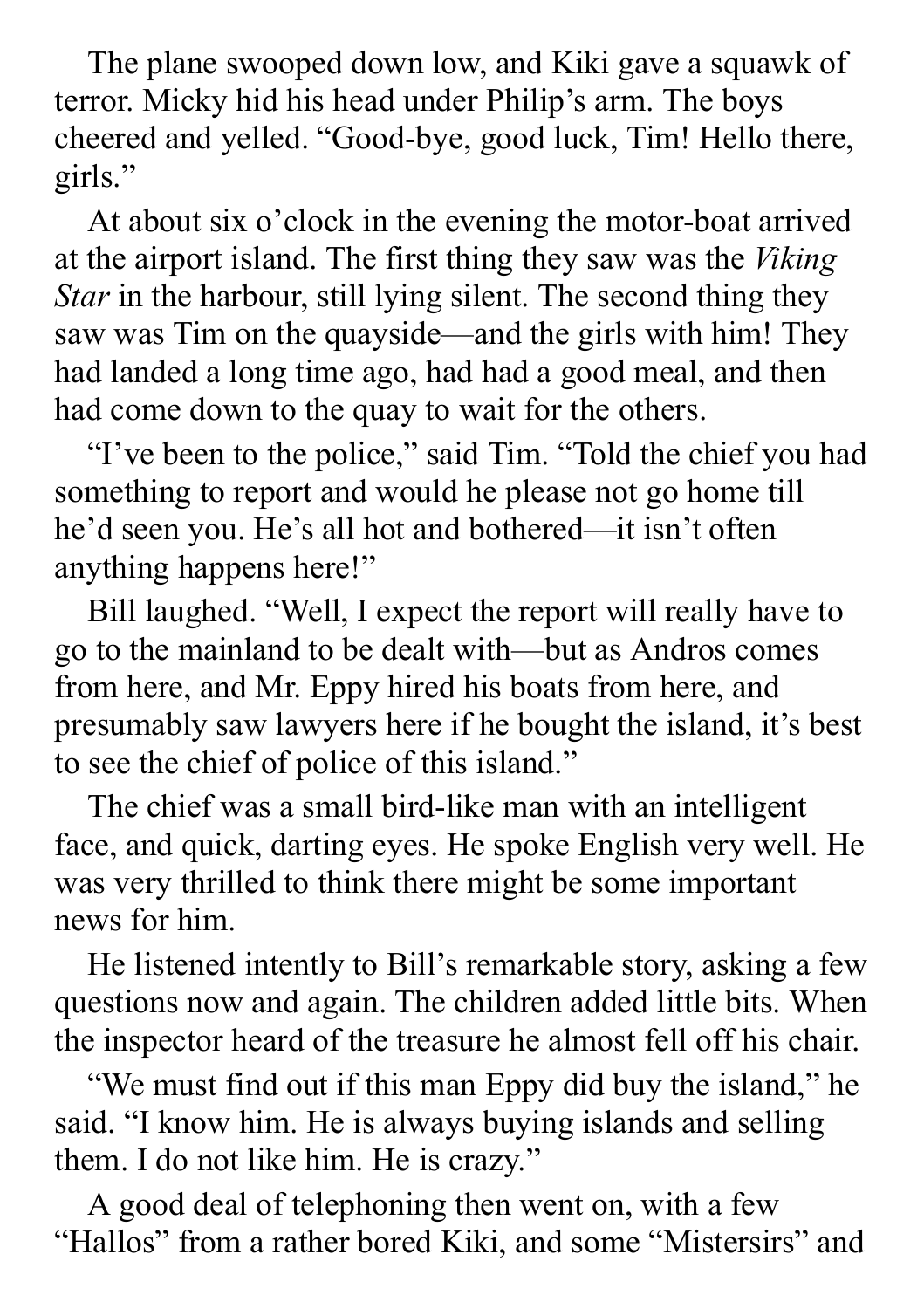"One, two, three, pops!"

At last the little man turned to Bill, his face beaming. "Paul Eppy *did* try to buy the island. But it is not for sale. It is not his—it belongs to our government."

"*Good!*" said all the children together.

"What a sell for Mr. Eppy!" said Dinah.

"I hope he will not get away with any of that unique treasure," said the inspector. "He is not an honest man."

"He can't," said Jack, with a grin. "Andros tampered with the only motor-boat there—he can't use it. He's a prisoner there, and so are all the rest of them."

"Good. I think that is *very* good," beamed the bird-like man. He turned to Bill. "If you will be kind enough to put in a report, sir—a detailed one—for me to forward to the mainland—I would be very much obliged. The children should read it, and sign it. And Andros here should sign the part of it that refers to his doings in the matter."

"Right," said Bill, and got up to go. "Well, that's that. I've had some thrilling adventures with these four—but this beats the lot. I only wish we could have a bit of that treasure!"

"Sir, you shall," said the inspector earnestly. "I will see to it personally. My government will be very honoured to allow you to choose what you want from it."

"A carved dagger for me!" said Philip, at once. "Gosh, what would the chaps at school say!"

"Come along," said Bill. "We'll go on board the *Viking Star*, and take Tim to dinner there with us. I want a good bath, a good shave, a good meal and a good sleep in a comfortable bed."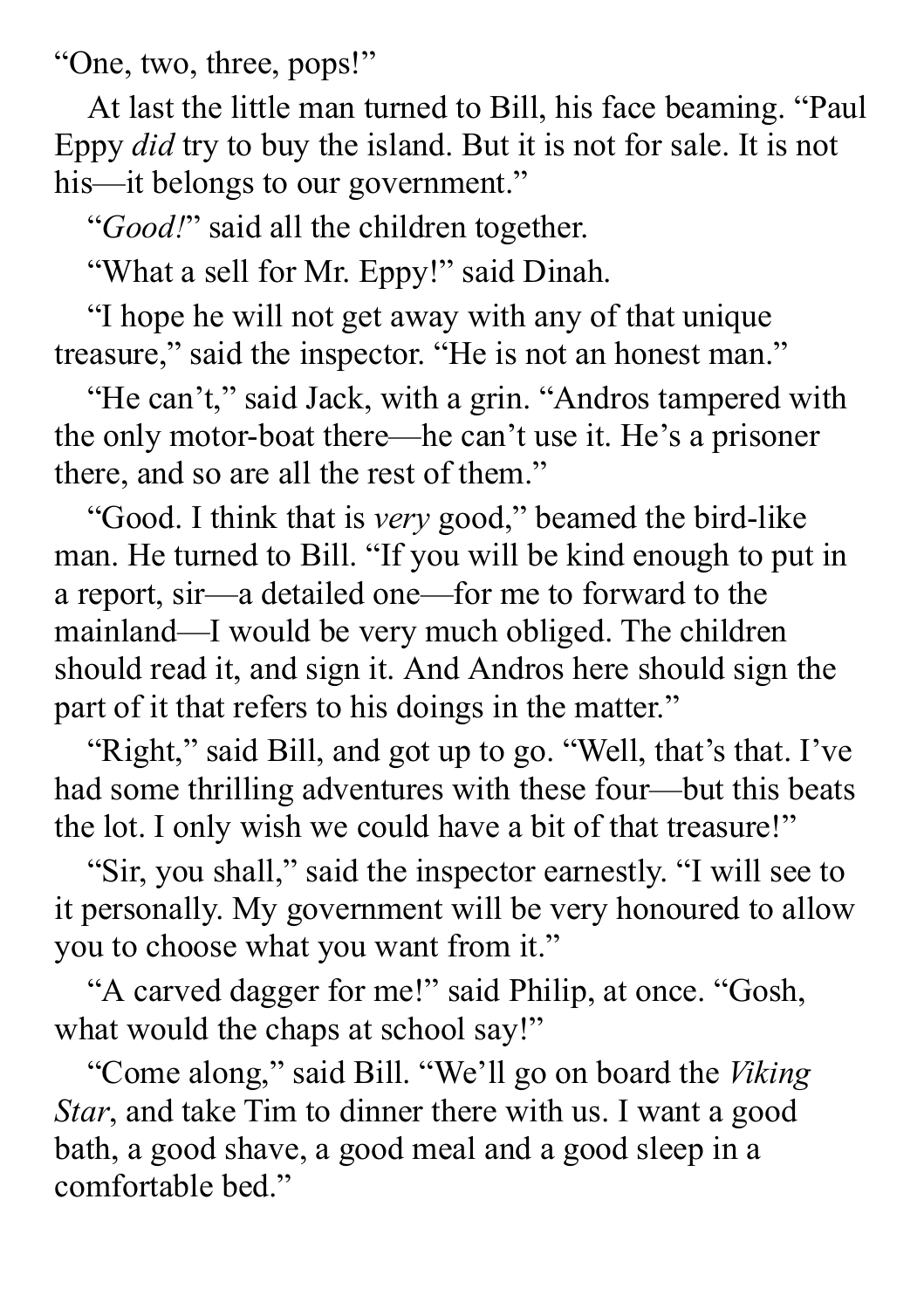And off they all went on board the *Viking Star*, happy and excited, talking nineteen to the dozen!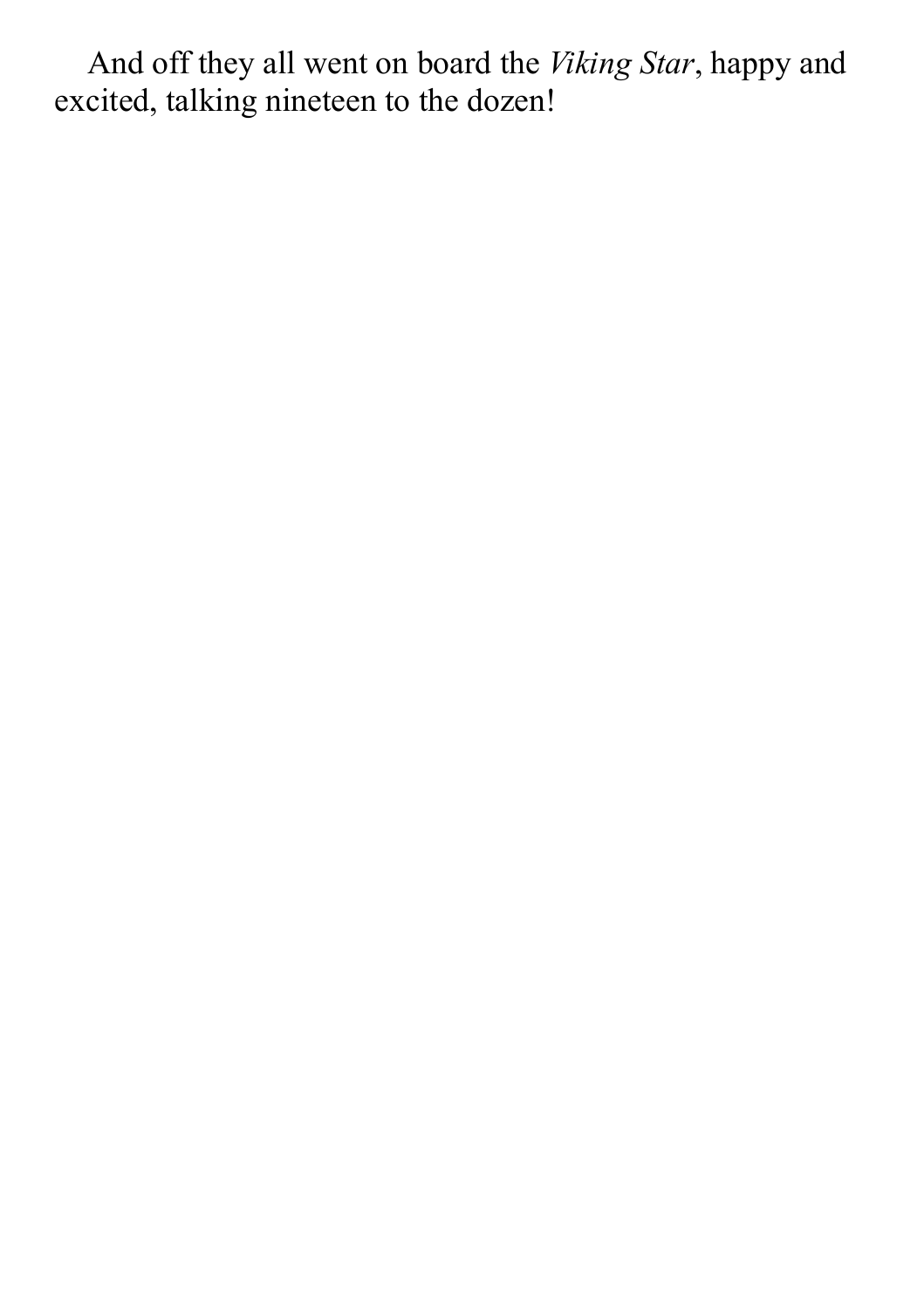## Chapter 29

#### HAPPY ENDING AFTER ALL!

In the night the *Viking Star* sailed once more. Bill did not hear the engines starting up, nor did any of the five children. Kiki woke up, poked her head out from under her wing and then put it back again.

It was astonishing to find themselves at sea again. They were making for Italy. "Oh dear—we've left the treasure island far behind," said Lucy-Ann mournfully.

"Don't be a humbug," said Jack. "You know you're jolly glad you escaped from it."

"Yes, I know that," said Lucy-Ann. "But I just hate leaving all that treasure."

"I never even saw it," Jack reminded her. "I feel I've been done out of something—all because that idiot of a Kiki took it into her head to fly off my shoulder just as we were going to look for the treasure. Nit-wit!"

"Nit-wit," echoed Kiki pleasantly. "Tit-bit!" She flew down and looked at a plate of grapes.

"No, you don't," said Jack, and removed it from her. "No tit-bits for a nit-wit—and anyway you've helped yourself to about two hundred grapes already. You're a greedy pig, Kiki."

"I suppose the rest of this cruise will be as dull as ditchwater," said Philip. He glanced at the little carved ship on the dressing-table of his cabin. "Golly—weren't we thrilled when we found the treasure map inside! Bill says we've got to give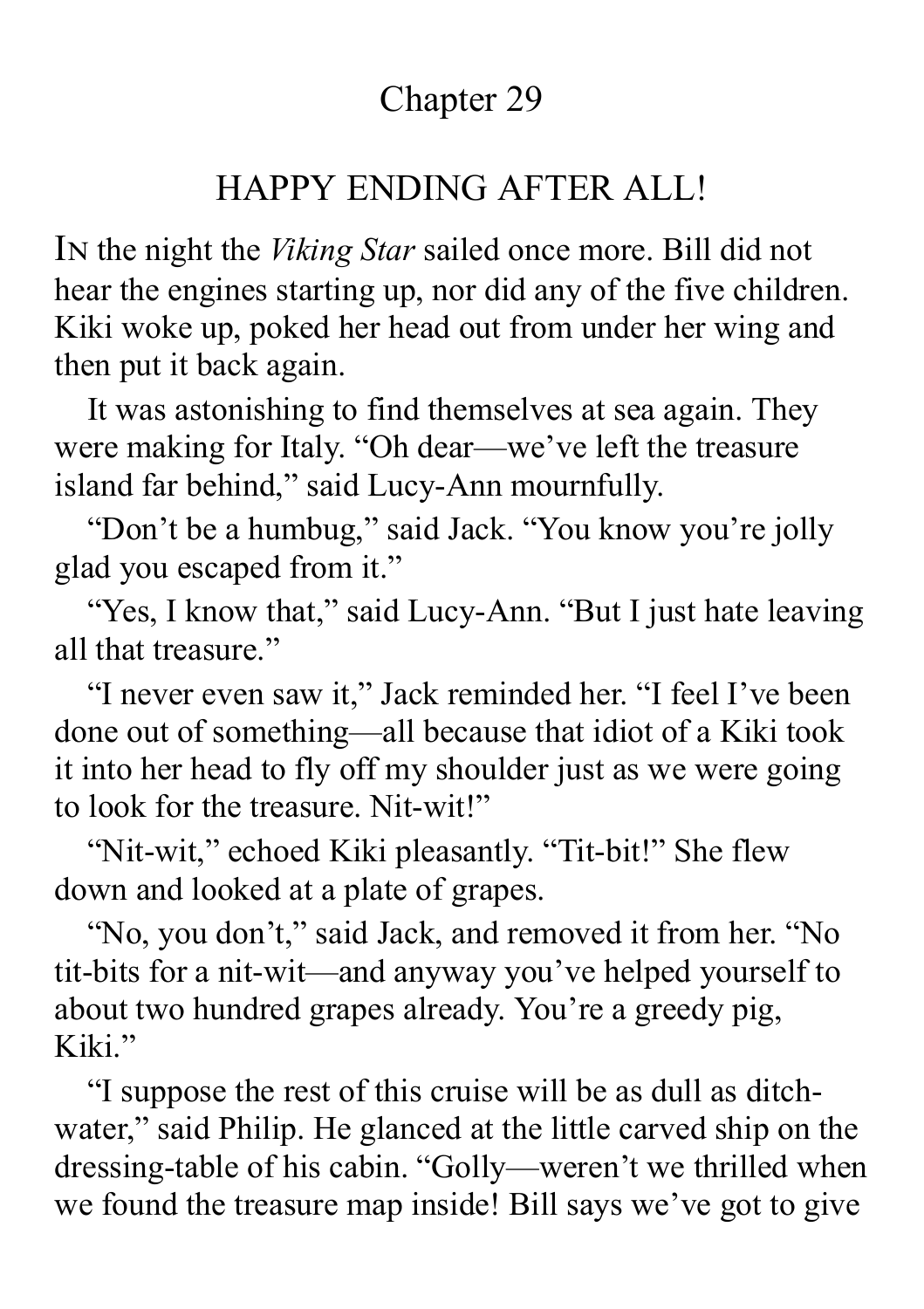that up to the Greek museum, but we can keep the re-drawn map, the one we used—if we can get it back from Mr. Eppy!"

"I wonder what Mother will say to all this," said Dinah suddenly. "She won't be a bit pleased with Bill, will she? She'll never speak to him again!"

"Well—that would mean we'd never even *see* him again!" said Lucy-Ann, horrified at the thought. "I simply love Bill. I wish he was my father. It's horrid not having a father or a mother. You're lucky, you and Philip, Dinah, you *have* got a mother, even if you haven't a father."

"Well, you share our mother with us, don't you?" said Philip, at once. "You call her Aunt Allie—and she treats you as if she was your mother."

"Yes, I know. She's a darling," said Lucy-Ann, and said no more. She was worrying about Bill. Suppose Aunt Allie really kept her word, and refused to speak to Bill again because he had taken them into danger? That really would be dreadful.

It was maddening to sail away from all the romantic little islands, just as they had had such an adventure—all the children longed to know what had happened after they had left. What did Mr. Eppy do? What happened to him? How did he eventually get off the island—or was he still there? And what about the treasure, that fabulous, amazing treasure hidden in the round treasure-chamber deep down in the heart of the old ruined city?

Bill promised to let them know all he heard—and he was as curious as the children! The *Viking Star* put in at Naples, and then went on to Spain. It was there that Bill got the first news. He came straight to the children.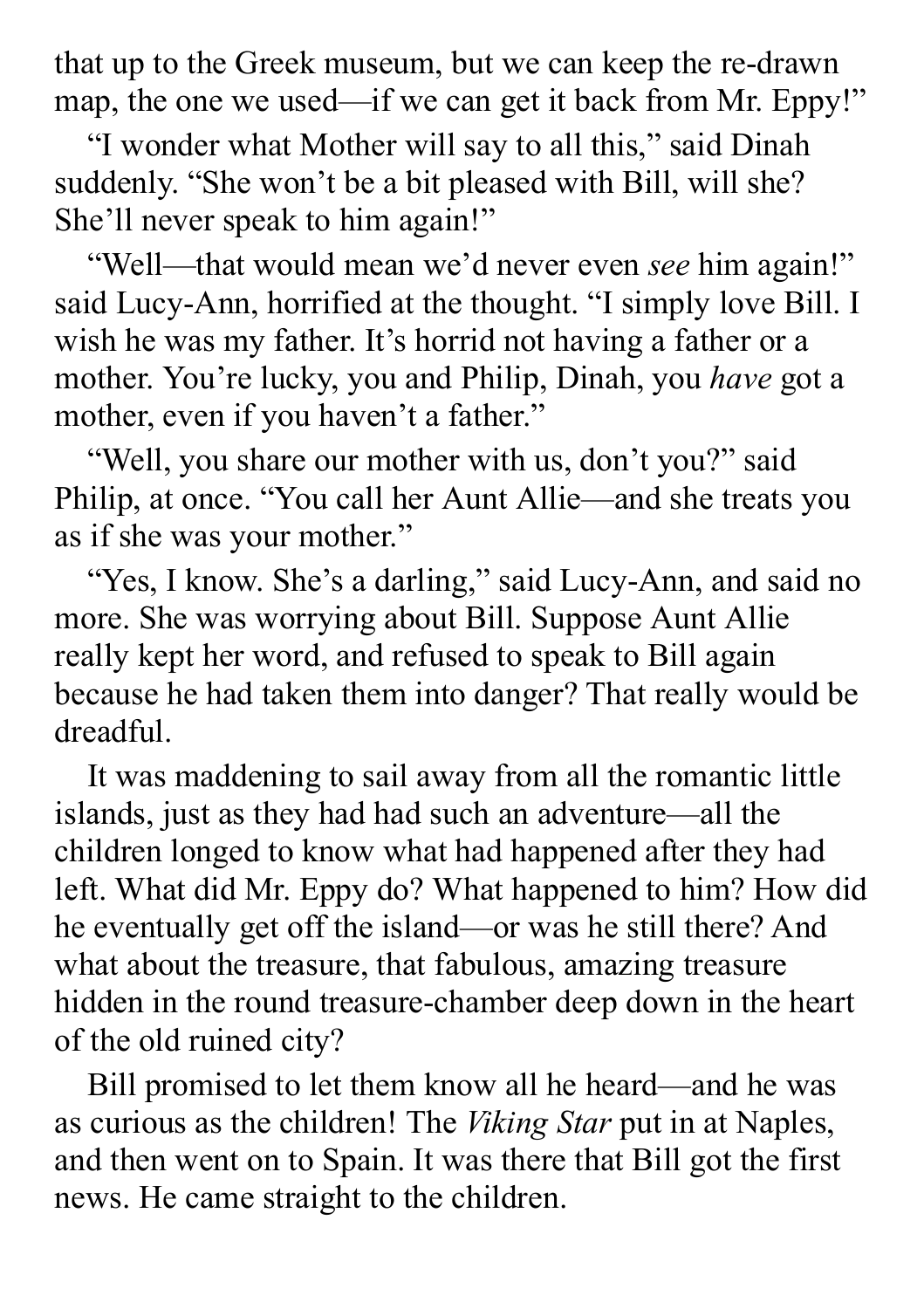"Well, you'll be glad to know that Eppy and Co. couldn't get off the island, and almost went mad with rage about it. Then that police inspector chap sent a boat there—and what's more went in it himself—and had the whole lot arrested then and there. What a shock for Mr. Eppy!"

"What about the treasure?" asked Dinah eagerly.

"It's all been brought out of the round rock-chamber, and is being sent to the mainland to be examined and valued. A list of the things will be sent to us—and we are each to choose a memento!"

"Gosh!" said Jack. "I'll have a dagger, like Philip, then. I bet the girls will have jewellery."

"*Is* it the Andra treasure?" asked Lucy-Ann.

"They seem to think so," said Bill. All their eyes went to the little ship on the dressing-table. There it stood, its sails set, its Greek name showing on its side. The *Andra*. What a Ship of Adventure it had been!

"What's going to happen about Lucian?" asked Dinah. Lucian was still on the *Viking Star*, but with *them*, not with his aunt and uncle this time! His aunt, in hysterical tears, had remained on the airport island to be with her husband. Bill had offered to take Lucian back to England, and park him with a school friend till it was time for him to return to his school.

"Lucian is to go to other relations in future for the holidays," said Bill. "That is—unless *we* can occasionally put up with him. I feel sorry for that lad."

There was a silence. "It's awful when you feel you've got to do something you don't like doing just because you're sorry for someone," said Lucy-Ann, with a sigh. "I don't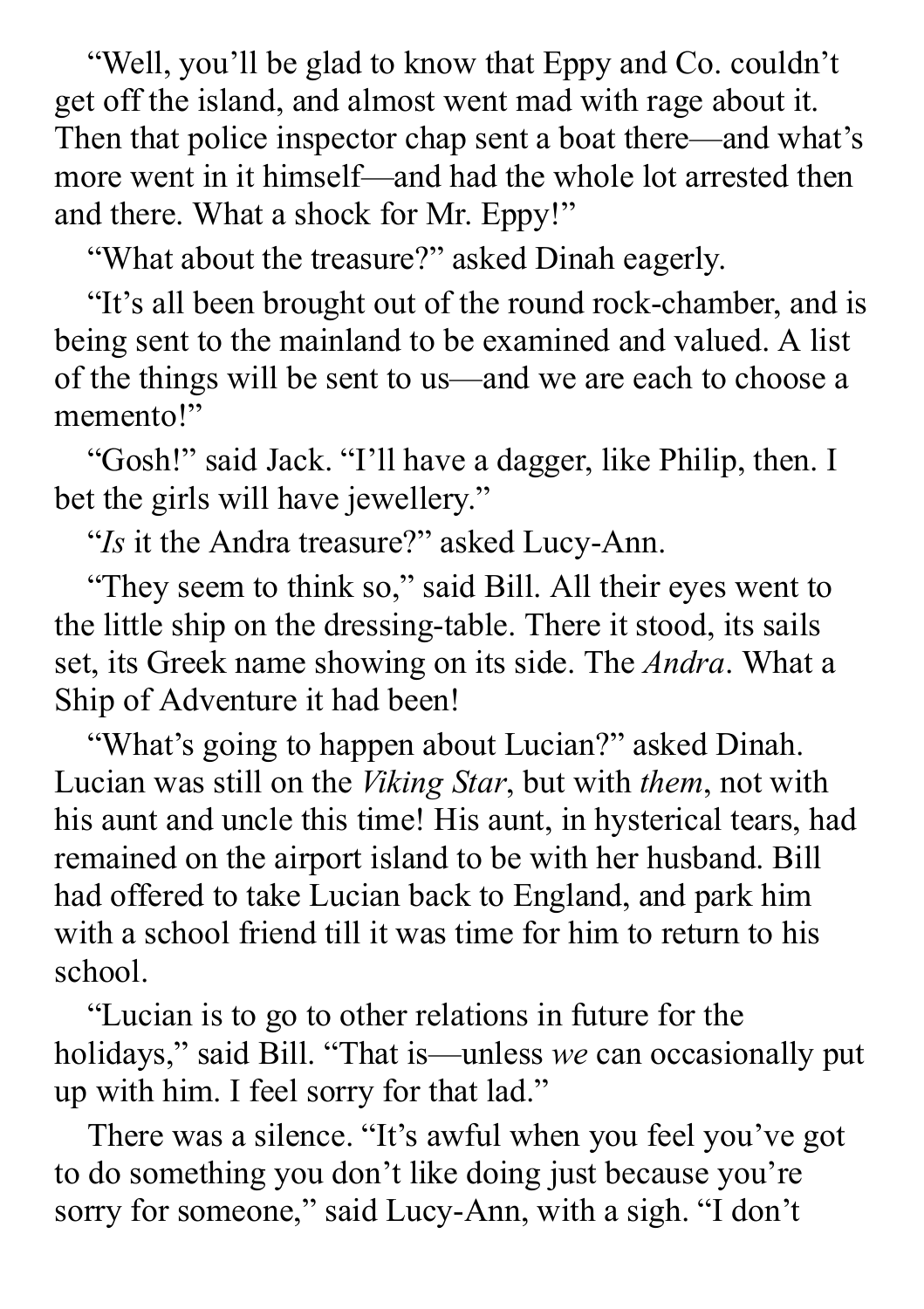know whether Aunt Allie will like to have him, anyway. And oh, Bill—do you think she's going to be very cross with you about all this? This adventure, I mean?"

"Yes. I think she is," said Bill. "I telephoned her from Italy, and told her a little. Perhaps I should have waited till we saw her. She wasn't at all pleased."

"Oh, dear—we shan't have a very nice time the rest of the hols.," said Lucy-Ann. "I don't like it when Aunt Allie is upset or cross. She'll be tired, too, after looking after her Aunt Polly. I do wish this adventure was going to have a nice end, not a nasty one!"

Everyone was quite glad when at last the *Viking Star* arrived at Southampton, at the end of her long cruise. After the exciting adventure in the middle of it, things had seemed very tame and dull. It was lovely to be on firm land again, going home. Mrs. Mannering was not going to meet them. She was leaving her aunt the day before and going home to get things ready for the family. Lucian was to be left with a school friend of his on the way. They were all going home in Bill's car.

The boy was sad to say good-bye when the time came. He stammered and stuttered as he held out his hand to each of them in turn. "Good-bye—er—I do hope I'll s-s-see you all again. I've had—er—er—a lovely time—and er—I'm sorry for anything I did you didn't like—and—er...."

"Er-er-er," copied Kiki, in delight. "Pah! Send for the doctor. Er-er-er-er-er-er...."

"Shut up, Kiki, and behave yourself," said Jack, vexed. But Lucian didn't mind.

"I shall miss old Kiki," he said. "And Micky too. Goodbye, Micky—er—think of me sometimes, all of you."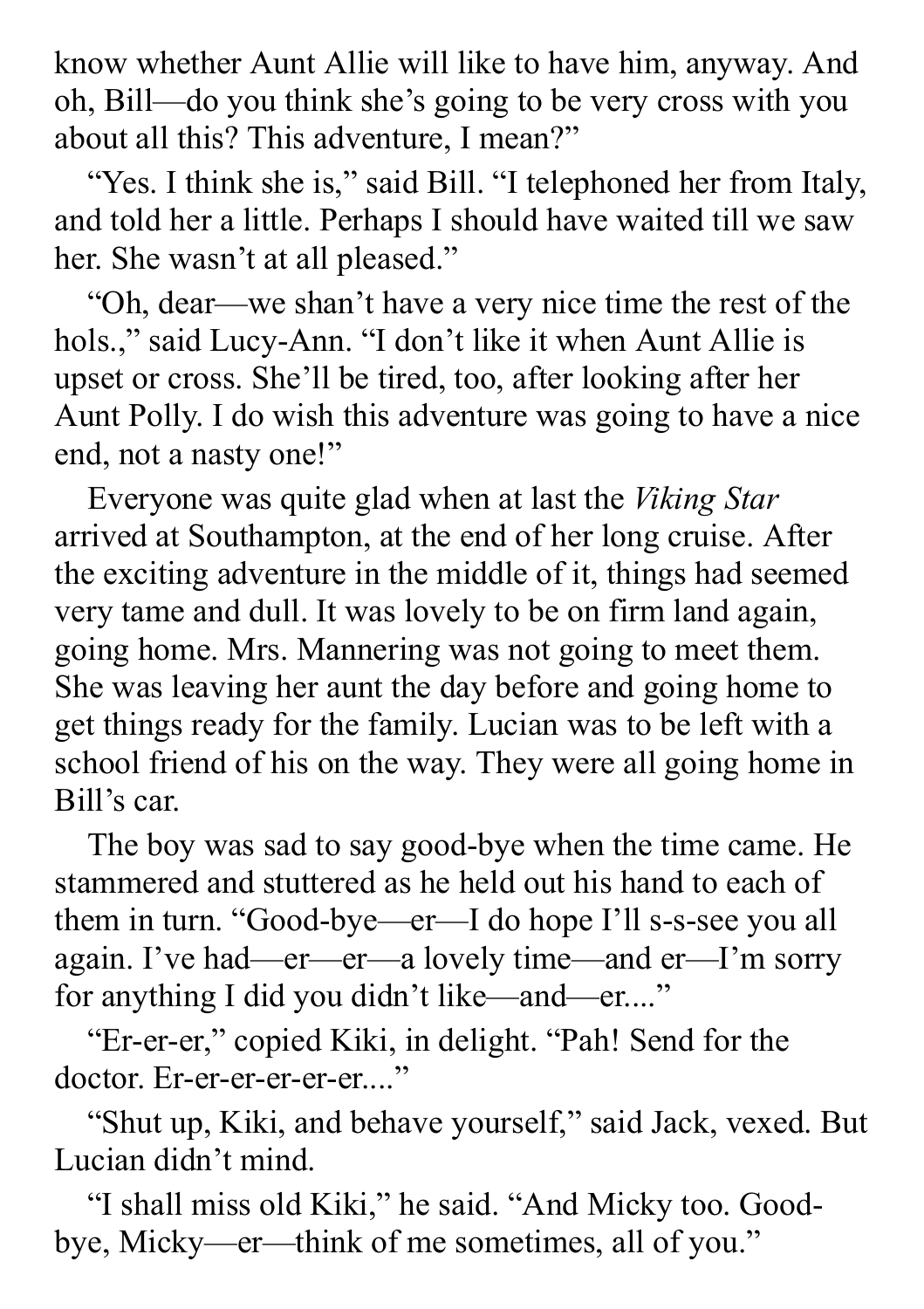He almost ran from them, and Lucy-Ann stared after him, rather distressed. "Poor old Lucian—he was almost crying," she said. "He's really rather a nice old—er—nice old...."

"Nit-wit," said everyone, and Kiki yelled out too. "NIT-WIT! Send for the doctor!"

"Well, he's nice for a nit-wit, then," said Lucy-Ann. She settled down in the car again. "Now for home—and dear old Aunt Allie. I've got a frightfully big hug saved up for her!"

Mrs. Mannering was delighted to see them all, though she was rather cool to Bill. She had a wonderful tea ready for them, and Kiki screeched with delight to see a plate laid for her and Micky, with a lovely fruit salad.

[Illustration]

"One, two, three, GO!" she said, and settled down to eat, keeping an eye on Micky's plate, hoping she could snatch a tit-bit from it.

After tea they all sat in the comfortable sitting-room, and Bill lighted his pipe. He looked rather gloomy, the children thought.

"Well, Allie," he began. "I suppose you want to hear it all —the hunt for the Andra treasure—and all that happened."

"We had some jolly narrow escapes," said Jack, fondling Kiki. "And you'll be glad to know, Aunt Allie, that Kiki got two grand nips at Mr. Eppy's ear!"

They began their tale. Mrs. Mannering listened in amazement. Her eyes went continually to the little carved ship on the mantelpiece, put proudly there by Philip as soon as he reached home.

"There!" said Philip, when they had finished their tale. "What do you think of that?"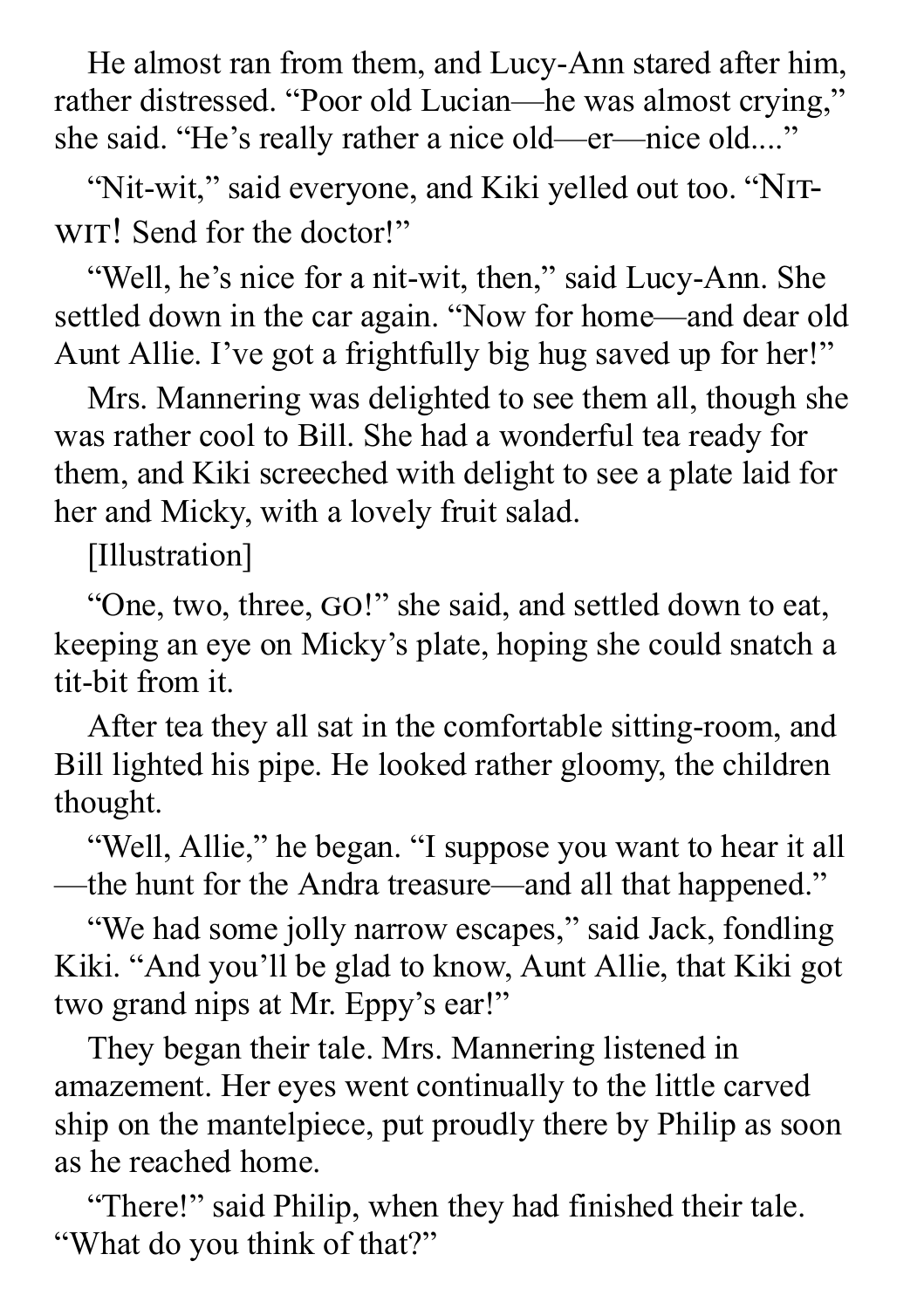Mrs. Mannering did not answer. She looked at Bill. He would not meet her eyes, but knocked out his pipe very hard on the fender.

"Oh, Bill," said Mrs. Mannering sadly. "You promised me —and you broke your word. I shall never trust you again. You promised faithfully not to lead the children into any kind of adventure again. I wouldn't have asked you to look after them if I hadn't trusted you. I can't trust you any more!"

"Aunt Allie! What do you *mean*, you can't trust Bill any more!" cried Lucy-Ann indignantly, and she went to Bill and put her arms round him. "Can't you see he's the nicest, most trustable person in the whole world?"

Mrs. Mannering could not help laughing. "Oh, Lucy-Ann —you're very fierce, all of a sudden. It's just that every time I leave you alone with Bill you get into horrible danger. You know you do."

"Well, why can't you and Bill always be with us together?" demanded Lucy-Ann. "I don't see why you can't *marry* each other—then we'd always have Bill, and you could keep an eye on him to see he doesn't lead us into adventures."

Bill exploded into an enormous shout of laughter. Mrs. Mannering smiled broadly. The others looked at one another.

"I say!" said Philip eagerly, "that's a wizard idea of Lucy-Ann's! We'd have a father then—all of us! Gosh, fancy having Bill for a father. Wouldn't the other boys envy us?"

Bill stopped laughing and looked soberly round at the four beaming children. Then he looked at Mrs. Mannering. He raised his eyebrows enquiringly.

"Well, Allie?" he said, in a curiously quiet voice. "Do *you* think it's a good idea too?"